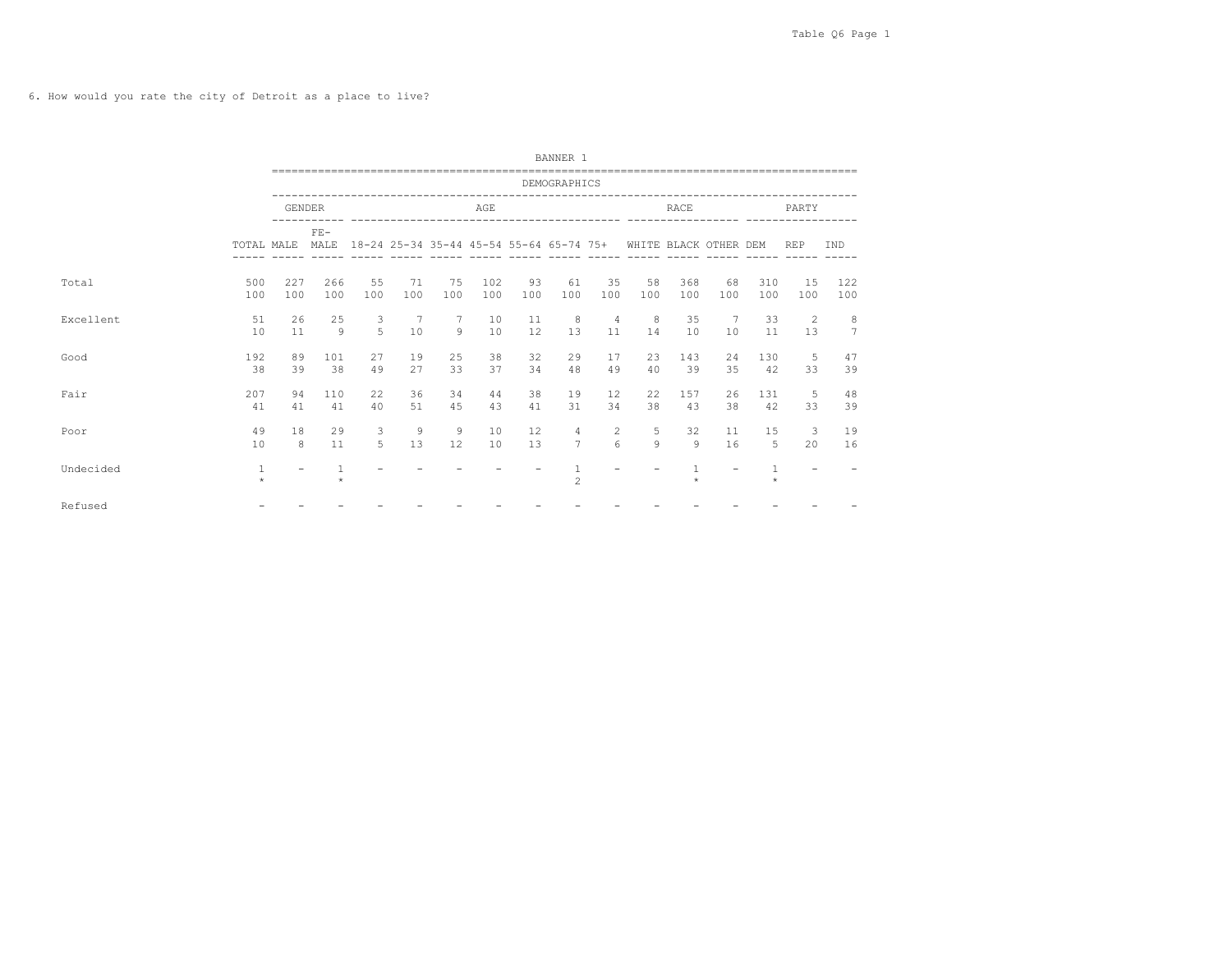7. Of the following issues, what do you think is the biggest issue facing the city of Detroit today?

|                    |                           |                                                                              |                          |                               |                       |                                 |                                  |                          | BANNER 1                         |                          |                                |                                        |                                |                                     |                                   |                     |
|--------------------|---------------------------|------------------------------------------------------------------------------|--------------------------|-------------------------------|-----------------------|---------------------------------|----------------------------------|--------------------------|----------------------------------|--------------------------|--------------------------------|----------------------------------------|--------------------------------|-------------------------------------|-----------------------------------|---------------------|
|                    |                           |                                                                              |                          |                               |                       |                                 |                                  |                          | DEMOGRAPHICS                     |                          |                                |                                        |                                |                                     |                                   |                     |
|                    |                           | <b>GENDER</b>                                                                |                          |                               |                       |                                 | AGE                              |                          |                                  |                          |                                | RACE                                   |                                |                                     | PARTY                             |                     |
|                    |                           | TOTAL MALE MALE 18-24 25-34 35-44 45-54 55-64 65-74 75+<br>----- ----- ----- | $FE-$                    |                               |                       | <u> ----- ----- ----- -----</u> |                                  |                          |                                  |                          | ----- -----                    | WHITE BLACK OTHER DEM<br>$\frac{1}{2}$ |                                |                                     | REP                               | IND                 |
| Total              | 500<br>100                | 227<br>100                                                                   | 266<br>100               | 55<br>100                     | 71<br>100             | 75<br>100                       | 102<br>100                       | 93<br>100                | 61<br>100                        | 35<br>100                | 58<br>100                      | 368<br>100                             | 68<br>100                      | 310<br>100                          | 15<br>100                         | 122<br>100          |
| Police Reform      | 20<br>$\overline{4}$      | 9<br>$\overline{4}$                                                          | 11<br>$\overline{4}$     | 3<br>5                        | 2<br>3                | 5<br>$\overline{7}$             | 5<br>5                           | $\overline{\phantom{a}}$ | 3<br>5                           | <sup>1</sup><br>3        | 7<br>12                        | 11<br>3                                | $\overline{1}$<br>$\mathbf{1}$ | $12 \overline{ }$<br>$\overline{4}$ | $\overline{1}$<br>$7\overline{ }$ | 5<br>$\overline{4}$ |
| Public Safety      | 94<br>19                  | 40<br>18                                                                     | 52<br>20                 | $7\phantom{.0}$<br>13         | 9<br>13               | 16<br>21                        | 19<br>19                         | 23<br>25                 | 13<br>21                         | 6<br>17                  | 6<br>10                        | 87<br>24                               | $\overline{1}$<br>$\mathbf{1}$ | 70<br>23                            | 3<br>20                           | 13<br>11            |
| Affordable Housing | 59<br>12                  | 15<br>7                                                                      | 43<br>16                 | $\overline{4}$<br>$7^{\circ}$ | 11<br>15              | 9<br>12                         | 1.3<br>13                        | 12<br>13                 | 6<br>10                          | $\overline{4}$<br>11     | 11<br>19                       | 41<br>11                               | $7\phantom{.0}$<br>10          | 38<br>12                            | 2<br>13                           | 13<br>11            |
| Jobs               | 46<br>$\mathsf{Q}$        | 24<br>11                                                                     | 19<br>$7\phantom{.0}$    | 6<br>11                       | $7\phantom{.0}$<br>10 | 5<br>$7\phantom{.0}$            | 9<br>9                           | 5<br>$\overline{5}$      | 8<br>13                          | 6<br>17                  | $7\phantom{.0}$<br>12          | 27<br>$7\phantom{.0}$                  | $12 \overline{ }$<br>18        | 29<br>-9                            | $\overline{1}$<br>$7\overline{ }$ | 13<br>11            |
| Education          | 116<br>23                 | 71<br>31                                                                     | 45<br>17                 | 22<br>40                      | 19<br>27              | 17<br>23                        | 25<br>2.5                        | 15<br>16                 | 10<br>16                         | $\overline{4}$<br>11     | 18<br>31                       | 73<br>$20^{\circ}$                     | 24<br>35                       | 57<br>18                            | 3<br>20                           | 44<br>36            |
| Taxes              | 29<br>6                   | 18<br>8                                                                      | 11<br>$\overline{4}$     | 3<br>5                        | $\overline{4}$<br>6   | 5<br>$7\overline{ }$            | $7\phantom{.0}$<br>$7^{\circ}$   | 7<br>8                   | 3<br>5                           | $\overline{\phantom{a}}$ | 3<br>5                         | 22<br>-6                               | $\overline{4}$<br>6            | 11<br>$\overline{4}$                | $\overline{2}$<br>13              | 12<br>10            |
| Race relations     | 25<br>$\overline{5}$      | 14<br>6                                                                      | 10<br>$\overline{4}$     | 3<br>5                        | 3<br>$\overline{4}$   | $\overline{4}$<br>5             | 5<br>5                           | 3<br>3                   | $\overline{4}$<br>$\overline{7}$ | 3<br>$\circ$             | $\overline{2}$<br>3            | 20<br>$\overline{5}$                   | 3<br>$\overline{4}$            | 18<br>6                             | $\mathbf{1}$<br>$7\overline{ }$   | 3<br>$\overline{c}$ |
| COVID-19           | 54<br>11                  | 12<br>5                                                                      | 42<br>16                 | 3<br>.5                       | $7\phantom{.0}$<br>10 | 8<br>11                         | 14<br>14                         | $12 \overline{ }$<br>13  | 6<br>10                          | $\overline{4}$<br>11     | $\overline{c}$<br>3            | 44<br>12                               | 8<br>12                        | 41<br>13                            | $\mathbf{2}^{\prime}$<br>13       | 5<br>$\overline{4}$ |
| Other              | 25<br>5                   | 10<br>$\overline{4}$                                                         | 15<br>6                  | $\overline{\phantom{a}}$      | $\overline{4}$<br>6   | 3<br>$\overline{4}$             | $\overline{4}$<br>$\overline{4}$ | 7<br>8                   | 3<br>5                           | 3<br>$\circ$             | $\mathbf{1}$<br>$\mathfrak{D}$ | 18<br>$\overline{5}$                   | $\overline{4}$<br>6            | $12 \overline{ }$<br>$\overline{4}$ | $\overline{\phantom{a}}$          | 9<br>$\overline{7}$ |
| Undecided          | 30<br>6                   | 12<br>5                                                                      | 18<br>$7\overline{ }$    | 4<br>$7\overline{ }$          | 5<br>$\overline{7}$   | 3<br>$\overline{4}$             | $\mathbf{1}$<br>$\mathbf{1}$     | 9<br>10                  | $\overline{4}$<br>$7^{\circ}$    | $\overline{4}$<br>11     | $\mathbf{1}$<br>$\overline{2}$ | 23<br>6                                | $\overline{4}$<br>6            | 22<br>$7\overline{ }$               | $\overline{\phantom{a}}$          | 5<br>$\overline{4}$ |
| Refused            | $\overline{c}$<br>$\star$ | $\overline{c}$<br>$\mathbf{1}$                                               | $\overline{\phantom{a}}$ | $\overline{\phantom{a}}$      |                       | $\overline{\phantom{m}}$        | $\overline{\phantom{a}}$         | $\overline{\phantom{a}}$ | $\mathbf{1}$<br>$\overline{c}$   | $\sim$                   | $\equiv$                       | $\overline{c}$<br>$\mathbf{1}$         | $\overline{\phantom{a}}$       | $\overline{\phantom{a}}$            |                                   |                     |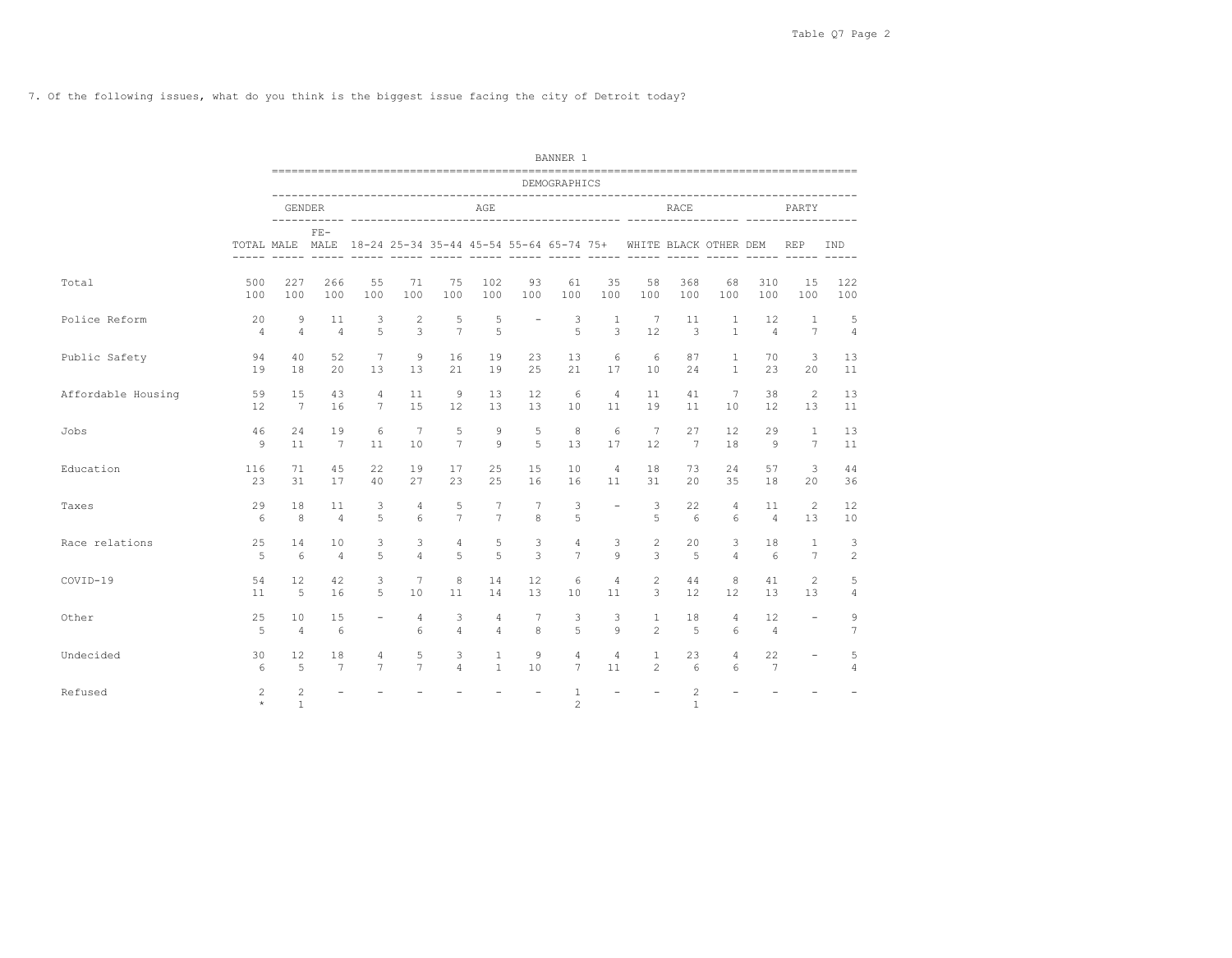8. Former Detroit police chief James Craig is preparing to run for the Republican nomination for governor next year. Does his record in the city of Detroit make you more or less likely to support him for governor?

|               |                   |                   |                                  |                                   |                          |                          |                     |                                         | BANNER 1                 |                      |                      |                       |                          |                      |                                  |            |
|---------------|-------------------|-------------------|----------------------------------|-----------------------------------|--------------------------|--------------------------|---------------------|-----------------------------------------|--------------------------|----------------------|----------------------|-----------------------|--------------------------|----------------------|----------------------------------|------------|
|               |                   |                   |                                  |                                   |                          |                          |                     |                                         | DEMOGRAPHICS             |                      |                      |                       |                          |                      |                                  |            |
|               |                   | <b>GENDER</b>     |                                  |                                   |                          |                          | AGE                 |                                         |                          |                      |                      | RACE                  |                          |                      | PARTY                            |            |
|               | TOTAL MALE        |                   | $FE-$<br>MALE                    |                                   | $- - - - - -$            |                          |                     | 18-24 25-34 35-44 45-54 55-64 65-74 75+ |                          |                      |                      | WHITE BLACK OTHER DEM |                          |                      | <b>REP</b>                       | IND        |
| Total         | 500<br>100        | 227<br>100        | 266<br>100                       | 55<br>100                         | 71<br>100                | 75<br>100                | 102<br>100          | 93<br>100                               | 61<br>100                | 35<br>100            | 58<br>100            | 368<br>100            | 68<br>100                | 310<br>100           | 1.5<br>100                       | 122<br>100 |
| More likely   | 140<br>2.8        | 64<br>28          | 74<br>2.8                        | 20<br>36                          | 25<br>3.5                | 23<br>31                 | 24<br>24            | 26<br>2.8                               | 17<br>2.8                | $\overline{4}$<br>11 | 16<br>28             | 100<br>27             | 23<br>34                 | 78<br>2.5            | 10<br>67                         | 38<br>31   |
| Less likely   | 231<br>46         | 105<br>46         | 121<br>4.5                       | 17<br>31                          | 26<br>37                 | 37<br>49                 | 56<br>55            | 43<br>46                                | 27<br>44                 | 23<br>66             | 28<br>48             | 181<br>49             | 20<br>29                 | 167<br>54            | $\overline{1}$<br>$\overline{7}$ | 48<br>39   |
| No difference | 52<br>10          | 26<br>11          | 26<br>10                         | $\overline{4}$<br>$7\phantom{.0}$ | $7\phantom{.0}$<br>10    | 7<br>9                   | 12<br>12            | 10<br>11                                | 8<br>13                  | $\overline{4}$<br>11 | 6<br>10 <sup>°</sup> | 38<br>10              | 8<br>12                  | 28<br>$\overline{9}$ | 3<br>20                          | 16<br>13   |
| Undecided     | 70<br>14          | 29<br>13          | 41<br>15                         | 1.3<br>24                         | 13<br>18                 | 8<br>11                  | 8<br>8              | 11<br>12                                | 9<br>15                  | $\overline{4}$<br>11 | 7<br>12              | 44<br>12              | 17<br>25                 | 33<br>11             | <sup>1</sup><br>$7\phantom{.0}$  | 20<br>16   |
| Refused       | 7<br>$\mathbf{1}$ | 3<br>$\mathbf{1}$ | $\overline{4}$<br>$\overline{c}$ | $\mathbf{1}$<br>$\mathfrak{D}$    | $\overline{\phantom{a}}$ | $\overline{\phantom{a}}$ | 2<br>$\mathfrak{D}$ | 3<br>3                                  | $\overline{\phantom{a}}$ |                      | $\mathbf{1}$<br>2    | 5<br>$\mathbf{1}$     | $\overline{\phantom{a}}$ | 4                    |                                  |            |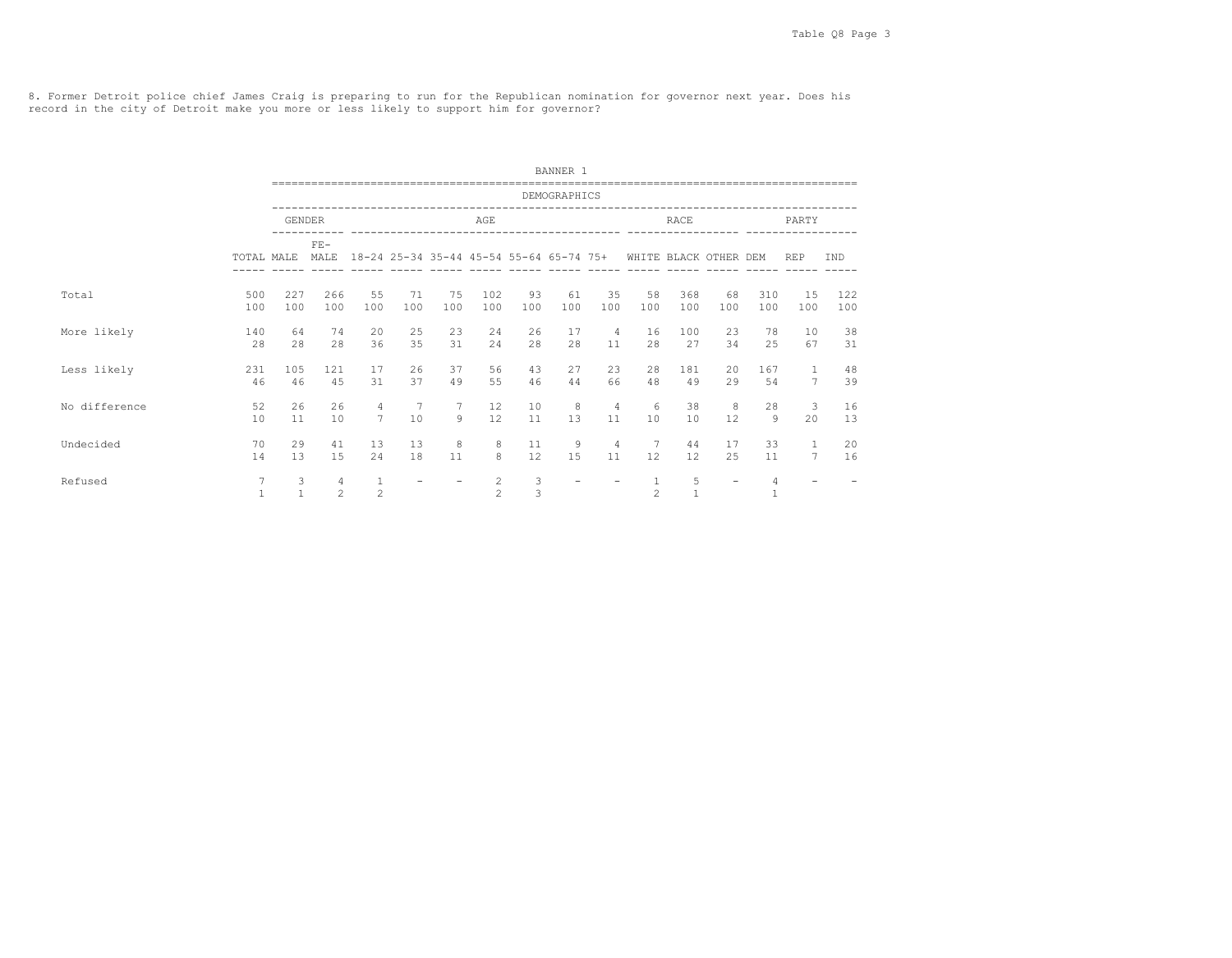9. How would you rate the job the Detroit police are doing?

|           |                   |                      |                     |                     |           |                     |                          |                                                                                                          | BANNER 1                 |                          |                   |                       |           |                       |                          |                     |
|-----------|-------------------|----------------------|---------------------|---------------------|-----------|---------------------|--------------------------|----------------------------------------------------------------------------------------------------------|--------------------------|--------------------------|-------------------|-----------------------|-----------|-----------------------|--------------------------|---------------------|
|           |                   |                      |                     |                     |           |                     |                          |                                                                                                          | DEMOGRAPHICS             |                          |                   |                       |           |                       |                          |                     |
|           |                   | <b>GENDER</b>        |                     |                     |           |                     | AGE                      |                                                                                                          |                          |                          |                   | RACE                  |           |                       | PARTY                    |                     |
|           | TOTAL MALE        |                      | $FF -$<br>MALE      |                     |           |                     |                          | 18-24 25-34 35-44 45-54 55-64 65-74 75+ WHITE BLACK OTHER DEM<br>----- ----- ----- ----- ---- ----- ---- |                          |                          |                   |                       |           |                       | <b>REP</b>               | IND                 |
| Total     | 500<br>100        | 227<br>100           | 266<br>100          | 55<br>100           | 71<br>100 | 75<br>100           | 102<br>100               | 93<br>100                                                                                                | 61<br>100                | 35<br>100                | 58<br>100         | 368<br>100            | 68<br>100 | 310<br>100            | 1.5<br>100               | 122<br>100          |
| Excellent | 37<br>7           | 15<br>$\overline{7}$ | 22<br>8             | 6<br>11             | 4<br>6    | 5<br>$\overline{7}$ | 11<br>11                 | 5<br>$\overline{5}$                                                                                      | 2<br>$\mathcal{E}$       | 3<br>$\circ$             | 5<br>$\mathbf{Q}$ | 2.4<br>$\overline{7}$ | 7<br>10   | 23<br>$7\overline{ }$ | 3<br>20                  | 5<br>$\overline{4}$ |
| Good      | 165<br>33         | 73<br>32             | 92<br>35            | 16<br>29            | 21<br>30  | 18<br>2.4           | 32<br>31                 | 33<br>35                                                                                                 | 28<br>46                 | 16<br>46                 | 19<br>33          | 125<br>34             | 20<br>29  | 105<br>34             | 5<br>33                  | 38<br>31            |
| Fair      | 214<br>43         | 101<br>44            | 109<br>41           | 26<br>47            | 27<br>38  | 37<br>49            | 43<br>42                 | 38<br>41                                                                                                 | 25<br>41                 | 13<br>37                 | 26<br>4.5         | 1.55<br>42            | 31<br>46  | 130<br>42             | 7<br>47                  | 60<br>49            |
| Poor      | 77<br>15          | 36<br>16             | 38<br>14            | 5<br>$\mathsf{Q}$   | 17<br>24  | 14<br>19            | 16<br>16                 | 15<br>16                                                                                                 | 6<br>10                  | 3<br>Q                   | 7<br>12           | 61<br>17              | 8<br>12   | 48<br>15              | $\overline{\phantom{0}}$ | 19<br>16            |
| Undecided | 7<br>$\mathbf{1}$ | 2<br>$\mathbf{1}$    | 5<br>$\mathfrak{D}$ | 2<br>$\overline{4}$ | 2<br>3    | $\mathbf{1}$        | $\overline{\phantom{a}}$ | 2<br>$\overline{2}$                                                                                      | $\overline{\phantom{a}}$ | $\overline{\phantom{a}}$ | $\mathfrak{D}$    | 3<br>$\mathbf{1}$     | 2<br>3    | 4<br>$\mathbf{1}$     |                          |                     |
| Refused   |                   |                      |                     |                     |           |                     |                          |                                                                                                          |                          |                          |                   |                       |           |                       |                          |                     |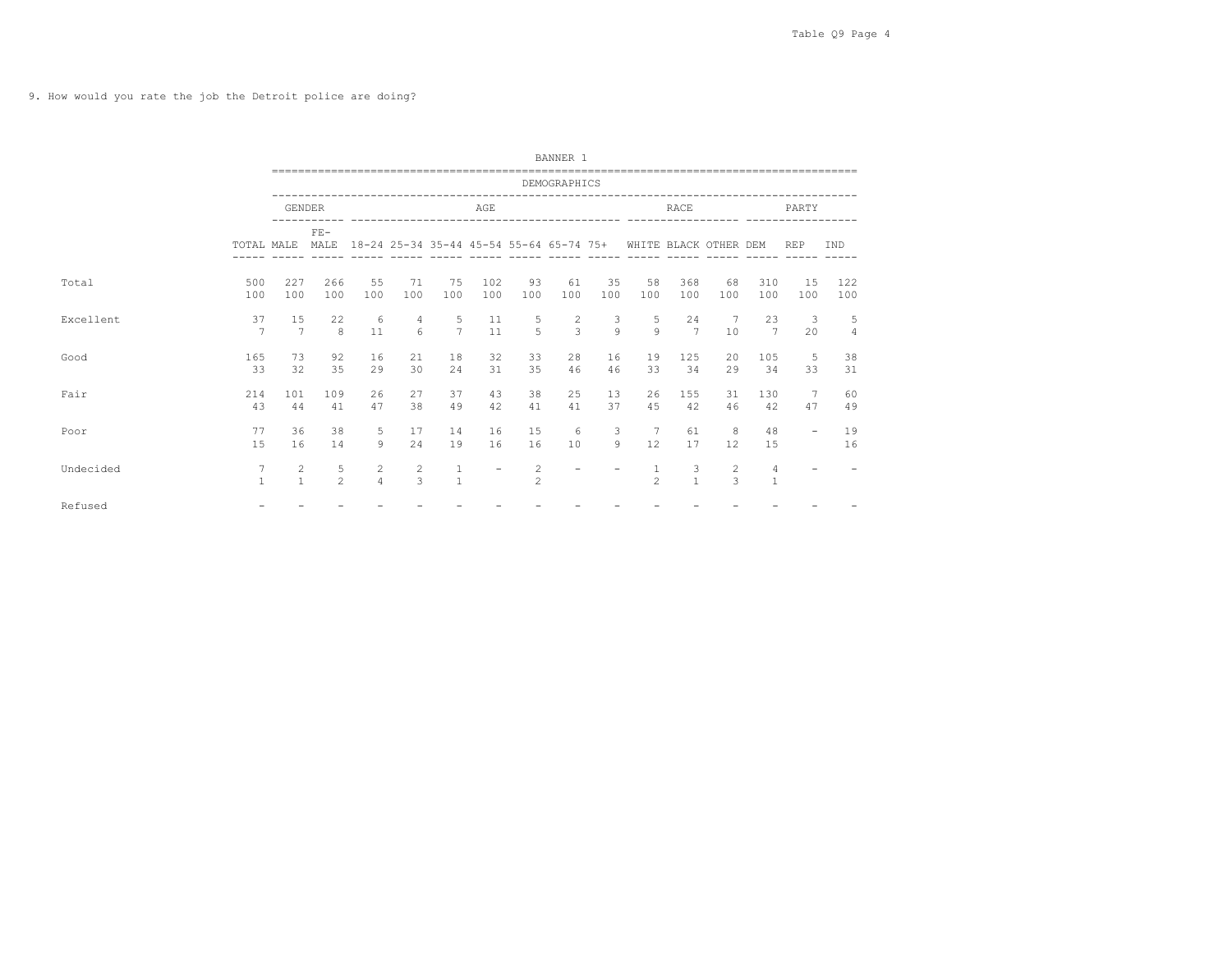10. In your own neighborhood, have you seen an increase or decrease in homicides and shootings in the last year or two?

|           |            |               |               |           |           |                                         |            |           | BANNER 1     |                      |           |                       |           |            |                                |                     |
|-----------|------------|---------------|---------------|-----------|-----------|-----------------------------------------|------------|-----------|--------------|----------------------|-----------|-----------------------|-----------|------------|--------------------------------|---------------------|
|           |            |               |               |           |           |                                         |            |           | DEMOGRAPHICS |                      |           |                       |           |            |                                |                     |
|           |            | <b>GENDER</b> |               |           |           |                                         | AGE        |           |              |                      |           | RACE                  |           |            | PARTY                          |                     |
|           | TOTAL MALE |               | $FF-$<br>MALE |           |           | 18-24 25-34 35-44 45-54 55-64 65-74 75+ |            |           |              |                      |           | WHITE BLACK OTHER DEM |           |            | <b>REP</b>                     | IND                 |
|           |            |               |               |           |           |                                         |            |           |              |                      |           |                       |           |            |                                |                     |
| Total     | 500<br>100 | 227<br>100    | 266<br>100    | 55<br>100 | 71<br>100 | 75<br>100                               | 102<br>100 | 93<br>100 | 61<br>100    | 35<br>100            | 58<br>100 | 368<br>100            | 68<br>100 | 310<br>100 | 15<br>100                      | 122<br>100          |
| Increase  | 140<br>28  | 60<br>26      | 78<br>29      | 13<br>24  | 18<br>25  | 28<br>37                                | 33<br>32   | 27<br>29  | 13<br>21     | 7<br>20              | 10<br>17  | 120<br>33             | 9<br>13   | 88<br>28   | 3<br>20                        | 30<br>25            |
| Decrease  | 174<br>35  | 89<br>39      | 83<br>31      | 29<br>53  | 23<br>32  | 24<br>32                                | 34<br>33   | 31<br>33  | 16<br>26     | 16<br>46             | 21<br>36  | 126<br>34             | 27<br>40  | 117<br>38  | 5<br>33                        | 41<br>34            |
| Same      | 144<br>29  | 62<br>27      | 79<br>30      | 10<br>18  | 20<br>28  | 16<br>21                                | 29<br>28   | 30<br>32  | 27<br>44     | 8<br>23              | 20<br>34  | 95<br>26              | 26<br>38  | 79<br>25   | 6<br>40                        | 42<br>34            |
| Undecided | 42<br>8    | 16<br>7       | 26<br>10      | 3<br>5    | 10<br>14  | 7<br>9                                  | 6<br>6     | 5<br>5    | 5<br>8       | $\overline{4}$<br>11 | 7<br>12   | 27<br>7               | 6<br>9    | 26<br>8    | $\mathbf{1}$<br>$\overline{7}$ | 9<br>$\overline{7}$ |
| Refused   |            |               |               |           |           |                                         |            |           |              |                      |           |                       |           |            |                                |                     |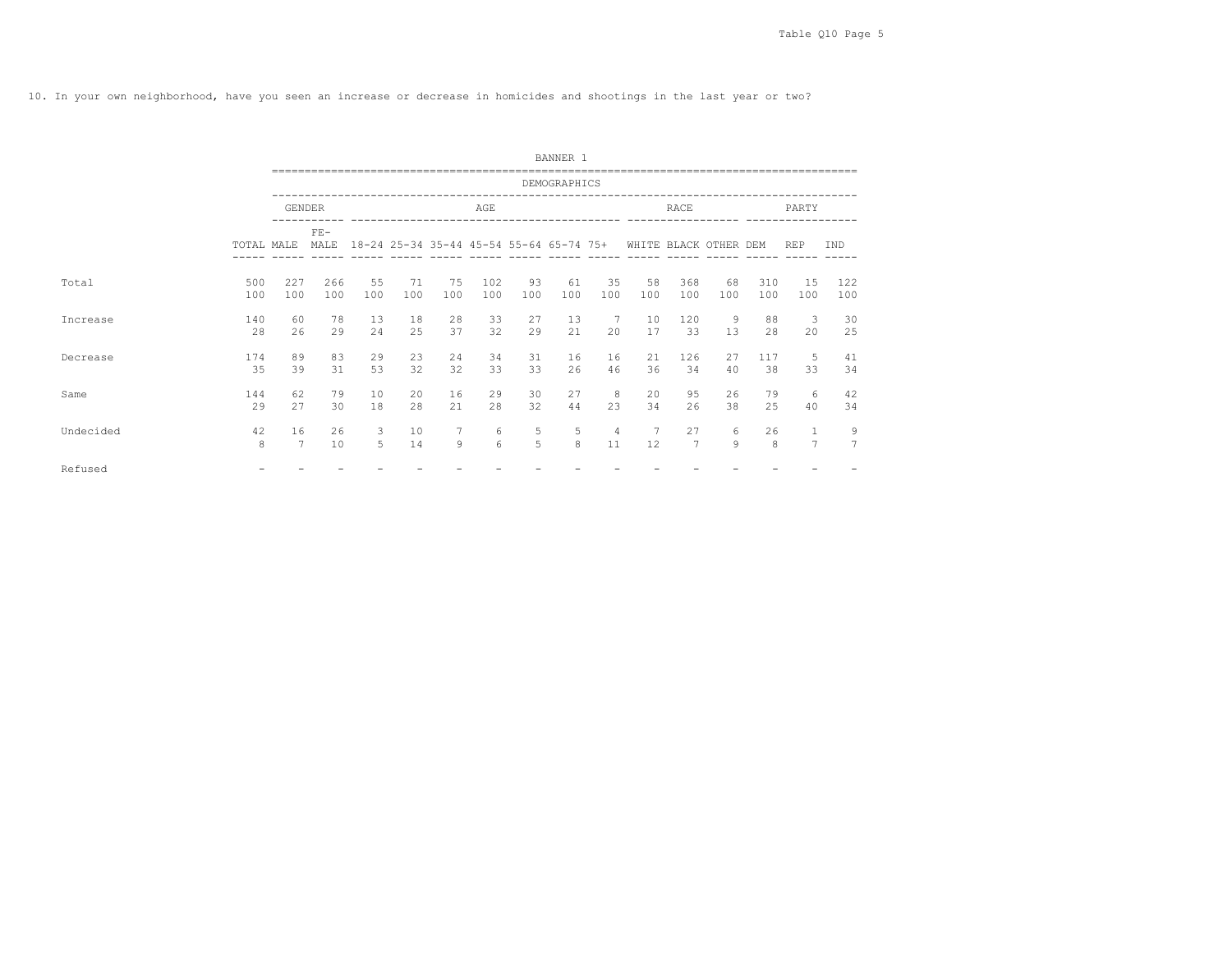11. To the best of your knowledge, compared to 30 years ago (the early 1990s), is there: more, less, or about the same amount of violent crime in Detroit?

|                    |            |                   |               |           |           |           |            |                                         | BANNER 1     |                                     |           |                       |                      |            |                          |            |
|--------------------|------------|-------------------|---------------|-----------|-----------|-----------|------------|-----------------------------------------|--------------|-------------------------------------|-----------|-----------------------|----------------------|------------|--------------------------|------------|
|                    |            |                   |               |           |           |           |            |                                         | DEMOGRAPHICS |                                     |           |                       |                      |            |                          |            |
|                    |            | <b>GENDER</b>     |               |           |           |           | AGE        |                                         |              |                                     |           | <b>RACE</b>           |                      |            | PARTY                    |            |
|                    | TOTAL MALE |                   | $FE-$<br>MALE |           |           |           |            | 18-24 25-34 35-44 45-54 55-64 65-74 75+ |              |                                     |           | WHITE BLACK OTHER DEM |                      |            | <b>REP</b>               | IND        |
| Total              | 500<br>100 | 227<br>100        | 266<br>100    | 55<br>100 | 71<br>100 | 75<br>100 | 102<br>100 | 93<br>100                               | 61<br>100    | 35<br>100                           | 58<br>100 | 368<br>100            | 68<br>100            | 310<br>100 | 15<br>100                | 122<br>100 |
| More violent crime | 251<br>50  | 96<br>42          | 150<br>56     | 20<br>36  | 26<br>37  | 35<br>47  | 53<br>52   | 60<br>65                                | 34<br>56     | 21<br>60                            | 13<br>22  | 210<br>57             | 24<br>35             | 162<br>52  | 8<br>53                  | 57<br>47   |
| Less violent crime | 107<br>21  | 66<br>29          | 40<br>1.5     | 15<br>27  | 16<br>23  | 18<br>24  | 25<br>25   | 14<br>1.5                               | 12<br>20     | -6<br>17                            | 34<br>59  | 51<br>14              | 21<br>31             | 68<br>22   | 5<br>33                  | 25<br>20   |
| Same               | 87<br>17   | 43<br>19          | 43<br>16      | 10<br>18  | 21<br>30  | 13<br>17  | 12<br>12   | 11<br>12                                | 10<br>16     | 6<br>17                             | 8<br>14   | 64<br>17              | 14<br>2.1            | 50<br>16   | 2<br>13                  | 22<br>18   |
| Undecided          | 54<br>11   | 22<br>10          | 32<br>12      | 10<br>18  | 8<br>11   | 9<br>12   | 12<br>12   | $\overline{7}$<br>8                     | 5<br>8       | $\mathbf{2}^{\prime}$<br>$\epsilon$ | 3<br>5    | 42<br>11              | $\overline{9}$<br>13 | 30<br>10   | $\overline{\phantom{m}}$ | 17<br>14   |
| Refused            |            | $\qquad \qquad -$ | $\star$       |           |           |           |            |                                         |              |                                     |           | $\star$               |                      |            |                          | 1<br>$1\,$ |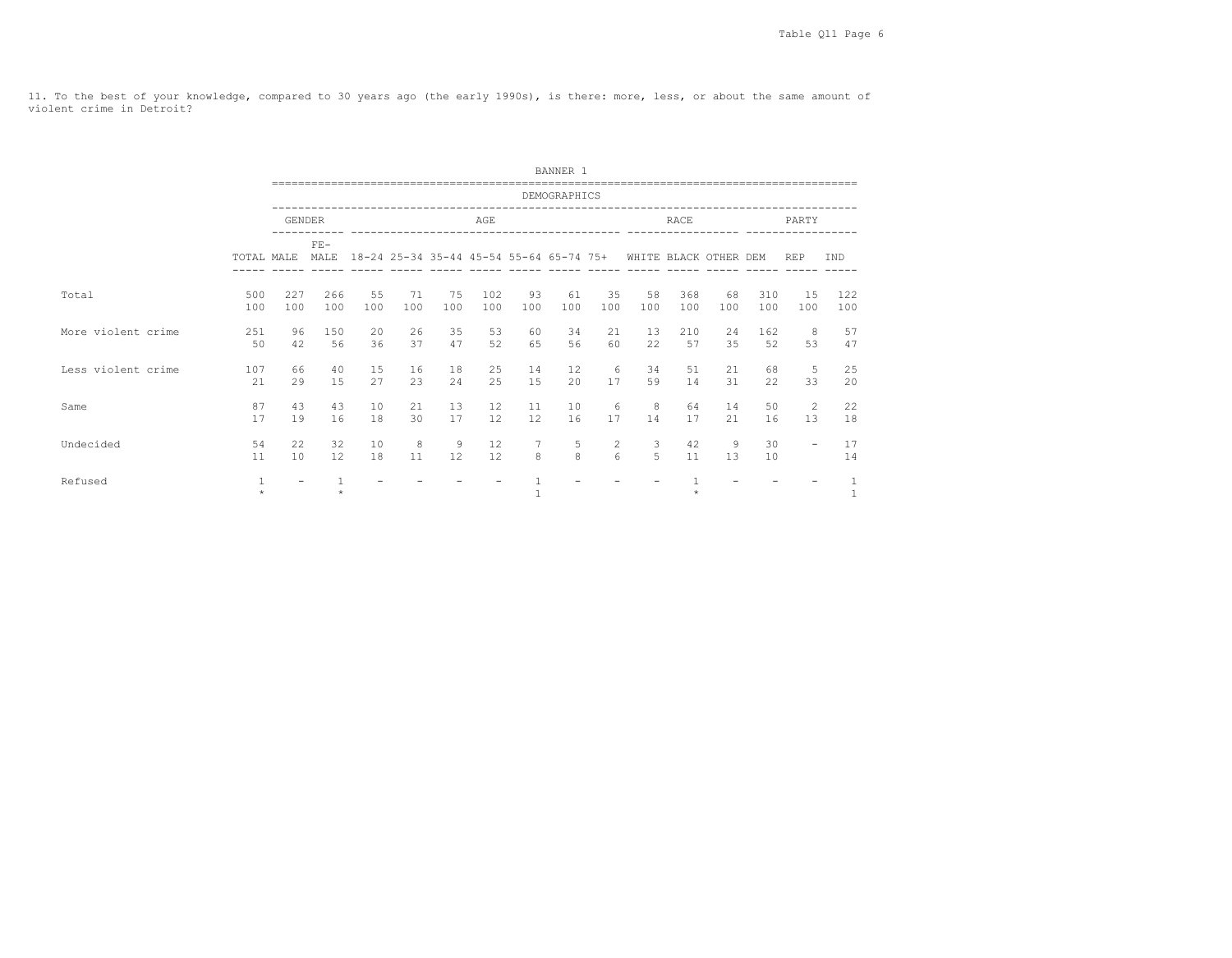12. Homicides and shootings have increased significantly in Detroit since 2019. WHY do you think that has happened?

|                                          |                      |                                  |                                |                                  |                              |                              |                                  |                                  | BANNER 1                                                |                   |                                |                                        |                              |                       |                                 |                                  |
|------------------------------------------|----------------------|----------------------------------|--------------------------------|----------------------------------|------------------------------|------------------------------|----------------------------------|----------------------------------|---------------------------------------------------------|-------------------|--------------------------------|----------------------------------------|------------------------------|-----------------------|---------------------------------|----------------------------------|
|                                          |                      |                                  |                                |                                  |                              |                              |                                  |                                  | DEMOGRAPHICS                                            |                   |                                |                                        |                              |                       |                                 |                                  |
|                                          |                      |                                  | <b>GENDER</b>                  |                                  |                              |                              | AGE                              |                                  |                                                         |                   |                                | RACE                                   |                              |                       | PARTY                           |                                  |
|                                          |                      |                                  | $FE-$                          |                                  |                              |                              |                                  |                                  | TOTAL MALE MALE 18-24 25-34 35-44 45-54 55-64 65-74 75+ |                   |                                | WHITE BLACK OTHER DEM<br>$\frac{1}{2}$ | $\frac{1}{2}$                |                       | <b>REP</b><br>$\frac{1}{2}$     | IND<br>$- - - - -$               |
| Total                                    | 500<br>100           | 227<br>100                       | 266<br>100                     | 55<br>100                        | 71<br>100                    | 75<br>100                    | 102<br>100                       | 93<br>100                        | 61<br>100                                               | 35<br>100         | 58<br>100                      | 368<br>100                             | 68<br>100                    | 310<br>100            | 15<br>100                       | 122<br>100                       |
| Covid-19/Pandemic/<br>Lockdown           | 67<br>13             | 21<br>$\mathcal{Q}$              | 44<br>17                       | $7\overline{ }$<br>13            | 8<br>11                      | 16<br>21                     | 11<br>11                         | 14<br>15                         | 5<br>8                                                  | 3<br>$\circ$      | $7\phantom{.0}$<br>12          | 44<br>12                               | 14<br>21                     | 38<br>12              | $\mathbf{1}$<br>7               | 24<br>20                         |
| Lack of Jobs/<br>Unemployment            | 63<br>13             | 26<br>11                         | 36<br>14                       | 6<br>11                          | $\overline{4}$<br>6          | $\overline{9}$<br>12         | 18<br>18                         | 10<br>11                         | 10<br>16                                                | 6<br>17           | $\overline{4}$<br>7            | 50<br>14                               | $\mathcal{G}$<br>13          | 47<br>15              | 2<br>13                         | $\,8\,$<br>$\boldsymbol{7}$      |
| Availability of guns                     | 66<br>13             | 32<br>14                         | 33<br>12                       | 6<br>11                          | 8<br>11                      | $\overline{4}$<br>5          | 10<br>10                         | 18<br>19                         | 13<br>21                                                | 6<br>17           | 5<br>$\mathcal{Q}$             | 50<br>14                               | 10<br>15                     | 43<br>14              | $\mathbf{1}$<br>$7\phantom{.0}$ | 13<br>11                         |
| Lack of Police/<br>Enforcement           | 42<br>8              | 22<br>10                         | 19<br>7                        | $\overline{4}$<br>$\overline{7}$ | 3<br>4                       | 7<br>9                       | 10<br>10                         | 8<br>9                           | 6<br>10                                                 | 3<br>9            | 6<br>10                        | 32<br>9                                | 3<br>4                       | 22<br>$7\phantom{.0}$ | 3<br>20                         | 13<br>11                         |
| Younger Generation/<br>Upbringing/Family | 28<br>6              | 16<br>$\overline{7}$             | 12<br>5                        |                                  | $7\phantom{.0}$<br>10        | $\overline{c}$<br>3          | 7<br>$\overline{7}$              | $7\phantom{.0}$<br>8             | $\overline{4}$<br>$\overline{7}$                        | $\mathbf{1}$<br>3 | 6<br>10                        | 21<br>6                                | $\mathbf{1}$<br>$\mathbf{1}$ | 16<br>5               | 2<br>13                         | 9<br>$\overline{7}$              |
| Economy                                  | 16<br>3              | 8<br>$\overline{4}$              | 8<br>3                         | $\overline{c}$<br>$\overline{4}$ | $\overline{c}$<br>3          | $\mathbf{1}$<br>$\mathbf{1}$ | 3<br>3                           | 5<br>5                           | 3<br>5                                                  |                   | 5<br>$\mathcal{Q}$             | 10<br>$\mathbf{3}$                     | $\mathbf{1}$<br>$\mathbf{1}$ | 14<br>5               |                                 | $\overline{c}$<br>$\overline{c}$ |
| Education                                | 22<br>$\overline{4}$ | 11<br>5                          | 11<br>$\overline{4}$           | 5<br>9                           | 4<br>6                       |                              | 4<br>$\overline{4}$              | 5<br>5                           | $\mathbf{2}$<br>3                                       |                   | 4<br>$\overline{7}$            | 12<br>3                                | 6<br>9                       | 14<br>5               | $\mathbf{1}$<br>$7\phantom{.0}$ | 7<br>6                           |
| People in the Community                  | 24<br>5              | 8<br>$\overline{4}$              | 16<br>6                        | 4<br>$\overline{7}$              | 3<br>4                       | 6<br>8                       | 3<br>3                           | 6<br>6                           | $\mathbf{1}$<br>$\overline{c}$                          | 1<br>3            | $\mathbf{2}$<br>3              | 20<br>5                                | 2<br>3                       | 14<br>5               | $\mathbf{1}$<br>$7\phantom{.0}$ | $\overline{c}$<br>$\overline{c}$ |
| Inequality/Poverty                       | 9<br>$\overline{c}$  | 5<br>$\overline{c}$              | 4<br>$\mathbf{2}$              | $\overline{c}$<br>$\overline{4}$ | 1<br>$\mathbf{1}$            | $\overline{c}$<br>3          | $\overline{c}$<br>$\overline{c}$ | $\mathbf{1}$<br>$\mathbf{1}$     |                                                         | $\mathbf{1}$<br>3 | $\mathbf{2}$<br>3              | 5<br>$\mathbf{1}$                      | $\mathbf{2}$<br>3            | 6<br>$\mathbf{2}$     | $\sim$                          | 3<br>$\overline{c}$              |
| Leadership/Mayor/<br>Government          | 11<br>$\mathbf{2}$   | 8<br>$\overline{4}$              | 3<br>$\mathbf{1}$              | $\mathbf{1}$<br>$\mathbf{2}$     | $\mathbf{1}$<br>$\mathbf{1}$ | 3<br>$\overline{4}$          | $\overline{4}$<br>$\overline{4}$ | $\overline{c}$<br>$\overline{c}$ |                                                         |                   | $\equiv$                       | 8<br>$\overline{c}$                    | 3<br>$\overline{4}$          | 9<br>3                | $\equiv$                        | $1\,$<br>$1\,$                   |
| Lack of Things to Do                     | 10<br>2              | 8<br>4                           | $\mathbf{2}$<br>$\mathbf{1}$   | $\mathbf{1}$<br>2                | $\mathbf{1}$<br>$\mathbf{1}$ | $\overline{c}$<br>3          | $\overline{4}$<br>$\overline{4}$ | 1<br>$\mathbf{1}$                | $\overline{\phantom{0}}$                                |                   | $\mathbf{1}$<br>$\mathbf{2}$   | 8<br>$\overline{c}$                    | $\equiv$                     | 7<br>$\overline{c}$   | $\overline{\phantom{m}}$        | $\overline{c}$<br>$\overline{c}$ |
| Community/Work Together                  | 7<br>$\mathbf{1}$    | 3<br>$\mathbf{1}$                | 4<br>$\mathbf{2}$              |                                  |                              | $\overline{c}$<br>3          | $\overline{c}$<br>$\overline{c}$ | 1<br>$\mathbf{1}$                | 1<br>$\overline{2}$                                     | 1<br>3            |                                | 7<br>$\overline{c}$                    |                              | 3<br>$\mathbf{1}$     |                                 | $\sqrt{2}$<br>$\overline{c}$     |
| Drugs/Gangs                              | 8<br>$\overline{c}$  | 5<br>2                           | $\overline{c}$<br>$\mathbf{1}$ | $\mathbf{2}$<br>$\overline{4}$   | 1<br>$\mathbf{1}$            | $\mathbf{1}$<br>$\mathbf{1}$ | $\sqrt{2}$<br>$\overline{c}$     | $\mathbf{1}$<br>$\mathbf{1}$     | $\mathbf{1}$<br>$\overline{c}$                          |                   | $\equiv$                       | 6<br>2                                 | 2<br>3                       | 3<br>$\mathbf{1}$     | $\mathbf{1}$<br>$7\phantom{.0}$ | $\overline{4}$<br>3              |
| Stress/Desperation/Don't<br>Care         | 8<br>$\overline{c}$  | $\overline{4}$<br>$\overline{2}$ | $\overline{4}$<br>2            | $\mathbf{1}$<br>$\overline{c}$   | $\mathbf{1}$<br>$\mathbf{1}$ | $\mathbf{1}$<br>$\mathbf{1}$ | $\overline{c}$<br>$\overline{c}$ | 2<br>2                           |                                                         | $\mathbf{1}$<br>3 | 2<br>3                         | 5<br>$\mathbf{1}$                      | $\mathbf{1}$<br>$\mathbf{1}$ | 6<br>$\overline{c}$   | $\sim$                          | $\mathbf{1}$<br>$\mathbf{1}$     |
| Lack of Resources                        | 6<br>$\mathbf{1}$    |                                  | 6<br>$\overline{c}$            | $\mathbf{1}$<br>$\overline{c}$   |                              | 3<br>$\overline{4}$          | $\sqrt{2}$<br>$\overline{c}$     |                                  |                                                         |                   | $\mathbf{1}$<br>$\overline{c}$ | $\overline{4}$<br>$\mathbf{1}$         | $\mathbf{1}$<br>$\mathbf{1}$ | 3<br>$\mathbf{1}$     |                                 | 3<br>$\overline{c}$              |
| Morals                                   | 5<br>1               | 3<br>1                           | $\mathbf{2}$<br>$\mathbf{1}$   | $\equiv$                         | $\equiv$                     | $\mathbf{1}$<br>$\mathbf{1}$ | $\equiv$                         | $\mathbf{2}$<br>$\overline{c}$   | $\mathbf{1}$<br>$\overline{2}$                          | $\mathbf{1}$<br>3 | $\mathbf{1}$<br>$\overline{c}$ | 4<br>1                                 | $\equiv$                     | $\overline{c}$<br>1   | $\equiv$                        | $\overline{c}$<br>$\overline{c}$ |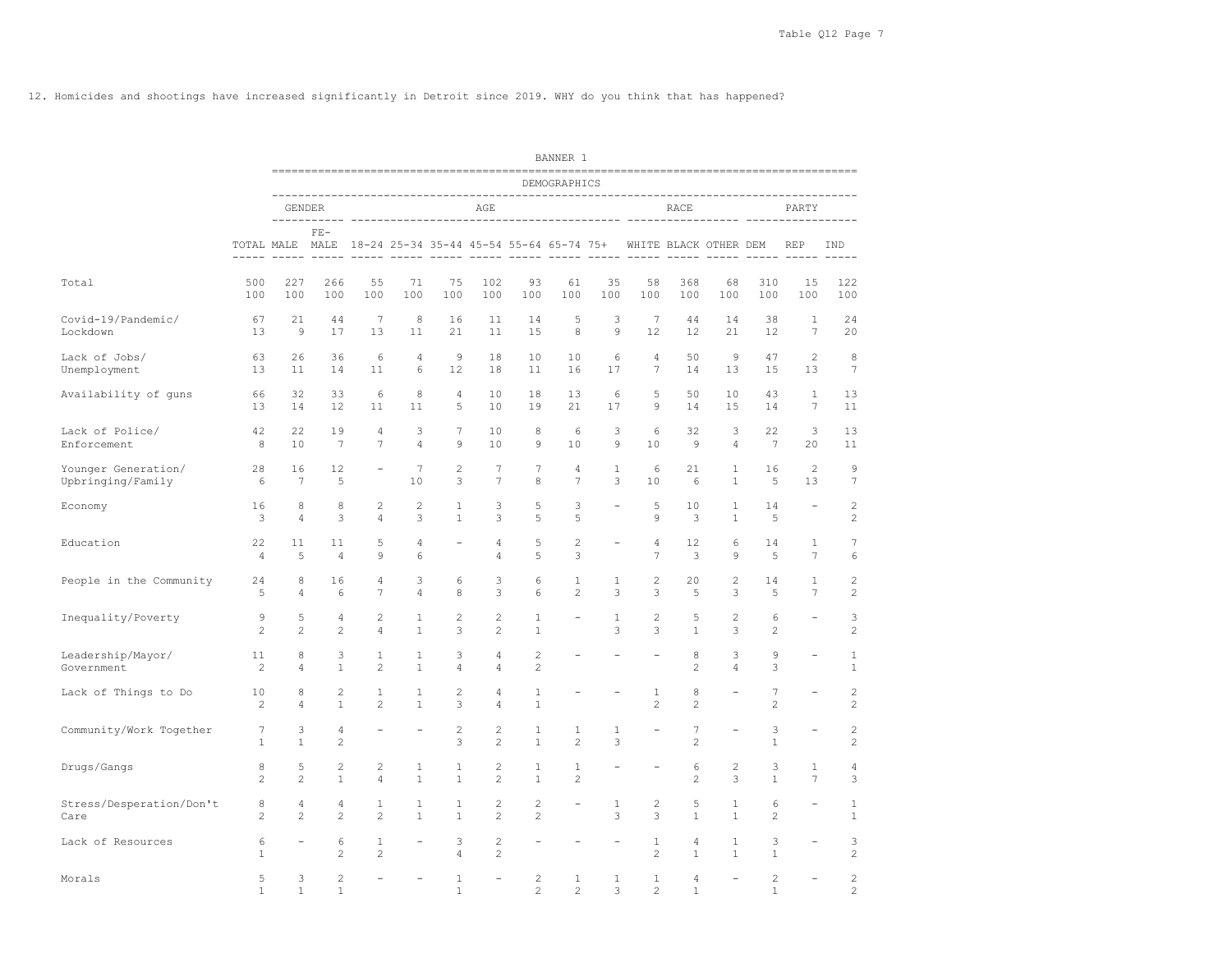## 12. Homicides and shootings have increased significantly in Detroit since 2019. WHY do you think that has happened?

|                         |                   |                                  |                                |                          |                     |                     |                     |                                         | BANNER 1       |                                       |                     |                       |                     |                   |                   |     |                                           |
|-------------------------|-------------------|----------------------------------|--------------------------------|--------------------------|---------------------|---------------------|---------------------|-----------------------------------------|----------------|---------------------------------------|---------------------|-----------------------|---------------------|-------------------|-------------------|-----|-------------------------------------------|
|                         |                   |                                  |                                |                          |                     |                     |                     |                                         | DEMOGRAPHICS   |                                       |                     |                       |                     |                   |                   |     |                                           |
|                         |                   | <b>GENDER</b>                    |                                |                          |                     |                     | AGE                 |                                         |                |                                       |                     | RACE                  |                     |                   | PARTY             |     |                                           |
|                         |                   | TOTAL MALE                       | $FE-$<br>MALE                  |                          |                     |                     |                     | 18-24 25-34 35-44 45-54 55-64 65-74 75+ |                |                                       |                     | WHITE BLACK OTHER DEM |                     |                   | <b>REP</b>        | IND |                                           |
| Racism                  | $\mathbf{1}$      | 3<br>$\mathbf{1}$                | 4<br>$\overline{2}$            | $\frac{2}{4}$            | 3<br>$\overline{4}$ |                     |                     | $\mathbf{1}$                            | $\overline{c}$ |                                       | $\overline{c}$      | $\mathbf{1}$          | 2<br>$\overline{3}$ | 2<br>$\mathbf{1}$ |                   |     | 5<br>4                                    |
| Social Media/Technology | 6<br>$\mathbf{1}$ | $\overline{4}$<br>$\mathfrak{D}$ | $\overline{c}$<br>$\mathbf{1}$ |                          | $\mathbf{1}$        | 3<br>$\overline{4}$ | $\mathbf{1}$        | $\overline{1}$                          |                |                                       |                     | 6<br>$\mathfrak{D}$   |                     | 2                 |                   |     | $\mathbf{1}$                              |
| Mental Health Issues    | 4<br>$\mathbf{1}$ | $\overline{c}$<br>$\mathbf{1}$   | 2<br>$\mathbf{1}$              |                          |                     |                     | $\mathbf{1}$        | $\overline{1}$                          | $\frac{1}{2}$  | $\mathcal{R}$                         |                     | $\mathbf{I}$          |                     | 2                 |                   |     | $\mathbf{1}$                              |
| Crime Has Not Increased | 6<br>$\mathbf{1}$ | 5<br>$\overline{2}$              | $\star$                        | $\overline{\phantom{a}}$ | $\frac{2}{3}$       | $\mathbf{1}$        | $\frac{2}{2}$       |                                         | $\overline{2}$ |                                       |                     | 5<br>$\mathbf{1}$     | $\mathbf{1}$        | 3                 |                   |     | $\overline{\mathbf{c}}$<br>$\overline{c}$ |
| Other                   | 16<br>3           | 3                                | 9<br>3                         | $\overline{\phantom{a}}$ | 6<br>$\mathbf{8}$   | $_4^3$              | 3<br>$\overline{3}$ | $\mathbf{1}$<br>$\frac{1}{1}$           | $\frac{1}{2}$  | $\begin{array}{c} 2 \\ 6 \end{array}$ | $\overline{c}$<br>3 | 11<br>$\mathcal{B}$   | $\frac{3}{4}$       | 9<br>3            | $\qquad \qquad -$ |     | 6<br>5                                    |
| DK/NA/Refused           | 69<br>14          | 26<br>11                         | 42<br>16                       | 11<br>20                 | 15<br>21            | 8<br>11             | 11<br>11            | 6<br>6                                  | 10<br>16       | 8<br>23                               | 9<br>16             | 53<br>14              | 10                  | 45<br>15          | 3<br>20           | 11  | 9                                         |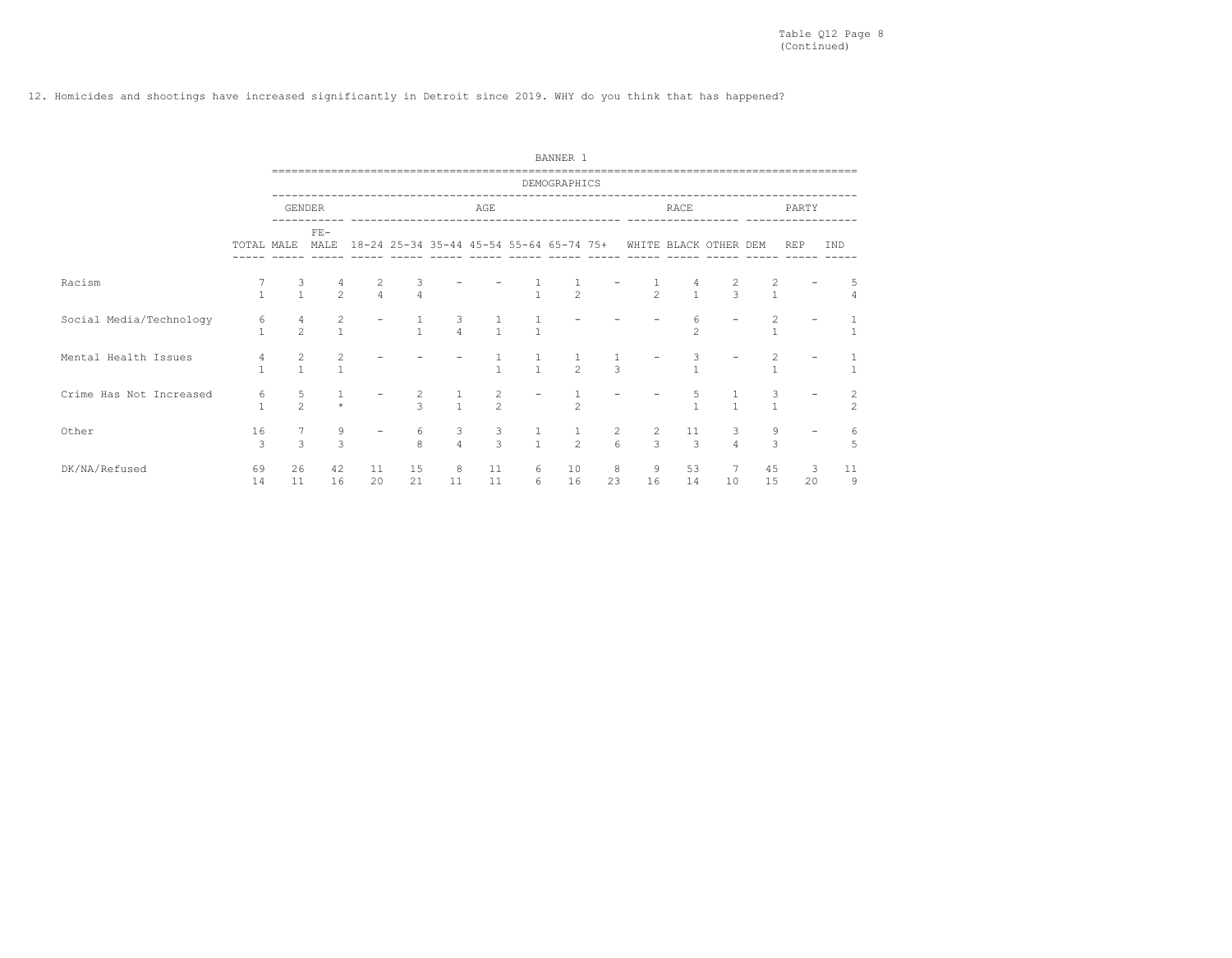13. Thinking about the city of Detroit in general, do you feel you are treated the same as residents of other races, or do you think you are treated differently because of your race?

|                               |            |                          |                |                     |                                         |                     |                    |           | BANNER 1            |                              |           |                                |           |                      |                     |                     |
|-------------------------------|------------|--------------------------|----------------|---------------------|-----------------------------------------|---------------------|--------------------|-----------|---------------------|------------------------------|-----------|--------------------------------|-----------|----------------------|---------------------|---------------------|
|                               |            |                          |                |                     |                                         |                     |                    |           | DEMOGRAPHICS        |                              |           |                                |           |                      |                     |                     |
|                               |            | <b>GENDER</b>            |                |                     |                                         |                     | AGE                |           |                     |                              |           | RACE                           |           |                      | PARTY               |                     |
|                               | TOTAL MALE |                          | $FE-$<br>MALE  |                     | 18-24 25-34 35-44 45-54 55-64 65-74 75+ |                     |                    |           |                     |                              |           | WHITE BLACK OTHER DEM          |           |                      | <b>REP</b>          | <b>IND</b>          |
| Total                         | 500<br>100 | 227<br>100               | 266<br>100     | 55<br>100           | 71<br>100                               | 75<br>100           | 102<br>100         | 93<br>100 | 61<br>100           | 35<br>100                    | 58<br>100 | 368<br>100                     | 68<br>100 | 310<br>100           | 15<br>100           | 122<br>100          |
| Treated the same as<br>others | 215<br>43  | 97<br>43                 | 118<br>44      | 2.8<br>51           | 30<br>42                                | 36<br>48            | 45<br>44           | 34<br>37  | 24<br>39            | 1.5<br>43                    | 26<br>45  | 152<br>41                      | 36<br>53  | 136<br>44            | 11<br>73            | 52<br>43            |
| Treated differently           | 244<br>49  | 109<br>48                | 129<br>48      | 23<br>42            | 28<br>39                                | 36<br>48            | 55<br>54           | 50<br>54  | 29<br>48            | 18<br>51                     | 29<br>50  | 187<br>51                      | 2.4<br>35 | 149<br>48            | 3<br>20             | 61<br>50            |
| Undecided                     | 39<br>8    | 21<br>9                  | 17<br>6        | 4<br>$\overline{7}$ | 13<br>18                                | 3<br>$\overline{4}$ | 2<br>$\mathcal{L}$ | 9<br>10   | 6<br>10             | $\overline{2}$<br>$\epsilon$ | 3<br>5    | 27<br>$\overline{7}$           | 8<br>12   | 23<br>$\overline{7}$ | 1<br>$\overline{7}$ | 9<br>$\overline{7}$ |
| Refused                       | 2          | $\overline{\phantom{0}}$ | $\overline{2}$ |                     |                                         |                     |                    |           | $\overline{c}$<br>3 |                              |           | $\overline{c}$<br>$\mathbf{1}$ |           | $\mathfrak{D}$       |                     |                     |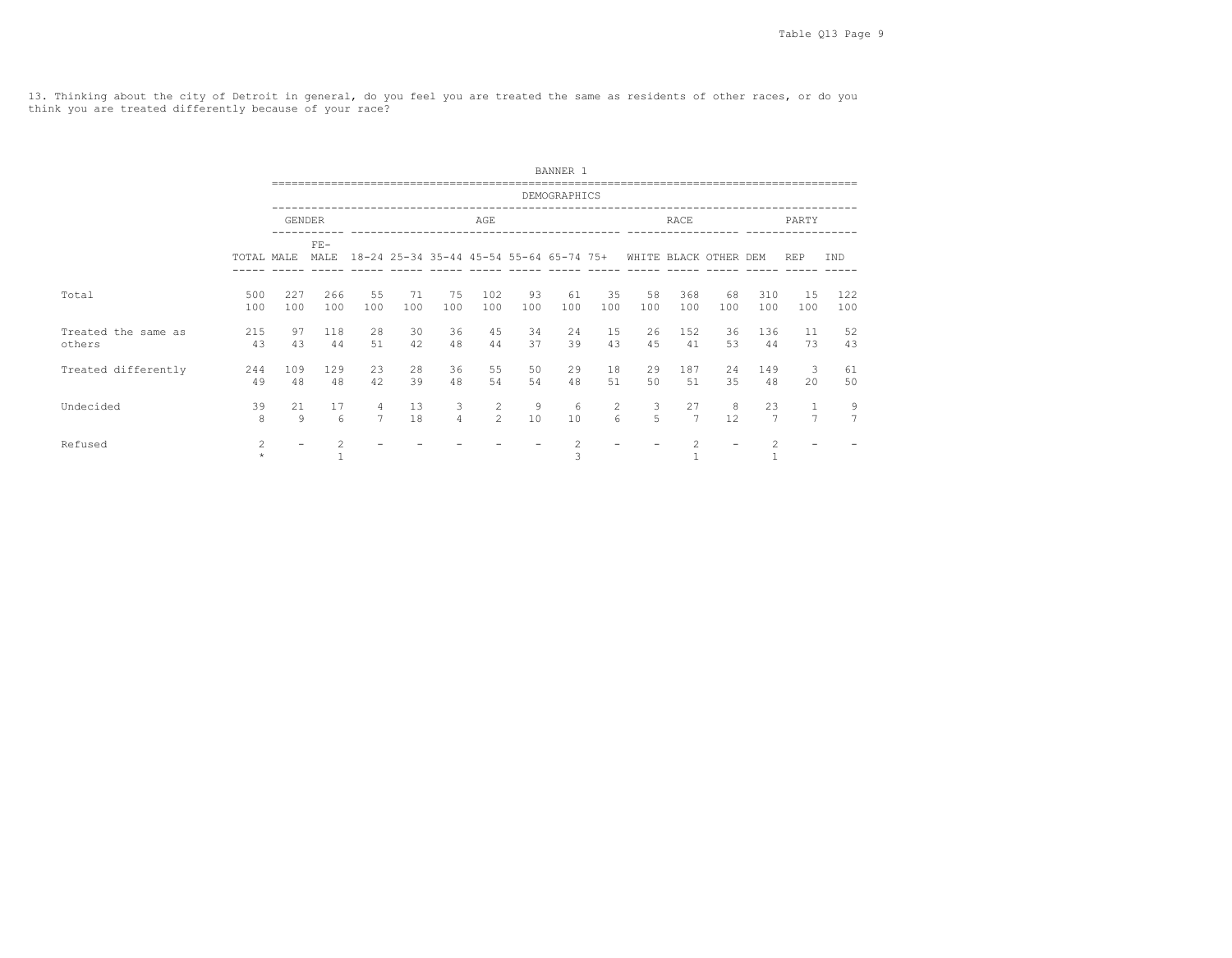14. Are you treated better or worse than others because of your race?

|                              |                     |            |                     |                          |           |                      |           |           | BANNER 1                                |           |                       |                     |                      |            |                   |                     |
|------------------------------|---------------------|------------|---------------------|--------------------------|-----------|----------------------|-----------|-----------|-----------------------------------------|-----------|-----------------------|---------------------|----------------------|------------|-------------------|---------------------|
|                              |                     |            |                     |                          |           |                      |           |           | DEMOGRAPHICS                            |           |                       |                     |                      |            |                   |                     |
|                              |                     | GENDER     |                     |                          |           |                      | AGE       |           |                                         |           |                       | <b>RACE</b>         |                      |            | PARTY             |                     |
|                              | TOTAL MALE          |            | $FE-$<br>MALE       |                          |           |                      |           |           | 18-24 25-34 35-44 45-54 55-64 65-74 75+ |           | WHITE BLACK OTHER DEM |                     |                      |            | <b>REP</b>        | IND                 |
| THOSE TREATED<br>DIFFERENTLY | 244<br>100          | 109<br>100 | 129<br>100          | 23<br>100                | 28<br>100 | 36<br>100            | 55<br>100 | 50<br>100 | 29<br>100                               | 18<br>100 | 29<br>100             | 187<br>100          | 24<br>100            | 149<br>100 | 3<br>100          | 61<br>100           |
| Better                       | 31<br>13            | 11<br>10   | 2.0<br>16           | 4<br>17                  | 4<br>14   | $\overline{4}$<br>11 | 8<br>15   | 5<br>10   | 3<br>10                                 | 2<br>11   | 19<br>66              | 9<br>5              | $\mathbf{3}$<br>13   | 19<br>13   | $\qquad \qquad -$ | 9<br>15             |
| Worse                        | 179<br>73           | 80<br>73   | 93<br>72            | 16<br>70                 | 18<br>64  | 30<br>83             | 44<br>80  | 36<br>72  | 18<br>62                                | 14<br>78  | 24                    | 152<br>81           | 17<br>71             | 107<br>72  | 2<br>67           | 48<br>79            |
| Undecided                    | 30<br>12            | 17<br>16   | 13<br>10            | 3<br>13                  | 4<br>14   | 2<br>6               | 3<br>5    | 9<br>18   | $\overline{7}$<br>24                    | 2<br>11   | 3<br>10               | 23<br>12            | $\overline{4}$<br>17 | 21<br>14   | 33                | 4<br>$\overline{ }$ |
| Refused                      | $\overline{4}$<br>2 |            | 3<br>$\overline{c}$ | $\overline{\phantom{0}}$ | 2         |                      |           |           | 3                                       |           |                       | 3<br>$\overline{c}$ |                      |            |                   |                     |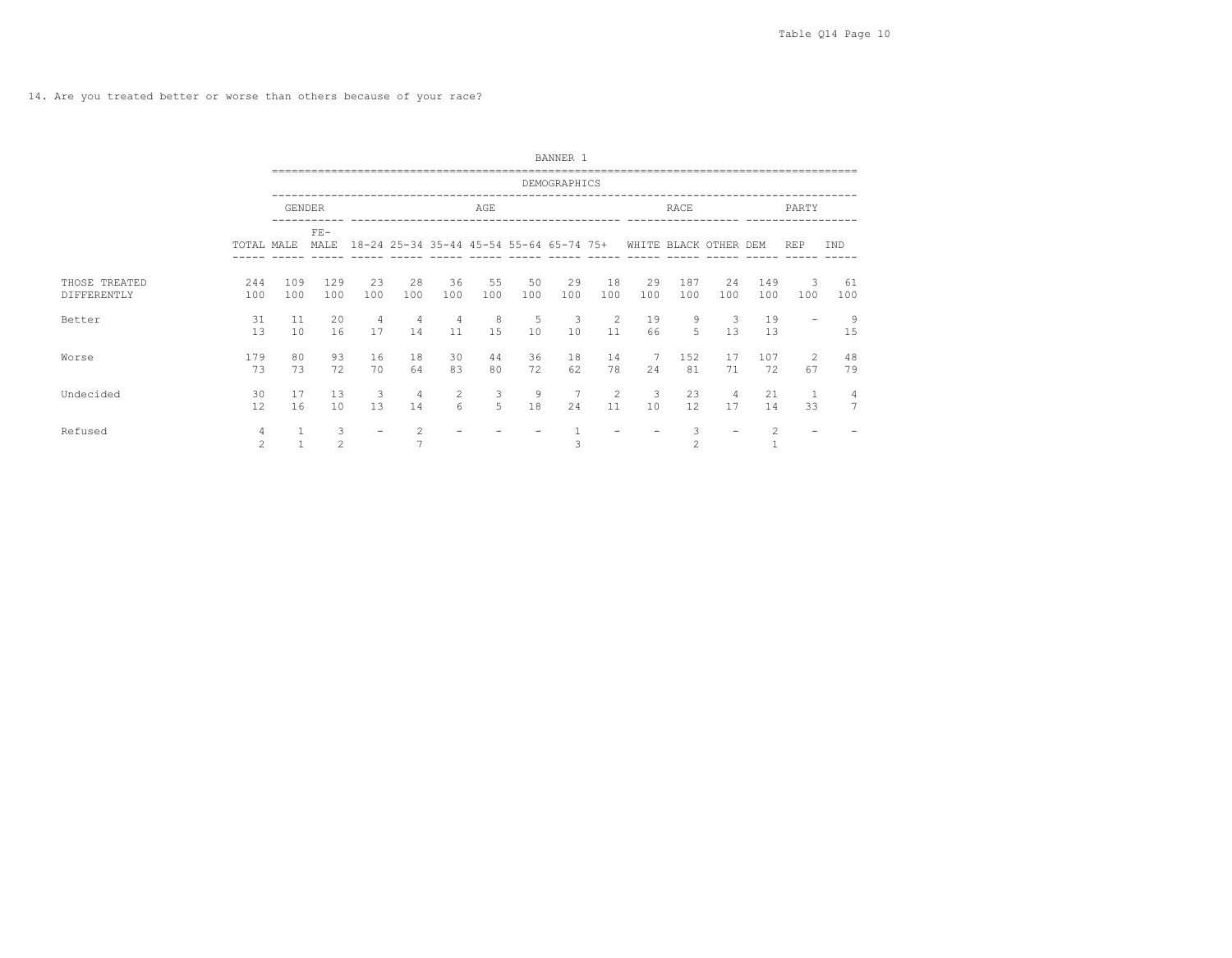15. Do you generally feel safe in your neighborhood - yes or no?

|           |                         |                     |                                  |                     |                                         |                              |                     |                    | BANNER 1     |                   |                |                       |                     |                     |            |            |
|-----------|-------------------------|---------------------|----------------------------------|---------------------|-----------------------------------------|------------------------------|---------------------|--------------------|--------------|-------------------|----------------|-----------------------|---------------------|---------------------|------------|------------|
|           |                         |                     |                                  |                     |                                         |                              |                     |                    | DEMOGRAPHICS |                   |                |                       |                     |                     |            |            |
|           |                         | <b>GENDER</b>       |                                  |                     |                                         |                              | AGE                 |                    |              |                   |                | RACE                  |                     |                     | PARTY      |            |
|           | TOTAL MALE              |                     | $FE-$<br>MALE                    |                     | 18-24 25-34 35-44 45-54 55-64 65-74 75+ |                              |                     |                    |              |                   |                | WHITE BLACK OTHER DEM |                     |                     | <b>REP</b> | TND        |
| Total     | 500<br>100              | 227<br>100          | 266<br>100                       | 55<br>100           | 71<br>100                               | 75<br>100                    | 102<br>100          | 93<br>100          | 61<br>100    | 35<br>100         | 58<br>100      | 368<br>100            | 68<br>100           | 310<br>100          | 1.5<br>100 | 122<br>100 |
| Yes       | 429<br>86               | 196<br>86           | 231<br>87                        | 46<br>84            | 61<br>86                                | 66<br>88                     | 85<br>83            | 78<br>84           | 55<br>90     | 31<br>89          | 54<br>93       | 312<br>85             | 59<br>87            | 272<br>88           | 13<br>87   | 105<br>86  |
| No        | 58<br>$12 \overline{ }$ | 22<br>10            | 31<br>12                         | 13                  | 7<br>10                                 | 8<br>11                      | 13<br>13            | 12<br>13           | 6<br>10      | 4<br>11           | 3<br>5         | 47<br>13              | 7<br>10             | 31<br>10            | 2<br>13    | 12<br>10   |
| Undecided | 13<br>3                 | 9<br>$\overline{4}$ | $\overline{4}$<br>$\mathfrak{D}$ | $\overline{2}$<br>4 | 3<br>$\overline{4}$                     | $\mathbf{1}$<br>$\mathbf{1}$ | 4<br>$\overline{4}$ | 3<br>$\mathcal{R}$ |              | $\qquad \qquad -$ | $\mathfrak{D}$ | 9<br>$\mathfrak{D}$   | $\overline{2}$<br>3 | 7<br>$\mathfrak{D}$ |            | 5<br>4     |
| Refused   |                         |                     |                                  |                     |                                         |                              |                     |                    |              |                   |                |                       |                     |                     |            |            |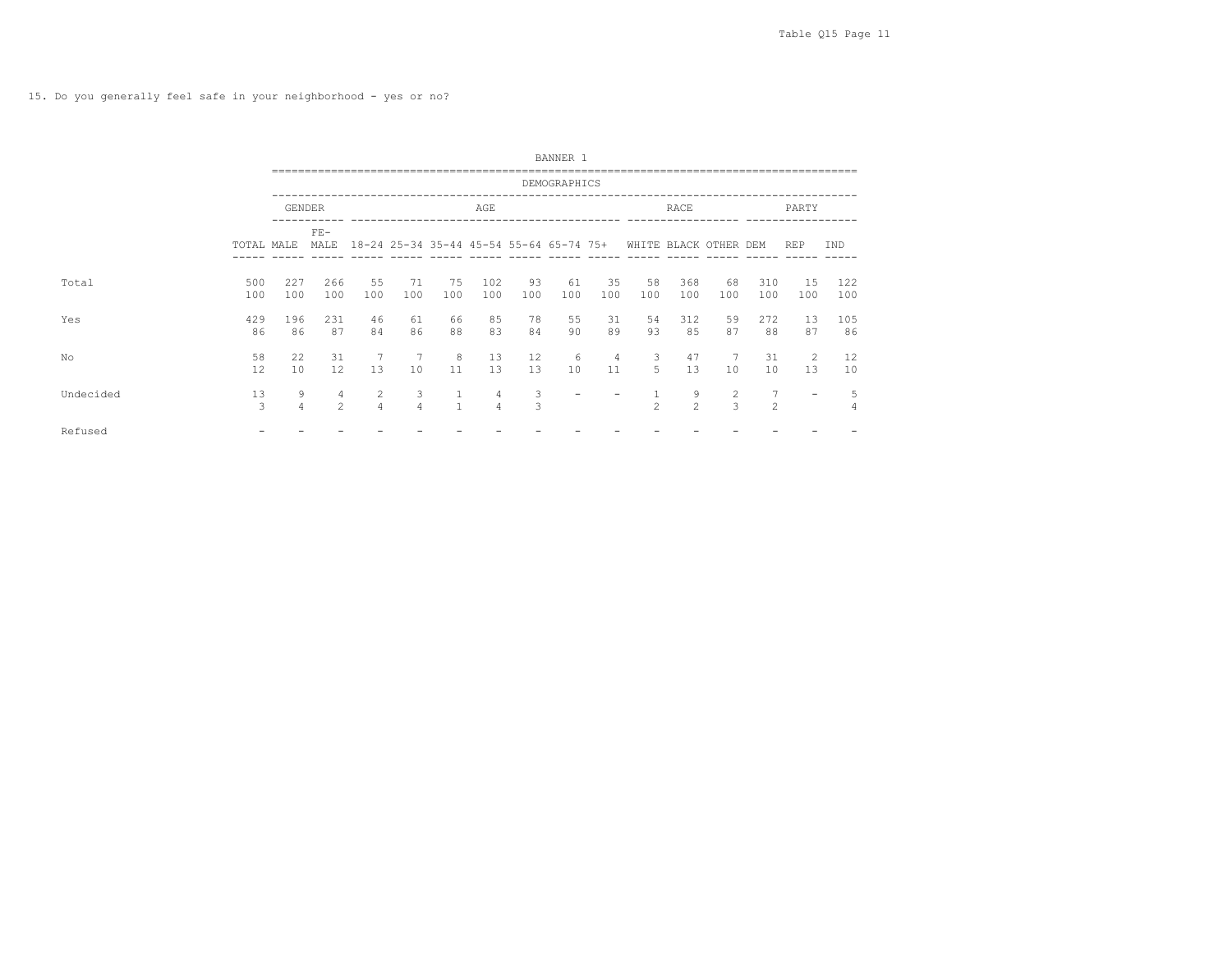16. If you needed help, how likely would you be to ask a police officer for help?

|                   |                           |                                |                      |                                  |                     | -----------------------------------     |              |                     | BANNER 1                        |                                    |           |                       |                     |                      | -------------------------------------- |                   |
|-------------------|---------------------------|--------------------------------|----------------------|----------------------------------|---------------------|-----------------------------------------|--------------|---------------------|---------------------------------|------------------------------------|-----------|-----------------------|---------------------|----------------------|----------------------------------------|-------------------|
|                   |                           |                                |                      |                                  |                     |                                         |              |                     | DEMOGRAPHICS                    |                                    |           |                       |                     |                      |                                        |                   |
|                   |                           | <b>GENDER</b>                  |                      |                                  |                     |                                         | AGE          |                     |                                 |                                    |           | <b>RACE</b>           |                     |                      | PARTY                                  |                   |
|                   | TOTAL MALE                |                                | $FE-$<br>MALE        |                                  |                     | 18-24 25-34 35-44 45-54 55-64 65-74 75+ |              |                     |                                 |                                    |           | WHITE BLACK OTHER DEM |                     |                      | <b>REP</b>                             | IND               |
| Total             | 500<br>100                | 227<br>100                     | 266<br>100           | 55<br>100                        | 71<br>100           | 75<br>100                               | 102<br>100   | 93<br>100           | 61<br>100                       | 35<br>100                          | 58<br>100 | 368<br>100            | 68<br>100           | 310<br>100           | 15<br>100                              | 122<br>100        |
| Very likely       | 249<br>50                 | 95<br>42                       | 152<br>57            | 18<br>33                         | 28<br>39            | 33<br>44                                | 47<br>46     | 64<br>69            | 33<br>54                        | 23<br>66                           | 29<br>50  | 182<br>49             | 34<br>50            | 164<br>53            | 8<br>53                                | 48<br>39          |
| Somewhat likely   | 157<br>31                 | 77<br>34                       | 77<br>29             | 24<br>44                         | 19<br>27            | 25<br>33                                | 36<br>35     | 20<br>22            | 20<br>33                        | 9<br>26                            | 13<br>2.2 | 122<br>33             | 21<br>31            | 100<br>32            | $\overline{4}$<br>27                   | 40<br>33          |
| Not very likely   | 46<br>9                   | 24<br>11                       | 21<br>$\mathbf{g}$   | 7<br>13                          | 8<br>11             | 8<br>11                                 | 10<br>10     | 5<br>$\overline{5}$ | 5<br>$\mathbf{g}$               | $\overline{2}$<br>$6 \overline{6}$ | 10<br>17  | 31<br>$\mathbf{8}$    | 5<br>$\overline{7}$ | 22<br>$\overline{7}$ | $\mathbf{1}$<br>$\overline{7}$         | 18<br>15          |
| Not at all likely | 39<br>8                   | 25<br>11                       | 13<br>$\overline{5}$ | $\overline{4}$<br>$\overline{7}$ | 12<br>17            | 8<br>11                                 | 9<br>$\circ$ | 3<br>$\mathcal{L}$  | $\overline{c}$<br>$\mathcal{L}$ | 1<br>$\overline{3}$                | 6<br>10   | 25<br>$\overline{7}$  | 8<br>12             | 18<br>6              | $\mathbf{1}$<br>$7\overline{ }$        | 15<br>12          |
| Undecided         | 7<br>$\mathbf{1}$         | 4<br>$\mathfrak{D}$            | 3<br>$\mathbf{1}$    | $\mathbf{1}$<br>$\mathfrak{D}$   | 3<br>$\overline{a}$ | $\mathbf{1}$<br>$\mathbf{1}$            |              | 1<br>$\mathbf{1}$   | $\mathbf{1}$<br>$\mathfrak{D}$  |                                    |           | 6<br>$\mathfrak{D}$   |                     | 5<br>$\mathfrak{D}$  | $\equiv$                               | 1<br>$\mathbf{1}$ |
| Refused           | $\mathfrak{D}$<br>$\star$ | $\overline{c}$<br>$\mathbf{1}$ |                      | $\mathfrak{D}$                   |                     |                                         |              |                     |                                 |                                    |           | $\mathfrak{D}$        |                     | $\star$              | $\mathbf{1}$<br>$\overline{7}$         |                   |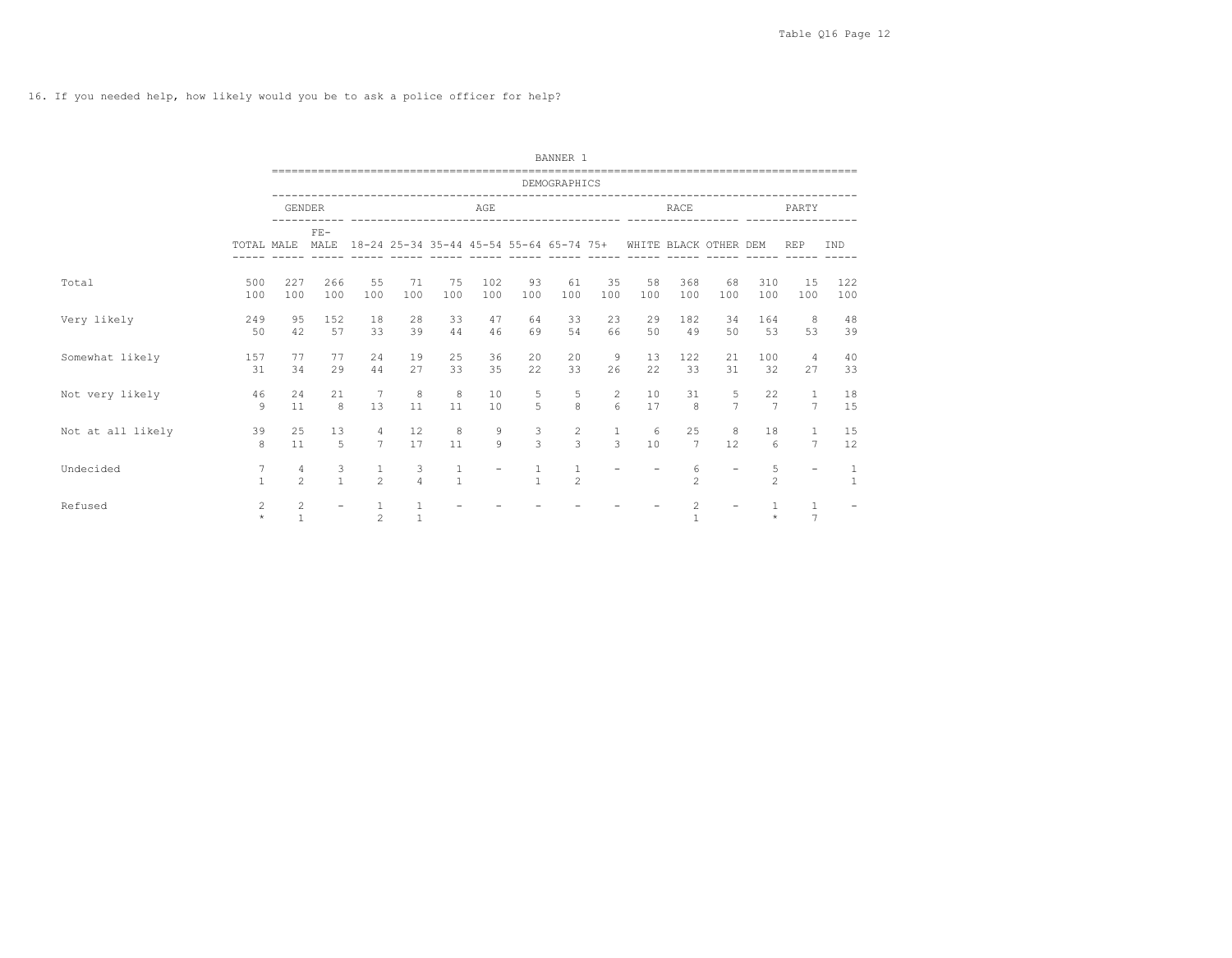17. If you witnessed a crime, how likely would you be to report it or to provide information to the police?

|                   |            |                      |                      |                                  |                               |                     |                                  |                                         | BANNER 1                       |                               |                                |                       |                     |                      |                                |                                  |
|-------------------|------------|----------------------|----------------------|----------------------------------|-------------------------------|---------------------|----------------------------------|-----------------------------------------|--------------------------------|-------------------------------|--------------------------------|-----------------------|---------------------|----------------------|--------------------------------|----------------------------------|
|                   |            |                      |                      |                                  |                               |                     |                                  |                                         | DEMOGRAPHICS                   |                               |                                |                       |                     |                      |                                |                                  |
|                   |            | <b>GENDER</b>        |                      |                                  |                               |                     | AGE                              |                                         |                                |                               |                                | RACE                  |                     |                      | PARTY                          |                                  |
|                   | TOTAL MALE |                      | $FF-$<br>MALE        |                                  |                               |                     |                                  | 18-24 25-34 35-44 45-54 55-64 65-74 75+ |                                |                               |                                | WHITE BLACK OTHER DEM |                     |                      | <b>REP</b>                     | IND                              |
| Total             | 500<br>100 | 227<br>100           | 266<br>100           | 55<br>100                        | 71<br>100                     | 75<br>100           | 102<br>100                       | 93<br>100                               | 61<br>100                      | 35<br>100                     | 58<br>100                      | 368<br>100            | 68<br>100           | 310<br>100           | 15<br>100                      | 122<br>100                       |
| Very likely       | 331<br>66  | 137<br>60            | 190<br>71            | 33<br>60                         | 41<br>58                      | 48<br>64            | 72<br>71                         | 64<br>69                                | 45<br>74                       | 22<br>63                      | 34<br>59                       | 247<br>67             | 4.5<br>66           | 210<br>68            | 8<br>53                        | 79<br>65                         |
| Somewhat likely   | 105<br>21  | 50<br>22             | 53<br>2.0            | 12<br>22                         | 13<br>18                      | 15<br>20            | 21<br>21                         | 21<br>23                                | 11<br>18                       | 11<br>31                      | 17<br>29                       | 77<br>2.1             | 10<br>1.5           | 67<br>22.2           | $\overline{4}$<br>27           | 24<br>20                         |
| Not very likely   | 30<br>6    | 21<br>9              | 9<br>3               | 6<br>11                          | 8<br>11                       | 6<br>8              | $\overline{4}$<br>$\overline{4}$ | $\overline{4}$<br>$\overline{4}$        | $\mathbf{1}$<br>$\overline{2}$ | $\mathbf{1}$<br>$\mathcal{L}$ | 3<br>$\overline{5}$            | 22<br>$6\overline{6}$ | 5<br>$\overline{7}$ | 15<br>$\overline{5}$ | $\overline{\phantom{a}}$       | 14<br>11                         |
| Not at all likely | 14<br>3    | 10<br>$\overline{4}$ | 3<br>$\mathbf{1}$    | $\overline{c}$<br>$\overline{4}$ | $\overline{4}$<br>$6^{\circ}$ | 3<br>$\overline{4}$ | $\overline{\phantom{0}}$         | 3<br>$\mathcal{R}$                      | $\mathbf{1}$<br>$\mathfrak{D}$ | $\rightarrow$                 | $\mathbf{1}$<br>$\mathfrak{D}$ | 10<br>$\mathcal{L}$   | 3<br>$\overline{4}$ | 5<br>$\mathfrak{D}$  | $\mathbf{1}$<br>$\overline{7}$ | $\overline{c}$<br>$\overline{c}$ |
| Undecided         | 20<br>4    | 9<br>$\overline{4}$  | 11<br>$\overline{4}$ | $\overline{2}$<br>$\overline{4}$ | 5<br>$\overline{7}$           | 3<br>$\overline{4}$ | 5<br>5                           | $\mathbf{1}$<br>$\mathbf{1}$            | 3<br>$\overline{5}$            | $\overline{3}$                | 3<br>5                         | 12<br>$\mathcal{B}$   | 5<br>$\overline{7}$ | 13<br>$\overline{4}$ | 2<br>13                        | 3<br>2                           |
| Refused           |            |                      |                      |                                  |                               |                     |                                  |                                         |                                |                               |                                |                       |                     |                      |                                |                                  |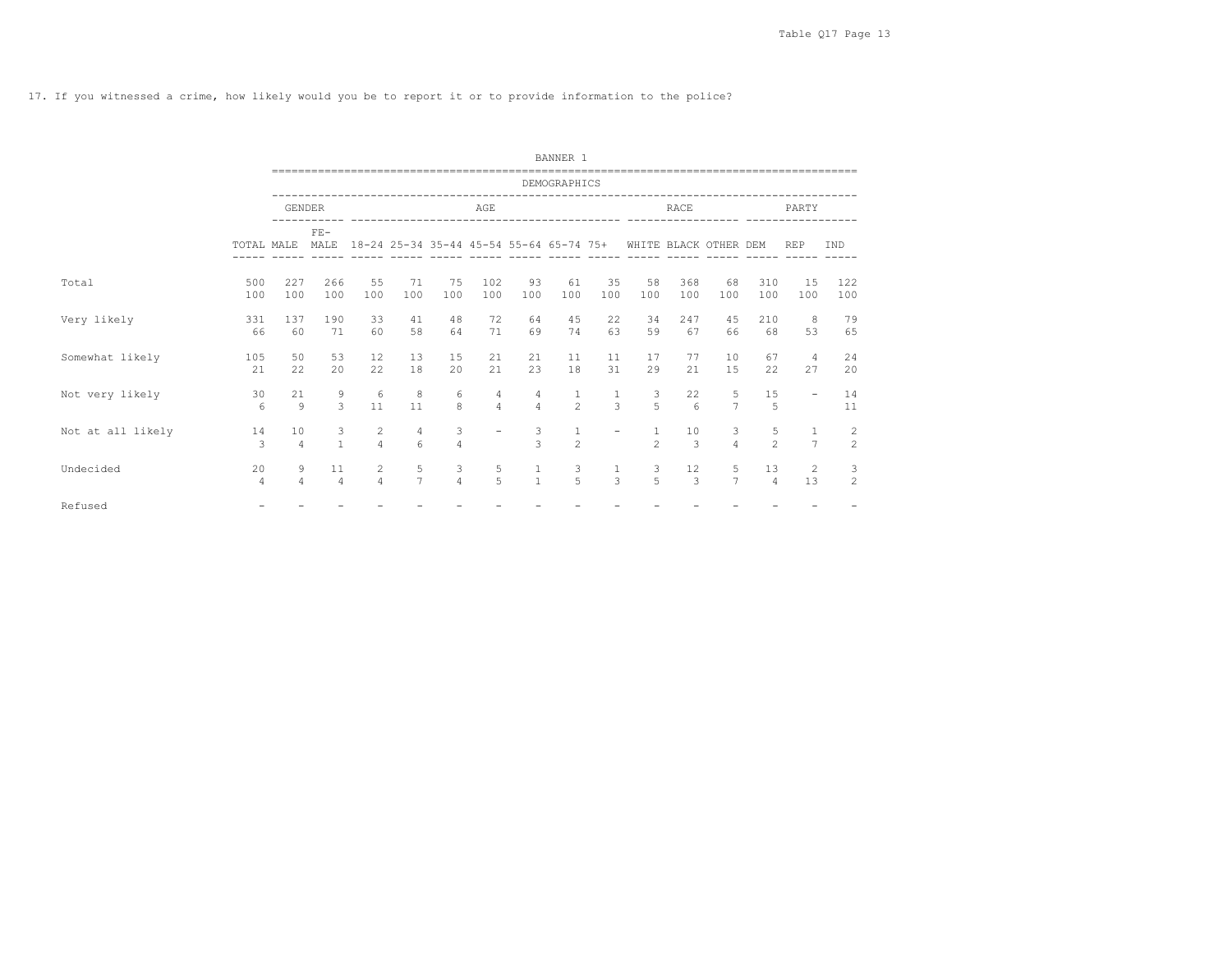18. Would you feel safer with more or fewer police officers on the job in your neighborhood?

|           |            |                         |                        |                |           |                                         |            |              | BANNER 1            |           |           |                       |           |                   |                          |            |
|-----------|------------|-------------------------|------------------------|----------------|-----------|-----------------------------------------|------------|--------------|---------------------|-----------|-----------|-----------------------|-----------|-------------------|--------------------------|------------|
|           |            |                         |                        |                |           |                                         |            |              | DEMOGRAPHICS        |           |           |                       |           |                   |                          |            |
|           |            |                         | <b>GENDER</b>          |                |           |                                         | AGE        |              |                     |           |           | RACE                  |           |                   | PARTY                    |            |
|           | TOTAL MALE |                         | $FE-$<br>MALE          |                |           | 18-24 25-34 35-44 45-54 55-64 65-74 75+ |            |              |                     |           |           | WHITE BLACK OTHER DEM |           |                   | <b>REP</b>               | IND        |
| Total     | 500<br>100 | 227<br>100              | 266<br>100             | 55<br>100      | 71<br>100 | 75<br>100                               | 102<br>100 | 93<br>100    | 61<br>100           | 35<br>100 | 58<br>100 | 368<br>100            | 68<br>100 | 310<br>100        | 15<br>100                | 122<br>100 |
| More      | 367<br>73  | 164<br>72               | 197<br>74              | 34<br>62       | 42<br>59  | 58<br>77                                | 78<br>76   | 81<br>87     | 46<br>75            | 24<br>69  | 36<br>62  | 282<br>77             | 43<br>63  | 239<br>77         | 13<br>87                 | 81<br>66   |
| Fewer     | 40<br>8    | 23<br>10                | 17<br>$6 \overline{6}$ | 9<br>16        | 11<br>15  | 5<br>$\overline{7}$                     | 9<br>9     | $\mathbf{1}$ | $\overline{2}$<br>3 | 2<br>6    | 6<br>10   | 26<br>7               | 8<br>12   | 23<br>7           | 2<br>13                  | 12<br>10   |
| Undecided | 89<br>18   | 39<br>17                | 50<br>19               | 11<br>20       | 16<br>23  | $12 \overline{ }$<br>16                 | 14<br>14   | 11<br>12     | 13<br>21            | 9<br>26   | 16<br>28  | 57<br>1.5             | 16<br>24  | 45<br>15          | $\overline{\phantom{a}}$ | 29<br>24   |
| Refused   | 4          | $\mathbf{1}$<br>$\star$ | $\overline{2}$<br>1    | $\overline{c}$ | 2<br>3    | $\qquad \qquad -$                       | 1          |              |                     |           |           | 3                     |           | 3<br>$\mathbf{1}$ |                          |            |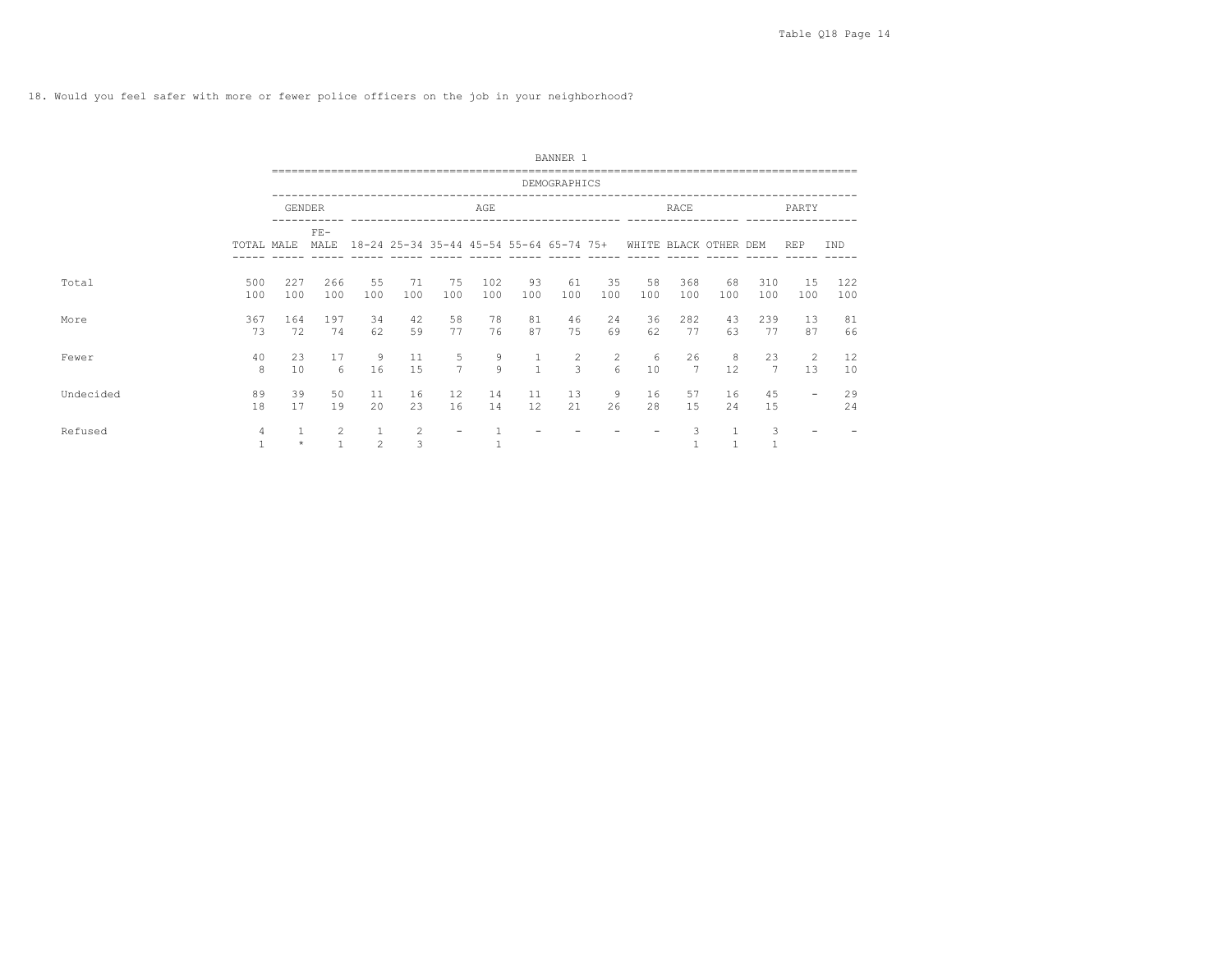19. Do you think the Detroit police use force only when necessary - yes or no?

|           |              |            |               |           |           |           |            |           | BANNER 1                                |           |                       |            |           |            |                |            |
|-----------|--------------|------------|---------------|-----------|-----------|-----------|------------|-----------|-----------------------------------------|-----------|-----------------------|------------|-----------|------------|----------------|------------|
|           |              |            |               |           |           |           |            |           | DEMOGRAPHICS                            |           |                       |            |           |            |                |            |
|           |              | GENDER     |               |           |           |           | AGE        |           |                                         |           |                       | RACE       |           |            | PARTY          |            |
|           | TOTAL MALE   |            | $FE-$<br>MALE |           |           |           |            |           | 18-24 25-34 35-44 45-54 55-64 65-74 75+ |           | WHITE BLACK OTHER DEM |            |           |            | <b>REP</b>     | IND        |
| Total     | 500<br>100   | 227<br>100 | 266<br>100    | 55<br>100 | 71<br>100 | 75<br>100 | 102<br>100 | 93<br>100 | 61<br>100                               | 35<br>100 | 58<br>100             | 368<br>100 | 68<br>100 | 310<br>100 | 15<br>100      | 122<br>100 |
| Yes       | 247<br>49    | 114<br>50  | 129<br>48     | 25<br>45  | 31<br>44  | 38<br>51  | 56<br>55   | 51<br>55  | 28<br>46                                | 17<br>49  | 31<br>53              | 178<br>48  | 36<br>53  | 150<br>48  | 8<br>53        | 62<br>51   |
| No        | 172<br>34    | 82<br>36   | 87<br>33      | 21<br>38  | 28<br>39  | 29<br>39  | 33<br>32   | 30<br>32  | 19<br>31                                | 9<br>26   | 21<br>36              | 126<br>34  | 23<br>34  | 105<br>34  | 6<br>40        | 42<br>34   |
| Undecided | 79<br>16     | 30<br>13   | 49<br>18      | 9<br>16   | 12<br>17  | 8<br>11   | 12<br>12   | 12<br>13  | 14<br>23                                | 9<br>26   | 6<br>10               | 63<br>17   | 9<br>13   | 54<br>17   | $\overline{7}$ | 18<br>15   |
| Refused   | 2<br>$\star$ | $\star$    | $\star$       |           |           |           |            |           |                                         |           |                       | $\star$    |           | $\star$    |                |            |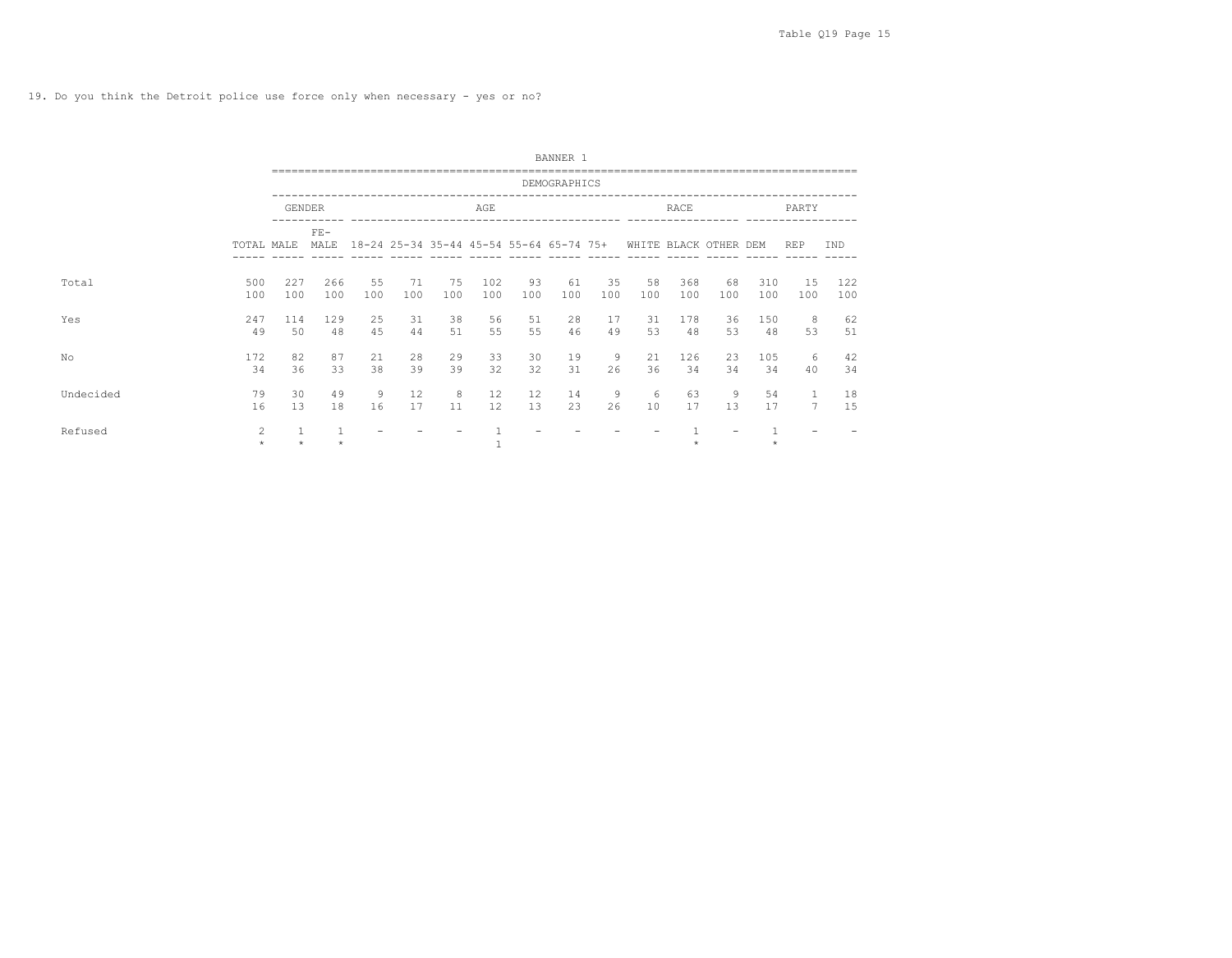20. Have you ever called the police for help yourself - yes or no?

|           |                   |                     |                                |                     |                     |                                         |            |           | BANNER 1     |           |                       |            |           |            |            |            |
|-----------|-------------------|---------------------|--------------------------------|---------------------|---------------------|-----------------------------------------|------------|-----------|--------------|-----------|-----------------------|------------|-----------|------------|------------|------------|
|           |                   |                     |                                |                     |                     |                                         |            |           | DEMOGRAPHICS |           |                       |            |           |            |            |            |
|           |                   | GENDER              |                                |                     |                     |                                         | AGE        |           |              |           |                       | RACE       |           |            | PARTY      |            |
|           | TOTAL MALE        |                     | $\rm{FE}-$<br>MALE             |                     |                     | 18-24 25-34 35-44 45-54 55-64 65-74 75+ |            |           |              |           | WHITE BLACK OTHER DEM |            |           |            | <b>REP</b> | <b>TND</b> |
| Total     | 500<br>100        | 227<br>100          | 266<br>100                     | 55<br>100           | 71<br>100           | 75<br>100                               | 102<br>100 | 93<br>100 | 61<br>100    | 35<br>100 | 58<br>100             | 368<br>100 | 68<br>100 | 310<br>100 | 15<br>100  | 122<br>100 |
| Yes       | 288<br>58         | 126<br>56           | 159<br>60                      | 23<br>42            | 48<br>68            | 46<br>61                                | 59<br>58   | 55<br>59  | 32<br>52     | 21<br>60  | 33<br>57              | 208<br>57  | 44<br>65  | 179<br>58  | 8<br>53    | 73<br>60   |
| No        | 206<br>41         | 97<br>43            | 105<br>39                      | 31<br>56            | 20<br>28            | 28<br>37                                | 42<br>41   | 38<br>41  | 29<br>48     | 14<br>40  | 24<br>41              | 156<br>42  | 23<br>34  | 127<br>41  | 47         | 48<br>39   |
| Undecided | 6<br>$\mathbf{1}$ | 4<br>$\overline{2}$ | $\overline{2}$<br>$\mathbf{1}$ | 1<br>$\mathfrak{D}$ | 3<br>$\overline{4}$ |                                         |            |           |              |           | $\mathfrak{D}$        | 4          |           | 4          |            |            |
| Refused   |                   |                     |                                |                     |                     |                                         |            |           |              |           |                       |            |           |            |            |            |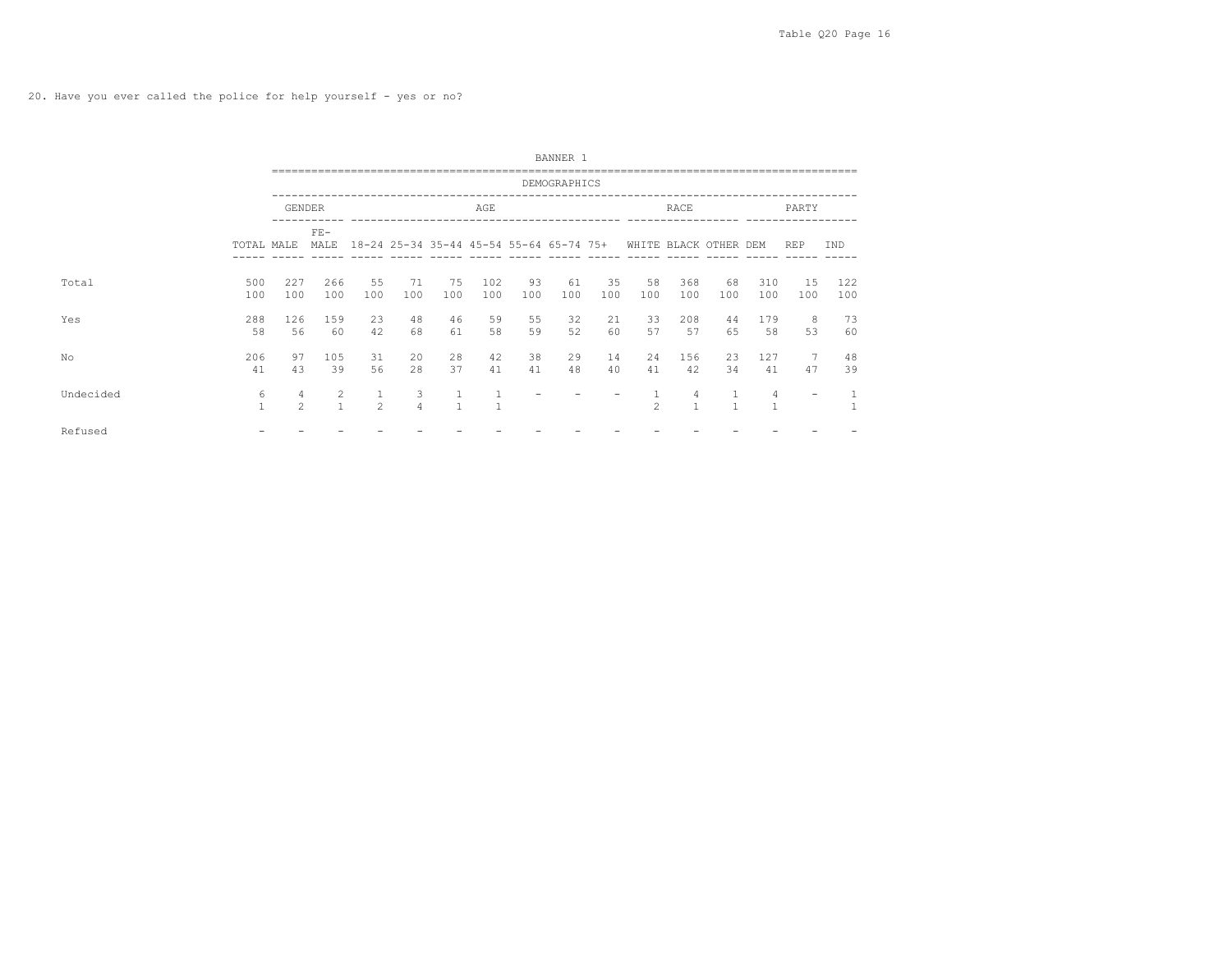21. How satisfied were you with how the police handled your call for help?

|                         |                   |               |                   |                      |                     |           |           |                                         | BANNER 1     |                      |           |                       |                                |                              |                          |                              |
|-------------------------|-------------------|---------------|-------------------|----------------------|---------------------|-----------|-----------|-----------------------------------------|--------------|----------------------|-----------|-----------------------|--------------------------------|------------------------------|--------------------------|------------------------------|
|                         |                   |               |                   |                      |                     |           |           |                                         | DEMOGRAPHICS |                      |           |                       |                                |                              |                          |                              |
|                         |                   | <b>GENDER</b> |                   |                      |                     |           | AGE       |                                         |              |                      |           | <b>RACE</b>           |                                |                              | PARTY                    |                              |
|                         | TOTAL MALE        |               | $FE-$<br>MAT.F.   |                      |                     |           |           | 18-24 25-34 35-44 45-54 55-64 65-74 75+ |              |                      |           | WHITE BLACK OTHER DEM |                                |                              | <b>REP</b>               | TND                          |
| THOSE WHO CALLED POLICE | 288<br>100        | 126<br>100    | 159<br>100        | 2.3<br>100           | 48<br>100           | 46<br>100 | 59<br>100 | 55<br>100                               | 32<br>100    | 21<br>100            | 33<br>100 | 208<br>100            | 44<br>100                      | 179<br>100                   | 8<br>100                 | 73<br>100                    |
| Very satisfied          | 115<br>40         | 40<br>32      | 75<br>47          | 5<br>22              | 19<br>40            | 19<br>41  | 25<br>42  | 2.4<br>44                               | 11<br>34     | 10<br>48             | 1.3<br>39 | 84<br>40              | 16<br>36                       | 72<br>40                     | $\overline{4}$<br>50     | 25<br>34                     |
| Somewhat satisfied      | 90<br>31          | 43<br>34      | 46<br>29          | 11<br>48             | 14<br>29            | 13<br>2.8 | 17<br>2.9 | 20<br>36                                | 9<br>2.8     | 5<br>2.4             | 10<br>30  | 68<br>33              | 11<br>2.5                      | 64<br>36                     | $\mathbf{1}$<br>13       | 21<br>2.9                    |
| Not very satisfied      | 35<br>12          | 2.0<br>16     | 15<br>Q           | 3<br>13              | $\overline{4}$<br>8 | 5<br>11   | 8<br>14   | 7<br>13                                 | 5<br>16      | 3<br>14              | 3<br>Q    | 25<br>12              | 7<br>16                        | 21<br>12.                    | $\overline{\phantom{a}}$ | 11<br>15                     |
| Not at all satisfied    | 46<br>16          | 2.3<br>18     | 21<br>13          | $\overline{4}$<br>17 | 11<br>23            | 9<br>20   | 9<br>15   | 3<br>5                                  | 22           | $\overline{c}$<br>10 | 7<br>21   | 30<br>14              | 9<br>20                        | 21<br>12                     | 3<br>38                  | 15<br>21                     |
| Undecided               | 2<br>$\mathbf{1}$ | $\equiv$      | 2<br>$\mathbf{1}$ |                      |                     |           |           | $\mathbf{1}$<br>$\mathfrak{D}$          |              | $\mathbf{1}$<br>5    |           | 1<br>$\star$          | $\mathbf{1}$<br>$\mathfrak{D}$ | $\mathbf{1}$<br>$\mathbf{1}$ | $\equiv$                 | $\mathbf{1}$<br>$\mathbf{1}$ |
| Refused                 |                   |               |                   |                      |                     |           |           |                                         |              |                      |           |                       |                                |                              |                          |                              |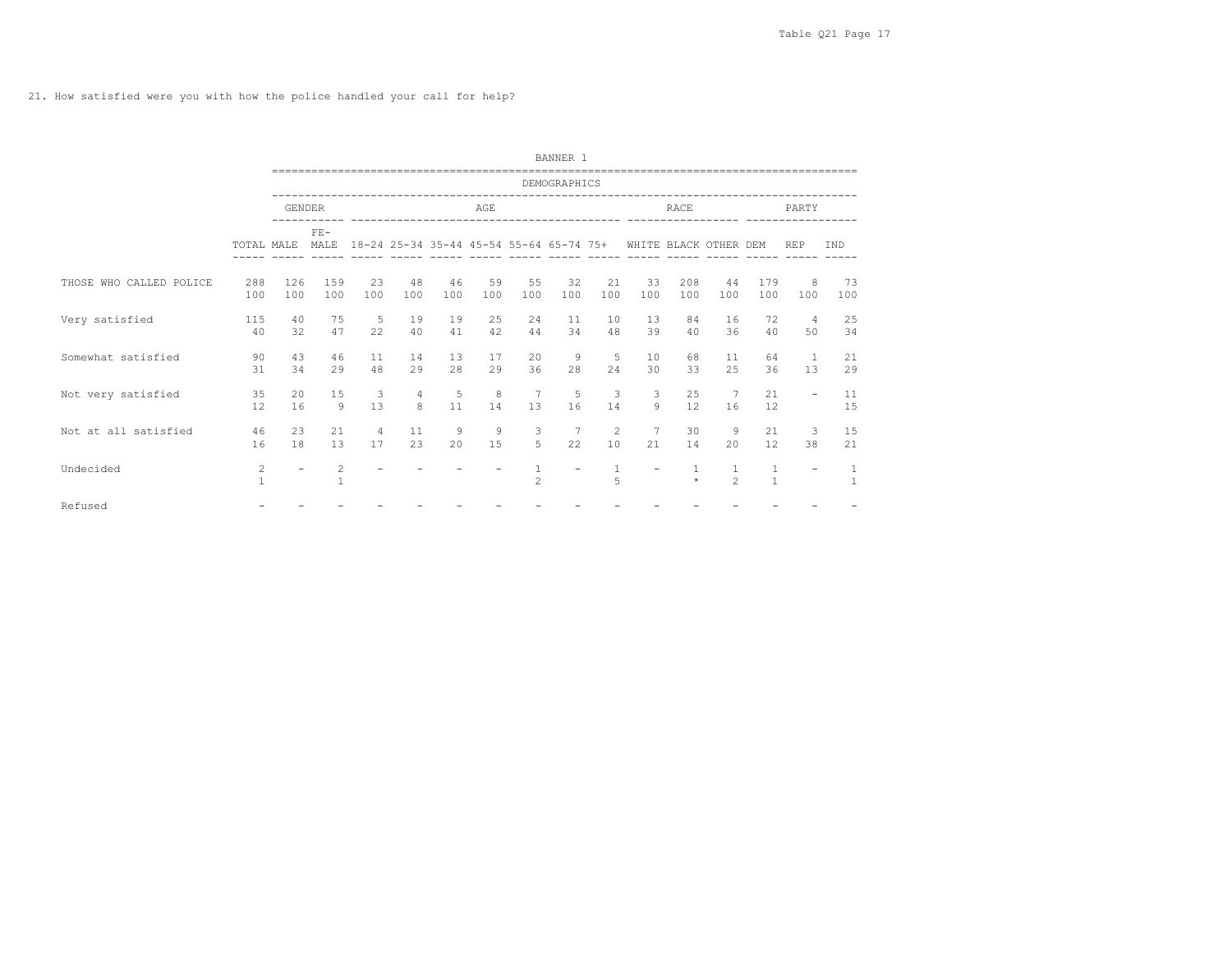22. Has a police officer ever stopped you (while investigating a crime) - yes or no?

|           |                   |                   |                                |                |                     |                                                               |            |           | BANNER 1     |           |                |                   |                |                   |                                |            |
|-----------|-------------------|-------------------|--------------------------------|----------------|---------------------|---------------------------------------------------------------|------------|-----------|--------------|-----------|----------------|-------------------|----------------|-------------------|--------------------------------|------------|
|           |                   |                   |                                |                |                     |                                                               |            |           | DEMOGRAPHICS |           |                |                   |                |                   |                                |            |
|           |                   | <b>GENDER</b>     |                                |                |                     |                                                               | AGE        |           |              |           |                | RACE              |                |                   | PARTY                          |            |
|           | TOTAL MALE        |                   | $FE-$<br>MALE                  |                |                     | 18-24 25-34 35-44 45-54 55-64 65-74 75+ WHITE BLACK OTHER DEM |            |           |              |           |                |                   |                |                   | <b>REP</b>                     | IND        |
| Total     | 500<br>100        | 227<br>100        | 266<br>100                     | 55<br>100      | 71<br>100           | 75<br>100                                                     | 102<br>100 | 93<br>100 | 61<br>100    | 35<br>100 | 58<br>100      | 368<br>100        | 68<br>100      | 310<br>100        | 15<br>100                      | 122<br>100 |
| Yes       | 146<br>29         | 88<br>39          | 53<br>2.0                      | 13<br>24       | 27<br>38            | 22<br>29                                                      | 31<br>30   | 23<br>25  | 17<br>28     | 7<br>20   | 18<br>31       | 98<br>27          | 28<br>41       | 81<br>26          | $\overline{7}$                 | 47<br>39   |
| No        | 349<br>70         | 136<br>60         | 211<br>79                      | 41<br>75       | 41<br>58            | 53<br>71                                                      | 71<br>70   | 69<br>74  | 44<br>72     | 28<br>80  | 39<br>67       | 267<br>73         | 39<br>57       | 226<br>73         | 13<br>87                       | 75<br>61   |
| Undecided | 5<br>$\mathbf{1}$ | 3<br>$\mathbf{1}$ | $\overline{2}$<br>$\mathbf{1}$ | $\mathfrak{D}$ | 3<br>$\overline{4}$ |                                                               |            |           |              |           | $\mathfrak{D}$ | 3<br>$\mathbf{1}$ | $\overline{1}$ | 3<br>$\mathbf{1}$ | $\mathbf{1}$<br>$\overline{7}$ |            |
| Refused   |                   |                   |                                |                |                     |                                                               |            |           |              |           |                |                   |                |                   |                                |            |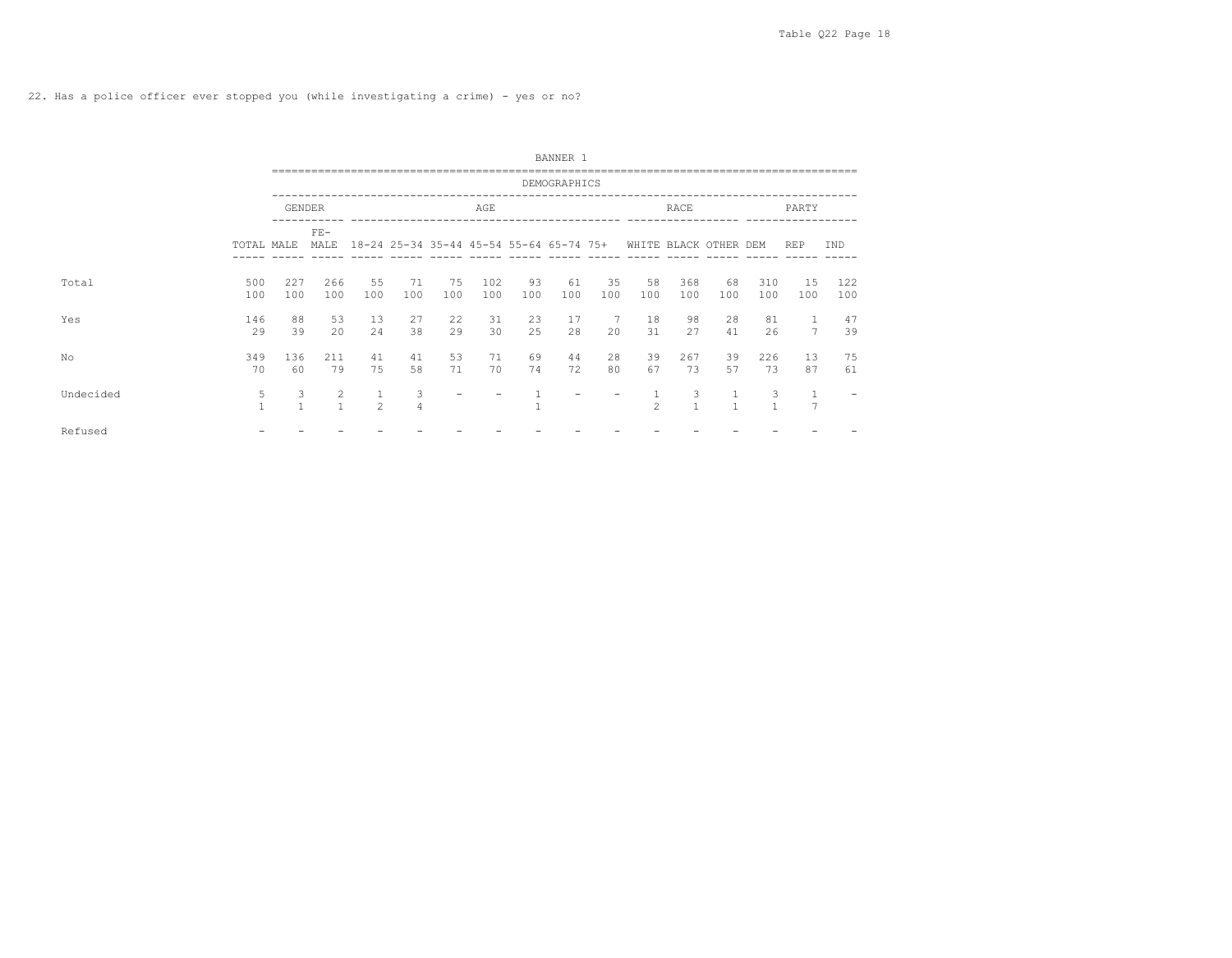23. How satisfied were you with how the police handled that encounter?

|                         |                                       |                                  |                       |                              |                      |                      |                            |                                         | BANNER 1                 |                      |                          |                                |                          |                                |                          |                     |
|-------------------------|---------------------------------------|----------------------------------|-----------------------|------------------------------|----------------------|----------------------|----------------------------|-----------------------------------------|--------------------------|----------------------|--------------------------|--------------------------------|--------------------------|--------------------------------|--------------------------|---------------------|
|                         |                                       |                                  |                       |                              |                      |                      |                            |                                         | DEMOGRAPHICS             |                      |                          |                                |                          |                                |                          |                     |
|                         |                                       | <b>GENDER</b>                    |                       |                              |                      |                      | AGE                        |                                         |                          |                      |                          | <b>RACE</b>                    |                          |                                | PARTY                    |                     |
|                         | TOTAL MALE                            |                                  | $FE-$<br>MAT.F.       |                              |                      |                      |                            | 18-24 25-34 35-44 45-54 55-64 65-74 75+ |                          |                      |                          | WHITE BLACK OTHER DEM          |                          |                                | <b>REP</b>               | TND                 |
| THOSE STOPPED BY POLICE | 146<br>100                            | 88<br>100                        | 53<br>100             | 13<br>100                    | 27<br>100            | 22<br>100            | 31<br>100                  | 23<br>100                               | 17<br>100                | 7<br>100             | 18<br>100                | 98<br>100                      | 28<br>100                | 81<br>100                      | $\mathbf{1}$<br>100      | 47<br>100           |
| Very satisfied          | 41<br>28                              | 15<br>17                         | 26<br>49              | 2<br>1.5                     | -6<br>22             | $\overline{9}$<br>41 | 8<br>26                    | 8<br>35                                 | 7<br>41                  | $\overline{1}$<br>14 | 5<br>2.8                 | 31<br>32                       | 5<br>18                  | 26<br>32                       | $\overline{\phantom{0}}$ | 10<br>21            |
| Somewhat satisfied      | 43<br>29                              | 30<br>34                         | 12<br>23              | 5<br>38                      | 7<br>26              | 5<br>23              | 10<br>32                   | $7\phantom{.0}$<br>30                   | -5<br>29                 | $\overline{1}$<br>14 | 8<br>44                  | 2.8<br>29                      | $\overline{7}$<br>2.5    | 25<br>31                       | -                        | 15<br>32            |
| Not very satisfied      | 14<br>10                              | 10<br>11                         | 3<br>$6 \overline{6}$ | $\mathbf{1}$<br>$\mathsf{R}$ | $\overline{3}$<br>11 | 2<br>9               | $\overline{c}$<br>$\kappa$ | $\overline{c}$<br>$\mathsf{Q}$          | $\mathbf{1}$<br>$\kappa$ | 2<br>29              | $\overline{\phantom{a}}$ | 10<br>10                       | 3<br>11                  | 10<br>12                       | $\overline{\phantom{0}}$ | 3<br>6              |
| Not at all satisfied    | 46<br>32                              | 31<br>35                         | 12<br>23              | $\overline{4}$<br>31         | 11<br>41             | 6<br>27              | 10<br>32                   | 6<br>26                                 | 4<br>24                  | 3<br>43              | 5<br>2.8                 | 27<br>2.8                      | 13<br>46                 | 19<br>23                       | 100                      | 18<br>38            |
| Undecided               | $\begin{array}{c} 2 \\ 1 \end{array}$ | $\overline{c}$<br>$\overline{2}$ |                       | 8                            |                      |                      | 3                          |                                         |                          |                      |                          | $\mathbf{2}$<br>$\mathfrak{D}$ | $\overline{\phantom{a}}$ | $\mathbf{1}$<br>$\overline{1}$ |                          | 1<br>$\mathfrak{D}$ |
| Refused                 |                                       |                                  |                       |                              |                      |                      |                            |                                         |                          |                      |                          |                                |                          |                                |                          |                     |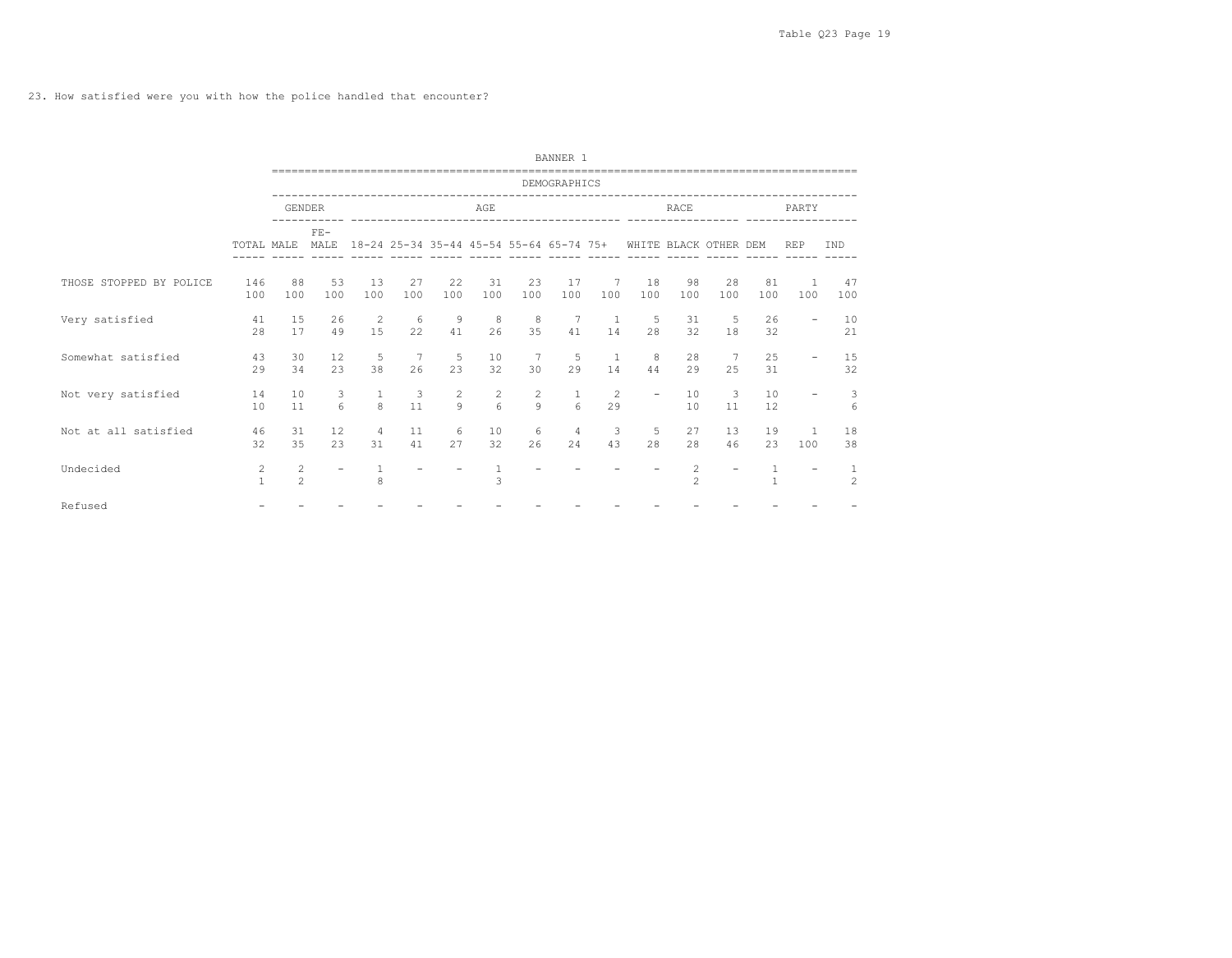24. Which comes closest to your view, even if neither is exactly right?

|                                                                                                                                      |                      |                          |                |                     |                   |               |                     |                                         | BANNER 1            |                     |                       |                      |                       |            |                     |               |
|--------------------------------------------------------------------------------------------------------------------------------------|----------------------|--------------------------|----------------|---------------------|-------------------|---------------|---------------------|-----------------------------------------|---------------------|---------------------|-----------------------|----------------------|-----------------------|------------|---------------------|---------------|
|                                                                                                                                      |                      |                          |                |                     |                   |               |                     |                                         | DEMOGRAPHICS        |                     |                       |                      |                       |            |                     |               |
|                                                                                                                                      |                      | <b>GENDER</b>            |                |                     |                   |               | AGE                 |                                         |                     |                     |                       | <b>RACE</b>          |                       |            | PARTY               |               |
|                                                                                                                                      | TOTAL MALE           |                          | $FF -$<br>MALE |                     |                   |               |                     | 18-24 25-34 35-44 45-54 55-64 65-74 75+ |                     |                     |                       |                      | WHITE BLACK OTHER DEM |            | <b>REP</b>          | IND           |
| Total                                                                                                                                | 500<br>100           | 227<br>100               | 266<br>100     | 55<br>100           | 71<br>100         | 75<br>100     | 102<br>100          | 93<br>100                               | 61<br>100           | 35<br>100           | 58<br>100             | 368<br>100           | 68<br>100             | 310<br>100 | 15<br>100           | 122<br>100    |
| Detroit police generally<br>do a good job and treat<br>people of different<br>races fairly, even if<br>there are a few bad<br>apples | 383<br>77            | 169<br>74                | 209<br>79      | 40<br>73            | 48<br>68          | 59<br>79      | 80<br>78            | 73<br>78                                | 49<br>80            | 27<br>77            | 42<br>72              | 284<br>77            | 53<br>78              | 230<br>74  | 14<br>93            | 96<br>79      |
| Detroit police are<br>racist in the way they<br>treat people, even if<br>some of them try to do a<br>good job.                       | 82<br>16             | 41<br>18                 | 39<br>1.5      | 12<br>22            | 17<br>24          | 14<br>19      | 16<br>16            | 11<br>12                                | 5<br>8 <sup>1</sup> | 6<br>17             | 12 <sup>°</sup><br>21 | 57<br>1.5            | 12<br>18              | 51<br>16   | 1<br>$\overline{7}$ | 22<br>18      |
| Undecided                                                                                                                            | 34<br>$\overline{7}$ | 17<br>$\overline{7}$     | 17<br>$\kappa$ | 3<br>$\overline{5}$ | 6<br>$\mathbf{8}$ | $\frac{2}{3}$ | 5<br>$\overline{5}$ | 9<br>10                                 | 7<br>11             | $\overline{2}$<br>6 | 4<br>$\overline{7}$   | 26<br>$\overline{7}$ | 3<br>$\overline{4}$   | 28<br>9    |                     | $\mathcal{L}$ |
| Refused                                                                                                                              | 1<br>$\star$         | $\overline{\phantom{a}}$ | $\star$        |                     |                   |               | $\mathbf{1}$        |                                         |                     |                     |                       |                      |                       | $\star$    |                     |               |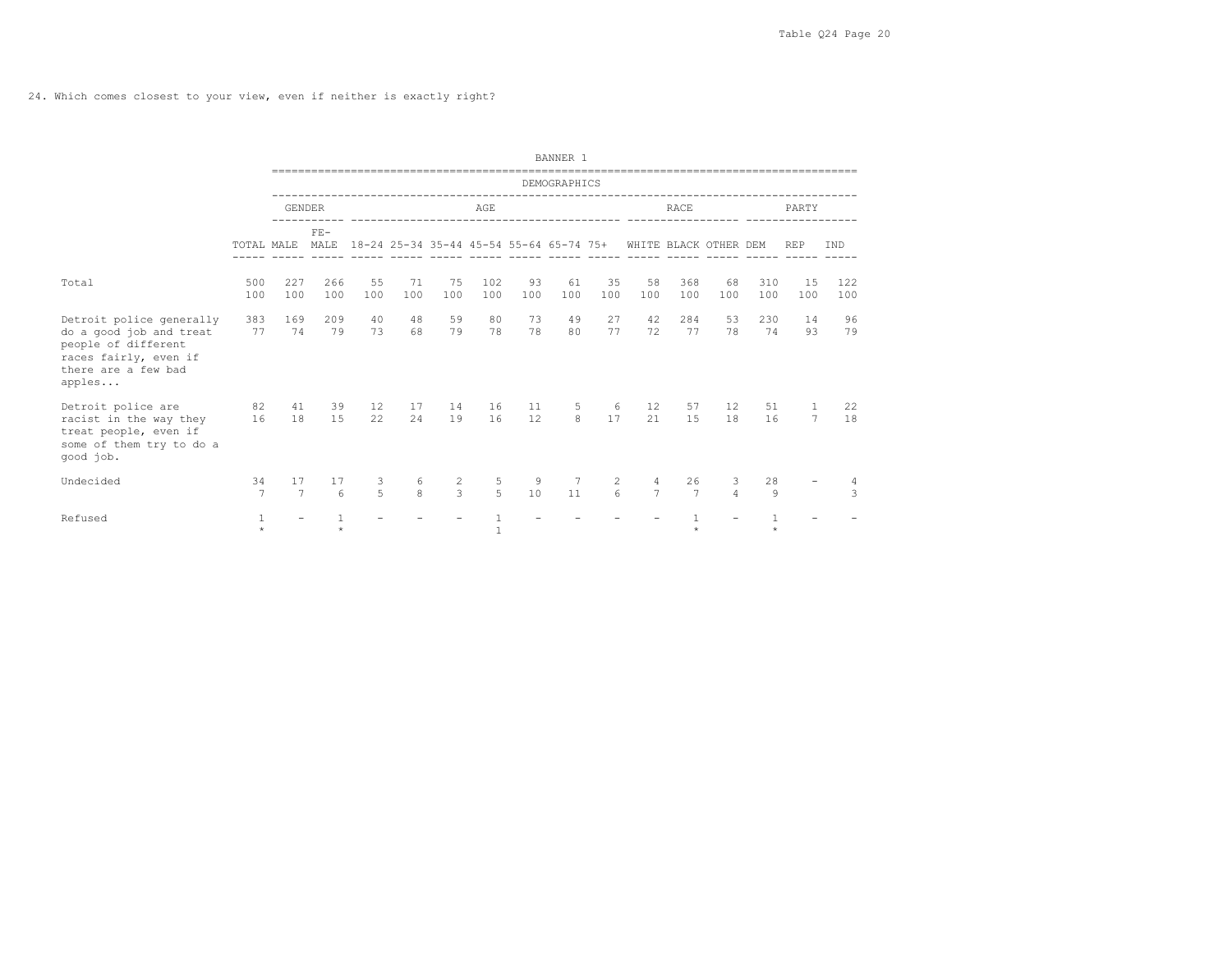25. Quote ``defund the police´´ end quote, is a slogan some activists have espoused. Is that an idea you support or oppose?

|           |                  |               |               |           |           |           |                                         |           | BANNER 1     |                      |                       |            |                          |            |                          |            |
|-----------|------------------|---------------|---------------|-----------|-----------|-----------|-----------------------------------------|-----------|--------------|----------------------|-----------------------|------------|--------------------------|------------|--------------------------|------------|
|           |                  |               |               |           |           |           |                                         |           | DEMOGRAPHICS |                      |                       |            |                          |            |                          |            |
|           |                  | <b>GENDER</b> |               |           |           |           | AGE                                     |           |              |                      |                       | RACE       |                          |            | PARTY                    |            |
|           | TOTAL MALE       |               | $FE-$<br>MALE |           |           |           | 18-24 25-34 35-44 45-54 55-64 65-74 75+ |           |              |                      | WHITE BLACK OTHER DEM |            |                          |            | <b>REP</b>               | IND        |
| Total     | 500<br>100       | 227<br>100    | 266<br>100    | 55<br>100 | 71<br>100 | 75<br>100 | 102<br>100                              | 93<br>100 | 61<br>100    | 35<br>100            | 58<br>100             | 368<br>100 | 68<br>100                | 310<br>100 | 15<br>100                | 122<br>100 |
| Support   | 114<br>23        | 44<br>19      | 66<br>2.5     | 14<br>25  | 24<br>34  | 21<br>28  | 26<br>25                                | 14<br>15  | 10<br>16     | $\overline{4}$<br>11 | 16<br>28              | 88<br>24   | 10<br>15                 | 70<br>23   | 3<br>20                  | 32<br>26   |
| Oppose    | 324<br>65        | 153<br>67     | 168<br>63     | 33<br>60  | 36<br>51  | 48<br>64  | 62<br>61                                | 67<br>72  | 43<br>70     | 28<br>80             | 37<br>64              | 233<br>63  | 48<br>71                 | 200<br>65  | 12<br>80                 | 77<br>63   |
| Undecided | 61<br>12         | 30<br>13      | 31<br>12      | 8<br>15   | 11<br>15  | 6<br>8    | 14<br>14                                | 12<br>13  | 8<br>13      | 2<br>6               | 5<br>9                | 46<br>13   | 10<br>15                 | 39<br>13   | $\overline{\phantom{0}}$ | 13<br>11   |
| Refused   | $1\,$<br>$\star$ | -             | $\star$       |           |           |           |                                         |           |              | 3                    |                       | $\star$    | $\overline{\phantom{a}}$ | $\star$    |                          |            |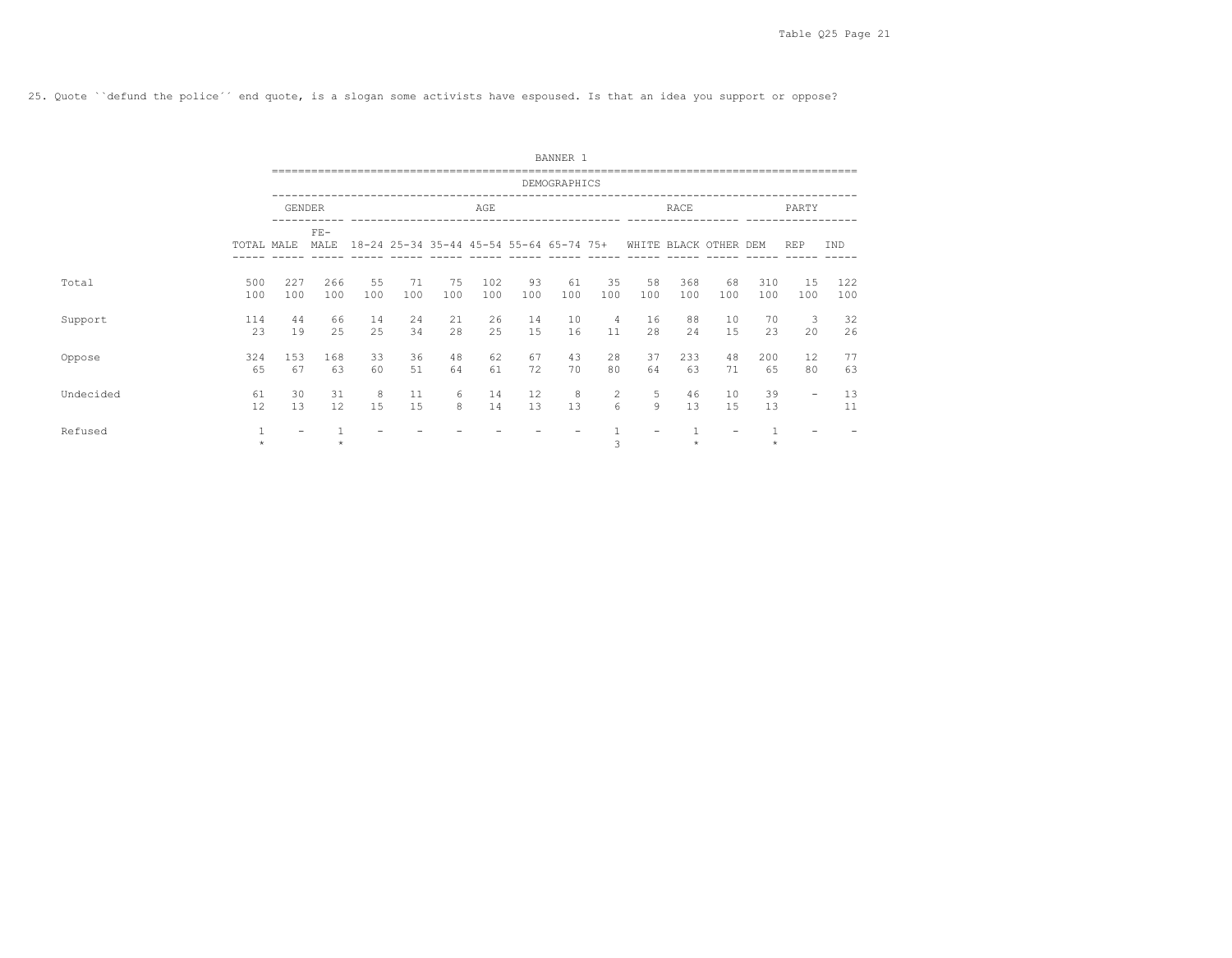26. Would you support or oppose the idea of cutting some funding from the police and using the money for social services - for instance, to help the homeless and the mentally ill?

|           |            |                          |                   |           |                     |           |                                                               |           | BANNER 1     |                      |           |                                |           |                                                                                                                                                               |                          |                     |
|-----------|------------|--------------------------|-------------------|-----------|---------------------|-----------|---------------------------------------------------------------|-----------|--------------|----------------------|-----------|--------------------------------|-----------|---------------------------------------------------------------------------------------------------------------------------------------------------------------|--------------------------|---------------------|
|           |            |                          |                   |           |                     |           |                                                               |           | DEMOGRAPHICS |                      |           |                                |           |                                                                                                                                                               |                          |                     |
|           |            | <b>GENDER</b>            |                   |           |                     |           | AGE                                                           |           |              |                      |           | RACE                           |           |                                                                                                                                                               | PARTY                    |                     |
|           | TOTAL MALE |                          | $FE-$<br>MALE     |           |                     |           | 18-24 25-34 35-44 45-54 55-64 65-74 75+ WHITE BLACK OTHER DEM |           |              |                      |           |                                |           |                                                                                                                                                               | <b>REP</b>               | IND                 |
| Total     | 500<br>100 | 227<br>100               | 266<br>100        | 55<br>100 | 71<br>100           | 75<br>100 | 102<br>100                                                    | 93<br>100 | 61<br>100    | 35<br>100            | 58<br>100 | 368<br>100                     | 68<br>100 | 310<br>100                                                                                                                                                    | 15<br>100                | 122<br>100          |
| Support   | 243<br>49  | 110<br>48                | 129<br>48         | 37<br>67  | 45<br>63            | 39<br>52  | 48<br>47                                                      | 37<br>40  | 21<br>34     | 14<br>40             | 30<br>52  | 182<br>49                      | 30<br>44  | 153<br>49                                                                                                                                                     | 6<br>40                  | 67<br>55            |
| Oppose    | 212<br>42  | 101<br>44                | 108<br>41         | 13<br>24  | 20<br>28            | 30<br>40  | 45<br>44                                                      | 50<br>54  | 33<br>54     | 17<br>49             | 26<br>45  | 155<br>42                      | 27<br>40  | 124<br>40                                                                                                                                                     | 9<br>60                  | 48<br>39            |
| Undecided | 43<br>9    | 16<br>7                  | 27<br>10          | 5<br>9    | 4<br>6              | 6<br>8    | 9<br>9                                                        | 6<br>6    | 7<br>11      | $\overline{4}$<br>11 | 2<br>3    | 29<br>8                        | 11<br>16  | 31<br>10                                                                                                                                                      | $\overline{\phantom{a}}$ | $\overline{7}$<br>6 |
| Refused   | 2          | $\overline{\phantom{0}}$ | 2<br>$\mathbf{1}$ |           | $\overline{c}$<br>3 |           |                                                               |           |              |                      |           | $\overline{2}$<br>$\mathbf{1}$ |           | $\mathfrak{D}_{1}^{2}(\mathfrak{D}_{1})=\mathfrak{D}_{2}^{2}(\mathfrak{D}_{2})=\mathfrak{D}_{2}^{2}(\mathfrak{D}_{1})=\mathfrak{D}_{2}^{2}(\mathfrak{D}_{2})$ |                          |                     |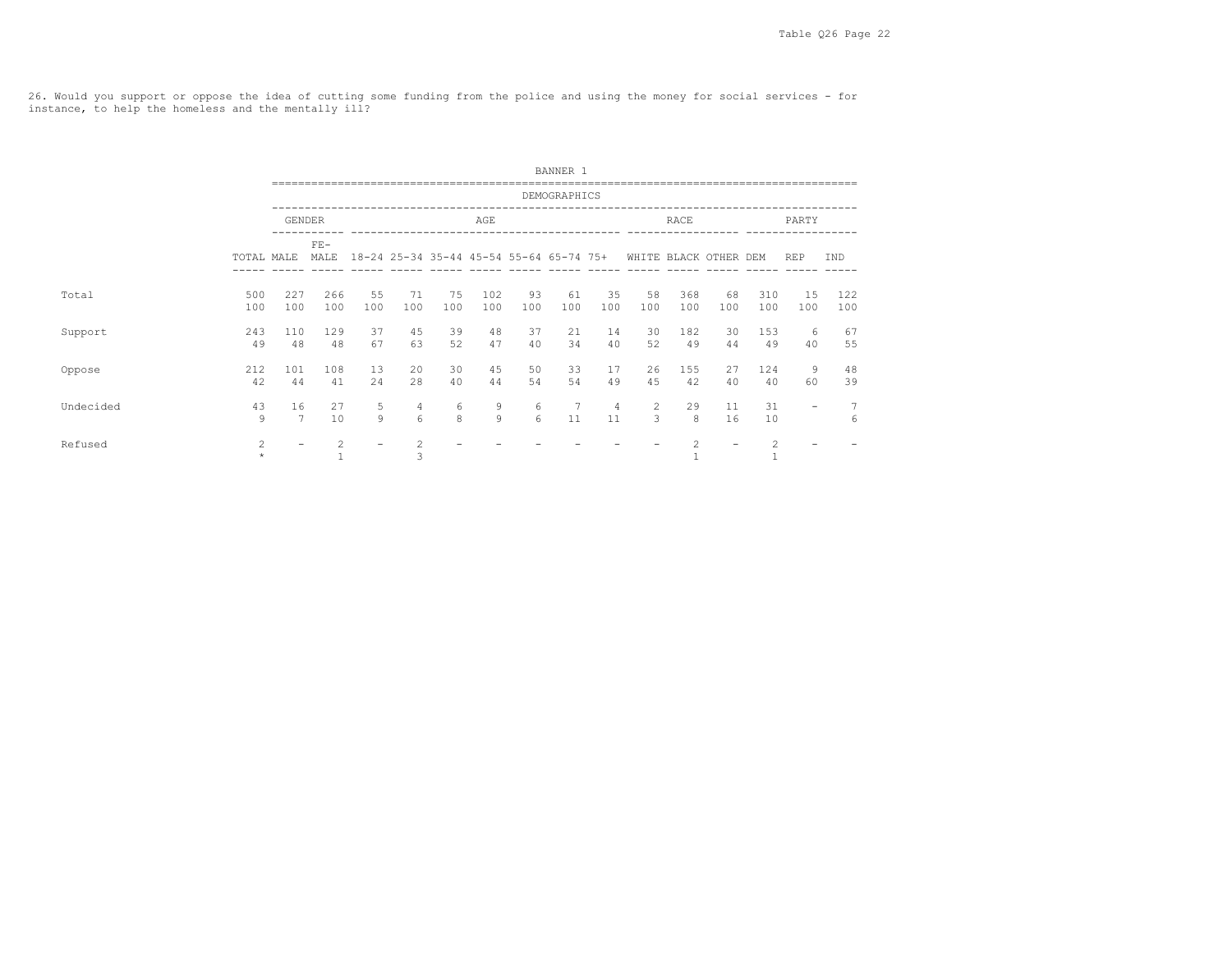27. Thinking about where you live and work, do you find yourself spending most of your time with people of the same race? Or do you find yourself spending most of your time with people of different races?

|                 |            |               |                     |            |                                         |                     |                                  |                    | BANNER 1       |           |                |                      |                       |            |                          |            |
|-----------------|------------|---------------|---------------------|------------|-----------------------------------------|---------------------|----------------------------------|--------------------|----------------|-----------|----------------|----------------------|-----------------------|------------|--------------------------|------------|
|                 |            |               |                     |            |                                         |                     |                                  |                    | DEMOGRAPHICS   |           |                |                      |                       |            |                          |            |
|                 |            | <b>GENDER</b> |                     |            |                                         |                     | AGE                              |                    |                |           |                | RACE                 |                       |            | PARTY                    |            |
|                 | TOTAL MALE |               | ${\rm FE}-$<br>MALE |            | 18-24 25-34 35-44 45-54 55-64 65-74 75+ |                     |                                  |                    |                |           |                |                      | WHITE BLACK OTHER DEM |            | <b>REP</b>               | IND        |
| Total           | 500<br>100 | 227<br>100    | 266<br>100          | 55<br>100  | 71<br>100                               | 75<br>100           | 102<br>100                       | 93<br>100          | 61<br>100      | 35<br>100 | 58<br>100      | 368<br>100           | 68<br>100             | 310<br>100 | 15<br>100                | 122<br>100 |
| Same race       | 208<br>42  | 97<br>43      | 108<br>41           | 23<br>42   | 24<br>34                                | 32<br>43            | 42<br>41                         | 42<br>45           | 26<br>43       | 17<br>49  | 9<br>16        | 173<br>47            | 23<br>34              | 145<br>47  | $\overline{4}$<br>27     | 45<br>37   |
| Different races | 258<br>52  | 111<br>49     | 143<br>54           | 2.5<br>4.5 | 38<br>54                                | 40<br>53            | 53<br>52                         | 48<br>52           | 34<br>56       | 15<br>43  | 48<br>83       | 168<br>46            | 39<br>57              | 145<br>47  | 11<br>73                 | 66<br>54   |
| Undecided       | 34<br>7    | 19<br>8       | 15<br>6             | 7<br>13    | 9<br>13                                 | 3<br>$\overline{4}$ | $\overline{7}$<br>$\overline{7}$ | 3<br>$\mathcal{L}$ | $\mathfrak{D}$ | 3<br>Q    | $\mathfrak{D}$ | 27<br>$\overline{7}$ | 6<br>$\mathsf{Q}$     | 20<br>6    | $\overline{\phantom{a}}$ | 11<br>9    |
| Refused         |            |               |                     |            |                                         |                     |                                  |                    |                |           |                |                      |                       |            |                          |            |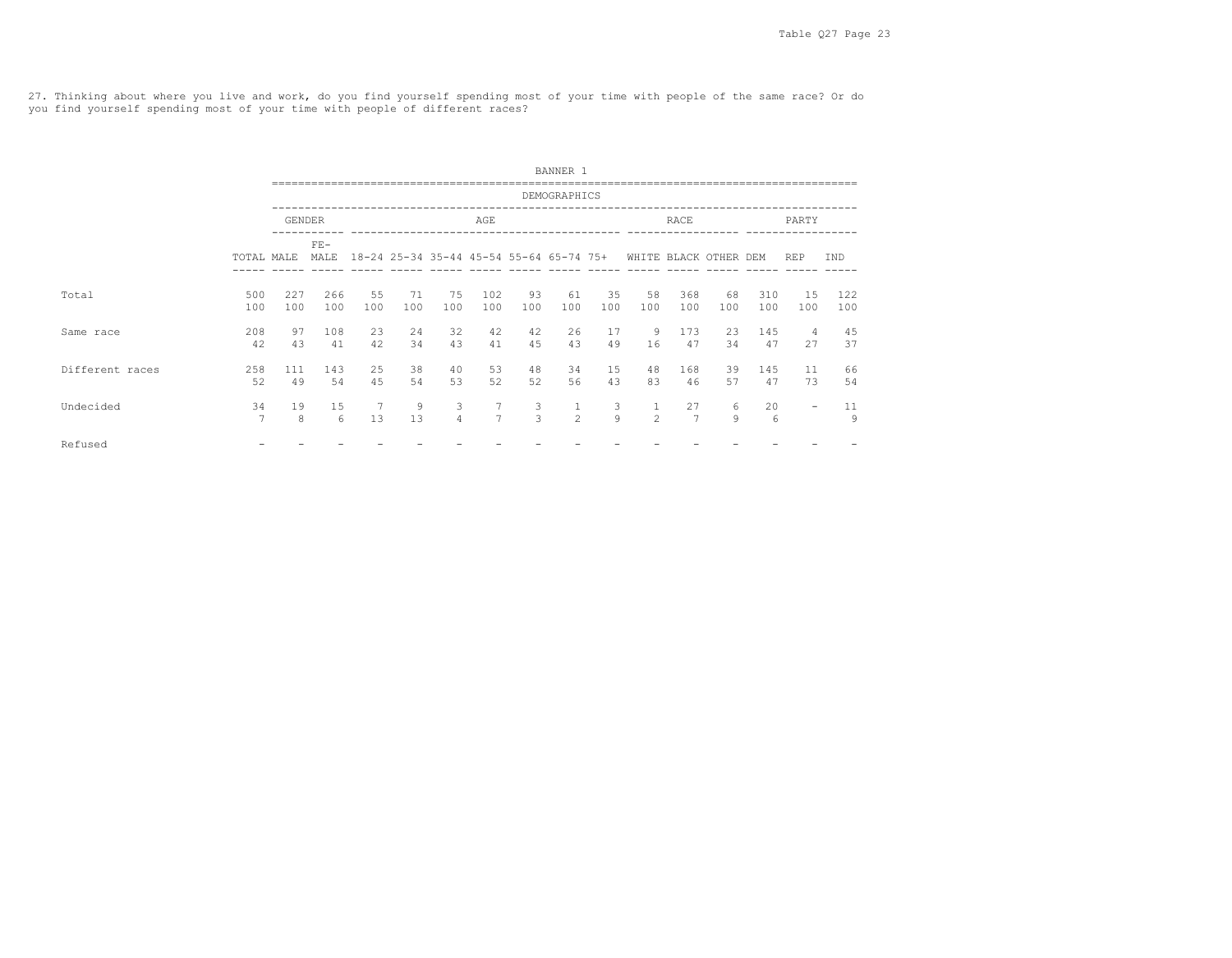28. In your opinion, has the media exaggerated stories of police brutality and racism in this country - yes or no?

|           |                      |                   |               |                |           |           |                               |           | BANNER 1                                |           |           |                       |                         |            |                          |            |
|-----------|----------------------|-------------------|---------------|----------------|-----------|-----------|-------------------------------|-----------|-----------------------------------------|-----------|-----------|-----------------------|-------------------------|------------|--------------------------|------------|
|           |                      |                   |               |                |           |           |                               |           | DEMOGRAPHICS                            |           |           |                       |                         |            |                          |            |
|           |                      |                   | <b>GENDER</b> |                |           |           | AGE                           |           |                                         |           |           | RACE                  |                         |            | PARTY                    |            |
|           | TOTAL MALE           |                   | $FE-$<br>MALE |                |           |           |                               |           | 18-24 25-34 35-44 45-54 55-64 65-74 75+ |           |           | WHITE BLACK OTHER DEM |                         |            | <b>REP</b>               | IND        |
| Total     | 500<br>100           | 227<br>100        | 266<br>100    | 55<br>100      | 71<br>100 | 75<br>100 | 102<br>100                    | 93<br>100 | 61<br>100                               | 35<br>100 | 58<br>100 | 368<br>100            | 68<br>100               | 310<br>100 | 15<br>100                | 122<br>100 |
| Yes       | 130<br>26            | 70<br>31          | 57<br>21      | 16<br>29       | 20<br>28  | 16<br>21  | 33<br>32                      | 19<br>20  | 15<br>25                                | 8<br>23   | 19<br>33  | 93<br>25              | 17<br>25                | 61<br>20   | 11<br>73                 | 39<br>32   |
| No        | 319<br>64            | 136<br>60         | 180<br>68     | 37<br>67       | 37<br>52  | 52<br>69  | 62<br>61                      | 64<br>69  | 42<br>69                                | 22<br>63  | 33<br>57  | 242<br>66             | 39<br>57                | 215<br>69  | 4<br>27                  | 72<br>59   |
| Undecided | 47<br>$\overline{9}$ | 18<br>8           | 28<br>11      | $\mathfrak{D}$ | 12<br>17  | 7<br>9    | $\overline{7}$<br>$7^{\circ}$ | 9<br>10   | $\overline{4}$<br>$\overline{7}$        | 5<br>14   | 6<br>10   | 29<br>8               | $12 \overline{ }$<br>18 | 30<br>10   | $\overline{\phantom{0}}$ | 11<br>9    |
| Refused   | 4                    | 3<br>$\mathbf{1}$ | $\star$       | $\overline{c}$ | 2<br>3    |           |                               |           |                                         |           |           |                       |                         | 4          |                          |            |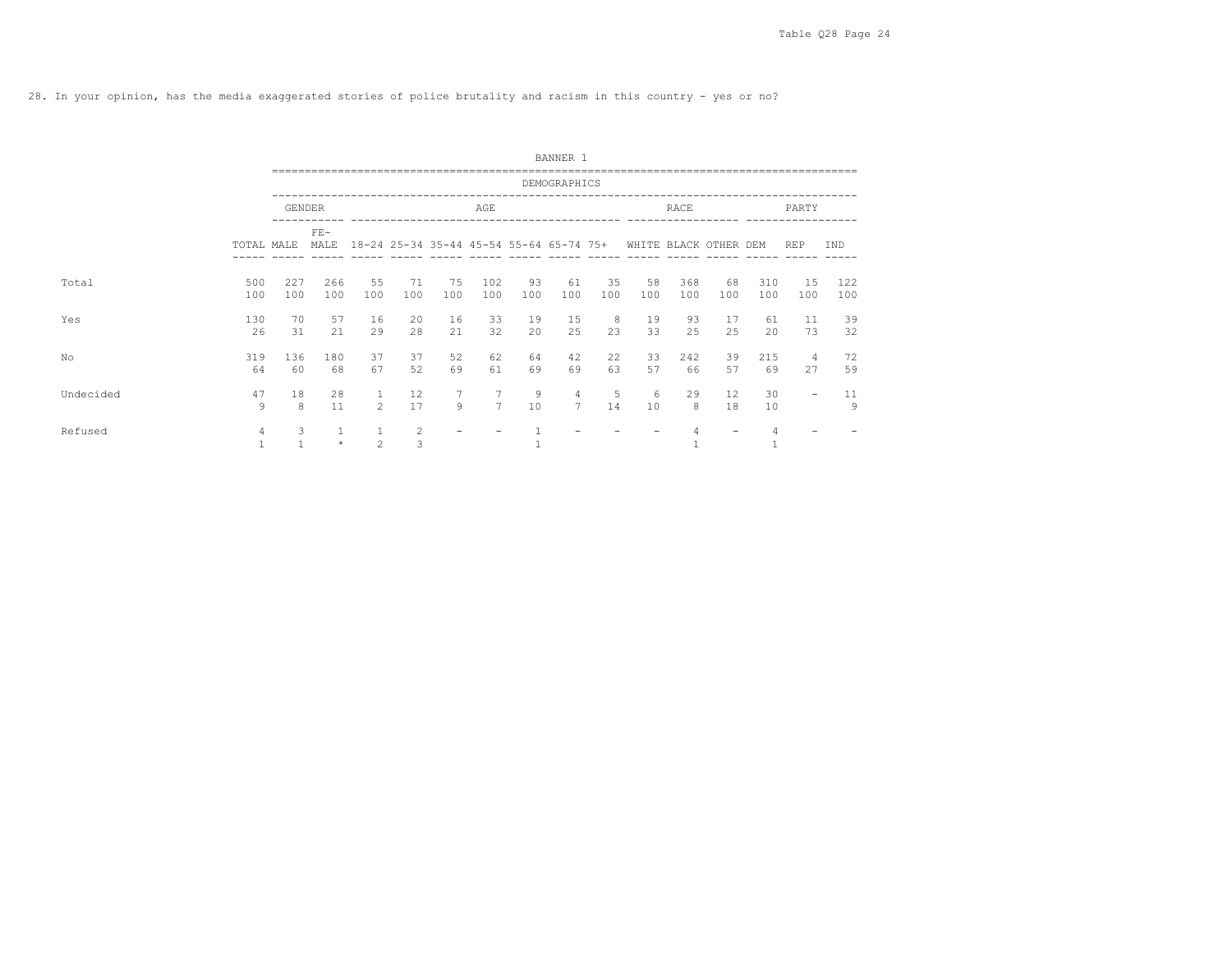29. Do you currently have children in the public school system - yes or no?

|           |            |               |               |           |           |                                                               |            |           | BANNER 1     |                     |           |            |           |            |                      |            |
|-----------|------------|---------------|---------------|-----------|-----------|---------------------------------------------------------------|------------|-----------|--------------|---------------------|-----------|------------|-----------|------------|----------------------|------------|
|           |            |               |               |           |           |                                                               |            |           | DEMOGRAPHICS |                     |           |            |           |            |                      |            |
|           |            | <b>GENDER</b> |               |           |           |                                                               | AGE        |           |              |                     |           | RACE       |           |            | PARTY                |            |
|           | TOTAL MALE |               | $FE-$<br>MALE |           |           | 18-24 25-34 35-44 45-54 55-64 65-74 75+ WHITE BLACK OTHER DEM |            |           |              |                     |           |            |           |            | <b>REP</b>           | <b>IND</b> |
| Total     | 500<br>100 | 227<br>100    | 266<br>100    | 55<br>100 | 71<br>100 | 75<br>100                                                     | 102<br>100 | 93<br>100 | 61<br>100    | 35<br>100           | 58<br>100 | 368<br>100 | 68<br>100 | 310<br>100 | 1.5<br>100           | 122<br>100 |
| Yes       | 131<br>26  | 59<br>26      | 70<br>26      | 15<br>27  | 34<br>48  | 34<br>45                                                      | 26<br>2.5  | 13<br>14  | 6<br>10      | $\overline{2}$<br>6 | 9<br>16   | 103<br>28  | 18<br>26  | 78<br>25   | $\overline{4}$<br>27 | 35<br>29   |
| No        | 369<br>74  | 168<br>74     | 196<br>74     | 40<br>73  | 37<br>52  | 41<br>55                                                      | 76<br>75   | 80<br>86  | 55<br>90     | 33<br>94            | 49<br>84  | 265<br>72  | 50<br>74  | 232<br>75  | 11<br>73             | 87<br>71   |
| Undecided |            |               |               |           |           |                                                               |            |           |              |                     |           |            |           |            |                      |            |
| Refused   |            |               |               |           |           |                                                               |            |           |              |                     |           |            |           |            |                      |            |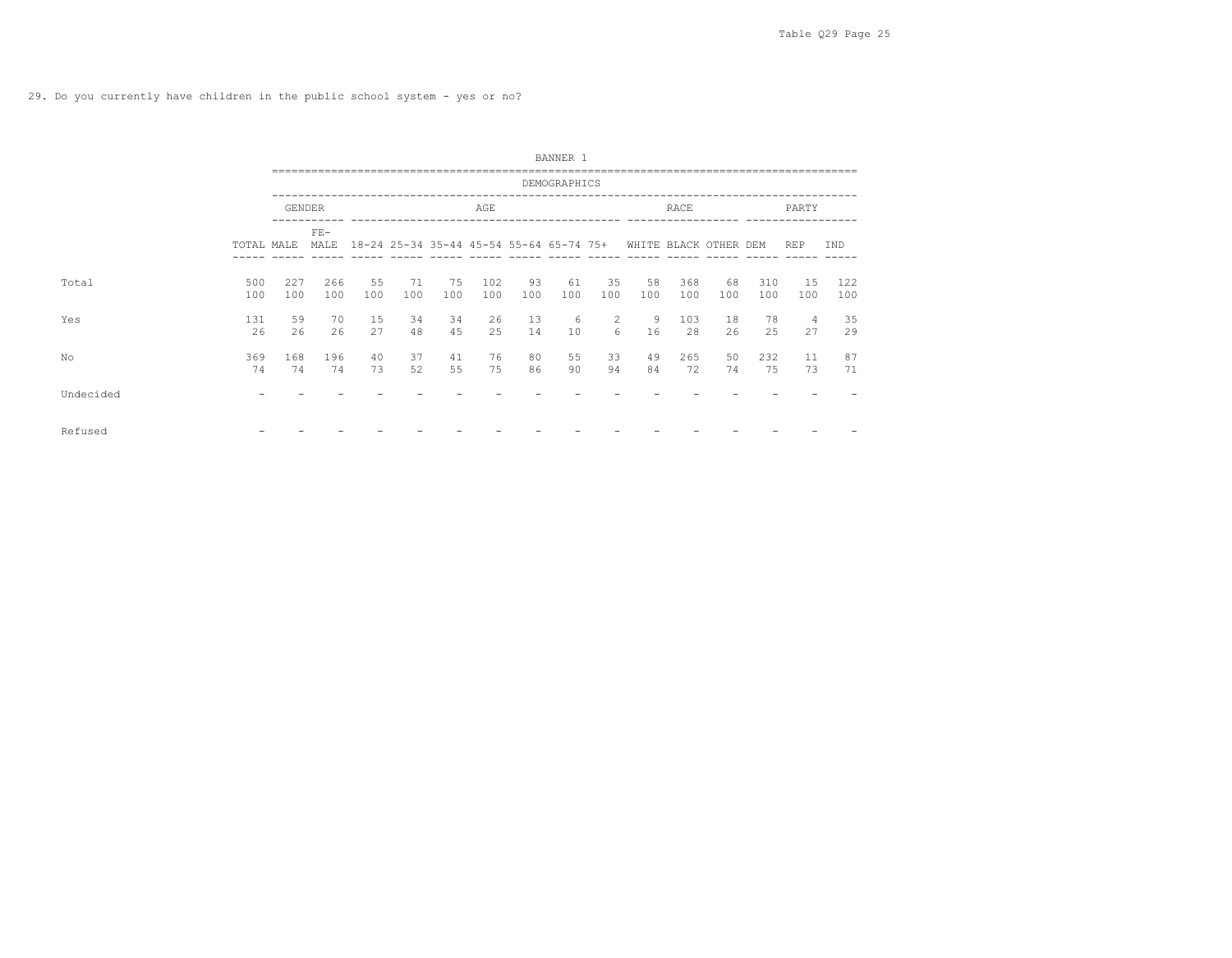30. What is the highest level of education you have completed?

|                      |                                |                                |                   |                          |                              |                     |                   |                                                               | BANNER 1       |                          |                                |                                |                                 |                          |                                |                     |
|----------------------|--------------------------------|--------------------------------|-------------------|--------------------------|------------------------------|---------------------|-------------------|---------------------------------------------------------------|----------------|--------------------------|--------------------------------|--------------------------------|---------------------------------|--------------------------|--------------------------------|---------------------|
|                      |                                |                                |                   |                          |                              |                     |                   |                                                               | DEMOGRAPHICS   |                          |                                |                                |                                 |                          |                                |                     |
|                      |                                | <b>GENDER</b>                  |                   |                          |                              |                     | AGE               |                                                               |                |                          |                                | RACE                           |                                 |                          | PARTY                          |                     |
|                      |                                | TOTAL MALE MALE                | $FF-$             |                          |                              |                     |                   | 18-24 25-34 35-44 45-54 55-64 65-74 75+ WHITE BLACK OTHER DEM |                |                          |                                |                                |                                 | --------- -------        | <b>REP</b>                     | <b>IND</b>          |
| Total                | 500                            | 227                            | 266               | 55                       | 71                           | 75                  | 102               | 93                                                            | 61             | 35                       | 58                             | 368                            | 68                              | 310                      | 15                             | 122                 |
|                      | 100                            | 100                            | 100               | 100                      | 100                          | 100                 | 100               | 100                                                           | 100            | 100                      | 100                            | 100                            | 100                             | 100                      | 100                            | 100                 |
| Some high school     | 64                             | 29                             | 32                | 8                        | 8                            | 15                  | 11                | 8                                                             | 9              | $\overline{4}$           | $\overline{4}$                 | 53                             | $7\phantom{.0}\phantom{.0}7$    | 45                       | 1                              | 11                  |
|                      | 1.3                            | 13                             | 12                | 15                       | 11                           | 20                  | 11                | $\circ$                                                       | 15             | 11                       | $7\phantom{0}$                 | 14                             | 10                              | 15                       | $\overline{7}$                 | $\mathbf{Q}$        |
| High school graduate | 156                            | 80                             | 74                | 27                       | 22                           | 23                  | 28                | 32                                                            | 11             | 11                       | 19                             | 118                            | 18                              | 103                      | 5                              | 36                  |
|                      | 31                             | 35                             | 28                | 49                       | 31                           | 31                  | 27                | 34                                                            | 18             | 31                       | 33                             | 32                             | 26                              | 33                       | 33                             | 30                  |
| Some college         | 154                            | 59                             | 94                | 12                       | 27                           | 16                  | 33                | 32                                                            | 21             | 10                       | 9                              | 115                            | 28                              | 89                       | 6                              | 40                  |
|                      | 31                             | 26                             | 35                | 22                       | 38                           | 21                  | 32                | 34                                                            | 34             | 29                       | 16                             | 31                             | 41                              | 29                       | 40                             | 33                  |
| Trade/technical/     | 2.4                            | 1.3                            | 11                | 4                        | $\mathbf{1}$                 | 4                   | 6                 | 5                                                             | 3              | 1                        | 1                              | 21                             | $\overline{1}$                  | 16                       | $\equiv$                       | 5                   |
| vocational training  | - 5                            | $6^{\circ}$                    | $\overline{4}$    | $\overline{7}$           | $\mathbf{1}$                 | $\overline{5}$      | $6 \overline{6}$  | $\overline{5}$                                                | $\overline{5}$ | $\mathcal{L}$            | $\mathfrak{D}$                 | 6 <sup>6</sup>                 | $\mathbf{1}$                    | 5                        |                                | $\overline{A}$      |
| College graduate     | 62                             | 27                             | 35                | $\overline{4}$           | 8                            | 12                  | 16                | 12                                                            | 4              | -5                       | 14                             | 35                             | 11                              | 33                       | 1                              | 20                  |
|                      | 12                             | 12                             | 13                | 7                        | 11                           | 16                  | 16                | 1.3                                                           | 7              | 14                       | 2.4                            | 10                             | 16                              | 11                       | $7\overline{ }$                | 16                  |
| Masters or PhD       | 36<br>$\overline{7}$           | 17<br>$\overline{7}$           | 18<br>7           | $\overline{\phantom{a}}$ | $\overline{4}$<br>$\epsilon$ | 5<br>$\overline{7}$ | 8<br>$\mathsf{R}$ | $\overline{4}$<br>$\overline{4}$                              | 11<br>18       | $\overline{4}$<br>11     | 10<br>17                       | 24<br>7                        | $\overline{2}$<br>$\mathcal{L}$ | 24<br>$\mathsf{R}$       | 1<br>$\overline{7}$            | 10<br>$\mathcal{R}$ |
| Undecided            | $\overline{4}$<br>$\mathbf{1}$ | $\overline{c}$<br>$\mathbf{1}$ | 2<br>$\mathbf{1}$ | $\overline{\phantom{m}}$ | $\mathbf{1}$<br>$\mathbf{1}$ |                     |                   |                                                               | 2<br>3         | $\overline{\phantom{a}}$ | $\mathbf{1}$<br>$\mathfrak{D}$ | $\overline{2}$<br>$\mathbf{1}$ | $\mathbf{1}$<br>$\mathbf{1}$    | $\overline{\phantom{a}}$ | $\mathbf{1}$<br>$\overline{7}$ |                     |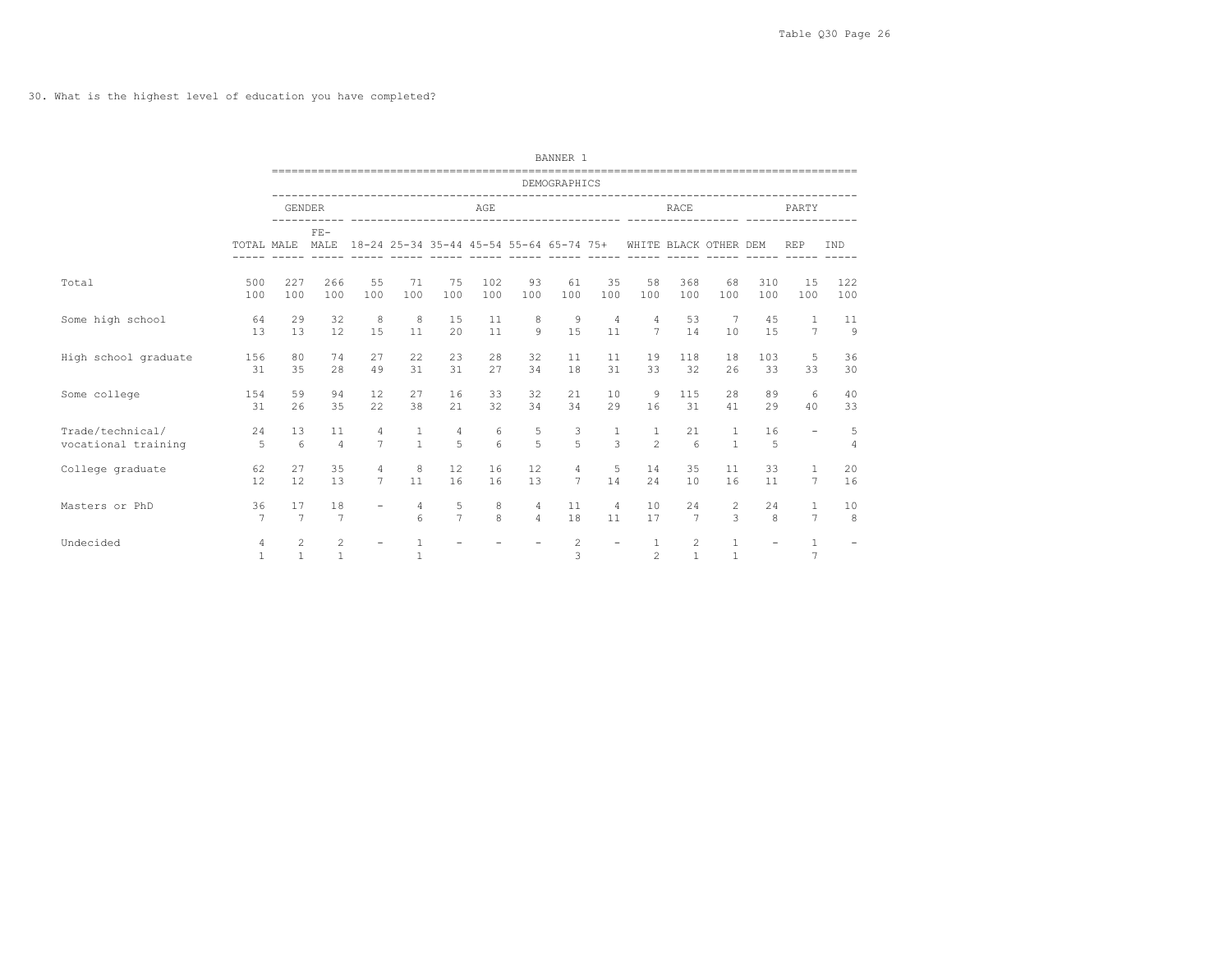31. What is your annual household income?

|                          |                |                      |                    |                                  |               |                                         |                     |                      | BANNER 1                |                      |                 |                       |                       |                      |                          |         |
|--------------------------|----------------|----------------------|--------------------|----------------------------------|---------------|-----------------------------------------|---------------------|----------------------|-------------------------|----------------------|-----------------|-----------------------|-----------------------|----------------------|--------------------------|---------|
|                          |                |                      |                    |                                  |               |                                         |                     |                      | DEMOGRAPHICS            |                      |                 |                       |                       |                      |                          |         |
|                          |                | <b>GENDER</b>        |                    |                                  |               |                                         | AGE                 |                      |                         |                      |                 | <b>RACE</b>           |                       |                      | PARTY                    |         |
|                          |                | TOTAL MALE           | $FE-$<br>MALE      |                                  |               | 18-24 25-34 35-44 45-54 55-64 65-74 75+ |                     |                      |                         |                      |                 |                       | WHITE BLACK OTHER DEM |                      | <b>REP</b>               | IND     |
| Total                    | 500            | 227                  | 266                | 55                               | 71            | 75                                      | 102                 | 93                   | 61                      | 35                   | 58              | 368                   | 68                    | 310                  | 15                       | 122     |
|                          | 100            | 100                  | 100                | 100                              | 100           | 100                                     | 100                 | 100                  | 100                     | 100                  | 100             | 100                   | 100                   | 100                  | 100                      | 100     |
| Under \$20,000 per year  | 117            | 39                   | 78                 | 11                               | 13            | 16                                      | 25                  | 21                   | 21                      | 10                   | 9               | 92                    | 16                    | 83                   | 2                        | 22      |
|                          | 23             | 17                   | 29                 | 20                               | 18            | 21                                      | 25                  | 23                   | 34                      | 29                   | 16              | 25                    | 24                    | 27                   | 13                       | 18      |
| Under \$50,000 per year  | 161            | 71                   | 87                 | 18                               | 24            | 24                                      | 36                  | 30                   | 17                      | 11                   | 19              | 120                   | 22                    | 105                  | 5                        | 34      |
|                          | 32             | 31                   | 33                 | 33                               | 34            | 32                                      | 35                  | 32                   | 28                      | 31                   | 33              | 33                    | 32                    | 34                   | 33                       | 28      |
| Under \$75,000 per year  | 78             | 41                   | 36                 | 8                                | 9             | 15                                      | 16                  | 18                   | 9                       | 2                    | 9               | 55                    | 11                    | 38                   | 3                        | 27      |
|                          | 16             | 18                   | 14                 | 1.5                              | 13            | 20                                      | 16                  | 19                   | 15                      | 6                    | 16              | 1.5                   | 16                    | 12                   | 20                       | 22      |
| Under \$100,000 per year | 44             | 23                   | 19                 | $\mathbf{1}$                     | 9             | 9                                       | 12                  | 8                    | $\overline{4}$          | $\mathbf{1}$         | $\overline{7}$  | 33                    | 4                     | 34                   | -2                       | 7       |
|                          | 9              | 10                   | 7                  | $\mathfrak{D}$                   | 13            | 12                                      | 12                  | $\circ$              | $\overline{7}$          | 3                    | 12              | $\mathcal{Q}$         | $6 \overline{6}$      | 11                   | 13                       | 6       |
| Under \$140,000 per year | 25<br>5        | 17<br>$\overline{7}$ | 8<br>$\mathcal{L}$ | $\overline{4}$<br>$\overline{7}$ | $\frac{5}{7}$ | $\mathbf{1}$<br>$\mathbf{1}$            | 4<br>$\overline{4}$ | 6<br>$6\overline{6}$ | $1\,$<br>$\mathfrak{D}$ | $\overline{4}$<br>11 | 2<br>3          | 21<br>$6\overline{6}$ | $\overline{c}$<br>3   | 11<br>$\overline{4}$ | $\overline{\phantom{a}}$ | 11<br>9 |
| \$140,000 per year or    | 22             | 12                   | 10                 | 3                                | 4             | 5                                       | 4                   | 2                    | $\overline{c}$          | 2                    | 8               | 13                    | $\mathbf{1}$          | 15                   | 2                        | 5       |
| more                     | $\overline{4}$ | 5                    | $\overline{4}$     | $\overline{a}$                   | 6             | $7\overline{ }$                         | $\overline{4}$      | $\mathfrak{D}$       | 3                       | 6                    | 14              | $\overline{4}$        | $\mathbf{1}$          | 5                    | 13                       | 4       |
| Undecided                | 53             | 24                   | 28                 | 10                               | 7             | 5                                       | 5                   | 8                    | $7\phantom{.0}$         | 5                    | 4               | 34                    | 12                    | 24                   | 1                        | 16      |
|                          | 11             | 11                   | 11                 | 18                               | 10            | $\overline{7}$                          | 5                   | 9                    | 11                      | 14                   | $7\overline{ }$ | 9                     | 18                    | 8                    | $7\overline{ }$          | 13      |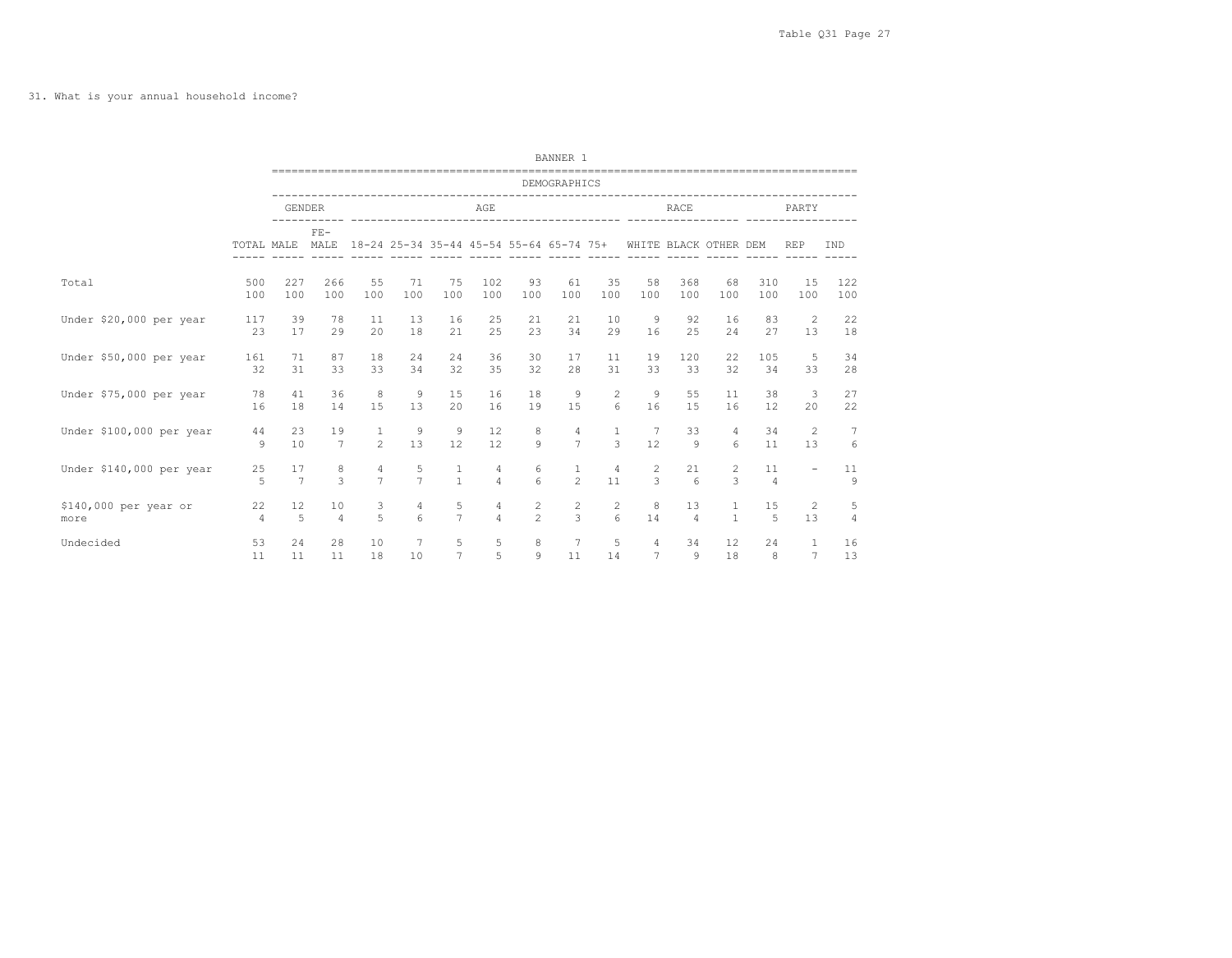32. What best describes your current living situation?

|                                    |                         |                         |                                  |                                         |                                 |              |                              |                                 | BANNER 1                 |                          |                                 |                      |                                 |                                |                          |                              |
|------------------------------------|-------------------------|-------------------------|----------------------------------|-----------------------------------------|---------------------------------|--------------|------------------------------|---------------------------------|--------------------------|--------------------------|---------------------------------|----------------------|---------------------------------|--------------------------------|--------------------------|------------------------------|
|                                    |                         |                         |                                  |                                         |                                 |              |                              |                                 | DEMOGRAPHICS             |                          |                                 |                      |                                 |                                |                          |                              |
|                                    |                         | <b>GENDER</b>           |                                  |                                         |                                 |              | AGE                          |                                 |                          |                          |                                 | <b>RACE</b>          |                                 |                                | PARTY                    |                              |
|                                    |                         |                         | -----------<br>$FF-$             |                                         |                                 |              |                              |                                 |                          |                          |                                 |                      |                                 |                                |                          |                              |
|                                    |                         | TOTAL MALE MALE         |                                  | 18-24 25-34 35-44 45-54 55-64 65-74 75+ |                                 |              |                              |                                 |                          | ---- --                  |                                 |                      | WHITE BLACK OTHER DEM           |                                | <b>REP</b>               | <b>TND</b>                   |
| Total                              | 500<br>100              | 227<br>100              | 266<br>100                       | 55<br>100                               | 71<br>100                       | 75<br>100    | 102<br>100                   | 93<br>100                       | 61<br>100                | 35<br>100                | 58<br>100                       | 368<br>100           | 68<br>100                       | 310<br>100                     | 1.5<br>100               | 122<br>100                   |
| Homeowner                          | 238<br>48               | 113<br>50               | 122<br>46                        | 14<br>25                                | 26<br>37                        | 31<br>41     | 44<br>43                     | 57<br>61                        | 38<br>62                 | 24<br>69                 | 36<br>62                        | 166<br>4.5           | 33<br>49                        | 149<br>48                      | 8<br>53                  | 58<br>48                     |
| Renter                             | 139<br>28               | 52<br>23                | 85<br>32                         | 18<br>33                                | 28<br>39                        | 23<br>31     | 34<br>33                     | 21<br>23                        | 9<br>15                  | 5<br>14                  | 12<br>21                        | 105<br>29            | 21<br>31                        | 83<br>27                       | $\overline{4}$<br>27     | 37<br>30                     |
| Detroit public housing             | 20<br>$\overline{4}$    | 6<br>3                  | 14<br>5                          | $\mathbf{1}$<br>$\mathfrak{D}$          | 2<br>3                          | 2<br>3       | 6<br>6                       | 4<br>$\overline{4}$             | $\overline{\phantom{a}}$ | 5<br>14                  | $\equiv$                        | 19<br>5              | $\mathbf{1}$<br>$\mathbf{1}$    | 17<br>5                        | $\equiv$                 | 2<br>$\overline{c}$          |
| Detroit affordable<br>housing      | 35<br>$\overline{7}$    | 2.0<br>$\circ$          | 15<br>6                          | $\overline{4}$<br>$\overline{7}$        | $\overline{c}$<br>$\mathcal{L}$ | 7<br>$\circ$ | 7<br>$\overline{7}$          | $7\phantom{.0}$<br>$\mathsf{R}$ | 8<br>13                  | $\overline{\phantom{a}}$ | $\overline{c}$<br>$\mathcal{L}$ | 31<br>8              | $\overline{c}$<br>$\mathcal{L}$ | 24<br>8                        | 1<br>$\overline{7}$      | 7<br>$6\overline{6}$         |
| University housing/<br>dormitory   | 5<br>$\mathbf{1}$       | $\mathbf{1}$<br>$\star$ | $\overline{4}$<br>$\overline{2}$ | 5<br>$\circ$                            | $\overline{\phantom{0}}$        |              |                              |                                 |                          |                          |                                 | 3<br>$\mathbf{1}$    | $\overline{2}$<br>$\mathcal{L}$ | $\overline{4}$<br>$\mathbf{1}$ | $\equiv$                 | $\mathbf{1}$<br>$\mathbf{1}$ |
| Assisted living or<br>nursing home | $\mathbf{1}$<br>$\star$ | $\mathbf{1}$<br>$\star$ | $\equiv$                         |                                         |                                 |              |                              |                                 |                          | $\overline{1}$<br>3      | $\mathbf{1}$<br>2               |                      |                                 | $\mathbf{1}$<br>$\star$        | $\equiv$                 |                              |
| Currently displaced or<br>homeless | 10<br>$\mathfrak{D}$    | 1<br>$\star$            | 9<br>$\mathcal{L}$               | 2<br>$\Delta$                           | 3<br>$\overline{4}$             | 2<br>3       | 2<br>$\mathcal{P}$           | 1<br>$\mathbf{1}$               | $\qquad \qquad -$        | $\overline{\phantom{m}}$ | 2<br>3                          | 8<br>$\mathfrak{D}$  | $\overline{\phantom{0}}$        | 7<br>$\mathfrak{D}$            | $\overline{\phantom{a}}$ | 1<br>$\mathbf{1}$            |
| Undecided                          | 27<br>5                 | 18<br>8                 | 7<br>3                           | 7<br>13                                 | 5<br>$\overline{7}$             | 7<br>$\circ$ | $\mathbf{1}$<br>$\mathbf{1}$ | 1<br>$\mathbf{1}$               | 4<br>$\overline{7}$      |                          | 4<br>$\overline{7}$             | 16<br>$\overline{4}$ | 6<br>9                          | 14<br>5                        | 1<br>$\overline{7}$      | 6<br>5                       |
| Refused                            | 25<br>5                 | 15<br>$\overline{7}$    | 10<br>$\overline{4}$             | $\overline{4}$<br>$\overline{7}$        | 5<br>7                          | 3<br>4       | 8<br>$\mathsf{R}$            | 2<br>$\mathfrak{D}$             | $\overline{c}$<br>3      |                          | $\mathbf{1}$<br>$\overline{2}$  | 20<br>5              | 3<br>$\Delta$                   | 11<br>$\Delta$                 | 1<br>$\overline{7}$      | 10<br>8                      |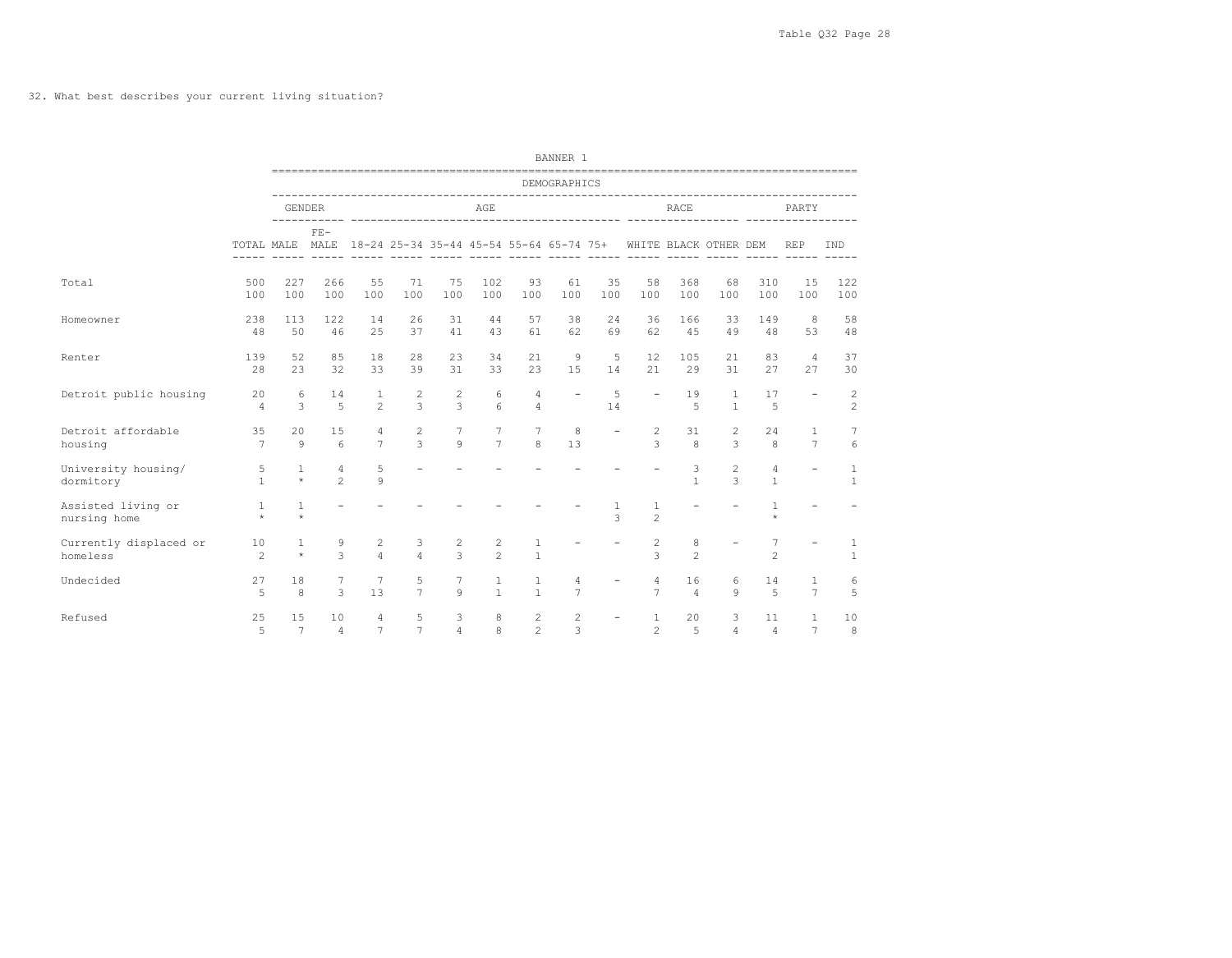33. Does anyone in your household own a firearm - yes or no?

|           |                   |                                |                     |                     |                     |                   |                 |                                  | BANNER 1                                |           |                |                       |                     |                         |                |                      |
|-----------|-------------------|--------------------------------|---------------------|---------------------|---------------------|-------------------|-----------------|----------------------------------|-----------------------------------------|-----------|----------------|-----------------------|---------------------|-------------------------|----------------|----------------------|
|           |                   |                                |                     |                     |                     |                   |                 |                                  | DEMOGRAPHICS                            |           |                |                       |                     |                         |                |                      |
|           |                   | <b>GENDER</b>                  |                     |                     |                     |                   | AGE             |                                  |                                         |           |                | <b>RACE</b>           |                     |                         | <b>PARTY</b>   |                      |
|           | TOTAL MALE        |                                | $FE-$<br>MALE       |                     |                     |                   |                 |                                  | 18-24 25-34 35-44 45-54 55-64 65-74 75+ |           |                | WHITE BLACK OTHER DEM |                     |                         | <b>REP</b>     | IND                  |
| Total     | 500<br>100        | 227<br>100                     | 266<br>100          | 55<br>100           | 71<br>100           | 75<br>100         | 102<br>100      | 93<br>100                        | 61<br>100                               | 35<br>100 | 58<br>100      | 368<br>100            | 68<br>100           | 310<br>100              | 1.5<br>100     | 122<br>100           |
| Yes       | 141<br>28         | 71<br>31                       | 66<br>25            | 9<br>16             | 25<br>35            | 21<br>28          | 31<br>30        | 26<br>28                         | 16<br>26                                | 9<br>26   | 17<br>29       | 100<br>27             | 20<br>29            | 83<br>27                | 5<br>33        | 42<br>34             |
| No        | 340<br>68         | 146<br>64                      | 191<br>72           | 42<br>76            | 42<br>59            | 53<br>71          | 66<br>65        | 64<br>69                         | 44<br>72                                | 26<br>74  | 40<br>69       | 256<br>70             | 42<br>62            | 225<br>73               | 8<br>53        | 69<br>57             |
| Undecided | 6<br>$\mathbf{1}$ | $\overline{c}$<br>$\mathbf{1}$ | $\overline{4}$<br>2 |                     | 3<br>$\overline{4}$ | $\mathbf{1}$      | $\qquad \qquad$ |                                  | $\overline{c}$                          |           |                | $\mathcal{L}$         | $\overline{4}$<br>6 | $\star$                 | $\overline{7}$ | -1<br>$\overline{1}$ |
| Refused   | 13<br>3           | 8<br>$\overline{4}$            | 5<br>2              | 4<br>$\overline{7}$ |                     | $\qquad \qquad -$ | 5<br>5          | $\overline{2}$<br>$\overline{c}$ |                                         |           | $\overline{c}$ | 10<br>3               | 2<br>3              | $\mathbf{1}$<br>$\star$ | $\overline{ }$ | 10<br>8              |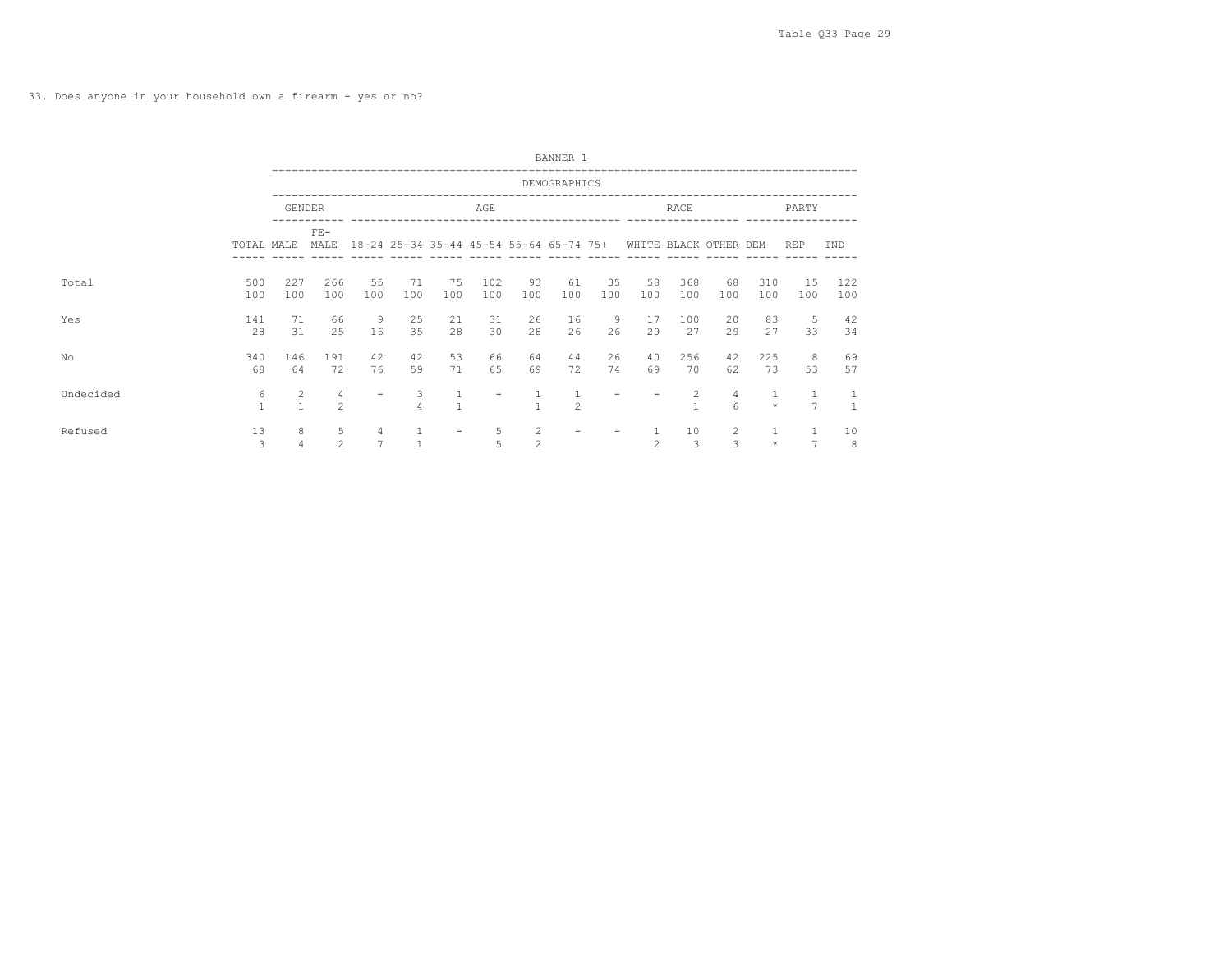|           |                   |               |               |           |           |           |                                         |               | BANNER 1     |           |           |            |                                |            |                |            |
|-----------|-------------------|---------------|---------------|-----------|-----------|-----------|-----------------------------------------|---------------|--------------|-----------|-----------|------------|--------------------------------|------------|----------------|------------|
|           |                   |               |               |           |           |           |                                         |               | DEMOGRAPHICS |           |           |            |                                |            |                |            |
|           |                   | <b>GENDER</b> |               |           |           |           | AGE                                     |               |              |           |           | RACE       |                                |            | PARTY          |            |
|           | TOTAL MALE        |               | $FE-$<br>MALE |           |           |           | 18-24 25-34 35-44 45-54 55-64 65-74 75+ |               |              |           |           |            | WHITE BLACK OTHER DEM          |            | <b>REP</b>     | IND        |
| Total     | 500<br>100        | 227<br>100    | 266<br>100    | 55<br>100 | 71<br>100 | 75<br>100 | 102<br>100                              | 93<br>100     | 61<br>100    | 35<br>100 | 58<br>100 | 368<br>100 | 68<br>100                      | 310<br>100 | 15<br>100      | 122<br>100 |
| Yes       | 49<br>10          | 26<br>11      | 22<br>8       | 10<br>18  | 10<br>14  | 9         | $\overline{7}$                          | $\mathcal{R}$ | 5<br>8       | 3<br>Q    | 12        | 35<br>10   | 7<br>10                        | 23<br>7    | $\overline{7}$ | 20<br>16   |
| No        | 446<br>89         | 199<br>88     | 241<br>91     | 45<br>82  | 59<br>83  | 68<br>91  | 94<br>92                                | 86<br>92      | 54<br>89     | 32<br>91  | 51<br>88  | 329<br>89  | 60<br>88                       | 284<br>92  | 13<br>87       | 102<br>84  |
| Undecided | 2<br>$\star$      | $\star$       | $\star$       |           | 2<br>3    |           |                                         |               |              |           |           | $\star$    | $\mathbf{1}$<br>$\overline{1}$ |            | $\overline{ }$ |            |
| Refused   | 3<br>$\mathbf{1}$ | $\star$       | 2             |           |           |           |                                         |               | 3            |           |           | 3          |                                | 3          |                |            |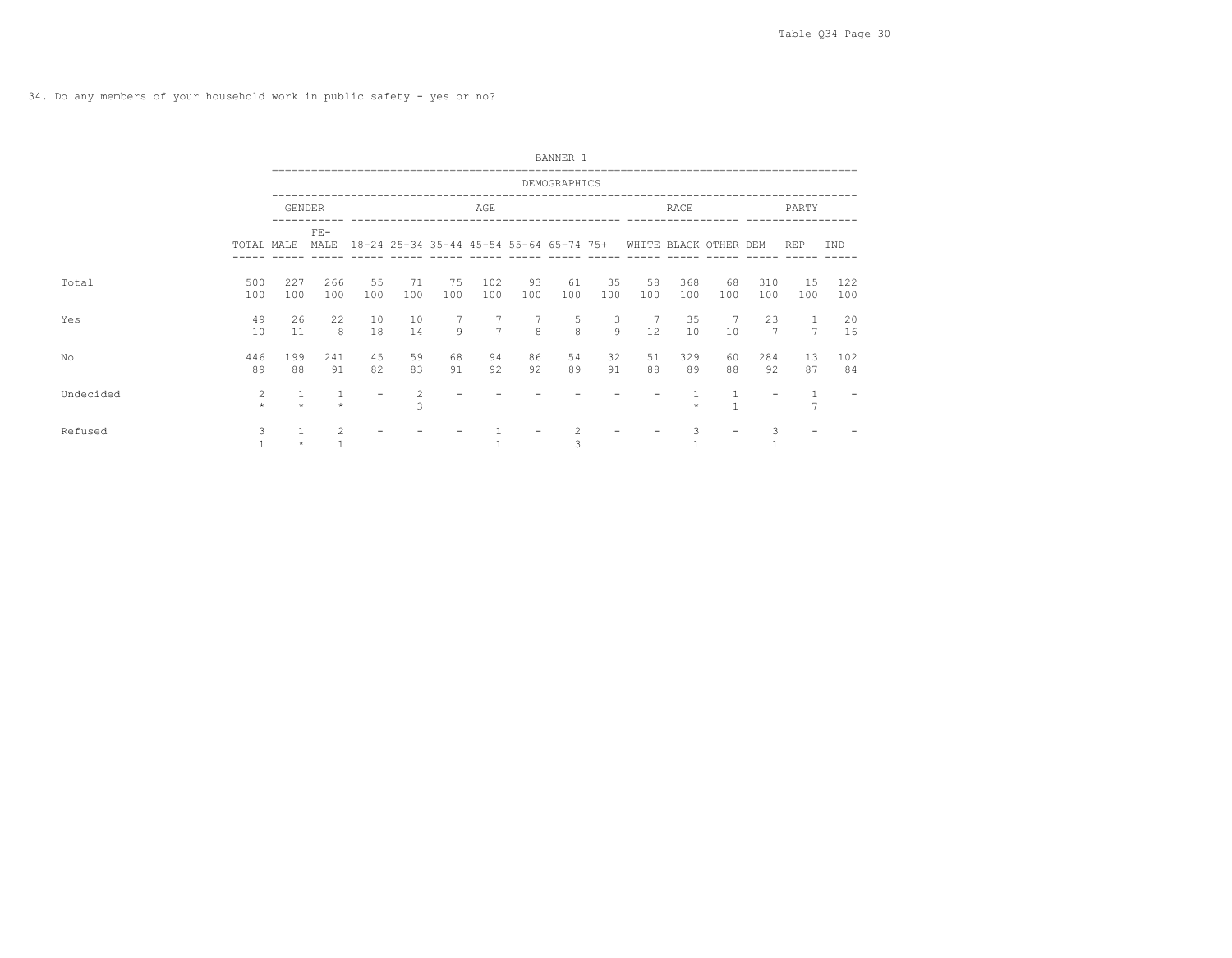35. Are any members of your household part of the LGBTQ community - yes or no?

|           |                   |                                |                   |                          |           |                |              |                                         | BANNER 1          |           |                       |            |                              |                |                     |              |
|-----------|-------------------|--------------------------------|-------------------|--------------------------|-----------|----------------|--------------|-----------------------------------------|-------------------|-----------|-----------------------|------------|------------------------------|----------------|---------------------|--------------|
|           |                   |                                |                   |                          |           |                |              |                                         | DEMOGRAPHICS      |           |                       |            |                              |                |                     |              |
|           |                   | <b>GENDER</b>                  |                   |                          |           |                | AGE          |                                         |                   |           |                       | RACE       |                              |                | PARTY               |              |
|           | TOTAL MALE        |                                | $FE-$<br>MALE     |                          |           |                |              | 18-24 25-34 35-44 45-54 55-64 65-74 75+ |                   |           | WHITE BLACK OTHER DEM |            |                              |                | <b>REP</b>          | IND          |
| Total     | 500<br>100        | 227<br>100                     | 266<br>100        | 55<br>100                | 71<br>100 | 75<br>100      | 102<br>100   | 93<br>100                               | 61<br>100         | 35<br>100 | 58<br>100             | 368<br>100 | 68<br>100                    | 310<br>100     | 15<br>100           | 122<br>100   |
| Yes       | 57<br>11          | 26<br>11                       | 30<br>11          | 10<br>18                 | 11<br>15  | 10<br>13       | 15<br>15     | 8<br>9                                  | $\mathbf{1}$<br>2 | 2<br>6    | 16<br>28              | 31<br>8    | 10<br>15                     | 40<br>13       | 1<br>$\overline{7}$ | 13<br>11     |
| No        | 432<br>86         | 193<br>85                      | 233<br>88         | 42<br>76                 | 57<br>80  | 64<br>85       | 83<br>81     | 85<br>91                                | 60<br>98          | 33<br>94  | 41<br>71              | 329<br>89  | 56<br>82                     | 267<br>86      | 13<br>87            | 103<br>84    |
| Undecided | 4<br>$\mathbf{1}$ | $\overline{c}$<br>$\mathbf{1}$ | 2<br>$\mathbf{1}$ | $\overline{\phantom{0}}$ | 2<br>3    | $\overline{1}$ | $\mathbf{1}$ |                                         |                   |           |                       | 3          | $\mathbf{1}$<br>$\mathbf{1}$ | $\star$        | $\overline{7}$      | $\mathbf{1}$ |
| Refused   | $\overline{7}$    | 6<br>3                         | $\star$           | 3<br>5                   |           | -              | 3<br>3       |                                         |                   |           | $\overline{c}$        | 5<br>1     |                              | $\overline{c}$ | $\qquad \qquad -$   | 5            |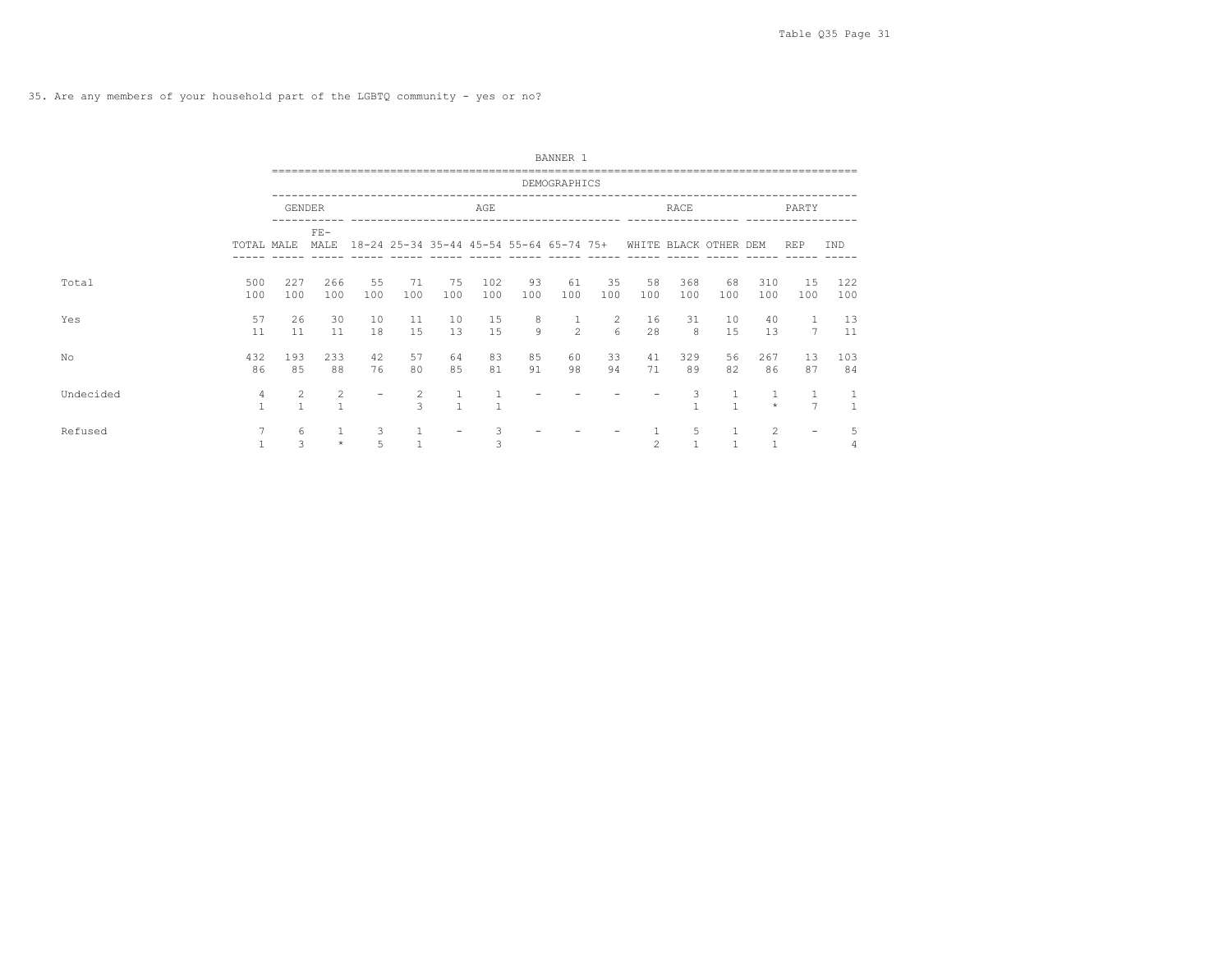6. How would you rate the city of Detroit as a place to live?

|           |            |           |            | ------------------------------ |            |                    |                                                                      |              |            | BANNER <sub>2</sub> |                                                 |           |             |            |            |                                |                  |                      |                     |
|-----------|------------|-----------|------------|--------------------------------|------------|--------------------|----------------------------------------------------------------------|--------------|------------|---------------------|-------------------------------------------------|-----------|-------------|------------|------------|--------------------------------|------------------|----------------------|---------------------|
|           |            |           |            |                                |            |                    |                                                                      |              |            |                     | EDUCATION, INCOME AND CURRENT HOUSING SITUATION |           |             |            |            |                                |                  |                      |                     |
|           |            |           |            |                                | EDUCATION  |                    |                                                                      |              |            | INCOME              |                                                 |           |             |            |            | HOUSING SITUATION              |                  |                      |                     |
|           | TOTAL HS   | SOME      | HS<br>GRAD | SOME<br>COLL                   | TRADE COLL | ------ ----- ----- | MSTRS<br>/TECH GRAD / PHD <20K <50K <75K <100K <140K 140K+ OWNR RENT |              |            |                     | ______ _____ _____ _____ _____                  |           |             | HOME       |            | HSNG HSNG LESS DORM            | AFFRD PUBLC HOME |                      |                     |
| Total     | 500<br>100 | 64<br>100 | 156<br>100 | 154<br>100                     | 24<br>100  | 62<br>100          | 36<br>100                                                            | 117<br>100   | 161<br>100 | 78<br>100           | 44<br>100                                       | 25<br>100 | 22<br>100   | 238<br>100 | 139<br>100 | 35<br>100                      | 20<br>100        | 10<br>100            | - 5<br>100          |
| Excellent | 51<br>10   | 11<br>17  | 13<br>8    | 11<br>7                        |            | 9<br>15            | 5<br>14                                                              | 22<br>19     | 10<br>-6   | -6<br>8             | 6<br>14                                         |           | 2<br>9      | 24<br>10   | 13<br>9    | $\mathbf{3}$<br>$\overline{9}$ | -5<br>25         | 2<br>20              |                     |
| Good      | 192<br>38  | 19<br>30  | 64<br>41   | 53<br>34                       | 12<br>50   | 26<br>42           | 17<br>47                                                             | 41<br>35     | 63<br>39   | 29<br>37            | 12<br>27                                        | 13<br>52  | 11<br>50    | 97<br>41   | 48<br>35   | 13<br>37                       | 11<br>55         | $\overline{2}$<br>20 | 20                  |
| Fair      | 207<br>41  | 29<br>45  | 63<br>40   | 73<br>47                       | 10<br>42   | 20<br>32           | 12<br>33                                                             | 40<br>34     | 74<br>46   | 36<br>46            | 21<br>48                                        | 9<br>36   | 8<br>36     | 94<br>39   | 61<br>44   | 18<br>51                       | 2<br>10          | 4<br>40              | $\frac{4}{3}$<br>80 |
| Poor      | 49<br>10   | 5<br>8    | 16<br>10   | 17<br>11                       | 2<br>8     | 7<br>11            | 3                                                                    | 13<br>11     | 14<br>9    | 7<br>9              | 5<br>11                                         | 3<br>12   | -1<br>$5 -$ | 23<br>10   | 16<br>12   | $\mathbf{1}$<br>$\mathbf{3}$   | 2<br>10          | 2<br>20              |                     |
| Undecided |            |           |            |                                |            |                    | 3                                                                    | $\mathbf{1}$ |            |                     |                                                 |           |             |            |            |                                |                  |                      |                     |
| Refused   |            |           |            |                                |            |                    |                                                                      |              |            |                     |                                                 |           |             |            |            |                                |                  |                      |                     |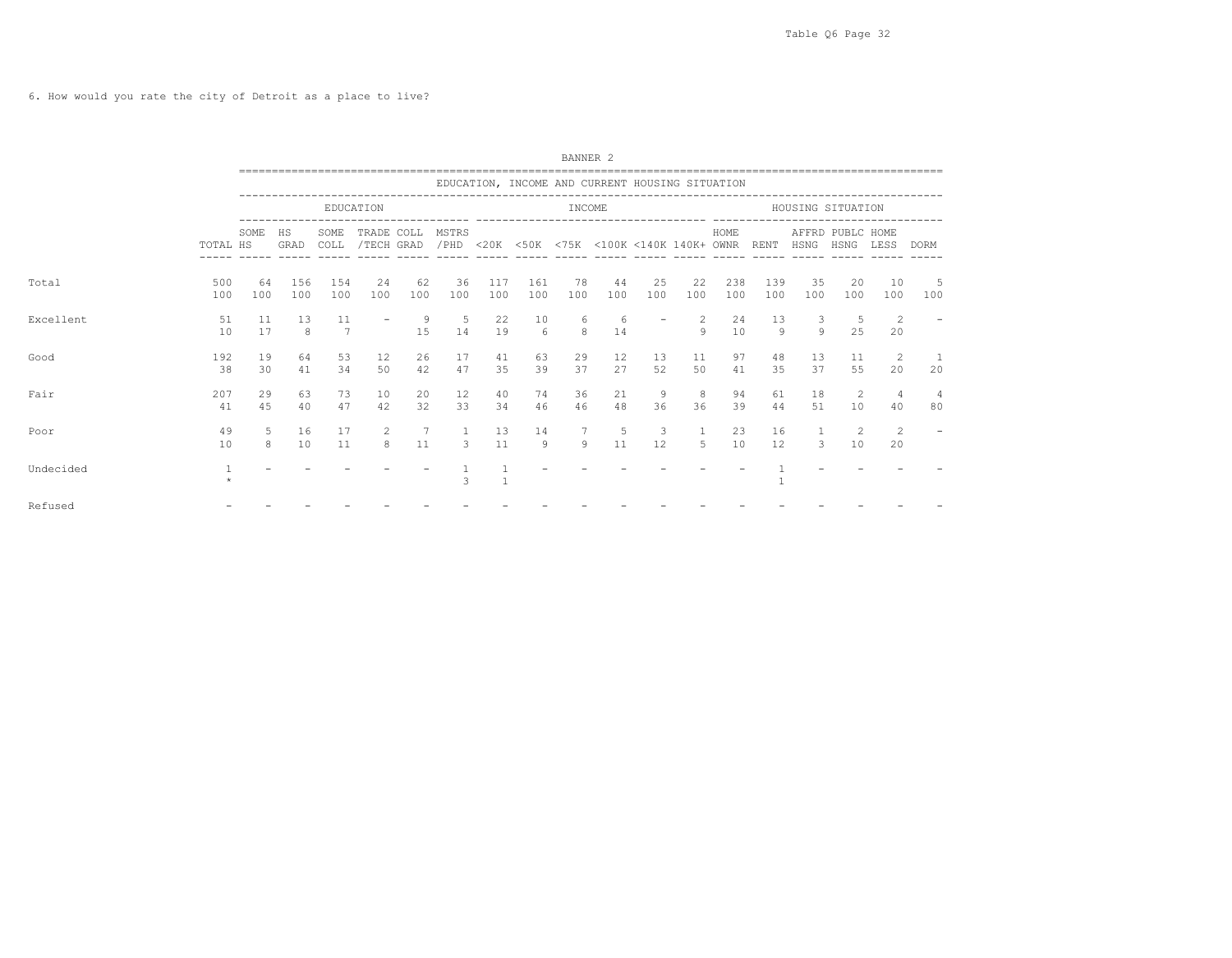7. Of the following issues, what do you think is the biggest issue facing the city of Detroit today?

|                    |                      |                     |                     |                     |                          |                     |                          |                              |                                                                                                          | BANNER <sub>2</sub> |                                  |                          |                          |                       |                   |                     |                               |                          |                          |
|--------------------|----------------------|---------------------|---------------------|---------------------|--------------------------|---------------------|--------------------------|------------------------------|----------------------------------------------------------------------------------------------------------|---------------------|----------------------------------|--------------------------|--------------------------|-----------------------|-------------------|---------------------|-------------------------------|--------------------------|--------------------------|
|                    |                      |                     |                     |                     |                          |                     |                          |                              | EDUCATION, INCOME AND CURRENT HOUSING SITUATION                                                          |                     |                                  |                          |                          |                       |                   |                     |                               |                          |                          |
|                    |                      |                     |                     |                     | EDUCATION                |                     |                          |                              |                                                                                                          | INCOME              |                                  |                          |                          |                       |                   | HOUSING SITUATION   |                               |                          |                          |
|                    | TOTAL HS             | SOME                | ΗS<br>GRAD          | SOME<br>COLL        |                          | TRADE COLL          | MSTRS<br>----- -----     |                              | /TECH GRAD / PHD <20K <50K <75K <100K <140K 140K+ OWNR RENT HSNG<br>______ _____ _____ _____ _____ _____ |                     |                                  |                          |                          | HOME                  | $- - - - - -$     |                     | AFFRD PUBLC HOME<br>HSNG LESS |                          | <b>DORM</b>              |
| Total              | 500<br>100           | 64<br>100           | 156<br>100          | 154<br>100          | 24<br>100                | 62<br>100           | 36<br>100                | 117<br>100                   | 161<br>100                                                                                               | 78<br>100           | 44<br>100                        | 25<br>100                | 22<br>100                | 238<br>100            | 139<br>100        | 35<br>100           | 20<br>100                     | 10<br>100                | 5<br>100                 |
| Police Reform      | 20<br>$\overline{4}$ | 2<br>3              | 5<br>3              | 5<br>3              |                          | 6<br>10             | 2<br>$6\overline{6}$     | 3<br>3                       | 8<br>5                                                                                                   | 3<br>$\overline{4}$ | $\overline{4}$<br>$\overline{9}$ |                          | 1<br>5                   | 12<br>5               | 1<br>$\mathbf{1}$ | 4<br>11             | 1<br>5                        |                          |                          |
| Public Safety      | 94<br>19             | 13<br>20            | 34<br>22            | 29<br>19            | 4<br>17                  | 8<br>13             | 6<br>17                  | 17<br>15                     | 45<br>28                                                                                                 | 6<br>8              | 10<br>23                         | 5<br>20                  | 3<br>14                  | 42<br>18              | 34<br>24          | 7<br>20             | 2<br>10                       |                          | 1<br>20                  |
| Affordable Housing | 59<br>12             | 9<br>14             | 18<br>12            | 19<br>12            | 2<br>8                   | 6<br>10             | 4<br>11                  | 21<br>18                     | 21<br>13                                                                                                 | 7<br>9              | 5<br>11                          | 1<br>$\overline{4}$      | 1<br>5                   | 20<br>8               | 26<br>19          | 4<br>11             | $\overline{c}$<br>10          | 5<br>50                  | $\overline{\phantom{a}}$ |
| Jobs               | 46<br>9              | 3<br>$\overline{5}$ | 11<br>7             | 15<br>10            | 2<br>8                   | 6<br>10             | 9<br>2.5                 | 13<br>11                     | 12<br>$7\phantom{.0}$                                                                                    | 5<br>6              | 4<br>9                           | 3<br>12                  | 4<br>18                  | 27<br>11              | 9<br>6            | 2<br>6              | 1<br>5                        | 1<br>10                  |                          |
| Education          | 116<br>23            | 10<br>16            | 28<br>18            | 37<br>24            | 8<br>33                  | 25<br>40            | 8<br>22                  | 17<br>15                     | 39<br>24                                                                                                 | 21<br>27            | 10<br>23                         | 5<br>20                  | 8<br>36                  | 65<br>27              | 25<br>18          | 8<br>23             | $\mathbf{1}$<br>5             | $\overline{\phantom{a}}$ | 2<br>40                  |
| Taxes              | 29<br>6              | 1<br>$\overline{c}$ | 6<br>$\overline{4}$ | 13<br>8             | 4<br>17                  | $\overline{c}$<br>3 | 3<br>8                   | $\mathbf{1}$<br>$\mathbf{1}$ | 8<br>5                                                                                                   | 11<br>14            | 2<br>5                           | $\overline{4}$<br>16     | 3<br>14                  | 16<br>$\overline{7}$  | 9<br>6            | $\overline{c}$<br>6 |                               |                          |                          |
| Race relations     | 25<br>5              | 5<br>8              | 9<br>6              | 8<br>5              | 1<br>$\overline{4}$      | 1<br>$\mathbf{2}$   | 1<br>3                   | $\mathbf{2}$<br>$\mathbf{2}$ | 8<br>5                                                                                                   | 7<br>$\circ$        | 3<br>$7\phantom{.0}$             | $\overline{\phantom{a}}$ | 1<br>5                   | 11<br>5               | 7<br>5            | 3                   |                               |                          |                          |
| COVID-19           | 54<br>11             | 13<br>20            | 25<br>16            | 12<br>8             | 2<br>8                   | 2<br>3              | $\overline{\phantom{a}}$ | 25<br>21                     | 7<br>4                                                                                                   | 11<br>14            | 4<br>9                           | 1<br>$\overline{4}$      | $\equiv$                 | 17<br>$7\phantom{.0}$ | 16<br>12          | 2<br>6              | 9<br>45                       | 2<br>20                  | 1<br>20                  |
| Other              | 25<br>5              | 3<br>5              | 8<br>5              | 10<br>6             | $\overline{\phantom{0}}$ | 3<br>5              | 1<br>3                   | 10<br>9                      | 5<br>3                                                                                                   | 4<br>5              | 1<br>$\overline{c}$              | 2<br>8                   | 1<br>5                   | 13<br>5               | 4<br>3            | 4<br>11             | 1<br>5                        | $\overline{\phantom{a}}$ | $\equiv$                 |
| Undecided          | 30<br>6              | 5<br>8              | 12<br>8             | 6<br>$\overline{4}$ | 1<br>$\overline{4}$      | 3<br>5              | 2<br>6                   | 8<br>$\overline{7}$          | 8<br>5                                                                                                   | 3<br>$\overline{4}$ | 1<br>$\mathfrak{D}$              | 4<br>16                  | $\overline{\phantom{a}}$ | 14<br>6               | 8<br>6            | 1<br>3              | 3<br>1.5                      | 2<br>$20^{\circ}$        | 1<br>20                  |
| Refused            | 2<br>$\star$         |                     |                     |                     |                          |                     |                          |                              |                                                                                                          |                     |                                  |                          |                          | $\star$               |                   |                     |                               |                          |                          |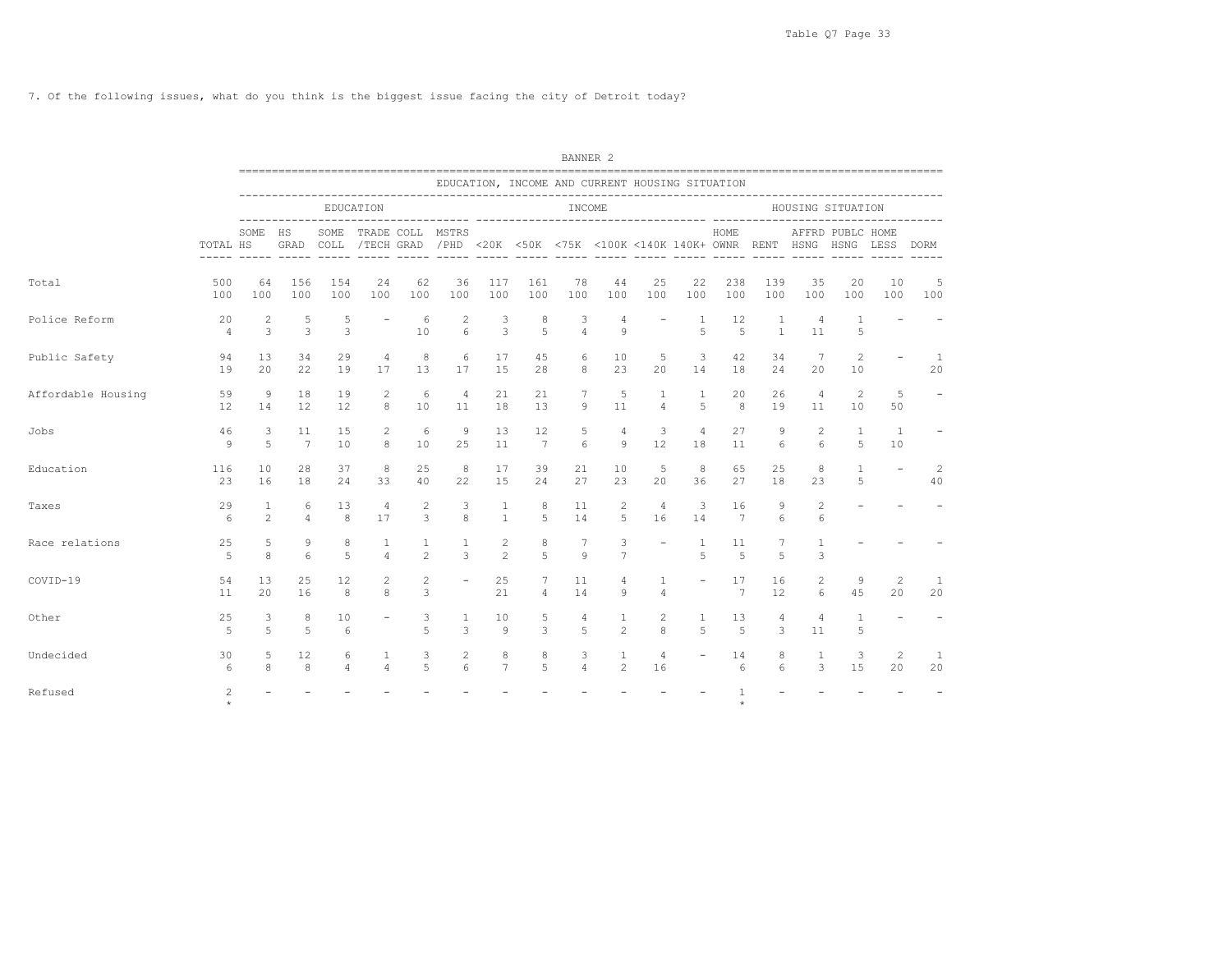8. Former Detroit police chief James Craig is preparing to run for the Republican nomination for governor next year. Does his record in the city of Detroit make you more or less likely to support him for governor?

|               |            |                                 |            |              |                          |                         |                      |                           |                                                 | BANNER <sub>2</sub> |           |           |           |            |                                                                                                                             |           |                          |           |             |
|---------------|------------|---------------------------------|------------|--------------|--------------------------|-------------------------|----------------------|---------------------------|-------------------------------------------------|---------------------|-----------|-----------|-----------|------------|-----------------------------------------------------------------------------------------------------------------------------|-----------|--------------------------|-----------|-------------|
|               |            |                                 |            |              |                          |                         |                      |                           | EDUCATION, INCOME AND CURRENT HOUSING SITUATION |                     |           |           |           |            |                                                                                                                             |           |                          |           |             |
|               |            |                                 |            |              | EDUCATION                |                         |                      |                           |                                                 | INCOME              |           |           |           |            |                                                                                                                             |           | HOUSING SITUATION        |           |             |
|               | TOTAL HS   | SOME                            | HS<br>GRAD | SOME<br>COLL | TRADE COLL<br>/TECH GRAD |                         | MSTRS<br>/PHD        |                           | <20K <50K <75K <100K <140K 140K+ OWNR           |                     |           |           |           | HOME       | RENT                                                                                                                        | HSNG      | AFFRD PUBLC HOME<br>HSNG | LESS      | <b>DORM</b> |
| Total         | 500<br>100 | 64<br>100                       | 156<br>100 | 154<br>100   | 24<br>100                | 62<br>100               | 36<br>100            | 117<br>100                | 161<br>100                                      | 78<br>100           | 44<br>100 | 25<br>100 | 22<br>100 | 238<br>100 | 139<br>100                                                                                                                  | 35<br>100 | 20<br>100                | 10<br>100 | 5<br>100    |
| More likely   | 140<br>28  | 13<br>20                        | 51<br>33   | 43<br>28     | 9<br>38                  | $12 \overline{ }$<br>19 | 9<br>25              | 35<br>30                  | 51<br>32                                        | 20<br>26            | 6<br>14   | 28        | -5<br>23  | 66<br>28   | 45<br>32                                                                                                                    | 8<br>23   | -6<br>30                 |           | 20          |
| Less likely   | 231<br>46  | 35<br>55                        | 70<br>45   | 70<br>45     | -5<br>21                 | 36<br>58                | 15<br>42             | 55<br>47                  | 74<br>46                                        | 42<br>54            | 26<br>59  | 10<br>40  | 13<br>59  | 109<br>46  | 55<br>40                                                                                                                    | 18<br>51  | 8<br>40                  | 10<br>100 | 4<br>80     |
| No difference | 52<br>10   | $\overline{2}$<br>$\mathcal{L}$ | 12<br>8    | 21<br>14     | 5<br>21                  | $\overline{4}$<br>6     | 8<br>22              | 7<br>6                    | 17<br>11                                        | $\overline{4}$<br>5 | 6<br>14   | -6<br>2.4 | 2<br>9    | 25<br>11   | 17<br>12                                                                                                                    | 20        |                          |           |             |
| Undecided     | 70<br>14   | 12<br>19                        | 23<br>15   | 18<br>12     | 4<br>17                  | 8<br>13                 | $\overline{4}$<br>11 | 18<br>15                  | 17<br>11                                        | 11<br>14            | 6<br>14   | 2<br>8    | 5         | 35<br>15   | 19<br>14                                                                                                                    | 2<br>6    | 6<br>30                  |           |             |
| Refused       |            | $\mathbf{2}$<br>$\mathcal{L}$   |            |              |                          | $\overline{c}$<br>3     |                      | $\mathbf{2}$<br>$\hat{ }$ | 2                                               |                     |           |           |           | 3          | 3<br>$\mathfrak{D}_{1}^{2}(\mathfrak{D}_{1})=\mathfrak{D}_{2}^{2}(\mathfrak{D}_{2})=\mathfrak{D}_{2}^{2}(\mathfrak{D}_{1})$ |           |                          |           |             |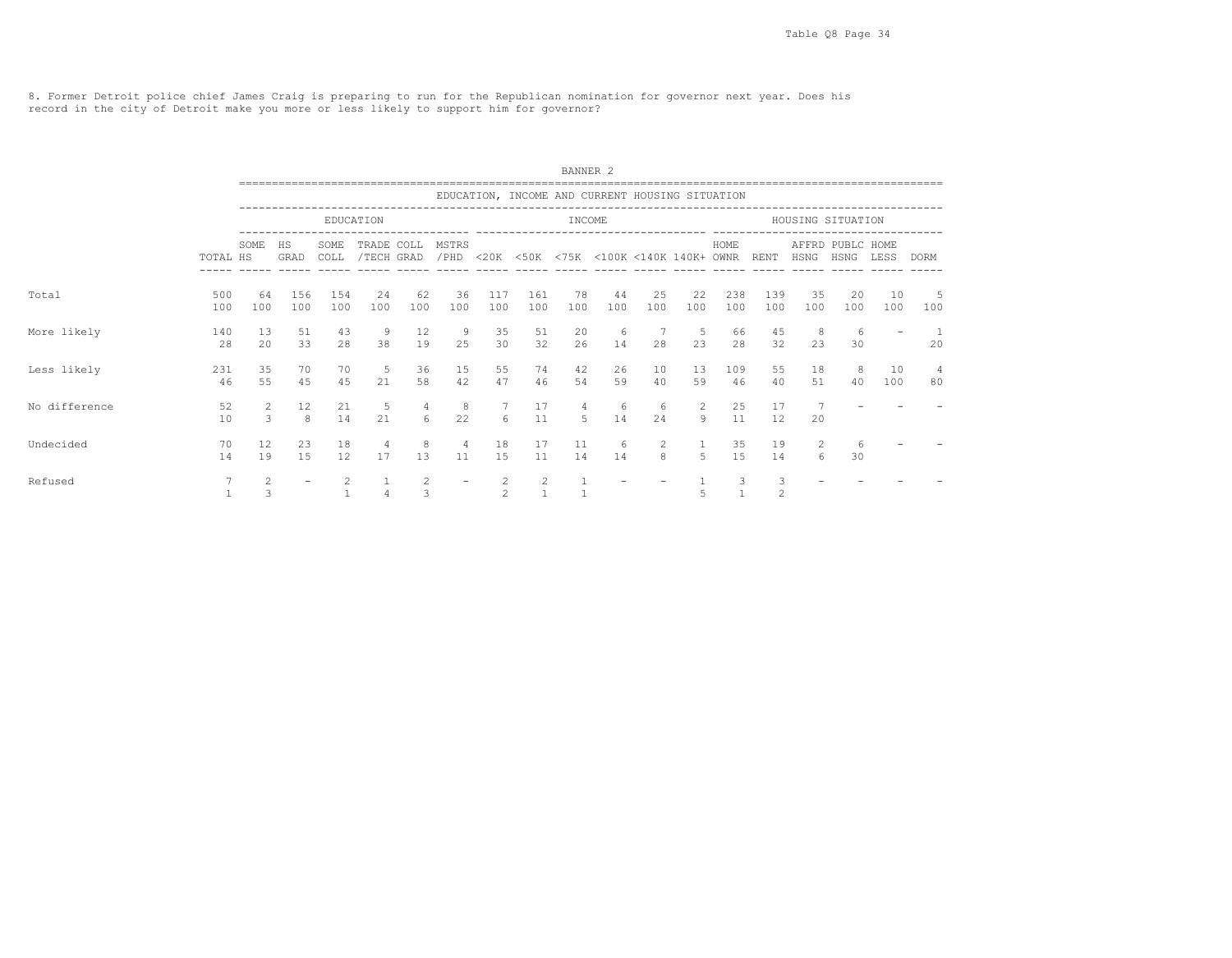9. How would you rate the job the Detroit police are doing?

|           |                      |           |              |                                | -------------------------------    |                     |                              |                          |                     |               |                     |                                                 |                     |                  |            |                                         |                                |                   |            |
|-----------|----------------------|-----------|--------------|--------------------------------|------------------------------------|---------------------|------------------------------|--------------------------|---------------------|---------------|---------------------|-------------------------------------------------|---------------------|------------------|------------|-----------------------------------------|--------------------------------|-------------------|------------|
|           |                      |           |              |                                |                                    |                     |                              |                          |                     |               |                     | EDUCATION, INCOME AND CURRENT HOUSING SITUATION |                     |                  |            |                                         |                                |                   |            |
|           |                      |           |              |                                | EDUCATION                          |                     |                              |                          |                     | INCOME        |                     |                                                 |                     |                  |            | HOUSING SITUATION                       |                                |                   |            |
|           | TOTAL HS             | SOME      | HS<br>GRAD   | SOME<br>COLL                   | TRADE COLL<br>/TECH GRAD           |                     | MSTRS                        |                          |                     |               |                     | /PHD <20K <50K <75K <100K <140K 140K+ OWNR RENT |                     | HOME             |            | AFFRD PUBLC HOME<br>HSNG HSNG LESS DORM |                                |                   |            |
| Total     | 500<br>100           | 64<br>100 | 156<br>100   | 154<br>100                     | 24<br>100                          | 62<br>100           | 36<br>100                    | 117<br>100               | 161<br>100          | 78<br>100     | 44<br>100           | 25<br>100                                       | 22<br>100           | 238<br>100       | 139<br>100 | 35<br>100                               | 20<br>100                      | 10<br>100         | - 5<br>100 |
| Excellent | 37<br>$\overline{7}$ | 6<br>9    | 15<br>10     | 9<br>6                         | $\overline{4}$                     | 3<br>$\overline{a}$ | $\overline{\mathbf{3}}$<br>8 | 14<br>12                 | 13<br>8             | $\frac{2}{3}$ | 3<br>$\overline{7}$ |                                                 | $\overline{2}$<br>9 | 14<br>$\epsilon$ | 13<br>9    | 2<br>$6 \overline{6}$                   | $\overline{\mathbf{3}}$<br>1.5 | 2<br>$20^{\circ}$ | - 1<br>20  |
| Good      | 165<br>33            | 16<br>25  | 48<br>31     | 53<br>34                       | 10<br>42                           | 21<br>34            | 16<br>44                     | 29<br>25                 | 54<br>34            | 26<br>33      | 17<br>39            | 11<br>44                                        | 7<br>32             | 93<br>39         | 41<br>29   | 5<br>14                                 | 7<br>35                        |                   |            |
| Fair      | 214<br>43            | 34<br>53  | 66<br>42     | 65<br>42                       | $7\phantom{.0}\phantom{.0}7$<br>29 | 29<br>47            | 12<br>33                     | 54<br>46                 | 71<br>44            | 33<br>42      | 17<br>39            | 10<br>40                                        | 7<br>32             | 98<br>41         | 50<br>36   | 21<br>60                                | 10<br>50                       | -5<br>50          | 80         |
| Poor      | 77<br>15             | 8<br>13   | 26<br>17     | 25<br>16                       | 5<br>21                            | 7<br>11             | $\overline{4}$<br>11         | 20<br>17                 | 21<br>13            | 16<br>21      | 7<br>16             | 4<br>16                                         | -5<br>23            | 30<br>13         | 33<br>24   | $7\phantom{.0}$<br>20                   |                                | -3<br>30          |            |
| Undecided | 7                    |           | $\mathbf{1}$ | $\overline{c}$<br>$\mathbf{1}$ | $\overline{4}$                     | 2<br>$\mathcal{L}$  | $\mathbf{1}$<br>3            | $\overline{\phantom{a}}$ | 2<br>$\overline{1}$ |               |                     |                                                 | 5                   |                  | 2          |                                         |                                |                   |            |
| Refused   |                      |           |              |                                |                                    |                     |                              |                          |                     |               |                     |                                                 |                     |                  |            |                                         |                                |                   |            |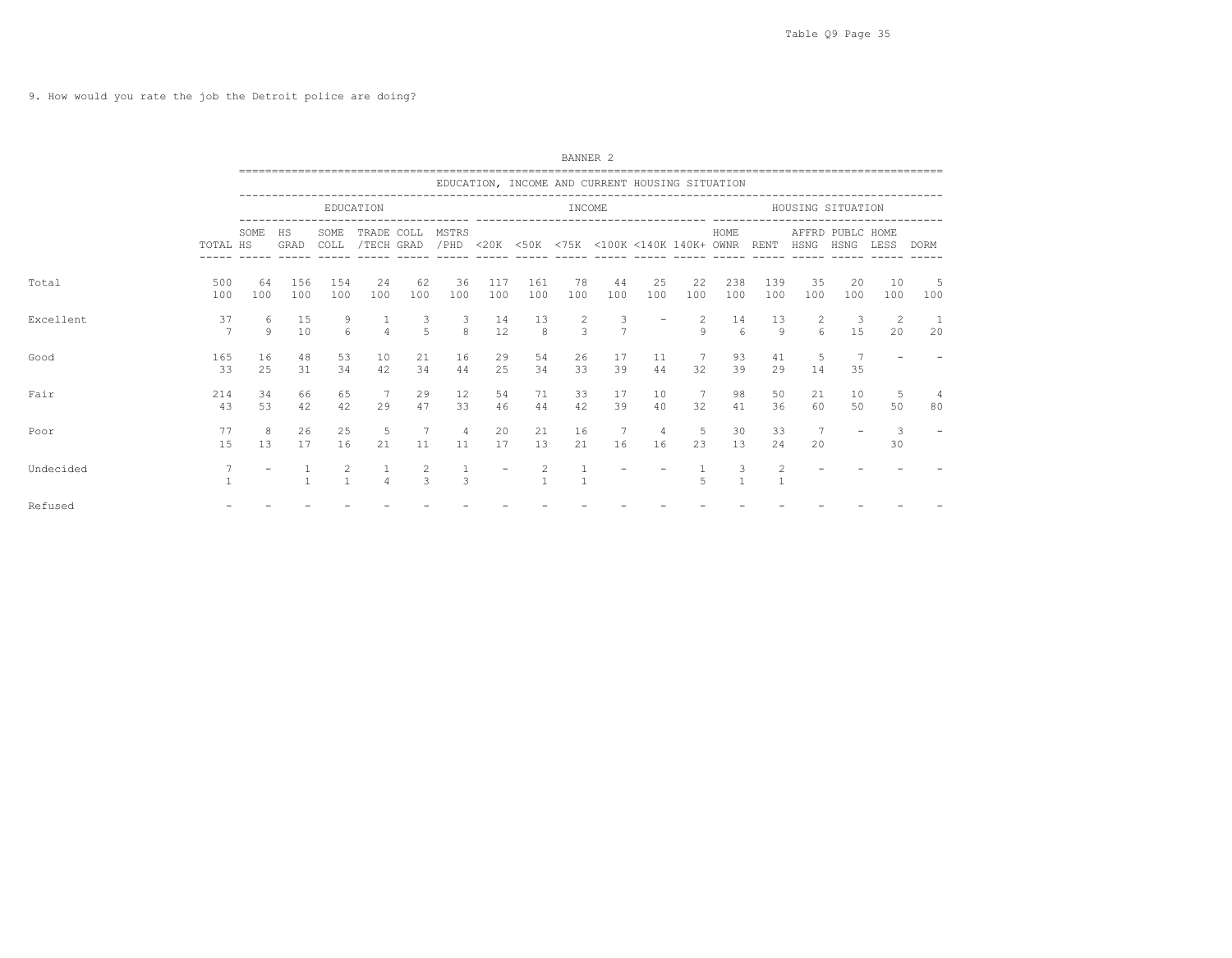10. In your own neighborhood, have you seen an increase or decrease in homicides and shootings in the last year or two?

|           |            |                   |                     |              |                          |           |                       |            |            | BANNER <sub>2</sub> |                                                 |                     |           |                      |            |           |                          |           |             |
|-----------|------------|-------------------|---------------------|--------------|--------------------------|-----------|-----------------------|------------|------------|---------------------|-------------------------------------------------|---------------------|-----------|----------------------|------------|-----------|--------------------------|-----------|-------------|
|           |            |                   |                     |              |                          |           |                       |            |            |                     | EDUCATION, INCOME AND CURRENT HOUSING SITUATION |                     |           |                      |            |           |                          |           |             |
|           |            |                   |                     |              | EDUCATION                |           |                       |            |            | INCOME              |                                                 |                     |           |                      |            |           | HOUSING SITUATION        |           |             |
|           | TOTAL HS   | SOME              | HS<br>GRAD          | SOME<br>COLL | TRADE COLL<br>/TECH GRAD |           | MSTRS<br>/PHD         | $<$ 20K    |            |                     | <50K <75K <100K <140K 140K+ OWNR                |                     |           | HOME                 | RENT       | HSNG      | AFFRD PUBLC HOME<br>HSNG | LESS      | <b>DORM</b> |
| Total     | 500<br>100 | 64<br>100         | 156<br>100          | 154<br>100   | 24<br>100                | 62<br>100 | 36<br>100             | 117<br>100 | 161<br>100 | 78<br>100           | 44<br>100                                       | 25<br>100           | 22<br>100 | 238<br>100           | 139<br>100 | 35<br>100 | 20<br>100                | 10<br>100 | 5<br>100    |
| Increase  | 140<br>28  | 15<br>23          | 44<br>28            | 50<br>32     | 29                       | 14<br>23  | 6<br>17               | 21<br>18   | 51<br>32   | 23<br>29            | 18<br>41                                        | 9<br>36             | 5<br>23   | 63<br>26             | 46<br>33   | 14<br>40  | 5                        | 3<br>30   |             |
| Decrease  | 174<br>35  | 29<br>45          | 63<br>40            | 47<br>31     | 29                       | 15<br>24  | 13<br>36              | 57<br>49   | 56<br>35   | 18<br>23            | 9<br>20                                         | 8<br>32             | 9<br>41   | 80<br>34             | 45<br>32   | 9<br>26   | 14<br>70                 | -6<br>60  | 5<br>100    |
| Same      | 144<br>29  | 14<br>22          | 37<br>24            | 45<br>29     | 8<br>33                  | 25<br>40  | 15<br>42              | 31<br>26   | 41<br>25   | 27<br>35            | 12<br>27                                        | 28                  | 32        | 79<br>33             | 35<br>25   | 11<br>31  | 3<br>15                  | 10        |             |
| Undecided | 42<br>8    | 6<br>$\mathbf{Q}$ | 12<br>$\mathcal{R}$ | 12<br>8      | 2<br>8                   | 8<br>13   | 2<br>$6 \overline{6}$ | 8          | 13<br>8    | 10<br>13            | 5<br>11                                         | 1<br>$\overline{4}$ |           | 16<br>$\overline{7}$ | 13<br>9    | 1<br>3    | $\overline{c}$<br>10     |           |             |
| Refused   |            |                   |                     |              |                          |           |                       |            |            |                     |                                                 |                     |           |                      |            |           |                          |           |             |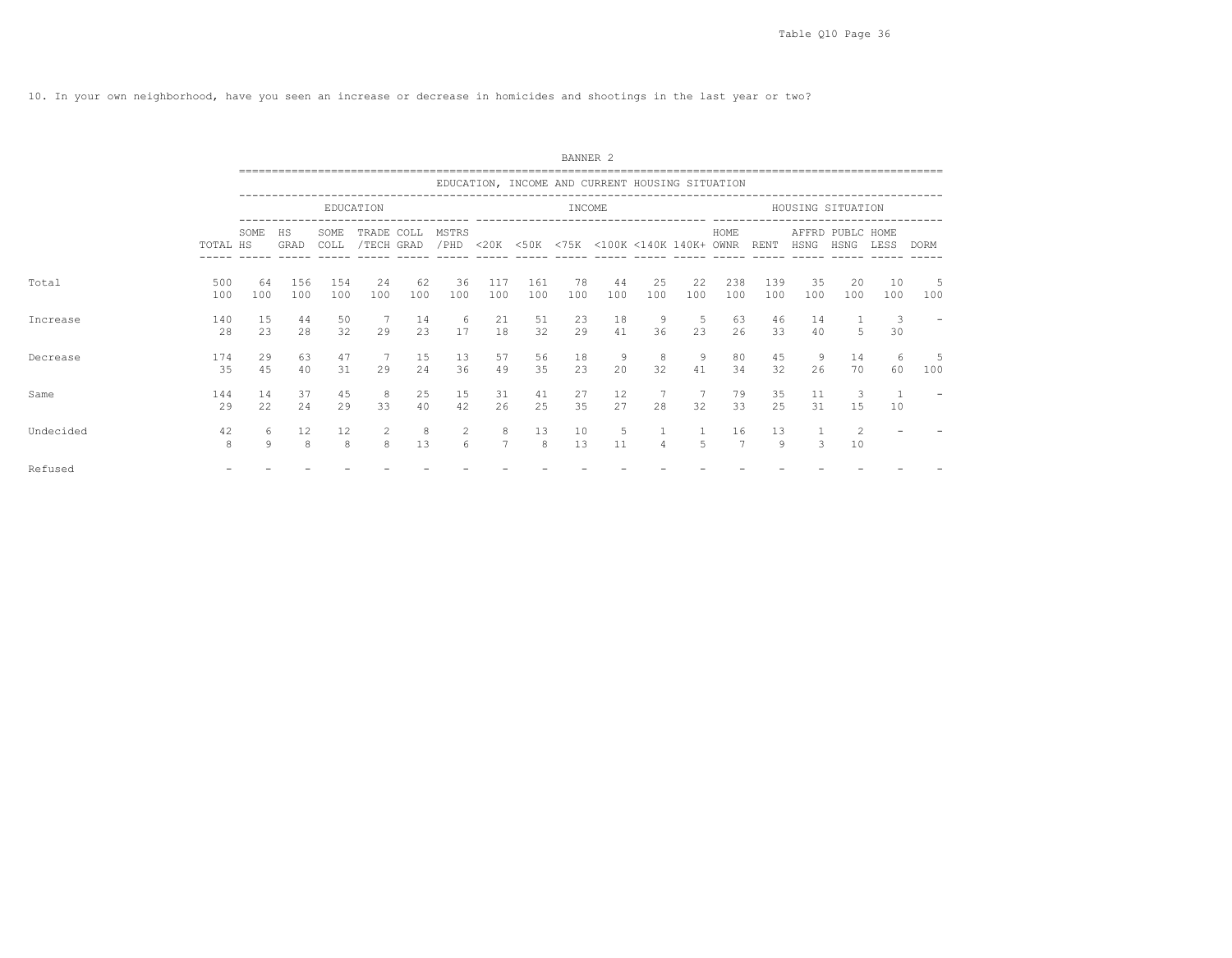11. To the best of your knowledge, compared to 30 years ago (the early 1990s), is there: more, less, or about the same amount of violent crime in Detroit?

|                    |            |           |            |              |                          |           |               |            |              | BANNER <sub>2</sub> |                                                 |                               |                       |            |                         |                      |                          |           |                      |
|--------------------|------------|-----------|------------|--------------|--------------------------|-----------|---------------|------------|--------------|---------------------|-------------------------------------------------|-------------------------------|-----------------------|------------|-------------------------|----------------------|--------------------------|-----------|----------------------|
|                    |            |           |            |              |                          |           |               |            |              |                     | EDUCATION, INCOME AND CURRENT HOUSING SITUATION |                               |                       |            |                         |                      |                          |           |                      |
|                    |            |           |            |              | EDUCATION                |           |               |            |              | INCOME              |                                                 |                               |                       |            |                         |                      | HOUSING SITUATION        |           |                      |
|                    | TOTAL HS   | SOME      | HS<br>GRAD | SOME<br>COLL | TRADE COLL<br>/TECH GRAD |           | MSTRS<br>/PHD |            |              |                     | <20K <50K <75K <100K <140K 140K+ OWNR           |                               |                       | HOME       | RENT                    | HSNG                 | AFFRD PUBLC HOME<br>HSNG | LESS      | <b>DORM</b>          |
| Total              | 500<br>100 | 64<br>100 | 156<br>100 | 154<br>100   | 24<br>100                | 62<br>100 | 36<br>100     | 117<br>100 | 161<br>100   | 78<br>100           | 44<br>100                                       | 25<br>100                     | 22<br>100             | 238<br>100 | 139<br>100              | 35<br>100            | 20<br>100                | 10<br>100 | 5<br>100             |
| More violent crime | 251<br>50  | 34<br>53  | 79<br>51   | 80<br>52     | 11<br>46                 | 30<br>48  | 16<br>44      | 54<br>46   | 83<br>52     | 49<br>63            | 21<br>48                                        | 11<br>44                      | 32                    | 117<br>49  | 69<br>50                | 22<br>63             | 8<br>40                  | 70        | $\overline{1}$<br>20 |
| Less violent crime | 107<br>21  | 10<br>16  | 32<br>21   | 32<br>21     | $\overline{4}$<br>17     | 19<br>31  | 10<br>2.8     | 23<br>2.0  | 42<br>26     | 15<br>19            | 8<br>18                                         | $\overline{\mathbf{3}}$<br>12 | 13<br>59              | 57<br>24   | 32<br>23                | $\overline{4}$<br>11 | -3<br>15                 | 2<br>20   | 2<br>40              |
| Same               | 87<br>17   | 14<br>22  | 20<br>13   | 28<br>18     | 6<br>25                  | 9<br>15   | 7<br>19       | 22<br>19   | 24<br>15     | 11<br>14            | 8<br>18                                         | 28                            | $\mathbf{1}$<br>$5 -$ | 44<br>18   | 22<br>16                | 5<br>14              | 4<br>20                  | 10        | 2<br>40              |
| Undecided          | 54<br>11   | 6<br>Q    | 25<br>16   | 13<br>8      | 3<br>13                  | 4<br>6    | 3<br>8        | 18<br>15   | 12<br>$\tau$ | 3<br>$\overline{4}$ | 16                                              | 3<br>12                       | 5                     | 19<br>8    | 16<br>$12 \overline{ }$ | $\overline{4}$<br>11 | -5<br>25                 |           |                      |
| Refused            |            |           |            |              |                          |           |               |            |              |                     |                                                 |                               |                       |            |                         |                      |                          |           |                      |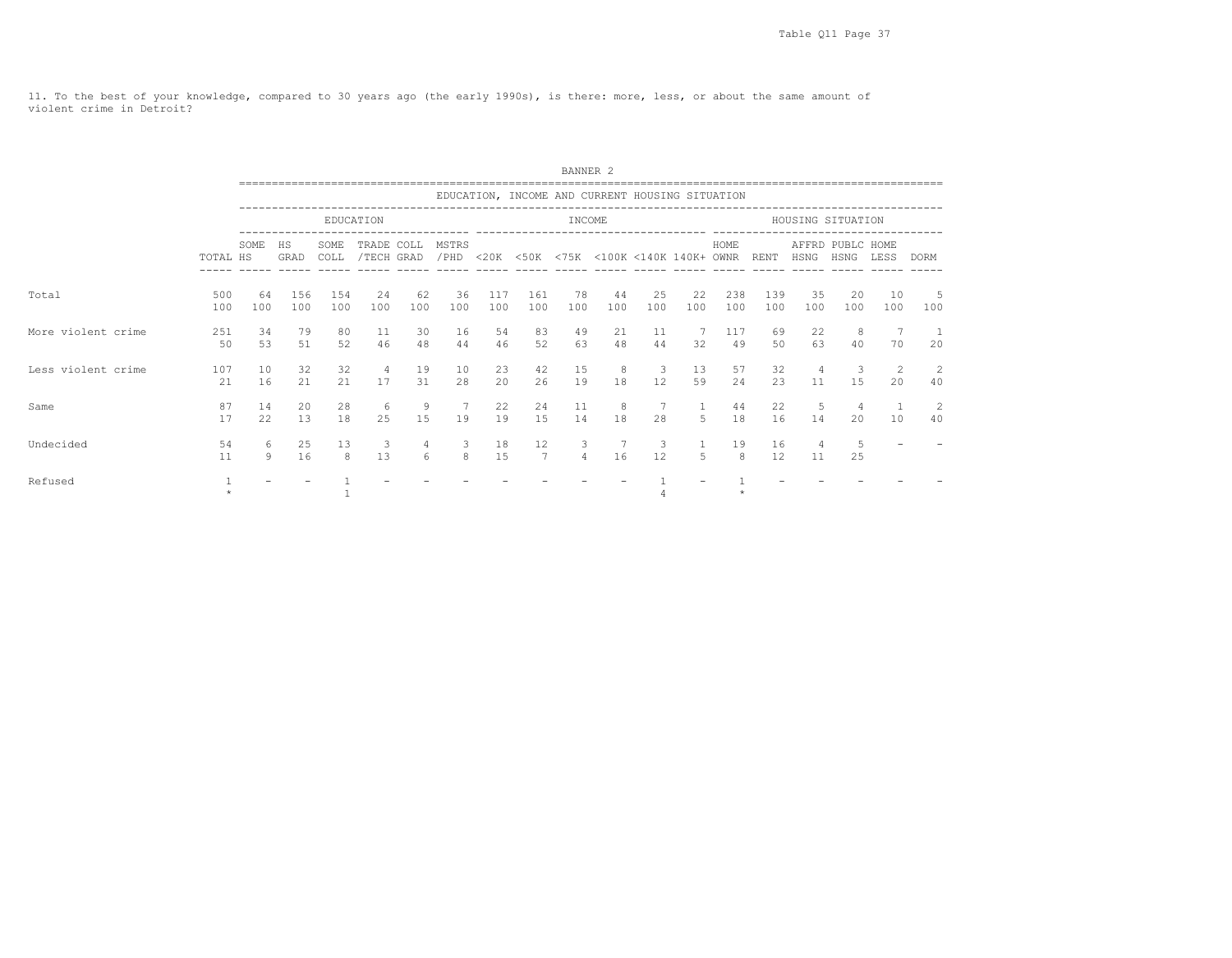12. Homicides and shootings have increased significantly in Detroit since 2019. WHY do you think that has happened?

|                                          |                      |                     |                                         |                                |                                |                     |                   |                                  |                                                                  | BANNER <sub>2</sub>          |                              |                                |                      |                                  |                                |                     |                          |                          |                          |
|------------------------------------------|----------------------|---------------------|-----------------------------------------|--------------------------------|--------------------------------|---------------------|-------------------|----------------------------------|------------------------------------------------------------------|------------------------------|------------------------------|--------------------------------|----------------------|----------------------------------|--------------------------------|---------------------|--------------------------|--------------------------|--------------------------|
|                                          |                      |                     |                                         |                                |                                |                     |                   |                                  | EDUCATION, INCOME AND CURRENT HOUSING SITUATION                  |                              |                              |                                |                      |                                  |                                |                     |                          |                          |                          |
|                                          |                      |                     |                                         |                                | EDUCATION                      |                     |                   |                                  |                                                                  | INCOME                       |                              |                                |                      |                                  |                                | HOUSING SITUATION   |                          |                          |                          |
|                                          | TOTAL HS             | SOME                | HS<br>GRAD                              | SOME<br>COLL                   |                                | TRADE COLL MSTRS    |                   |                                  | /TECH GRAD / PHD <20K <50K <75K <100K <140K 140K+ OWNR RENT HSNG |                              | $- - -$                      |                                |                      | HOME                             |                                |                     | AFFRD PUBLC HOME<br>HSNG | LESS                     | DORM                     |
| Total                                    | 500<br>100           | 64<br>100           | 156<br>100                              | 154<br>100                     | 24<br>100                      | 62<br>100           | 36<br>100         | 117<br>100                       | 161<br>100                                                       | 78<br>100                    | 44<br>100                    | 25<br>100                      | 22<br>100            | 238<br>100                       | 139<br>100                     | 35<br>100           | 20<br>100                | 10<br>100                | 5<br>100                 |
| Covid-19/Pandemic/<br>Lockdown           | 67<br>13             | 6<br>$\overline{9}$ | 22<br>14                                | 18<br>12                       | $\overline{c}$<br>8            | 10<br>16            | 9<br>25           | 17<br>15                         | 14<br>9                                                          | 13<br>17                     | $\sqrt{ }$<br>16             | 4<br>16                        | $\overline{4}$<br>18 | 30<br>13                         | 21<br>15                       | $\equiv$            | 3<br>15                  | $\overline{4}$<br>40     |                          |
| Lack of Jobs/<br>Unemployment            | 63<br>13             | 10<br>16            | 19<br>12                                | 14<br>9                        | $\mathbf{1}$<br>$\overline{4}$ | 11<br>18            | 8<br>22           | 20<br>17                         | 20<br>12                                                         | $\overline{9}$<br>12         | 2<br>5                       | 6<br>24                        | $\overline{4}$<br>18 | 31<br>13                         | 12<br>$\overline{9}$           | $\sqrt{4}$<br>11    | 5<br>25                  | $\mathbf{1}$<br>10       | $\mathbf{1}$<br>20       |
| Availability of guns                     | 66<br>13             | 10<br>16            | 17<br>11                                | 23<br>15                       | $7\phantom{.0}$<br>29          | 6<br>10             | 3<br>8            | 15<br>13                         | 24<br>15                                                         | 11<br>14                     | $\overline{4}$<br>9          | 3<br>12                        | $\overline{4}$<br>18 | 36<br>15                         | 21<br>15                       | 3<br>9              | 3<br>15                  | $\overline{\phantom{a}}$ | $\overline{\phantom{a}}$ |
| Lack of Police/<br>Enforcement           | 42<br>8              | 5<br>8              | 13<br>8                                 | 13<br>8                        | 4<br>17                        | 3<br>5              | 3<br>8            | 9<br>8                           | 13<br>8                                                          | 7<br>$\mathcal{G}$           | 5<br>11                      | 3<br>12                        |                      | 15<br>6                          | 15<br>11                       | 6<br>17             | $\overline{c}$<br>10     |                          |                          |
| Younger Generation/<br>Upbringing/Family | 28<br>6              | 1<br>$\overline{c}$ | 10<br>6                                 | 9<br>6                         | $\mathbf{1}$<br>$\overline{4}$ | 5<br>8              | 2<br>6            | 5<br>4                           | 12<br>$7\phantom{.0}$                                            | 5<br>6                       | 3<br>7                       | $\mathbf{1}$<br>$\overline{4}$ | 1<br>5               | 14<br>6                          | 12<br>$\overline{9}$           |                     | 1<br>5                   | 1<br>10                  |                          |
| Economy                                  | 16<br>3              |                     | 1<br>$\mathbf{1}$                       | 6<br>$\overline{4}$            |                                | 7<br>11             | 2<br>6            | 3<br>3                           | 2<br>$\mathbf{1}$                                                | $\sqrt{4}$<br>5              | $\overline{c}$<br>5          | 1<br>$\overline{4}$            | 3<br>14              | 12<br>5                          | $\sqrt{4}$<br>3                |                     |                          |                          |                          |
| Education                                | 22<br>$\overline{4}$ | 5<br>8              | 8<br>5                                  | 5<br>3                         |                                | 2<br>3              | 2<br>6            |                                  | 6<br>4                                                           | 5<br>6                       | 5<br>11                      | 1<br>$\overline{4}$            | 1<br>5               | 12<br>5                          | 4<br>3                         | 1<br>3              |                          |                          | 2<br>40                  |
| People in the Community                  | 24<br>5              | 4<br>6              | 11<br>$\overline{7}$                    | 7<br>5                         |                                | $\sqrt{2}$<br>3     |                   | 4<br>3                           | 10<br>6                                                          | 6<br>8                       | $\mathbf{1}$<br>$\mathbf{2}$ | $\sqrt{2}$<br>8                |                      | 11<br>5                          | 8<br>6                         | 3<br>$\circ$        | $\mathbf{1}$<br>5        |                          |                          |
| Inequality/Poverty                       | 9<br>$\overline{c}$  |                     | $\overline{\mathbf{c}}$<br>$\mathbf{1}$ | 3<br>$\overline{c}$            |                                | $\overline{c}$<br>3 | 2<br>6            |                                  | 4<br>$\mathbf{2}$                                                | 1<br>$\mathbf{1}$            | 4<br>9                       |                                |                      | 6<br>3                           | 3<br>$\overline{c}$            |                     |                          |                          |                          |
| Leadership/Mayor/<br>Government          | 11<br>2              | 2<br>3              | 5<br>3                                  | 3<br>$\overline{c}$            | 1<br>$\overline{4}$            |                     |                   | 4<br>3                           | 4<br>$\overline{2}$                                              |                              | $\overline{c}$<br>5          |                                |                      | 4<br>$\overline{c}$              | 2<br>1                         | 1<br>3              |                          |                          |                          |
| Lack of Things to Do                     | 10<br>2              | 1<br>$\overline{c}$ | $\overline{c}$<br>$\mathbf{1}$          | 5<br>3                         |                                | 1<br>$\overline{c}$ | $\mathbf{1}$<br>3 | 5<br>4                           | 2<br>$\mathbf{1}$                                                | $\mathbf{1}$<br>$\mathbf{1}$ |                              | $\mathbf{1}$<br>$\Delta$       |                      | $\overline{4}$<br>$\overline{c}$ | 3<br>$\overline{c}$            | $\overline{c}$<br>6 |                          |                          |                          |
| Community/Work Together                  | 7<br>$\mathbf{1}$    |                     | 3<br>$\overline{c}$                     | 3<br>$\overline{c}$            |                                | 1<br>$\mathbf{2}$   |                   | $\mathbf{2}$<br>$\overline{c}$   | 1<br>$\mathbf{1}$                                                | 1<br>$\mathbf{1}$            | 1<br>$\overline{c}$          |                                |                      | 5<br>2                           | 1<br>$\mathbf{1}$              |                     |                          |                          |                          |
| Drugs/Gangs                              | 8<br>$\overline{c}$  | $\overline{4}$<br>6 |                                         | $\overline{c}$<br>$\mathbf{1}$ | 2<br>8                         |                     |                   | 3<br>3                           | 3<br>$\overline{2}$                                              | $\mathbf{1}$<br>$\mathbf{1}$ |                              |                                |                      | 5<br>$\overline{c}$              | 1<br>$\mathbf{1}$              | $\overline{c}$<br>6 |                          |                          |                          |
| Stress/Desperation/Don't<br>Care         | 8<br>$\overline{c}$  |                     | 3<br>$\overline{c}$                     | 4<br>3                         |                                |                     | 1<br>3            | $\overline{c}$<br>$\overline{c}$ | 3<br>$\overline{c}$                                              | $\overline{c}$<br>3          |                              |                                |                      | 6<br>3                           |                                | 1<br>3              |                          |                          |                          |
| Lack of Resources                        | 6<br>$\mathbf{1}$    |                     | 1<br>$\mathbf{1}$                       | 2<br>$\mathbf{1}$              |                                | 3<br>5              |                   |                                  | 3<br>$\overline{c}$                                              |                              |                              |                                | 1<br>5               | 3<br>$\mathbf{1}$                | $\overline{c}$<br>$\mathbf{1}$ |                     |                          |                          |                          |
| Morals                                   | 5<br>$\mathbf{1}$    | $\mathbf{1}$<br>2   | $\overline{c}$<br>1                     |                                |                                | $\mathfrak{D}$<br>3 |                   | $\mathbf{1}$<br>1                | $\mathbf{2}$<br>1                                                | $\mathbf{1}$<br>1            |                              | $\mathbf{1}$<br>4              |                      | $\mathbf{1}$<br>$\star$          | $\mathbf{2}$<br>$\mathbf{1}$   | $\mathbf{1}$<br>3   |                          |                          |                          |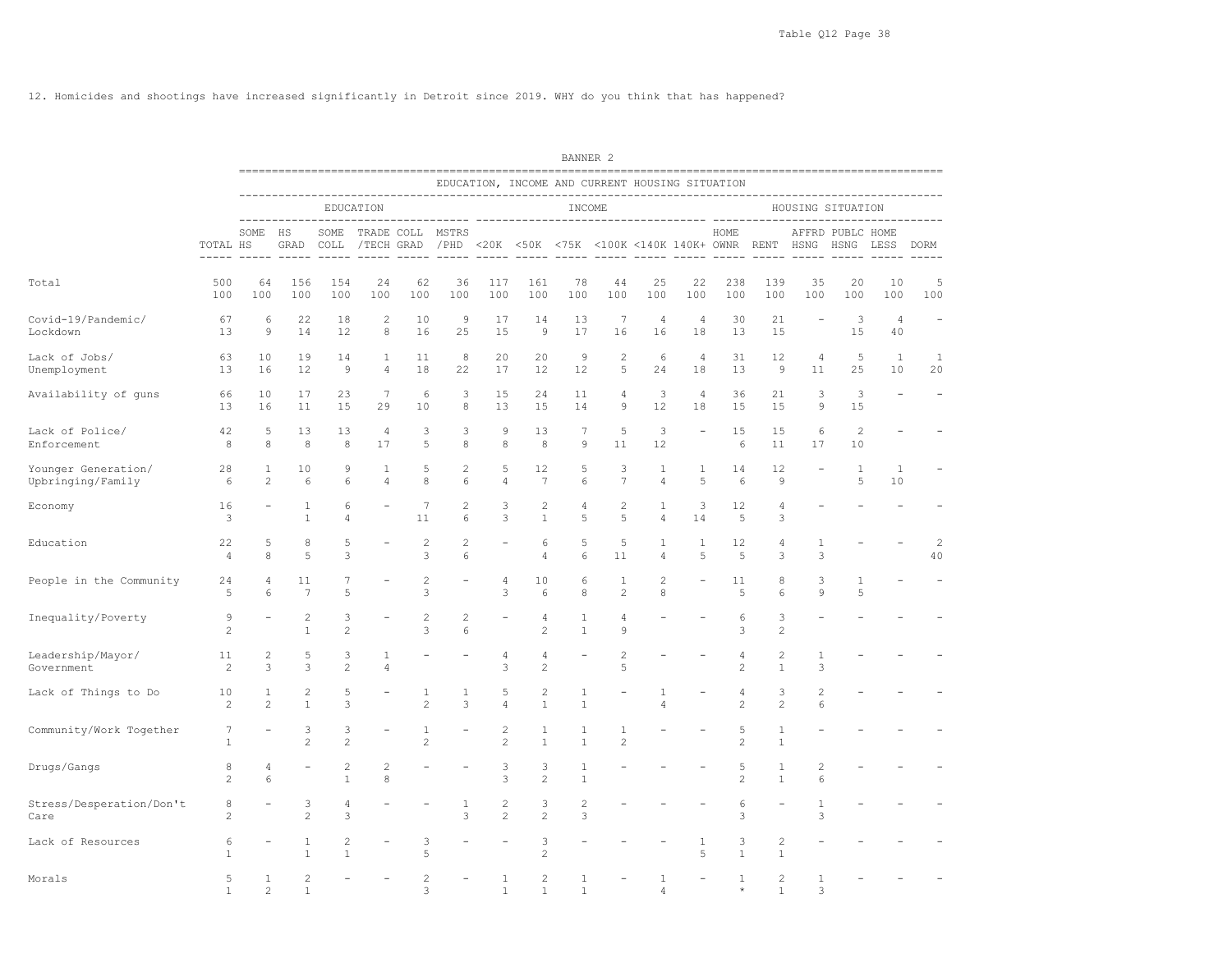12. Homicides and shootings have increased significantly in Detroit since 2019. WHY do you think that has happened?

|                         |          |                    |                    |                |                          |         |               |               |           |   | BANNER <sub>2</sub>                             |          |          |          |                   |                          |      |             |  |
|-------------------------|----------|--------------------|--------------------|----------------|--------------------------|---------|---------------|---------------|-----------|---|-------------------------------------------------|----------|----------|----------|-------------------|--------------------------|------|-------------|--|
|                         |          |                    |                    |                |                          |         |               |               |           |   | EDUCATION, INCOME AND CURRENT HOUSING SITUATION |          |          |          |                   |                          |      |             |  |
|                         |          |                    |                    |                | EDUCATION                |         |               |               |           |   | INCOME                                          |          |          |          | HOUSING SITUATION |                          |      |             |  |
|                         | TOTAL HS | SOME               | HS<br>GRAD         | SOME<br>COLL   | TRADE COLL<br>/TECH GRAD |         | MSTRS<br>/PHD |               |           |   | <20K <50K <75K <100K <140K 140K+ OWNR RENT      |          | HOME     |          | HSNG              | AFFRD PUBLC HOME<br>HSNG | LESS | <b>DORM</b> |  |
| Racism                  |          |                    |                    | $\mathfrak{D}$ |                          |         |               | $\mathcal{R}$ |           |   |                                                 |          |          |          |                   |                          |      |             |  |
| Social Media/Technology |          |                    |                    | $\mathfrak{D}$ |                          |         |               |               |           |   |                                                 |          |          |          |                   |                          |      |             |  |
| Mental Health Issues    |          |                    |                    | ₹              |                          |         |               |               |           |   |                                                 |          |          |          |                   |                          |      |             |  |
| Crime Has Not Increased |          |                    |                    | $\mathfrak{D}$ |                          |         |               |               | $\hat{ }$ |   |                                                 |          |          |          |                   |                          |      |             |  |
| Other                   | 16<br>3  | 2<br>$\mathcal{L}$ | 5<br>$\mathcal{L}$ | $\overline{5}$ |                          |         |               |               |           |   |                                                 |          |          |          |                   |                          |      |             |  |
| DK/NA/Refused           | 69<br>14 | 13<br>20           | 27<br>17           | 17<br>11       | 3<br>13                  | 6<br>10 | 3             | 19<br>16      | 26<br>16  | 8 | $\begin{array}{c} 4 \\ 9 \end{array}$           | -3<br>14 | 24<br>10 | 16<br>12 | 23                | 20                       | 40   | 40          |  |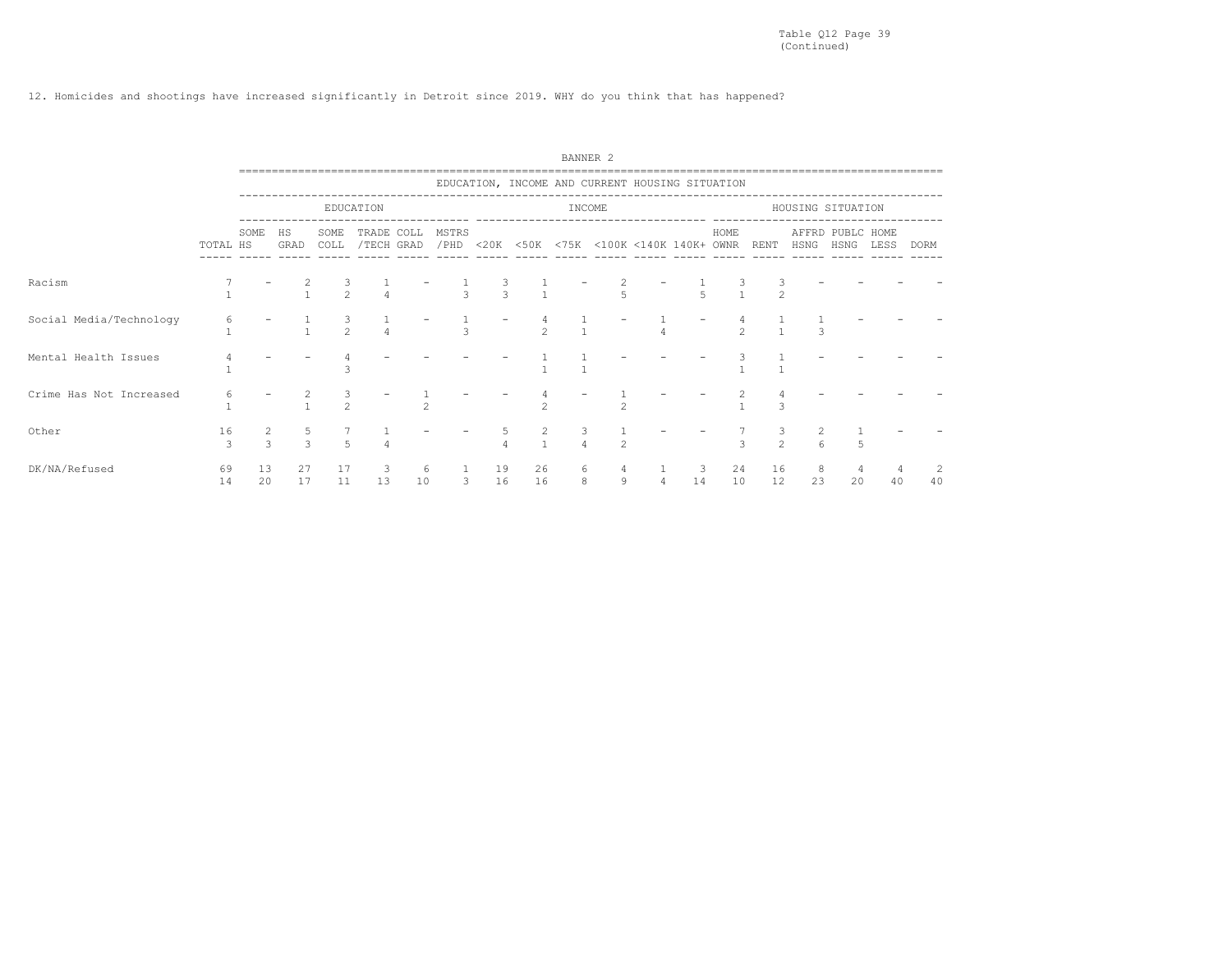13. Thinking about the city of Detroit in general, do you feel you are treated the same as residents of other races, or do you think you are treated differently because of your race?

|                               |            |           |                   |                      |                          |           |               |            |            | BANNER <sub>2</sub> |                                                 |           |           |            |            |           |                          |                      |          |
|-------------------------------|------------|-----------|-------------------|----------------------|--------------------------|-----------|---------------|------------|------------|---------------------|-------------------------------------------------|-----------|-----------|------------|------------|-----------|--------------------------|----------------------|----------|
|                               |            |           |                   |                      |                          |           |               |            |            |                     | EDUCATION, INCOME AND CURRENT HOUSING SITUATION |           |           |            |            |           |                          |                      |          |
|                               |            |           |                   |                      | EDUCATION                |           |               |            |            | INCOME              |                                                 |           |           |            |            |           | HOUSING SITUATION        |                      |          |
|                               | TOTAL HS   | SOME      | <b>HS</b><br>GRAD | SOME<br>COLL         | TRADE COLL<br>/TECH GRAD |           | MSTRS<br>/PHD |            |            |                     | <20K <50K <75K <100K <140K 140K+ OWNR           |           |           | HOME       | RENT       | HSNG      | AFFRD PUBLC HOME<br>HSNG | LESS                 | DORM     |
| Total                         | 500<br>100 | 64<br>100 | 156<br>100        | 154<br>100           | 2.4<br>100               | 62<br>100 | 36<br>100     | 117<br>100 | 161<br>100 | 78<br>100           | 44<br>100                                       | 25<br>100 | 22<br>100 | 238<br>100 | 139<br>100 | 35<br>100 | 20<br>100                | 10<br>100            | 5<br>100 |
| Treated the same as<br>others | 215<br>43  | 2.4<br>38 | 77<br>49          | 67<br>44             | 4<br>17                  | 23<br>37  | 17<br>47      | 51<br>44   | 67<br>42   | 36<br>46            | 22<br>50                                        | 11<br>44  | -6<br>27  | 100<br>42  | 64<br>46   | 14<br>40  | 35                       | -5<br>50             | 2<br>40  |
| Treated differently           | 244<br>49  | 33<br>52  | 68<br>44          | 75<br>49             | 17<br>71                 | 33<br>53  | 17<br>47      | 54<br>46   | 79<br>49   | 37<br>47            | 22<br>50                                        | 12<br>48  | 15<br>68  | 121<br>51  | 61<br>44   | 20<br>57  | 11<br>55                 | -3<br>30             | -3<br>60 |
| Undecided                     | 39<br>8    | 11        | 11<br>7           | 11<br>$\overline{7}$ | 3<br>1.3                 | 6<br>10   | $\mathcal{L}$ | 10<br>9    | 15<br>9    | 5<br>6              |                                                 | 2<br>8    | -5        | 15<br>6    | 14<br>10   | 3         | 10                       | $\overline{2}$<br>20 |          |
| Refused                       |            |           |                   |                      |                          |           |               |            |            |                     |                                                 |           |           |            |            |           |                          |                      |          |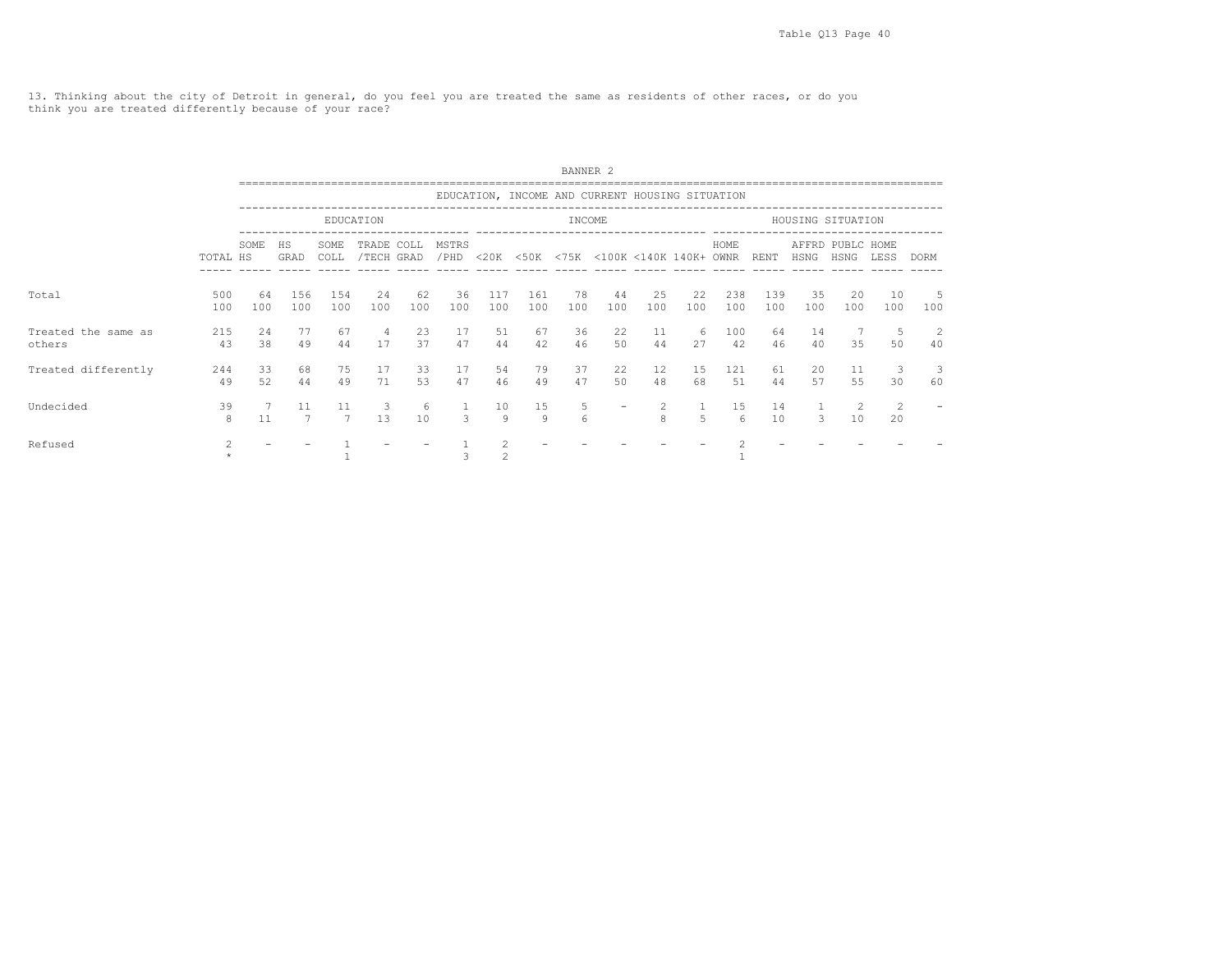14. Are you treated better or worse than others because of your race?

|                              |            |           |            |                      |                          |           |               |           |           | BANNER <sub>2</sub> |                                                 |           |                          |            |           |                      |                          |          |                    |
|------------------------------|------------|-----------|------------|----------------------|--------------------------|-----------|---------------|-----------|-----------|---------------------|-------------------------------------------------|-----------|--------------------------|------------|-----------|----------------------|--------------------------|----------|--------------------|
|                              |            |           |            |                      |                          |           |               |           |           |                     | EDUCATION, INCOME AND CURRENT HOUSING SITUATION |           |                          |            |           |                      |                          |          |                    |
|                              |            |           |            |                      | EDUCATION                |           |               |           |           | INCOME              |                                                 |           |                          |            |           |                      | HOUSING SITUATION        |          |                    |
|                              | TOTAL HS   | SOME      | HS<br>GRAD | SOME<br>COLL         | TRADE COLL<br>/TECH GRAD |           | MSTRS<br>/PHD |           |           |                     | <20K <50K <75K <100K <140K 140K+ OWNR           |           |                          | HOME       | RENT      | HSNG                 | AFFRD PUBLC HOME<br>HSNG | LESS     | <b>DORM</b>        |
| THOSE TREATED<br>DIFFERENTLY | 244<br>100 | 33<br>100 | 68<br>100  | 75<br>100            | 17<br>100                | 33<br>100 | 17<br>100     | 54<br>100 | 79<br>100 | -37<br>100          | 22<br>100                                       | 12<br>100 | 15<br>100                | 121<br>100 | 61<br>100 | 20<br>100            | 11<br>100                | 3<br>100 | 3<br>100           |
| Better                       | 31<br>13   | 12        | 4<br>6     | $7^{\circ}$          | 2<br>12                  | 11<br>33  | 4<br>24       | - 5<br>9  | 12<br>15  | 5                   | 3<br>14                                         | 2<br>17   | - 6<br>40                | 19<br>16   | 5<br>8    | $\overline{2}$<br>10 | 2<br>18                  |          | 33                 |
| Worse                        | 179<br>73  | 25<br>76  | 52<br>76   | 62<br>83             | 11<br>65                 | 18<br>55  | 11<br>65      | 38<br>70  | 60<br>76  | 31<br>84            | 15<br>68                                        | 8<br>67   | 9<br>60                  | 87<br>72   | 46<br>75  | 15<br>75             | 82                       | 3<br>100 | $\mathbf{1}$<br>33 |
| Undecided                    | 30<br>12   | 12        | 12<br>18   | 5.<br>$\overline{7}$ | 4<br>24                  | 3<br>9    | 2<br>12       | 11<br>20  | 9         | 4<br>11             | 4<br>18                                         | 8         | $\overline{\phantom{0}}$ | 13<br>11   | 10<br>16  | 3<br>15              |                          |          | 33                 |
| Refused                      |            |           |            |                      |                          |           |               |           |           |                     |                                                 |           |                          | $\hat{ }$  |           |                      |                          |          |                    |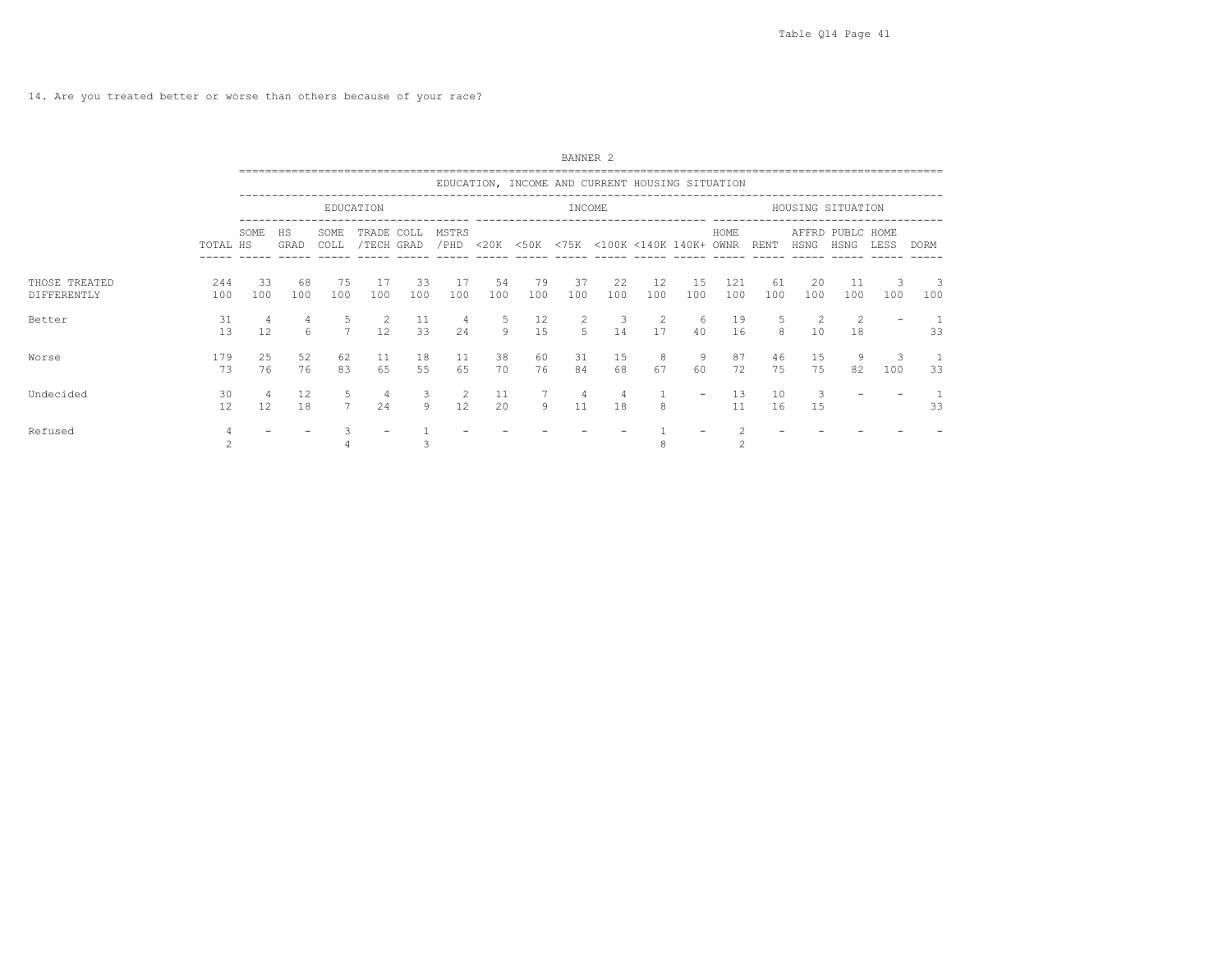|           |            |                    |            |                |                          |           |               |                    |                     | BANNER <sub>2</sub> |                                                 |           |           |            |               |           |                          |           |             |  |
|-----------|------------|--------------------|------------|----------------|--------------------------|-----------|---------------|--------------------|---------------------|---------------------|-------------------------------------------------|-----------|-----------|------------|---------------|-----------|--------------------------|-----------|-------------|--|
|           |            |                    |            |                |                          |           |               |                    |                     |                     | EDUCATION, INCOME AND CURRENT HOUSING SITUATION |           |           |            |               |           |                          |           |             |  |
|           |            |                    |            |                | EDUCATION                |           |               |                    |                     | INCOME              |                                                 |           |           |            |               |           | HOUSING SITUATION        |           |             |  |
|           | TOTAL HS   | SOME               | HS<br>GRAD | SOME<br>COLL   | TRADE COLL<br>/TECH GRAD |           | MSTRS<br>/PHD | $<$ 20K            |                     |                     | <50K <75K <100K <140K 140K+ OWNR                |           |           | HOME       | RENT          | HSNG      | AFFRD PUBLC HOME<br>HSNG | LESS      | <b>DORM</b> |  |
| Total     | 500<br>100 | 64<br>100          | 156<br>100 | 154<br>100     | 24<br>100                | 62<br>100 | 36<br>100     | 117<br>100         | 161<br>100          | 78<br>100           | 44<br>100                                       | 25<br>100 | 22<br>100 | 238<br>100 | 139<br>100    | 35<br>100 | 20<br>100                | 10<br>100 | -5<br>100   |  |
| Yes       | 429<br>86  | 54<br>84           | 131<br>84  | 132<br>86      | 19<br>79                 | 57<br>92  | 33<br>92      | 100<br>85          | 141<br>88           | 69<br>88            | 36<br>82                                        | 21<br>84  | 19<br>86  | 212<br>89  | 113<br>81     | 30<br>86  | 18<br>90                 | 70        | -5<br>100   |  |
| No        | 58<br>12   | 8<br>13            | 17<br>11   | 19<br>12       | 5<br>21                  | 5<br>8    | 3<br>8        | 14<br>12           | 16<br>10            | 5.<br>6             | 16                                              | 4<br>16   | 3<br>14   | 23<br>10   | 23<br>17      | 5<br>14   | 5                        | -2<br>20  |             |  |
| Undecided | 13<br>3    | 2<br>$\mathcal{L}$ | 8<br>5     | $\mathfrak{D}$ |                          |           |               | 3<br>$\mathcal{L}$ | 4<br>$\mathfrak{D}$ | $\overline{5}$      | $\mathfrak{D}$                                  |           |           |            | $\mathcal{P}$ |           | 5                        | 10        |             |  |
| Refused   |            |                    |            |                |                          |           |               |                    |                     |                     |                                                 |           |           |            |               |           |                          |           |             |  |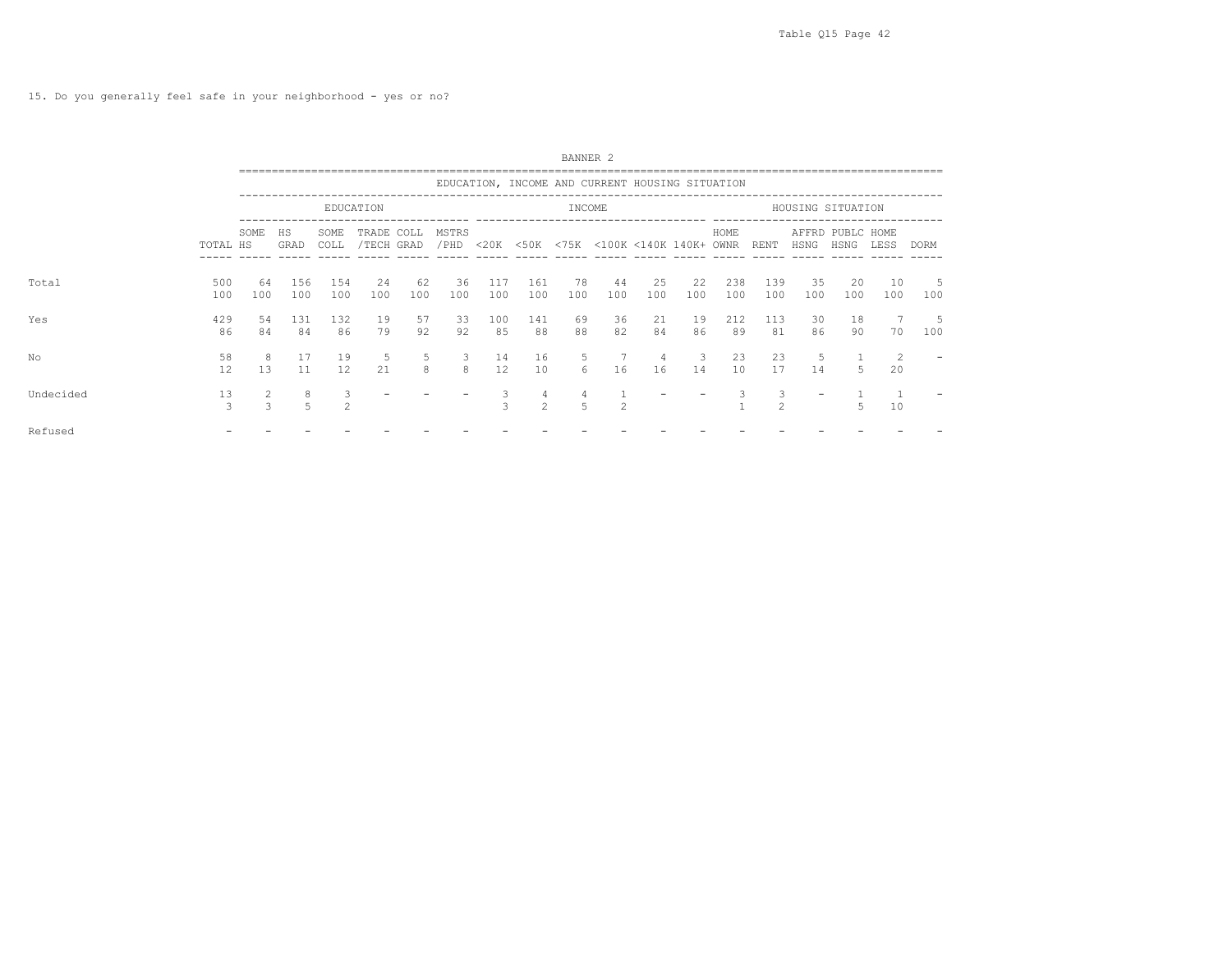|                   |                |                          |            |                              |                          |           |               |                     |                       | BANNER <sub>2</sub>                             |                |                                       |                           |                      |                     |                   |                          |           |                      |
|-------------------|----------------|--------------------------|------------|------------------------------|--------------------------|-----------|---------------|---------------------|-----------------------|-------------------------------------------------|----------------|---------------------------------------|---------------------------|----------------------|---------------------|-------------------|--------------------------|-----------|----------------------|
|                   |                |                          |            |                              |                          |           |               |                     |                       | EDUCATION, INCOME AND CURRENT HOUSING SITUATION |                |                                       |                           |                      |                     |                   |                          |           |                      |
|                   |                |                          |            |                              | EDUCATION                |           |               |                     |                       | INCOME                                          |                |                                       |                           |                      |                     | HOUSING SITUATION |                          |           |                      |
|                   | TOTAL HS       | SOME                     | HS<br>GRAD | SOME<br>COLL                 | TRADE COLL<br>/TECH GRAD |           | MSTRS<br>/PHD |                     |                       | <20K <50K <75K <100K <140K 140K+ OWNR           |                |                                       |                           | HOME                 | RENT                | HSNG              | AFFRD PUBLC HOME<br>HSNG | LESS      | DORM                 |
| Total             | 500<br>100     | 64<br>100                | 156<br>100 | 154<br>100                   | 24<br>100                | 62<br>100 | 36<br>100     | 117<br>100          | 161<br>100            | 78<br>100                                       | 44<br>100      | 25<br>100                             | 22<br>100                 | 238<br>100           | 139<br>100          | 35<br>100         | 20<br>100                | 10<br>100 | -5<br>100            |
| Very likely       | 249<br>50      | 36<br>56                 | 81<br>52   | 69<br>45                     | 13<br>54                 | 28<br>45  | 20<br>56      | 64<br>55            | 78<br>48              | 36<br>46                                        | 20<br>45       | 11<br>44                              | 12<br>55                  | 123<br>52            | 61<br>44            | 16<br>46          | 16<br>80                 | -2<br>20  | $\overline{4}$<br>80 |
| Somewhat likely   | 157<br>31      | 23<br>36                 | 45<br>29   | 55<br>36                     | 5<br>21                  | 19<br>31  | 10<br>28      | 28<br>24            | 62<br>39              | 26<br>33                                        | 14<br>32       | 8<br>32                               | -6<br>27                  | 69<br>29             | 52<br>37            | 13<br>37          | $\overline{4}$<br>20     | 2<br>20   |                      |
| Not very likely   | 46<br>9        | $\overline{\phantom{0}}$ | 13<br>8    | 18<br>12                     | 3<br>13                  | 7<br>11   | 4<br>11       | 12<br>10            | 9<br>$6 \overline{6}$ | 10<br>13                                        | 5<br>11        | 3<br>12                               | $\overline{2}$<br>$\circ$ | 25<br>11             | 13<br>$\mathcal{Q}$ | 3<br>9            |                          | 2<br>20   |                      |
| Not at all likely | 39<br>8        | 5<br>$\mathcal{R}$       | 12<br>8    | 9<br>$6 \overline{6}$        | 2<br>8                   | 8<br>13   | 2<br>6        | 10<br>$\mathcal{Q}$ | 10<br>6               | 5<br>6                                          | 4<br>$\circ$   | $\begin{array}{c} 2 \\ 8 \end{array}$ | $\overline{c}$<br>$\circ$ | 17<br>$\overline{7}$ | 11<br>8             | 2<br>6            |                          | 4<br>40   | 20                   |
| Undecided         |                |                          | 4<br>3     | $\mathbf{2}$<br>$\mathbf{1}$ | $\overline{4}$           |           |               | 3<br>3              |                       |                                                 | $\mathfrak{D}$ | $\overline{4}$                        |                           |                      | 2                   | 3                 |                          |           |                      |
| Refused           | $\overline{c}$ |                          |            |                              |                          |           |               |                     |                       |                                                 |                |                                       |                           |                      |                     |                   |                          |           |                      |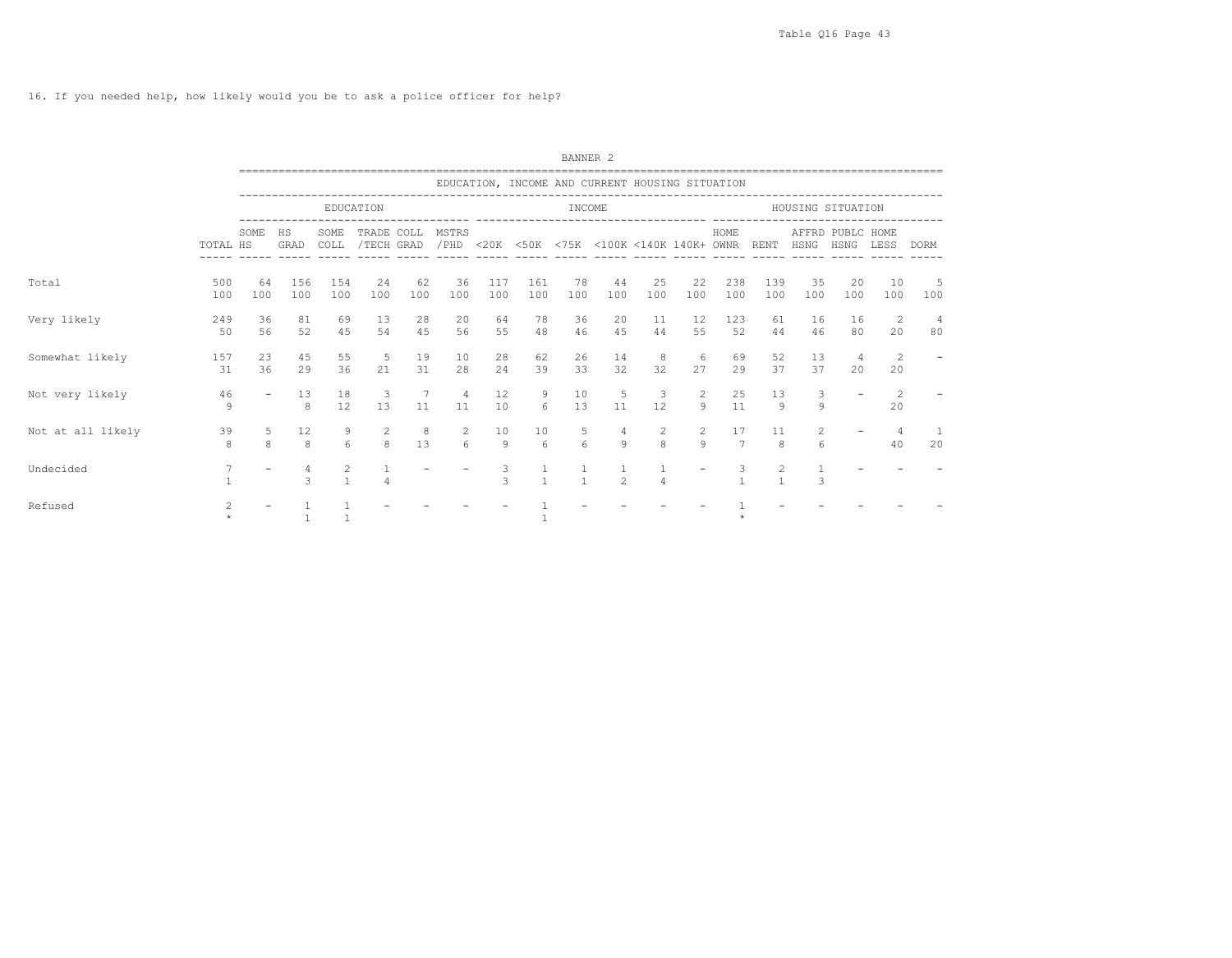17. If you witnessed a crime, how likely would you be to report it or to provide information to the police?

|                   |                      |                     |                     |                                |                          |           |                   |                     |                      | BANNER <sub>2</sub>                             |                                  |                                |                          |                      |                      |                      |                                 |                      |                      |
|-------------------|----------------------|---------------------|---------------------|--------------------------------|--------------------------|-----------|-------------------|---------------------|----------------------|-------------------------------------------------|----------------------------------|--------------------------------|--------------------------|----------------------|----------------------|----------------------|---------------------------------|----------------------|----------------------|
|                   |                      |                     |                     |                                |                          |           |                   |                     |                      | EDUCATION, INCOME AND CURRENT HOUSING SITUATION |                                  |                                |                          |                      |                      |                      |                                 |                      |                      |
|                   |                      |                     |                     |                                | EDUCATION                |           |                   |                     |                      | INCOME                                          |                                  |                                |                          |                      |                      | HOUSING SITUATION    |                                 |                      |                      |
|                   | TOTAL HS             | SOME                | <b>HS</b><br>GRAD   | SOME<br>COLL                   | TRADE COLL<br>/TECH GRAD |           | MSTRS<br>/PHD     |                     |                      | <20K <50K <75K <100K <140K 140K+ OWNR           | ------ -----                     |                                |                          | HOME                 | <b>RENT</b>          | HSNG                 | AFFRD PUBLC HOME<br><b>HSNG</b> | LESS                 | <b>DORM</b>          |
| Total             | 500<br>100           | 64<br>100           | 156<br>100          | 154<br>100                     | 24<br>100                | 62<br>100 | 36<br>100         | 117<br>100          | 161<br>100           | 78<br>100                                       | 44<br>100                        | 25<br>100                      | 22<br>100                | 238<br>100           | 139<br>100           | 35<br>100            | 20<br>100                       | 10<br>100            | 5<br>100             |
| Very likely       | 331<br>66            | 41<br>64            | 102<br>65           | 115<br>75                      | 14<br>58                 | 38<br>61  | 20<br>56          | 81<br>69            | 108<br>67            | 47<br>60                                        | 31<br>70                         | 17<br>68                       | 16<br>73                 | 157<br>66            | 92<br>66             | 24<br>69             | 14<br>70                        | 4<br>40              | $\overline{4}$<br>80 |
| Somewhat likely   | 105<br>21            | 16<br>2.5           | 34<br>22            | 28<br>18                       | 4<br>17                  | 12<br>19  | 11<br>31          | 19<br>16            | 33<br>20             | 25<br>32                                        | 6<br>14                          | 6<br>24                        | $\overline{4}$<br>18     | 51<br>21             | 27<br>19             | 6<br>17              | 3<br>1.5                        | $\overline{4}$<br>40 | -1<br>20             |
| Not very likely   | 30<br>6              | 5<br>8              | 6<br>$\overline{4}$ | $\overline{2}$                 | $\overline{4}$<br>17     | 6<br>10   | $\overline{c}$    | 10<br>$\circ$       | 11<br>$\overline{7}$ | $\frac{2}{3}$                                   | $\overline{4}$<br>$\circ$        | $\mathbf{1}$<br>$\overline{4}$ | $\overline{\phantom{a}}$ | 13<br>$\overline{a}$ | 10<br>$\overline{7}$ | $\overline{4}$<br>11 | 2<br>10                         |                      |                      |
| Not at all likely | 14<br>3              | 1<br>$\mathfrak{D}$ | 5<br>$\mathcal{L}$  | 2<br>$\mathbf{1}$              | 1<br>$\overline{4}$      | 3<br>5    |                   |                     | 6<br>4               | 2<br>$\mathcal{L}$                              | $\mathfrak{D}$                   |                                |                          | $\mathcal{L}$        | $\mathcal{L}$        |                      |                                 | 10                   |                      |
| Undecided         | 20<br>$\overline{4}$ | $\mathfrak{D}$      | 6                   | $\overline{2}$<br>$\mathbf{1}$ | $\overline{4}$           | 3<br>5    | 3<br>$\mathbf{8}$ | 6<br>$\overline{5}$ | $\frac{3}{2}$        | $\frac{2}{3}$                                   | $\overline{c}$<br>$\overline{5}$ | $\overline{4}$                 | 2<br>$\circ$             | 10<br>$\overline{4}$ | 6<br>$\overline{4}$  | 3                    | 5                               | - 1<br>10            |                      |
| Refused           |                      |                     |                     |                                |                          |           |                   |                     |                      |                                                 |                                  |                                |                          |                      |                      |                      |                                 |                      |                      |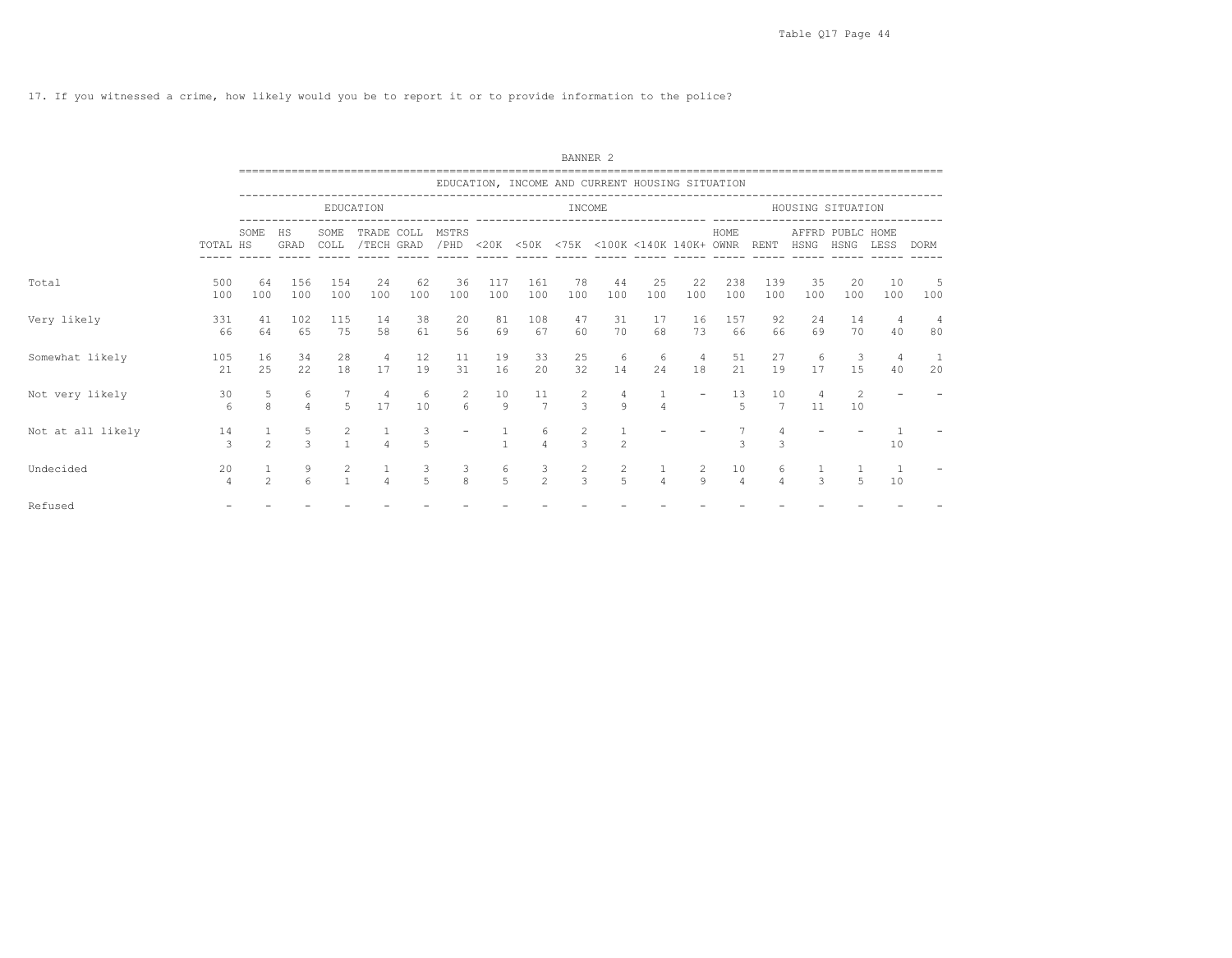18. Would you feel safer with more or fewer police officers on the job in your neighborhood?

|           |            |                |            |                        |                          |           |               |            |            | BANNER <sub>2</sub> |                                                 |           |           |            |                      |           |                          |           |             |
|-----------|------------|----------------|------------|------------------------|--------------------------|-----------|---------------|------------|------------|---------------------|-------------------------------------------------|-----------|-----------|------------|----------------------|-----------|--------------------------|-----------|-------------|
|           |            |                |            |                        |                          |           |               |            |            |                     | EDUCATION, INCOME AND CURRENT HOUSING SITUATION |           |           |            |                      |           |                          |           |             |
|           |            |                |            |                        | EDUCATION                |           |               |            |            | INCOME              |                                                 |           |           |            |                      |           | HOUSING SITUATION        |           |             |
|           | TOTAL HS   | SOME           | HS<br>GRAD | SOME<br>COLL           | TRADE COLL<br>/TECH GRAD |           | MSTRS<br>/PHD |            |            |                     | <20K <50K <75K <100K <140K 140K+ OWNR           |           |           | HOME       | RENT                 | HSNG      | AFFRD PUBLC HOME<br>HSNG | LESS      | <b>DORM</b> |
| Total     | 500<br>100 | 64<br>100      | 156<br>100 | 154<br>100             | 24<br>100                | 62<br>100 | 36<br>100     | 117<br>100 | 161<br>100 | 78<br>100           | 44<br>100                                       | 25<br>100 | 22<br>100 | 238<br>100 | 139<br>100           | 35<br>100 | 20<br>100                | 10<br>100 | 5<br>100    |
| More      | 367<br>73  | 51<br>80       | 121<br>78  | 107<br>69              | 22<br>92                 | 38<br>61  | 27<br>75      | 84<br>72   | 121<br>75  | 63<br>81            | 31<br>70                                        | 18<br>72  | 16<br>73  | 173<br>73  | 104<br>75            | 24<br>69  | 18<br>90                 | 5<br>50   | 4<br>80     |
| Fewer     | 40<br>8    | $\mathfrak{D}$ | 10<br>6    | $12 \overline{ }$<br>8 | $\overline{4}$           | 8<br>13   | - 5<br>14     | 9<br>8     | 10<br>6    | 5<br>6              | 7<br>16                                         | -4<br>16  | -2<br>9   | 22<br>9    | 10<br>$\overline{7}$ | 2<br>6    |                          | 10        | 20          |
| Undecided | 89<br>18   | 10<br>16       | 25<br>16   | 33<br>21               | $\overline{4}$           | 16<br>26  | 4<br>11       | 23<br>20   | 30<br>19   | 10<br>13            | 6<br>14                                         | 3<br>12   | 4<br>18   | 42<br>18   | 24<br>17             | 9<br>26   | 5                        | 40        |             |
| Refused   |            |                |            |                        |                          |           |               |            |            |                     |                                                 |           |           |            |                      |           |                          |           |             |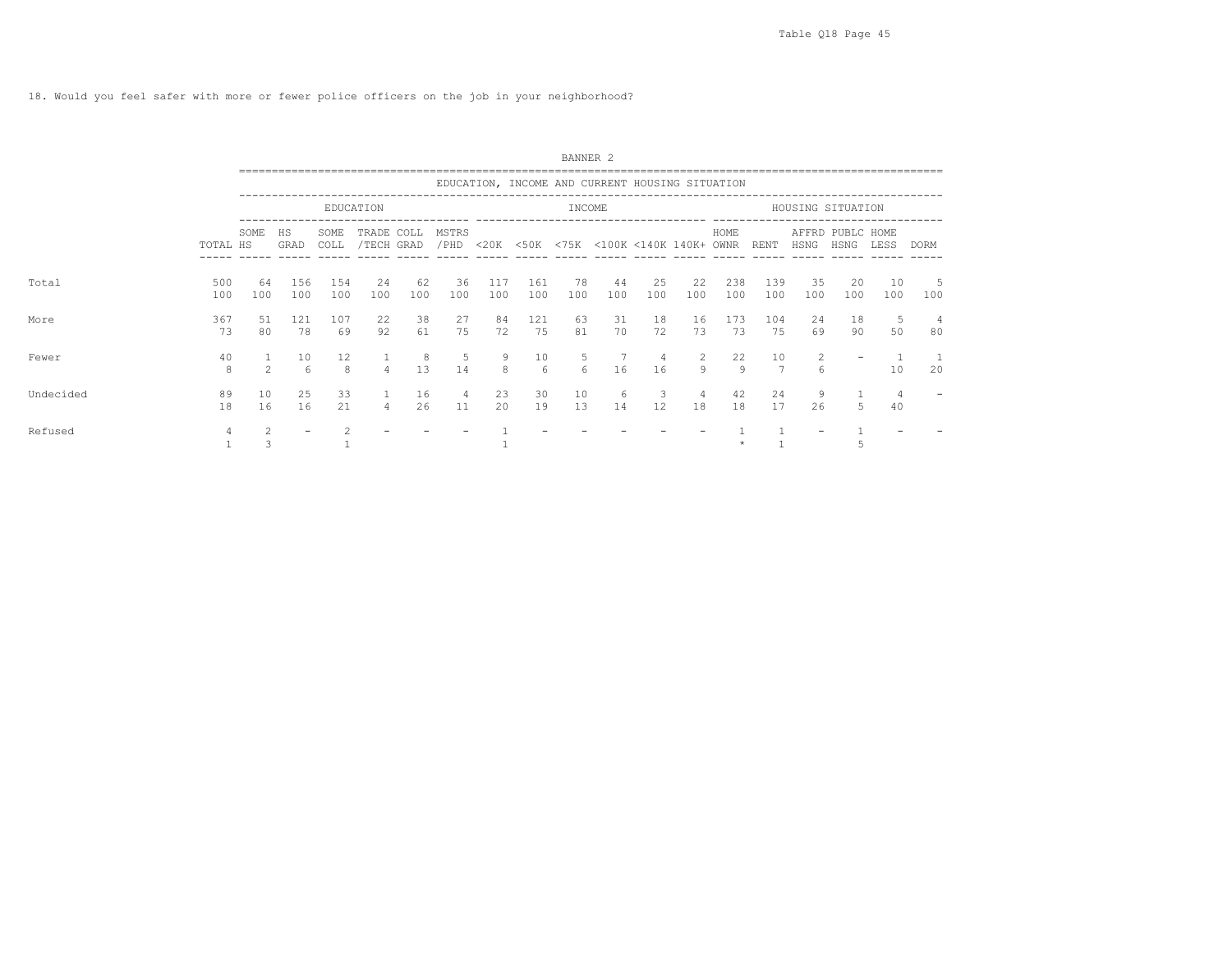|           |                |           |            |              |                          |           |                |            |                         | BANNER <sub>2</sub>                             |           |           |           |            |            |                   |                          |           |             |  |
|-----------|----------------|-----------|------------|--------------|--------------------------|-----------|----------------|------------|-------------------------|-------------------------------------------------|-----------|-----------|-----------|------------|------------|-------------------|--------------------------|-----------|-------------|--|
|           |                |           |            |              |                          |           |                |            |                         | EDUCATION, INCOME AND CURRENT HOUSING SITUATION |           |           |           |            |            |                   |                          |           |             |  |
|           |                |           |            |              | EDUCATION                |           |                |            |                         | INCOME                                          |           |           |           |            |            | HOUSING SITUATION |                          |           |             |  |
|           | TOTAL HS       | SOME      | HS<br>GRAD | SOME<br>COLL | TRADE COLL<br>/TECH GRAD |           | MSTRS<br>/ PHD |            |                         | <20K <50K <75K <100K <140K 140K+ OWNR           |           |           |           | HOME       | RENT       | HSNG              | AFFRD PUBLC HOME<br>HSNG | LESS      | <b>DORM</b> |  |
| Total     | 500<br>100     | 64<br>100 | 156<br>100 | 154<br>100   | 24<br>100                | 62<br>100 | 36<br>100      | 117<br>100 | 161<br>100              | 78<br>100                                       | 44<br>100 | 25<br>100 | 22<br>100 | 238<br>100 | 139<br>100 | 35<br>100         | 20<br>100                | 10<br>100 | -5<br>100   |  |
| Yes       | 247<br>49      | 34<br>53  | 81<br>52   | 71<br>46     | 10<br>42                 | 28<br>45  | 22<br>61       | 57<br>49   | 81<br>50                | 41<br>53                                        | 23<br>52  | 13<br>52  | 13<br>59  | 118<br>50  | 66<br>47   | 17<br>49          | 14<br>70                 | 4<br>40   | -3<br>60    |  |
| No        | 172<br>34      | 23<br>36  | 50<br>32   | 59<br>38     | 29                       | 23<br>37  | 19             | 41<br>35   | 60<br>37                | 27<br>35                                        | 11<br>25  | 2.8       | 32        | 78<br>33   | 48<br>35   | 14<br>40          | 4<br>2.0                 | -6<br>60  | 2<br>40     |  |
| Undecided | 79<br>16       | 11        | 25<br>16   | 24<br>16     | 6<br>25                  | 10<br>16  | 19             | 19<br>16   | 19<br>$12 \overline{ }$ | 10<br>13                                        | 10<br>23  | 5<br>20   | 2<br>9    | 42<br>18   | 24<br>17   | 4<br>11           | 2<br>10                  |           |             |  |
| Refused   | $\mathfrak{D}$ |           |            |              |                          |           |                |            |                         |                                                 |           |           |           |            |            |                   |                          |           |             |  |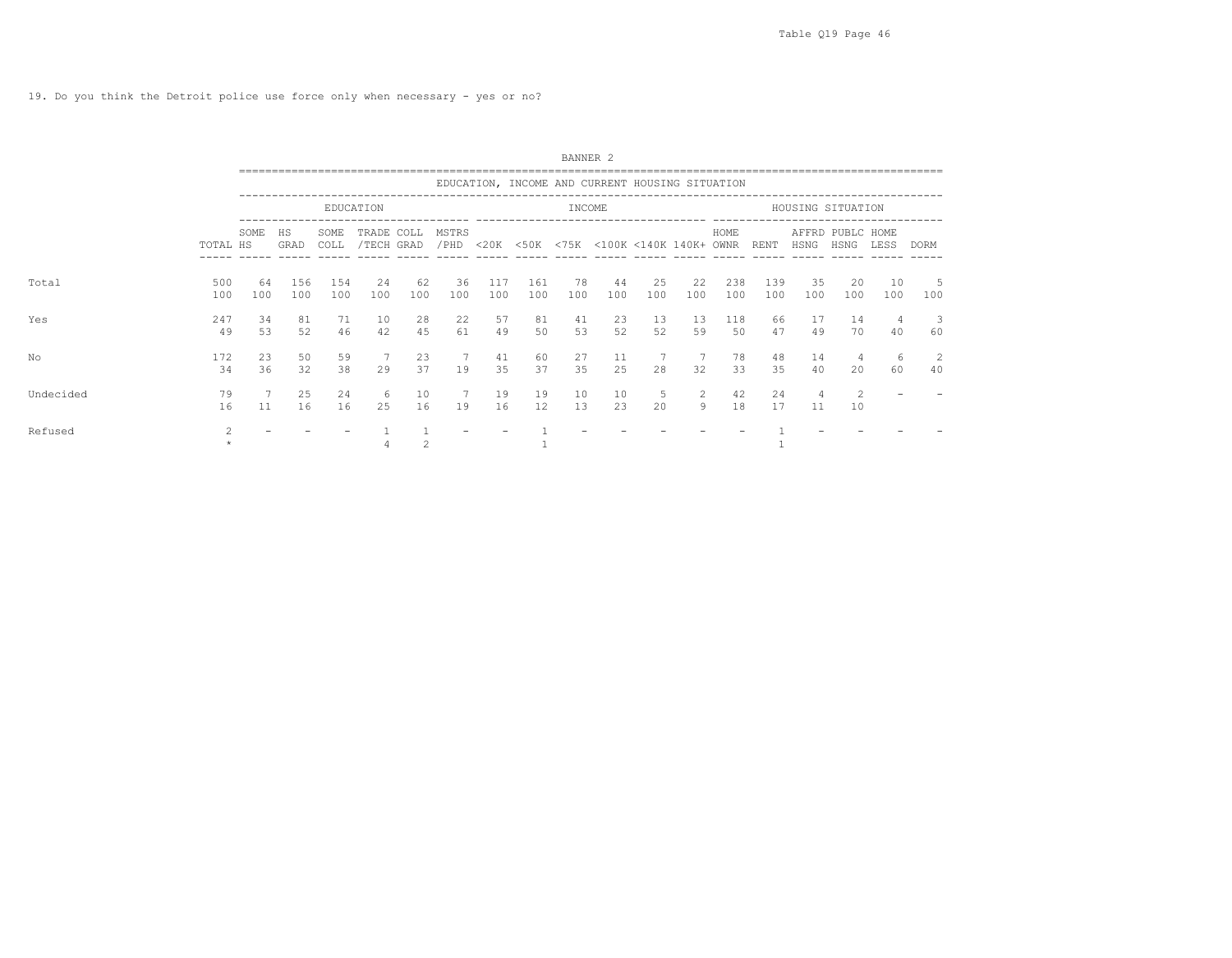|           |            |           |            |              |                          |           |               |            |            | BANNER <sub>2</sub> |                                                 |           |           |                |            |           |                          |           |             |  |
|-----------|------------|-----------|------------|--------------|--------------------------|-----------|---------------|------------|------------|---------------------|-------------------------------------------------|-----------|-----------|----------------|------------|-----------|--------------------------|-----------|-------------|--|
|           |            |           |            |              |                          |           |               |            |            |                     | EDUCATION, INCOME AND CURRENT HOUSING SITUATION |           |           |                |            |           |                          |           |             |  |
|           |            |           |            |              | EDUCATION                |           |               |            |            | INCOME              |                                                 |           |           |                |            |           | HOUSING SITUATION        |           |             |  |
|           | TOTAL HS   | SOME      | HS<br>GRAD | SOME<br>COLL | TRADE COLL<br>/TECH GRAD |           | MSTRS<br>/PHD |            |            |                     | <20K <50K <75K <100K <140K 140K+ OWNR           |           |           | HOME           | RENT       | HSNG      | AFFRD PUBLC HOME<br>HSNG | LESS      | <b>DORM</b> |  |
| Total     | 500<br>100 | 64<br>100 | 156<br>100 | 154<br>100   | 24<br>100                | 62<br>100 | 36<br>100     | 117<br>100 | 161<br>100 | 78<br>100           | 44<br>100                                       | 25<br>100 | 22<br>100 | 238<br>100     | 139<br>100 | 35<br>100 | 20<br>100                | 10<br>100 | -5<br>100   |  |
| Yes       | 288<br>58  | 37<br>58  | 88<br>56   | 95<br>62     | 16<br>67                 | 32<br>52  | 19<br>53      | 66<br>56   | 101<br>63  | 45<br>58            | 23<br>52                                        | 15<br>60  | 13<br>59  | 139<br>58      | 82<br>59   | 17<br>49  | 11<br>55                 | -6<br>60  | 3<br>60     |  |
| No        | 206<br>41  | 27<br>42  | 66<br>42   | 58<br>38     | 8<br>33                  | 27<br>44  | 17<br>47      | 50<br>43   | 59<br>37   | 33<br>42            | 19<br>43                                        | 10<br>40  | 8<br>36   | 95<br>40       | 57<br>41   | 18<br>51  | 9<br>45                  | 4<br>40   | 2<br>40     |  |
| Undecided | 6          |           |            |              |                          | 5         |               |            |            |                     | $\mathfrak{D}$<br>$\overline{5}$                |           | 5         | $\mathfrak{D}$ |            |           |                          |           |             |  |
| Refused   |            |           |            |              |                          |           |               |            |            |                     |                                                 |           |           |                |            |           |                          |           |             |  |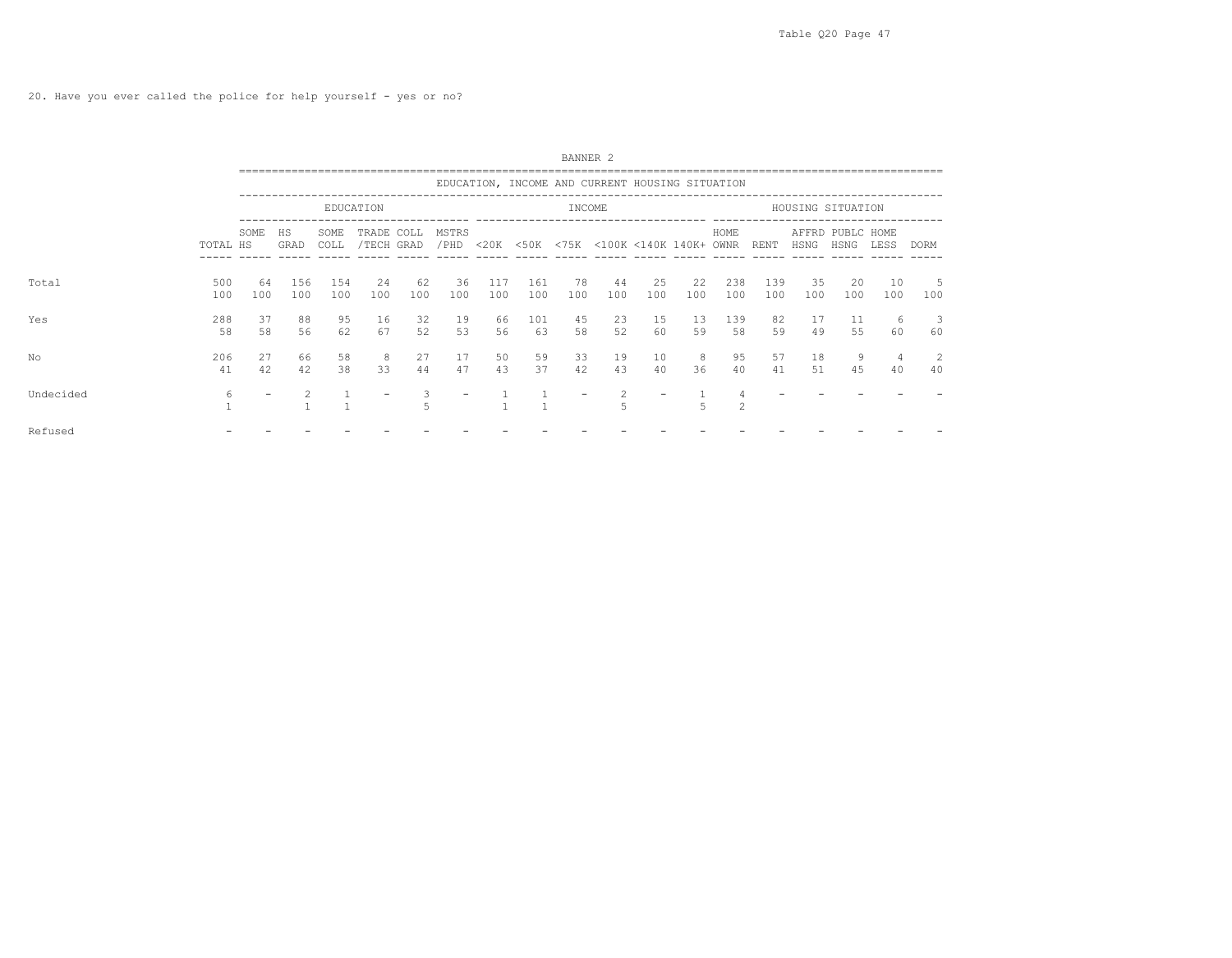21. How satisfied were you with how the police handled your call for help?

|                         |                |           |            |              |                          |           |               |           |            | BANNER <sub>2</sub> |                                                 |                |                               |            |           |                   |                          |           |                                 |
|-------------------------|----------------|-----------|------------|--------------|--------------------------|-----------|---------------|-----------|------------|---------------------|-------------------------------------------------|----------------|-------------------------------|------------|-----------|-------------------|--------------------------|-----------|---------------------------------|
|                         |                |           |            |              |                          |           |               |           |            |                     | EDUCATION, INCOME AND CURRENT HOUSING SITUATION |                |                               |            |           |                   |                          |           |                                 |
|                         |                |           |            |              | EDUCATION                |           |               |           |            | INCOME              |                                                 |                |                               |            |           | HOUSING SITUATION |                          |           |                                 |
|                         | TOTAL HS       | SOME      | HS<br>GRAD | SOME<br>COLL | TRADE COLL<br>/TECH GRAD |           | MSTRS<br>/PHD |           |            |                     | <20K <50K <75K <100K <140K 140K+ OWNR           |                |                               | HOME       | RENT      | HSNG              | AFFRD PUBLC HOME<br>HSNG | LESS      | <b>DORM</b>                     |
| THOSE WHO CALLED POLICE | 288<br>100     | 37<br>100 | 88<br>100  | 95<br>100    | 16<br>100                | 32<br>100 | 19<br>100     | 66<br>100 | 101<br>100 | 45<br>100           | 23<br>100                                       | 15<br>100      | 13<br>100                     | 139<br>100 | 82<br>100 | 17<br>100         | 11<br>100                | -6<br>100 | $\overline{\phantom{a}}$<br>100 |
| Very satisfied          | 115<br>40      | 12<br>32  | 29<br>33   | 42<br>44     | 9<br>56                  | 13<br>41  | 9<br>47       | 22<br>33  | 36<br>36   | 19<br>42            | 11<br>48                                        | 7<br>47        | $\overline{7}$<br>54          | 60<br>43   | 29<br>35  | 5<br>29           | -5<br>45                 |           | 33                              |
| Somewhat satisfied      | 90<br>31       | 10<br>27  | 35<br>40   | 27<br>28     | 5<br>31                  | 8<br>25   | - 5<br>26     | 20<br>30  | 34<br>34   | 17<br>38            | 5<br>22                                         | $\overline{7}$ | $\overline{\mathbf{3}}$<br>23 | 43<br>31   | 27<br>33  | 6<br>35           | Q                        | 4<br>67   | -2<br>67                        |
| Not very satisfied      | 35<br>12       | 19        | 10<br>11   | 9<br>9       |                          | 8<br>25   | 5             | 12<br>18  | 12<br>12   | 2<br>$\overline{4}$ | 4<br>17                                         | 4<br>27        | $\overline{1}$<br>8           | 15<br>11   | 10<br>12  | 3<br>18           | 2<br>18                  | 17        |                                 |
| Not at all satisfied    | 46<br>16       | 8<br>22   | 13<br>15   | 16<br>17     | 2<br>13                  | 3<br>9    | 4<br>21       | 11<br>17  | 18<br>18   | 7<br>16             | 3<br>13                                         | -3<br>20       | 2<br>15                       | 19<br>14   | 16<br>20  | 3<br>18           | 3<br>27                  | 17        |                                 |
| Undecided               | $\overline{c}$ |           |            |              |                          |           |               |           |            |                     |                                                 |                |                               |            |           |                   |                          |           |                                 |
| Refused                 |                |           |            |              |                          |           |               |           |            |                     |                                                 |                |                               |            |           |                   |                          |           |                                 |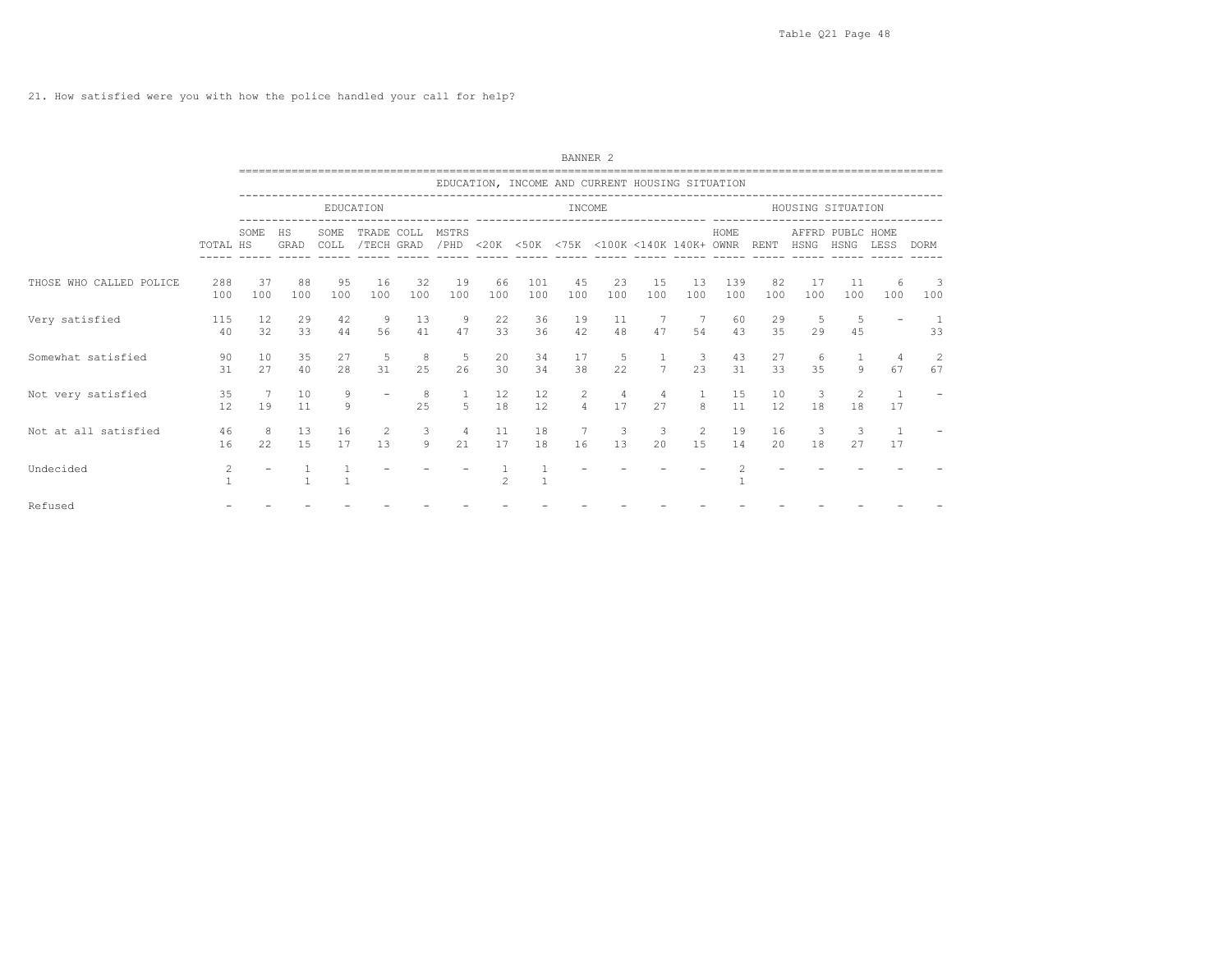|           |            |           |            |              |                          |           |               |            |            | BANNER <sub>2</sub> |                                                 |                         |           |            |            |           |                          |           |             |
|-----------|------------|-----------|------------|--------------|--------------------------|-----------|---------------|------------|------------|---------------------|-------------------------------------------------|-------------------------|-----------|------------|------------|-----------|--------------------------|-----------|-------------|
|           |            |           |            |              |                          |           |               |            |            |                     | EDUCATION, INCOME AND CURRENT HOUSING SITUATION |                         |           |            |            |           |                          |           |             |
|           |            |           |            |              | EDUCATION                |           |               |            |            | INCOME              |                                                 |                         |           |            |            |           | HOUSING SITUATION        |           |             |
|           | TOTAL HS   | SOME      | HS<br>GRAD | SOME<br>COLL | TRADE COLL<br>/TECH GRAD |           | MSTRS<br>/PHD |            |            |                     | <20K <50K <75K <100K <140K 140K+ OWNR           |                         |           | HOME       | RENT       | HSNG      | AFFRD PUBLC HOME<br>HSNG | LESS      | <b>DORM</b> |
| Total     | 500<br>100 | 64<br>100 | 156<br>100 | 154<br>100   | 24<br>100                | 62<br>100 | 36<br>100     | 117<br>100 | 161<br>100 | 78<br>100           | 44<br>100                                       | 25<br>100               | 22<br>100 | 238<br>100 | 139<br>100 | 35<br>100 | 20<br>100                | 10<br>100 | -5<br>100   |
| Yes       | 146<br>29  | 19<br>30  | 41<br>26   | 50<br>32     | 4<br>17                  | 20<br>32  | 10<br>28      | 27<br>23   | 45<br>28   | 19<br>24            | 20<br>45                                        | 13<br>52                | -5<br>23  | 72<br>30   | 44<br>32   | 9<br>26   | 5                        | 3<br>30   |             |
| No        | 349<br>70  | 45<br>70  | 113<br>72  | 102<br>66    | 20<br>83                 | 41<br>66  | 26<br>72      | 90<br>77   | 114<br>71  | 59<br>76            | 22<br>50                                        | $12 \overline{ }$<br>48 | 17<br>77  | 163<br>68  | 95<br>68   | 26<br>74  | 19<br>95                 | 70        | 5<br>100    |
| Undecided | 5          |           |            |              |                          |           |               |            |            |                     |                                                 |                         |           |            |            |           |                          |           |             |
| Refused   |            |           |            |              |                          |           |               |            |            |                     |                                                 |                         |           |            |            |           |                          |           |             |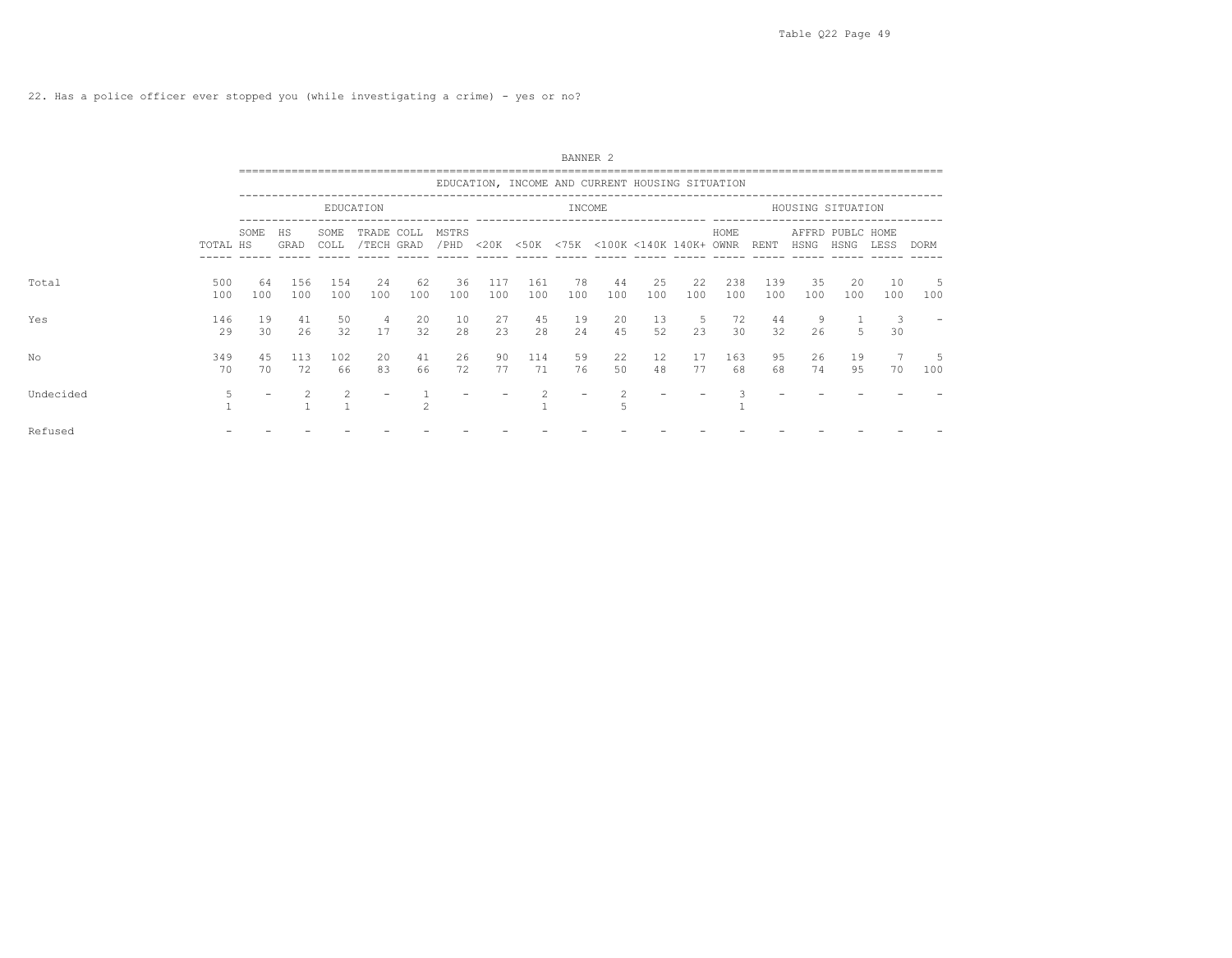23. How satisfied were you with how the police handled that encounter?

|                         |            |                      |                       |                |                          |           |                                                          |                      |                                                 | BANNER <sub>2</sub> |                       |                                |                      |                     |             |                   |                       |           |             |
|-------------------------|------------|----------------------|-----------------------|----------------|--------------------------|-----------|----------------------------------------------------------|----------------------|-------------------------------------------------|---------------------|-----------------------|--------------------------------|----------------------|---------------------|-------------|-------------------|-----------------------|-----------|-------------|
|                         |            |                      |                       |                |                          |           |                                                          |                      | EDUCATION, INCOME AND CURRENT HOUSING SITUATION |                     |                       |                                |                      |                     |             |                   |                       |           |             |
|                         |            |                      |                       |                | EDUCATION                |           |                                                          |                      |                                                 | INCOME              |                       |                                |                      |                     |             | HOUSING SITUATION |                       |           |             |
|                         | TOTAL HS   | SOME                 | HS<br>GRAD            | SOME<br>COLL   | TRADE COLL<br>/TECH GRAD |           | MSTRS<br>/PHD <20K <50K <75K <100K <140K 140K+ OWNR RENT |                      |                                                 |                     |                       |                                |                      | HOME                |             | HSNG HSNG         | AFFRD PUBLC HOME      | LESS      | <b>DORM</b> |
| THOSE STOPPED BY POLICE | 146<br>100 | 19<br>100            | 41<br>100             | 50<br>100      | 4<br>100                 | 20<br>100 | 10<br>100                                                | 27<br>100            | 45<br>100                                       | 19<br>100           | 20<br>100             | 13<br>100                      | 5<br>100             | 72<br>100           | 44<br>100   | 9<br>100          | 100                   | -3<br>100 |             |
| Very satisfied          | 41<br>28   | 10<br>53             | 13<br>32              | 12<br>24       |                          | 4<br>20   | $\overline{2}$<br>20                                     | $_{8}$<br>30         | 15<br>33                                        | 6<br>32             | 5<br>25               | $\overline{\mathbf{3}}$<br>23  | $\mathbf{1}$<br>20   | 16<br>22            | 13<br>30    | 3<br>33           |                       | - 2<br>67 |             |
| Somewhat satisfied      | 43<br>29   | $\overline{4}$<br>21 | 13<br>32              | 12<br>2.4      | <sup>2</sup><br>50       | 6<br>30   | - 6<br>60                                                | $\overline{7}$<br>26 | 14<br>31                                        | $5 -$<br>26         | $7\overline{ }$<br>35 | $\overline{\mathbf{3}}$<br>2.3 | $\overline{1}$<br>20 | 26<br>36            | 9<br>$20 -$ | 4<br>44           | $\overline{1}$<br>100 |           |             |
| Not very satisfied      | 14<br>10   | 2<br>11              | <sup>2</sup><br>$5 -$ | 7<br>14        | $\mathbf{1}$<br>2.5      | 2<br>10   |                                                          | $\mathcal{L}$        | 16                                              |                     | $5 -$                 | 2<br>15                        |                      | 6                   | 6<br>14     | 11                |                       |           |             |
| Not at all satisfied    | 46<br>32   | 3<br>16              | 12<br>29              | 18<br>36       | $\mathbf{1}$<br>25       | 8<br>40   | 2<br>20                                                  | 9<br>33              | 9<br>20                                         | 8<br>42             | 35                    | -5<br>38                       | $\overline{2}$<br>40 | 2.4<br>33           | 16<br>36    | 11                |                       | 33        |             |
| Undecided               | 2          |                      | $\mathfrak{D}$        | $\mathfrak{D}$ |                          |           |                                                          |                      |                                                 |                     |                       |                                | 2.0                  | $\overline{2}$<br>3 |             |                   |                       |           |             |
| Refused                 |            |                      |                       |                |                          |           |                                                          |                      |                                                 |                     |                       |                                |                      |                     |             |                   |                       |           |             |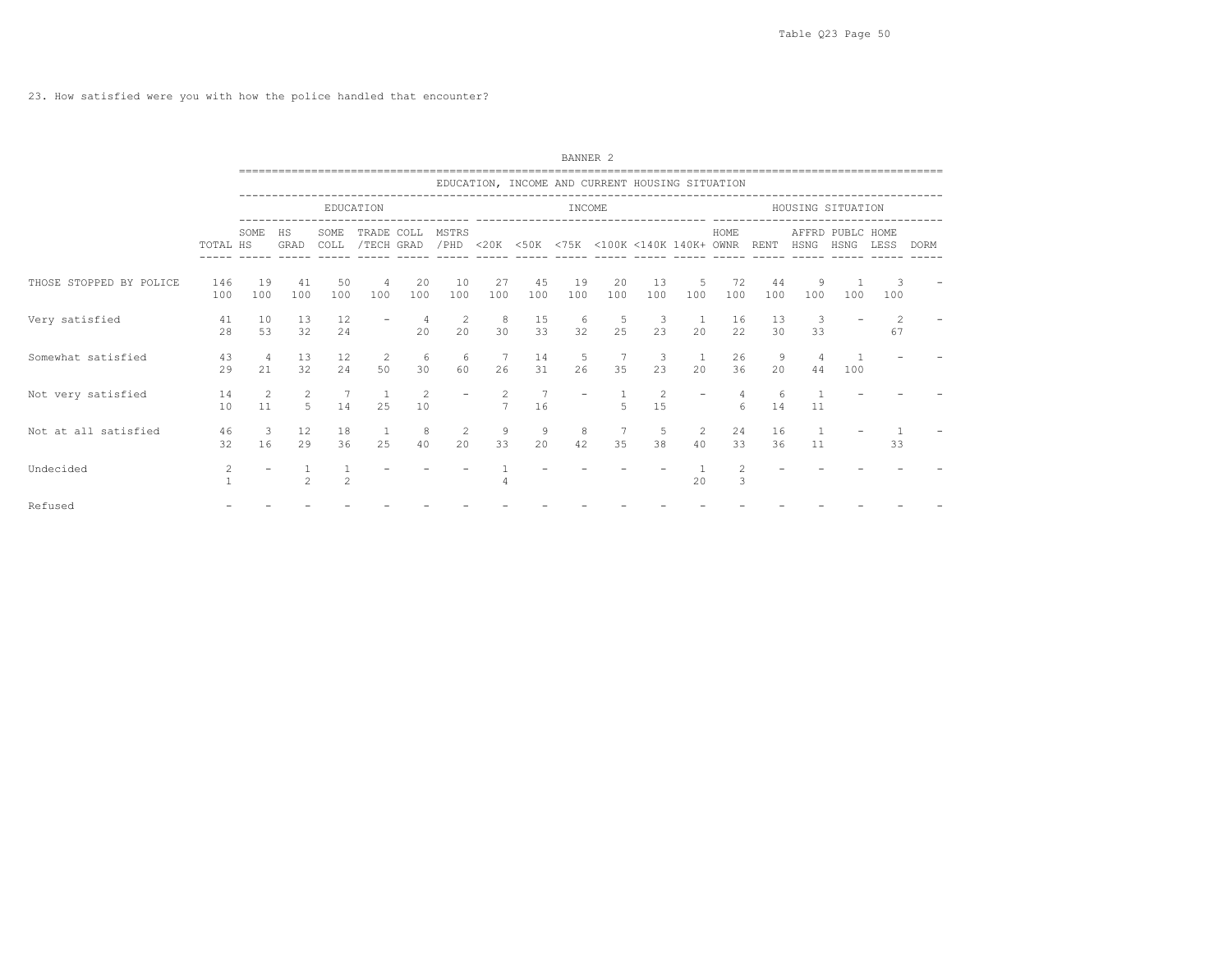24. Which comes closest to your view, even if neither is exactly right?

|                                                                                                                                      |            |           |                       |              |                          |                  |                            |                   |                | BANNER <sub>2</sub> |              |                                                 |           |            |            |                   |                          |           |             |  |
|--------------------------------------------------------------------------------------------------------------------------------------|------------|-----------|-----------------------|--------------|--------------------------|------------------|----------------------------|-------------------|----------------|---------------------|--------------|-------------------------------------------------|-----------|------------|------------|-------------------|--------------------------|-----------|-------------|--|
|                                                                                                                                      |            |           |                       |              |                          |                  |                            |                   |                |                     |              | EDUCATION, INCOME AND CURRENT HOUSING SITUATION |           |            |            |                   |                          |           |             |  |
|                                                                                                                                      |            |           |                       |              | EDUCATION                |                  |                            |                   |                | INCOME              |              |                                                 |           |            |            | HOUSING SITUATION |                          |           |             |  |
|                                                                                                                                      | TOTAL HS   | SOME      | HS<br>GRAD            | SOME<br>COLL | TRADE COLL<br>/TECH GRAD |                  | MSTRS                      |                   |                |                     |              | /PHD <20K <50K <75K <100K <140K 140K+ OWNR RENT |           | HOME       |            | HSNG              | AFFRD PUBLC HOME<br>HSNG | LESS      | <b>DORM</b> |  |
| Total                                                                                                                                | 500<br>100 | 64<br>100 | 156<br>100            | 154<br>100   | 24<br>100                | 62<br>100        | 36<br>100                  | 117<br>100        | 161<br>100     | 78<br>100           | 44<br>100    | 25<br>100                                       | 22<br>100 | 238<br>100 | 139<br>100 | 35<br>100         | 20<br>100                | 10<br>100 | -5<br>100   |  |
| Detroit police generally<br>do a good job and treat<br>people of different<br>races fairly, even if<br>there are a few bad<br>apples | 383<br>77  | 51<br>80  | 125<br>80             | 116<br>75    | 16<br>67                 | 44<br>71         | 27<br>75                   | 92<br>79          | 122<br>76      | 58<br>74            | 32<br>73     | 19<br>76                                        | 16<br>73  | 185<br>78  | 104<br>75  | 29<br>83          | 17<br>85                 | -4<br>40  | -4<br>80    |  |
| 82<br>Detroit police are<br>racist in the way they<br>treat people, even if<br>some of them try to do a<br>qood job.                 | 16         | 8<br>13   | 21<br>13              | 26<br>17     | 6<br>25                  | 14<br>23         | 7<br>19                    | 16<br>14          | 31<br>19       | 13<br>17            | 8<br>18      | 6<br>24                                         | 4<br>18   | 38<br>16   | 25<br>18   | 4<br>11           | 5                        | 6<br>60   | 20          |  |
| Undecided                                                                                                                            | 34<br>7    | 5<br>8    | 10<br>$6\overline{6}$ | 12<br>8      | $\overline{4}$           | $6 \overline{6}$ | $\overline{c}$<br>$\kappa$ | 9<br>$\mathbf{g}$ | $\overline{4}$ | Q                   | $\mathsf{Q}$ |                                                 | 2<br>9    | 15<br>6    | 6          | 6                 | 2<br>10                  |           |             |  |
| Refused                                                                                                                              |            |           |                       |              |                          |                  |                            |                   |                |                     |              |                                                 |           |            |            |                   |                          |           |             |  |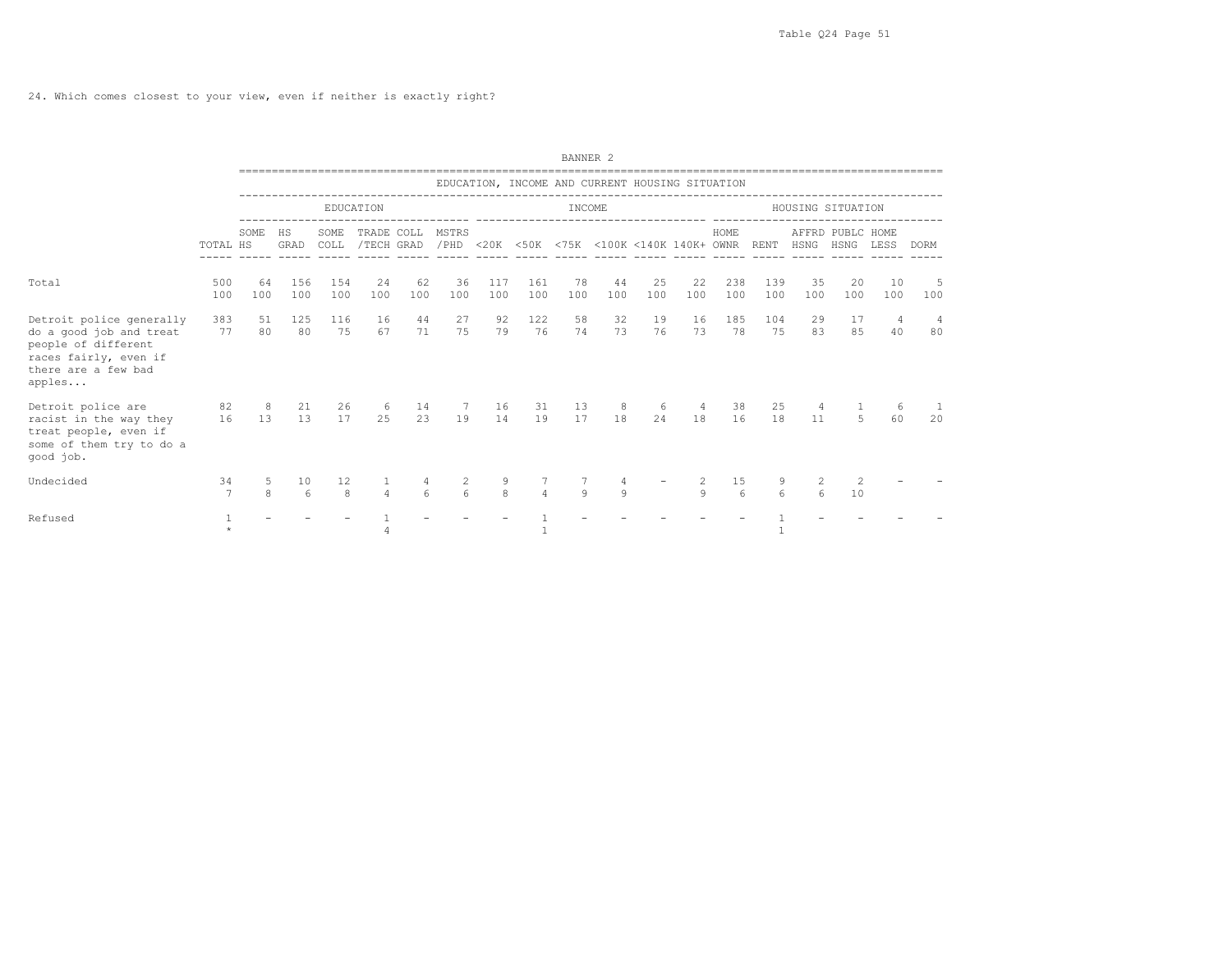25. Quote ``defund the police´´ end quote, is a slogan some activists have espoused. Is that an idea you support or oppose?

|           |            | BANNER 2  |            |              |                          |           |               |            |            |           |                                                 |           |                       |            |            |           |                          |           |          |
|-----------|------------|-----------|------------|--------------|--------------------------|-----------|---------------|------------|------------|-----------|-------------------------------------------------|-----------|-----------------------|------------|------------|-----------|--------------------------|-----------|----------|
|           |            |           |            |              |                          |           |               |            |            |           | EDUCATION, INCOME AND CURRENT HOUSING SITUATION |           |                       |            |            |           |                          |           |          |
|           |            |           |            |              | EDUCATION                |           |               |            |            | INCOME    |                                                 |           |                       |            |            |           | HOUSING SITUATION        |           |          |
|           | TOTAL HS   | SOME      | HS<br>GRAD | SOME<br>COLL | TRADE COLL<br>/TECH GRAD |           | MSTRS<br>/PHD | $<$ 20K    |            |           | <50K <75K <100K <140K 140K+ OWNR                |           |                       | HOME       | RENT       | HSNG      | AFFRD PUBLC HOME<br>HSNG | LESS      | DORM     |
| Total     | 500<br>100 | 64<br>100 | 156<br>100 | 154<br>100   | 24<br>100                | 62<br>100 | 36<br>100     | 117<br>100 | 161<br>100 | 78<br>100 | 44<br>100                                       | 25<br>100 | 22<br>100             | 238<br>100 | 139<br>100 | 35<br>100 | 20<br>100                | 10<br>100 | 5<br>100 |
| Support   | 114<br>23  | 17<br>27  | 29<br>19   | 34<br>22     | 4<br>17                  | 21<br>34  | 8<br>22       | 26<br>22   | 44<br>27   | 12<br>15  | 15<br>34                                        | -6<br>24  | $7\overline{)}$<br>32 | 56<br>24   | 31<br>22   | - 9<br>26 | -6<br>30                 | 3<br>30   | -1<br>20 |
| Oppose    | 324<br>65  | 37<br>58  | 108<br>69  | 99<br>64     | 18<br>75                 | 36<br>58  | 24<br>67      | 79<br>68   | 94<br>58   | 61<br>78  | 24<br>55                                        | 15<br>60  | 14<br>64              | 157<br>66  | 92<br>66   | 18<br>51  | 12<br>60                 | 70        | 4<br>80  |
| Undecided | 61<br>12   | 10<br>16  | 18<br>12   | 21<br>14     | 2<br>8                   | 5<br>8    | 4<br>11       | 12<br>10   | 22<br>14   | 5<br>6    | 5<br>11                                         | 4<br>16   | .5                    | 24<br>10   | 16<br>12   | 8<br>23   | $\overline{2}$<br>10     |           |          |
| Refused   |            |           |            |              |                          |           |               |            |            |           |                                                 |           |                       |            |            |           |                          |           |          |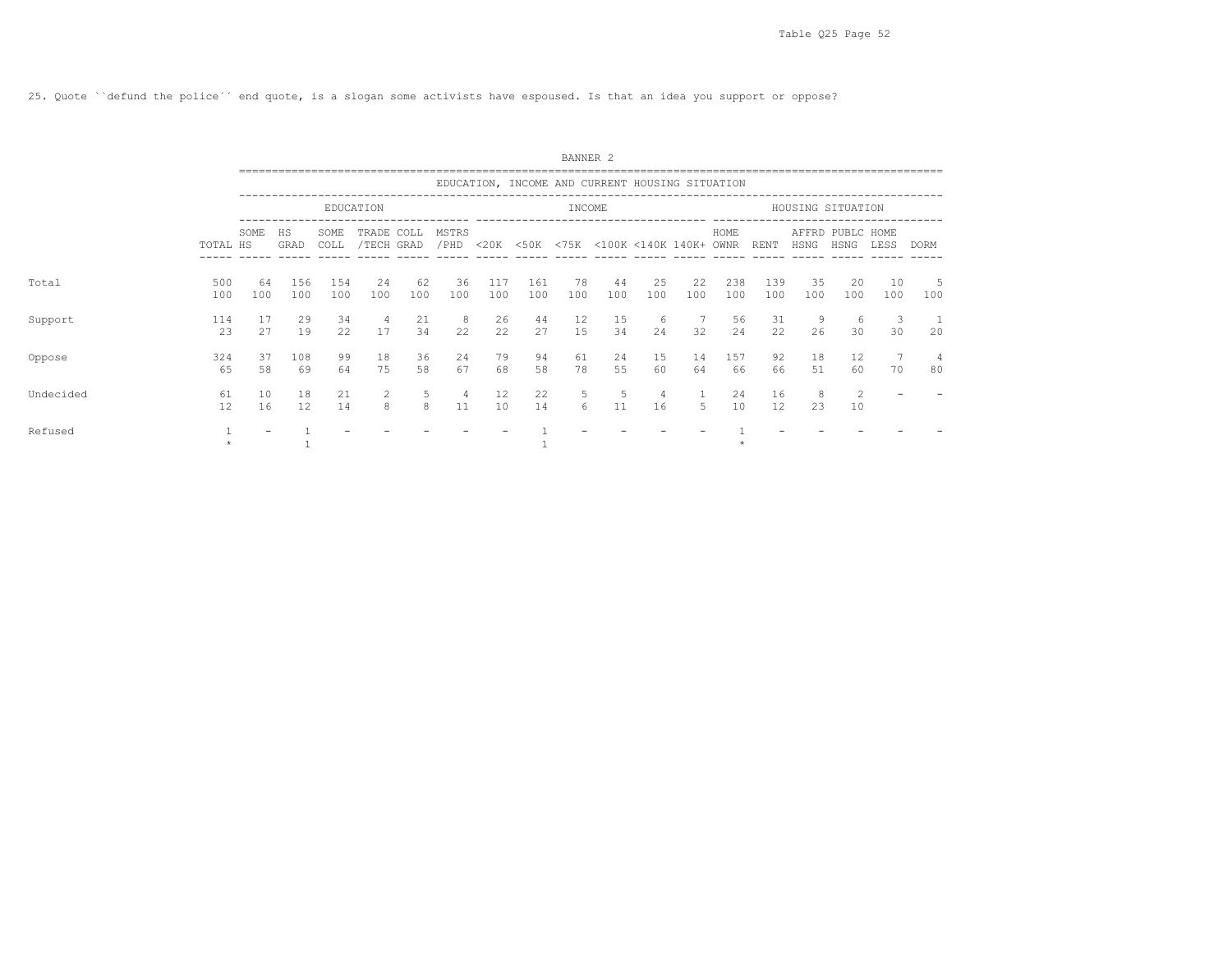26. Would you support or oppose the idea of cutting some funding from the police and using the money for social services - for instance, to help the homeless and the mentally ill?

|           |            |           |            |                        |                          |                    |               |            |            | BANNER <sub>2</sub> |                                                 |           |              |            |            |           |                          |           |          |
|-----------|------------|-----------|------------|------------------------|--------------------------|--------------------|---------------|------------|------------|---------------------|-------------------------------------------------|-----------|--------------|------------|------------|-----------|--------------------------|-----------|----------|
|           |            |           |            |                        |                          |                    |               |            |            |                     | EDUCATION, INCOME AND CURRENT HOUSING SITUATION |           |              |            |            |           |                          |           |          |
|           |            |           |            |                        | EDUCATION                |                    |               |            |            | INCOME              |                                                 |           |              |            |            |           | HOUSING SITUATION        |           |          |
|           | TOTAL HS   | SOME      | HS<br>GRAD | SOME<br>COLL           | TRADE COLL<br>/TECH GRAD |                    | MSTRS<br>/PHD |            |            |                     | <20K <50K <75K <100K <140K 140K+ OWNR           |           |              | HOME       | RENT       | HSNG      | AFFRD PUBLC HOME<br>HSNG | LESS      | DORM     |
| Total     | 500<br>100 | 64<br>100 | 156<br>100 | 154<br>100             | 24<br>100                | 62<br>100          | 36<br>100     | 117<br>100 | 161<br>100 | 78<br>100           | 44<br>100                                       | 25<br>100 | 22<br>100    | 238<br>100 | 139<br>100 | 35<br>100 | 20<br>100                | 10<br>100 | 5<br>100 |
| Support   | 243<br>49  | 32<br>50  | 79<br>51   | 72<br>47               | 6<br>25                  | 39<br>63           | 14<br>39      | 62<br>53   | 70<br>43   | 36<br>46            | 32<br>73                                        | 12<br>48  | 11<br>50     | 108<br>45  | 77<br>55   | 17<br>49  | 35                       | 10<br>100 | 2<br>40  |
| Oppose    | 212<br>42  | 24<br>38  | 64<br>41   | 68<br>44               | 16<br>67                 | 21<br>34           | 17<br>47      | 42<br>36   | 78<br>48   | 38<br>49            | 12<br>27                                        | - 8<br>32 | 9<br>41      | 112<br>47  | 54<br>39   | 13<br>37  | 10<br>50                 |           | 60       |
| Undecided | 43<br>9    | 8<br>13   | 13<br>8    | $12 \overline{ }$<br>8 | 2<br>8                   | 2<br>$\mathcal{E}$ | 5<br>14       | 13<br>11   | 13<br>8    | 4<br>5              |                                                 | -5<br>2.0 | $2^{1}$<br>9 | 17<br>7    | 8<br>6     | 5<br>14   | 3<br>15                  |           |          |
| Refused   |            |           |            |                        |                          |                    |               |            |            |                     |                                                 |           |              |            |            |           |                          |           |          |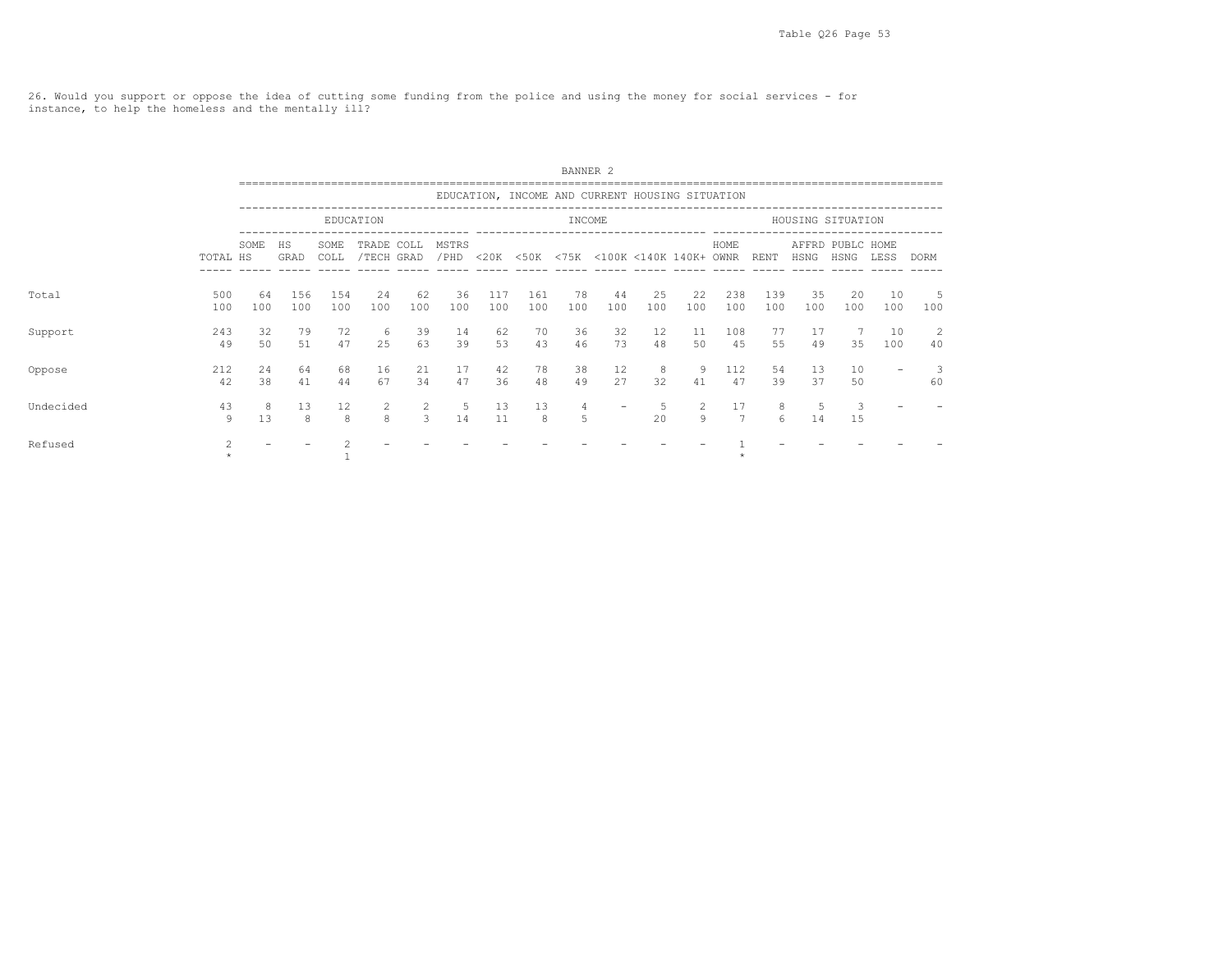27. Thinking about where you live and work, do you find yourself spending most of your time with people of the same race? Or do you find yourself spending most of your time with people of different races?

|                 |            | BANNER <sub>2</sub> |            |              |                          |                  |                      |                     |                               |           |                                                 |           |           |            |            |                     |                          |           |             |
|-----------------|------------|---------------------|------------|--------------|--------------------------|------------------|----------------------|---------------------|-------------------------------|-----------|-------------------------------------------------|-----------|-----------|------------|------------|---------------------|--------------------------|-----------|-------------|
|                 |            |                     |            |              |                          |                  |                      |                     |                               |           | EDUCATION, INCOME AND CURRENT HOUSING SITUATION |           |           |            |            |                     |                          |           |             |
|                 |            |                     |            |              | EDUCATION                |                  |                      |                     |                               | INCOME    |                                                 |           |           |            |            |                     | HOUSING SITUATION        |           |             |
|                 | TOTAL HS   | SOME                | HS<br>GRAD | SOME<br>COLL | TRADE COLL<br>/TECH GRAD |                  | MSTRS<br>/PHD        |                     |                               |           | <20K <50K <75K <100K <140K 140K+ OWNR           |           |           | HOME       | RENT       | HSNG                | AFFRD PUBLC HOME<br>HSNG | LESS      | <b>DORM</b> |
| Total           | 500<br>100 | 64<br>100           | 156<br>100 | 154<br>100   | 24<br>100                | 62<br>100        | 36<br>100            | 117<br>100          | 161<br>100                    | 78<br>100 | 44<br>100                                       | 25<br>100 | 22<br>100 | 238<br>100 | 139<br>100 | 35<br>100           | 20<br>100                | 10<br>100 | 5<br>100    |
| Same race       | 208<br>42  | 34<br>53            | 64<br>41   | 62<br>40     | -9<br>38                 | 21<br>34         | 16<br>44             | 61<br>52            | 69<br>43                      | 21<br>27  | 15<br>34                                        | 12<br>48  | 6<br>27   | 94<br>39   | 52<br>37   | 20<br>57            | 13<br>65                 | - 2<br>20 | 4<br>80     |
| Different races | 258<br>52  | 25<br>39            | 76<br>49   | 85<br>55     | 14<br>58                 | 38<br>61         | 18<br>50             | 48<br>41            | 85<br>53                      | 50<br>64  | 26<br>59                                        | 12<br>48  | 14<br>64  | 130<br>55  | 76<br>55   | 13<br>37            | -5<br>25                 | - 8<br>80 | 20          |
| Undecided       | 34<br>7    | 5<br>$\mathsf{R}$   | 16<br>10   | 5.           | $\Delta$                 | 3<br>$5^{\circ}$ | 2<br>$6\overline{6}$ | 8<br>$\overline{7}$ | $7^{\circ}$<br>$\overline{4}$ | Q         | 3<br>$\overline{7}$                             | $\Delta$  | 2<br>Q    | 14<br>6    | 11<br>8    | $\overline{2}$<br>6 | 2<br>10                  |           |             |
| Refused         |            |                     |            |              |                          |                  |                      |                     |                               |           |                                                 |           |           |            |            |                     |                          |           |             |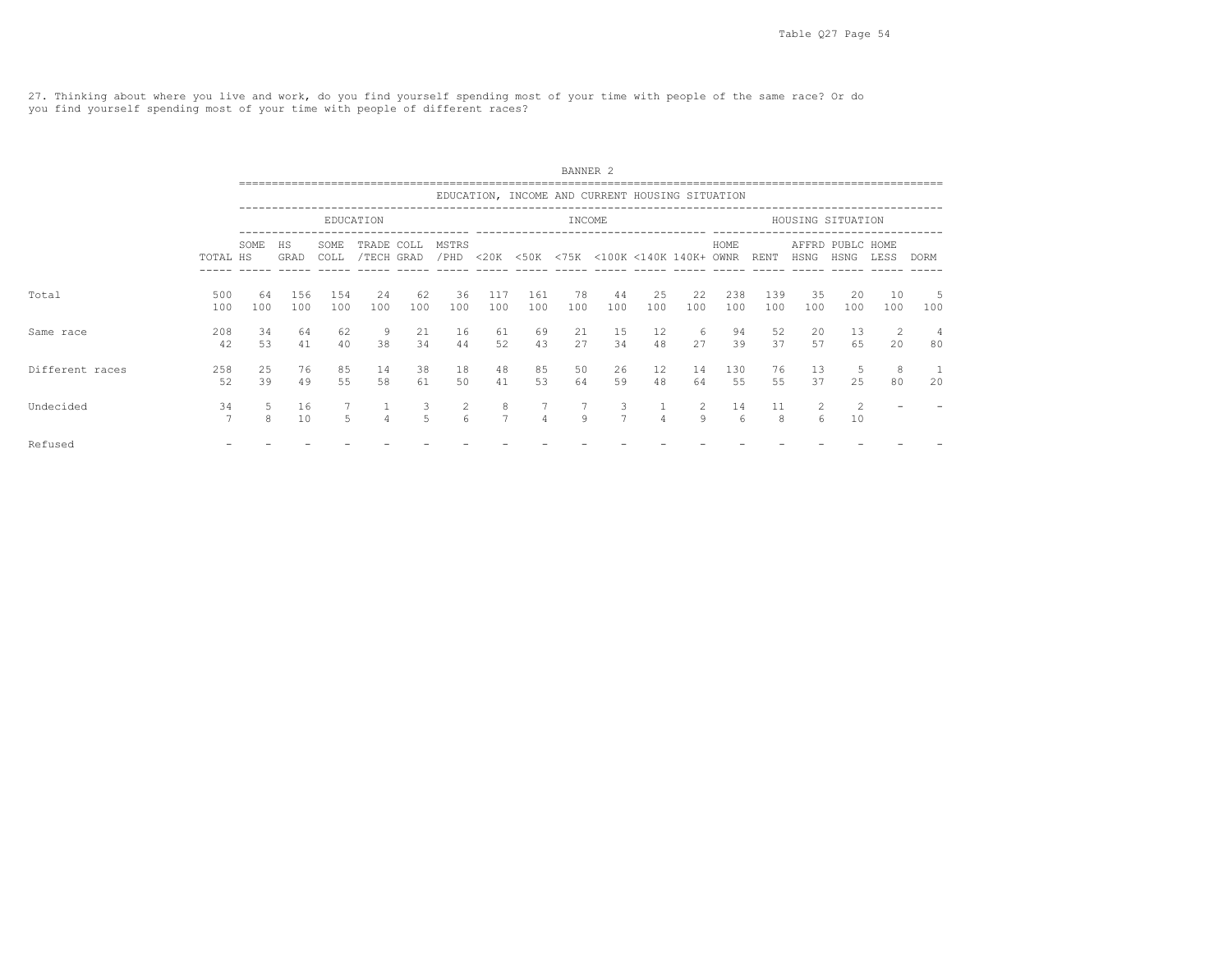28. In your opinion, has the media exaggerated stories of police brutality and racism in this country - yes or no?

|           |                      | BANNER <sub>2</sub> |            |                      |                          |           |               |            |                |           |                                                 |                     |                               |                    |            |           |                          |                      |             |
|-----------|----------------------|---------------------|------------|----------------------|--------------------------|-----------|---------------|------------|----------------|-----------|-------------------------------------------------|---------------------|-------------------------------|--------------------|------------|-----------|--------------------------|----------------------|-------------|
|           |                      |                     |            |                      |                          |           |               |            |                |           | EDUCATION, INCOME AND CURRENT HOUSING SITUATION |                     |                               |                    |            |           |                          |                      |             |
|           |                      |                     |            |                      | EDUCATION                |           |               |            |                | INCOME    |                                                 |                     |                               |                    |            |           | HOUSING SITUATION        |                      |             |
|           | TOTAL HS             | SOME                | HS<br>GRAD | SOME<br>COLL         | TRADE COLL<br>/TECH GRAD |           | MSTRS<br>/PHD |            |                |           | <20K <50K <75K <100K <140K 140K+ OWNR           |                     |                               | HOME               | RENT       | HSNG      | AFFRD PUBLC HOME<br>HSNG | LESS                 | <b>DORM</b> |
| Total     | 500<br>100           | 64<br>100           | 156<br>100 | 154<br>100           | 24<br>100                | 62<br>100 | 36<br>100     | 117<br>100 | 161<br>100     | 78<br>100 | 44<br>100                                       | 25<br>100           | 22<br>100                     | 238<br>100         | 139<br>100 | 35<br>100 | 20<br>100                | 10<br>100            | 5<br>100    |
| Yes       | 130<br>26            | 20<br>31            | 41<br>26   | 38<br>25             | -6<br>2.5                | 13<br>21  | 9<br>2.5      | 34<br>29   | 42<br>26       | 19<br>2.4 | 8<br>18                                         | 10<br>40            | $\overline{\mathbf{3}}$<br>14 | 47<br>$20^{\circ}$ | 42<br>30   | 12<br>34  | 8<br>40                  | $\overline{4}$<br>40 | 20          |
| No        | 319<br>64            | 34<br>53            | 96<br>62   | 105<br>68            | 15<br>63                 | 45<br>73  | 24<br>67      | 66<br>56   | 111<br>69      | 50<br>64  | 34<br>77                                        | 13<br>52            | 17<br>77                      | 172<br>72          | 80<br>58   | 20<br>57  | 8<br>40                  | 4<br>40              | 4<br>80     |
| Undecided | 47<br>$\overline{9}$ | -8<br>13            | 18<br>12   | 11<br>$\overline{7}$ | 3<br>13                  | 3<br>5    | 3<br>8        | 14<br>12   | $\overline{4}$ | 9<br>12   | 2<br>5                                          | 2<br>$\overline{8}$ | 2<br>9                        | 19<br>8            | 15<br>11   | 2<br>6    | -3<br>15                 | -2<br>20             |             |
| Refused   | 4                    |                     |            |                      |                          |           |               |            |                |           |                                                 |                     |                               |                    |            |           |                          |                      |             |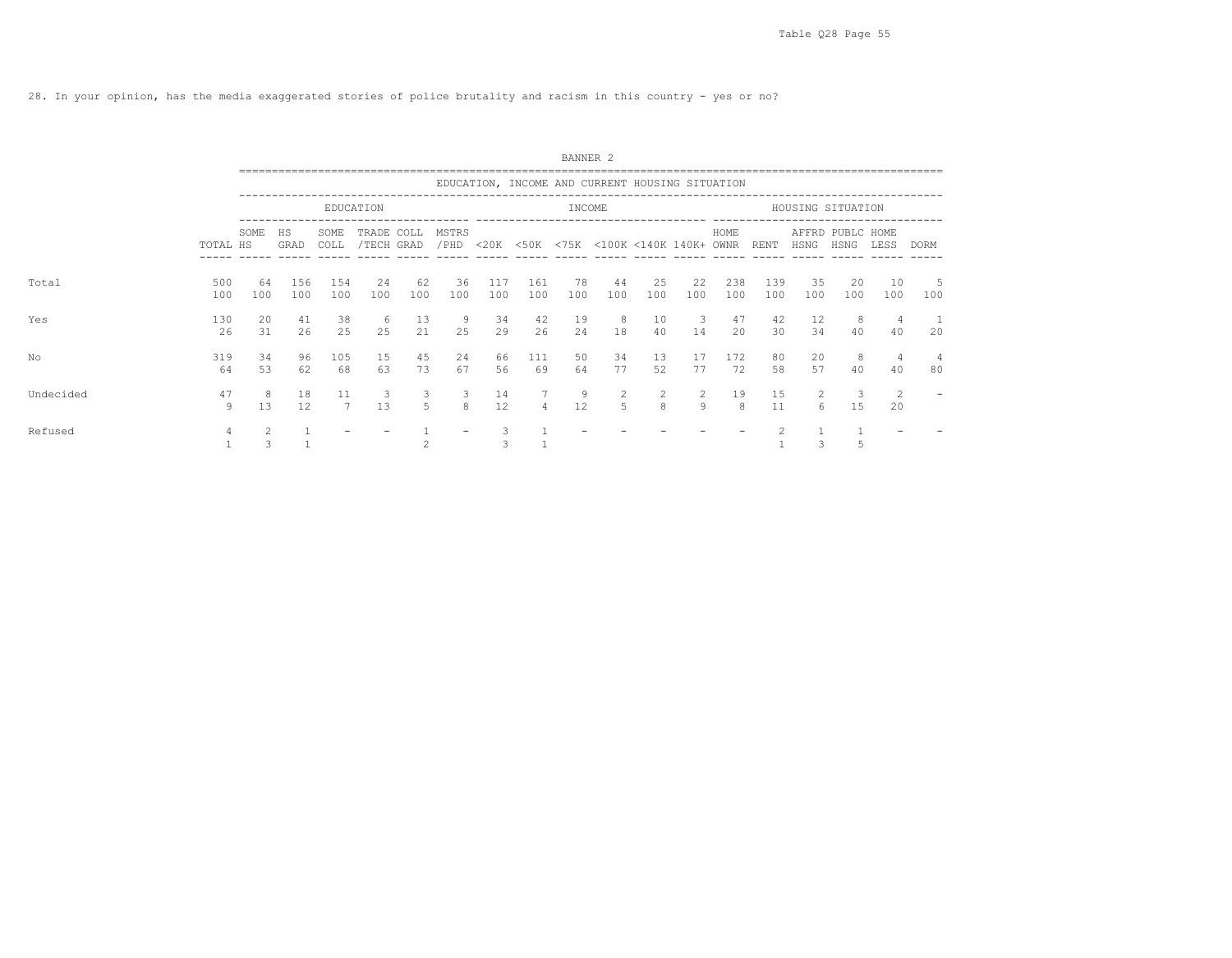|           |            |           |            |              |                          |           |                |            |            | BANNER <sub>2</sub> |                                                 |           |           |            |            |                   |                          |                               |           |
|-----------|------------|-----------|------------|--------------|--------------------------|-----------|----------------|------------|------------|---------------------|-------------------------------------------------|-----------|-----------|------------|------------|-------------------|--------------------------|-------------------------------|-----------|
|           |            |           |            |              |                          |           |                |            |            |                     | EDUCATION, INCOME AND CURRENT HOUSING SITUATION |           |           |            |            |                   |                          |                               |           |
|           |            |           |            |              | EDUCATION                |           |                |            |            | INCOME              |                                                 |           |           |            |            | HOUSING SITUATION |                          |                               |           |
|           | TOTAL HS   | SOME      | HS<br>GRAD | SOME<br>COLL | TRADE COLL<br>/TECH GRAD |           | MSTRS<br>/ PHD |            |            |                     | <20K <50K <75K <100K <140K 140K+ OWNR           |           |           | HOME       | RENT       | HSNG              | AFFRD PUBLC HOME<br>HSNG | LESS                          | DORM      |
| Total     | 500<br>100 | 64<br>100 | 156<br>100 | 154<br>100   | 24<br>100                | 62<br>100 | 36<br>100      | 117<br>100 | 161<br>100 | 78<br>100           | 44<br>100                                       | 25<br>100 | 22<br>100 | 238<br>100 | 139<br>100 | 35<br>100         | 20<br>100                | 10<br>100                     | -5<br>100 |
| Yes       | 131<br>26  | 12<br>19  | 46<br>29   | 46<br>30     | 8<br>33                  | 14<br>23  | 5<br>14        | 30<br>26   | 42<br>26   | 20<br>26            | 17<br>39                                        | 4<br>16   | -5<br>23  | 56<br>2.4  | 46<br>33   | 6<br>17           | 6<br>30                  | $\overline{\mathbf{3}}$<br>30 |           |
| No        | 369<br>74  | 52<br>81  | 110<br>71  | 108<br>70    | 16<br>67                 | 48<br>77  | 31<br>86       | 87<br>74   | 119<br>74  | 58<br>74            | 27<br>61                                        | 21<br>84  | 17<br>77  | 182<br>76  | 93<br>67   | 29<br>83          | 14<br>70                 | 70                            | -5<br>100 |
| Undecided |            |           |            |              |                          |           |                |            |            |                     |                                                 |           |           |            |            |                   |                          |                               |           |
| Refused   |            |           |            |              |                          |           |                |            |            |                     |                                                 |           |           |            |            |                   |                          |                               |           |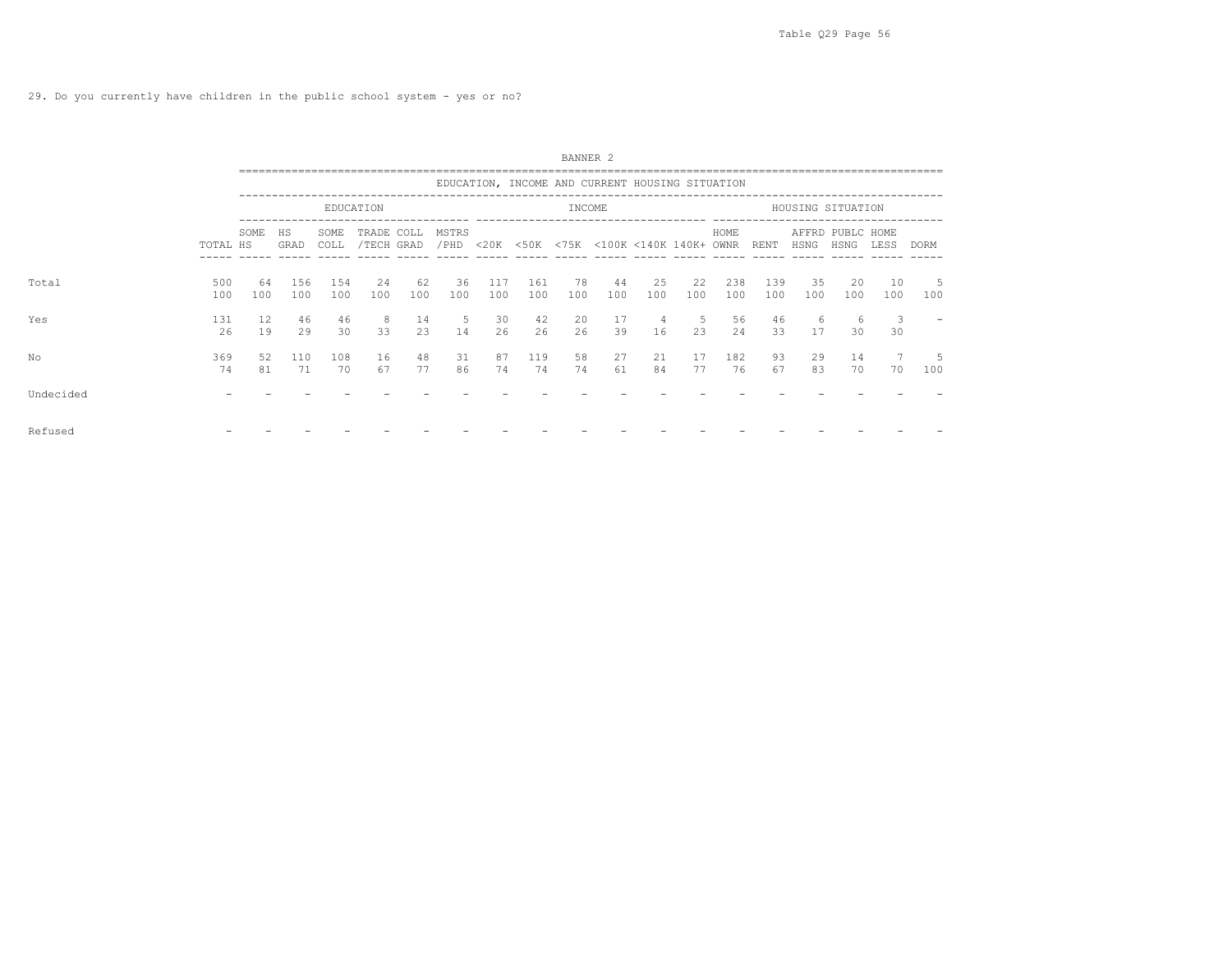30. What is the highest level of education you have completed?

|                                         |            |                          |            |              |            |           |                                                                      |                     |                      | BANNER <sub>2</sub>           |                                                 |                                |                               |                     |                       |                     |                   |                      |                      |  |
|-----------------------------------------|------------|--------------------------|------------|--------------|------------|-----------|----------------------------------------------------------------------|---------------------|----------------------|-------------------------------|-------------------------------------------------|--------------------------------|-------------------------------|---------------------|-----------------------|---------------------|-------------------|----------------------|----------------------|--|
|                                         |            |                          |            |              |            |           |                                                                      |                     |                      |                               | EDUCATION, INCOME AND CURRENT HOUSING SITUATION |                                |                               |                     |                       |                     |                   |                      |                      |  |
|                                         |            |                          |            |              | EDUCATION  |           |                                                                      |                     |                      | INCOME                        |                                                 |                                |                               |                     |                       | HOUSING SITUATION   |                   |                      |                      |  |
|                                         | TOTAL HS   | SOME                     | HS<br>GRAD | SOME<br>COLL | TRADE COLL |           | MSTRS<br>/TECH GRAD / PHD <20K <50K <75K <100K <140K 140K+ OWNR RENT |                     |                      |                               |                                                 |                                |                               | HOME                |                       |                     | AFFRD PUBLC HOME  | HSNG HSNG LESS       | DORM                 |  |
| Total                                   | 500<br>100 | 64<br>100                | 156<br>100 | 154<br>100   | 24<br>100  | 62<br>100 | 36<br>100                                                            | 117<br>100          | 161<br>100           | 78<br>100                     | 44<br>100                                       | 25<br>100                      | 22<br>100                     | 238<br>100          | 139<br>100            | 35<br>100           | 20<br>100         | 10<br>100            | - 5<br>100           |  |
| Some high school                        | 64<br>13   | 64<br>100                |            |              |            |           |                                                                      | 28<br>2.4           | 22<br>14             | $\overline{4}$<br>$5^{\circ}$ | 1<br>$\overline{2}$                             | 2<br>$\mathbf{g}$              | -1<br>5                       | 5<br>$\mathfrak{D}$ | 22<br>16              | 14<br>40            | 8<br>40           | 3<br>30              |                      |  |
| High school graduate                    | 156<br>31  | $\overline{\phantom{a}}$ | 156<br>100 |              |            |           |                                                                      | 48<br>41            | 45<br>28             | 25<br>32                      | 12<br>27                                        | 6<br>24                        | 3<br>14                       | 51<br>21            | 56<br>40              | 10<br>29            | 8<br>40           | 5<br>50              | -3<br>60             |  |
| Some college                            | 154<br>31  |                          |            | 154<br>100   |            |           |                                                                      | 26<br>22            | 61<br>38             | 31<br>40                      | 12<br>27                                        | 7<br>28                        | $\overline{\mathbf{3}}$<br>14 | 98<br>41            | 37<br>27              | 5<br>14             | 2<br>10           | $\overline{1}$<br>10 | $\overline{1}$<br>20 |  |
| Trade/technical/<br>vocational training | 24<br>5    |                          |            |              | 24<br>100  |           |                                                                      | 3<br>$\mathcal{R}$  | 12<br>$\overline{7}$ | 2<br>$\mathcal{L}$            | $\mathbf{1}$<br>$\overline{2}$                  | $\mathbf{1}$<br>$\overline{4}$ | -1<br>$\overline{a}$          | 9<br>$\Delta$       | 10<br>7               | 4<br>11             |                   |                      |                      |  |
| College graduate                        | 62<br>12   |                          |            |              |            | 62<br>100 |                                                                      | 6<br>5              | 16<br>10             | 10<br>13                      | 12<br>27                                        | $\overline{4}$<br>16           | 8<br>36                       | 44<br>18            | 9<br>$6 \overline{6}$ | $\overline{2}$<br>6 | 5                 | 10                   | 20                   |  |
| Masters or PhD                          | 36<br>7    |                          |            |              |            |           | 36<br>100                                                            | 5<br>$\overline{4}$ | 5<br>$\mathcal{E}$   | 6<br>8                        | 6<br>14                                         | 5<br>20                        | 6<br>27                       | 29<br>12            | 5<br>4                |                     | $\mathbf{1}$<br>5 |                      |                      |  |
| Undecided                               | 4          |                          |            |              |            |           |                                                                      |                     |                      |                               |                                                 |                                |                               | 1                   |                       |                     |                   |                      |                      |  |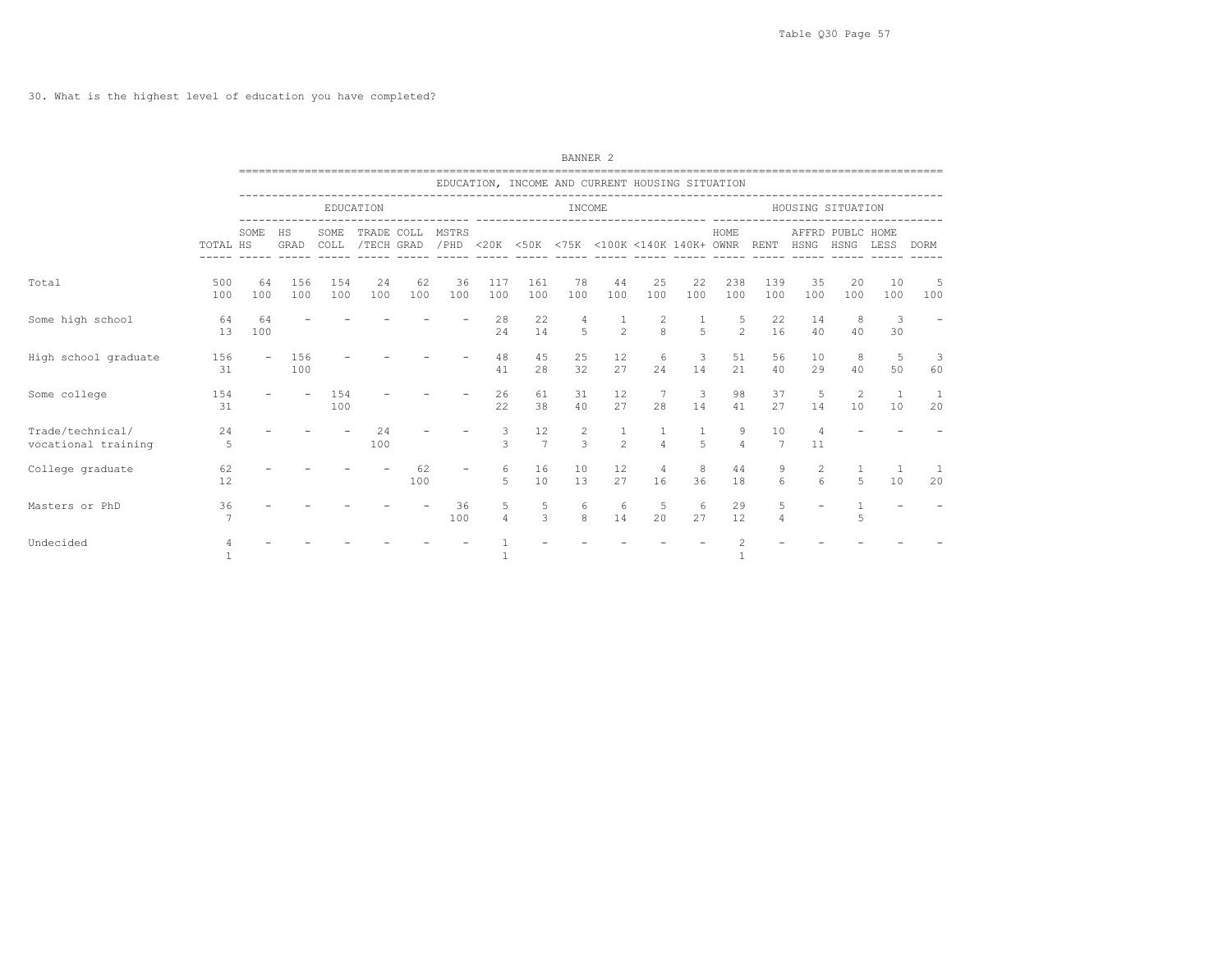|                               |                      |                                |                     |                    |                          |           |                                                                      |                          |            | BANNER <sub>2</sub> |                                                 |                   |           |            |            |                   |                  |           |            |  |
|-------------------------------|----------------------|--------------------------------|---------------------|--------------------|--------------------------|-----------|----------------------------------------------------------------------|--------------------------|------------|---------------------|-------------------------------------------------|-------------------|-----------|------------|------------|-------------------|------------------|-----------|------------|--|
|                               |                      |                                |                     |                    |                          |           |                                                                      |                          |            |                     | EDUCATION, INCOME AND CURRENT HOUSING SITUATION |                   |           |            |            |                   |                  |           |            |  |
|                               |                      |                                |                     |                    | EDUCATION                |           | ---------------------------                                          |                          |            | INCOME              |                                                 |                   |           |            |            | HOUSING SITUATION |                  |           |            |  |
|                               | TOTAL HS             | SOME                           | HS<br>GRAD          | SOME<br>COLL       | TRADE COLL               |           | MSTRS<br>/TECH GRAD / PHD <20K <50K <75K <100K <140K 140K+ OWNR RENT |                          |            |                     |                                                 | ----------------- |           | HOME       |            | HSNG HSNG LESS    | AFFRD PUBLC HOME |           | DORM       |  |
| Total                         | 500<br>100           | 64<br>100                      | 156<br>100          | 154<br>100         | 24<br>100                | 62<br>100 | 36<br>100                                                            | 117<br>100               | 161<br>100 | 78<br>100           | 44<br>100                                       | 25<br>100         | 22<br>100 | 238<br>100 | 139<br>100 | 35<br>100         | 20<br>100        | 10<br>100 | - 5<br>100 |  |
| Under \$20,000 per year       | 117<br>23            | 28<br>44                       | 48<br>31            | 26<br>17           | 3<br>13                  | -6<br>10  | 5<br>14                                                              | 117<br>100               |            |                     |                                                 |                   |           | 24<br>10   | 47<br>34   | 16<br>46          | 19<br>95         | 6<br>60   | -2<br>40   |  |
| Under \$50,000 per year       | 161<br>32            | 22<br>34                       | 45<br>29            | 61<br>40           | 12<br>50                 | 16<br>26  | -5<br>14                                                             | $\overline{\phantom{a}}$ | 161<br>100 |                     |                                                 |                   |           | 77<br>32   | 47<br>34   | 17<br>49          | 1<br>5           | 4<br>40   | -3<br>60   |  |
| Under \$75,000 per year       | 78<br>16             | $\overline{4}$<br>6            | 25<br>16            | 31<br>20           | $\overline{2}$<br>8      | 10<br>16  | 6<br>17                                                              |                          |            | 78<br>100           |                                                 |                   |           | 44<br>18   | 21<br>15   | $\mathbf{1}$<br>3 |                  |           |            |  |
| Under \$100,000 per year      | 44<br>9              | <sup>1</sup><br>$\mathcal{L}$  | 12<br>8             | 12<br>8            | $\mathbf{1}$<br>$\Delta$ | 12<br>19  | 6<br>17                                                              |                          |            |                     | 44<br>100                                       |                   |           | 29<br>12   | 8<br>6     |                   |                  |           |            |  |
| Under \$140,000 per year      | 25<br>5              | $\overline{2}$<br>3            | 6<br>$\overline{4}$ | 5                  | 1<br>$\overline{4}$      | 4<br>6    | 5<br>14                                                              |                          |            |                     |                                                 | 25<br>100         |           | 18<br>8    | 5<br>4     |                   |                  |           |            |  |
| \$140,000 per year or<br>more | 22<br>$\overline{4}$ | $\mathbf{1}$<br>$\mathfrak{D}$ | 3<br>$\mathfrak{D}$ | 3<br>$\mathcal{L}$ | 1<br>$\overline{4}$      | 8<br>13   | 6<br>17                                                              |                          |            |                     |                                                 |                   | 22<br>100 | 18<br>8    | 3          |                   |                  |           |            |  |
| Undecided                     | 53<br>11             | 6.<br>9                        | 17<br>11            | 14<br>9            | 4<br>17                  | 6<br>10   | 3<br>8                                                               |                          |            |                     |                                                 |                   |           | 28<br>12   | 5          | 3                 |                  |           |            |  |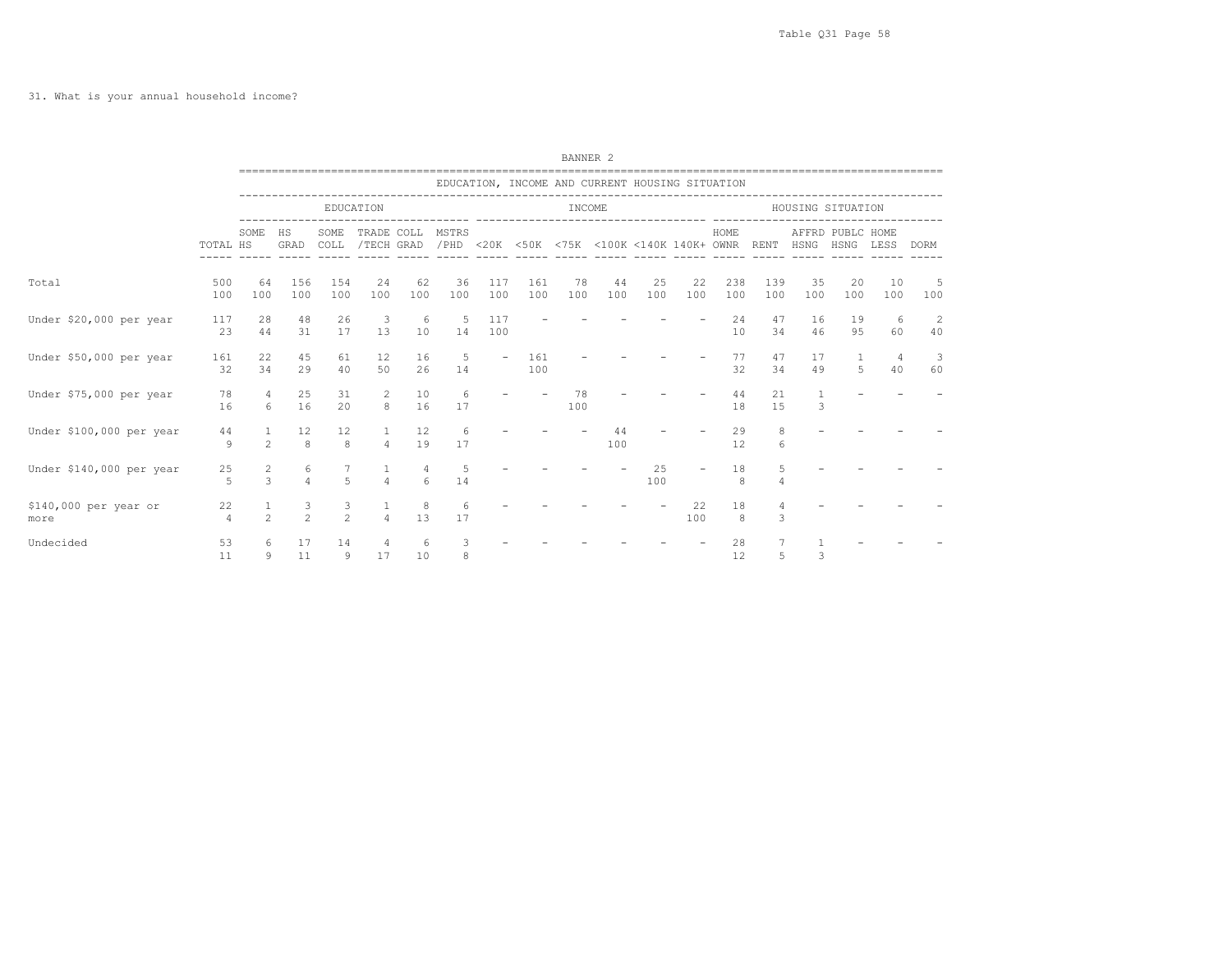|                                    |                             |                        |                       |                              |                          |                                |                          |                     |                     | BANNER <sub>2</sub> |                     |                                                                                          |                      |                          |            |                   |                     |           |           |
|------------------------------------|-----------------------------|------------------------|-----------------------|------------------------------|--------------------------|--------------------------------|--------------------------|---------------------|---------------------|---------------------|---------------------|------------------------------------------------------------------------------------------|----------------------|--------------------------|------------|-------------------|---------------------|-----------|-----------|
|                                    |                             |                        |                       |                              |                          |                                |                          |                     |                     |                     |                     | EDUCATION, INCOME AND CURRENT HOUSING SITUATION                                          |                      |                          |            |                   |                     |           |           |
|                                    |                             |                        |                       |                              | EDUCATION                |                                |                          |                     |                     | INCOME              |                     |                                                                                          |                      |                          |            | HOUSING SITUATION |                     |           |           |
|                                    | TOTAL HS                    | SOME                   | HS                    | SOME                         |                          |                                | TRADE COLL MSTRS         |                     |                     |                     |                     | GRAD COLL /TECH GRAD /PHD <20K <50K <75K <100K <140K 140K+ OWNR RENT HSNG HSNG LESS DORM |                      | HOME                     |            |                   | AFFRD PUBLC HOME    |           |           |
| Total                              | 500<br>100                  | 64<br>100              | 156<br>100            | 154<br>100                   | 24<br>100                | 62<br>100                      | -36<br>100               | 117<br>100          | 161<br>100          | 78<br>100           | 44<br>100           | 25<br>100                                                                                | 22<br>100            | 238<br>100               | 139<br>100 | 35<br>100         | - 20<br>100         | 10<br>100 | -5<br>100 |
| Homeowner                          | 238<br>48                   | 5<br>8                 | 51<br>33              | 98<br>64                     | 9<br>38                  | 44<br>71                       | 29<br>81                 | 24<br>21            | 77<br>48            | 44<br>56            | 29<br>66            | 18<br>72                                                                                 | 18<br>82             | 238<br>100               |            |                   |                     |           |           |
| Renter                             | 139<br>28                   | 2.2 <sub>1</sub><br>34 | 56<br>36              | 37<br>24                     | 10<br>42                 | 9<br>15                        | 5<br>14                  | 47<br>40            | 47<br>29            | 21<br>27            | 8<br>18             | 5<br>20                                                                                  | $\overline{4}$<br>18 | $\overline{\phantom{a}}$ | 139<br>100 |                   |                     |           |           |
| Detroit public housing             | 20<br>$\overline{4}$        | 8<br>1.3               | 8<br>5                | 2<br>$\overline{1}$          | $\overline{\phantom{a}}$ | $\mathbf{1}$<br>$\mathfrak{D}$ | $\overline{1}$<br>3      | 19<br>16            | 1<br>$\overline{1}$ |                     |                     |                                                                                          |                      |                          |            |                   | $20^{\circ}$<br>100 |           |           |
| Detroit affordable<br>housing      | 35<br>$7\overline{ }$       | 14<br>22.2             | 10<br>6               | 5<br>3                       | $\overline{4}$<br>17     | 2<br>3                         | $\overline{\phantom{a}}$ | 16<br>14            | 17<br>11            | $\mathbf{1}$        |                     |                                                                                          |                      |                          |            | 35<br>100         |                     |           |           |
| University housing/<br>dormitory   | $5^{\circ}$<br>$\mathbf{1}$ |                        | 3<br>$\mathfrak{D}$   | $\mathbf{1}$<br>$\mathbf{1}$ |                          | $\mathfrak{D}$                 |                          | 2<br>$\mathfrak{D}$ | 3<br>2              |                     |                     |                                                                                          |                      |                          |            |                   |                     |           | 100       |
| Assisted living or<br>nursing home | 1<br>$\star$                | $\mathbf{1}$<br>2      |                       |                              |                          |                                |                          | 1                   |                     |                     |                     |                                                                                          |                      |                          |            |                   |                     |           |           |
| Currently displaced or<br>homeless | 10<br>2                     | 3<br>$\overline{5}$    | 5<br>3                | $\mathbf{1}$                 |                          | $\overline{c}$                 |                          | 6<br>5              | 4<br>$\overline{c}$ |                     |                     |                                                                                          |                      |                          |            |                   |                     | 10<br>100 |           |
| Undecided                          | 27<br>$\overline{5}$        | 8<br>1.3               | 11<br>$7\phantom{.0}$ | 3<br>$\overline{2}$          | 1<br>$\Delta$            | $\mathfrak{D}$                 | $\mathbf{1}$<br>3        | 1<br>$\overline{1}$ | $\overline{a}$      | 9<br>12             | 3<br>$\overline{7}$ | 4                                                                                        |                      |                          |            |                   |                     |           |           |
| Refused                            | 25<br>5                     | 3<br>5                 | 12<br>8               | 7<br>5                       |                          | 3<br>5                         |                          | 1<br>$\overline{1}$ | -5<br>3             | 3<br>$\overline{4}$ | 4<br>9              | 4                                                                                        |                      |                          |            |                   |                     |           |           |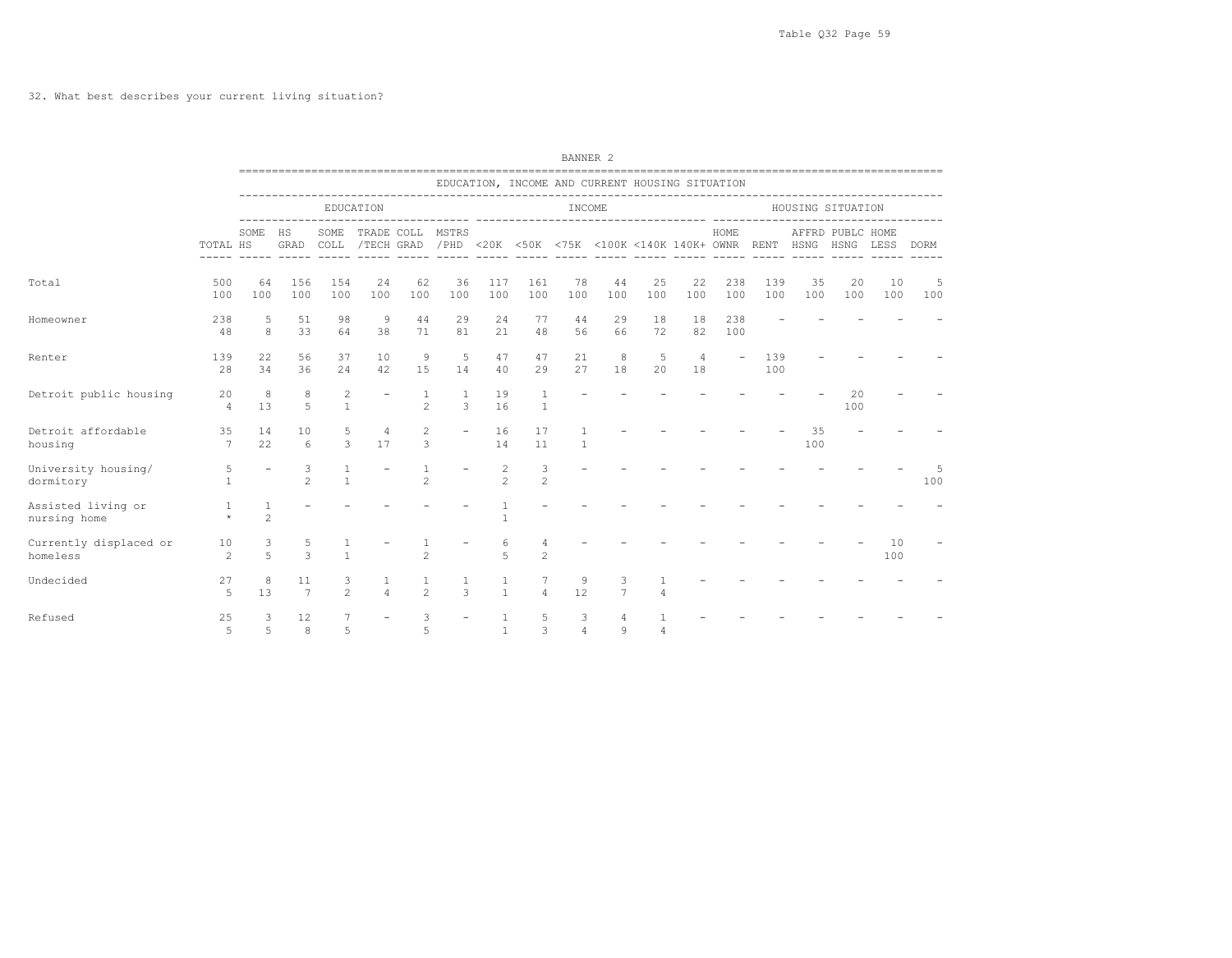33. Does anyone in your household own a firearm - yes or no?

|           |            |               |            |                    |                          |                                                                                                                                                               |           |            |            | BANNER <sub>2</sub> |                                                 |           |           |            |            |                   |                          |           |           |  |
|-----------|------------|---------------|------------|--------------------|--------------------------|---------------------------------------------------------------------------------------------------------------------------------------------------------------|-----------|------------|------------|---------------------|-------------------------------------------------|-----------|-----------|------------|------------|-------------------|--------------------------|-----------|-----------|--|
|           |            |               |            |                    |                          |                                                                                                                                                               |           |            |            |                     | EDUCATION, INCOME AND CURRENT HOUSING SITUATION |           |           |            |            |                   |                          |           |           |  |
|           |            |               |            |                    | EDUCATION                |                                                                                                                                                               |           |            |            | INCOME              |                                                 |           |           |            |            | HOUSING SITUATION |                          |           |           |  |
|           | TOTAL HS   | SOME          | HS<br>GRAD | SOME<br>COLL       | TRADE COLL<br>/TECH GRAD |                                                                                                                                                               | MSTRS     |            |            |                     | /PHD <20K <50K <75K <100K <140K 140K+ OWNR      |           |           | HOME       | RENT       | HSNG              | AFFRD PUBLC HOME<br>HSNG | LESS      | DORM      |  |
| Total     | 500<br>100 | 64<br>100     | 156<br>100 | 154<br>100         | 24<br>100                | 62<br>100                                                                                                                                                     | 36<br>100 | 117<br>100 | 161<br>100 | 78<br>100           | 44<br>100                                       | 25<br>100 | 22<br>100 | 238<br>100 | 139<br>100 | 35<br>100         | 20<br>100                | 10<br>100 | 5<br>100  |  |
| Yes       | 141<br>28  | 14<br>22      | 39<br>25   | 47<br>31           | 8<br>33                  | 18<br>29                                                                                                                                                      | 15<br>42  | 17<br>15   | 34<br>2.1  | 34<br>44            | 19<br>43                                        | 6<br>24   | 12<br>55  | 84<br>35   | 27<br>19   | 7<br>20           | 4<br>20                  |           |           |  |
| No        | 340<br>68  | 49<br>77      | 110<br>71  | 100<br>65          | 16<br>67                 | 42<br>68                                                                                                                                                      | 20<br>56  | 98<br>84   | 125<br>78  | 41<br>53            | 23<br>52                                        | 19<br>76  | 10<br>45  | 146<br>61  | 111<br>80  | 28<br>80          | 15<br>75                 | 9<br>90   | .5<br>100 |  |
| Undecided | 6          |               |            |                    |                          | $\mathfrak{D}_{1}^{2}(\mathfrak{D}_{1})=\mathfrak{D}_{2}^{2}(\mathfrak{D}_{2})=\mathfrak{D}_{2}^{2}(\mathfrak{D}_{1})=\mathfrak{D}_{2}^{2}(\mathfrak{D}_{2})$ |           |            |            |                     |                                                 |           |           |            |            |                   |                          |           |           |  |
| Refused   | 13<br>3    | $\mathcal{L}$ | 5<br>3     | 5<br>$\mathcal{L}$ |                          | $\mathfrak{D}$                                                                                                                                                | 3         |            |            | 2<br>3              | $\overline{2}$<br>5                             |           |           |            |            |                   |                          | 10        |           |  |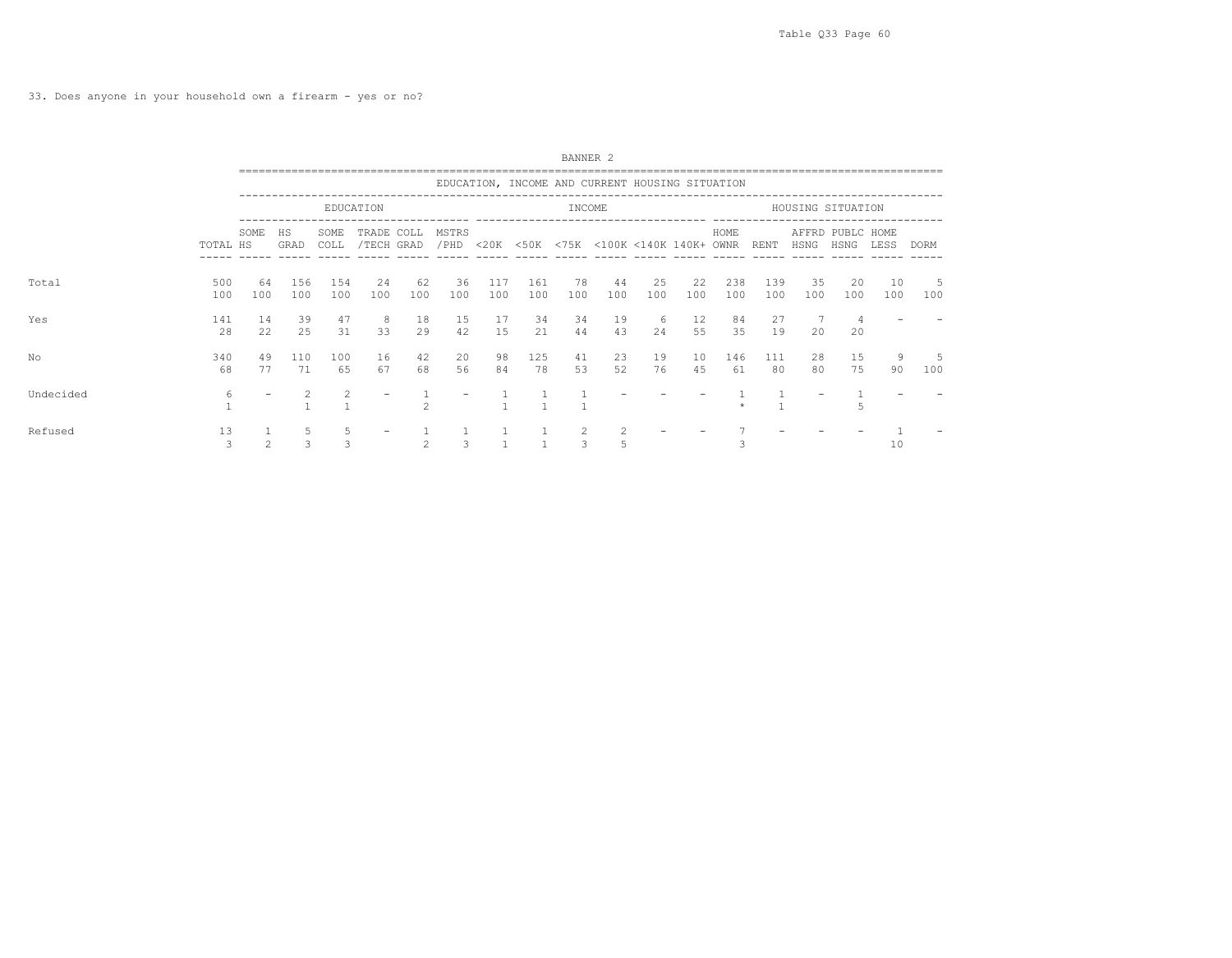|           |            |           |            |              |                          |           |           |            |            | BANNER <sub>2</sub> |                                                 |                    |                      |            |            |           |                          |                               |           |  |
|-----------|------------|-----------|------------|--------------|--------------------------|-----------|-----------|------------|------------|---------------------|-------------------------------------------------|--------------------|----------------------|------------|------------|-----------|--------------------------|-------------------------------|-----------|--|
|           |            |           |            |              |                          |           |           |            |            |                     | EDUCATION, INCOME AND CURRENT HOUSING SITUATION |                    |                      |            |            |           |                          |                               |           |  |
|           |            |           |            |              | EDUCATION                |           |           |            |            | INCOME              |                                                 |                    |                      |            |            |           | HOUSING SITUATION        |                               |           |  |
|           | TOTAL HS   | SOME      | HS<br>GRAD | SOME<br>COLL | TRADE COLL<br>/TECH GRAD |           | MSTRS     |            |            |                     | /PHD <20K <50K <75K <100K <140K 140K+ OWNR RENT |                    |                      | HOME       |            | HSNG      | AFFRD PUBLC HOME<br>HSNG | LESS                          | DORM      |  |
| Total     | 500<br>100 | 64<br>100 | 156<br>100 | 154<br>100   | 24<br>100                | 62<br>100 | 36<br>100 | 117<br>100 | 161<br>100 | 78<br>100           | 44<br>100                                       | 25<br>100          | 22<br>100            | 238<br>100 | 139<br>100 | 35<br>100 | -20<br>100               | 10<br>100                     | 5<br>100  |  |
| Yes       | 49<br>10   | 4<br>6    | 16<br>10   | 18<br>12.    | 2<br>8                   | 5<br>8    | 3<br>8    | 10<br>Q    | 23<br>14   | 3<br>$\overline{4}$ | $2^{1}$                                         | 2<br>$\mathcal{R}$ | $\overline{4}$<br>18 | 24<br>10   | 12<br>Q    | 4<br>11   | 5                        | $\overline{\mathbf{3}}$<br>30 |           |  |
| No        | 446<br>89  | 60<br>94  | 139<br>89  | 133<br>86    | 22<br>92                 | 57<br>92  | 32<br>89  | 105<br>90  | 137<br>85  | 75<br>96            | 43<br>98                                        | 23<br>92           | 18<br>82             | 211<br>89  | 127<br>91  | 31<br>89  | 19<br>95                 | 70                            | -5<br>100 |  |
| Undecided | 2          |           |            |              |                          |           |           |            |            |                     |                                                 |                    |                      |            |            |           |                          |                               |           |  |
| Refused   | 3          |           |            |              |                          |           |           |            |            |                     |                                                 |                    |                      |            |            |           |                          |                               |           |  |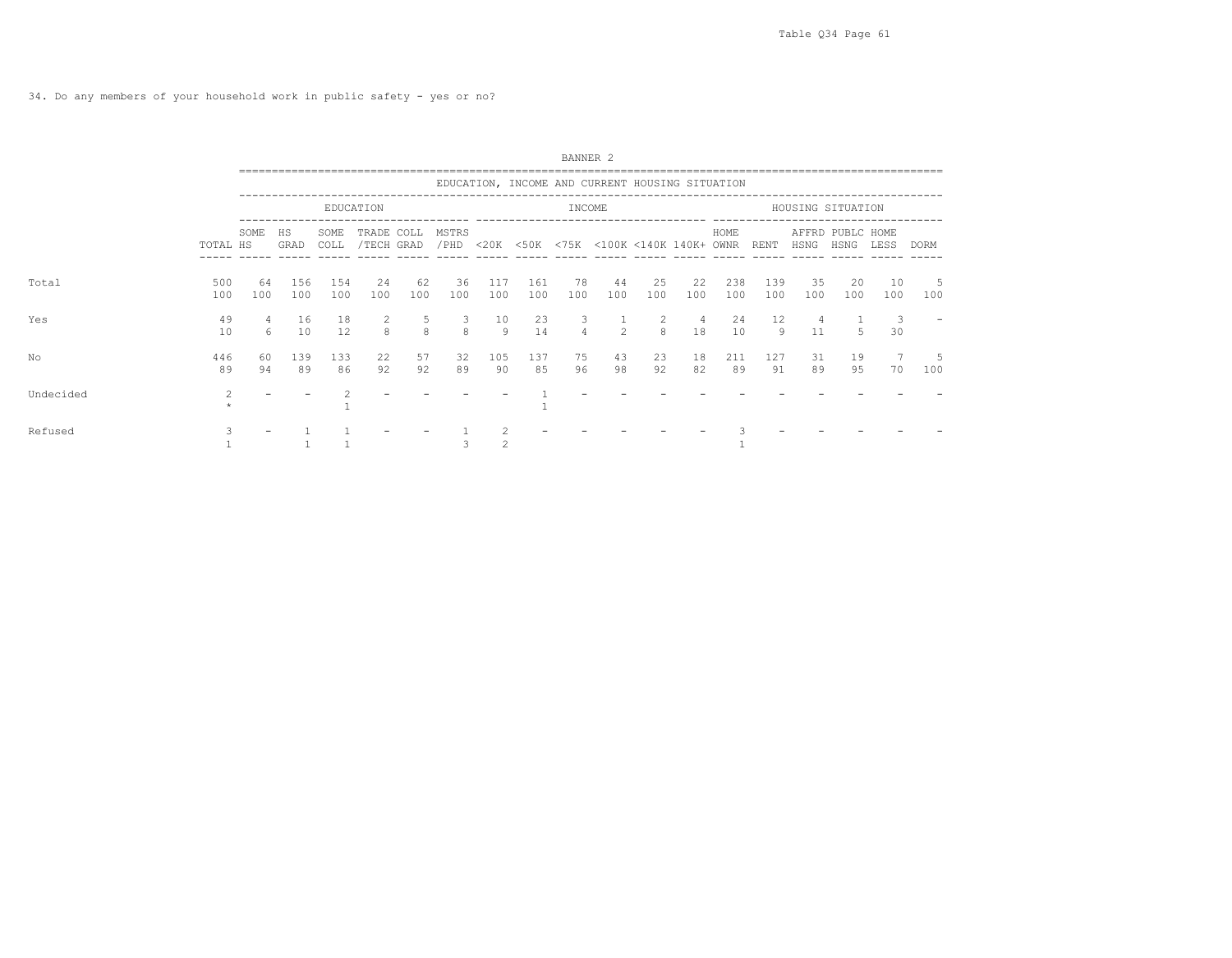|           |            |           |            |              |                          |           |           |            |            | BANNER <sub>2</sub> |                                                 |           |                      |            |            |           |                          |           |          |
|-----------|------------|-----------|------------|--------------|--------------------------|-----------|-----------|------------|------------|---------------------|-------------------------------------------------|-----------|----------------------|------------|------------|-----------|--------------------------|-----------|----------|
|           |            |           |            |              |                          |           |           |            |            |                     | EDUCATION, INCOME AND CURRENT HOUSING SITUATION |           |                      |            |            |           |                          |           |          |
|           |            |           |            |              | EDUCATION                |           |           |            |            | INCOME              |                                                 |           |                      |            |            |           | HOUSING SITUATION        |           |          |
|           | TOTAL HS   | SOME      | HS<br>GRAD | SOME<br>COLL | TRADE COLL<br>/TECH GRAD |           | MSTRS     |            |            |                     | /PHD <20K <50K <75K <100K <140K 140K+ OWNR RENT |           |                      | HOME       |            | HSNG      | AFFRD PUBLC HOME<br>HSNG | LESS      | DORM     |
| Total     | 500<br>100 | 64<br>100 | 156<br>100 | 154<br>100   | 24<br>100                | 62<br>100 | 36<br>100 | 117<br>100 | 161<br>100 | 78<br>100           | 44<br>100                                       | 25<br>100 | 22<br>100            | 238<br>100 | 139<br>100 | 35<br>100 | 20<br>100                | 10<br>100 | 5<br>100 |
| Yes       | 57<br>11   | 11        | 16<br>10   | 19<br>12.    | $\overline{4}$           | 9<br>15   | -5<br>14  | - 9<br>8   | 23<br>14   | 6<br>8              | 10<br>23                                        | 3<br>12.  | $\overline{4}$<br>18 | 25<br>11   | 18<br>1.3  | 6<br>17   |                          |           | 60       |
| No        | 432<br>86  | 56<br>88  | 136<br>87  | 131<br>85    | 23<br>96                 | 51<br>82  | 31<br>86  | 107<br>91  | 136<br>84  | 72<br>92            | 33<br>75                                        | 22<br>88  | 17<br>77             | 209<br>88  | 121<br>87  | 29<br>83  | 19<br>95                 | 10<br>100 | 2<br>40  |
| Undecided |            |           |            |              |                          |           |           |            |            |                     |                                                 |           |                      |            |            |           |                          |           |          |
| Refused   |            |           | 3          |              |                          |           |           |            |            |                     |                                                 |           |                      |            |            |           |                          |           |          |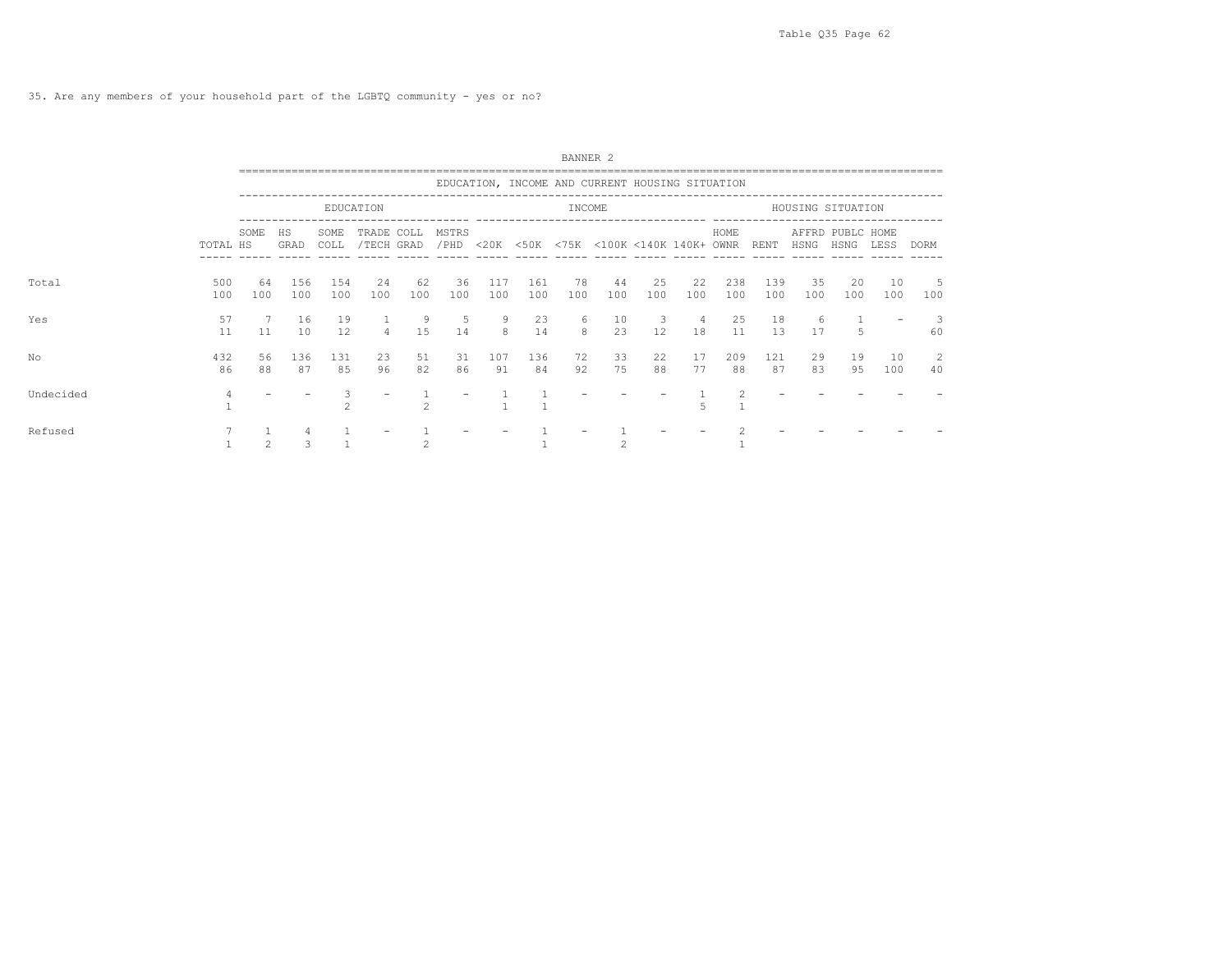6. How would you rate the city of Detroit as a place to live?

|           |            |                     |           |                     |                  |           |           |           |                          | BANNER <sub>3</sub> |                                                     |            |                       |            |                             |            |                                   |                      |
|-----------|------------|---------------------|-----------|---------------------|------------------|-----------|-----------|-----------|--------------------------|---------------------|-----------------------------------------------------|------------|-----------------------|------------|-----------------------------|------------|-----------------------------------|----------------------|
|           |            |                     |           |                     |                  |           |           |           |                          |                     | GEOGRAPHY, RACE X GENDER, AND HOUSEHOLD IDENTIFIERS |            |                       |            |                             |            |                                   |                      |
|           |            |                     |           |                     | COUNCIL DISTRICT |           |           |           | BLACK X<br><b>GENDER</b> |                     | SCHOOL-AGED<br>CHILDREN                             |            | FIREARM<br>OWNERSHIP  |            | WORK IN<br>PUBLIC<br>SAFETY |            | PART OF<br>LGBTO<br>COMMUNITY     |                      |
|           | TOTAL      |                     | 2         | 3                   | $\overline{4}$   | 5         | 6         | 7         | MALE                     | FEM                 | YES                                                 | NO.        | YES                   | NO         | YES                         | NO.        | <b>YES</b>                        | NO.                  |
| Total     | 500<br>100 | 74<br>100           | 74<br>100 | 69<br>100           | 67<br>100        | 69<br>100 | 75<br>100 | 72<br>100 | 155<br>100               | 208<br>100          | 131<br>100                                          | 369<br>100 | 141<br>100            | 340<br>100 | 49<br>100                   | 446<br>100 | 57<br>100                         | 432<br>100           |
| Excellent | 51<br>10   | 10<br>14            | 7<br>9    | 6<br>9              | 9<br>13          | 4<br>6    | 8<br>11   | 7<br>10   | 17<br>11                 | 18<br>$\circ$       | 13<br>10                                            | 38<br>10   | 10<br>$\overline{7}$  | 41<br>12   | 8<br>16                     | 41<br>9    | 10<br>18                          | 41<br>$\overline{9}$ |
| Good      | 192<br>38  | 31<br>42            | 30<br>41  | 29<br>42            | 20<br>30         | 29<br>42  | 29<br>39  | 24<br>33  | 66<br>43                 | 75<br>36            | 36<br>27                                            | 156<br>42  | 57<br>40              | 126<br>37  | 20<br>41                    | 171<br>38  | 19<br>33                          | 167<br>39            |
| Fair      | 207<br>41  | 29<br>39            | 29<br>39  | 31<br>45            | 31<br>46         | 25<br>36  | 29<br>39  | 33<br>46  | 62<br>40                 | 92<br>44            | 62<br>47                                            | 145<br>39  | 66<br>47              | 135<br>40  | 16<br>33                    | 189<br>42  | 24<br>42                          | 180<br>42            |
| Poor      | 49<br>10   | $\overline{4}$<br>5 | 8<br>11   | $\overline{2}$<br>3 | 7<br>10          | 11<br>16  | 9<br>12   | 8<br>11   | 10<br>6                  | 22<br>11            | 20<br>15                                            | 29<br>8    | 8<br>$6 \overline{6}$ | 37<br>11   | 5<br>10                     | 44<br>10   | $\overline{4}$<br>$7\phantom{.0}$ | 43<br>10             |
| Undecided | 1          |                     |           |                     |                  |           |           |           |                          |                     |                                                     | ÷          |                       |            |                             |            | $\overline{\phantom{0}}$          | $\star$              |
| Refused   |            |                     |           |                     |                  |           |           |           |                          |                     |                                                     |            |                       |            |                             |            |                                   |                      |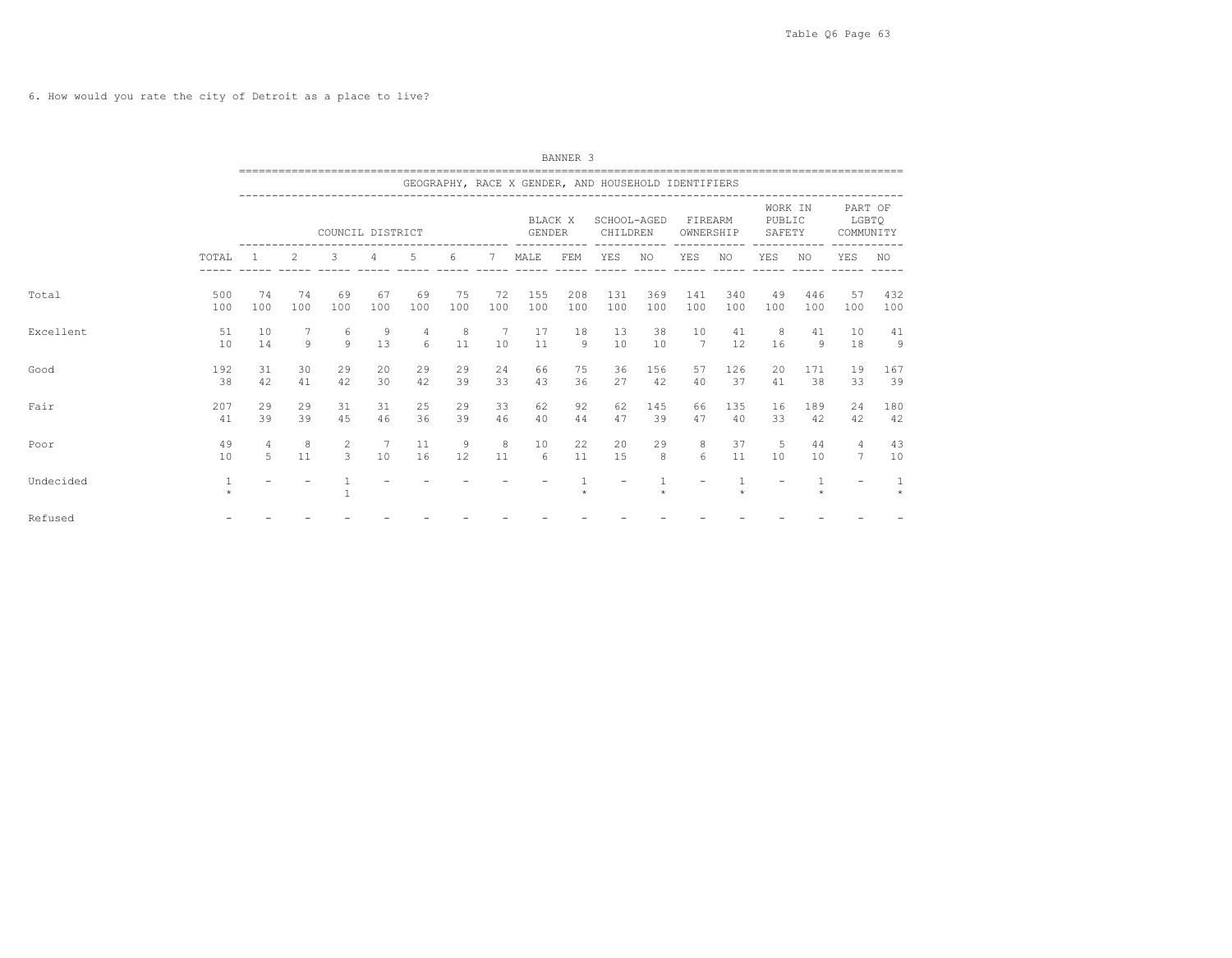7. Of the following issues, what do you think is the biggest issue facing the city of Detroit today?

|                    |                |                 |                     |                   |                   |                 |                |                 |                                                     | BANNER <sub>3</sub> |                         |                              |                          |                                |                                       |                |                               |              |
|--------------------|----------------|-----------------|---------------------|-------------------|-------------------|-----------------|----------------|-----------------|-----------------------------------------------------|---------------------|-------------------------|------------------------------|--------------------------|--------------------------------|---------------------------------------|----------------|-------------------------------|--------------|
|                    |                |                 |                     |                   |                   |                 |                |                 | GEOGRAPHY, RACE X GENDER, AND HOUSEHOLD IDENTIFIERS |                     |                         |                              |                          |                                |                                       |                |                               |              |
|                    |                |                 |                     | COUNCIL DISTRICT  |                   |                 |                |                 | BLACK X<br>GENDER                                   |                     | SCHOOL-AGED<br>CHILDREN |                              | FIREARM<br>OWNERSHIP     |                                | WORK IN<br>PUBLIC<br>SAFETY           |                | PART OF<br>LGBTQ<br>COMMUNITY |              |
|                    | TOTAL          | <sup>1</sup>    | 2<br>------ -----   | 3                 | 4                 | 5               | 6              | 7               | MALE                                                | FEM                 | YES                     | NO                           | YES<br>----- ----- ----- | ------<br>NO                   | $- - - - - -$<br>YES<br>$- - - - - -$ | NO.            | YES                           | NO.          |
| Total              | 500            | 74              | 74                  | 69                | 67                | 69              | 75             | 72              | 155                                                 | 208                 | 131                     | 369                          | 141                      | 340                            | 49                                    | 446            | 57                            | 432          |
|                    | 100            | 100             | 100                 | 100               | 100               | 100             | 100            | 100             | 100                                                 | 100                 | 100                     | 100                          | 100                      | 100                            | 100                                   | 100            | 100                           | 100          |
| Police Reform      | 20             | 2               | 3                   | 2                 | 2                 | $\overline{c}$  | 5              | 4               | 3                                                   | 8                   | 7                       | 13                           | 9                        | 11                             | 2                                     | 18             | 5                             | 15           |
|                    | $\overline{4}$ | 3               | $\overline{4}$      | 3                 | 3                 | $\mathbf{3}$    | $\overline{7}$ | 6               | $\overline{c}$                                      | $\overline{4}$      | 5                       | $\overline{4}$               | 6                        | 3                              | $\overline{4}$                        | $\overline{4}$ | 9                             | 3            |
| Public Safety      | 94             | 17              | 17                  | 17                | 6                 | 14              | 14             | 9               | 34                                                  | 51                  | 24                      | 70                           | 22                       | 71                             | 7                                     | 85             | 12                            | 82           |
|                    | 19             | 23              | 23                  | 25                | 9                 | 20              | 19             | 13              | 22                                                  | 25                  | 18                      | 19                           | 16                       | 21                             | 14                                    | 19             | 21                            | 19           |
| Affordable Housing | 59             | $7\phantom{.0}$ | 9                   | 9                 | 9                 | 10              | 7              | 8               | 13                                                  | 27                  | 16                      | 43                           | 19                       | 40                             | 9                                     | 50             | $7\phantom{.0}$               | 52           |
|                    | 12             | 9               | 12                  | 13                | 13                | 14              | 9              | 11              | 8                                                   | 13                  | 12                      | $12 \overline{ }$            | 13                       | 12                             | 18                                    | 11             | 12                            | 12           |
| Jobs               | 46             | 8               | 5                   | 5                 | 9                 | 7               | 8              | 4               | 14                                                  | 12                  | 17                      | 29                           | 16                       | 28                             | 7                                     | 38             | 5                             | 38           |
|                    | 9              | 11              | $7\phantom{.0}$     | $7\phantom{.0}$   | 13                | 10              | 11             | 6               | $\overline{9}$                                      | 6                   | 13                      | 8                            | 11                       | 8                              | 14                                    | 9              | 9                             | 9            |
| Education          | 116            | 14              | 14                  | 11                | 19                | 16              | 21             | 21              | 40                                                  | 33                  | 30                      | 86                           | 31                       | 77                             | 15                                    | 101            | 16                            | 94           |
|                    | 23             | 19              | 19                  | 16                | 28                | 23              | 28             | 29              | 26                                                  | 16                  | 23                      | 23                           | 22                       | 23                             | 31                                    | 23             | 28                            | 22           |
| Taxes              | 29<br>6        | 7<br>9          | 5<br>$\overline{7}$ | 1<br>$\mathbf{1}$ | 2<br>3            | 4<br>6          | 4<br>5         | 6<br>8          | 12<br>8                                             | 10<br>5             | 6<br>5                  | 23<br>6                      | 14<br>10                 | 15<br>$\overline{4}$           |                                       | 29<br>7        | 2<br>$\overline{4}$           | 27<br>6      |
| Race relations     | 25             | 1               | 3                   | 6                 | 8                 | 3               | 3              | $\mathbf{1}$    | 12                                                  | 7                   | $\overline{4}$          | 21                           | 5                        | 20                             | 1                                     | 24             | 3                             | 22           |
|                    | 5              | $\mathbf{1}$    | $\overline{4}$      | 9                 | 12                | $\overline{4}$  | $\overline{4}$ | $\mathbf{1}$    | 8                                                   | 3                   | 3                       | $6\overline{6}$              | $\overline{4}$           | 6                              | $\mathfrak{D}$                        | 5              | 5                             | 5            |
| COVID-19           | 54             | 8               | 9                   | $\overline{7}$    | 9                 | 5               | 7              | 9               | 6                                                   | 38                  | 16                      | 38                           | 10                       | 40                             | $\overline{c}$                        | 50             | $\overline{2}$                | 50           |
|                    | 11             | 11              | $12 \overline{ }$   | 10                | 13                | $7\phantom{.0}$ | 9              | 13              | $\overline{4}$                                      | 18                  | 12                      | 10                           | $7\phantom{.0}$          | 12                             | $\overline{4}$                        | 11             | 4                             | 12           |
| Other              | 25             | 2               | 6                   | 6                 | $\mathbf{1}$      | $\overline{4}$  | 3              | 3               | 8                                                   | 10                  | 4                       | 21                           | 8                        | 16                             | 5                                     | 20             | 3                             | 22           |
|                    | 5              | 3               | 8                   | 9                 | $\mathbf{1}$      | 6               | $\overline{4}$ | $\overline{4}$  | 5                                                   | 5                   | 3                       | $6\overline{6}$              | 6                        | 5                              | 10                                    | $\overline{4}$ | 5                             | 5            |
| Undecided          | 30             | 8               | 3                   | 4                 | 1                 | 4               | 3              | $7\phantom{.0}$ | 11                                                  | 12                  | $7\phantom{.0}$         | 23                           | 7                        | 20                             | 1                                     | 29             | $\mathbf{2}$                  | 28           |
|                    | 6              | 11              | $\overline{4}$      | 6                 | $\mathbf{1}$      | 6               | $\overline{4}$ | 10              | 7                                                   | 6                   | 5                       | 6                            | 5                        | 6                              | 2                                     | 7              | 4                             | 6            |
| Refused            | 2<br>$\star$   | $\equiv$        |                     | 1<br>$\mathbf{1}$ | 1<br>$\mathbf{1}$ |                 |                |                 | $\overline{c}$<br>$\overline{1}$                    |                     | $\equiv$                | $\mathbf{2}$<br>$\mathbf{1}$ | $\equiv$                 | $\overline{c}$<br>$\mathbf{1}$ | $\equiv$                              | 2<br>$\star$   | $\overline{\phantom{a}}$      | 2<br>$\star$ |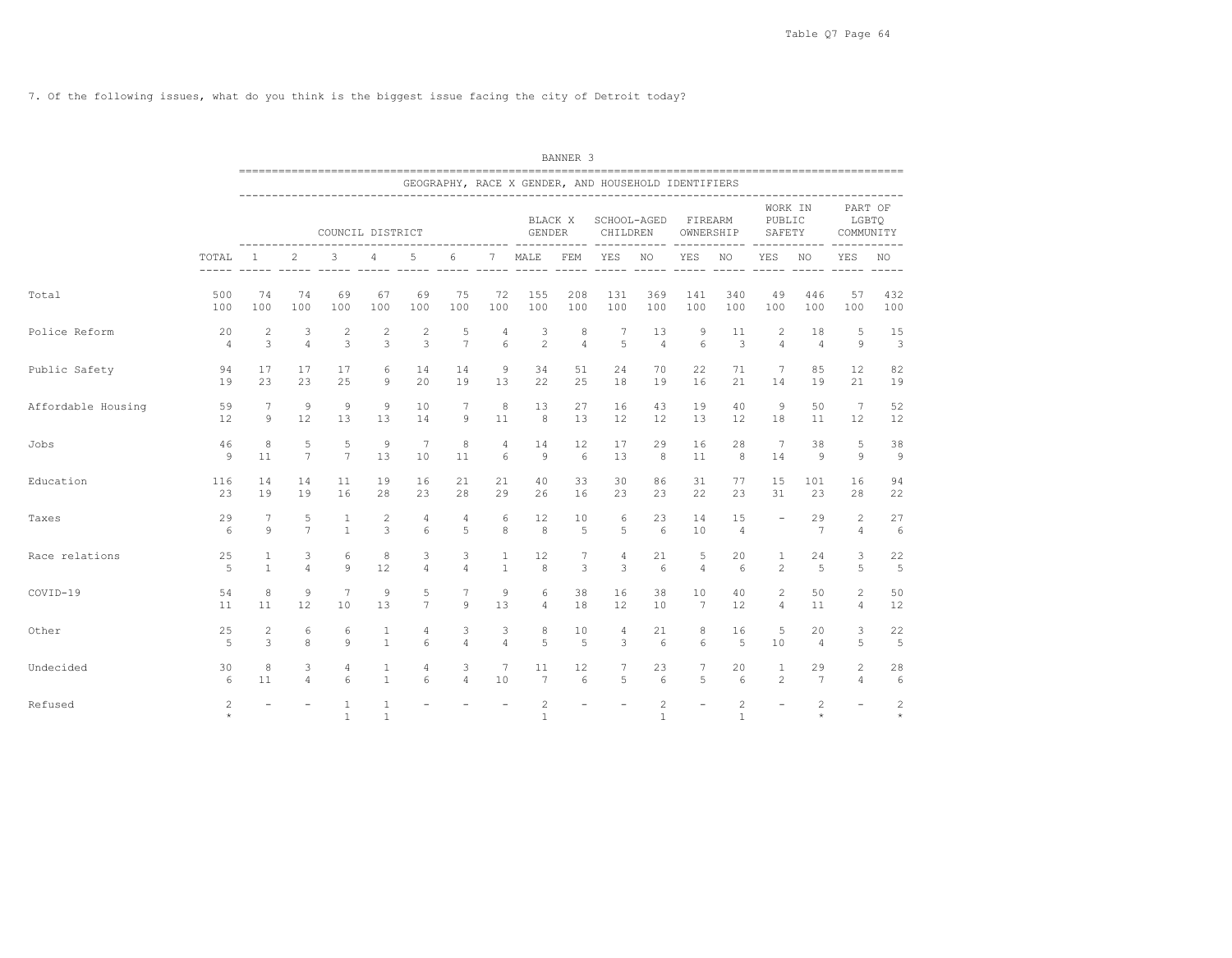8. Former Detroit police chief James Craig is preparing to run for the Republican nomination for governor next year. Does his record in the city of Detroit make you more or less likely to support him for governor?

|               |                |                     |                                                                                                                                                                                                                          |                    |                              |              |              |              |                                                     | BANNER <sub>3</sub>              |                         |                          |                                 |                     |                                  |                                  |                               |                                   |
|---------------|----------------|---------------------|--------------------------------------------------------------------------------------------------------------------------------------------------------------------------------------------------------------------------|--------------------|------------------------------|--------------|--------------|--------------|-----------------------------------------------------|----------------------------------|-------------------------|--------------------------|---------------------------------|---------------------|----------------------------------|----------------------------------|-------------------------------|-----------------------------------|
|               |                |                     |                                                                                                                                                                                                                          |                    |                              |              |              |              | GEOGRAPHY, RACE X GENDER, AND HOUSEHOLD IDENTIFIERS |                                  |                         |                          |                                 |                     |                                  |                                  |                               |                                   |
|               |                |                     |                                                                                                                                                                                                                          | COUNCIL DISTRICT   |                              |              |              |              | BLACK X<br>GENDER                                   |                                  | SCHOOL-AGED<br>CHILDREN |                          | FIREARM<br>OWNERSHIP            |                     | WORK IN<br>PUBLIC<br>SAFETY      |                                  | PART OF<br>LGBTO<br>COMMUNITY |                                   |
|               | TOTAL          |                     | YES<br>2<br>3<br>$\overline{4}$<br>.5.<br>6<br>7<br>MALE<br>FEM<br><b>YES</b><br><b>YES</b><br>YES<br>NO.<br>NO.<br>NO.<br>74<br>69<br>75<br>72<br>155<br>208<br>131<br>369<br>141<br>49<br>74<br>69<br>67<br>340<br>446 |                    |                              |              |              |              |                                                     |                                  |                         |                          |                                 |                     |                                  |                                  |                               | NO.                               |
| Total         | 500<br>100     | 100                 | 100                                                                                                                                                                                                                      | 100                | 100                          | 100          | 100          | 100          | 100                                                 | 100                              | 100                     | 100                      | 100                             | 100                 | 100                              | 100                              | 57<br>100                     | 432<br>100                        |
| More likely   | 140<br>28      | 28<br>38            | 21<br>28                                                                                                                                                                                                                 | 15<br>22           | 22<br>33                     | 16<br>23     | 26<br>35     | 12<br>17     | 41<br>26                                            | 58<br>28                         | 48<br>37                | 92<br>25                 | 44<br>31                        | 93<br>27            | 27<br>55                         | 110<br>25                        | 17<br>30                      | 119<br>28                         |
| Less likely   | 231<br>46      | 35<br>47            | 34<br>46                                                                                                                                                                                                                 | 35<br>51           | 32<br>48                     | 34<br>49     | 30<br>40     | 31<br>43     | 80<br>52                                            | 97<br>47                         | 59<br>45                | 172<br>47                | 56<br>40                        | 166<br>49           | 16<br>33                         | 214<br>48                        | 27<br>47                      | 198<br>46                         |
| No difference | 52<br>10       | 5<br>$\overline{7}$ | 10<br>14                                                                                                                                                                                                                 | 6<br>$\circ$       | 5<br>$\overline{7}$          | $_{8}$<br>12 | 7<br>$\circ$ | 11<br>15     | 21<br>14                                            | 17<br>8                          | 13<br>10                | 39<br>11                 | 11<br>8                         | 38<br>11            | $\overline{2}$<br>$\overline{4}$ | 49<br>11                         | 8<br>14                       | 43<br>10                          |
| Undecided     | 70<br>14       | 5<br>$\overline{7}$ | 8<br>11                                                                                                                                                                                                                  | 11<br>16           | 7<br>10                      | 10<br>14     | 12<br>16     | 17<br>24     | $12 \overline{ }$<br>8                              | 32<br>15                         | 11<br>8                 | 59<br>16                 | 26<br>18                        | 40<br>12            | 4<br>8                           | 66<br>15                         | 5<br>9                        | 65<br>15                          |
| Refused       | $\overline{7}$ | $\overline{1}$      | $\overline{1}$                                                                                                                                                                                                           | 2<br>$\mathcal{L}$ | $\mathbf{1}$<br>$\mathbf{1}$ |              |              | $\mathbf{1}$ | $\overline{1}$                                      | $\overline{4}$<br>$\mathfrak{D}$ |                         | $\tau$<br>$\mathfrak{D}$ | $\overline{4}$<br>$\mathcal{L}$ | 3<br>$\overline{1}$ |                                  | $\overline{7}$<br>$\mathfrak{D}$ |                               | $7\phantom{.0}$<br>$\overline{c}$ |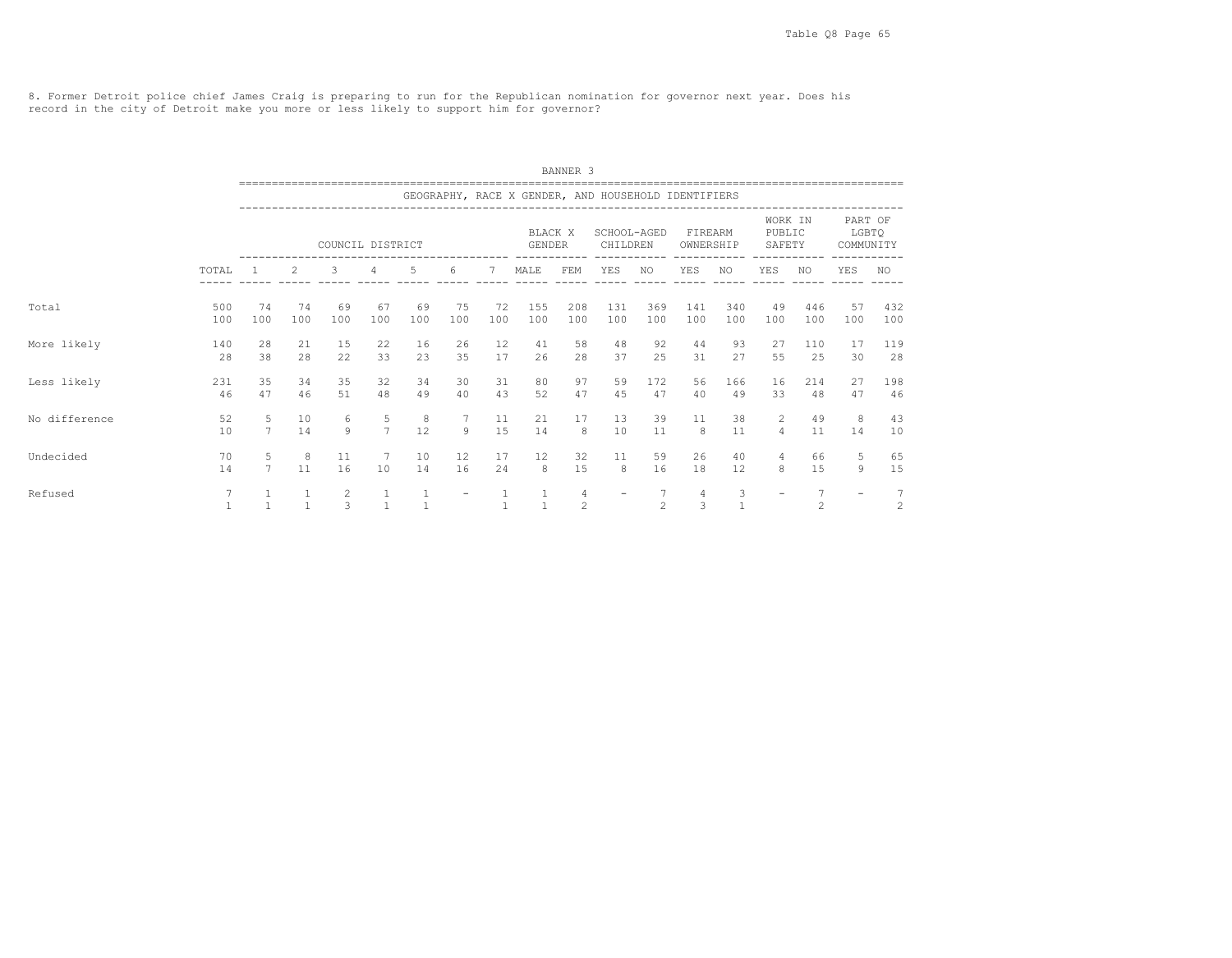9. How would you rate the job the Detroit police are doing?

|           |                      |                     |                     |                     |           |           |           |                     |                          | BANNER <sub>3</sub>  |                                                     |                   |                              |                     |                             |            |                               |            |  |
|-----------|----------------------|---------------------|---------------------|---------------------|-----------|-----------|-----------|---------------------|--------------------------|----------------------|-----------------------------------------------------|-------------------|------------------------------|---------------------|-----------------------------|------------|-------------------------------|------------|--|
|           |                      |                     |                     |                     |           |           |           |                     |                          |                      | GEOGRAPHY, RACE X GENDER, AND HOUSEHOLD IDENTIFIERS |                   |                              |                     |                             |            |                               |            |  |
|           |                      |                     |                     | COUNCIL DISTRICT    |           |           |           |                     | BLACK X<br><b>GENDER</b> |                      | SCHOOL-AGED<br>CHILDREN                             |                   | FIREARM<br>OWNERSHIP         |                     | WORK IN<br>PUBLIC<br>SAFETY |            | PART OF<br>LGBTO<br>COMMUNITY |            |  |
|           | TOTAL                |                     | 2                   | 3                   | 4         | 5         | -6        | 7                   | MALE                     | FEM                  | YES                                                 | NO.               | YES                          | NO.                 | YES                         | NO.        | YES                           | NO.        |  |
| Total     | 500<br>100           | 74<br>100           | 74<br>100           | 69<br>100           | 67<br>100 | 69<br>100 | 75<br>100 | 72<br>100           | 155<br>100               | 208<br>100           | 131<br>100                                          | 369<br>100        | 141<br>100                   | 340<br>100          | 49<br>100                   | 446<br>100 | 57<br>100                     | 432<br>100 |  |
| Excellent | 37<br>$\overline{7}$ | 9                   | 5<br>$\overline{7}$ | 5<br>$\overline{7}$ | 8<br>12   | 4<br>6    | 6<br>8    | 2<br>3              | 10<br>6                  | 14<br>$\overline{7}$ | 12<br>$\overline{9}$                                | 25<br>7           | 11<br>8                      | 25<br>7             | 6<br>12                     | 31<br>7    | 6<br>11                       | 31<br>7    |  |
| Good      | 165<br>33            | 21<br>28            | 27<br>36            | 15<br>22            | 17<br>25  | 24<br>35  | 33<br>44  | 28<br>39            | 48<br>31                 | 77<br>37             | 32<br>24                                            | 133<br>36         | 52<br>37                     | 108<br>32           | 18<br>37                    | 144<br>32  | 19<br>33                      | 142<br>33  |  |
| Fair      | 214<br>43            | 28<br>38            | 29<br>39            | 36<br>52            | 29<br>43  | 29<br>42  | 26<br>35  | 37<br>51            | 69<br>4.5                | 82<br>39             | 58<br>44                                            | 156<br>42         | 62<br>44                     | 142<br>42           | 15<br>31                    | 198<br>44  | 25<br>44                      | 184<br>43  |  |
| Poor      | 77<br>15             | 15<br>20            | 10<br>14            | 13<br>19            | 13<br>19  | 11<br>16  | 10<br>13  | 5<br>$\overline{7}$ | 28<br>18                 | 32<br>15             | 27<br>21                                            | 50<br>14          | 14<br>10                     | 61<br>18            | 10<br>$20^{\circ}$          | 67<br>15   | $7\phantom{.0}$<br>12         | 69<br>16   |  |
| Undecided | $\mathbf{1}$         | 3<br>$\overline{4}$ | 3<br>$\overline{4}$ |                     |           |           |           |                     |                          | 3                    | $\overline{c}$<br>$\overline{c}$                    | 5<br>$\mathbf{1}$ | $\mathbf{2}$<br>$\mathbf{1}$ | 4<br>$\overline{1}$ |                             | 6          | $\overline{\phantom{a}}$      | 6<br>1     |  |
| Refused   |                      |                     |                     |                     |           |           |           |                     |                          |                      |                                                     |                   |                              |                     |                             |            |                               |            |  |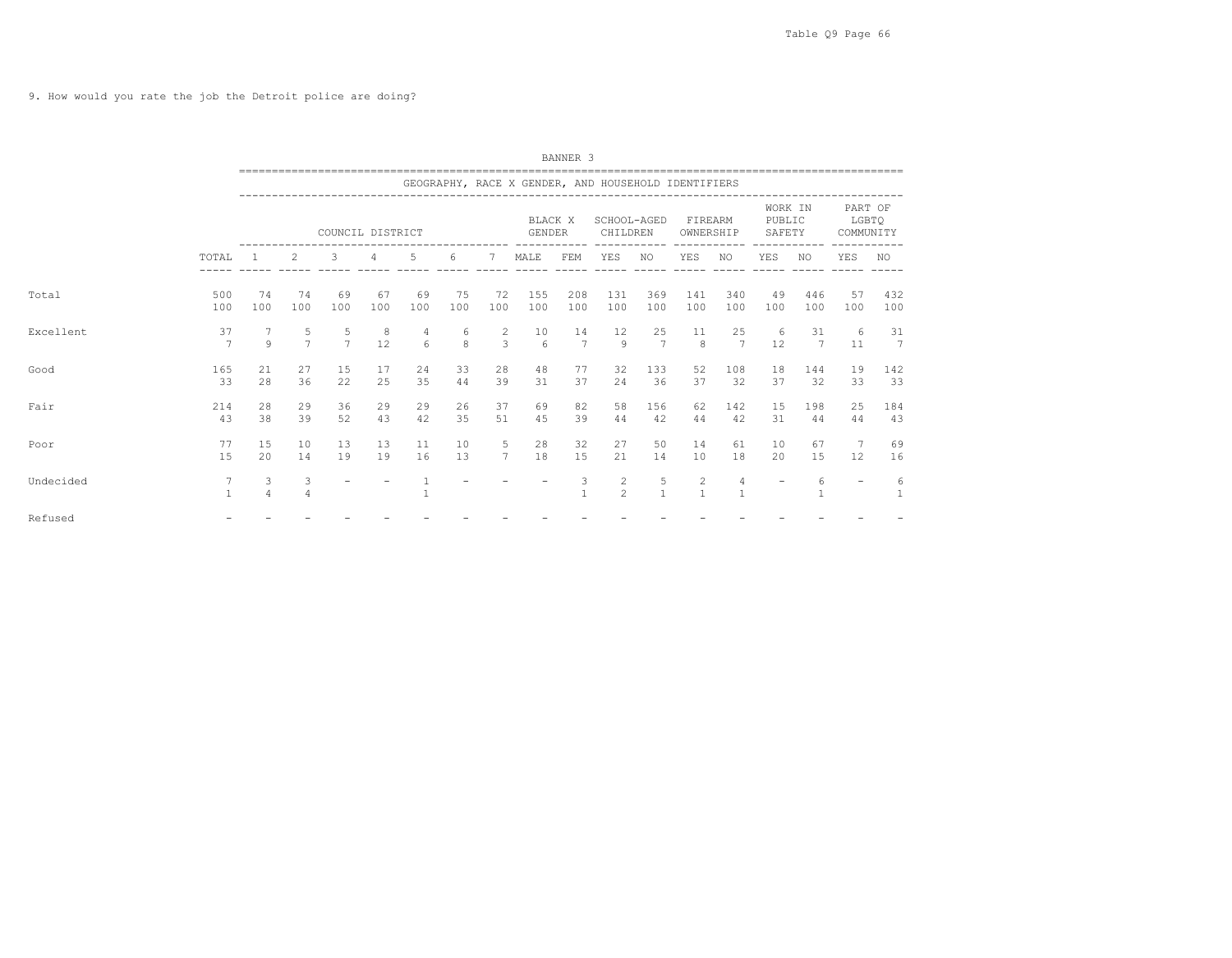10. In your own neighborhood, have you seen an increase or decrease in homicides and shootings in the last year or two?

|           |       |                |                                                                                                                                                                                                                                                                                                                                                                                                                            |                  |     |     |                |              |                                                     | BANNER <sub>3</sub> |                         |     |                      |     |                             |     |                               |     |
|-----------|-------|----------------|----------------------------------------------------------------------------------------------------------------------------------------------------------------------------------------------------------------------------------------------------------------------------------------------------------------------------------------------------------------------------------------------------------------------------|------------------|-----|-----|----------------|--------------|-----------------------------------------------------|---------------------|-------------------------|-----|----------------------|-----|-----------------------------|-----|-------------------------------|-----|
|           |       |                |                                                                                                                                                                                                                                                                                                                                                                                                                            |                  |     |     |                |              | GEOGRAPHY, RACE X GENDER, AND HOUSEHOLD IDENTIFIERS |                     |                         |     |                      |     |                             |     |                               |     |
|           |       |                |                                                                                                                                                                                                                                                                                                                                                                                                                            | COUNCIL DISTRICT |     |     |                |              | BLACK X<br><b>GENDER</b>                            |                     | SCHOOL-AGED<br>CHILDREN |     | FIREARM<br>OWNERSHIP |     | WORK IN<br>PUBLIC<br>SAFETY |     | PART OF<br>LGBTQ<br>COMMUNITY |     |
|           | TOTAL |                | $\mathfrak{D}_{1}^{2}(\mathfrak{D}_{1})=\mathfrak{D}_{2}^{2}(\mathfrak{D}_{2})=\mathfrak{D}_{2}^{2}(\mathfrak{D}_{1})=\mathfrak{D}_{2}^{2}(\mathfrak{D}_{2})=\mathfrak{D}_{2}^{2}(\mathfrak{D}_{1})=\mathfrak{D}_{2}^{2}(\mathfrak{D}_{1})=\mathfrak{D}_{2}^{2}(\mathfrak{D}_{1})=\mathfrak{D}_{2}^{2}(\mathfrak{D}_{1})=\mathfrak{D}_{2}^{2}(\mathfrak{D}_{1})=\mathfrak{D}_{2}^{2}(\mathfrak{D}_{1})=\mathfrak{D}_{2}^{$ | 3                | 4   | .5  | 6              | 7            | MALE                                                | FEM                 | YES                     | NO. | YES                  | NO. | <b>YES</b>                  | NO. | YES                           | NO  |
| Total     | 500   | 74             | 74                                                                                                                                                                                                                                                                                                                                                                                                                         | 69               | 67  | 69  | 75             | 72           | 155                                                 | 208                 | 131                     | 369 | 141                  | 340 | 49                          | 446 | 57                            | 432 |
|           | 100   | 100            | 100                                                                                                                                                                                                                                                                                                                                                                                                                        | 100              | 100 | 100 | 100            | 100          | 100                                                 | 100                 | 100                     | 100 | 100                  | 100 | 100                         | 100 | 100                           | 100 |
| Increase  | 140   | 21             | 28                                                                                                                                                                                                                                                                                                                                                                                                                         | 15               | 19  | 22  | 17             | 18           | 51                                                  | 69                  | 53                      | 87  | 41                   | 94  | 11                          | 126 | 20                            | 117 |
|           | 28    | 28             | 38                                                                                                                                                                                                                                                                                                                                                                                                                         | 22               | 28  | 32  | 23             | 25           | 33                                                  | 33                  | 40                      | 24  | 29                   | 28  | 22                          | 28  | 35                            | 27  |
| Decrease  | 174   | 23             | 20                                                                                                                                                                                                                                                                                                                                                                                                                         | 28               | 23  | 21  | 35             | 24           | 57                                                  | 67                  | 33                      | 141 | 43                   | 125 | 21                          | 152 | 21                            | 148 |
|           | 35    | 31             | 27                                                                                                                                                                                                                                                                                                                                                                                                                         | 41               | 34  | 30  | 47             | 33           | 37                                                  | 32                  | 25                      | 38  | 30                   | 37  | 43                          | 34  | 37                            | 34  |
| Same      | 144   | 23             | 18                                                                                                                                                                                                                                                                                                                                                                                                                         | 18               | 18  | 20  | 18             | 29           | 38                                                  | 54                  | 29                      | 115 | 47                   | 92  | 15                          | 129 | 12                            | 131 |
|           | 29    | 31             | 2.4                                                                                                                                                                                                                                                                                                                                                                                                                        | 26               | 27  | 29  | 2.4            | 40           | 25                                                  | 26                  | 22                      | 31  | 33                   | 27  | 31                          | 29  | 21                            | 30  |
| Undecided | 42    | 7              | 8                                                                                                                                                                                                                                                                                                                                                                                                                          | 8                | 7   | 6   | 5              | $\mathbf{1}$ | 9                                                   | 18                  | 16                      | 26  | 10                   | 29  | 2                           | 39  | $\overline{4}$                | 36  |
|           | 8     | $\overline{9}$ | 11                                                                                                                                                                                                                                                                                                                                                                                                                         | 12               | 10  | 9   | $\overline{7}$ | $\mathbf{1}$ | 6                                                   | 9                   | 12                      | 7   | $\overline{7}$       | 9   | $\Delta$                    | 9   | $\overline{7}$                | 8   |
| Refused   |       |                |                                                                                                                                                                                                                                                                                                                                                                                                                            |                  |     |     |                |              |                                                     |                     |                         |     |                      |     |                             |     |                               |     |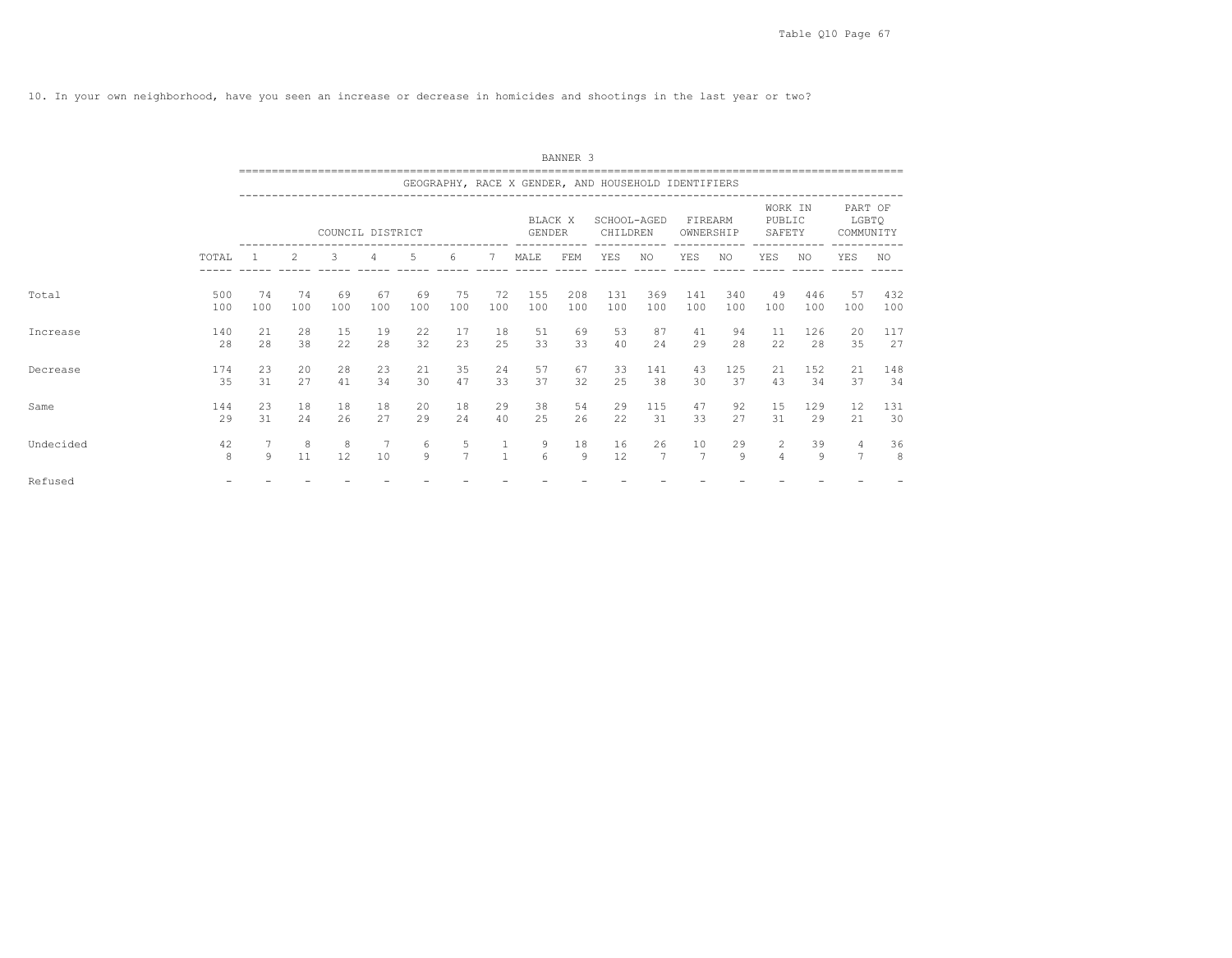11. To the best of your knowledge, compared to 30 years ago (the early 1990s), is there: more, less, or about the same amount of violent crime in Detroit?

|                    |            |                     |                                                                                                                                                                                                     |                  |              |          |           |          |                                                     | BANNER <sub>3</sub> |                         |           |                      |           |                             |           |                               |            |
|--------------------|------------|---------------------|-----------------------------------------------------------------------------------------------------------------------------------------------------------------------------------------------------|------------------|--------------|----------|-----------|----------|-----------------------------------------------------|---------------------|-------------------------|-----------|----------------------|-----------|-----------------------------|-----------|-------------------------------|------------|
|                    |            |                     |                                                                                                                                                                                                     |                  |              |          |           |          | GEOGRAPHY, RACE X GENDER, AND HOUSEHOLD IDENTIFIERS |                     |                         |           |                      |           |                             |           |                               |            |
|                    |            |                     |                                                                                                                                                                                                     | COUNCIL DISTRICT |              |          |           |          | <b>BLACK X</b><br>GENDER                            |                     | SCHOOL-AGED<br>CHILDREN |           | FIREARM<br>OWNERSHIP |           | WORK IN<br>PUBLIC<br>SAFETY |           | PART OF<br>LGBTQ<br>COMMUNITY |            |
|                    | TOTAL      |                     | 3<br>6<br>YES<br><b>YES</b><br>YES<br>$\mathcal{L}$<br>5.<br>MALE<br>FEM<br>4<br>NO.<br>NO.<br>NO.<br>74<br>155<br>208<br>131<br>369<br>141<br>340<br>446<br>74<br>69<br>67<br>69<br>75<br>72<br>49 |                  |              |          |           |          |                                                     |                     |                         |           |                      |           |                             |           | YES                           | NO.        |
| Total              | 500<br>100 | 100                 | 100                                                                                                                                                                                                 | 100              | 100          | 100      | 100       | 100      | 100                                                 | 100                 | 100                     | 100       | 100                  | 100       | 100                         | 100       | 57<br>100                     | 432<br>100 |
| More violent crime | 251<br>50  | 34<br>46            | 44<br>59                                                                                                                                                                                            | 37<br>54         | 36<br>54     | 30<br>43 | 34<br>45  | 36<br>50 | 74<br>48                                            | 132<br>63           | 70<br>53                | 181<br>49 | 73<br>52             | 166<br>49 | 25<br>51                    | 224<br>50 | 16<br>28                      | 229<br>53  |
| Less violent crime | 107<br>21  | 19<br>26            | 13<br>18                                                                                                                                                                                            | 8<br>12          | 12<br>18     | 17<br>25 | 21<br>2.8 | 17<br>24 | 34<br>22                                            | 16<br>8             | 23<br>18                | 84<br>23  | 30<br>2.1            | 76<br>22  | 12<br>24                    | 94<br>2.1 | 26<br>46                      | 79<br>18   |
| Same               | 87<br>17   | 16<br>22            | 11<br>15                                                                                                                                                                                            | 12<br>17         | 12<br>18     | 11<br>16 | 12<br>16  | 13<br>18 | 33<br>21                                            | 31<br>15            | 20<br>15                | 67<br>18  | 24<br>17             | 61<br>18  | 7<br>14                     | 79<br>18  | 10<br>18                      | 76<br>18   |
| Undecided          | 54<br>11   | 5<br>$\overline{7}$ | 6<br>$\mathsf{R}$                                                                                                                                                                                   | 12<br>17         | 6<br>$\circ$ | 11<br>16 | 8<br>11   | 6<br>8   | 14<br>$\circ$                                       | 28<br>13            | 18<br>14                | 36<br>10  | 14<br>10             | 36<br>11  | 5<br>10                     | 48<br>11  | 5<br>$\overline{9}$           | 47<br>11   |
| Refused            |            |                     |                                                                                                                                                                                                     |                  |              |          |           |          |                                                     |                     |                         |           |                      |           |                             |           |                               |            |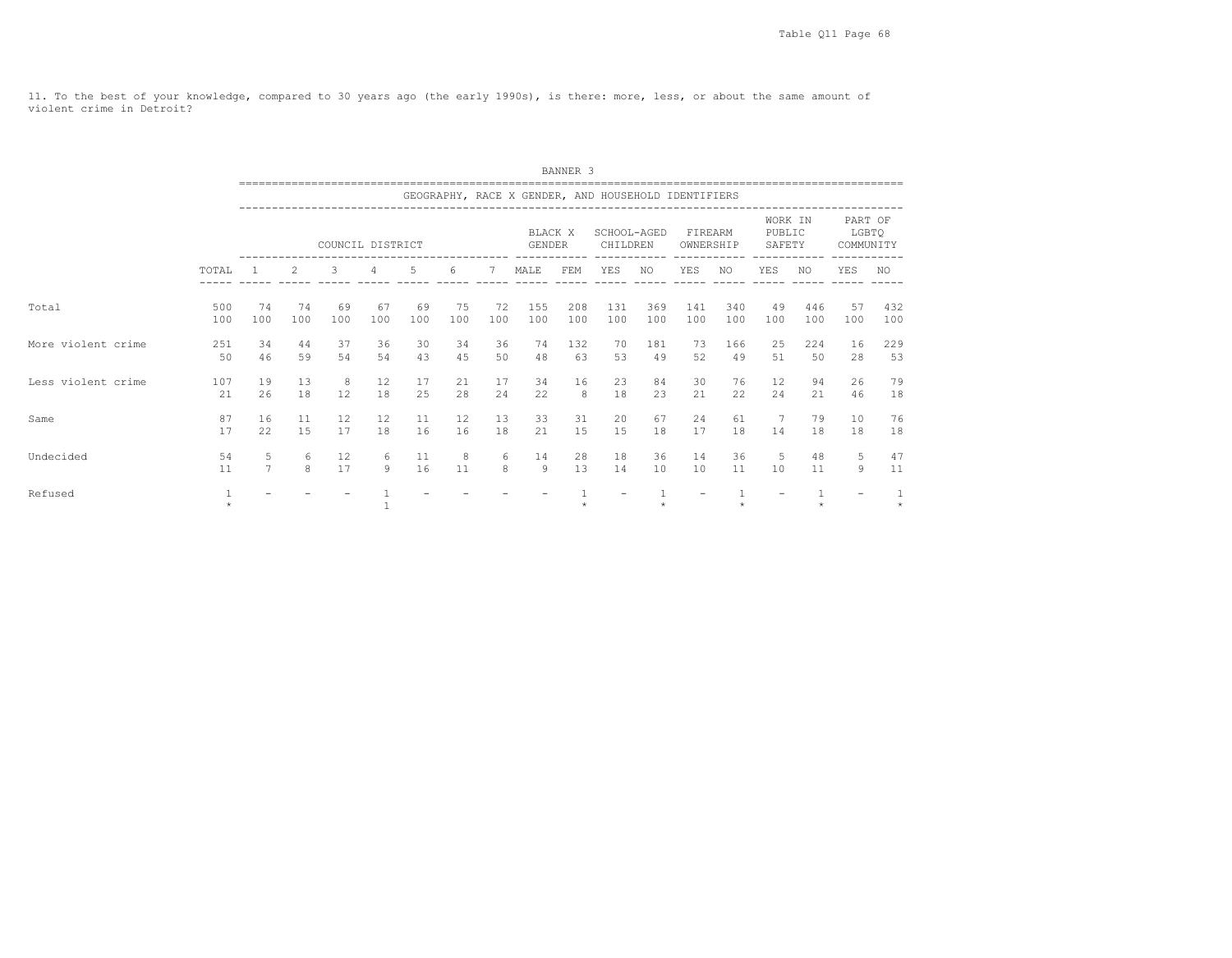12. Homicides and shootings have increased significantly in Detroit since 2019. WHY do you think that has happened?

|                                          |                      |                     |                     |                       |                      |                     |                     |                     |                                | BANNER 3             |                                                     |                                  |                     |                                                 |                             |                      |                                |                               |
|------------------------------------------|----------------------|---------------------|---------------------|-----------------------|----------------------|---------------------|---------------------|---------------------|--------------------------------|----------------------|-----------------------------------------------------|----------------------------------|---------------------|-------------------------------------------------|-----------------------------|----------------------|--------------------------------|-------------------------------|
|                                          |                      |                     |                     |                       |                      |                     |                     |                     |                                |                      | GEOGRAPHY, RACE X GENDER, AND HOUSEHOLD IDENTIFIERS |                                  |                     |                                                 |                             |                      |                                |                               |
|                                          |                      |                     |                     | COUNCIL DISTRICT      |                      |                     |                     |                     | BLACK X<br>GENDER              |                      | CHILDREN                                            | SCHOOL-AGED                      | OWNERSHIP           | FIREARM                                         | WORK IN<br>PUBLIC<br>SAFETY |                      |                                | PART OF<br>LGBTQ<br>COMMUNITY |
|                                          | TOTAL                | 1                   | 2                   | 3                     | 4                    | 5                   | 6                   | 7                   | MALE<br>$- - - - -$            | --------<br>FEM      | $\frac{1}{2}$<br><b>YES</b><br>$- - - - - -$        | NO.<br>------ -----              | YES                 | ------ ----------- ----<br>NO.<br>$- - - - - -$ | YES                         | NO.                  | YES                            | NO.                           |
| Total                                    | 500<br>100           | 74<br>100           | 74<br>100           | 69<br>100             | 67<br>100            | 69<br>100           | 75<br>100           | 72<br>100           | 155<br>100                     | 208<br>100           | 131<br>100                                          | 369<br>100                       | 141<br>100          | 340<br>100                                      | 49<br>100                   | 446<br>100           | 57<br>100                      | 432<br>100                    |
| Covid-19/Pandemic/<br>Lockdown           | 67<br>13             | 13<br>18            | 10<br>14            | $7\phantom{.0}$<br>10 | 11<br>16             | 11<br>16            | 8<br>11             | 7<br>10             | 7<br>5                         | 36<br>17             | 25<br>19                                            | 42<br>11                         | 22<br>16            | 39<br>11                                        | 9<br>18                     | 58<br>13             | 8<br>14                        | 57<br>13                      |
| Lack of Jobs/<br>Unemployment            | 63<br>13             | 10<br>14            | 10<br>14            | 12<br>17              | $\overline{9}$<br>13 | 8<br>12             | 10<br>13            | 4<br>6              | 20<br>13                       | 29<br>14             | 11<br>8                                             | 52<br>14                         | 15<br>11            | 47<br>14                                        | 5<br>10                     | 58<br>13             | 3<br>5                         | 59<br>14                      |
| Availability of guns                     | 66<br>13             | 6<br>8              | 11<br>15            | 13<br>19              | 8<br>12              | 7<br>10             | 8<br>11             | 13<br>18            | 22<br>14                       | 27<br>13             | 17<br>13                                            | 49<br>13                         | 19<br>13            | 44<br>13                                        | 7<br>14                     | 59<br>13             | $7\phantom{.0}$<br>12          | 59<br>14                      |
| Lack of Police/<br>Enforcement           | 42<br>8              | 11<br>15            | 3<br>4              | 6<br>$\mathcal{G}$    | 3<br>$\overline{4}$  | 7<br>10             | 8<br>11             | 4<br>6              | 17<br>11                       | 15<br>$\overline{7}$ | 12<br>9                                             | 30<br>8                          | 6<br>4              | 35<br>10                                        | 1<br>$\overline{c}$         | 39<br>$\overline{9}$ | 3<br>5                         | 38<br>9                       |
| Younger Generation/<br>Upbringing/Family | 28<br>6              | 7<br>9              | 5<br>$\overline{7}$ | $\mathbf{2}$<br>3     | $\overline{c}$<br>3  | 4<br>6              | 2<br>3              | 6<br>$\,$ 8 $\,$    | 13<br>8                        | 8<br>4               | 5<br>$\overline{4}$                                 | 23<br>6                          | 8<br>6              | 19<br>6                                         | 5<br>10                     | 23<br>5              | 4<br>$\tau$                    | 24<br>$\epsilon$              |
| Economy                                  | 16<br>3              | 1<br>$\mathbf{1}$   | 3<br>4              |                       | 3<br>$\overline{4}$  | $\overline{c}$<br>3 | 4<br>5              | 3<br>4              | 4<br>3                         | 6<br>3               | 7<br>5                                              | $\overline{9}$<br>$\mathbf{2}$   | 3<br>$\mathbf{2}$   | 13<br>4                                         | 2<br>4                      | 14<br>3              | 3<br>5                         | 13<br>3                       |
| Education                                | 22<br>$\overline{4}$ | 3<br>$\overline{4}$ | $\overline{c}$<br>3 | 4<br>6                | 3<br>4               | 2<br>3              | 6<br>8              | $\mathbf{2}$<br>3   | 8<br>5                         | 4<br>$\overline{c}$  | 4<br>3                                              | 18<br>5                          | 10<br>7             | 10<br>3                                         |                             | 22<br>5              | $\tau$<br>12                   | 13<br>3                       |
| People in the Community                  | 24<br>5              | 2<br>3              | 3<br>4              | 4<br>6                | 5<br>$\overline{7}$  | 1<br>$\mathbf{1}$   | 7<br>9              | 2<br>3              | 4<br>3                         | 16<br>8              | 4<br>3                                              | 20<br>5                          | 6<br>$\overline{4}$ | 18<br>5                                         | 3<br>6                      | 21<br>5              | 3<br>5                         | 21<br>5                       |
| Inequality/Poverty                       | 9<br>$\overline{2}$  |                     |                     | 1<br>$\mathbf{1}$     | 2<br>3               | 4<br>6              | 1<br>$\mathbf{1}$   | 1<br>$\mathbf{1}$   | 3<br>$\mathbf{2}$              | 2<br>$1\,$           | 3<br>$\overline{c}$                                 | 6<br>$\overline{c}$              | 2<br>$\mathbf{1}$   | 7<br>$\mathbf{2}$                               |                             | 9<br>2               | $\mathbf{1}$<br>$\overline{c}$ | 8<br>$\overline{c}$           |
| Leadership/Mayor/<br>Government          | 11<br>$\overline{c}$ |                     | 1<br>$\mathbf{1}$   | 4<br>6                | $\overline{c}$<br>3  |                     |                     | 4<br>6              | 5<br>3                         | 3<br>$\mathbf{1}$    | 4<br>3                                              | 7<br>$\overline{c}$              | 4<br>3              | 7<br>$\overline{c}$                             | 1<br>$\overline{c}$         | 10<br>2              | $\overline{c}$<br>4            | 9<br>$\overline{c}$           |
| Lack of Things to Do                     | 10<br>$\overline{2}$ |                     | 4<br>5              |                       |                      | 1<br>$\mathbf{1}$   |                     | 5<br>$\overline{7}$ | 6<br>4                         | 2<br>$\mathbf{1}$    | $\overline{c}$<br>$\overline{c}$                    | 8<br>$\overline{c}$              | 5<br>$\overline{4}$ | 5<br>$\mathbf{1}$                               | 1<br>$\overline{c}$         | 9<br>$\overline{c}$  | $\overline{\phantom{0}}$       | 10<br>$\overline{c}$          |
| Community/Work Together                  | 7<br>$\mathbf{1}$    |                     | 3<br>4              |                       | 3<br>$\overline{4}$  |                     |                     | 1<br>$\mathbf{1}$   | 3<br>$\overline{c}$            | 4<br>$\overline{c}$  | 3<br>$\overline{c}$                                 | 4<br>$\mathbf{1}$                |                     | 7<br>$\sqrt{2}$                                 |                             | 7<br>$\overline{c}$  |                                | 7<br>$\overline{c}$           |
| Drugs/Gangs                              | 8<br>$\overline{c}$  | 1<br>$\mathbf{1}$   | 1<br>$\mathbf{1}$   |                       | 1<br>$1\,$           | 1<br>$\mathbf{1}$   | 3<br>$\overline{4}$ | 1<br>$\mathbf{1}$   | 3<br>$\overline{c}$            | 2<br>$\mathbf{1}$    | 1<br>$\mathbf{1}$                                   | 7<br>$\overline{c}$              | 6<br>4              | $\overline{c}$<br>$\mathbf{1}$                  | 2<br>$\overline{4}$         | 6<br>1               | 1<br>$\overline{c}$            | 7<br>$\overline{c}$           |
| Stress/Desperation/Don't<br>Care         | 8<br>$\overline{c}$  |                     | $\overline{c}$<br>3 |                       | 1<br>$\mathbf{1}$    |                     | 2<br>3              | 3<br>$\overline{4}$ | $\overline{c}$<br>$\mathbf{1}$ | 3<br>$\mathbf{1}$    | 1<br>$\mathbf{1}$                                   | $\overline{7}$<br>$\overline{2}$ | 5<br>$\overline{4}$ | 3<br>$\mathbf{1}$                               |                             | 8<br>2               | 2<br>$\overline{4}$            | 6<br>$\mathbf{1}$             |
| Lack of Resources                        | 6<br>1               | $\mathbf{1}$<br>1   | 3<br>4              |                       | 2<br>3               |                     |                     |                     |                                | 4<br>$\overline{c}$  | 3<br>2                                              | 3<br>1                           | $\mathbf{1}$<br>1   | 5<br>1                                          | 3<br>6                      | 3<br>1               | 1<br>2                         | 5<br>$\mathbf{1}$             |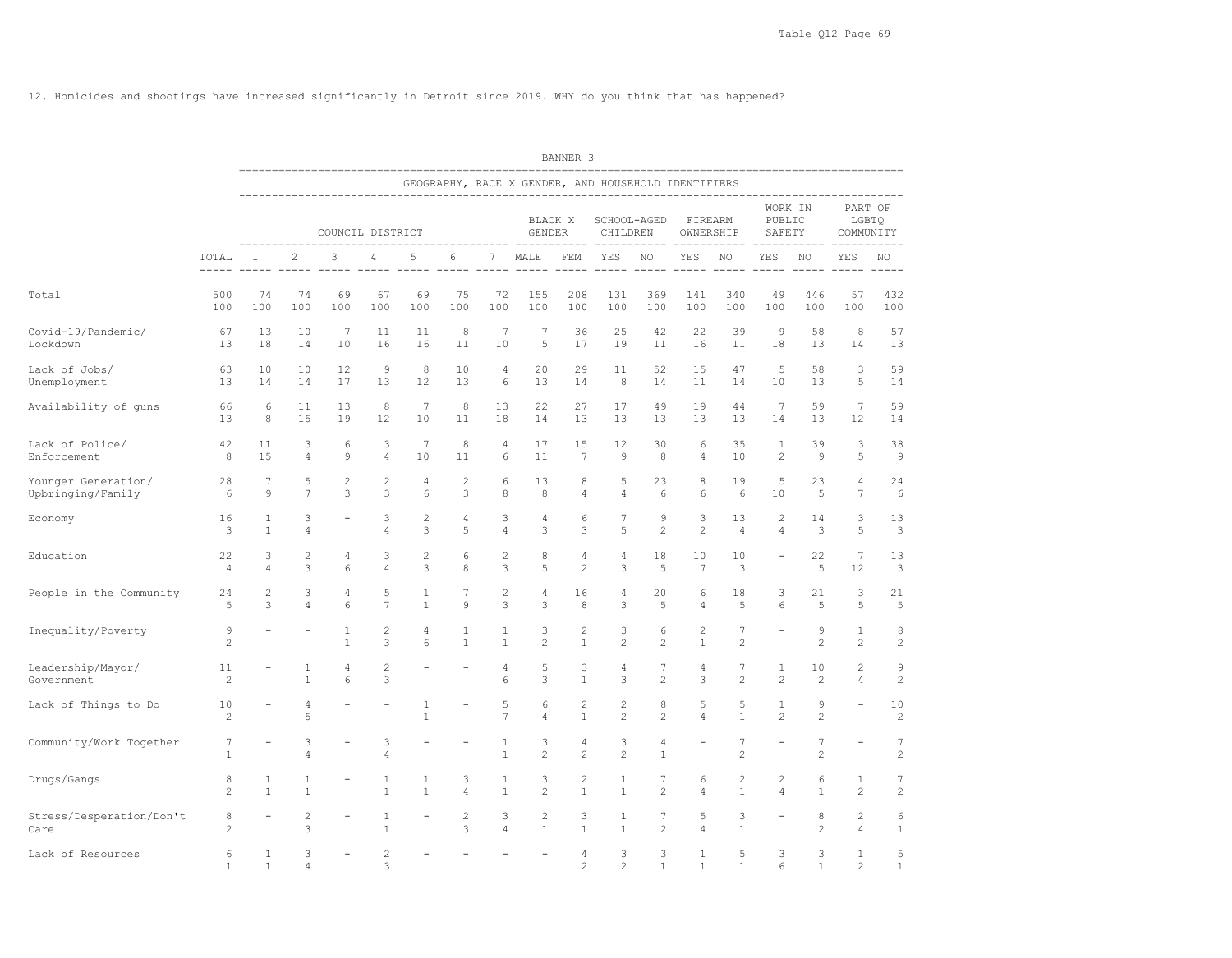12. Homicides and shootings have increased significantly in Detroit since 2019. WHY do you think that has happened?

|                         |          |                     |               |                                  |               |               |               |                                          |                     | BANNER <sub>3</sub>            |                                                     |                     |                              |                                       |                  |                      |                               |                                        |
|-------------------------|----------|---------------------|---------------|----------------------------------|---------------|---------------|---------------|------------------------------------------|---------------------|--------------------------------|-----------------------------------------------------|---------------------|------------------------------|---------------------------------------|------------------|----------------------|-------------------------------|----------------------------------------|
|                         |          |                     |               |                                  |               |               |               |                                          |                     |                                | GEOGRAPHY, RACE X GENDER, AND HOUSEHOLD IDENTIFIERS |                     |                              |                                       |                  |                      |                               |                                        |
|                         |          |                     |               | COUNCIL DISTRICT                 |               |               |               |                                          | <b>GENDER</b>       | BLACK X                        | CHILDREN                                            | SCHOOL-AGED         |                              | FIREARM<br>OWNERSHIP                  | PUBLIC<br>SAFETY | WORK IN              | PART OF<br>LGBTQ<br>COMMUNITY |                                        |
|                         | TOTAL    |                     | 2             | 3                                | 4             | 5             | 6             | 7                                        | MALE                | FEM                            | YES                                                 | NO                  | YES                          | NO.                                   | YES              | NO.                  | YES                           | NO.                                    |
| Morals                  |          |                     |               |                                  |               | 6             |               |                                          |                     | 2                              |                                                     |                     | $\frac{3}{2}$                |                                       |                  |                      |                               | 5                                      |
| Racism                  |          | $\mathbf{1}$        | $\frac{2}{3}$ | $\overline{c}$<br>$\overline{3}$ |               |               |               | 2<br>$\overline{3}$                      | 3<br>$\overline{c}$ | $\star$                        | $\frac{1}{1}$                                       | 6<br>$\overline{2}$ | $\frac{3}{2}$                | $\mathbf{1}$                          |                  | $\overline{2}$       | $\overline{2}$                | 6<br>$\mathbf{1}$                      |
| Social Media/Technology | 6        |                     |               |                                  |               |               | $\frac{1}{1}$ | $\overline{\mathbf{c}}$<br>$\mathcal{L}$ | 4<br>3              | $\frac{2}{1}$                  | $\frac{2}{2}$                                       | 4<br>$\mathbf{1}$   | $\mathbf{1}$<br>$\mathbf{1}$ | $\frac{5}{1}$                         |                  |                      |                               | 6<br>$1\,$                             |
| Mental Health Issues    |          |                     |               |                                  |               |               |               | 2<br>$\overline{3}$                      | $\overline{1}$      | $\overline{c}$<br>$\mathbf{1}$ | $\mathbf{1}$                                        | 3<br>$\mathbf{1}$   | 3                            |                                       |                  |                      |                               |                                        |
| Crime Has Not Increased | 6        | 2<br>3              |               |                                  | 3             |               |               | $\frac{2}{3}$                            | $\mathcal{L}$       | $\star$                        | $\frac{1}{1}$                                       | 5<br>$\mathbf{1}$   | $\frac{1}{1}$                | $\begin{array}{c} 5 \\ 1 \end{array}$ | $\mathfrak{D}$   | 5                    | 3<br>5                        | 3<br>$\mathbf{1}$                      |
| Other                   | 16<br>3  | 3<br>$\overline{4}$ | $\mathbf{1}$  | $\frac{2}{3}$                    | $\frac{2}{3}$ | $\frac{3}{4}$ | $\frac{2}{3}$ | $\frac{3}{4}$                            | 4<br>$\mathcal{E}$  | 7<br>3                         | $\frac{5}{4}$                                       | 11<br>$\mathcal{E}$ | 6<br>$\overline{4}$          | $\begin{array}{c} 8 \\ 2 \end{array}$ | $\mathfrak{D}$   | 14<br>$\overline{3}$ |                               | $\begin{array}{c} 15 \\ 3 \end{array}$ |
| DK/NA/Refused           | 69<br>14 | 11<br>15            | 9<br>12       | 11<br>16                         | 8<br>12       | 12<br>17      | 13<br>17      | 5<br>7                                   | 20<br>13            | 32<br>15                       | 19<br>15                                            | 50<br>14            | 11<br>8                      | 55<br>16                              | 8<br>16          | 59<br>13             | 8<br>14                       | 57<br>13                               |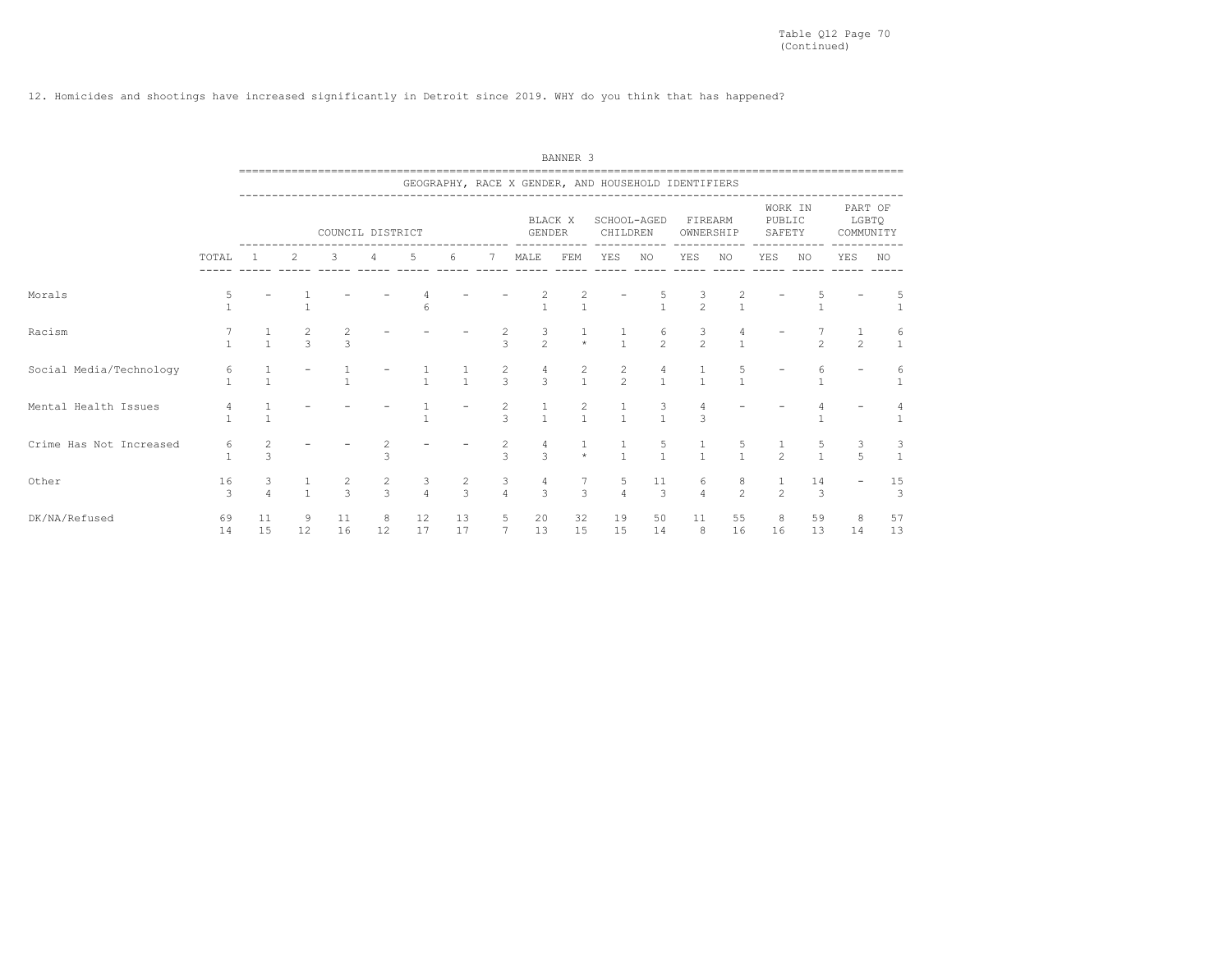13. Thinking about the city of Detroit in general, do you feel you are treated the same as residents of other races, or do you think you are treated differently because of your race?

|                               |                |                   |                     |                  |                     |           |           |           |                                                     | BANNER <sub>3</sub> |                         |            |                      |            |                             |            |                               |            |
|-------------------------------|----------------|-------------------|---------------------|------------------|---------------------|-----------|-----------|-----------|-----------------------------------------------------|---------------------|-------------------------|------------|----------------------|------------|-----------------------------|------------|-------------------------------|------------|
|                               |                |                   |                     |                  |                     |           |           |           | GEOGRAPHY, RACE X GENDER, AND HOUSEHOLD IDENTIFIERS |                     |                         |            |                      |            |                             |            |                               |            |
|                               |                |                   |                     | COUNCIL DISTRICT |                     |           |           |           | <b>BLACK X</b><br><b>GENDER</b>                     |                     | SCHOOL-AGED<br>CHILDREN |            | FIREARM<br>OWNERSHIP |            | WORK IN<br>PUBLIC<br>SAFETY |            | PART OF<br>LGBTQ<br>COMMUNITY |            |
|                               | TOTAL          |                   | $\mathcal{L}$       | 3                | 4                   | 5         | 6         | -7        | MALE                                                | FEM                 | YES                     | NO.        | YES                  | NO.        | YES                         | NO.        | YES                           | NO.        |
| Total                         | 500<br>100     | 74<br>100         | 74<br>100           | 69<br>100        | 67<br>100           | 69<br>100 | 75<br>100 | 72<br>100 | 155<br>100                                          | 208<br>100          | 131<br>100              | 369<br>100 | 141<br>100           | 340<br>100 | 49<br>100                   | 446<br>100 | 57<br>100                     | 432<br>100 |
| Treated the same as<br>others | 215<br>43      | 32<br>43          | 30<br>41            | 31<br>4.5        | 26<br>39            | 22<br>32  | 39<br>52  | 35<br>49  | 63<br>41                                            | 89<br>43            | 49<br>37                | 166<br>45  | 64<br>4.5            | 147<br>43  | 25<br>.51                   | 189<br>42  | 24<br>42                      | 189<br>44  |
| Treated differently           | 244<br>49      | 36<br>49          | 39<br>53            | 33<br>48         | 38<br>57            | 39<br>57  | 29<br>39  | 30<br>42  | 80<br>52                                            | 103<br>50           | 69<br>53                | 175<br>47  | 67<br>48             | 165<br>49  | 18<br>37                    | 226<br>51  | 31<br>54                      | 206<br>48  |
| Undecided                     | 39<br>8        | 6<br>$\mathsf{R}$ | 5<br>$\overline{7}$ | 4<br>6           | 3<br>$\overline{4}$ | 7<br>10   | 9         | 10        | $12 \overline{ }$<br>8                              | 14<br>7             | 13<br>10                | 26<br>7    | 10<br>$\overline{7}$ | 26<br>8    | 6<br>12                     | 31<br>7    | 2<br>$\overline{4}$           | 35<br>8    |
| Refused                       | $\overline{c}$ |                   |                     |                  |                     |           |           |           |                                                     |                     |                         |            |                      |            |                             |            |                               | $\star$    |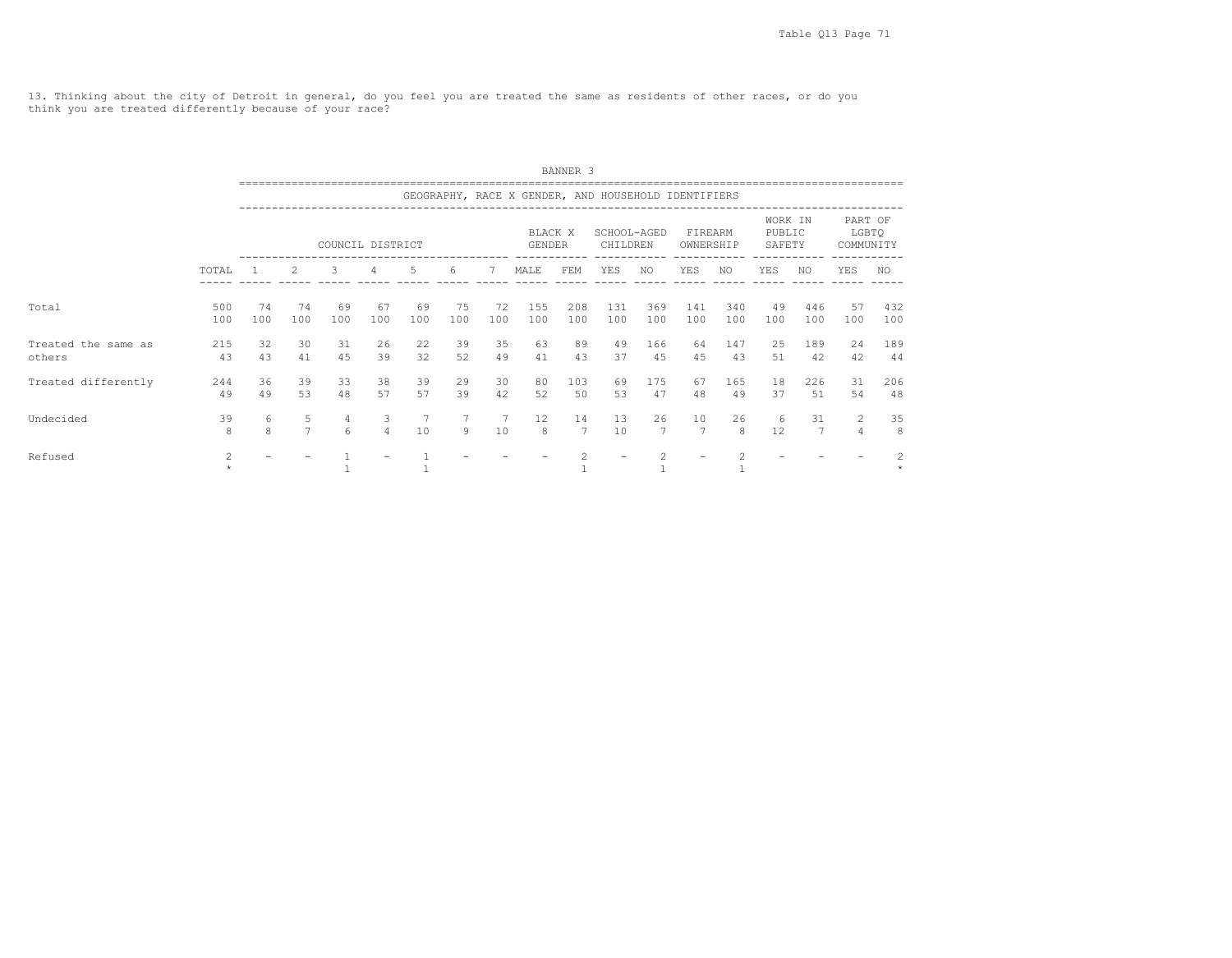14. Are you treated better or worse than others because of your race?

|                              |                |           |                 |                     |           |           |           |                     |                          | BANNER <sub>3</sub> |                                                     |            |                      |              |                             |                |                               |            |
|------------------------------|----------------|-----------|-----------------|---------------------|-----------|-----------|-----------|---------------------|--------------------------|---------------------|-----------------------------------------------------|------------|----------------------|--------------|-----------------------------|----------------|-------------------------------|------------|
|                              |                |           |                 |                     |           |           |           |                     |                          |                     | GEOGRAPHY, RACE X GENDER, AND HOUSEHOLD IDENTIFIERS |            |                      |              |                             |                |                               |            |
|                              |                |           | --------------- | COUNCIL DISTRICT    |           |           |           |                     | BLACK X<br><b>GENDER</b> |                     | SCHOOL-AGED<br>CHILDREN                             |            | FIREARM<br>OWNERSHIP |              | WORK IN<br>PUBLIC<br>SAFETY |                | PART OF<br>LGBTQ<br>COMMUNITY |            |
|                              | TOTAL          |           | 2               | 3                   | 4         | 5         | 6         | 7                   | MALE                     | FEM                 | YES                                                 | NO         | YES                  | ------<br>NO | YES                         | NO.            | YES                           | NO         |
| THOSE TREATED<br>DIFFERENTLY | 244<br>100     | 36<br>100 | 39<br>100       | 33<br>100           | 38<br>100 | 39<br>100 | 29<br>100 | 30<br>100           | 80<br>100                | 103<br>100          | 69<br>100                                           | 175<br>100 | 67<br>100            | 165<br>100   | 18<br>100                   | 226<br>100     | 31<br>100                     | 206<br>100 |
| Better                       | 31<br>13       | 4<br>11   | 5<br>13         | $\overline{2}$<br>6 | 4<br>11   | 18        | 5<br>17   | 4<br>13             |                          | 9<br>9              | 3<br>4                                              | 28<br>16   | 7<br>10              | 22<br>13     | 1<br>6                      | 30<br>13       | 10<br>32                      | 20<br>10   |
| Worse                        | 179<br>73      | 26<br>72  | 29<br>74        | 28<br>85            | 27<br>71  | 29<br>74  | 21<br>72  | 19<br>63            | 68<br>85                 | 80<br>78            | 60<br>87                                            | 119<br>68  | 53<br>79             | 117<br>71    | 14<br>78                    | 165<br>73      | 18<br>58                      | 155<br>75  |
| Undecided                    | 30<br>12       | 6<br>17   | 4<br>10         | 3<br>9              | 6<br>16   | 3<br>8    | 3<br>10   | 5<br>17             | 12<br>15                 | 11<br>11            | 5<br>$7^{\circ}$                                    | 25<br>14   | 6<br>9               | 23<br>14     | 3<br>17                     | 27<br>12       | 3<br>10                       | 27<br>13   |
| Refused                      | $\mathfrak{D}$ |           | 3               |                     |           |           |           | 2<br>$\overline{ }$ |                          | 3<br>3              | $\mathbf{1}$<br>$\mathbf{1}$                        | 3<br>2     |                      | 3<br>2       |                             | $\mathfrak{D}$ |                               | 2          |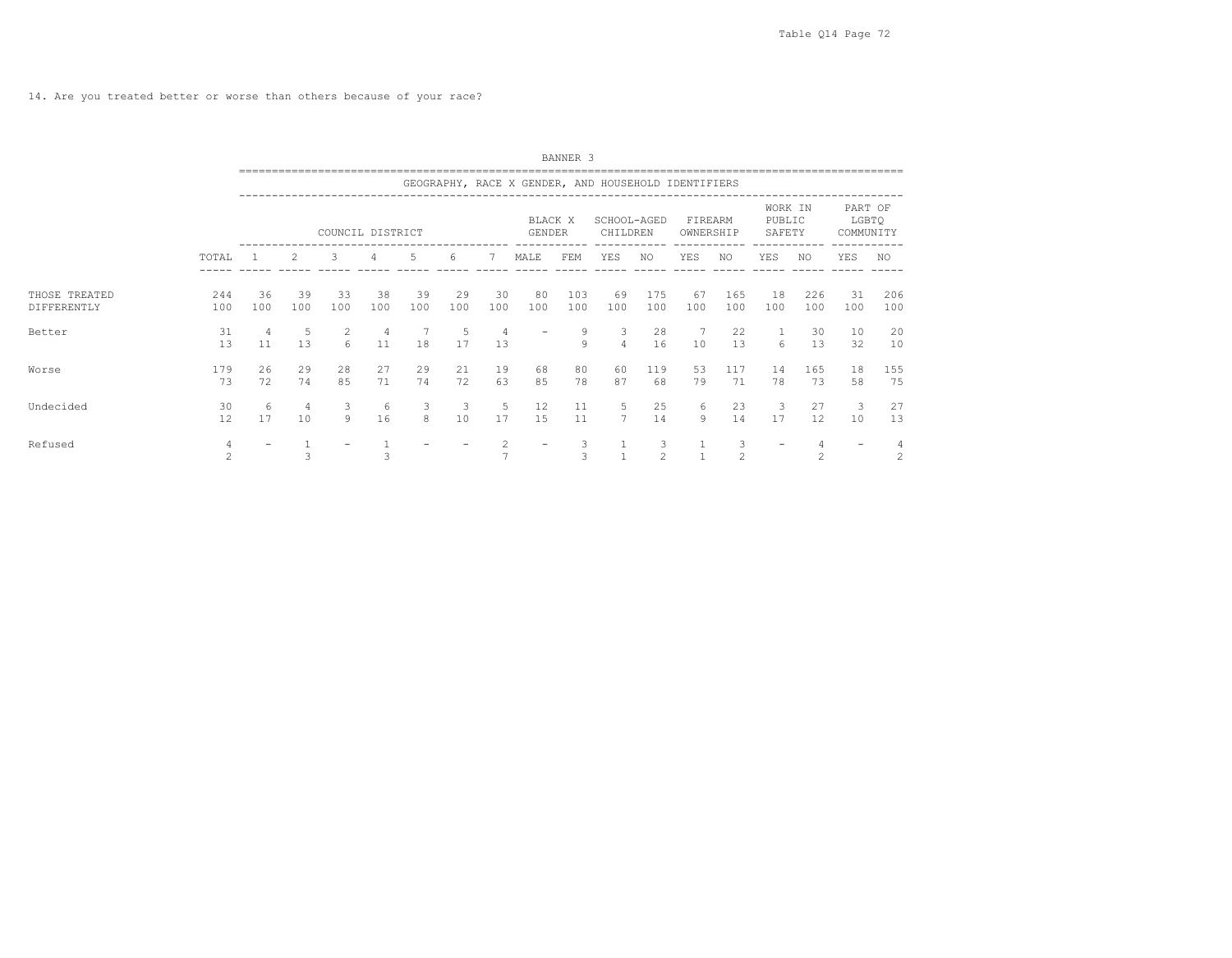15. Do you generally feel safe in your neighborhood - yes or no?

|           |            |                     |           |                          |                     |                                |           |                          |                                                     | BANNER 3   |                         |                   |                      |            |                             |                     |                               |                      |
|-----------|------------|---------------------|-----------|--------------------------|---------------------|--------------------------------|-----------|--------------------------|-----------------------------------------------------|------------|-------------------------|-------------------|----------------------|------------|-----------------------------|---------------------|-------------------------------|----------------------|
|           |            |                     |           |                          |                     |                                |           |                          | GEOGRAPHY, RACE X GENDER, AND HOUSEHOLD IDENTIFIERS |            |                         |                   |                      |            |                             |                     |                               |                      |
|           |            |                     |           | COUNCIL DISTRICT         |                     |                                |           |                          | BLACK X<br><b>GENDER</b>                            |            | SCHOOL-AGED<br>CHILDREN |                   | FIREARM<br>OWNERSHIP |            | WORK IN<br>PUBLIC<br>SAFETY |                     | PART OF<br>LGBTQ<br>COMMUNITY |                      |
|           | TOTAL      |                     | 2         | 3                        | 4                   | 5                              | 6         | 7                        | MALE                                                | FEM        | YES                     | NO.               | YES                  | NO.        | YES                         | NO.                 | YES                           | NO.                  |
| Total     | 500<br>100 | 74<br>100           | 74<br>100 | 69<br>100                | 67<br>100           | 69<br>100                      | 75<br>100 | 72<br>100                | 155<br>100                                          | 208<br>100 | 131<br>100              | 369<br>100        | 141<br>100           | 340<br>100 | 49<br>100                   | 446<br>100          | 57<br>100                     | 432<br>100           |
| Yes       | 429<br>86  | 65<br>88            | 61<br>82  | 62<br>90                 | 57<br>85            | 55<br>80                       | 65<br>87  | 64<br>89                 | 130<br>84                                           | 180<br>87  | 102<br>78               | 327<br>89         | 122<br>87            | 292<br>86  | 42<br>86                    | 383<br>86           | 53<br>93                      | 367<br>85            |
| No        | 58<br>12   | 5<br>$\overline{7}$ | 11<br>15  | 10                       | 7<br>10             | 13<br>19                       | 9         | 8<br>11                  | 20<br>13                                            | 24<br>12   | 21<br>16                | 37<br>10          | 16<br>11             | 40<br>12   | 4<br>8                      | 54<br>12            | 3<br>5                        | 54<br>13             |
| Undecided | 13<br>3    | 4<br>5              | 2<br>3    | $\overline{\phantom{a}}$ | 3<br>$\overline{4}$ | $\mathbf{1}$<br>$\overline{1}$ | 3<br>4    | $\overline{\phantom{0}}$ | 5<br>3                                              | 4<br>2     | 8<br>6                  | 5<br>$\mathbf{1}$ | 3<br>$\mathfrak{D}$  | 8<br>2     | 3<br>6                      | 9<br>$\mathfrak{D}$ | 1<br>$\overline{c}$           | 11<br>$\overline{3}$ |
| Refused   |            |                     |           |                          |                     |                                |           |                          |                                                     |            |                         |                   |                      |            |                             |                     |                               |                      |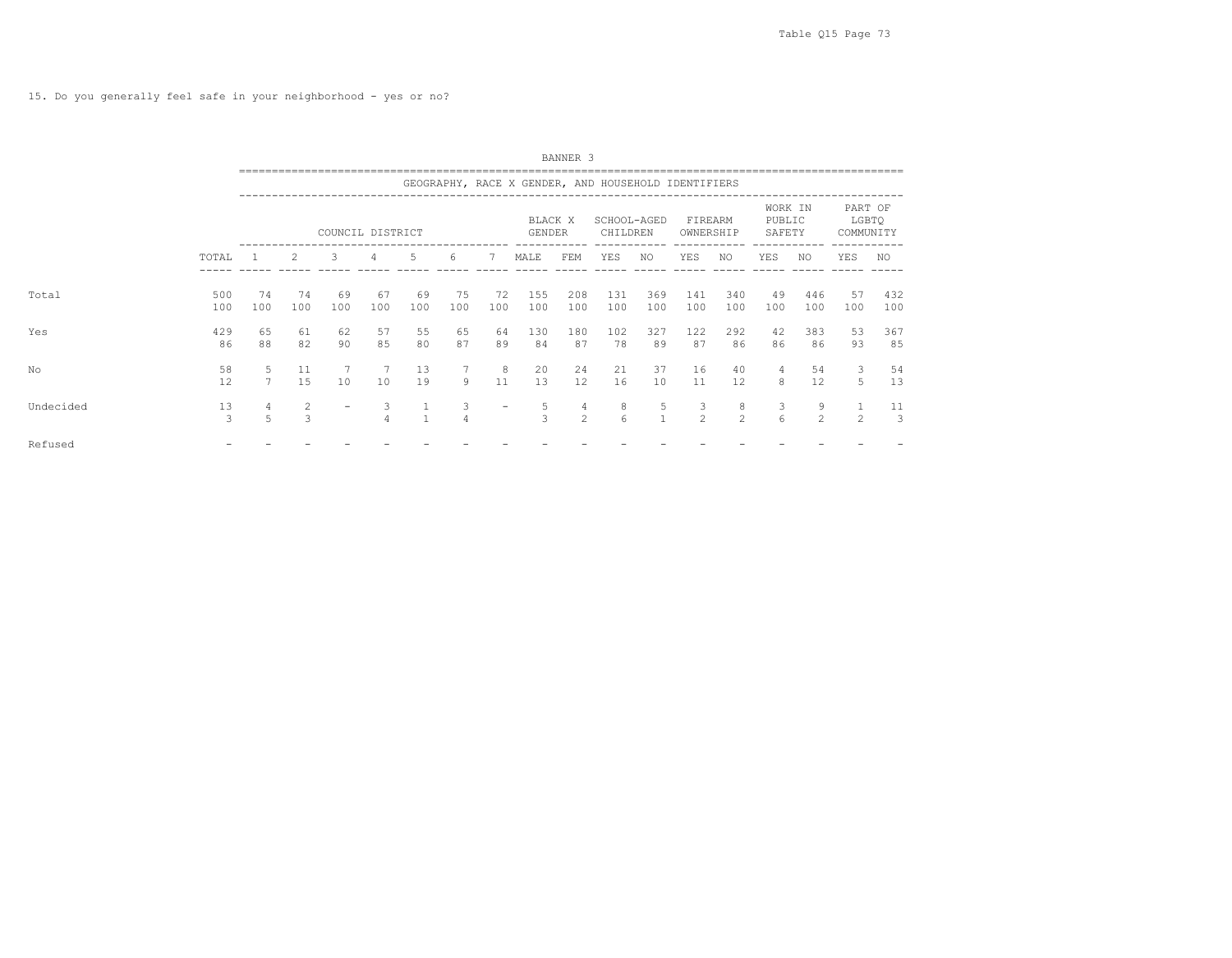16. If you needed help, how likely would you be to ask a police officer for help?

|                   |               |                                           |                            |                     |                       |                     |                     |                                    |                          | BANNER <sub>3</sub>  |                                                     |                                |                      |                      |                             |                      |                               |                                 |
|-------------------|---------------|-------------------------------------------|----------------------------|---------------------|-----------------------|---------------------|---------------------|------------------------------------|--------------------------|----------------------|-----------------------------------------------------|--------------------------------|----------------------|----------------------|-----------------------------|----------------------|-------------------------------|---------------------------------|
|                   |               |                                           | -------------------------- |                     |                       |                     |                     |                                    |                          |                      | GEOGRAPHY, RACE X GENDER, AND HOUSEHOLD IDENTIFIERS |                                |                      |                      |                             |                      |                               |                                 |
|                   |               |                                           |                            | COUNCIL DISTRICT    |                       |                     |                     |                                    | BLACK X<br><b>GENDER</b> |                      | SCHOOL-AGED<br>CHILDREN                             |                                | FIREARM<br>OWNERSHIP |                      | WORK IN<br>PUBLIC<br>SAFETY |                      | PART OF<br>LGBTO<br>COMMUNITY |                                 |
|                   | TOTAL         |                                           | 2                          | 3                   | 4                     | 5                   | 6                   | 7                                  | MALE                     | FEM                  | YES                                                 | NO.                            | YES                  | NO.                  | <b>YES</b>                  | NO.                  | YES                           | NO.                             |
| Total             | 500<br>100    | 74<br>100                                 | 74<br>100                  | 69<br>100           | 67<br>100             | 69<br>100           | 75<br>100           | 72<br>100                          | 155<br>100               | 208<br>100           | 131<br>100                                          | 369<br>100                     | 141<br>100           | 340<br>100           | 49<br>100                   | 446<br>100           | 57<br>100                     | 432<br>100                      |
| Very likely       | 249<br>50     | 38<br>51                                  | 37<br>50                   | 27<br>39            | 30<br>45              | 35<br>51            | 45<br>60            | 37<br>51                           | 58<br>37                 | 122<br>59            | 58<br>44                                            | 191<br>52                      | 75<br>53             | 168<br>49            | 25<br>51                    | 223<br>50            | 23<br>40                      | 222<br>51                       |
| Somewhat likely   | 157<br>31     | 19<br>26                                  | 26<br>35                   | 31<br>4.5           | 19<br>28              | 22<br>32            | 20<br>27            | 20<br>28                           | 59<br>38                 | 60<br>29             | 40<br>31                                            | 117<br>32                      | 41<br>29             | 109<br>32            | 14<br>29                    | 141<br>32            | 22<br>39                      | 132<br>31                       |
| Not very likely   | 46<br>$\circ$ | 7<br>9                                    | 6<br>8                     | 5<br>$\overline{7}$ | 8<br>12               | 5<br>$\overline{7}$ | 5<br>$\overline{7}$ | 10<br>14                           | 17<br>11                 | 14<br>$\overline{7}$ | 13<br>10                                            | 33<br>$\overline{9}$           | 14<br>10             | 30<br>9              | $\overline{4}$<br>8         | 42<br>$\mathcal{Q}$  | $\overline{7}$<br>12          | 38<br>$\overline{9}$            |
| Not at all likely | 39<br>8       | 8<br>11                                   | 4<br>5                     | 6<br>$\circ$        | $7\phantom{.0}$<br>10 | 5<br>$\overline{7}$ | 5<br>$\overline{7}$ | $\overline{4}$<br>$6 \overline{6}$ | 16<br>10                 | 9<br>$\overline{4}$  | 17<br>13                                            | 22<br>6                        | 5                    | 29<br>$\overline{9}$ | 6<br>12                     | 32<br>$\overline{7}$ | 5<br>9                        | 32<br>7                         |
| Undecided         | 7             | $\overline{c}$<br>$\overline{\mathbf{3}}$ |                            |                     | 3<br>$\overline{4}$   | 2<br>3              |                     |                                    | 3<br>$\mathfrak{D}$      | 3<br>$\mathbf{1}$    | 3<br>$\mathfrak{D}$                                 | 4<br>$\mathbf{1}$              | 3<br>$\overline{2}$  | 3<br>$\mathbf{1}$    |                             | 6                    |                               | 6<br>$\mathbf{1}$               |
| Refused           | 2             |                                           |                            |                     |                       |                     |                     | $\mathbf{1}$                       | 2<br>$\overline{1}$      |                      |                                                     | $\overline{c}$<br>$\mathbf{1}$ | $\overline{1}$       | $\star$              |                             | 2                    |                               | $\overline{c}$<br>$\ddot{\psi}$ |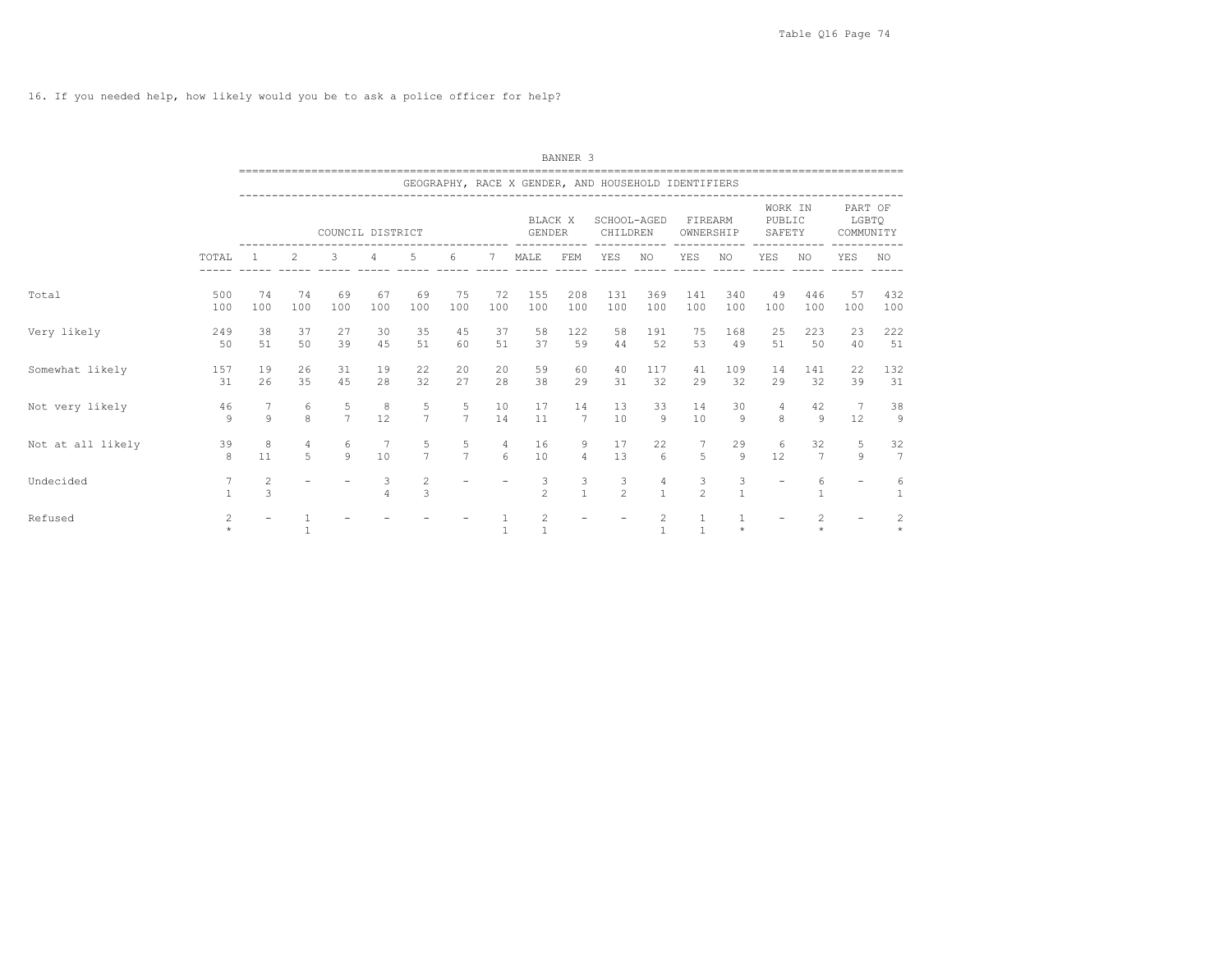17. If you witnessed a crime, how likely would you be to report it or to provide information to the police?

|                   |                |                     |                                |                                 |                                  |               |           |               |                   | BANNER <sub>3</sub>                   |                                                     |                               |                       |                      |                                  |                      |                                  |                      |
|-------------------|----------------|---------------------|--------------------------------|---------------------------------|----------------------------------|---------------|-----------|---------------|-------------------|---------------------------------------|-----------------------------------------------------|-------------------------------|-----------------------|----------------------|----------------------------------|----------------------|----------------------------------|----------------------|
|                   |                |                     | ----------------------------   |                                 |                                  |               |           |               |                   |                                       | GEOGRAPHY, RACE X GENDER, AND HOUSEHOLD IDENTIFIERS |                               |                       |                      |                                  |                      |                                  |                      |
|                   |                |                     |                                | COUNCIL DISTRICT                |                                  |               |           |               | BLACK X<br>GENDER |                                       | SCHOOL-AGED<br>CHILDREN                             |                               | FIREARM<br>OWNERSHIP  |                      | WORK IN<br>PUBLIC<br>SAFETY      |                      | PART OF<br>LGBTO<br>COMMUNITY    |                      |
|                   | TOTAL          | $\mathbf{1}$        | $\overline{2}$                 | 3                               | $\overline{4}$                   | 5             | 6         | 7             | MALE              | FEM                                   | YES                                                 | NO                            | YES                   | NO.                  | <b>YES</b>                       | ----------<br>NO.    | <b>YES</b>                       | NO.                  |
| Total             | 500<br>100     | 74<br>100           | 74<br>100                      | 69<br>100                       | 67<br>100                        | 69<br>100     | 75<br>100 | 72<br>100     | 155<br>100        | 208<br>100                            | 131<br>100                                          | 369<br>100                    | 141<br>100            | 340<br>100           | 49<br>100                        | 446<br>100           | 57<br>100                        | 432<br>100           |
| Very likely       | 331<br>66      | 50<br>68            | 48<br>65                       | 43<br>62                        | 39<br>58                         | 48<br>70      | 53<br>71  | 50<br>69      | 97<br>63          | 146<br>70                             | 85<br>65                                            | 246<br>67                     | 94<br>67              | 225<br>66            | 31<br>63                         | 298<br>67            | 38<br>67                         | 286<br>66            |
| Somewhat likely   | 105<br>21      | 12<br>16            | 15<br>20                       | 21<br>30                        | 18<br>27                         | 10<br>14      | 17<br>23  | 12<br>17      | 32<br>21          | 44<br>21                              | 22<br>17                                            | 83<br>22                      | 33<br>23              | 69<br>20             | 11<br>22                         | 92<br>21             | 14<br>25                         | 88<br>20             |
| Not very likely   | 30<br>6        | 3<br>$\overline{4}$ | $\overline{7}$<br>$\mathbf{Q}$ | $\overline{c}$<br>$\mathcal{L}$ | 2<br>$\overline{3}$              | 4<br>6        | 4<br>5    | 8<br>11       | 15<br>10          | $7\phantom{.0}$<br>3                  | 12<br>$\circ$                                       | 18<br>5                       | 8<br>$6 \overline{6}$ | 22<br>6              | 4<br>8                           | 26<br>6              | 3<br>5                           | 27<br>6              |
| Not at all likely | 14<br>3        | $\overline{4}$<br>5 | $\mathbf{1}$                   | $\frac{2}{3}$                   | $\overline{c}$<br>$\overline{3}$ | $\frac{4}{6}$ |           |               | 5                 | $\frac{3}{1}$                         | 3<br>$\overline{2}$                                 | 11<br>3                       | $\mathbf{1}$          | 12<br>$\overline{4}$ | $\mathfrak{D}$                   | 13<br>3              |                                  | 14<br>3              |
| Undecided         | 20<br>$\Delta$ | 5<br>$\overline{7}$ | $\frac{3}{4}$                  | $\frac{1}{1}$                   | 6<br>$\circ$                     | $\frac{3}{4}$ |           | $\frac{2}{3}$ | $\frac{4}{3}$     | $\begin{array}{c} 8 \\ 4 \end{array}$ | 9<br>$\overline{7}$                                 | 11<br>$\overline{\mathbf{3}}$ | 5<br>$\overline{4}$   | 12<br>$\overline{4}$ | $\overline{c}$<br>$\overline{a}$ | 17<br>$\overline{4}$ | $\overline{2}$<br>$\overline{4}$ | 17<br>$\overline{4}$ |
| Refused           |                |                     |                                |                                 |                                  |               |           |               |                   |                                       |                                                     |                               |                       |                      |                                  |                      |                                  |                      |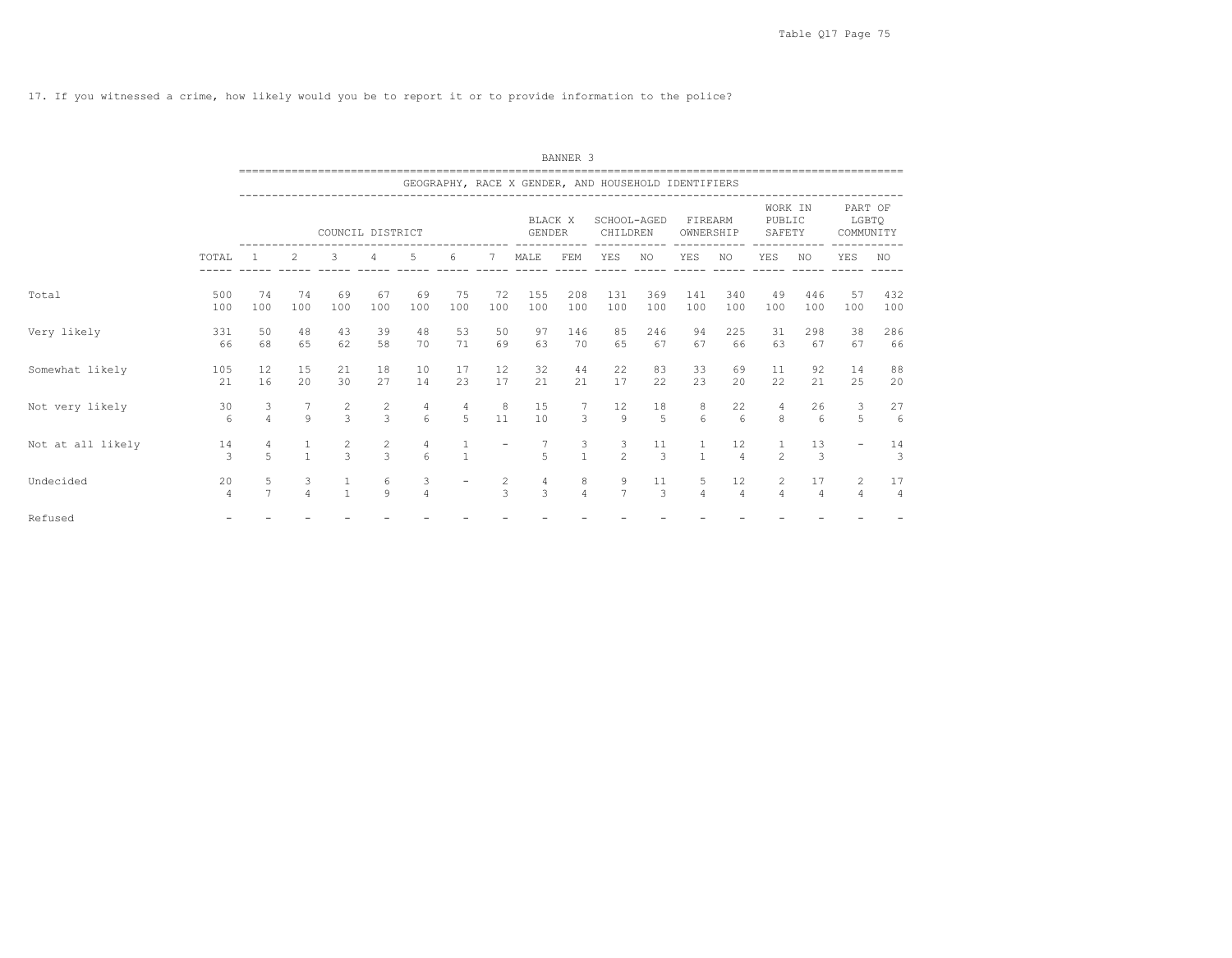18. Would you feel safer with more or fewer police officers on the job in your neighborhood?

|           |            |           |                     |                                  |                     |           |           |                   |                                                     | BANNER 3   |                         |                |                      |                      |                             |            |                               |            |
|-----------|------------|-----------|---------------------|----------------------------------|---------------------|-----------|-----------|-------------------|-----------------------------------------------------|------------|-------------------------|----------------|----------------------|----------------------|-----------------------------|------------|-------------------------------|------------|
|           |            |           |                     |                                  |                     |           |           |                   | GEOGRAPHY, RACE X GENDER, AND HOUSEHOLD IDENTIFIERS |            |                         |                |                      |                      |                             |            |                               |            |
|           |            |           |                     | COUNCIL DISTRICT                 |                     |           |           |                   | BLACK X<br>GENDER                                   |            | SCHOOL-AGED<br>CHILDREN |                | FIREARM<br>OWNERSHIP |                      | WORK IN<br>PUBLIC<br>SAFETY |            | PART OF<br>LGBTQ<br>COMMUNITY |            |
|           | TOTAL      |           | 2                   | 3                                | 4                   | 5         | 6         | 7                 | MALE                                                | FEM        | YES                     | NO             | YES                  | NO.                  | YES                         | NO.        | YES                           | NO.        |
| Total     | 500<br>100 | 74<br>100 | 74<br>100           | 69<br>100                        | 67<br>100           | 69<br>100 | 75<br>100 | 72<br>100         | 155<br>100                                          | 208<br>100 | 131<br>100              | 369<br>100     | 141<br>100           | 340<br>100           | 49<br>100                   | 446<br>100 | 57<br>100                     | 432<br>100 |
| More      | 367<br>73  | 53<br>72  | 59<br>80            | 56<br>81                         | 46<br>69            | 49<br>71  | 56<br>75  | 48<br>67          | 116<br>75                                           | 161<br>77  | 96<br>73                | 271<br>73      | 115<br>82            | 238<br>70            | 34<br>69                    | 329<br>74  | 36<br>63                      | 322<br>75  |
| Fewer     | 40<br>8    | 10<br>14  | 5<br>$\overline{7}$ | $\overline{c}$<br>$\overline{3}$ | 5<br>$\overline{7}$ | 8<br>12   | 4<br>5    | 6<br>8            | 14<br>9                                             | 12<br>6    | 12<br>$\overline{9}$    | 28<br>8        | 9<br>$\kappa$        | 30<br>$\overline{9}$ | 5<br>10                     | 35<br>8    | 5<br>9                        | 35<br>8    |
| Undecided | 89<br>18   | 11<br>15  | 10<br>14            | 11<br>16                         | 15<br>22            | 11<br>16  | 15<br>20  | 16<br>22          | 24<br>15                                            | 33<br>16   | 21<br>16                | 68<br>18       | 17<br>12             | 68<br>20             | 10<br>20                    | 78<br>17   | 16<br>28                      | 71<br>16   |
| Refused   | 4          |           |                     |                                  |                     |           |           | $\mathbf{2}$<br>3 | $\overline{1}$                                      | 2          | 2<br>$\mathfrak{D}$     | $\overline{c}$ |                      |                      |                             |            |                               |            |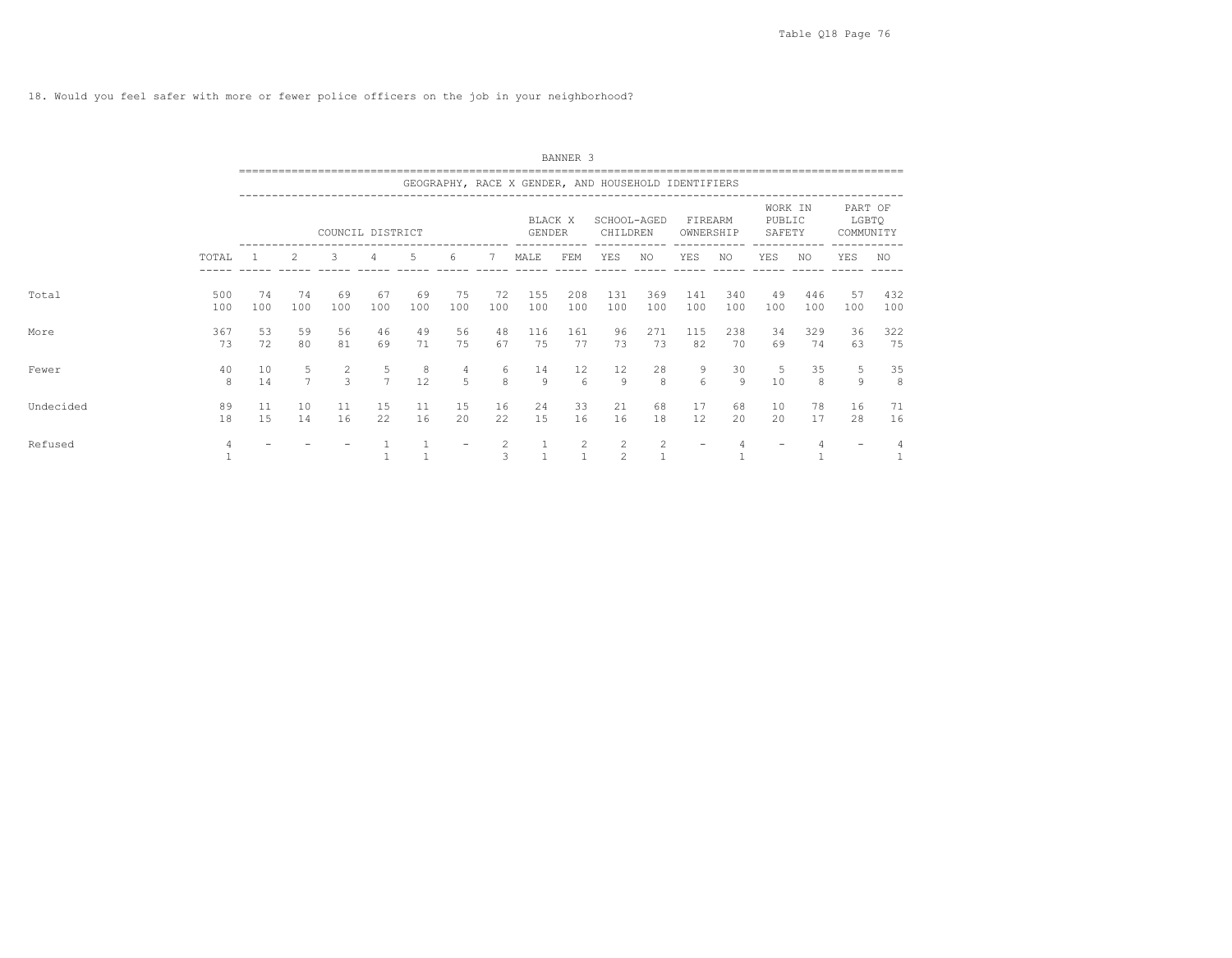|           |                |                   |           |                  |           |           |           |           |                                                     | BANNER <sub>3</sub> |                         |            |                      |               |                             |            |                               |            |
|-----------|----------------|-------------------|-----------|------------------|-----------|-----------|-----------|-----------|-----------------------------------------------------|---------------------|-------------------------|------------|----------------------|---------------|-----------------------------|------------|-------------------------------|------------|
|           |                |                   |           |                  |           |           |           |           | GEOGRAPHY, RACE X GENDER, AND HOUSEHOLD IDENTIFIERS |                     |                         |            |                      |               |                             |            |                               |            |
|           |                |                   |           | COUNCIL DISTRICT |           |           |           |           | BLACK X<br>GENDER                                   |                     | SCHOOL-AGED<br>CHILDREN |            | FIREARM<br>OWNERSHIP |               | WORK IN<br>PUBLIC<br>SAFETY |            | PART OF<br>LGBTQ<br>COMMUNITY |            |
|           | TOTAL          |                   | 2         | 3                | 4         | 5         | 6         | 7         | MALE                                                | FEM                 | YES                     | NO         | YES                  | ------<br>NO. | YES                         | NO.        | YES                           | NO.        |
| Total     | 500<br>100     | 74<br>100         | 74<br>100 | 69<br>100        | 67<br>100 | 69<br>100 | 75<br>100 | 72<br>100 | 155<br>100                                          | 208<br>100          | 131<br>100              | 369<br>100 | 141<br>100           | 340<br>100    | 49<br>100                   | 446<br>100 | 57<br>100                     | 432<br>100 |
| Yes       | 247<br>49      | 30<br>41          | 42<br>57  | 32<br>46         | 32<br>48  | 36<br>52  | 41<br>55  | 34<br>47  | 77<br>50                                            | 97<br>47            | 72<br>55                | 175<br>47  | 74<br>52             | 165<br>49     | 23<br>47                    | 223<br>50  | 29<br>51                      | 215<br>50  |
| Nο        | 172<br>34      | 32<br>43          | 20<br>27  | 23<br>33         | 23<br>34  | 22<br>32  | 23<br>31  | 29<br>40  | 57<br>37                                            | 68<br>33            | 44<br>34                | 128<br>35  | 42<br>30             | 122<br>36     | 22<br>45                    | 149<br>33  | 23<br>40                      | 143<br>33  |
| Undecided | 79<br>16       | 12<br>16          | 11<br>1.5 | 14<br>20         | 12<br>18  | 10<br>14  | 11<br>15  | 9<br>13   | 21<br>14                                            | 42<br>$20^{\circ}$  | 15<br>11                | 64<br>17   | 24<br>17             | 52<br>15      | $\overline{4}$<br>8         | 72<br>16   | 5<br>9                        | 72<br>17   |
| Refused   | $\overline{2}$ | $\qquad \qquad -$ |           |                  |           |           |           |           |                                                     |                     | $\qquad \qquad -$       | 2          |                      | $\star$       |                             |            | $\overline{\phantom{0}}$      | 2          |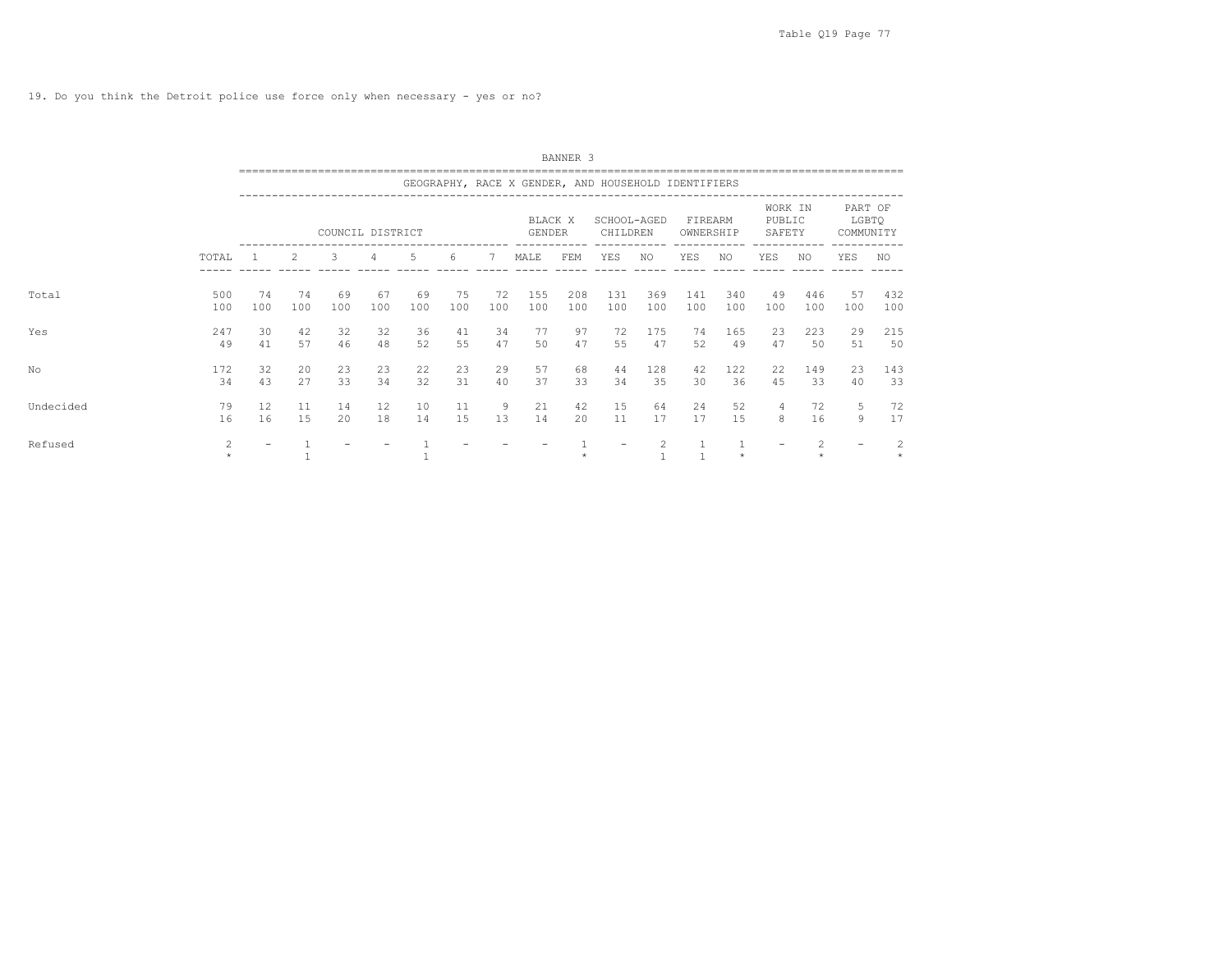20. Have you ever called the police for help yourself - yes or no?

|           |                   |           |           |                  |           |                     |           |           |                                                     | BANNER 3                       |                         |                   |                      |            |                             |            |                               |            |
|-----------|-------------------|-----------|-----------|------------------|-----------|---------------------|-----------|-----------|-----------------------------------------------------|--------------------------------|-------------------------|-------------------|----------------------|------------|-----------------------------|------------|-------------------------------|------------|
|           |                   |           |           |                  |           |                     |           |           | GEOGRAPHY, RACE X GENDER, AND HOUSEHOLD IDENTIFIERS |                                |                         |                   |                      |            |                             |            |                               |            |
|           |                   |           |           | COUNCIL DISTRICT |           |                     |           |           | BLACK X<br><b>GENDER</b>                            |                                | SCHOOL-AGED<br>CHILDREN |                   | FIREARM<br>OWNERSHIP |            | WORK IN<br>PUBLIC<br>SAFETY |            | PART OF<br>LGBTQ<br>COMMUNITY |            |
|           | TOTAL             |           | 2         | 3                | 4         | 5                   | 6         | 7         | MALE                                                | FEM                            | YES                     | NO                | YES                  | NO.        | YES                         | NO         | YES                           | NO.        |
| Total     | 500<br>100        | 74<br>100 | 74<br>100 | 69<br>100        | 67<br>100 | 69<br>100           | 75<br>100 | 72<br>100 | 155<br>100                                          | 208<br>100                     | 131<br>100              | 369<br>100        | 141<br>100           | 340<br>100 | 49<br>100                   | 446<br>100 | 57<br>100                     | 432<br>100 |
| Yes       | 288<br>58         | 41<br>55  | 35<br>47  | 46<br>67         | 34<br>51  | 46<br>67            | 46<br>61  | 40<br>56  | 82<br>53                                            | 124<br>60                      | 81<br>62                | 207<br>56         | 94<br>67             | 184<br>54  | 31<br>63                    | 256<br>57  | 34<br>60                      | 248<br>57  |
| No        | 206<br>41         | 31<br>42  | 38<br>51  | 23<br>33         | 32<br>48  | 21<br>30            | 29<br>39  | 32<br>44  | 71<br>46                                            | 82<br>39                       | 47<br>36                | 159<br>43         | 45<br>32             | 153<br>45  | 18<br>37                    | 185<br>41  | 23<br>40                      | 180<br>42  |
| Undecided | 6<br>$\mathbf{1}$ | 2<br>3    |           |                  |           | $\overline{c}$<br>3 |           |           | 2                                                   | $\overline{2}$<br>$\mathbf{1}$ | 3<br>2                  | 3<br>$\mathbf{1}$ | 2                    | 3          | $\overline{\phantom{0}}$    | 5          | $\overline{\phantom{0}}$      |            |
| Refused   |                   |           |           |                  |           |                     |           |           |                                                     |                                |                         |                   |                      |            |                             |            |                               |            |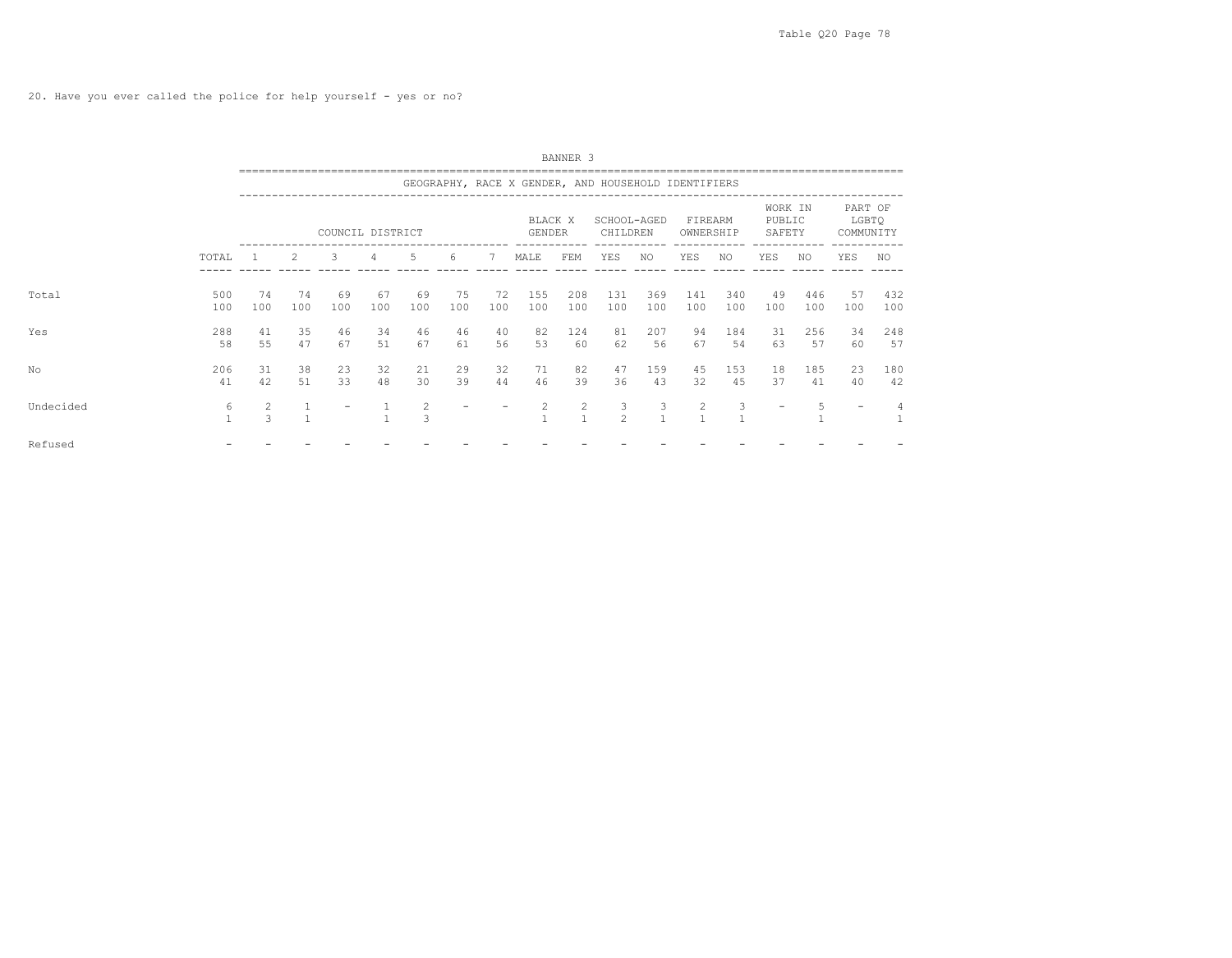21. How satisfied were you with how the police handled your call for help?

|                         |                              |           |              |           |                  |           |                     |                      |                          | BANNER <sub>3</sub> |                                                     |            |                      |              |                             |               |                                |              |
|-------------------------|------------------------------|-----------|--------------|-----------|------------------|-----------|---------------------|----------------------|--------------------------|---------------------|-----------------------------------------------------|------------|----------------------|--------------|-----------------------------|---------------|--------------------------------|--------------|
|                         |                              |           |              |           |                  |           |                     |                      |                          |                     | GEOGRAPHY, RACE X GENDER, AND HOUSEHOLD IDENTIFIERS |            |                      |              |                             |               |                                |              |
|                         |                              |           |              |           | COUNCIL DISTRICT |           |                     |                      | BLACK X<br><b>GENDER</b> |                     | SCHOOL-AGED<br>CHILDREN                             |            | FIREARM<br>OWNERSHIP |              | WORK IN<br>PUBLIC<br>SAFETY |               | PART OF<br>LGBTQ<br>COMMUNITY  |              |
|                         | TOTAL                        |           | 2            | 3         | 4                | 5         | 6                   | 7                    | MALE                     | FEM                 | YES                                                 | NO         | YES                  | NO.          | YES                         | NO.           | YES                            | NO.          |
| THOSE WHO CALLED POLICE | 288<br>100                   | 41<br>100 | 35<br>100    | 46<br>100 | 34<br>100        | 46<br>100 | 46<br>100           | 40<br>100            | 82<br>100                | 124<br>100          | 81<br>100                                           | 207<br>100 | 94<br>100            | 184<br>100   | 31<br>100                   | 256<br>100    | 34<br>100                      | 248<br>100   |
| Very satisfied          | 115<br>40                    | 18<br>44  | 16<br>46     | 14<br>30  | 14<br>41         | 17<br>37  | 19<br>41            | 17<br>43             | 27<br>33                 | 57<br>46            | 32<br>40                                            | 83<br>40   | 42<br>45             | 69<br>38     | 12<br>39                    | 102<br>40     | 12<br>35                       | 100<br>40    |
| Somewhat satisfied      | 90<br>31                     | 12<br>29  | 10<br>29     | 21<br>46  | 10<br>29         | 12<br>26  | 15<br>33            | 10<br>25             | 31<br>38                 | 36<br>29            | 18<br>22                                            | 72<br>35   | 26<br>28             | 61<br>33     | 23                          | 83<br>32      | 12<br>35                       | 76<br>31     |
| Not very satisfied      | 35<br>12                     | 5<br>12   | 3<br>$\circ$ | 5<br>11   | 4<br>12          | 6<br>13   | 3<br>$\overline{7}$ | 9<br>23              | 11<br>13                 | 14<br>11            | 8<br>10                                             | 27<br>13   | 8<br>9               | 27<br>15     | 5<br>16                     | 30<br>12      | 5<br>15                        | 30<br>12     |
| Not at all satisfied    | 46<br>16                     | 6<br>15   | 5<br>14      | 6<br>13   | 6<br>18          | 10<br>22  | 9<br>20             | $\overline{4}$<br>10 | 13<br>16                 | 16<br>13            | 22<br>27                                            | 24<br>12   | 18<br>19             | 26<br>14     | 6<br>19                     | 40<br>16      | $\overline{4}$<br>12           | 41<br>17     |
| Undecided               | $\mathbf{2}$<br>$\mathbf{1}$ |           | 3            |           |                  | 2         |                     |                      |                          |                     | $\frac{1}{1}$                                       | $\star$    |                      | $\mathbf{1}$ | $\mathcal{L}$               | $\ddot{\psi}$ | $\mathbf{1}$<br>$\overline{z}$ | 1<br>$\star$ |
| Refused                 |                              |           |              |           |                  |           |                     |                      |                          |                     |                                                     |            |                      |              |                             |               |                                |              |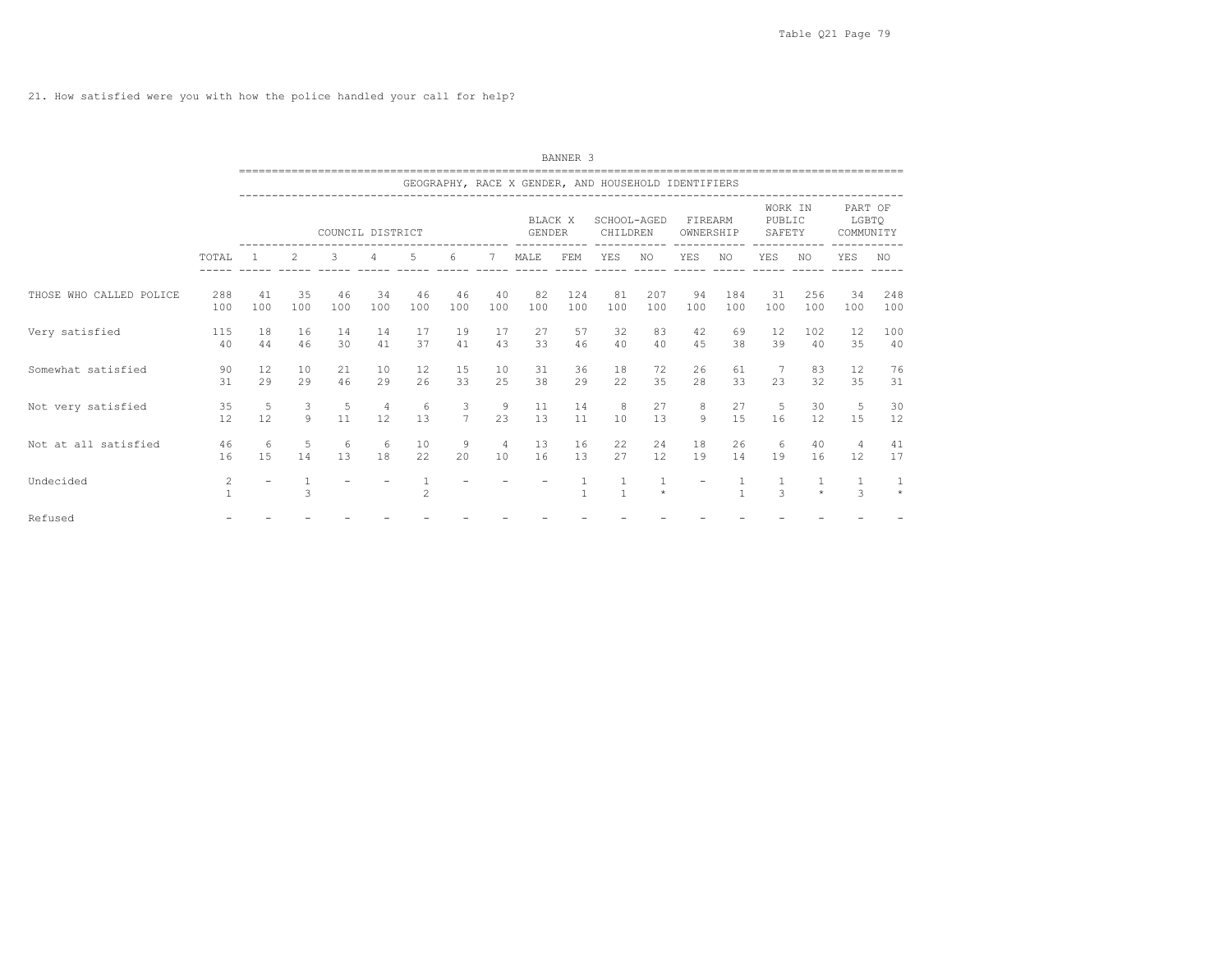|           |                   |           |                |                  |                |           |           |           |                   | BANNER 3   |                                                     |                     |                      |            |                             |            |                               |               |
|-----------|-------------------|-----------|----------------|------------------|----------------|-----------|-----------|-----------|-------------------|------------|-----------------------------------------------------|---------------------|----------------------|------------|-----------------------------|------------|-------------------------------|---------------|
|           |                   |           |                |                  |                |           |           |           |                   |            | GEOGRAPHY, RACE X GENDER, AND HOUSEHOLD IDENTIFIERS |                     |                      |            |                             |            |                               |               |
|           |                   |           |                | COUNCIL DISTRICT |                |           |           |           | BLACK X<br>GENDER |            | SCHOOL-AGED<br>CHILDREN                             |                     | FIREARM<br>OWNERSHIP |            | WORK IN<br>PUBLIC<br>SAFETY |            | PART OF<br>LGBTQ<br>COMMUNITY |               |
|           | TOTAL             |           | 2              | 3                | $\overline{4}$ | 5         | 6         | 7         | MALE              | FEM        | YES                                                 | NO                  | YES                  | NO.        | YES                         | NO.        | YES                           | NO            |
| Total     | 500<br>100        | 74<br>100 | 74<br>100      | 69<br>100        | 67<br>100      | 69<br>100 | 75<br>100 | 72<br>100 | 155<br>100        | 208<br>100 | 131<br>100                                          | 369<br>100          | 141<br>100           | 340<br>100 | 49<br>100                   | 446<br>100 | 57<br>100                     | 432<br>100    |
| Yes       | 146<br>29         | 22<br>30  | 24<br>32       | 14<br>20         | 25<br>37       | 21<br>30  | 22<br>29  | 18<br>25  | 59<br>38          | 35<br>17   | 48<br>37                                            | 98<br>27            | 52<br>37             | 89<br>26   | 22<br>45                    | 123<br>28  | 26<br>46                      | 118<br>27     |
| No        | 349<br>70         | 50<br>68  | 49<br>66       | 55<br>80         | 40<br>60       | 48<br>70  | 53<br>71  | 54<br>75  | 94<br>61          | 172<br>83  | 81<br>62                                            | 268<br>73           | 88<br>62             | 248<br>73  | 27<br>55                    | 319<br>72  | 29<br>51                      | 312<br>72     |
| Undecided | 5<br>$\mathbf{1}$ | 2<br>3    | $\overline{1}$ |                  | 2<br>3         |           |           |           |                   | $\star$    | $\overline{2}$<br>$\mathfrak{D}$                    | 3<br>$\overline{1}$ |                      | 3          | $\overline{\phantom{m}}$    |            | 2<br>$\overline{4}$           | -2<br>$\star$ |
| Refused   |                   |           |                |                  |                |           |           |           |                   |            |                                                     |                     |                      |            |                             |            |                               |               |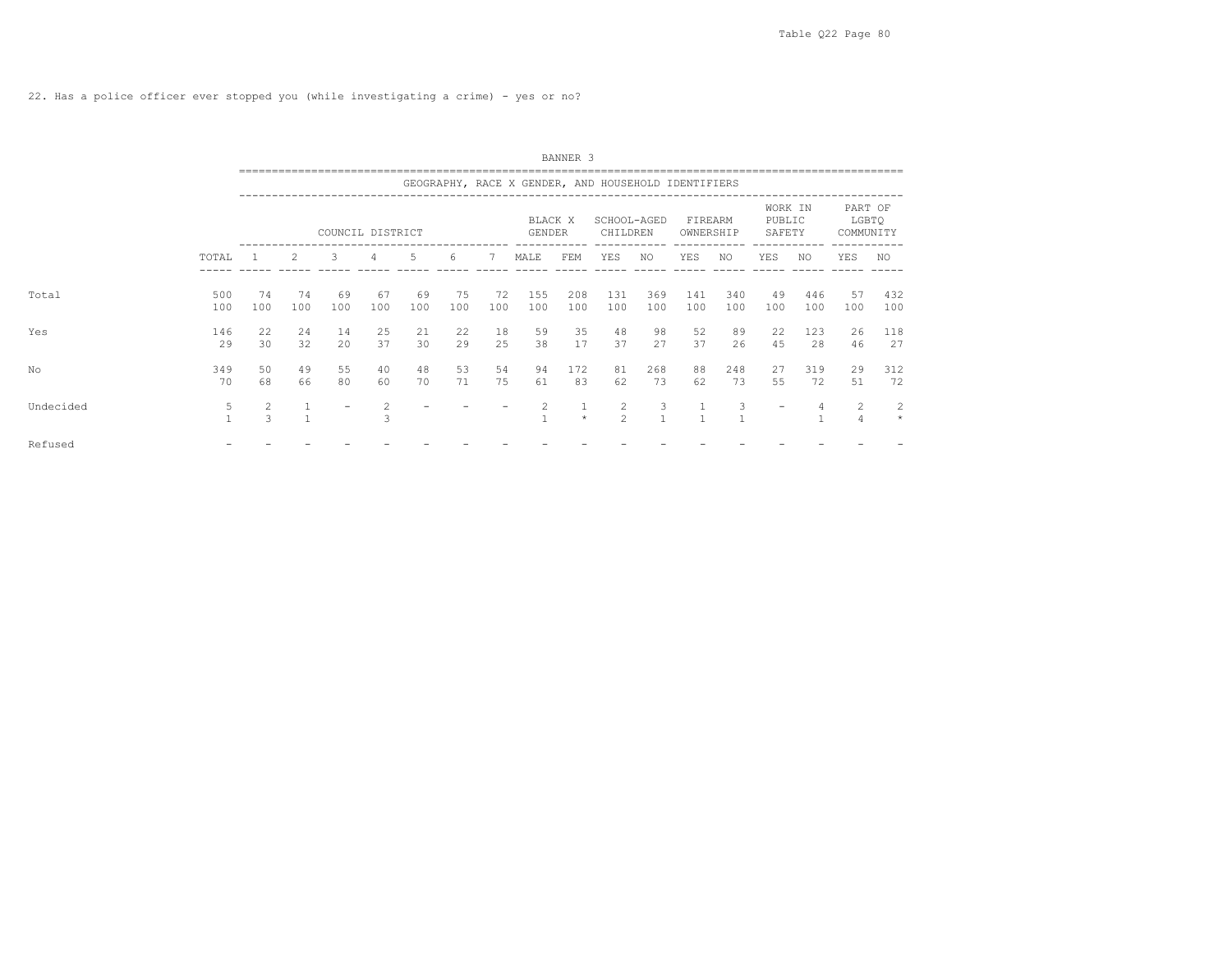23. How satisfied were you with how the police handled that encounter?

|                         |            |                          |                      |                  |           |           |           |                      |                          | BANNER <sub>3</sub> |                                                                                   |               |                                |           |                             |            |                               |            |
|-------------------------|------------|--------------------------|----------------------|------------------|-----------|-----------|-----------|----------------------|--------------------------|---------------------|-----------------------------------------------------------------------------------|---------------|--------------------------------|-----------|-----------------------------|------------|-------------------------------|------------|
|                         |            |                          |                      |                  |           |           |           |                      |                          |                     | --------------------------<br>GEOGRAPHY, RACE X GENDER, AND HOUSEHOLD IDENTIFIERS |               |                                |           |                             |            |                               |            |
|                         |            |                          |                      | COUNCIL DISTRICT |           |           |           |                      | BLACK X<br><b>GENDER</b> |                     | SCHOOL-AGED<br>CHILDREN                                                           |               | FIREARM<br>OWNERSHIP           |           | WORK IN<br>PUBLIC<br>SAFETY |            | PART OF<br>LGBTQ<br>COMMUNITY |            |
|                         | TOTAL      |                          | 2                    | 3                | 4         | 5         | 6         | 7                    | MALE                     | FEM                 | YES                                                                               | NO.           | <b>YES</b>                     | NO.       | YES                         | NO.        | <b>YES</b>                    | NO.        |
| THOSE STOPPED BY POLICE | 146<br>100 | 22<br>100                | 24<br>100            | 14<br>100        | 25<br>100 | 21<br>100 | 22<br>100 | 18<br>100            | 59<br>100                | 35<br>100           | 48<br>100                                                                         | 98<br>100     | 52<br>100                      | 89<br>100 | 22<br>100                   | 123<br>100 | 26<br>100                     | 118<br>100 |
| Very satisfied          | 41<br>28   | 6<br>27                  | -7<br>29             | 9<br>64          | 8<br>32   | 3<br>14   | 4<br>18   | 4<br>22              | 11<br>19                 | 20<br>57            | 14<br>29                                                                          | 27<br>28      | 12<br>23                       | 29<br>33  | 5<br>23                     | 36<br>29   | 7<br>27                       | 34<br>29   |
| Somewhat satisfied      | 43<br>29   | 8<br>36                  | $\overline{9}$<br>38 | 3<br>21          | 8<br>32   | 5<br>24   | 6<br>27   | $\overline{4}$<br>22 | 19<br>32                 | 8<br>23             | 14<br>29                                                                          | 29<br>30      | 24<br>46                       | 19<br>21  | - 7<br>32                   | 36<br>29   | 9<br>35                       | 34<br>29   |
| Not very satisfied      | 14<br>10   | $\overline{\phantom{a}}$ | 3<br>13              |                  | 2<br>8    | 5<br>24   | 3<br>14   | $\mathbf{1}$<br>6    | 12                       | $\overline{2}$<br>6 | $\overline{c}$<br>$\overline{4}$                                                  | 12<br>12      | 3<br>6                         | 11<br>12  | 2<br>9                      | 12<br>10   | $\overline{2}$<br>8           | 12<br>10   |
| Not at all satisfied    | 46<br>32   | 8<br>36                  | $\overline{4}$<br>17 | 2<br>14          | 7<br>28   | 8<br>38   | 9<br>41   | 8<br>44              | 20<br>34                 | 5<br>14             | 18<br>38                                                                          | 28<br>29      | 11<br>21                       | 30<br>34  | 32                          | 38<br>31   | 6<br>23                       | 38<br>32   |
| Undecided               | 2          |                          | 4                    |                  |           |           |           | 6                    | 2<br>$\overline{3}$      |                     |                                                                                   | $\frac{2}{2}$ | $\mathbf{2}$<br>$\overline{4}$ |           | $\overline{5}$              |            | $\overline{2}$<br>8           |            |
| Refused                 |            |                          |                      |                  |           |           |           |                      |                          |                     |                                                                                   |               |                                |           |                             |            |                               |            |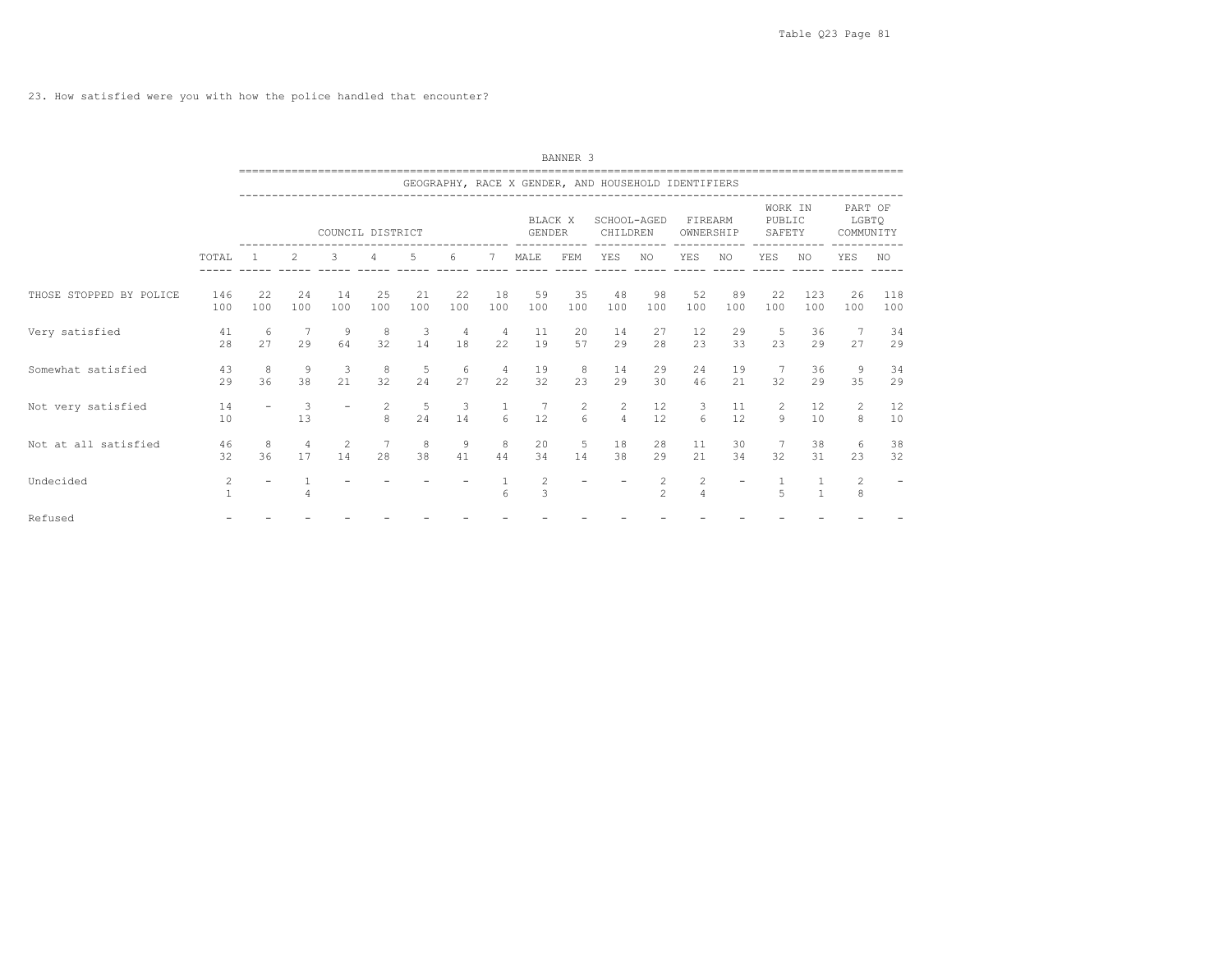24. Which comes closest to your view, even if neither is exactly right?

|                                                                                                                                      |            |           |           |           |                       |              |                      |           |                   | BANNER <sub>3</sub> |                                                     |                      |                      |            |                             |            |                               |            |
|--------------------------------------------------------------------------------------------------------------------------------------|------------|-----------|-----------|-----------|-----------------------|--------------|----------------------|-----------|-------------------|---------------------|-----------------------------------------------------|----------------------|----------------------|------------|-----------------------------|------------|-------------------------------|------------|
|                                                                                                                                      |            |           |           |           |                       |              |                      |           |                   |                     | GEOGRAPHY, RACE X GENDER, AND HOUSEHOLD IDENTIFIERS |                      |                      |            |                             |            |                               |            |
|                                                                                                                                      |            |           |           |           | COUNCIL DISTRICT      |              |                      |           | BLACK X<br>GENDER |                     | SCHOOL-AGED<br>CHILDREN                             |                      | FIREARM<br>OWNERSHIP |            | WORK IN<br>PUBLIC<br>SAFETY |            | PART OF<br>LGBTO<br>COMMUNITY |            |
|                                                                                                                                      | TOTAL      |           | 2         | 3         | 4                     | 5            | 6                    | 7         | MALE              | FEM                 | YES                                                 | NO.                  | YES                  | NO.        | <b>YES</b>                  | NO.        | YES                           | <b>NO</b>  |
| Total                                                                                                                                | 500<br>100 | 74<br>100 | 74<br>100 | 69<br>100 | 67<br>100             | 69<br>100    | 75<br>100            | 72<br>100 | 155<br>100        | 208<br>100          | 131<br>100                                          | 369<br>100           | 141<br>100           | 340<br>100 | 49<br>100                   | 446<br>100 | 57<br>100                     | 432<br>100 |
| Detroit police generally<br>do a good job and treat<br>people of different<br>races fairly, even if<br>there are a few bad<br>apples | 383<br>77  | 57<br>77  | 60<br>81  | 57<br>83  | 47<br>70              | 47<br>68     | 58<br>77             | 57<br>79  | 119<br>77         | 160<br>77           | 94<br>72                                            | 289<br>78            | 111<br>79            | 257<br>76  | 36<br>73                    | 345<br>77  | 39<br>68                      | 335<br>78  |
| Detroit police are<br>racist in the way they<br>treat people, even if<br>some of them try to do a<br>good job.                       | 82<br>16   | 14<br>19  | 10<br>14  | 5<br>7    | 16<br>24              | 15<br>22     | 16<br>21             | 6<br>8    | 25<br>16          | 32<br>15            | 27<br>21                                            | 55<br>1.5            | 15<br>11             | 64<br>19   | 13<br>27                    | 69<br>15   | 13<br>23                      | 68<br>16   |
| Undecided                                                                                                                            | 34<br>7    | 3<br>4    | 4<br>5    | 7<br>10   | 4<br>$6 \overline{6}$ | 6<br>9       | -1<br>$\overline{1}$ | 9<br>13   | 11<br>7           | 15<br>7             | 10<br>8                                             | 24<br>$\overline{7}$ | 15<br>11             | 18<br>5    |                             | 31<br>7    | 5<br>9                        | 28<br>6    |
| Refused                                                                                                                              | $\star$    |           |           |           |                       | $\mathbf{1}$ |                      |           |                   |                     |                                                     |                      |                      |            |                             |            |                               | $\star$    |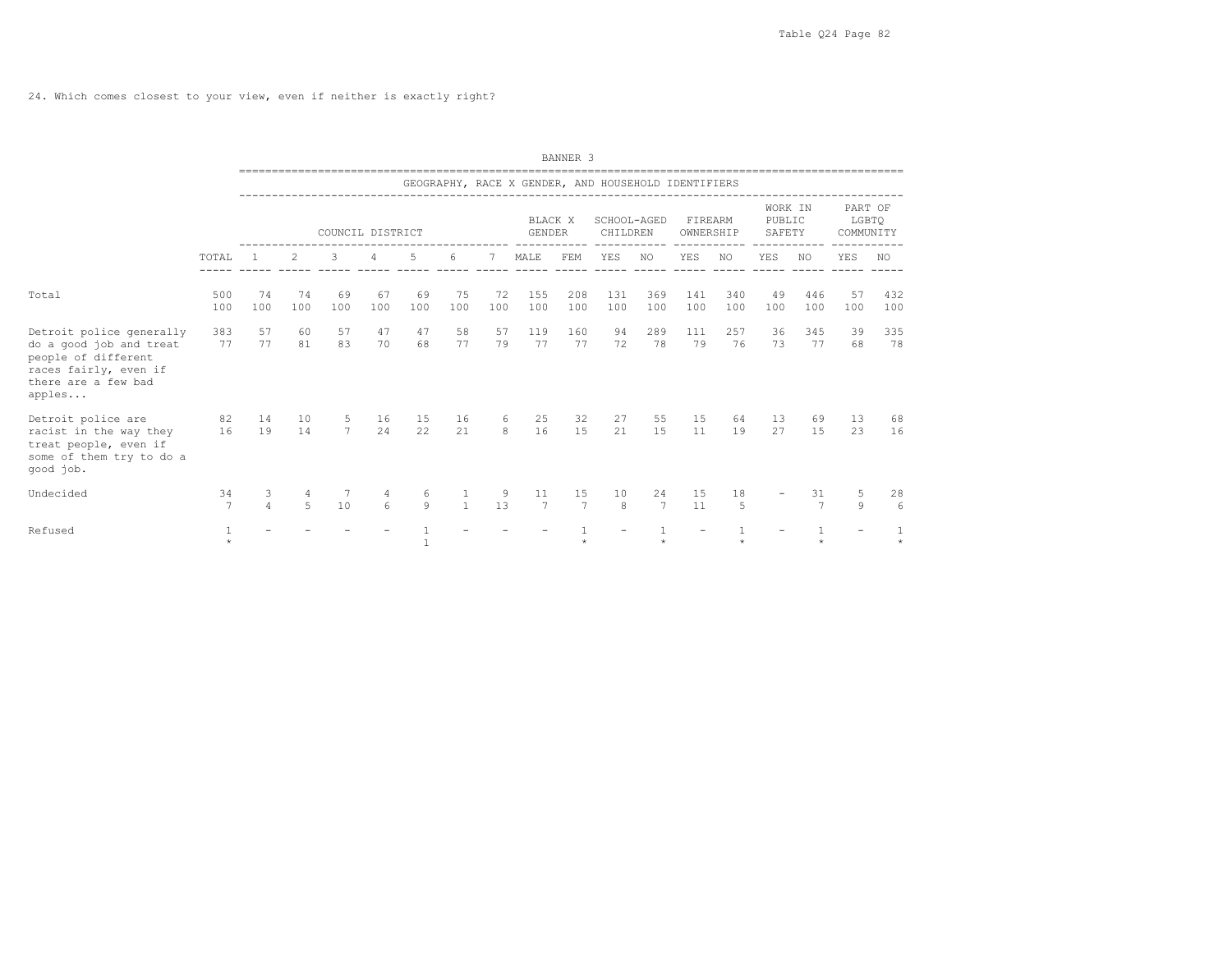25. Quote ``defund the police´´ end quote, is a slogan some activists have espoused. Is that an idea you support or oppose?

|           |            |           |           |                  |           |           |           |           |                                                     | BANNER 3   |                         |            |                      |               |                             |            |                               |            |
|-----------|------------|-----------|-----------|------------------|-----------|-----------|-----------|-----------|-----------------------------------------------------|------------|-------------------------|------------|----------------------|---------------|-----------------------------|------------|-------------------------------|------------|
|           |            |           |           |                  |           |           |           |           | GEOGRAPHY, RACE X GENDER, AND HOUSEHOLD IDENTIFIERS |            |                         |            |                      |               |                             |            |                               |            |
|           |            |           |           | COUNCIL DISTRICT |           |           |           |           | BLACK X<br>GENDER                                   |            | SCHOOL-AGED<br>CHILDREN |            | FIREARM<br>OWNERSHIP |               | WORK IN<br>PUBLIC<br>SAFETY |            | PART OF<br>LGBTO<br>COMMUNITY |            |
|           | TOTAL      |           | 2         | 3                | 4         | 5         | 6         | 7         | MALE                                                | FEM        | YES                     | NO.        | YES                  | ------<br>NO. | YES                         | NO.        | YES                           | NO.        |
| Total     | 500<br>100 | 74<br>100 | 74<br>100 | 69<br>100        | 67<br>100 | 69<br>100 | 75<br>100 | 72<br>100 | 155<br>100                                          | 208<br>100 | 131<br>100              | 369<br>100 | 141<br>100           | 340<br>100    | 49<br>100                   | 446<br>100 | 57<br>100                     | 432<br>100 |
| Support   | 114<br>23  | 22<br>30  | 27<br>36  | 10<br>14         | 17<br>25  | 11<br>16  | 10<br>13  | 17<br>24  | 37<br>24                                            | 49<br>24   | 34<br>26                | 80<br>22   | 30<br>21             | 82<br>24      | 15<br>31                    | 99<br>22   | 25<br>44                      | 89<br>21   |
| Oppose    | 324<br>65  | 40<br>54  | 38<br>51  | 51<br>74         | 38<br>57  | 51<br>74  | 60<br>80  | 46<br>64  | 98<br>63                                            | 132<br>63  | 77<br>59                | 247<br>67  | 101<br>72            | 208<br>61     | 26<br>53                    | 294<br>66  | 25<br>44                      | 290<br>67  |
| Undecided | 61<br>12   | 12<br>16  | 9<br>12   | 8<br>12          | 12<br>18  | -7<br>10  | 4<br>5    | 9<br>13   | 20<br>13                                            | 26<br>13   | 20<br>15                | 41<br>11   | 10<br>7              | 49<br>14      | 8<br>16                     | 52<br>12   | $7\phantom{.0}$<br>12         | 52<br>12   |
| Refused   | $\star$    |           |           |                  |           |           |           |           |                                                     |            |                         |            |                      |               |                             |            | $\overline{\phantom{a}}$      |            |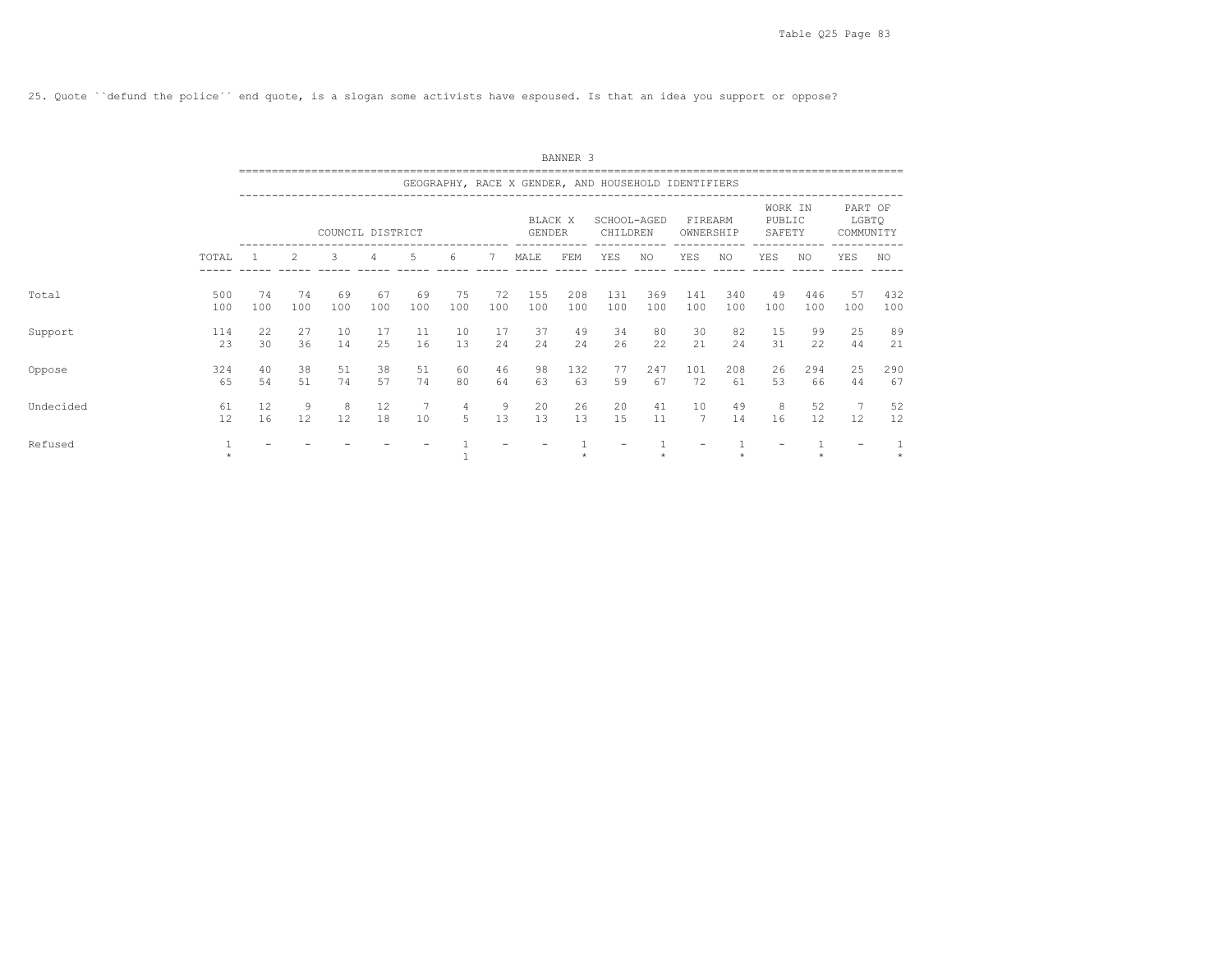26. Would you support or oppose the idea of cutting some funding from the police and using the money for social services - for instance, to help the homeless and the mentally ill?

|           |                |           |           |                  |                     |           |           |                     |                                                     | BANNER <sub>3</sub> |                         |            |                      |                |                             |            |                               |              |
|-----------|----------------|-----------|-----------|------------------|---------------------|-----------|-----------|---------------------|-----------------------------------------------------|---------------------|-------------------------|------------|----------------------|----------------|-----------------------------|------------|-------------------------------|--------------|
|           |                |           |           |                  |                     |           |           |                     | GEOGRAPHY, RACE X GENDER, AND HOUSEHOLD IDENTIFIERS |                     |                         |            |                      |                |                             |            |                               |              |
|           |                |           |           | COUNCIL DISTRICT |                     |           |           |                     | BLACK X<br><b>GENDER</b>                            |                     | SCHOOL-AGED<br>CHILDREN |            | FIREARM<br>OWNERSHIP |                | WORK IN<br>PUBLIC<br>SAFETY |            | PART OF<br>LGBTQ<br>COMMUNITY |              |
|           | TOTAL          |           | 2         | 3                | 4                   | 5         | 6         |                     | MALE                                                | FEM                 | YES                     | NO         | YES                  | NO.            | YES                         | NO.        | YES                           | NO.          |
| Total     | 500<br>100     | 74<br>100 | 74<br>100 | 69<br>100        | 67<br>100           | 69<br>100 | 75<br>100 | 72<br>100           | 155<br>100                                          | 208<br>100          | 131<br>100              | 369<br>100 | 141<br>100           | 340<br>100     | 49<br>100                   | 446<br>100 | 57<br>100                     | 432<br>100   |
| Support   | 243<br>49      | 39<br>53  | 32<br>43  | 33<br>48         | 39<br>58            | 33<br>48  | 31<br>41  | 36<br>50            | 78<br>50                                            | 101<br>49           | 62<br>47                | 181<br>49  | 58<br>41             | 176<br>52      | 24<br>49                    | 218<br>49  | 39<br>68                      | 198<br>46    |
| Oppose    | 212<br>42      | 28<br>38  | 35<br>47  | 30<br>43         | 25<br>37            | 30<br>43  | 36<br>48  | 28<br>39            | 67<br>43                                            | 86<br>41            | 57<br>44                | 155<br>42  | 66<br>47             | 138<br>41      | 20<br>41                    | 191<br>43  | 16<br>28                      | 194<br>45    |
| Undecided | 43<br>9        | 9         | 9         | 6<br>9           | 3<br>$\overline{4}$ | 6<br>9    | 8<br>11   | 6<br>8              | 10<br>6                                             | 19<br>9             | 11<br>8                 | 32<br>9    | 17<br>12             | 24<br>7        | 5<br>10                     | 35<br>8    | 2<br>$\overline{4}$           | 38<br>9      |
| Refused   | $\overline{c}$ |           |           |                  |                     |           |           | $\overline{c}$<br>3 |                                                     | 2                   |                         | $\star$    |                      | $\overline{c}$ |                             | 2          |                               | 2<br>$\star$ |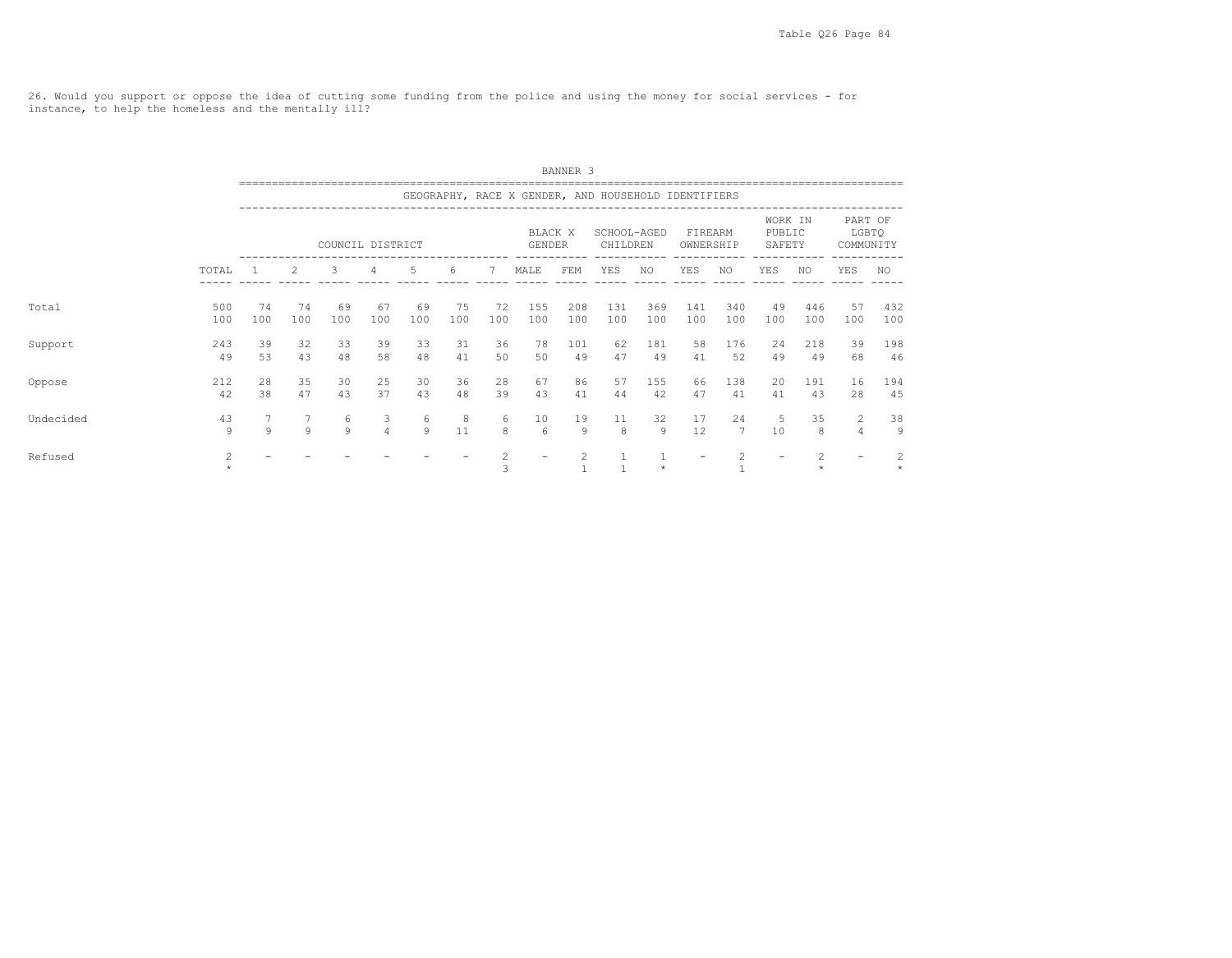27. Thinking about where you live and work, do you find yourself spending most of your time with people of the same race? Or do you find yourself spending most of your time with people of different races?

|                 |                      |                     |                     |                  |                |                     |           |                                    |                                                     | BANNER <sub>3</sub> |                         |                      |                      |            |                                  |            |                               |                      |
|-----------------|----------------------|---------------------|---------------------|------------------|----------------|---------------------|-----------|------------------------------------|-----------------------------------------------------|---------------------|-------------------------|----------------------|----------------------|------------|----------------------------------|------------|-------------------------------|----------------------|
|                 |                      |                     |                     |                  |                |                     |           |                                    | GEOGRAPHY, RACE X GENDER, AND HOUSEHOLD IDENTIFIERS |                     |                         |                      |                      |            |                                  |            |                               |                      |
|                 |                      |                     |                     | COUNCIL DISTRICT |                |                     |           |                                    | BLACK X<br>GENDER                                   |                     | SCHOOL-AGED<br>CHILDREN |                      | FIREARM<br>OWNERSHIP |            | WORK IN<br>PUBLIC<br>SAFETY      |            | PART OF<br>LGBTQ<br>COMMUNITY |                      |
|                 | TOTAL                |                     | $\mathcal{L}$       | 3                | $\overline{4}$ | .5                  | 6         | 7                                  | MALE                                                | FEM                 | YES                     | NO.                  | YES                  | NO.        | <b>YES</b>                       | NO.        | YES                           | NO.                  |
| Total           | 500<br>100           | 74<br>100           | 74<br>100           | 69<br>100        | 67<br>100      | 69<br>100           | 75<br>100 | 72<br>100                          | 155<br>100                                          | 208<br>100          | 131<br>100              | 369<br>100           | 141<br>100           | 340<br>100 | 49<br>100                        | 446<br>100 | 57<br>100                     | 432<br>100           |
| Same race       | 208<br>42            | 30<br>41            | 34<br>46            | 39<br>57         | 23<br>34       | 31<br>45            | 22<br>29  | 29<br>40                           | 78<br>50                                            | 93<br>45            | 58<br>44                | 150<br>41            | 45<br>32             | 155<br>46  | 17<br>35                         | 190<br>43  | 27<br>47                      | 175<br>41            |
| Different races | 258<br>52            | 40<br>54            | 37<br>50            | 30<br>43         | 35<br>52       | 33<br>48            | 47<br>63  | 36<br>50                           | 63<br>41                                            | 102<br>49           | 63<br>48                | 195<br>53            | 86<br>61             | 166<br>49  | 30<br>61                         | 225<br>50  | 27<br>47                      | 227<br>53            |
| Undecided       | 34<br>$\overline{7}$ | $\overline{4}$<br>5 | 3<br>$\overline{4}$ |                  | 9<br>13        | 5<br>7 <sup>7</sup> | 6<br>8    | $7\phantom{.0}\phantom{.0}7$<br>10 | 14<br>9                                             | 13<br>6             | 10<br>8                 | 24<br>$\overline{7}$ | 10<br>$\overline{7}$ | 19<br>-6   | $\overline{2}$<br>$\overline{4}$ | 31<br>7    | 3<br>5                        | 30<br>$\overline{7}$ |
| Refused         |                      |                     |                     |                  |                |                     |           |                                    |                                                     |                     |                         |                      |                      |            |                                  |            |                               |                      |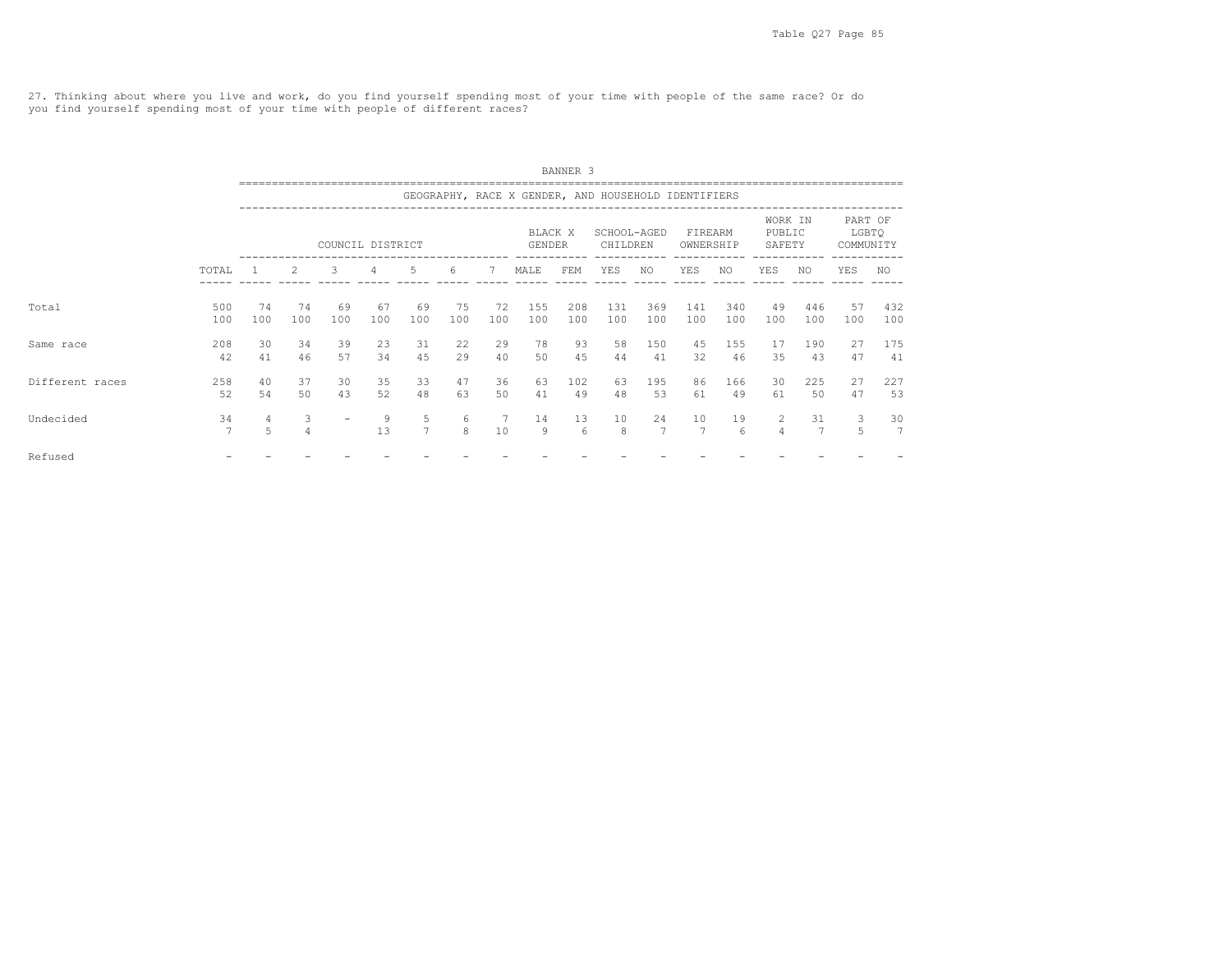28. In your opinion, has the media exaggerated stories of police brutality and racism in this country - yes or no?

|           |            | BANNER <sub>3</sub><br>GEOGRAPHY, RACE X GENDER, AND HOUSEHOLD IDENTIFIERS<br>WORK IN<br>BLACK X<br>PUBLIC<br>SCHOOL-AGED<br>FIREARM<br>COUNCIL DISTRICT<br><b>GENDER</b><br>CHILDREN<br>OWNERSHIP<br>SAFETY<br>2<br>5<br>3<br>MALE<br>FEM<br>YES<br>NO.<br>YES<br>YES<br>NO.<br>6<br>NO.<br>4<br>7<br>74<br>75<br>208<br>131<br>369<br>340<br>69<br>69<br>72<br>155<br>141<br>49<br>446<br>74<br>67<br>100<br>100<br>100<br>100<br>100<br>100<br>100<br>100<br>100<br>100<br>100<br>100<br>100<br>100<br>100 |           |          |          |          |          |                          |                     |           |                              |           |                     |              |          |           |                               |            |
|-----------|------------|---------------------------------------------------------------------------------------------------------------------------------------------------------------------------------------------------------------------------------------------------------------------------------------------------------------------------------------------------------------------------------------------------------------------------------------------------------------------------------------------------------------|-----------|----------|----------|----------|----------|--------------------------|---------------------|-----------|------------------------------|-----------|---------------------|--------------|----------|-----------|-------------------------------|------------|
|           |            |                                                                                                                                                                                                                                                                                                                                                                                                                                                                                                               |           |          |          |          |          |                          |                     |           |                              |           |                     |              |          |           |                               |            |
|           |            |                                                                                                                                                                                                                                                                                                                                                                                                                                                                                                               |           |          |          |          |          |                          |                     |           |                              |           |                     |              |          |           | PART OF<br>LGBTQ<br>COMMUNITY |            |
|           | TOTAL      |                                                                                                                                                                                                                                                                                                                                                                                                                                                                                                               |           |          |          |          |          |                          |                     |           |                              |           |                     |              |          |           | YES                           | NO.        |
| Total     | 500<br>100 |                                                                                                                                                                                                                                                                                                                                                                                                                                                                                                               |           |          |          |          |          |                          |                     |           |                              |           |                     |              |          |           | 57<br>100                     | 432<br>100 |
| Yes       | 130<br>26  | 16<br>22                                                                                                                                                                                                                                                                                                                                                                                                                                                                                                      | 15<br>2.0 | 22<br>32 | 23<br>34 | 22<br>32 | 18<br>24 | 14<br>19                 | 49<br>32            | 43<br>21  | 34<br>26                     | 96<br>26  | 36<br>26            | 87<br>26     | 14<br>29 | 116<br>26 | 10<br>18                      | 114<br>26  |
| No        | 319<br>64  | 51<br>69                                                                                                                                                                                                                                                                                                                                                                                                                                                                                                      | 53<br>72  | 41<br>59 | 37<br>55 | 40<br>58 | 42<br>56 | 55<br>76                 | 92<br>59            | 147<br>71 | 81<br>62                     | 238<br>64 | 86<br>61            | 225<br>66    | 30<br>61 | 286<br>64 | 44<br>77                      | 272<br>63  |
| Undecided | 47<br>9    | $\overline{7}$<br>9                                                                                                                                                                                                                                                                                                                                                                                                                                                                                           | 6<br>8    | 6<br>9   | 7<br>10  | 10       | 14<br>19 | $\overline{\phantom{a}}$ | 11                  | 17<br>8   | 15<br>11                     | 32<br>9   | 16<br>11            | 27<br>8      | 5<br>10  | 40<br>9   | 3<br>5                        | 42<br>10   |
| Refused   |            |                                                                                                                                                                                                                                                                                                                                                                                                                                                                                                               |           |          |          |          |          | 3<br>$\overline{4}$      | 3<br>$\overline{c}$ | $\star$   | $\mathbf{1}$<br>$\mathbf{1}$ | 3         | 3<br>$\overline{c}$ | $\mathbf{1}$ |          |           |                               |            |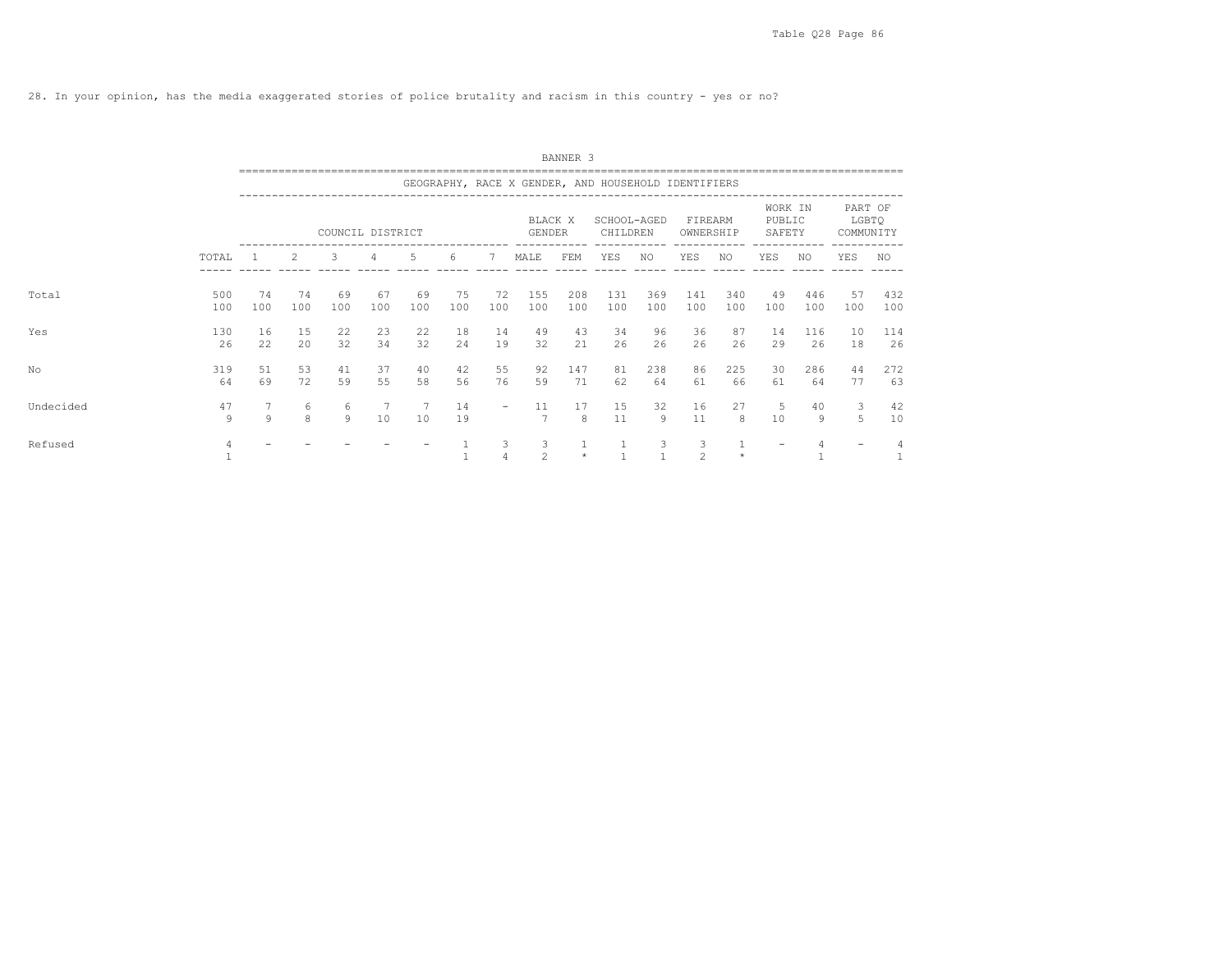|           |            |           |           |                  |           |           |           |           |                                                     | BANNER 3   |                         |                          |                      |            |                             |            |                               |            |  |
|-----------|------------|-----------|-----------|------------------|-----------|-----------|-----------|-----------|-----------------------------------------------------|------------|-------------------------|--------------------------|----------------------|------------|-----------------------------|------------|-------------------------------|------------|--|
|           |            |           |           |                  |           |           |           |           | GEOGRAPHY, RACE X GENDER, AND HOUSEHOLD IDENTIFIERS |            |                         |                          |                      |            |                             |            |                               |            |  |
|           |            |           |           | COUNCIL DISTRICT |           |           |           |           | GENDER                                              | BLACK X    | SCHOOL-AGED<br>CHILDREN |                          | FIREARM<br>OWNERSHIP |            | WORK IN<br>PUBLIC<br>SAFETY |            | PART OF<br>LGBTQ<br>COMMUNITY |            |  |
|           | TOTAL      |           | 2         | 3                | 4         | 5         | 6         | 7         | MALE                                                | FEM        | YES                     | NO.                      | YES                  | NO         | YES                         | NO.        | YES                           | NO         |  |
| Total     | 500<br>100 | 74<br>100 | 74<br>100 | 69<br>100        | 67<br>100 | 69<br>100 | 75<br>100 | 72<br>100 | 155<br>100                                          | 208<br>100 | 131<br>100              | 369<br>100               | 141<br>100           | 340<br>100 | 49<br>100                   | 446<br>100 | 57<br>100                     | 432<br>100 |  |
| Yes       | 131<br>26  | 21<br>28  | 22<br>30  | 12<br>17         | 26<br>39  | 13<br>19  | 21<br>28  | 16<br>22  | 43<br>28                                            | 59<br>28   | 131<br>100              | $\overline{\phantom{a}}$ | 40<br>2.8            | 80<br>24   | 22<br>45                    | 106<br>24  | 14<br>25                      | 109<br>25  |  |
| No        | 369<br>74  | 53<br>72  | 52<br>70  | 57<br>83         | 41<br>61  | 56<br>81  | 54<br>72  | 56<br>78  | 112<br>72                                           | 149<br>72  | $\sim$                  | 369<br>100               | 101<br>72            | 260<br>76  | 27<br>55                    | 340<br>76  | 43<br>75                      | 323<br>75  |  |
| Undecided |            |           |           |                  |           |           |           |           |                                                     |            |                         |                          |                      |            |                             |            |                               |            |  |
| Refused   |            |           |           |                  |           |           |           |           |                                                     |            |                         |                          |                      |            |                             |            |                               |            |  |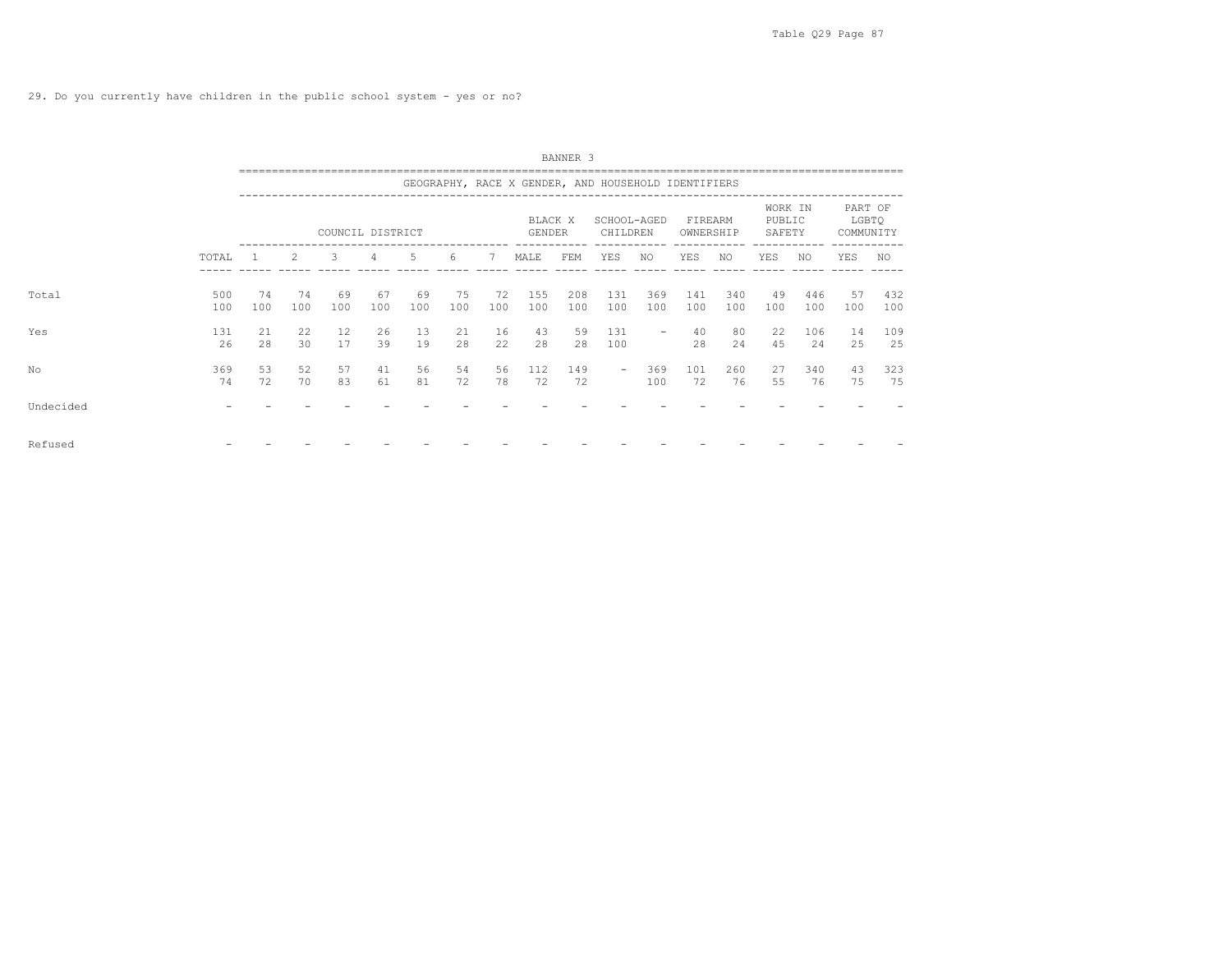30. What is the highest level of education you have completed?

|                                         |                       |                     | BANNER <sub>3</sub><br>GEOGRAPHY, RACE X GENDER, AND HOUSEHOLD IDENTIFIERS<br>WORK IN<br>BLACK X<br>SCHOOL-AGED<br>FIREARM<br>PUBLIC<br>COUNCIL DISTRICT<br>CHILDREN<br><b>GENDER</b><br>OWNERSHIP<br>SAFETY<br>-----<br>5<br>6<br>2<br>3<br>7<br>MALE<br>FEM<br>YES<br>NO<br>YES<br>YES<br>NO<br>NO<br>4<br>75<br>155<br>369<br>340<br>74<br>69<br>67<br>69<br>72<br>208<br>131<br>141<br>49<br>446<br>100<br>100<br>100<br>100<br>100<br>100<br>100<br>100<br>100<br>100<br>100<br>100<br>100<br>100<br>9<br>5<br>21<br>11<br>22<br>29<br>12<br>14<br>49<br>6<br>7<br>52<br>4<br>60<br>$\overline{7}$<br>30<br>9<br>16<br>12<br>14<br>$\overline{9}$<br>8<br>10<br>14<br>14<br>10<br>14<br>13<br>27<br>22<br>23<br>22<br>21<br>17<br>56<br>61<br>46<br>110<br>39<br>110<br>16<br>139<br>33<br>30<br>39<br>30<br>31<br>36<br>35<br>32<br>24<br>29<br>30<br>28<br>33<br>31<br>12<br>22<br>34<br>25<br>21<br>18<br>42<br>72<br>46<br>108<br>47<br>100<br>18<br>133 |                          |                       |                     |         |                     |                                |                     |                     |                      |          |                   |                                |                      |                                |                       |
|-----------------------------------------|-----------------------|---------------------|-------------------------------------------------------------------------------------------------------------------------------------------------------------------------------------------------------------------------------------------------------------------------------------------------------------------------------------------------------------------------------------------------------------------------------------------------------------------------------------------------------------------------------------------------------------------------------------------------------------------------------------------------------------------------------------------------------------------------------------------------------------------------------------------------------------------------------------------------------------------------------------------------------------------------------------------------------------------|--------------------------|-----------------------|---------------------|---------|---------------------|--------------------------------|---------------------|---------------------|----------------------|----------|-------------------|--------------------------------|----------------------|--------------------------------|-----------------------|
|                                         |                       |                     |                                                                                                                                                                                                                                                                                                                                                                                                                                                                                                                                                                                                                                                                                                                                                                                                                                                                                                                                                                   |                          |                       |                     |         |                     |                                |                     |                     |                      |          |                   |                                |                      |                                |                       |
|                                         |                       |                     |                                                                                                                                                                                                                                                                                                                                                                                                                                                                                                                                                                                                                                                                                                                                                                                                                                                                                                                                                                   |                          |                       |                     |         |                     |                                |                     |                     |                      |          |                   |                                |                      | PART OF<br>LGBTO<br>COMMUNITY  |                       |
|                                         | TOTAL                 |                     |                                                                                                                                                                                                                                                                                                                                                                                                                                                                                                                                                                                                                                                                                                                                                                                                                                                                                                                                                                   |                          |                       |                     |         |                     |                                |                     |                     |                      |          |                   |                                |                      | YES                            | NO.                   |
| Total                                   | 500<br>100            | 74<br>100           |                                                                                                                                                                                                                                                                                                                                                                                                                                                                                                                                                                                                                                                                                                                                                                                                                                                                                                                                                                   |                          |                       |                     |         |                     |                                |                     |                     |                      |          |                   |                                |                      | 57<br>100                      | 432<br>100            |
| Some high school                        | 64<br>13              | 5<br>$\overline{7}$ |                                                                                                                                                                                                                                                                                                                                                                                                                                                                                                                                                                                                                                                                                                                                                                                                                                                                                                                                                                   |                          |                       |                     |         |                     |                                |                     |                     |                      |          |                   |                                |                      | 7<br>12                        | 56<br>13              |
| High school graduate                    | 156<br>31             | 24<br>32            |                                                                                                                                                                                                                                                                                                                                                                                                                                                                                                                                                                                                                                                                                                                                                                                                                                                                                                                                                                   |                          |                       |                     |         |                     |                                |                     |                     |                      |          |                   |                                |                      | 16<br>28                       | 136<br>31             |
| Some college                            | 154<br>31             | 22<br>30            | 34                                                                                                                                                                                                                                                                                                                                                                                                                                                                                                                                                                                                                                                                                                                                                                                                                                                                                                                                                                | 17                       | 31                    | 26                  | 29      | 47                  | 27                             | 35                  | 35                  | 29                   | 33       | 29                | 37                             | 30                   | 19<br>33                       | 131<br>30             |
| Trade/technical/<br>vocational training | 24<br>5               | $\overline{4}$<br>5 | 3<br>$\overline{4}$                                                                                                                                                                                                                                                                                                                                                                                                                                                                                                                                                                                                                                                                                                                                                                                                                                                                                                                                               | $\overline{\phantom{a}}$ | 3<br>$\overline{4}$   | 6<br>9              | 4<br>5  | 4<br>6              | 12<br>8                        | 9<br>$\overline{4}$ | 8<br>6              | 16<br>$\overline{4}$ | 8<br>6   | 16<br>5           | 2<br>$\overline{4}$            | 22<br>$\overline{5}$ | $\mathbf{1}$<br>$\overline{c}$ | 23<br>5               |
| College graduate                        | 62<br>12              | 9<br>12             | 13<br>18                                                                                                                                                                                                                                                                                                                                                                                                                                                                                                                                                                                                                                                                                                                                                                                                                                                                                                                                                          | 4<br>6                   | 10<br>15              | 10<br>14            | 9<br>12 | 7<br>10             | 13<br>8                        | 22<br>11            | 14<br>11            | 48<br>13             | 18<br>13 | 42<br>12          | 5<br>10                        | 57<br>13             | 9<br>16                        | 51<br>12              |
| Masters or PhD                          | 36<br>$7\phantom{.0}$ | 9<br>12             | 5<br>$\overline{7}$                                                                                                                                                                                                                                                                                                                                                                                                                                                                                                                                                                                                                                                                                                                                                                                                                                                                                                                                               | 4<br>$6 \overline{6}$    | 4<br>$6 \overline{6}$ | 3<br>$\overline{4}$ | 8<br>11 | 3<br>$\overline{4}$ | 8<br>5                         | 15<br>7             | 5<br>$\overline{4}$ | 31<br>8              | 15<br>11 | 20<br>6           | 3<br>6                         | 32<br>7              | 5<br>9                         | 31<br>$7\phantom{.0}$ |
| Undecided                               | 4<br>$\mathbf{1}$     | 1<br>$\mathbf{1}$   | 1<br>$\mathbf{1}$                                                                                                                                                                                                                                                                                                                                                                                                                                                                                                                                                                                                                                                                                                                                                                                                                                                                                                                                                 | 1<br>$\overline{1}$      | 1<br>$\mathbf{1}$     |                     |         |                     | $\overline{c}$<br>$\mathbf{1}$ |                     |                     | 4<br>$\mathbf{1}$    |          | 3<br>$\mathbf{1}$ | $\mathbf{1}$<br>$\mathfrak{D}$ | 3<br>$\mathbf{1}$    |                                | 4<br>$\mathbf{1}$     |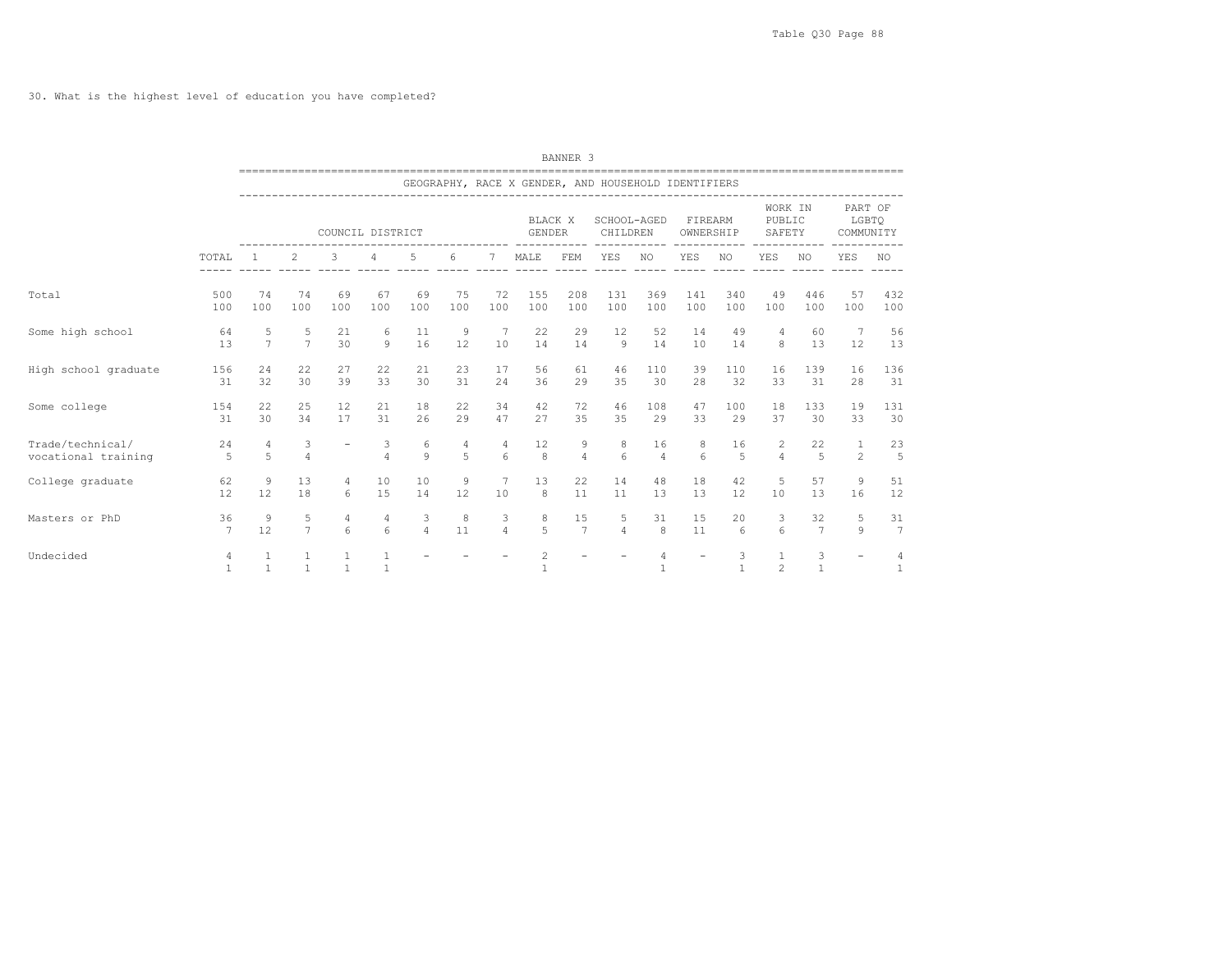|                          |         |                |        |                     |              |                     |                |        |                                                     | BANNER 3            |                         |                |                      |                       |                             |                      |                               |                |
|--------------------------|---------|----------------|--------|---------------------|--------------|---------------------|----------------|--------|-----------------------------------------------------|---------------------|-------------------------|----------------|----------------------|-----------------------|-----------------------------|----------------------|-------------------------------|----------------|
|                          |         |                |        |                     |              |                     |                |        | GEOGRAPHY, RACE X GENDER, AND HOUSEHOLD IDENTIFIERS |                     |                         |                |                      |                       |                             |                      |                               |                |
|                          |         |                |        | COUNCIL DISTRICT    |              |                     |                |        | BLACK X<br><b>GENDER</b>                            |                     | SCHOOL-AGED<br>CHILDREN |                | FIREARM<br>OWNERSHIP |                       | WORK IN<br>PUBLIC<br>SAFETY |                      | PART OF<br>LGBTO<br>COMMUNITY |                |
|                          | TOTAL   | $\overline{1}$ | 2      | 3                   | 4            | 5                   | 6              | 7      | MALE                                                | FEM                 | YES                     | NO.            | YES                  | NO.                   | YES                         | NO.                  | YES                           | NO.            |
| Total                    | 500     | 74             | 74     | 69                  | 67           | 69                  | 75             | 72     | 155                                                 | 208                 | 131                     | 369            | 141                  | 340                   | 49                          | 446                  | 57                            | 432            |
|                          | 100     | 100            | 100    | 100                 | 100          | 100                 | 100            | 100    | 100                                                 | 100                 | 100                     | 100            | 100                  | 100                   | 100                         | 100                  | 100                           | 100            |
| Under \$20,000 per year  | 117     | 6              | 9      | 30                  | 15           | 21                  | 14             | 22     | 30                                                  | 62                  | 30                      | 87             | 17                   | 98                    | 10                          | 105                  | 9                             | 107            |
|                          | 23      | 8              | 12     | 43                  | 22           | 30                  | 19             | 31     | 19                                                  | 30                  | 23                      | 24             | 12                   | 29                    | 20                          | 24                   | 16                            | 25             |
| Under \$50,000 per year  | 161     | 33             | 23     | 17                  | 19           | 22                  | 25             | 22     | 49                                                  | 68                  | 42                      | 119            | 34                   | 125                   | 23                          | 137                  | 23                            | 136            |
|                          | 32      | 45             | 31     | 25                  | 28           | 32                  | 33             | 31     | 32                                                  | 33                  | 32                      | 32             | 24                   | 37                    | 47                          | 31                   | 40                            | 31             |
| Under \$75,000 per year  | 78      | 11             | 15     | 7                   | 9            | 9                   | 16             | 11     | 25                                                  | 30                  | 20                      | 58             | 34                   | 41                    | 3                           | 75                   | 6                             | 72             |
|                          | 16      | 15             | 20     | 10                  | 13           | 13                  | 21             | 15     | 16                                                  | 14                  | 15                      | 16             | 24                   | 12                    | 6                           | 17                   | 11                            | 17             |
| Under \$100,000 per year | 44<br>9 | 8<br>11        | 6<br>8 | 5<br>$\overline{7}$ | 8<br>12      | 4<br>6              | 9              | 6<br>8 | 15<br>10                                            | 16<br>8             | 17<br>13                | 27<br>7        | 19<br>13             | 23<br>$7\phantom{.0}$ | $\mathbf{1}$<br>2           | 43<br>10             | 10<br>18                      | 33<br>8        |
| Under \$140,000 per year | 25<br>5 | 4<br>5         | 6<br>8 |                     | 6<br>9       | 3<br>$\overline{4}$ | 4<br>5         | 2<br>3 | 13<br>8                                             | 8<br>$\overline{4}$ | 4<br>3                  | 21<br>6        | 6<br>$\overline{4}$  | 19<br>6               | 2<br>$\overline{4}$         | 23<br>$\overline{5}$ | 3<br>5                        | 22<br>5        |
| \$140,000 per year or    | 22      | 4              | 6      | 2                   | 1            | 4                   | 3              | 2      | 7                                                   | 6                   | 5                       | 17             | 12                   | 10                    | 4                           | 18                   | 4                             | 17             |
| more                     | 4       | 5              | 8      | 3                   | $\mathbf{1}$ | 6                   | $\overline{4}$ | 3      | 5                                                   | 3                   | $\overline{4}$          | $\overline{5}$ | 9                    | 3                     | 8                           | $\overline{4}$       | $\overline{7}$                | $\overline{4}$ |
| Undecided                | 53      | 8              | 9      | 8                   | 9            | 6                   | 6              | 7      | 16                                                  | 18                  | 13                      | 40             | 19                   | 24                    | 6                           | 45                   | 2                             | 45             |
|                          | 11      | 11             | 12     | 12                  | 13           | 9                   | 8              | 10     | 10                                                  | 9                   | 10                      | 11             | 13                   | $7\phantom{.0}$       | 12                          | 10                   | $\overline{4}$                | 10             |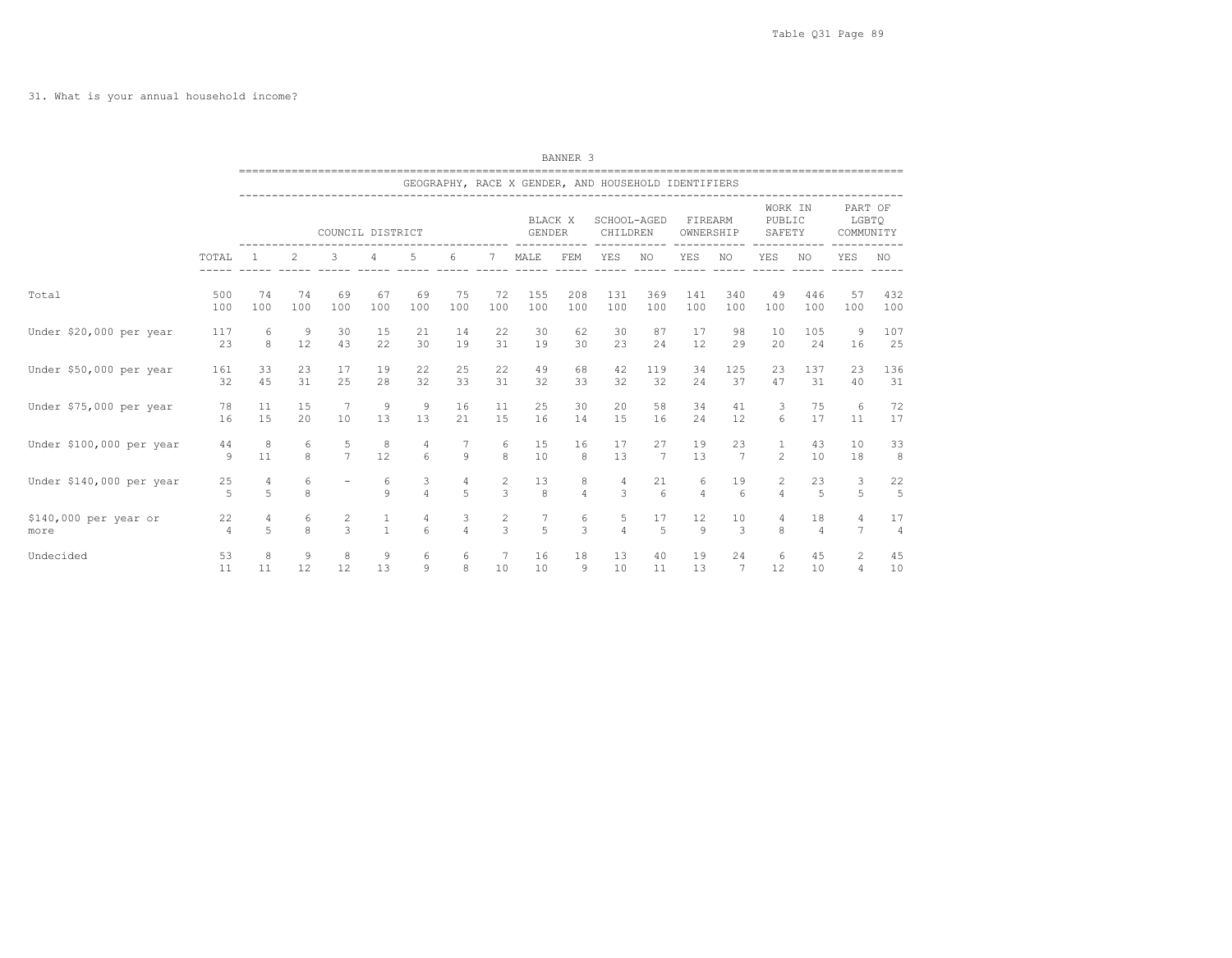32. What best describes your current living situation?

|                                    |                      | ___________________________  |                     |                     |                     |                      |                              |                                  |                          | BANNER 3            |                                                     |                      |                          |                      |                             |                       |                               |                      |
|------------------------------------|----------------------|------------------------------|---------------------|---------------------|---------------------|----------------------|------------------------------|----------------------------------|--------------------------|---------------------|-----------------------------------------------------|----------------------|--------------------------|----------------------|-----------------------------|-----------------------|-------------------------------|----------------------|
|                                    |                      |                              |                     |                     |                     |                      |                              |                                  |                          |                     | GEOGRAPHY, RACE X GENDER, AND HOUSEHOLD IDENTIFIERS |                      |                          |                      |                             |                       |                               |                      |
|                                    |                      |                              |                     | COUNCIL DISTRICT    |                     |                      |                              |                                  | BLACK X<br><b>GENDER</b> |                     | SCHOOL-AGED<br>CHILDREN                             |                      | FIREARM<br>OWNERSHIP     | ------               | WORK IN<br>PUBLIC<br>SAFETY |                       | PART OF<br>LGBTO<br>COMMUNITY |                      |
|                                    | TOTAL<br>-----       |                              | 2                   | 3<br>$- - - - - -$  | 4                   | 5                    | 6                            | $7\phantom{.0}$<br>$\frac{1}{2}$ | MALE                     | FEM                 | YES<br>$- - - - - -$                                | NO                   | YES<br>$\frac{1}{2}$     | NO<br>$- - - - -$    | YES                         | NO                    | YES                           | NO                   |
| Total                              | 500<br>100           | 74<br>100                    | 74<br>100           | 69<br>100           | 67<br>100           | 69<br>100            | 75<br>100                    | 72<br>100                        | 155<br>100               | 208<br>100          | 131<br>100                                          | 369<br>100           | 141<br>100               | 340<br>100           | 49<br>100                   | 446<br>100            | 57<br>100                     | 432<br>100           |
| Homeowner                          | 238<br>48            | 43<br>58                     | 40<br>54            | 18<br>26            | 32<br>48            | 27<br>39             | 38<br>51                     | 40<br>56                         | 74<br>48                 | 89<br>43            | 56<br>43                                            | 182<br>49            | 84<br>60                 | 146<br>43            | 24<br>49                    | 211<br>47             | 25<br>44                      | 209<br>48            |
| Renter                             | 139<br>28            | 16<br>2.2.                   | 19<br>26            | 19<br>28            | 19<br>28            | 27<br>39             | 22<br>29                     | 17<br>2.4                        | 33<br>21                 | 71<br>34            | 46<br>35                                            | 93<br>25             | 27<br>19                 | 111<br>33            | 12<br>2.4                   | 127<br>28             | 18<br>32                      | 121<br>28            |
| Detroit public housing             | 20<br>$\overline{4}$ | 3<br>$\overline{4}$          | $\overline{c}$<br>3 | 3<br>$\overline{4}$ | 2<br>3              | 4<br>$6\overline{6}$ | 3<br>$\overline{4}$          | 3<br>$\overline{4}$              | 6<br>$\overline{4}$      | 13<br>6             | 6<br>5                                              | 14<br>$\overline{4}$ | 4<br>3                   | 15<br>$\overline{4}$ | 1<br>$\mathfrak{D}$         | 19<br>$\overline{4}$  | 1<br>$\overline{2}$           | 19<br>$\overline{4}$ |
| Detroit affordable<br>housing      | 35<br>7              | 3<br>$\overline{4}$          | 3<br>$\overline{4}$ | 12<br>17            | 3<br>$\overline{4}$ | 5<br>$7\overline{ }$ | $\mathbf{1}$<br>$\mathbf{1}$ | 8<br>11                          | 18<br>12                 | 13<br>6             | 6<br>5                                              | 29<br>8              | 5                        | 28<br>8              | 4<br>8                      | 31<br>$7\phantom{.0}$ | 6<br>11                       | 29<br>7              |
| University housing/<br>dormitory   | 5<br>$\mathbf{1}$    | $\sqrt{2}$<br>$\overline{3}$ |                     |                     |                     | 1<br>$\mathbf{1}$    | 2<br>3                       | $\overline{\phantom{a}}$         | 1<br>$\mathbf{1}$        | 2<br>$\mathbf{1}$   | $\overline{\phantom{0}}$                            | 5<br>$\mathbf{1}$    | $\overline{\phantom{a}}$ | 5<br>$\mathbf{1}$    |                             | 5<br>$\mathbf{1}$     | 3<br>5                        | 2<br>$\star$         |
| Assisted living or<br>nursing home | 1<br>$\star$         | $\overline{\phantom{0}}$     | 1<br>$\mathbf{1}$   |                     |                     |                      |                              |                                  |                          |                     |                                                     | $\star$              |                          | 1<br>$\star$         |                             | 1<br>$\star$          |                               | 1<br>$\star$         |
| Currently displaced or<br>homeless | 10<br>2              | 1<br>$\mathbf{1}$            |                     | 5<br>$\overline{7}$ | 2<br>3              |                      | 2<br>3                       |                                  | $\mathbf{1}$             | 3                   | 3<br>$\mathfrak{D}$                                 | 7<br>$\overline{c}$  |                          | 9<br>3               | 3<br>6                      | 2                     |                               | 10<br>2              |
| Undecided                          | 27<br>$\overline{5}$ | 4<br>5                       | 4<br>$\overline{r}$ | 5<br>$\overline{7}$ | 5<br>$\overline{7}$ | 2<br>$\mathcal{L}$   | 6<br>8                       | 1<br>$\mathbf{1}$                | 10<br>$\epsilon$         | 5<br>$\overline{c}$ | 8<br>6                                              | 19<br>5              | 13<br>9                  | 12<br>$\overline{4}$ | 2<br>$\overline{a}$         | 24<br>$\overline{5}$  | 4<br>$\tau$                   | 22<br>5              |
| Refused                            | 25<br>5              | 2<br>3                       | 5<br>$\overline{7}$ | 7<br>10             | 4<br>6              | 3<br>$\overline{4}$  | 1<br>$\mathbf{1}$            | 3<br>$\overline{4}$              | 12<br>8                  | 8<br>$\overline{4}$ | 6<br>5                                              | 19<br>$\overline{5}$ | 6<br>$\overline{4}$      | 13<br>$\overline{4}$ | 3<br>6                      | 21<br>$\overline{5}$  |                               | 19<br>4              |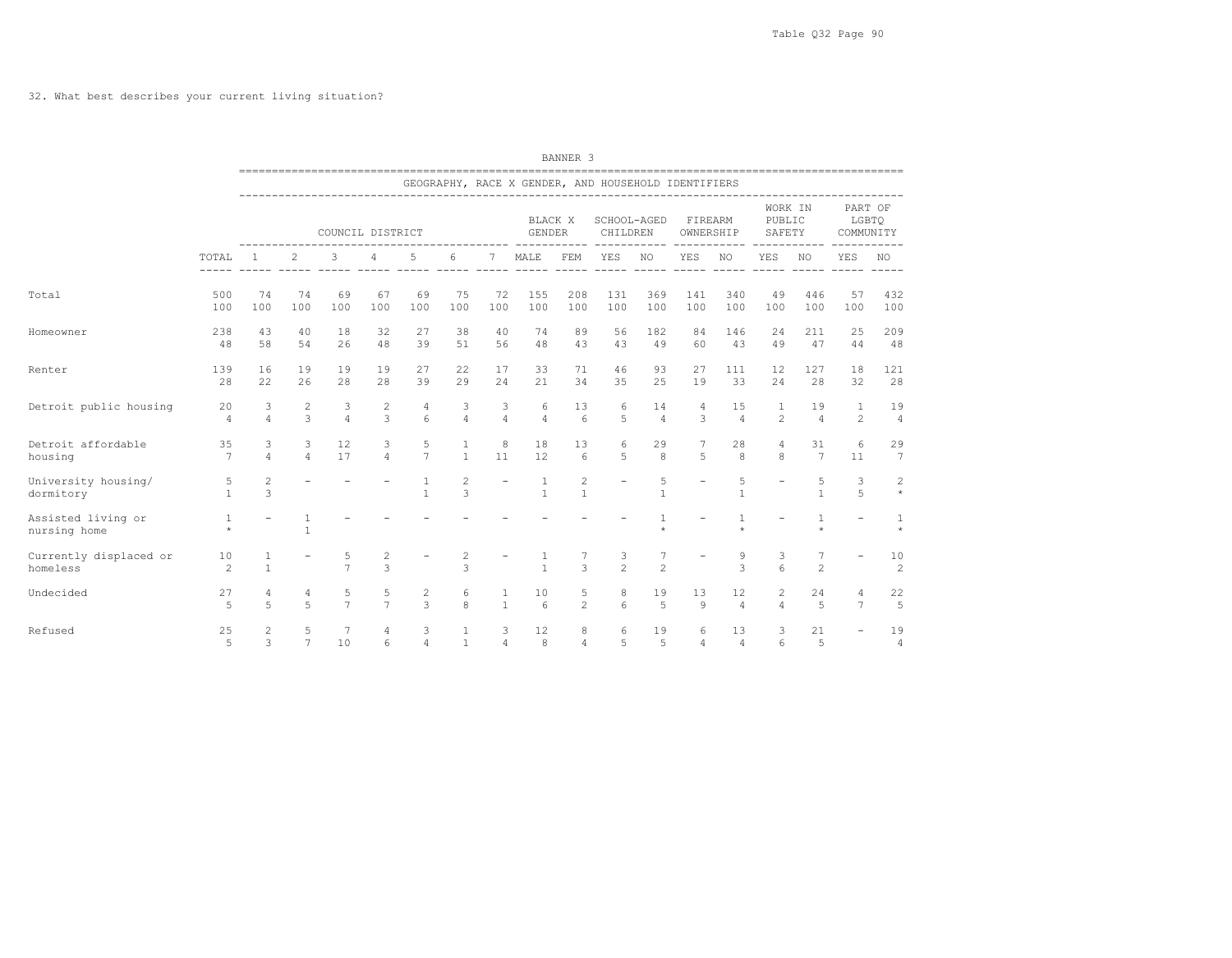33. Does anyone in your household own a firearm - yes or no?

|           |                   |          | BANNER 3<br>GEOGRAPHY, RACE X GENDER, AND HOUSEHOLD IDENTIFIERS<br>WORK IN<br>BLACK X<br>PUBLIC<br>SCHOOL-AGED<br>FIREARM<br>COUNCIL DISTRICT<br>CHILDREN<br>GENDER<br>OWNERSHIP<br>SAFETY<br>-----------<br>5<br>2<br>3<br>4<br>MALE<br>FEM<br>YES<br>YES<br>YES<br>NO<br>6<br>7<br>NO<br>NO<br>75<br>208<br>131<br>74<br>69<br>72<br>155<br>369<br>141<br>340<br>446<br>74<br>67<br>69<br>49<br>100<br>100<br>100<br>100<br>100<br>100<br>100<br>100<br>100<br>100<br>100<br>100<br>100<br>100<br>100<br>11<br>25<br>30<br>51<br>16<br>18<br>46<br>141<br>18<br>123<br>24<br>17<br>40<br>101<br>$\qquad \qquad -$ |          |                     |                     |          |                     |           |                |                     |                     |                          |            |          |           |                               |                |  |
|-----------|-------------------|----------|---------------------------------------------------------------------------------------------------------------------------------------------------------------------------------------------------------------------------------------------------------------------------------------------------------------------------------------------------------------------------------------------------------------------------------------------------------------------------------------------------------------------------------------------------------------------------------------------------------------------|----------|---------------------|---------------------|----------|---------------------|-----------|----------------|---------------------|---------------------|--------------------------|------------|----------|-----------|-------------------------------|----------------|--|
|           |                   |          |                                                                                                                                                                                                                                                                                                                                                                                                                                                                                                                                                                                                                     |          |                     |                     |          |                     |           |                |                     |                     |                          |            |          |           |                               |                |  |
|           |                   |          |                                                                                                                                                                                                                                                                                                                                                                                                                                                                                                                                                                                                                     |          |                     |                     |          |                     |           |                |                     |                     |                          |            |          |           | PART OF<br>LGBTQ<br>COMMUNITY |                |  |
|           | TOTAL             |          |                                                                                                                                                                                                                                                                                                                                                                                                                                                                                                                                                                                                                     |          |                     |                     |          |                     |           |                |                     |                     |                          |            |          |           | YES                           | NO             |  |
| Total     | 500<br>100        |          |                                                                                                                                                                                                                                                                                                                                                                                                                                                                                                                                                                                                                     |          |                     |                     |          |                     |           |                |                     |                     |                          |            |          |           | 57<br>100                     | 432<br>100     |  |
| Yes       | 141<br>28         | 22       | 32                                                                                                                                                                                                                                                                                                                                                                                                                                                                                                                                                                                                                  | 16       | 27                  | 25                  | 33       | 42                  | 30        | 25             | 31                  | 27                  | 100                      |            | 37       | 28        | 22<br>39                      | 119<br>28      |  |
| No        | 340<br>68         | 55<br>74 | 49<br>66                                                                                                                                                                                                                                                                                                                                                                                                                                                                                                                                                                                                            | 53<br>77 | 46<br>69            | 48<br>70            | 49<br>65 | 40<br>56            | 102<br>66 | 152<br>73      | 80<br>61            | 260<br>70           | $\overline{\phantom{m}}$ | 340<br>100 | 29<br>59 | 309<br>69 | 35<br>61                      | 302<br>70      |  |
| Undecided | 6<br>$\mathbf{1}$ | 2<br>3   | $\mathbf{1}$                                                                                                                                                                                                                                                                                                                                                                                                                                                                                                                                                                                                        |          |                     |                     |          |                     |           | $\overline{c}$ | $\overline{4}$<br>3 | $\overline{c}$      |                          |            |          |           |                               | $\overline{4}$ |  |
| Refused   | 13<br>3           |          | $\qquad \qquad -$                                                                                                                                                                                                                                                                                                                                                                                                                                                                                                                                                                                                   | 4<br>6   | 3<br>$\overline{4}$ | 3<br>$\overline{4}$ |          | $\overline{c}$<br>3 | 5         | 3              | 7<br>5              | 6<br>$\overline{2}$ |                          |            |          | 10<br>2   | $\qquad \qquad -$             | $\overline{c}$ |  |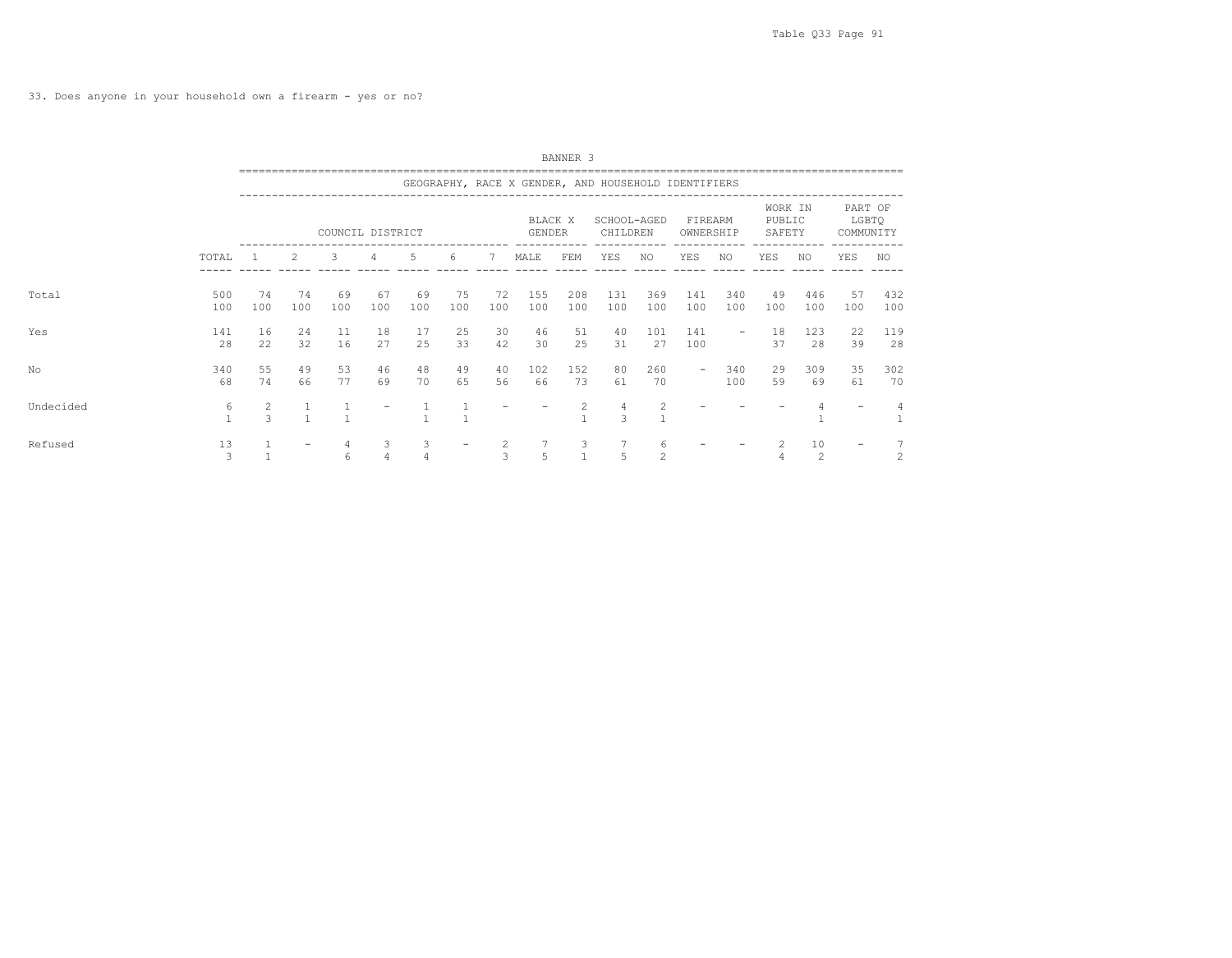|           |              | BANNER 3<br>GEOGRAPHY, RACE X GENDER, AND HOUSEHOLD IDENTIFIERS<br>WORK IN<br>PUBLIC<br>BLACK X<br>SCHOOL-AGED<br>FIREARM<br>COUNCIL DISTRICT<br>CHILDREN<br>GENDER<br>OWNERSHIP<br>SAFETY<br>2<br>$\overline{3}$<br>5<br>4<br>6<br>7<br>MALE<br>YES<br>YES<br>YES<br>NO.<br>FEM<br>NO<br>NO<br>69<br>75<br>74<br>67<br>69<br>72<br>155<br>208<br>131<br>141<br>340<br>49<br>446<br>74<br>369<br>100<br>100<br>100<br>100<br>100<br>100<br>100<br>100<br>100<br>100<br>100<br>100<br>100<br>100<br>100<br>$\overline{2}$<br>27<br>29<br>12<br>9<br>6<br>5<br>17<br>18<br>49<br>8<br>17<br>22 |          |                |          |          |          |             |           |           |                     |             |           |           |                          |            |                               |            |
|-----------|--------------|----------------------------------------------------------------------------------------------------------------------------------------------------------------------------------------------------------------------------------------------------------------------------------------------------------------------------------------------------------------------------------------------------------------------------------------------------------------------------------------------------------------------------------------------------------------------------------------------|----------|----------------|----------|----------|----------|-------------|-----------|-----------|---------------------|-------------|-----------|-----------|--------------------------|------------|-------------------------------|------------|
|           |              |                                                                                                                                                                                                                                                                                                                                                                                                                                                                                                                                                                                              |          |                |          |          |          |             |           |           |                     |             |           |           |                          |            |                               |            |
|           |              |                                                                                                                                                                                                                                                                                                                                                                                                                                                                                                                                                                                              |          |                |          |          |          |             |           |           |                     |             |           |           |                          |            | PART OF<br>LGBTQ<br>COMMUNITY |            |
|           | TOTAL        |                                                                                                                                                                                                                                                                                                                                                                                                                                                                                                                                                                                              |          |                |          |          |          |             |           |           |                     |             |           |           |                          |            | YES                           | NO.        |
| Total     | 500<br>100   |                                                                                                                                                                                                                                                                                                                                                                                                                                                                                                                                                                                              |          |                |          |          |          |             |           |           |                     |             |           |           |                          |            | 57<br>100                     | 432<br>100 |
| Yes       | 49<br>10     | 16                                                                                                                                                                                                                                                                                                                                                                                                                                                                                                                                                                                           | 9        | $\overline{3}$ | 13       | 9        | 11       | $7^{\circ}$ | 11        | 8         | 17                  | $7^{\circ}$ | 13        | 9         | 100                      |            | 9<br>16                       | 39<br>9    |
| No        | 446<br>89    | 61<br>82                                                                                                                                                                                                                                                                                                                                                                                                                                                                                                                                                                                     | 67<br>91 | 66<br>96       | 57<br>85 | 62<br>90 | 66<br>88 | 67<br>93    | 137<br>88 | 188<br>90 | 106<br>81           | 340<br>92   | 123<br>87 | 309<br>91 | $\overline{\phantom{a}}$ | 446<br>100 | 48<br>84                      | 391<br>91  |
| Undecided | 2<br>$\star$ |                                                                                                                                                                                                                                                                                                                                                                                                                                                                                                                                                                                              |          |                |          |          |          |             |           |           | 2<br>$\mathfrak{D}$ |             |           |           |                          |            |                               |            |
| Refused   |              |                                                                                                                                                                                                                                                                                                                                                                                                                                                                                                                                                                                              |          |                |          |          |          |             |           |           |                     | 2           |           |           |                          |            |                               |            |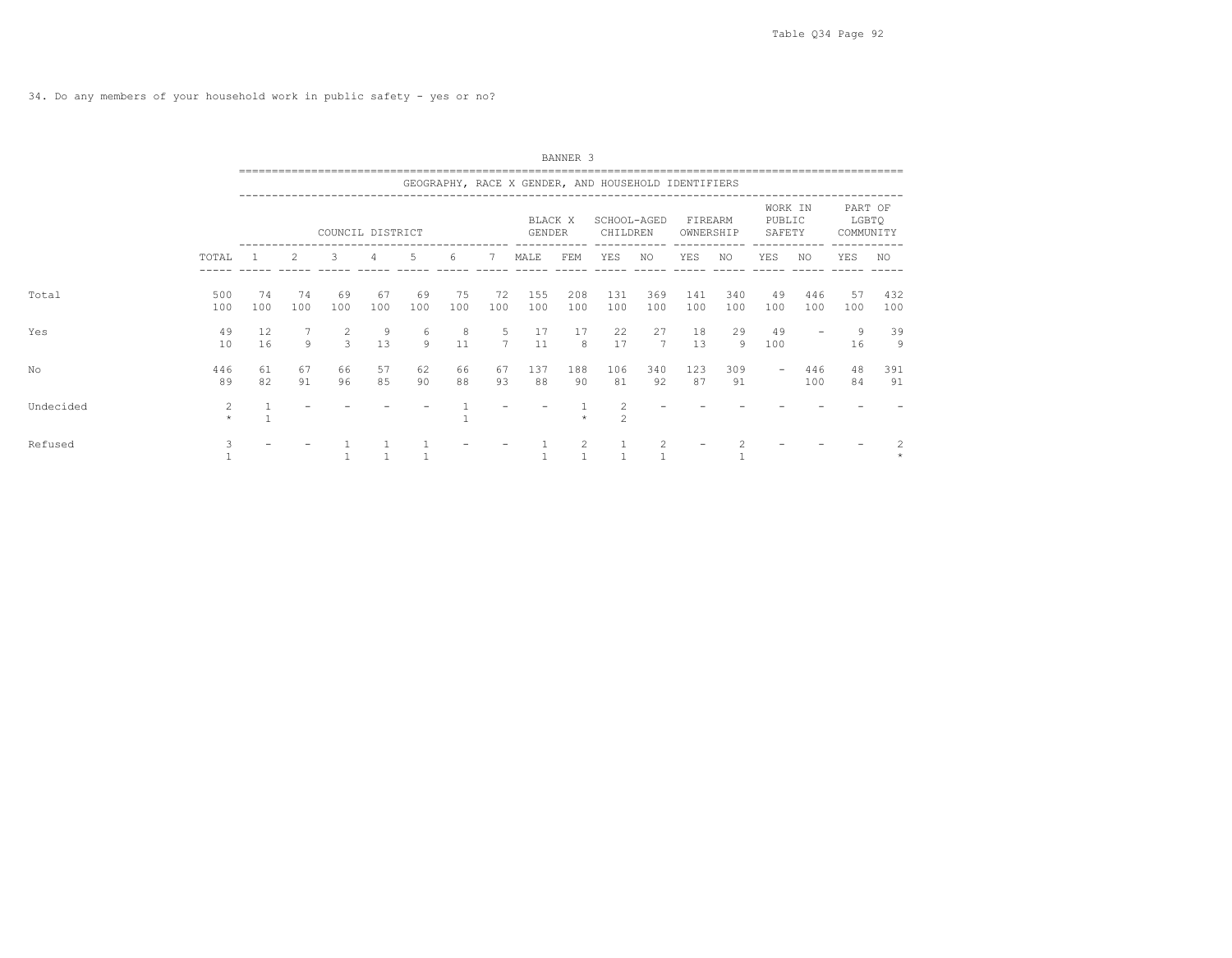|           |                | BANNER 3<br>GEOGRAPHY, RACE X GENDER, AND HOUSEHOLD IDENTIFIERS<br>WORK IN<br>BLACK X<br>PUBLIC<br>SCHOOL-AGED<br>FIREARM<br>COUNCIL DISTRICT<br>GENDER<br>CHILDREN<br>OWNERSHIP<br>SAFETY<br>2<br>3<br>-5<br>YES<br>4<br>7<br>MALE<br>FEM<br>YES<br>YES<br>NO.<br>6<br>NO<br>NO.<br>69<br>74<br>67<br>69<br>75<br>72<br>208<br>131<br>340<br>49<br>74<br>155<br>369<br>141<br>446<br>100<br>100<br>100<br>100<br>100<br>100<br>100<br>100<br>100<br>100<br>100<br>100<br>100<br>100<br>100 |          |          |                       |          |          |          |           |                |           |           |           |           |                                                                                                                                                               |           |                               |            |
|-----------|----------------|---------------------------------------------------------------------------------------------------------------------------------------------------------------------------------------------------------------------------------------------------------------------------------------------------------------------------------------------------------------------------------------------------------------------------------------------------------------------------------------------|----------|----------|-----------------------|----------|----------|----------|-----------|----------------|-----------|-----------|-----------|-----------|---------------------------------------------------------------------------------------------------------------------------------------------------------------|-----------|-------------------------------|------------|
|           |                |                                                                                                                                                                                                                                                                                                                                                                                                                                                                                             |          |          |                       |          |          |          |           |                |           |           |           |           |                                                                                                                                                               |           |                               |            |
|           |                |                                                                                                                                                                                                                                                                                                                                                                                                                                                                                             |          |          |                       |          |          |          |           |                |           |           |           |           |                                                                                                                                                               |           | PART OF<br>LGBTQ<br>COMMUNITY |            |
|           | TOTAL          |                                                                                                                                                                                                                                                                                                                                                                                                                                                                                             |          |          |                       |          |          |          |           |                |           |           |           |           |                                                                                                                                                               |           | YES                           | NO.        |
| Total     | 500<br>100     |                                                                                                                                                                                                                                                                                                                                                                                                                                                                                             |          |          |                       |          |          |          |           |                |           |           |           |           |                                                                                                                                                               |           | 57<br>100                     | 432<br>100 |
| Yes       | 57<br>11       | 8<br>11                                                                                                                                                                                                                                                                                                                                                                                                                                                                                     | 9<br>12  | 10       | 4<br>$6 \overline{6}$ | 6<br>9   | 14<br>19 | 9<br>13  | 14<br>9   | 16<br>8        | 14<br>11  | 43<br>12  | 22<br>16  | 35<br>10  | 9<br>18                                                                                                                                                       | 48<br>11  | 57<br>100                     |            |
| No        | 432<br>86      | 63<br>85                                                                                                                                                                                                                                                                                                                                                                                                                                                                                    | 65<br>88 | 58<br>84 | 61<br>91              | 62<br>90 | 60<br>80 | 63<br>88 | 135<br>87 | 190<br>91      | 109<br>83 | 323<br>88 | 119<br>84 | 302<br>89 | 39<br>80                                                                                                                                                      | 391<br>88 | $\overline{\phantom{a}}$      | 432<br>100 |
| Undecided | $\overline{4}$ | 2<br>3                                                                                                                                                                                                                                                                                                                                                                                                                                                                                      |          |          |                       |          |          |          |           | $\overline{c}$ | 4<br>3    |           |           | 2         | $\mathfrak{D}_{1}^{2}(\mathfrak{D}_{1})=\mathfrak{D}_{2}^{2}(\mathfrak{D}_{2})=\mathfrak{D}_{2}^{2}(\mathfrak{D}_{1})=\mathfrak{D}_{2}^{2}(\mathfrak{D}_{2})$ | $\star$   |                               |            |
| Refused   |                |                                                                                                                                                                                                                                                                                                                                                                                                                                                                                             |          | 6        | 2<br>3                |          |          |          |           |                | 3         |           |           |           |                                                                                                                                                               |           |                               |            |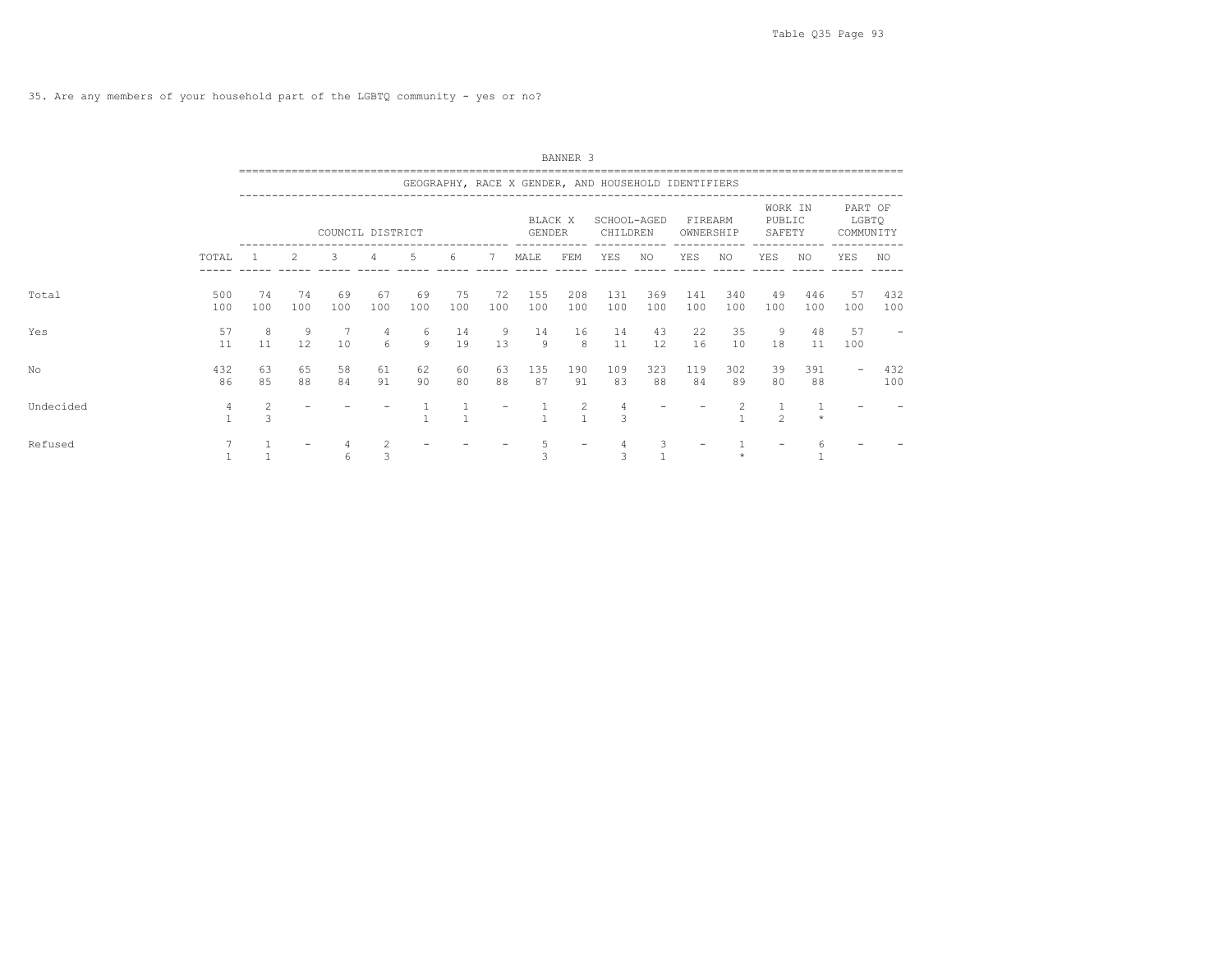6. How would you rate the city of Detroit as a place to live?

|           |                         | BANNER 4<br>CITY OF DETROIT ISSUES, GOVERNOR AND OVERALL PUBLIC SAFETY<br>NGHBHD<br>AMOUNT OF<br>CITY OF DETROIT AS A<br>HOMICIDE/<br>VIOLENCE<br>CRAIG FOR<br>PLACE TO LIVE<br>BIGGEST ISSUE FACING DETROIT<br>GOVERNOR<br>SHOOTINGS<br>VS. 1990S<br>------------------------ -----<br>PUBLC AFFRD<br>GOOD FAIR POOR EDUC SAFTY HSNG COVID JOBS TAXES MORE LESS INCR DECR<br>MORE<br>LESS<br>49<br>116<br>46<br>29<br>140<br>231<br>251<br>51<br>192<br>207<br>94<br>59<br>54<br>140<br>174<br>107<br>100<br>100<br>100<br>100<br>100<br>100<br>100<br>100<br>100<br>100<br>100<br>100<br>100<br>100<br>100<br>100<br>15<br>4<br>10<br>23<br>33<br>51<br>- 9<br>2<br>1<br>23<br>11<br>13<br>17<br>$\Delta$<br>$\mathcal{L}$<br>12<br>15<br>10<br>13<br>$\overline{a}$<br>19<br>$\mathcal{B}$<br>13<br>12<br>100<br>13 |                          |            |           |          |          |          |          |          |                   |          |           |          |          |           |           |            |                      |  |
|-----------|-------------------------|------------------------------------------------------------------------------------------------------------------------------------------------------------------------------------------------------------------------------------------------------------------------------------------------------------------------------------------------------------------------------------------------------------------------------------------------------------------------------------------------------------------------------------------------------------------------------------------------------------------------------------------------------------------------------------------------------------------------------------------------------------------------------------------------------------------------|--------------------------|------------|-----------|----------|----------|----------|----------|----------|-------------------|----------|-----------|----------|----------|-----------|-----------|------------|----------------------|--|
|           |                         |                                                                                                                                                                                                                                                                                                                                                                                                                                                                                                                                                                                                                                                                                                                                                                                                                        |                          |            |           |          |          |          |          |          |                   |          |           |          |          |           |           |            |                      |  |
|           |                         |                                                                                                                                                                                                                                                                                                                                                                                                                                                                                                                                                                                                                                                                                                                                                                                                                        |                          |            |           |          |          |          |          |          |                   |          |           |          |          |           |           | OF RACE    | TREATED<br>DIFF. B/C |  |
|           | TOTAL EXC               |                                                                                                                                                                                                                                                                                                                                                                                                                                                                                                                                                                                                                                                                                                                                                                                                                        |                          |            |           |          |          |          |          |          |                   |          |           |          |          |           |           | SAME       | DIFF                 |  |
| Total     | 500<br>100              |                                                                                                                                                                                                                                                                                                                                                                                                                                                                                                                                                                                                                                                                                                                                                                                                                        |                          |            |           |          |          |          |          |          |                   |          |           |          |          |           |           | 215<br>100 | 244<br>100           |  |
| Excellent | 51<br>10                |                                                                                                                                                                                                                                                                                                                                                                                                                                                                                                                                                                                                                                                                                                                                                                                                                        |                          |            |           |          |          |          |          |          |                   |          |           |          |          |           |           | 21<br>10   | 25<br>10             |  |
| Good      | 192<br>38               | $\overline{\phantom{a}}$                                                                                                                                                                                                                                                                                                                                                                                                                                                                                                                                                                                                                                                                                                                                                                                               | 192<br>100               |            |           | 48<br>41 | 27<br>29 | 23<br>39 | 24<br>44 | 21<br>46 | 10<br>34          | 54<br>39 | 83<br>36  | 32<br>23 | 86<br>49 | 75<br>30  | 48<br>4.5 | 97<br>4.5  | 81<br>33             |  |
| Fair      | 207<br>41               |                                                                                                                                                                                                                                                                                                                                                                                                                                                                                                                                                                                                                                                                                                                                                                                                                        | $\overline{\phantom{a}}$ | 207<br>100 | $\sim$    | 43<br>37 | 54<br>57 | 21<br>36 | 17<br>31 | 17<br>37 | 17<br>59          | 58<br>41 | 105<br>45 | 72<br>51 | 53<br>30 | 110<br>44 | 40<br>37  | 87<br>40   | 101<br>41            |  |
| Poor      | 49<br>10                |                                                                                                                                                                                                                                                                                                                                                                                                                                                                                                                                                                                                                                                                                                                                                                                                                        |                          |            | 49<br>100 | 10<br>9  | 9<br>10  | 6<br>10  | 3<br>6   | -6<br>13 | $\mathbf{1}$<br>3 | 11<br>8  | 20<br>9   | 25<br>18 | 12<br>7  | 32<br>13  | 6<br>6    | 10<br>5    | 37<br>15             |  |
| Undecided | $\mathbf{1}$<br>$\star$ |                                                                                                                                                                                                                                                                                                                                                                                                                                                                                                                                                                                                                                                                                                                                                                                                                        |                          |            |           |          |          |          |          |          |                   |          |           |          |          |           |           |            |                      |  |
| Refused   |                         |                                                                                                                                                                                                                                                                                                                                                                                                                                                                                                                                                                                                                                                                                                                                                                                                                        |                          |            |           |          |          |          |          |          |                   |          |           |          |          |           |           |            |                      |  |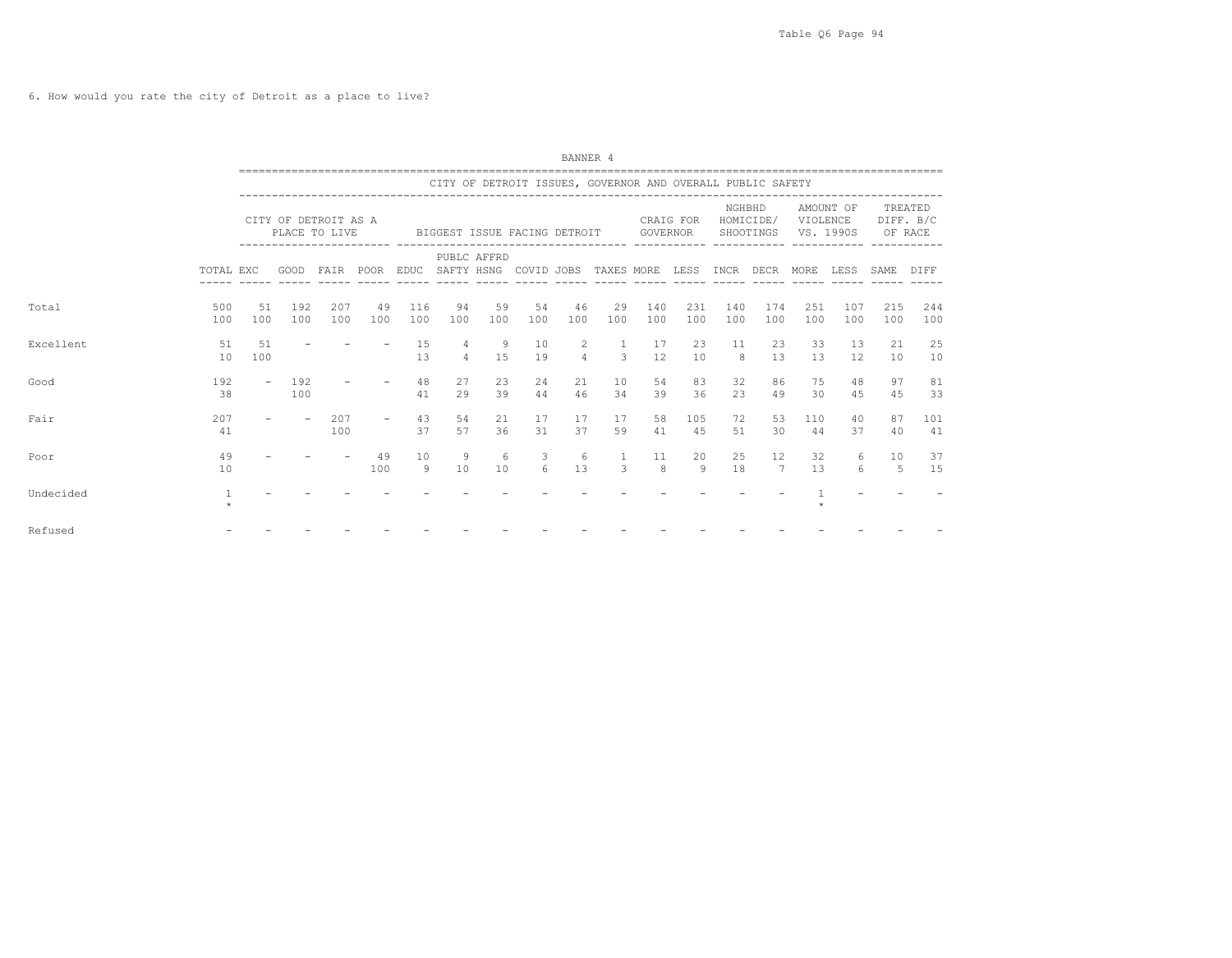7. Of the following issues, what do you think is the biggest issue facing the city of Detroit today?

|                    |                      |                                  |                       |                                       |                        |                          |           |             |                              | BANNER 4  |                                                            |                                |                              |                     |                     |                      |                                                                                         |                   |                       |
|--------------------|----------------------|----------------------------------|-----------------------|---------------------------------------|------------------------|--------------------------|-----------|-------------|------------------------------|-----------|------------------------------------------------------------|--------------------------------|------------------------------|---------------------|---------------------|----------------------|-----------------------------------------------------------------------------------------|-------------------|-----------------------|
|                    |                      |                                  |                       |                                       |                        |                          |           |             |                              |           | CITY OF DETROIT ISSUES, GOVERNOR AND OVERALL PUBLIC SAFETY |                                |                              |                     |                     |                      |                                                                                         |                   |                       |
|                    |                      |                                  |                       | CITY OF DETROIT AS A<br>PLACE TO LIVE |                        |                          |           |             | BIGGEST ISSUE FACING DETROIT |           |                                                            | GOVERNOR                       | CRAIG FOR HOMICIDE/ VIOLENCE | NGHBHD              | SHOOTINGS VS. 1990S |                      | AMOUNT OF                                                                               | OF RACE           | TREATED<br>DIFF. B/C  |
|                    | TOTAL EXC            |                                  |                       |                                       |                        |                          |           | PUBLC AFFRD |                              |           |                                                            |                                |                              |                     |                     |                      | GOOD FAIR POOR EDUC SAFTY-HSNG COVID-JOBS TAXES-MORE LESS INCR DECR MORE LESS SAME DIFF |                   |                       |
| Total              | 500<br>100           | 51<br>100                        | 192<br>100            | 207<br>100                            | 49<br>100              | 116<br>100               | 94<br>100 | 59<br>100   | 54<br>100                    | 46<br>100 | 29<br>100                                                  | 140<br>100                     | 231<br>100                   | 140<br>100          | 174<br>100          | 251<br>100           | 107<br>100                                                                              | 215<br>100        | 244<br>100            |
| Police Reform      | 20<br>$\overline{4}$ | 1<br>$\overline{2}$              | 2<br>$\overline{1}$   | 14<br>7                               | 3<br>6                 | $\overline{\phantom{m}}$ |           |             |                              |           |                                                            | 9<br>6                         | $7\phantom{.0}$<br>3         | 11<br>8             | 3<br>2              | 9<br>$\overline{4}$  | 4<br>$\overline{4}$                                                                     | 5<br>2            | 15<br>6               |
| Public Safety      | 94<br>19             | $\overline{4}$<br>8              | 27<br>14              | 54<br>26                              | 9<br>18                | $\overline{\phantom{a}}$ | 94<br>100 |             |                              |           |                                                            | 27<br>19                       | 50<br>22                     | 39<br>28            | 29<br>17            | 61<br>24             | 10<br>9                                                                                 | 52<br>24          | 32<br>13              |
| Affordable Housing | 59<br>12             | 9<br>18                          | 23<br>12              | 21<br>10                              | 6<br>$12 \overline{ }$ | $\overline{\phantom{m}}$ |           | 59<br>100   |                              |           |                                                            | 21<br>15                       | 30<br>13                     | 20<br>14            | 24<br>14            | 26<br>10             | 16<br>15                                                                                | 27<br>13          | 26<br>11              |
| Jobs               | 46<br>9              | $\overline{c}$<br>$\overline{4}$ | 21<br>11              | 17<br>8                               | 6<br>12                |                          |           |             |                              | 46<br>100 |                                                            | 15<br>11                       | 20<br>9                      | 13<br>9             | 15<br>9             | 23<br>9              | 11<br>10                                                                                | 23<br>11          | 20<br>8               |
| Education          | 116<br>23            | 15<br>29                         | 48<br>25              | 43<br>21                              | 10<br>20               | 116<br>100               |           |             |                              |           |                                                            | 26<br>19                       | 47<br>20                     | 24<br>17            | 37<br>21            | 47<br>19             | 33<br>31                                                                                | 46<br>21          | 61<br>25              |
| Taxes              | 29<br>-6             | $\mathbf{1}$<br>$\overline{2}$   | 10<br>$\overline{5}$  | 17<br>8                               | 1<br>2                 | $\overline{\phantom{a}}$ |           |             |                              |           | 29<br>100                                                  | 6<br>$\overline{4}$            | 13<br>6                      | 9<br>6              | 8<br>$\overline{5}$ | 15<br>6              | 8<br>$7\phantom{.0}$                                                                    | 14<br>7           | 15<br>6               |
| Race relations     | 25<br>-5             | 6<br>12                          | 11<br>6               | 5<br>$\overline{2}$                   | 3<br>6                 |                          |           |             |                              |           |                                                            | 6<br>$\overline{4}$            | 15<br>6                      | 4<br>3              | 13<br>7             | 17<br>7              | 6<br>6                                                                                  | 6<br>3            | 19<br>8               |
| COVID-19           | 54<br>11             | 10<br>20                         | 24<br>13              | 17<br>8                               | 3<br>6                 |                          |           |             | 54<br>100                    |           |                                                            | 21<br>15                       | 23<br>10                     | 6<br>$\overline{4}$ | 31<br>18            | 31<br>12             | 13<br>12                                                                                | 24<br>11          | 26<br>11              |
| Other              | 25<br>-5             | $\overline{\phantom{a}}$         | 13<br>$7\phantom{.0}$ | 9<br>$\overline{4}$                   | 3<br>6                 |                          |           |             |                              |           |                                                            | $\overline{c}$<br>$\mathbf{1}$ | 14<br>6                      | 4<br>3              | 5<br>3              | 11<br>$\overline{4}$ | 4<br>$\overline{4}$                                                                     | 7<br>3            | 18<br>$7\phantom{.0}$ |
| Undecided          | 30<br>6              | 1<br>$\mathfrak{D}$              | 13<br>$\overline{7}$  | 10<br>5                               | 5<br>10                |                          |           |             |                              |           |                                                            | 5<br>4                         | 12<br>5                      | 8<br>6              | 9<br>5              | 11<br>$\overline{a}$ | $\overline{2}$<br>$2^{1}$                                                               | 9<br>$\Delta$     | 12<br>5               |
| Refused            | 2                    | 2<br>$\overline{4}$              |                       |                                       |                        |                          |           |             |                              |           |                                                            | $\overline{2}$<br>$\mathbf{1}$ | $\equiv$                     | 2<br>$\mathbf{1}$   |                     |                      |                                                                                         | $\mathbf{2}$<br>1 |                       |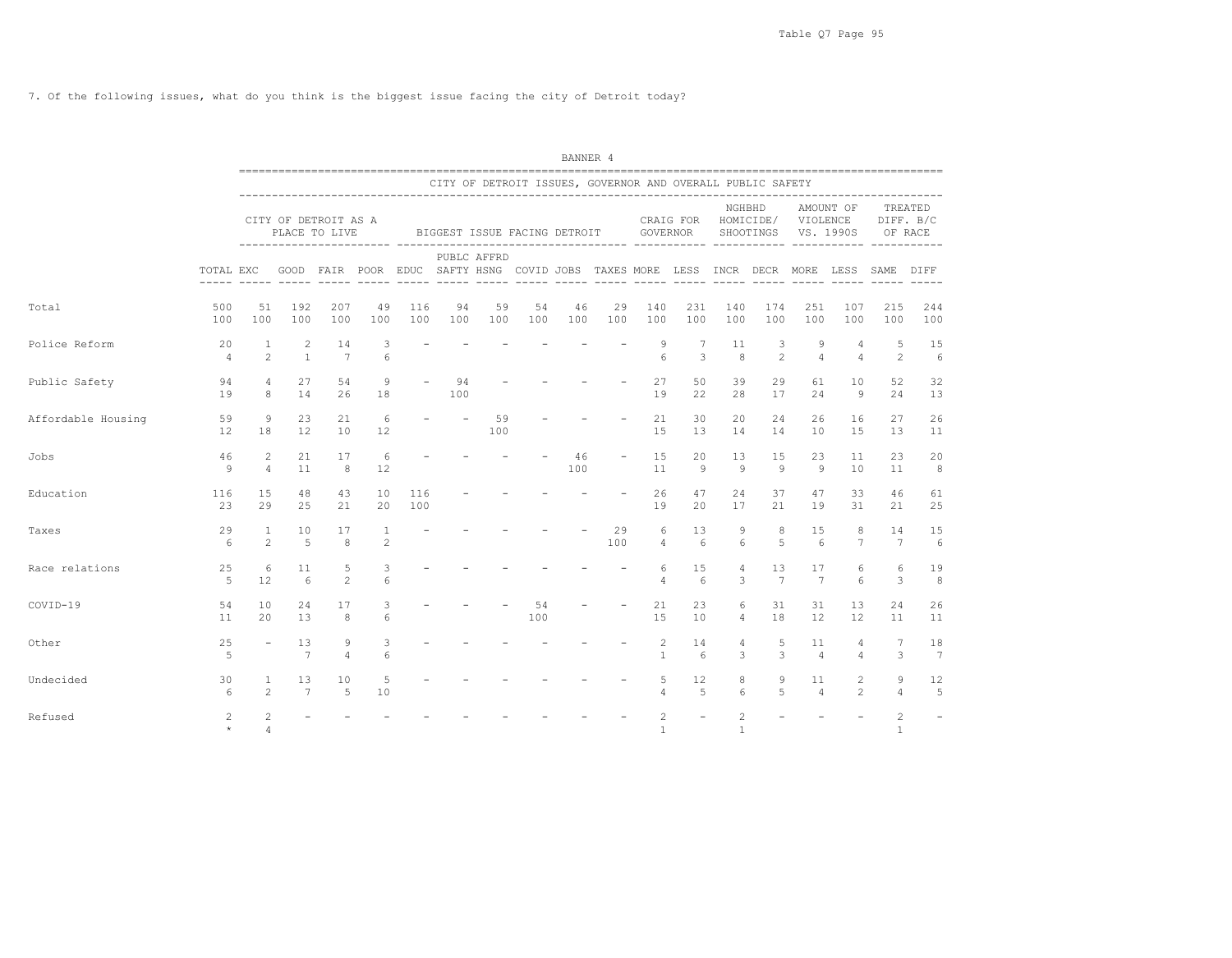8. Former Detroit police chief James Craig is preparing to run for the Republican nomination for governor next year. Does his record in the city of Detroit make you more or less likely to support him for governor?

|               |            |                                  |                     |                                       |             |             |                  |                                 |                              | BANNER 4                         |                                                            |                          |            |                    |                        |                      |                        |            |                                 |
|---------------|------------|----------------------------------|---------------------|---------------------------------------|-------------|-------------|------------------|---------------------------------|------------------------------|----------------------------------|------------------------------------------------------------|--------------------------|------------|--------------------|------------------------|----------------------|------------------------|------------|---------------------------------|
|               |            |                                  |                     |                                       |             |             |                  |                                 |                              |                                  | CITY OF DETROIT ISSUES, GOVERNOR AND OVERALL PUBLIC SAFETY |                          |            |                    |                        |                      |                        |            |                                 |
|               |            |                                  |                     | CITY OF DETROIT AS A<br>PLACE TO LIVE |             |             |                  |                                 | BIGGEST ISSUE FACING DETROIT |                                  |                                                            | GOVERNOR                 | CRAIG FOR  | NGHBHD             | HOMICIDE/<br>SHOOTINGS | VIOLENCE             | AMOUNT OF<br>VS. 1990S |            | TREATED<br>DIFF. B/C<br>OF RACE |
|               | TOTAL EXC  |                                  | GOOD                | FAIR                                  | <b>POOR</b> | <b>EDUC</b> | SAFTY HSNG       | PUBLC AFFRD                     | COVID JOBS                   |                                  | TAXES MORE                                                 |                          | LESS       | INCR               | DECR                   | MORE                 | LESS                   | SAME       | DIFF                            |
| Total         | 500<br>100 | 51<br>100                        | 192<br>100          | 207<br>100                            | 49<br>100   | 116<br>100  | 94<br>100        | 59<br>100                       | 54<br>100                    | 46<br>100                        | 29<br>100                                                  | 140<br>100               | 231<br>100 | 140<br>100         | 174<br>100             | 251<br>100           | 107<br>100             | 215<br>100 | 244<br>100                      |
| More likely   | 140<br>28  | 17<br>33                         | 54<br>2.8           | 58<br>28                              | 11<br>22    | 26<br>22    | 27<br>29         | 21<br>36                        | 21<br>39                     | 15<br>33                         | 6<br>2.1                                                   | 140<br>100               |            | 40<br>29           | 60<br>34               | 72<br>29             | 35<br>33               | 69<br>32   | 60<br>25                        |
| Less likely   | 231<br>46  | 23<br>45                         | 83<br>43            | 105<br>51                             | 20<br>41    | 47<br>41    | 50<br>53         | 30<br>51                        | 23<br>43                     | 20<br>43                         | 13<br>45                                                   | $\overline{\phantom{a}}$ | 231<br>100 | 65<br>46           | 84<br>48               | 126<br>50            | 46<br>43               | 82<br>38   | 134<br>55                       |
| No difference | 52<br>10   | $\overline{4}$<br>8              | 25<br>13            | 16<br>8                               | 7<br>14     | 16<br>14    | 11<br>12         | $\overline{2}$<br>$\mathcal{E}$ | 3<br>$6^{\circ}$             | $\overline{4}$<br>$\overline{9}$ | 6<br>21                                                    |                          |            | 20<br>14           | 8<br>5                 | 23<br>$\overline{9}$ | 11<br>10               | 25<br>12   | 22<br>9                         |
| Undecided     | 70<br>14   | -5<br>10                         | 28<br>15            | 25<br>12                              | 11<br>22    | 26<br>22    | 6<br>$6^{\circ}$ | 6<br>10                         | 5<br>9                       | 6<br>13                          | 3<br>10                                                    |                          |            | 13<br>$\mathsf{Q}$ | 19<br>11               | 27<br>11             | 12<br>11               | 38<br>18   | 22<br>$\mathcal{G}$             |
| Refused       | 7          | $\mathfrak{D}$<br>$\overline{4}$ | 2<br>$\overline{1}$ | 3<br>$\overline{1}$                   |             |             |                  |                                 | $\overline{2}$<br>4          | $\mathbf{1}$<br>$\mathfrak{D}$   | $\mathbf{1}$<br>3                                          |                          |            | 2<br>$\mathbf{1}$  | 3<br>$\mathfrak{D}$    | 3<br>$\mathbf{1}$    | 3<br>$\mathcal{L}$     | $\star$    | 6<br>2                          |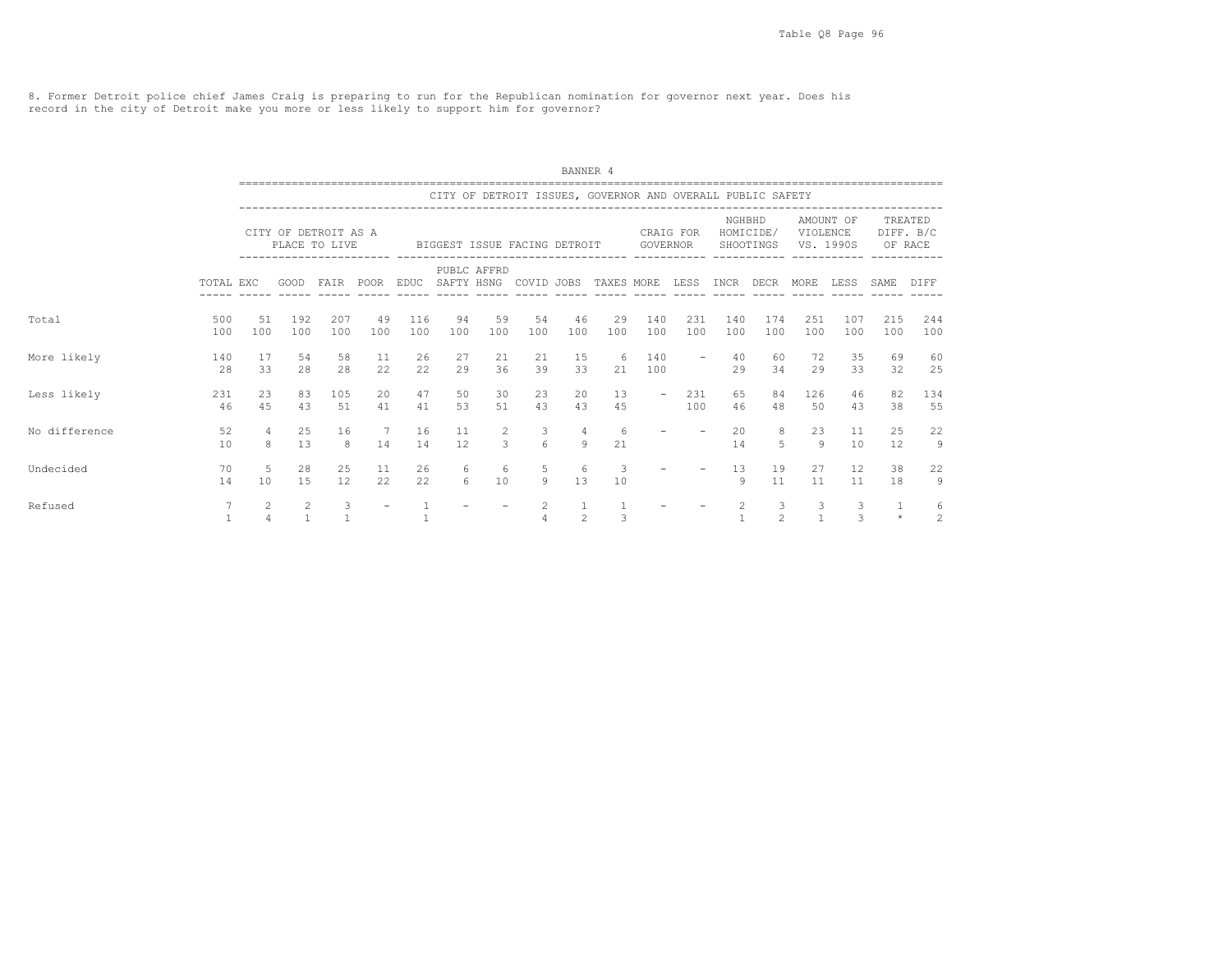9. How would you rate the job the Detroit police are doing?

|           |                   |                                |                                       |                     |                          |                                                           |                                                            |           |                | BANNER 4       |                      |            |                     |                     |                        |                       |                                  |                      |            |
|-----------|-------------------|--------------------------------|---------------------------------------|---------------------|--------------------------|-----------------------------------------------------------|------------------------------------------------------------|-----------|----------------|----------------|----------------------|------------|---------------------|---------------------|------------------------|-----------------------|----------------------------------|----------------------|------------|
|           |                   |                                |                                       |                     |                          |                                                           | CITY OF DETROIT ISSUES, GOVERNOR AND OVERALL PUBLIC SAFETY |           |                |                |                      |            |                     |                     |                        |                       |                                  |                      |            |
|           |                   |                                | CITY OF DETROIT AS A<br>PLACE TO LIVE |                     |                          |                                                           | BIGGEST ISSUE FACING DETROIT                               |           |                |                |                      | GOVERNOR   | CRAIG FOR           | NGHBHD              | HOMICIDE/<br>SHOOTINGS | VIOLENCE<br>VS. 1990S | AMOUNT OF                        | DIFF. B/C<br>OF RACE | TREATED    |
|           | TOTAL EXC         |                                | ----------------------- ----          |                     |                          | GOOD FAIR POOR EDUC SAFTY HSNG COVID JOBS TAXES MORE LESS | PUBLC AFFRD                                                |           |                |                |                      |            |                     | INCR DECR           |                        | MORE                  | LESS                             | SAME                 | DIFF       |
| Total     | 500<br>100        | 51<br>100                      | 192<br>100                            | 207<br>100          | 49<br>100                | 116<br>100                                                | 94<br>100                                                  | 59<br>100 | 54<br>100      | 46<br>100      | 29<br>100            | 140<br>100 | 231<br>100          | 140<br>100          | 174<br>100             | 251<br>100            | 107<br>100                       | 215<br>100           | 244<br>100 |
| Excellent | 37<br>7           | 16<br>31                       | 16<br>8                               | 5<br>$\overline{2}$ | $\overline{\phantom{a}}$ | 10<br>$\circ$                                             | $\overline{2}$<br>$\overline{2}$                           | 12<br>20  | 5<br>$\alpha$  | $\overline{2}$ | 2<br>$\overline{7}$  | 18<br>13   | 8<br>$\overline{3}$ | 6<br>$\overline{4}$ | 19<br>11               | 17<br>7               | 13<br>12                         | 20<br>9              | 16<br>7    |
| Good      | 165<br>-33        | 11<br>22                       | 86<br>4.5                             | 58<br>2.8           | 10<br>20                 | 37<br>32                                                  | 33<br>35                                                   | 18<br>31  | 22<br>41       | 16<br>35       | 13<br>45             | 59<br>42   | 61<br>26            | 37<br>26            | 61<br>35               | 80<br>32              | 43<br>40                         | 86<br>40             | 70<br>29   |
| Fair      | 214<br>43         | 19<br>37                       | 71<br>37                              | 105<br>51           | 19<br>39                 | 59<br>51                                                  | 37<br>39                                                   | 22<br>37  | 20<br>37       | 20<br>43       | 10<br>34             | 46<br>33   | 110<br>48           | 62<br>44            | 73<br>42               | 113<br>45             | 38<br>36                         | 82<br>38             | 113<br>46  |
| Poor      | 77<br>1.5         | $\overline{4}$<br>8            | 14<br>7                               | 38<br>18            | 20<br>41                 | 8<br>$7\overline{ }$                                      | 22<br>23                                                   | 7<br>12   | -6<br>11       | 8<br>17        | $\overline{4}$<br>14 | 17<br>12   | 49<br>21            | 35<br>25            | 19<br>11               | 39<br>16              | 11<br>10                         | 24<br>11             | 44<br>18   |
| Undecided | 7<br>$\mathbf{1}$ | $\mathbf{1}$<br>$\mathfrak{D}$ | 5<br>3                                | -1<br>$\star$       | $\overline{\phantom{a}}$ | 2<br>$\mathfrak{D}$                                       |                                                            |           | $\mathfrak{D}$ | $\overline{c}$ |                      |            | 3                   |                     | 2                      | 2<br>$\mathbf{1}$     | $\overline{2}$<br>$\mathfrak{D}$ | 3<br>$\overline{1}$  | $\star$    |
| Refused   |                   |                                |                                       |                     |                          |                                                           |                                                            |           |                |                |                      |            |                     |                     |                        |                       |                                  |                      |            |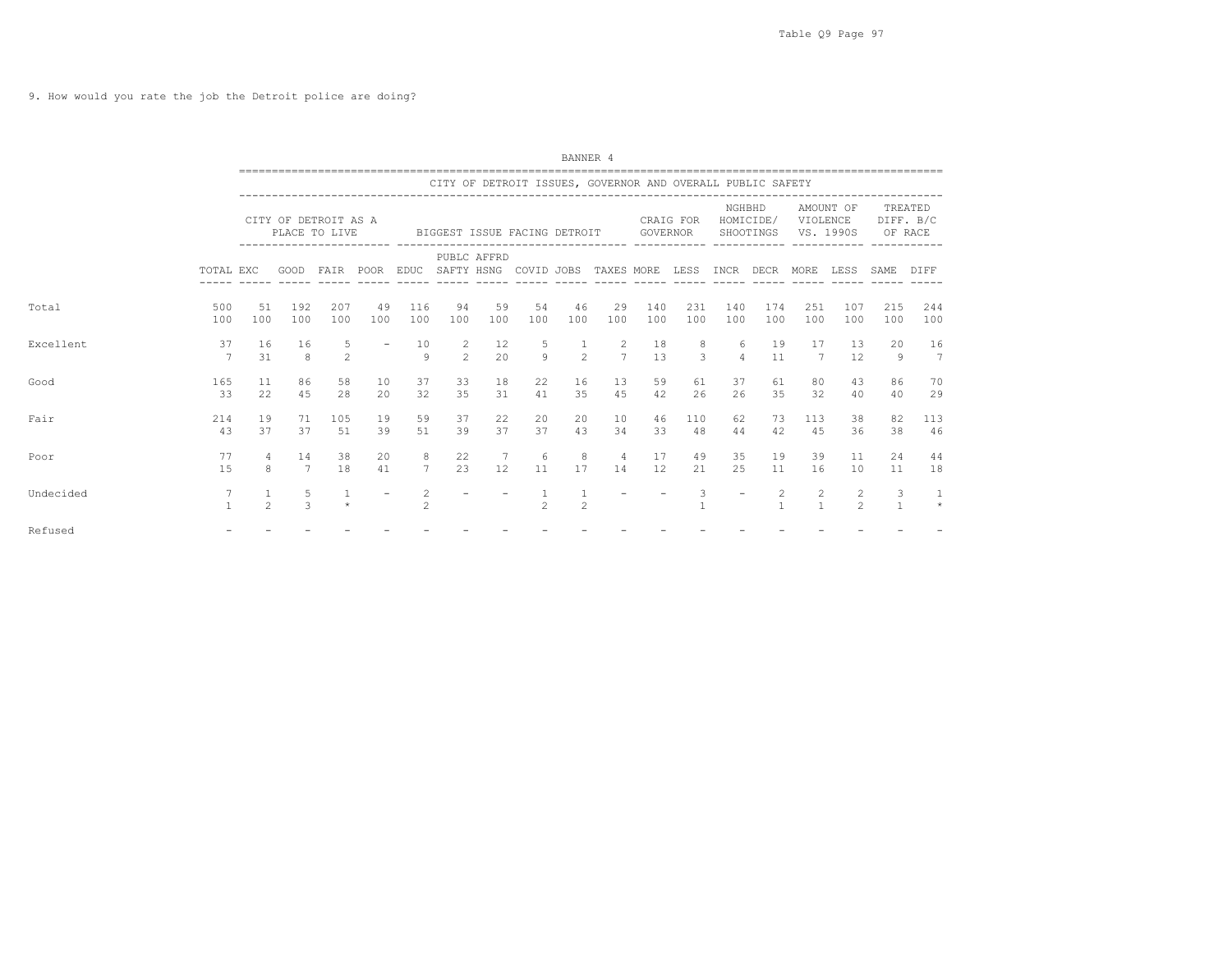10. In your own neighborhood, have you seen an increase or decrease in homicides and shootings in the last year or two?

|           |            |            |                                       |            |               |            |                     |             |                              | BANNER 4            |                                                            |            |            |                          |                          |            |                         |            |                                 |
|-----------|------------|------------|---------------------------------------|------------|---------------|------------|---------------------|-------------|------------------------------|---------------------|------------------------------------------------------------|------------|------------|--------------------------|--------------------------|------------|-------------------------|------------|---------------------------------|
|           |            |            |                                       |            |               |            |                     |             |                              |                     | CITY OF DETROIT ISSUES, GOVERNOR AND OVERALL PUBLIC SAFETY |            |            |                          |                          |            |                         |            |                                 |
|           |            |            | CITY OF DETROIT AS A<br>PLACE TO LIVE |            |               |            |                     |             | BIGGEST ISSUE FACING DETROIT |                     |                                                            | GOVERNOR   | CRAIG FOR  | NGHBHD                   | HOMICIDE/<br>SHOOTINGS   | VIOLENCE   | AMOUNT OF<br>VS. 1990S  |            | TREATED<br>DIFF. B/C<br>OF RACE |
|           | TOTAL EXC  |            | GOOD                                  | FAIR POOR  |               |            | EDUC SAFTY HSNG     | PUBLC AFFRD | COVID JOBS                   |                     | TAXES MORE                                                 |            | LESS       | INCR                     | DECR                     | MORE.      | LESS.                   | SAME.      | DIFF                            |
| Total     | 500<br>100 | 51<br>100  | 192<br>100                            | 207<br>100 | 49<br>100     | 116<br>100 | 94<br>100           | 59<br>100   | 54<br>100                    | 46<br>100           | 29<br>100                                                  | 140<br>100 | 231<br>100 | 140<br>100               | 174<br>100               | 251<br>100 | 107<br>100              | 215<br>100 | 244<br>100                      |
| Increase  | 140<br>2.8 | 11<br>22   | 32<br>17                              | 72<br>35   | 25<br>51      | 2.4<br>21  | 39<br>41            | 20<br>34    | 6<br>11                      | 13<br>2.8           | 9<br>31                                                    | 40<br>29   | 65<br>2.8  | 140<br>100               | $\overline{\phantom{0}}$ | 91<br>36   | 14<br>1.3               | 48<br>22   | 85<br>35                        |
| Decrease  | 174<br>35  | 2.3<br>4.5 | 86<br>4.5                             | 53<br>26   | 12.<br>2.4    | 37<br>32   | 29<br>31            | 24<br>41    | 31<br>57                     | 1.5<br>33           | 8<br>2.8                                                   | 60<br>43   | 84<br>36   | $\overline{\phantom{a}}$ | 174<br>100               | 65<br>26   | .54<br>50               | 77<br>36   | 81<br>33                        |
| Same      | 144<br>29  | 10<br>20   | 64<br>33                              | 59<br>29   | 11<br>22      | 46<br>40   | 21<br>22            | 10<br>17    | 14<br>26                     | 14<br>30            | $12 \overline{ }$<br>41                                    | 30<br>21   | 65<br>28   |                          |                          | 81<br>32   | 27<br>25                | 72<br>33   | 59<br>24                        |
| Undecided | 42<br>8    | 14         | 10<br>.5                              | 23<br>11   | $\mathcal{L}$ | 9<br>8     | 5<br>$\overline{5}$ | 5<br>8      | 3<br>$6 \overline{6}$        | $\overline{4}$<br>9 | $\overline{\phantom{a}}$                                   | 10<br>7    | 17         |                          |                          | 14<br>6    | $12 \overline{ }$<br>11 | 18<br>8    | 19<br>8                         |
| Refused   |            |            |                                       |            |               |            |                     |             |                              |                     |                                                            |            |            |                          |                          |            |                         |            |                                 |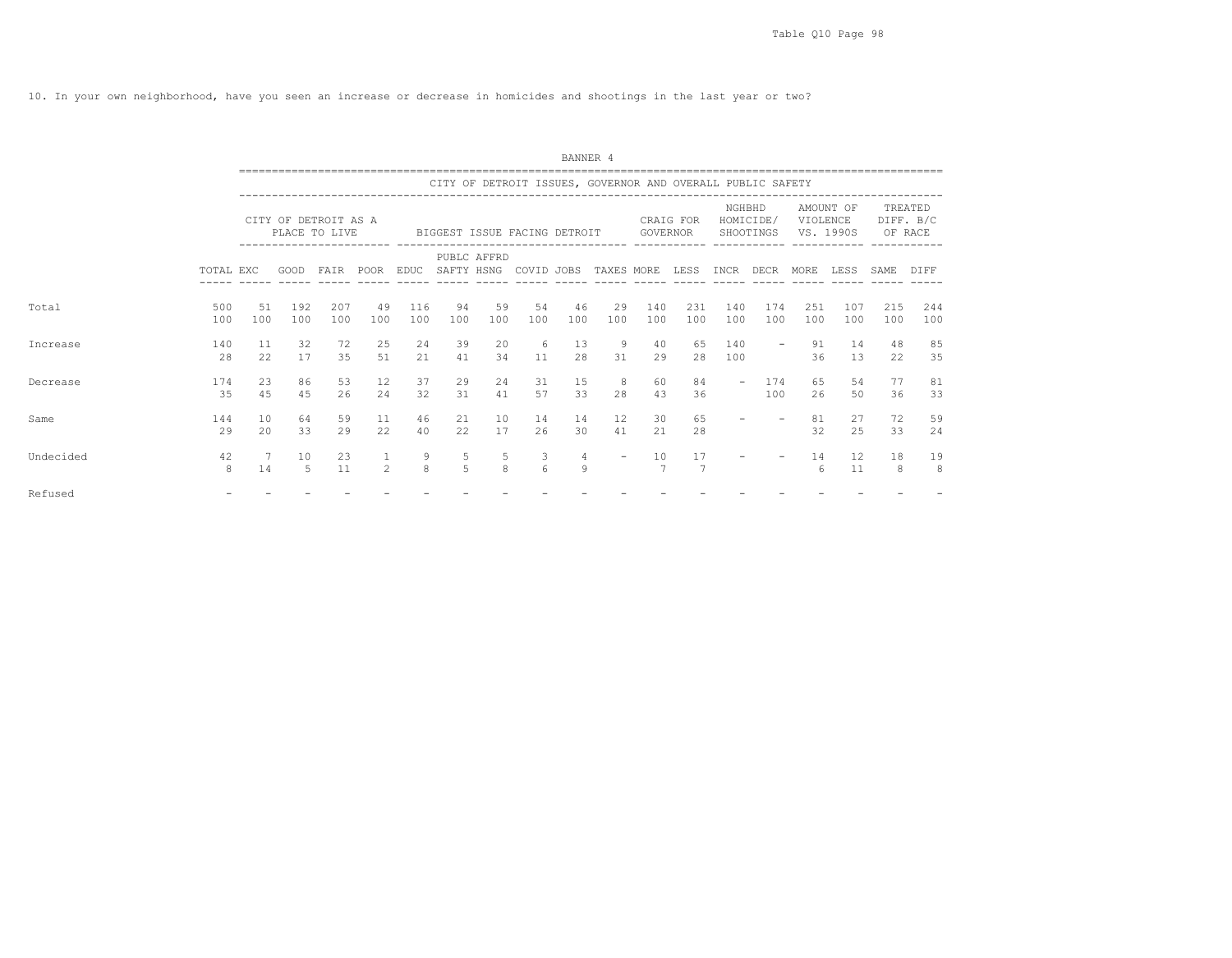11. To the best of your knowledge, compared to 30 years ago (the early 1990s), is there: more, less, or about the same amount of violent crime in Detroit?

|                    |            |                          |                                       |            |                     |                 |           |             |                              | BANNER 4  |                                                            |                 |            |            |                        |                          |                        |            |                      |
|--------------------|------------|--------------------------|---------------------------------------|------------|---------------------|-----------------|-----------|-------------|------------------------------|-----------|------------------------------------------------------------|-----------------|------------|------------|------------------------|--------------------------|------------------------|------------|----------------------|
|                    |            |                          |                                       |            |                     |                 |           |             |                              |           | CITY OF DETROIT ISSUES, GOVERNOR AND OVERALL PUBLIC SAFETY |                 |            |            |                        |                          |                        |            |                      |
|                    |            |                          | CITY OF DETROIT AS A<br>PLACE TO LIVE |            |                     |                 |           |             | BIGGEST ISSUE FACING DETROIT |           |                                                            | <b>GOVERNOR</b> | CRAIG FOR  | NGHBHD     | HOMICIDE/<br>SHOOTINGS | VIOLENCE                 | AMOUNT OF<br>VS. 1990S | OF RACE    | TREATED<br>DIFF. B/C |
|                    | TOTAL EXC  |                          | GOOD                                  | FAIR       | POOR                | EDUC SAFTY HSNG |           | PUBLC AFFRD | COVID JOBS                   |           | TAXES MORE                                                 |                 | LESS       | INCR       | DECR                   | MORE                     | LESS                   | SAME       | DIFF                 |
| Total              | 500<br>100 | 51<br>100                | 192<br>100                            | 207<br>100 | 49<br>100           | 116<br>100      | 94<br>100 | 59<br>100   | 54<br>100                    | 46<br>100 | 29<br>100                                                  | 140<br>100      | 231<br>100 | 140<br>100 | 174<br>100             | 251<br>100               | 107<br>100             | 215<br>100 | 244<br>100           |
| More violent crime | 251<br>50  | 33<br>65                 | 75<br>39                              | 110<br>53  | 32<br>65            | 47<br>41        | 61<br>65  | 26<br>44    | 31<br>57                     | 23<br>50  | 15<br>52                                                   | 72<br>51        | 126<br>55  | 91<br>65   | 65<br>37               | 251<br>100               |                        | 94<br>44   | 136<br>56            |
| Less violent crime | 107<br>21  | 13<br>25                 | 48<br>25                              | 40<br>19   | 6<br>12             | 33<br>28        | 10<br>11  | 16<br>27    | 13<br>24                     | 11<br>24  | 8<br>28                                                    | 35<br>25        | 46<br>20   | 14<br>10   | 54<br>31               | $\overline{\phantom{a}}$ | 107<br>100             | 57<br>27   | 45<br>18             |
| Same               | 87<br>17   | -5<br>10                 | 40<br>2.1                             | 33<br>16   | 9<br>18             | 22<br>19        | 14<br>1.5 | 9<br>1.5    | 13                           | 8<br>17   | 2<br>$\overline{7}$                                        | 25<br>18        | 36<br>16   | 22<br>16   | 34<br>$20^{\circ}$     |                          |                        | 38<br>18   | 40<br>16             |
| Undecided          | 54<br>11   | $\overline{\phantom{a}}$ | 28<br>1.5                             | 24<br>12   | 2<br>$\overline{4}$ | 14<br>12        | 8<br>9    | 8<br>14     | 3<br>6                       | 4<br>9    | 4<br>14                                                    | 8<br>$\epsilon$ | 22<br>10   | 13<br>9    | 20<br>11               |                          |                        | 26<br>12   | 22<br>9              |
| Refused            | $\star$    |                          |                                       |            |                     |                 |           |             |                              |           |                                                            |                 |            |            |                        |                          |                        |            |                      |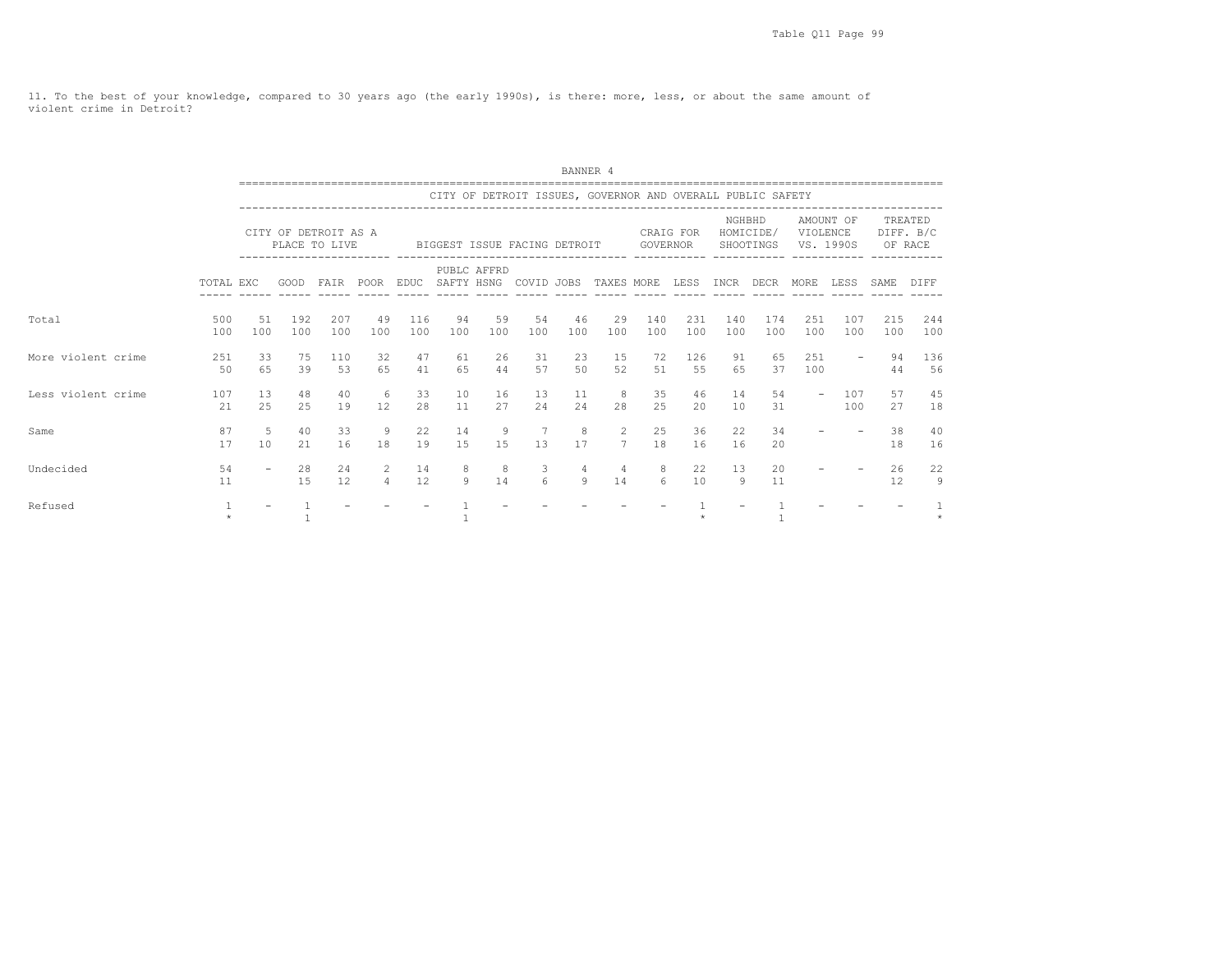12. Homicides and shootings have increased significantly in Detroit since 2019. WHY do you think that has happened?

|                                          |                      |                     |                                       |                     |                     |                                |                                  |                              |                            | BANNER 4            |                          |                                                                                         |                     |                       |                                |                     |                                    |                               |                                 |
|------------------------------------------|----------------------|---------------------|---------------------------------------|---------------------|---------------------|--------------------------------|----------------------------------|------------------------------|----------------------------|---------------------|--------------------------|-----------------------------------------------------------------------------------------|---------------------|-----------------------|--------------------------------|---------------------|------------------------------------|-------------------------------|---------------------------------|
|                                          |                      |                     |                                       |                     |                     |                                |                                  |                              |                            |                     |                          | CITY OF DETROIT ISSUES, GOVERNOR AND OVERALL PUBLIC SAFETY                              |                     |                       |                                |                     |                                    |                               |                                 |
|                                          |                      |                     | CITY OF DETROIT AS A<br>PLACE TO LIVE |                     |                     |                                |                                  | BIGGEST ISSUE FACING DETROIT |                            |                     |                          | GOVERNOR                                                                                | CRAIG FOR           | NGHBHD                | HOMICIDE/<br>SHOOTINGS         |                     | AMOUNT OF<br>VIOLENCE<br>VS. 1990S |                               | TREATED<br>DIFF. B/C<br>OF RACE |
|                                          | TOTAL EXC            |                     |                                       |                     |                     |                                |                                  | PUBLC AFFRD                  |                            |                     |                          | GOOD FAIR POOR EDUC SAFTY HSNG COVID JOBS TAXES MORE LESS INCR DECR MORE LESS SAME DIFF |                     |                       |                                |                     |                                    |                               |                                 |
| Total                                    | 500<br>100           | 51<br>100           | 192<br>100                            | 207<br>100          | 49<br>100           | 116<br>100                     | 94<br>100                        | 59<br>100                    | 54<br>100                  | 46<br>100           | 29<br>100                | 140<br>100                                                                              | 231<br>100          | 140<br>100            | 174<br>100                     | 251<br>100          | 107<br>100                         | 215<br>100                    | 244<br>100                      |
| Covid-19/Pandemic/<br>Lockdown           | 67<br>13             | 13<br>25            | 21<br>11                              | 27<br>13            | 6<br>12             | 15<br>13                       | 9<br>10                          | 9<br>15                      | 10<br>19                   | 11<br>24            | $\overline{c}$<br>7      | 16<br>11                                                                                | 35<br>15            | 16<br>11              | 24<br>14                       | 29<br>12            | 17<br>16                           | 32<br>15                      | 32<br>13                        |
| Lack of Jobs/<br>Unemployment            | 63<br>13             | 4<br>8              | 32<br>17                              | 23<br>11            | 4<br>8              | 11<br>9                        | 13<br>14                         | $7\phantom{.0}$<br>12        | $7\phantom{.0}$<br>13      | 12<br>26            | 3<br>10                  | 20<br>14                                                                                | 29<br>13            | 14<br>10              | 18<br>10                       | 32<br>13            | 10<br>9                            | 29<br>13                      | 30<br>12                        |
| Availability of guns                     | 66<br>13             | 8<br>16             | 25<br>13                              | 29<br>14            | 4<br>8              | 15<br>13                       | 20<br>21                         | $7\phantom{.0}$<br>12        | $7\phantom{.0}$<br>13      | 3<br>7              | $\overline{4}$<br>14     | 21<br>15                                                                                | 30<br>13            | 10<br>$7\phantom{.0}$ | 23<br>13                       | 40<br>16            | 14<br>13                           | 25<br>12                      | 35<br>14                        |
| Lack of Police/<br>Enforcement           | 42<br>8              | 6<br>12             | 16<br>8                               | 13<br>6             | 7<br>14             | 6<br>5                         | 9<br>10                          | 5<br>$\,$ 8 $\,$             | 4<br>$\overline{7}$        | 2<br>4              | 5<br>17                  | 12<br>$\mathcal{G}$                                                                     | 21<br>$\mathsf 9$   | 18<br>13              | 12<br>$7\phantom{.0}$          | 22<br>$\,9$         | 9<br>8                             | 16<br>$7\phantom{.0}$         | 20<br>$\,8\,$                   |
| Younger Generation/<br>Upbringing/Family | 28<br>6              | 4<br>8              | 9<br>5                                | 9<br>4              | 5<br>10             | 5<br>4                         | 5<br>5                           | 5<br>8                       | $\mathbf{2}$<br>4          | 2<br>4              | $\mathbf{1}$<br>3        | 9<br>6                                                                                  | 11<br>5             | 11<br>8               | 8<br>5                         | 21<br>8             | 4<br>4                             | 12<br>6                       | 13<br>5                         |
| Economy                                  | 16<br>3              |                     | 10<br>5                               | 4<br>$\overline{c}$ | 2<br>4              | 5<br>4                         | $\overline{c}$<br>2              | 1<br>$\mathbf{2}$            | 3<br>6                     | 5<br>11             |                          | 4<br>3                                                                                  | $\overline{9}$<br>4 | 7<br>5                | 5<br>3                         | 10<br>4             | 5<br>5                             | 5<br>2                        | 11<br>5                         |
| Education                                | 22<br>$\overline{4}$ | 2<br>$\overline{4}$ | 6<br>3                                | 12<br>6             | 2<br>4              | 13<br>11                       | $\overline{c}$<br>$\overline{c}$ |                              | $\mathbf{1}$<br>$\sqrt{2}$ | 2<br>4              | $\mathbf{1}$<br>3        | $\overline{c}$<br>$\mathbf{1}$                                                          | 12<br>5             | $\sqrt{4}$<br>3       | 9<br>5                         | 12<br>5             | 6<br>6                             | 9<br>$\overline{4}$           | 10<br>$\sqrt{4}$                |
| People in the Community                  | 24<br>5              | 1<br>$\overline{c}$ | 9<br>5                                | 13<br>6             | 1<br>$\overline{c}$ | 6<br>5                         | 7<br>$\overline{7}$              |                              | 1<br>$\overline{c}$        |                     | 3<br>10                  | 4<br>3                                                                                  | 7<br>3              | 6<br>$\sqrt{4}$       | 11<br>6                        | 10<br>4             | 5<br>5                             | 12<br>6                       | 10<br>$\sqrt{4}$                |
| Inequality/Poverty                       | 9<br>2               | 1<br>$\overline{c}$ | 3<br>$\overline{c}$                   | 4<br>$\mathbf{2}$   | 1<br>$\overline{c}$ | $\overline{c}$<br>$\mathbf{2}$ |                                  | 3<br>5                       |                            |                     | 2<br>$\overline{7}$      | 1<br>$\mathbf{1}$                                                                       | 2<br>$\mathbf{1}$   | 5<br>$\sqrt{4}$       | 3<br>$\overline{c}$            | 3<br>$\mathbf{1}$   | 2<br>$\overline{c}$                | 2<br>$\mathbf{1}$             | $\sqrt{ }$<br>3                 |
| Leadership/Mayor/<br>Government          | 11<br>2              | 3<br>6              | 3<br>$\mathbf{2}$                     | 5<br>$\mathbf{2}$   |                     | $\mathbf{1}$<br>$\mathbf{1}$   | 3<br>3                           |                              | 3<br>6                     |                     | $\overline{\phantom{0}}$ | 5<br>$\sqrt{4}$                                                                         | 6<br>3              | 4<br>3                | 4<br>2                         | 9<br>4              |                                    | $\mathbf 5$<br>$\overline{c}$ | 5<br>$\overline{2}$             |
| Lack of Things to Do                     | 10<br>2              |                     | 6<br>3                                | 4<br>$\overline{c}$ |                     | $\overline{4}$<br>3            |                                  | $\overline{c}$<br>3          |                            |                     | $\mathbf{1}$<br>3        | $\overline{c}$<br>$\mathbf{1}$                                                          | 3<br>$\mathbf{1}$   |                       | $\overline{c}$<br>$\mathbf{1}$ | 5<br>$\overline{c}$ | 1<br>$\overline{1}$                | $7\phantom{.0}$<br>3          | $\mathbf{1}$<br>$\star$         |
| Community/Work Together                  | 7<br>1               | 1<br>$\overline{c}$ |                                       | 6<br>3              |                     | $\mathbf{2}$<br>$\overline{c}$ | 1<br>$\mathbf{1}$                |                              | 1<br>$\overline{c}$        |                     |                          | 1<br>$\mathbf{1}$                                                                       | 5<br>$\mathbf{2}$   | 3<br>$\overline{c}$   | 1<br>$\mathbf{1}$              | 3<br>$\mathbf{1}$   | 1<br>1                             | 2<br>$\mathbf{1}$             | 4<br>$\overline{c}$             |
| Drugs/Gangs                              | 8<br>$\mathbf{2}$    |                     | 1<br>$1\,$                            | 5<br>$\mathbf{2}$   | 2<br>$\overline{4}$ | 2<br>$\mathbf{2}$              | 1<br>$\mathbf{1}$                | 1<br>$\overline{c}$          |                            | 1<br>$\overline{c}$ |                          | 1<br>$1\,$                                                                              | 5<br>$\mathbf{2}$   | 3<br>$\overline{c}$   | 4<br>$\overline{2}$            | 3<br>$\mathbf{1}$   | 2<br>$\overline{c}$                | 2<br>$\mathbf{1}$             | 4<br>$\sqrt{2}$                 |
| Stress/Desperation/Don't<br>Care         | 8<br>$\mathbf{2}$    | 1<br>$\mathbf{2}$   | 2<br>$\mathbf{1}$                     | 5<br>$\mathbf{2}$   |                     | 3<br>3                         |                                  | 1<br>$\mathbf{2}$            | 1<br>$\mathbf{2}$          | 1<br>$\overline{c}$ |                          | 4<br>3                                                                                  | 4<br>$\overline{2}$ | 2<br>$\mathbf{1}$     | 3<br>$\overline{c}$            | 3<br>$\mathbf{1}$   | 2<br>$\overline{c}$                | 3<br>$\mathbf{1}$             | 5<br>$\overline{c}$             |
| Lack of Resources                        | 6<br>$\mathbf{1}$    |                     | $\sqrt{2}$<br>1                       | 3<br>1              | 1<br>$\overline{c}$ | 3<br>3                         | 1<br>1                           | 1<br>2                       |                            |                     |                          | 1<br>$\mathbf{1}$                                                                       | 3<br>1              | $\mathbf{1}$<br>1     | $\mathbf{1}$<br>1              | 3<br>1              | 1<br>$\mathbf{1}$                  | 3<br>1                        | 3<br>1                          |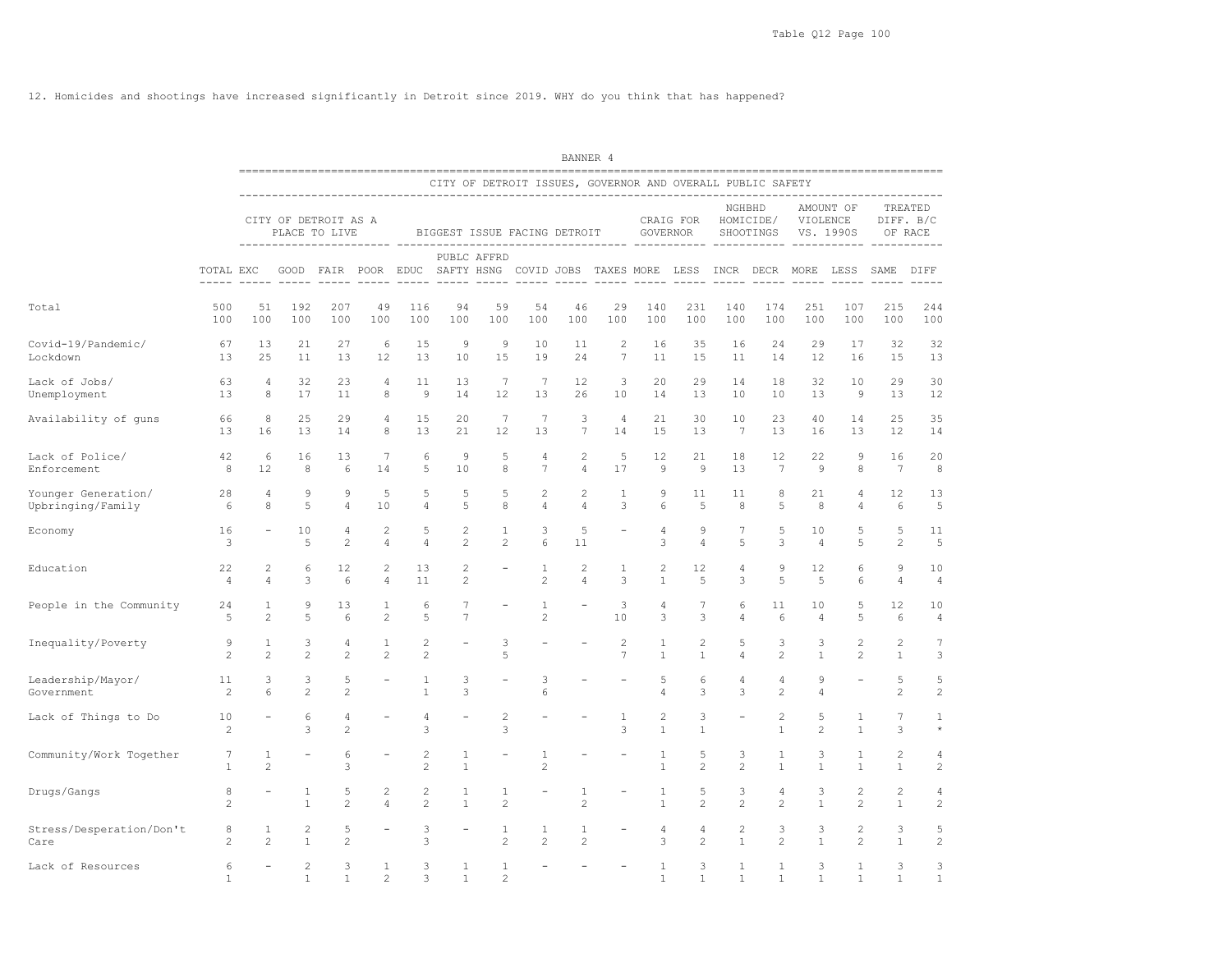12. Homicides and shootings have increased significantly in Detroit since 2019. WHY do you think that has happened?

|                         |                     |    |                                 |                     |                                      |               |                                |                                  |         | BANNER 4       |                                                            |                                       |                       |                     |                     |                         |                       |                     |                                                |
|-------------------------|---------------------|----|---------------------------------|---------------------|--------------------------------------|---------------|--------------------------------|----------------------------------|---------|----------------|------------------------------------------------------------|---------------------------------------|-----------------------|---------------------|---------------------|-------------------------|-----------------------|---------------------|------------------------------------------------|
|                         |                     |    |                                 |                     |                                      |               |                                |                                  |         |                | CITY OF DETROIT ISSUES, GOVERNOR AND OVERALL PUBLIC SAFETY |                                       |                       |                     |                     |                         |                       |                     |                                                |
|                         |                     |    | CITY OF DETROIT AS A            | PLACE TO LIVE       |                                      |               | BIGGEST ISSUE FACING DETROIT   |                                  |         |                |                                                            |                                       | CRAIG FOR<br>GOVERNOR |                     | NGHBHD<br>HOMICIDE/ | SHOOTINGS VS. 1990S     | AMOUNT OF<br>VIOLENCE |                     | TREATED<br>DIFF. B/C<br>OF RACE                |
|                         | TOTAL EXC           |    | GOOD                            |                     | FAIR POOR EDUC SAFTY HSNG COVID JOBS |               |                                | PUBLC AFFRD                      |         |                | TAXES MORE                                                 |                                       | LESS                  | INCR                | DECR                | MORE                    | LESS                  | SAME                | DIFF                                           |
| Morals                  |                     |    |                                 |                     | $\frac{1}{2}$                        |               | $\frac{2}{2}$<br>$\frac{1}{1}$ | $\overline{3}$                   |         |                |                                                            |                                       | $\mathfrak{D}$        |                     |                     |                         |                       |                     | $\overline{c}$<br>$\mathbf{1}$<br>$\mathbf{1}$ |
| Racism                  |                     |    | 2                               | $\mathbf{1}$        | $\frac{2}{4}$                        | $\frac{1}{1}$ | $\frac{2}{2}$                  | 2<br>$\overline{3}$              |         | $\mathfrak{D}$ | $\mathcal{L}$                                              | $\mathcal{L}$                         | 3<br>$\mathbf{1}$     | $\frac{3}{2}$       | $\frac{3}{2}$       | $\frac{2}{1}$           |                       | 2<br>$\mathfrak{D}$ | 3<br>$\mathbf{1}$<br>$\overline{c}$            |
| Social Media/Technology |                     |    | 2                               | 3<br>$\overline{1}$ | $\mathfrak{D}$                       | $\frac{1}{1}$ | 3<br>$\mathcal{L}$             |                                  |         |                | $\mathcal{L}$                                              |                                       | $\star$               | 3<br>$\mathcal{P}$  | $\mathbf{1}$        |                         |                       |                     |                                                |
| Mental Health Issues    |                     |    |                                 |                     |                                      |               |                                | $\overline{\phantom{0}}$         |         |                |                                                            |                                       | $\mathbf{1}$          | 2                   | $\mathbf{1}$        |                         |                       |                     |                                                |
| Crime Has Not Increased | 6<br>$\mathbf{1}$   |    | $\frac{3}{2}$<br>$\mathfrak{D}$ |                     | $\frac{1}{2}$                        | $\frac{3}{3}$ |                                | $\mathfrak{D}$                   |         | $\overline{2}$ |                                                            | $\begin{array}{c} 2 \\ 1 \end{array}$ | $\mathfrak{D}$        |                     | $\mathfrak{D}$      |                         |                       | $\mathcal{L}$       |                                                |
| Other                   | 16<br>$\mathcal{R}$ |    | 8                               | 3                   | $\overline{2}$                       | $\frac{2}{2}$ | 3<br>$\mathcal{L}$             | $\overline{c}$<br>$\overline{3}$ | 6<br>11 |                | $\mathcal{L}$                                              | 6<br>$\overline{4}$                   | 6<br>3                | 6<br>$\overline{4}$ | $\mathcal{L}$       | 8<br>6<br>$\mathcal{L}$ |                       | $\Delta$            | 8<br>6<br>3<br>3                               |
| DK/NA/Refused           | 69<br>14            | 12 | 30<br>6<br>16                   | 25<br>12            | 8<br>16                              | 15<br>13      | 11<br>12                       | 9<br>15                          | 8<br>15 | 5<br>11        | $\overline{4}$<br>14                                       | 22<br>16                              | 29<br>13              | 21<br>15            | 30<br>17            | 28<br>11                | 18<br>17              | 34<br>16            | 31<br>13                                       |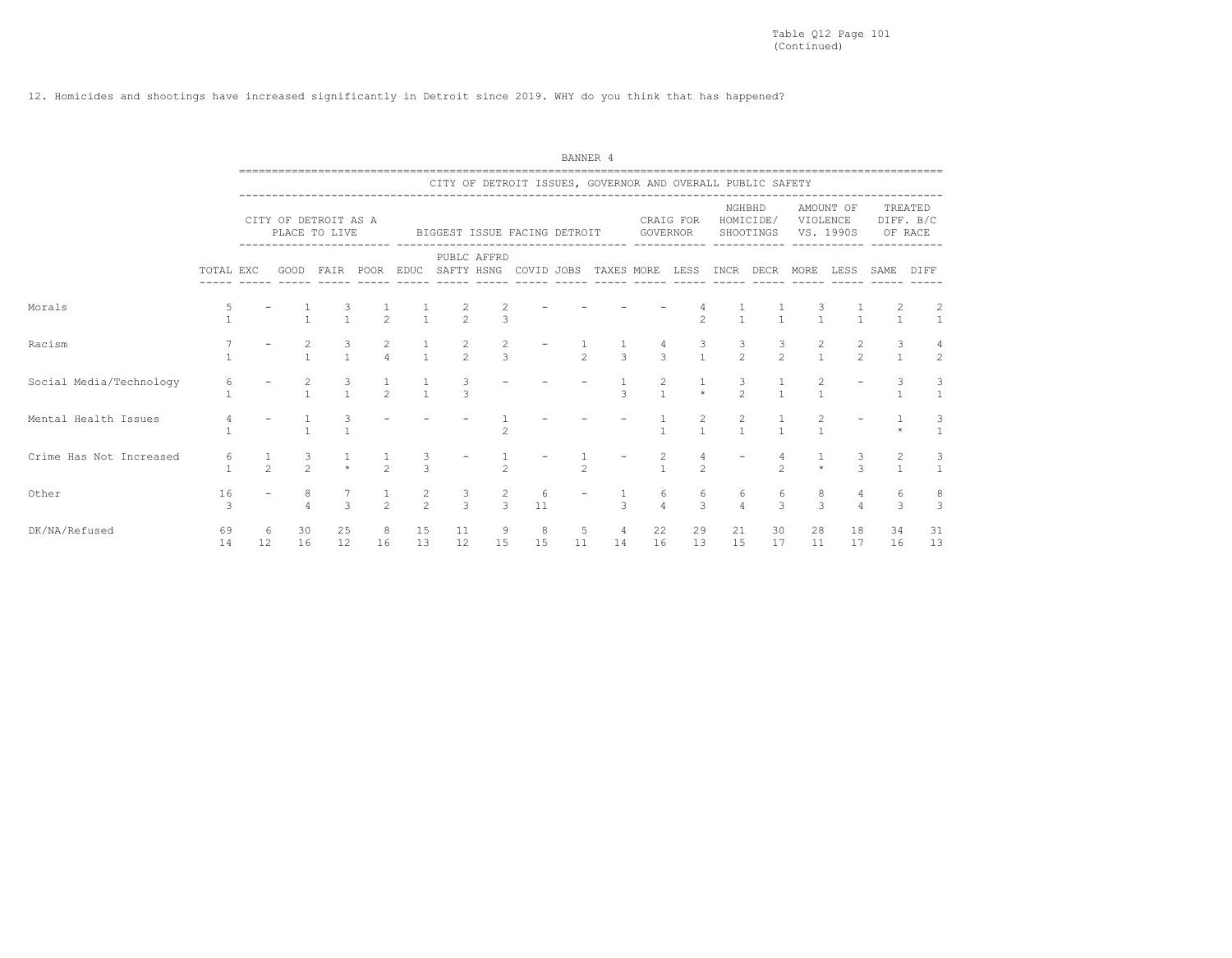13. Thinking about the city of Detroit in general, do you feel you are treated the same as residents of other races, or do you think you are treated differently because of your race?

|                               |                           |                 |                      |                                       |                            |                   |                                                            |           |                     | BANNER 4  |                          |                       |                  |                |                        |                       |            |                          |                                 |  |
|-------------------------------|---------------------------|-----------------|----------------------|---------------------------------------|----------------------------|-------------------|------------------------------------------------------------|-----------|---------------------|-----------|--------------------------|-----------------------|------------------|----------------|------------------------|-----------------------|------------|--------------------------|---------------------------------|--|
|                               |                           |                 |                      |                                       |                            |                   | CITY OF DETROIT ISSUES, GOVERNOR AND OVERALL PUBLIC SAFETY |           |                     |           |                          |                       |                  |                |                        |                       |            |                          |                                 |  |
|                               |                           |                 |                      | CITY OF DETROIT AS A<br>PLACE TO LIVE |                            |                   | BIGGEST ISSUE FACING DETROIT                               |           |                     |           |                          | GOVERNOR              | CRAIG FOR        | NGHBHD         | HOMICIDE/<br>SHOOTINGS | VIOLENCE<br>VS. 1990S | AMOUNT OF  |                          | TREATED<br>DIFF. B/C<br>OF RACE |  |
|                               | TOTAL EXC                 |                 | GOOD                 | FAIR POOR EDUC                        |                            |                   | PUBLC AFFRD<br>SAFTY HSNG COVID JOBS                       |           |                     |           | TAXES MORE               |                       | LESS             | INCR DECR      |                        | MORE                  | LESS       | SAME                     | DIFF                            |  |
| Total                         | 500<br>100                | 51<br>100       | 192<br>100           | 207<br>100                            | 49<br>100                  | 116<br>100        | 94<br>100                                                  | 59<br>100 | 54<br>100           | 46<br>100 | 29<br>100                | 140<br>100            | 231<br>100       | 140<br>100     | 174<br>100             | 251<br>100            | 107<br>100 | 215<br>100               | 244<br>100                      |  |
| Treated the same as<br>others | 215<br>43                 | 21<br>41        | 97<br>51             | 87<br>42                              | 10<br>20                   | 46<br>40          | 52<br>55                                                   | 27<br>46  | 24<br>44            | 23<br>50  | 14<br>48                 | 69<br>49              | 82<br>35         | 48<br>34       | 77<br>44               | 94<br>37              | 57<br>53   | 215<br>100               |                                 |  |
| Treated differently           | 244<br>49                 | 25<br>49        | 81<br>42.            | 101<br>49                             | 37<br>76                   | 61<br>53          | 32<br>34                                                   | 26<br>44  | 26<br>48            | 20<br>43  | 15<br>52                 | 60<br>43              | 134<br>58        | 85<br>61       | 81<br>47               | 136<br>54             | 4.5<br>42  | $\overline{\phantom{a}}$ | 244<br>100                      |  |
| Undecided                     | 39<br>8                   | 3<br>$\epsilon$ | 14<br>$\overline{7}$ | 19<br>Q                               | $\overline{2}$<br>$\Delta$ | 9<br>$\mathsf{R}$ | 8<br>9                                                     | 6<br>10   | 4<br>$\overline{7}$ | 3         | $\overline{\phantom{m}}$ | 9<br>$6 \overline{6}$ | 15<br>$\epsilon$ | .5             | 16<br>Q                | 19<br>8               | 5<br>5     |                          |                                 |  |
| Refused                       | $\overline{2}$<br>$\star$ | $\mathfrak{D}$  |                      |                                       |                            |                   | 2                                                          |           |                     |           |                          | $\mathfrak{D}$        |                  | $\mathfrak{D}$ |                        |                       |            |                          |                                 |  |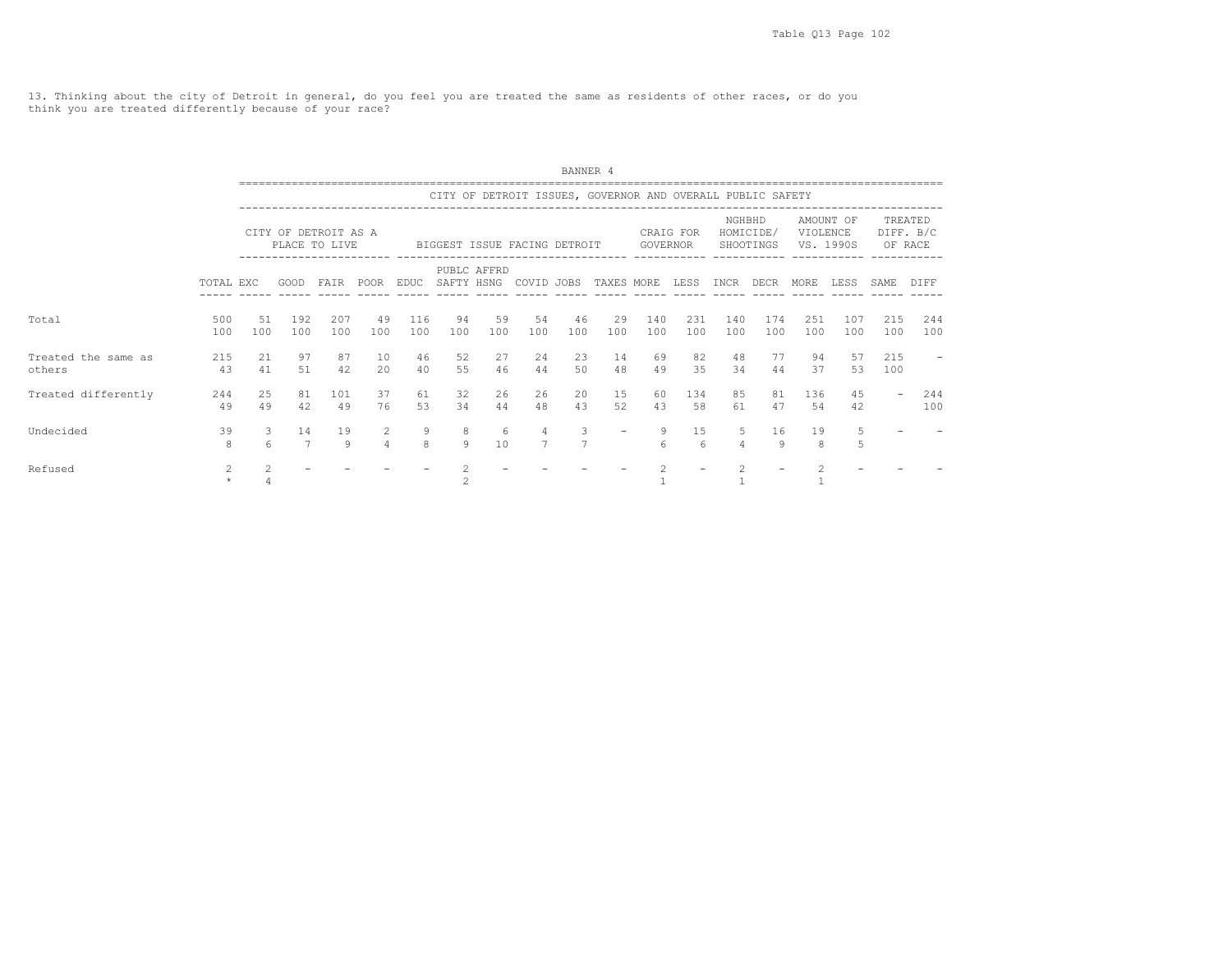14. Are you treated better or worse than others because of your race?

|                              |                     |            |                                                                                                                                                                                                       |                                  |           |                       |           |           |                                                            | BANNER 4                      |                |                     |            |                     |                |                       |                        |      |                                 |
|------------------------------|---------------------|------------|-------------------------------------------------------------------------------------------------------------------------------------------------------------------------------------------------------|----------------------------------|-----------|-----------------------|-----------|-----------|------------------------------------------------------------|-------------------------------|----------------|---------------------|------------|---------------------|----------------|-----------------------|------------------------|------|---------------------------------|
|                              |                     |            |                                                                                                                                                                                                       |                                  |           |                       |           |           | CITY OF DETROIT ISSUES, GOVERNOR AND OVERALL PUBLIC SAFETY |                               |                |                     |            |                     |                |                       |                        |      |                                 |
|                              |                     |            | CITY OF DETROIT AS A<br>CRAIG FOR<br>PLACE TO LIVE<br>GOVERNOR<br>BIGGEST ISSUE FACING DETROIT<br><br>PUBLC AFFRD<br>FAIR POOR EDUC SAFTY HSNG COVID JOBS TAXES MORE LESS INCR DECR MORE LESS<br>GOOD |                                  |           |                       |           |           |                                                            |                               |                |                     |            |                     |                | VIOLENCE              | AMOUNT OF<br>VS. 1990S |      | TREATED<br>DIFF. B/C<br>OF RACE |
|                              | TOTAL EXC           |            |                                                                                                                                                                                                       |                                  |           |                       |           |           |                                                            |                               |                |                     |            |                     |                |                       |                        | SAME | DIFF                            |
| THOSE TREATED<br>DIFFERENTLY | 244<br>100          | 2.5<br>100 | 81<br>100                                                                                                                                                                                             | 101<br>100                       | 37<br>100 | 61<br>100             | 32<br>100 | 26<br>100 | 26<br>100                                                  | 20<br>100                     | 15<br>100      | 60<br>100           | 134<br>100 | 85<br>100           | 81<br>100      | 136<br>100            | 45<br>100              |      | 244<br>100                      |
| Better                       | 31<br>13            | 4<br>16    | 15<br>19                                                                                                                                                                                              | 9<br>Q                           | 3<br>8    | 7<br>11               | 3<br>9    | 4<br>15   | $\overline{4}$<br>15                                       | $\overline{\mathbf{3}}$<br>15 |                | $\mathsf{R}$        | 18<br>13   | 10<br>12            | 12<br>1.5      | 8<br>$6 \overline{6}$ | 15<br>33               |      | 31<br>13                        |
| Worse                        | 179<br>73           | 14<br>56   | 56<br>69                                                                                                                                                                                              | 80<br>79                         | 29<br>78  | 47<br>77              | 24<br>75  | 20<br>77  | 16<br>62                                                   | 17<br>85                      | 11<br>73       | 39<br>65            | 102<br>76  | 72<br>85            | 54<br>67       | 109<br>80             | 22<br>49               |      | 179<br>73                       |
| Undecided                    | 30<br>12            | 28         | -8<br>10                                                                                                                                                                                              | 10<br>10                         | 5<br>14   | $7\overline{ }$<br>11 | 5<br>16   | 2<br>8    | $\overline{4}$<br>15                                       |                               | 3<br>2.0       | 14<br>2.3           | 14<br>10   | 3<br>$\overline{4}$ | 13<br>16       | 17<br>13              | 8<br>18                |      | 30<br>12                        |
| Refused                      | $\overline{4}$<br>2 |            | 2<br>$\mathfrak{D}$                                                                                                                                                                                   | $\overline{2}$<br>$\overline{2}$ |           |                       |           |           |                                                            |                               | $\overline{7}$ | $\overline{2}$<br>3 |            |                     | $\mathfrak{D}$ | $\overline{2}$        |                        |      | $\overline{c}$                  |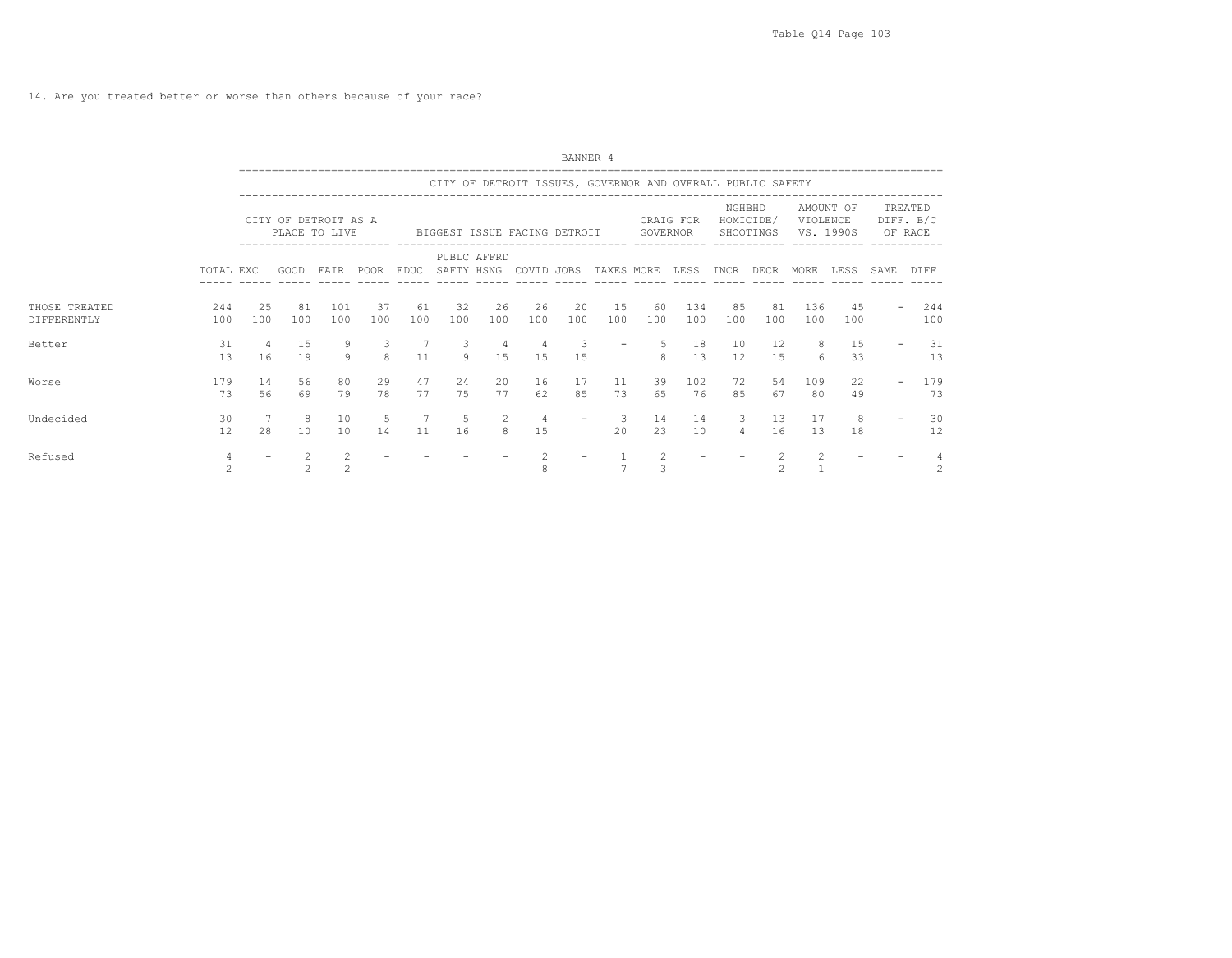15. Do you generally feel safe in your neighborhood - yes or no?

|           |                      |                |                                       |                      |                |                     |             |           |                              | BANNER 4                         |                                                            |                                 |                |               |                        |                     |                        |            |                                 |  |
|-----------|----------------------|----------------|---------------------------------------|----------------------|----------------|---------------------|-------------|-----------|------------------------------|----------------------------------|------------------------------------------------------------|---------------------------------|----------------|---------------|------------------------|---------------------|------------------------|------------|---------------------------------|--|
|           |                      |                |                                       |                      |                |                     |             |           |                              |                                  | CITY OF DETROIT ISSUES, GOVERNOR AND OVERALL PUBLIC SAFETY |                                 |                |               |                        |                     |                        |            |                                 |  |
|           |                      |                | CITY OF DETROIT AS A<br>PLACE TO LIVE |                      |                |                     |             |           | BIGGEST ISSUE FACING DETROIT |                                  |                                                            | GOVERNOR                        | CRAIG FOR      | NGHBHD        | HOMICIDE/<br>SHOOTINGS | VIOLENCE            | AMOUNT OF<br>VS. 1990S |            | TREATED<br>DIFF. B/C<br>OF RACE |  |
|           | TOTAL EXC            |                | GOOD                                  |                      | FAIR POOR EDUC |                     | PUBLC AFFRD |           | SAFTY HSNG COVID JOBS        |                                  | TAXES MORE                                                 |                                 | LESS INCR DECR |               |                        | MORE                | LESS                   | SAME       | DIFF                            |  |
| Total     | 500<br>100           | 51<br>100      | 192<br>100                            | 207<br>100           | 49<br>100      | 116<br>100          | 94<br>100   | 59<br>100 | 54<br>100                    | 46<br>100                        | 29<br>100                                                  | 140<br>100                      | 231<br>100     | 140<br>100    | 174<br>100             | 251<br>100          | 107<br>100             | 215<br>100 | 244<br>100                      |  |
| Yes       | 429<br>86            | 47<br>92       | 182<br>95                             | 171<br>83            | 28<br>57       | 111<br>96           | 78<br>83    | 44<br>75  | 45<br>83                     | 39<br>8.5                        | 23<br>79                                                   | 123<br>88                       | 195<br>84      | 100<br>71     | 163<br>94              | 200<br>80           | 104<br>97              | 199<br>93  | 194<br>80                       |  |
| No        | 58<br>12             | 3<br>6         | 9<br>5                                | 26<br>13             | 20<br>41       | 5<br>$\overline{4}$ | 15<br>16    | 15<br>25  | 5<br>$\overline{9}$          | 5<br>11                          | $\mathbf{3}$<br>10                                         | 13<br>9                         | 29<br>13       | 36<br>26      | 10<br>6                | 45<br>18            |                        | 13<br>6    | 42<br>17                        |  |
| Undecided | 13<br>$\overline{3}$ | $\mathfrak{D}$ |                                       | 10<br>$\overline{5}$ | $\mathfrak{D}$ |                     |             |           | 4<br>$\overline{7}$          | $\overline{2}$<br>$\overline{4}$ | $\mathcal{S}$<br>10                                        | $\overline{4}$<br>$\mathcal{L}$ | $\mathcal{R}$  | $\mathcal{L}$ |                        | 6<br>$\mathfrak{D}$ | $\mathcal{L}$          | 3          | -8<br>3                         |  |
| Refused   |                      |                |                                       |                      |                |                     |             |           |                              |                                  |                                                            |                                 |                |               |                        |                     |                        |            |                                 |  |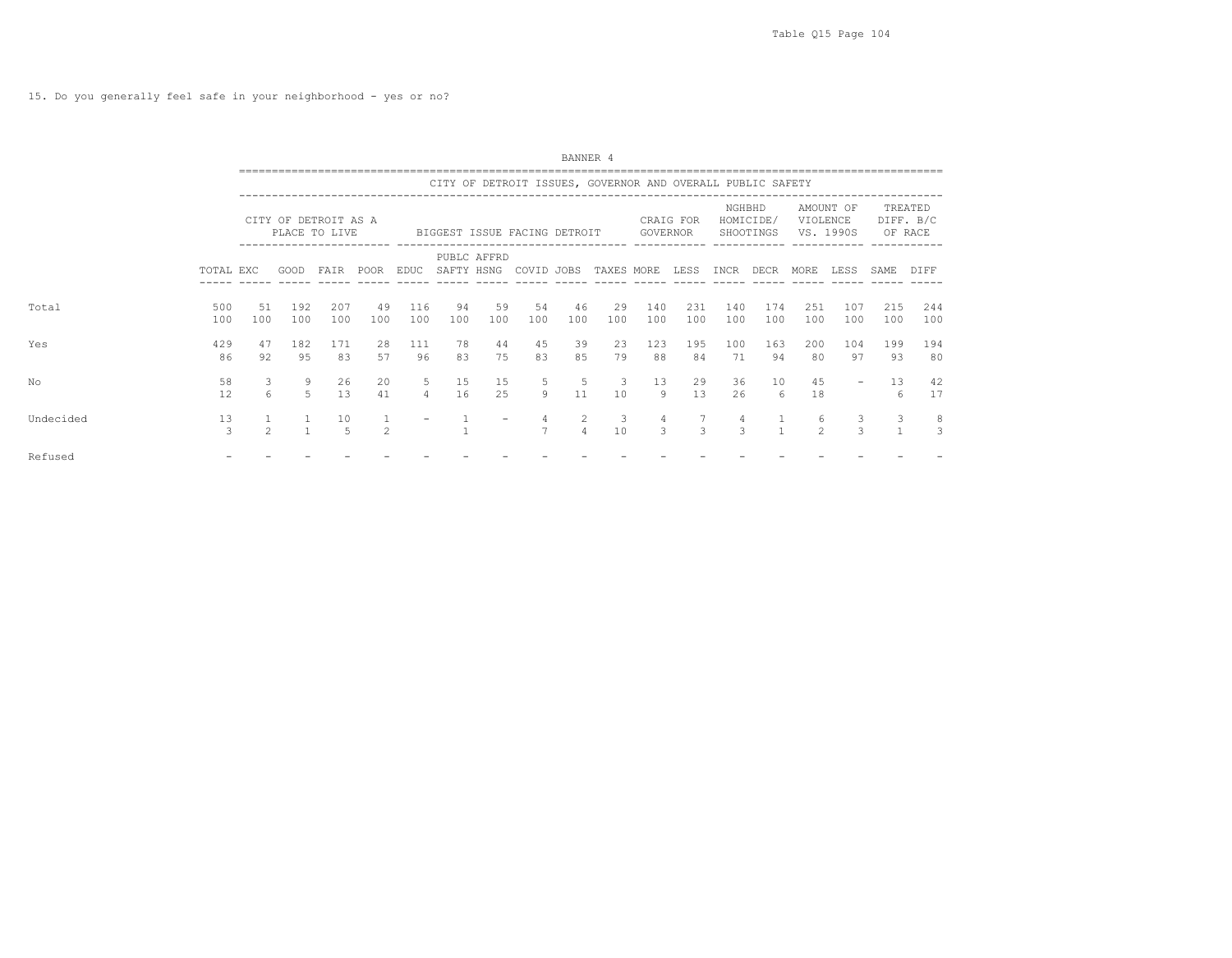16. If you needed help, how likely would you be to ask a police officer for help?

|                   |                                 |                          |                                  |                                       |           |                                      |                     |                                 |                                  | BANNER 4       |                                                            |                       |                      |              |                        |                       |                     |                                |                                 |
|-------------------|---------------------------------|--------------------------|----------------------------------|---------------------------------------|-----------|--------------------------------------|---------------------|---------------------------------|----------------------------------|----------------|------------------------------------------------------------|-----------------------|----------------------|--------------|------------------------|-----------------------|---------------------|--------------------------------|---------------------------------|
|                   |                                 |                          |                                  |                                       |           |                                      |                     |                                 |                                  |                | CITY OF DETROIT ISSUES, GOVERNOR AND OVERALL PUBLIC SAFETY |                       |                      |              |                        |                       |                     |                                |                                 |
|                   |                                 |                          |                                  | CITY OF DETROIT AS A<br>PLACE TO LIVE |           |                                      |                     | BIGGEST ISSUE FACING DETROIT    |                                  |                |                                                            | <b>GOVERNOR</b>       | CRAIG FOR            | NGHBHD       | HOMICIDE/<br>SHOOTINGS | VIOLENCE<br>VS. 1990S | AMOUNT OF           |                                | TREATED<br>DIFF. B/C<br>OF RACE |
|                   | TOTAL EXC                       |                          | GOOD                             |                                       |           | FAIR POOR EDUC SAFTY HSNG COVID JOBS | ------ ----- -----  | PUBLC AFFRD                     |                                  | $- - - - - -$  | TAXES MORE                                                 |                       | LESS                 | INCR         | DECR                   | MORE                  | LESS                | SAME                           | DIFF                            |
| Total             | 500<br>100                      | 51<br>100                | 192<br>100                       | 207<br>100                            | 49<br>100 | 116<br>100                           | 94<br>100           | 59<br>100                       | 54<br>100                        | 46<br>100      | 29<br>100                                                  | 140<br>100            | 231<br>100           | 140<br>100   | 174<br>100             | 251<br>100            | 107<br>100          | 215<br>100                     | 244<br>100                      |
| Very likely       | 249<br>50                       | 28<br>55                 | 108<br>56                        | 97<br>47                              | 16<br>33  | 51<br>44                             | 54<br>57            | 29<br>49                        | 30<br>56                         | 22<br>48       | 17<br>59                                                   | 75<br>54              | 109<br>47            | 58<br>41     | 91<br>52               | 139<br>55             | 50<br>47            | 118<br>55                      | 115<br>47                       |
| Somewhat likely   | 157<br>31                       | 12<br>24                 | 59<br>31                         | 71<br>34                              | 14<br>29  | 40<br>34                             | 32<br>34            | 14<br>24                        | 16<br>30                         | 12<br>26       | 6<br>21                                                    | 40<br>29              | 76<br>33             | 52<br>37     | 57<br>33               | 73<br>29              | 37<br>35            | 60<br>28                       | 82<br>34                        |
| Not very likely   | 46<br>9                         | 4<br>8                   | 13<br>7                          | 20<br>10                              | 9<br>18   | 14<br>12                             | 7<br>$\overline{7}$ | 9<br>15                         | $2^{\circ}$                      | 5<br>11        | 3<br>10                                                    | 15<br>11              | 21<br>$\mathcal{Q}$  | 13<br>9      | 14<br>8                | 19<br>8               | 10<br>-9            | 22<br>10                       | 22<br>$\overline{9}$            |
| Not at all likely | 39<br>8                         | 5<br>10                  | $\overline{9}$<br>$\overline{5}$ | 15<br>$7\overline{ }$                 | 10<br>20  | 10<br>$\overline{9}$                 | $\mathbf{1}$        | 5<br>$\mathbf{g}$               | 5<br>$\circ$                     | 6<br>13        | $\overline{2}$<br>$\overline{7}$                           | 9<br>$6 \overline{6}$ | 21<br>$\overline{9}$ | 16<br>11     | 10<br>6                | 17<br>7               | 8<br>$\overline{7}$ | 10<br>-5                       | 24<br>10                        |
| Undecided         | $7\phantom{.0}$<br>$\mathbf{1}$ | 2<br>$\overline{4}$      | 2<br>$\overline{1}$              | 3<br>$\overline{1}$                   |           | $\mathbf{1}$                         |                     | $\overline{2}$<br>$\mathcal{L}$ | $\overline{2}$<br>$\overline{4}$ |                |                                                            | $\mathbf{1}$          | $\mathfrak{D}$       | $\mathbf{1}$ | 2<br>$\overline{1}$    | 3<br>$\overline{1}$   | $\overline{1}$      | 3<br>$\mathbf{1}$              | 1<br>$\star$                    |
| Refused           | $\overline{2}$<br>$\star$       | $\overline{\phantom{0}}$ | $\overline{1}$                   | $\star$                               |           |                                      |                     |                                 |                                  | $\overline{2}$ | 3                                                          |                       |                      |              |                        |                       |                     | $\overline{2}$<br>$\mathbf{1}$ | $\overline{\phantom{a}}$        |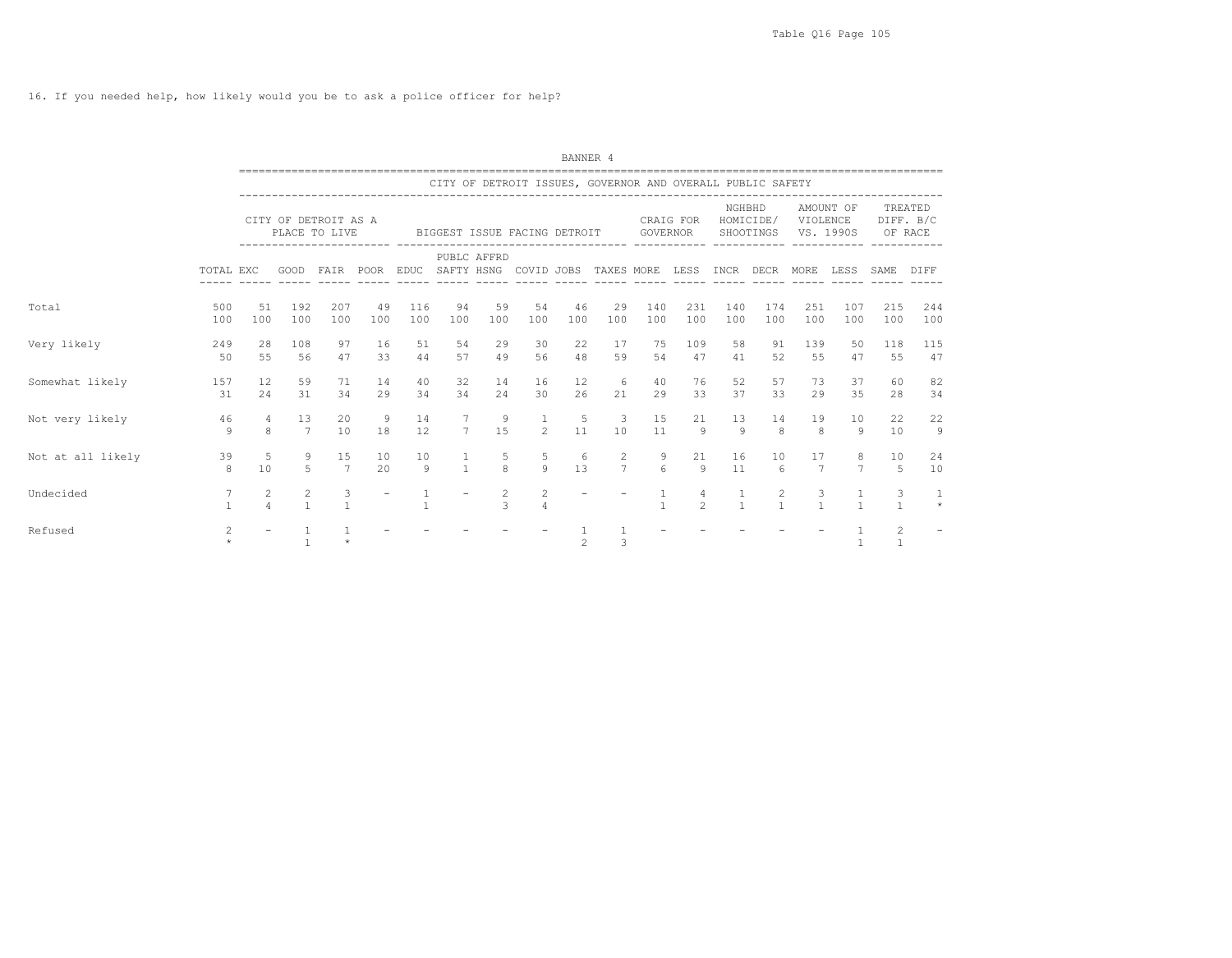17. If you witnessed a crime, how likely would you be to report it or to provide information to the police?

|                   |                      |                                |                                       |                      |                           |                      |                                |                                           |                                                            | BANNER 4                       |                                |                      |                      |                     |                                 |                                       |                     |                     |                                  |
|-------------------|----------------------|--------------------------------|---------------------------------------|----------------------|---------------------------|----------------------|--------------------------------|-------------------------------------------|------------------------------------------------------------|--------------------------------|--------------------------------|----------------------|----------------------|---------------------|---------------------------------|---------------------------------------|---------------------|---------------------|----------------------------------|
|                   |                      |                                |                                       |                      |                           |                      |                                |                                           | CITY OF DETROIT ISSUES, GOVERNOR AND OVERALL PUBLIC SAFETY |                                |                                |                      |                      |                     |                                 |                                       |                     |                     |                                  |
|                   |                      |                                | CITY OF DETROIT AS A<br>PLACE TO LIVE |                      |                           |                      |                                |                                           | BIGGEST ISSUE FACING DETROIT                               |                                |                                | GOVERNOR             | CRAIG FOR            | NGHBHD              | HOMICIDE/<br>SHOOTINGS          | VIOLENCE<br>VS. 1990S                 | AMOUNT OF           |                     | TREATED<br>DIFF. B/C<br>OF RACE  |
|                   | TOTAL EXC            |                                |                                       | GOOD FAIR POOR       |                           |                      |                                | PUBLC AFFRD                               | EDUC SAFTY HSNG COVID JOBS TAXES MORE LESS                 |                                |                                |                      |                      |                     | INCR DECR MORE                  |                                       | LESS                | SAME                | DIFF                             |
| Total             | 500<br>100           | 51<br>100                      | 192<br>100                            | 207<br>100           | 49<br>100                 | 116<br>100           | 94<br>100                      | 59<br>100                                 | 54<br>100                                                  | 46<br>100                      | 29<br>100                      | 140<br>100           | 231<br>100           | 140<br>100          | 174<br>100                      | 251<br>100                            | 107<br>100          | 215<br>100          | 244<br>100                       |
| Very likely       | 331<br>66            | 31<br>61                       | 133<br>69                             | 137<br>66            | 30<br>61                  | 84<br>72             | 65<br>69                       | 35<br>59                                  | 31<br>57                                                   | 26<br>57                       | 26<br>90                       | 86<br>61             | 158<br>68            | 97<br>69            | 107<br>61                       | 173<br>69                             | 73<br>68            | 147<br>68           | 159<br>65                        |
| Somewhat likely   | 105<br>21            | 9<br>18                        | 44<br>23                              | 41<br>20             | 10<br>20                  | 20<br>17             | 23<br>24                       | 14<br>24                                  | 11<br>20                                                   | 16<br>35                       | $\mathbf{1}$<br>$\mathbf{3}$   | 32<br>23             | 50<br>22             | 28<br>20            | 46<br>26                        | 54<br>22                              | 21<br>20            | 46<br>21            | 49<br>20                         |
| Not very likely   | 30<br>6              | $\mathbf{1}$<br>$\overline{c}$ | 11<br>$6 \overline{6}$                | 14<br>$\overline{7}$ | 4<br>8                    | $7\phantom{.0}$<br>6 | 4<br>$\overline{4}$            | $\overline{\mathbf{3}}$<br>$\overline{5}$ | 5<br>$\mathsf{Q}$                                          | $\mathbf{1}$<br>$\overline{c}$ |                                | 8<br>$\epsilon$      | 10<br>$\overline{4}$ | 7<br>5              | 10<br>$6\overline{6}$           | 13<br>5                               | 5<br>$\overline{5}$ | 9<br>$\overline{4}$ | 17<br>$7\phantom{.0}$            |
| Not at all likely | 14<br>3              | 5<br>10                        |                                       | 5<br>$\mathfrak{D}$  | $\overline{4}$<br>$\beta$ | 2<br>$\mathcal{P}$   | $\mathbf{1}$<br>$\overline{1}$ | $\mathbf{3}$<br>$\overline{5}$            | 2<br>$\overline{4}$                                        | $\mathfrak{D}$                 | $\mathbf{1}$<br>$\mathcal{L}$  | 7<br>$\overline{5}$  | 5<br>$\mathfrak{D}$  | 3<br>$\mathfrak{D}$ | $\overline{4}$<br>$\mathcal{P}$ | $\begin{array}{c} 3 \\ 1 \end{array}$ | 3<br>$\mathcal{R}$  | 5<br>$\mathfrak{D}$ | $\overline{9}$<br>$\overline{4}$ |
| Undecided         | 20<br>$\overline{4}$ | 5<br>10                        | 4<br>$\mathfrak{D}$                   | 10<br>5              | $\mathfrak{D}$            | 3<br>$\mathcal{L}$   | $\mathbf{1}$<br>$\overline{1}$ | 4<br>$\overline{7}$                       | 5<br>9                                                     | 2<br>$\overline{4}$            | $\mathbf{1}$<br>$\overline{3}$ | -7<br>$\overline{5}$ | 8<br>$\mathcal{L}$   | 5<br>$\overline{4}$ | $7\overline{ }$<br>$\Delta$     | 8<br>3                                | 5<br>$\overline{5}$ | 8<br>4              | 10<br>$\overline{4}$             |
| Refused           |                      |                                |                                       |                      |                           |                      |                                |                                           |                                                            |                                |                                |                      |                      |                     |                                 |                                       |                     |                     |                                  |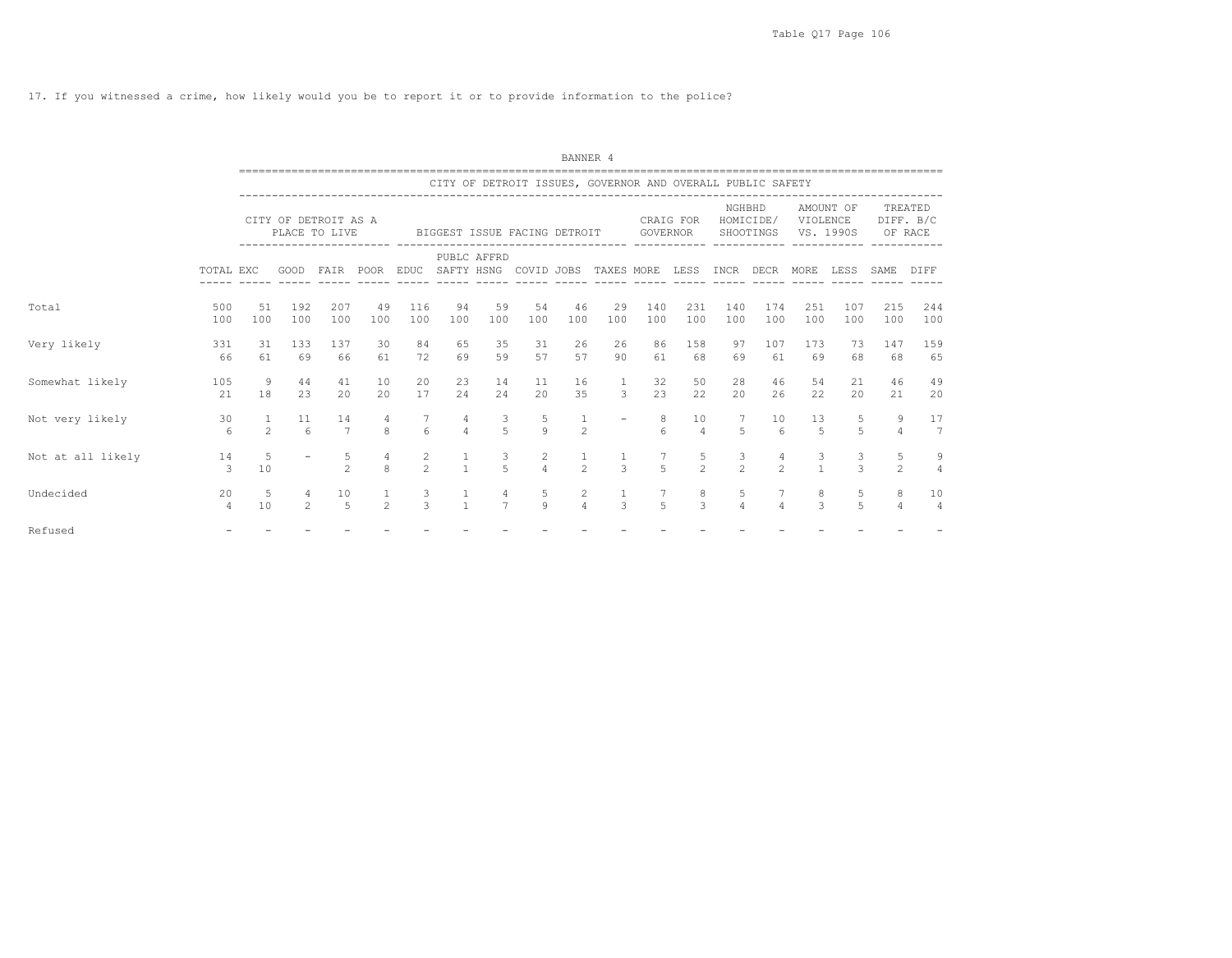18. Would you feel safer with more or fewer police officers on the job in your neighborhood?

|           |                |                |            |                                                            |                                                                                                                        |             |                     |             |                                                            | BANNER 4            |                      |                     |            |            |                        |                       |            |            |                      |
|-----------|----------------|----------------|------------|------------------------------------------------------------|------------------------------------------------------------------------------------------------------------------------|-------------|---------------------|-------------|------------------------------------------------------------|---------------------|----------------------|---------------------|------------|------------|------------------------|-----------------------|------------|------------|----------------------|
|           |                |                |            |                                                            |                                                                                                                        |             |                     |             | CITY OF DETROIT ISSUES, GOVERNOR AND OVERALL PUBLIC SAFETY |                     |                      |                     |            |            |                        |                       |            |            |                      |
|           |                |                |            | CITY OF DETROIT AS A<br>PLACE TO LIVE<br>------------- --- |                                                                                                                        |             |                     |             | BIGGEST ISSUE FACING DETROIT                               |                     |                      | GOVERNOR            | CRAIG FOR  | NGHBHD     | HOMICIDE/<br>SHOOTINGS | VIOLENCE<br>VS. 1990S | AMOUNT OF  | OF RACE    | TREATED<br>DIFF. B/C |
|           | TOTAL EXC      |                | GOOD       | FAIR                                                       | POOR                                                                                                                   | <b>EDUC</b> |                     | PUBLC AFFRD | SAFTY HSNG COVID JOBS TAXES MORE                           |                     |                      |                     | LESS       | INCR DECR  |                        | MORE                  | LESS       | SAME       | DIFF                 |
| Total     | 500<br>100     | 51<br>100      | 192<br>100 | 207<br>100                                                 | 49<br>100                                                                                                              | 116<br>100  | 94<br>100           | 59<br>100   | 54<br>100                                                  | 46<br>100           | 29<br>100            | 140<br>100          | 231<br>100 | 140<br>100 | 174<br>100             | 251<br>100            | 107<br>100 | 215<br>100 | 244<br>100           |
| More      | 367<br>73      | 33<br>65       | 144<br>75  | 155<br>75                                                  | 35<br>71                                                                                                               | 70<br>60    | 84<br>89            | 43<br>73    | 39<br>72                                                   | 39<br>85            | 22<br>76             | 111<br>79           | 162<br>70  | 117<br>84  | 128<br>74              | 200<br>80             | 70<br>65   | 159<br>74  | 177<br>73            |
| Fewer     | 40<br>8        | 14             | 13<br>7    | 16<br>8                                                    | 8                                                                                                                      | 11<br>9     | 3<br>3              | 6<br>10     | 5<br>9                                                     | 2<br>$\overline{4}$ | 3<br>10              | 9<br>6              | 22<br>10   | 11<br>8    | 18<br>10               | 10<br>$\overline{4}$  | 13<br>12   | 18<br>8    | 22<br>9              |
| Undecided | 89<br>18       | 10<br>2.0      | 35<br>18   | 34<br>16                                                   | 9<br>18                                                                                                                | 35<br>30    | 7<br>$\overline{7}$ | 10<br>17    | 7<br>13                                                    | 4<br>Q              | $\overline{4}$<br>14 | 17<br>12            | 46<br>20   | 11<br>8    | 26<br>1.5              | 41<br>16              | 23<br>21   | 38<br>18   | 41<br>17             |
| Refused   | $\overline{4}$ | $\mathfrak{D}$ |            | $\mathcal{L}$                                              | $\mathfrak{D}_{1}^{2}(\mathfrak{D}_{1})=\mathfrak{D}_{2}^{2}(\mathfrak{D}_{2})=\mathfrak{D}_{2}^{2}(\mathfrak{D}_{1})$ |             |                     |             | 3<br>6                                                     | $\mathfrak{D}$      |                      | 3<br>$\mathfrak{D}$ | $\star$    |            | $\mathcal{L}$          |                       |            |            | 2                    |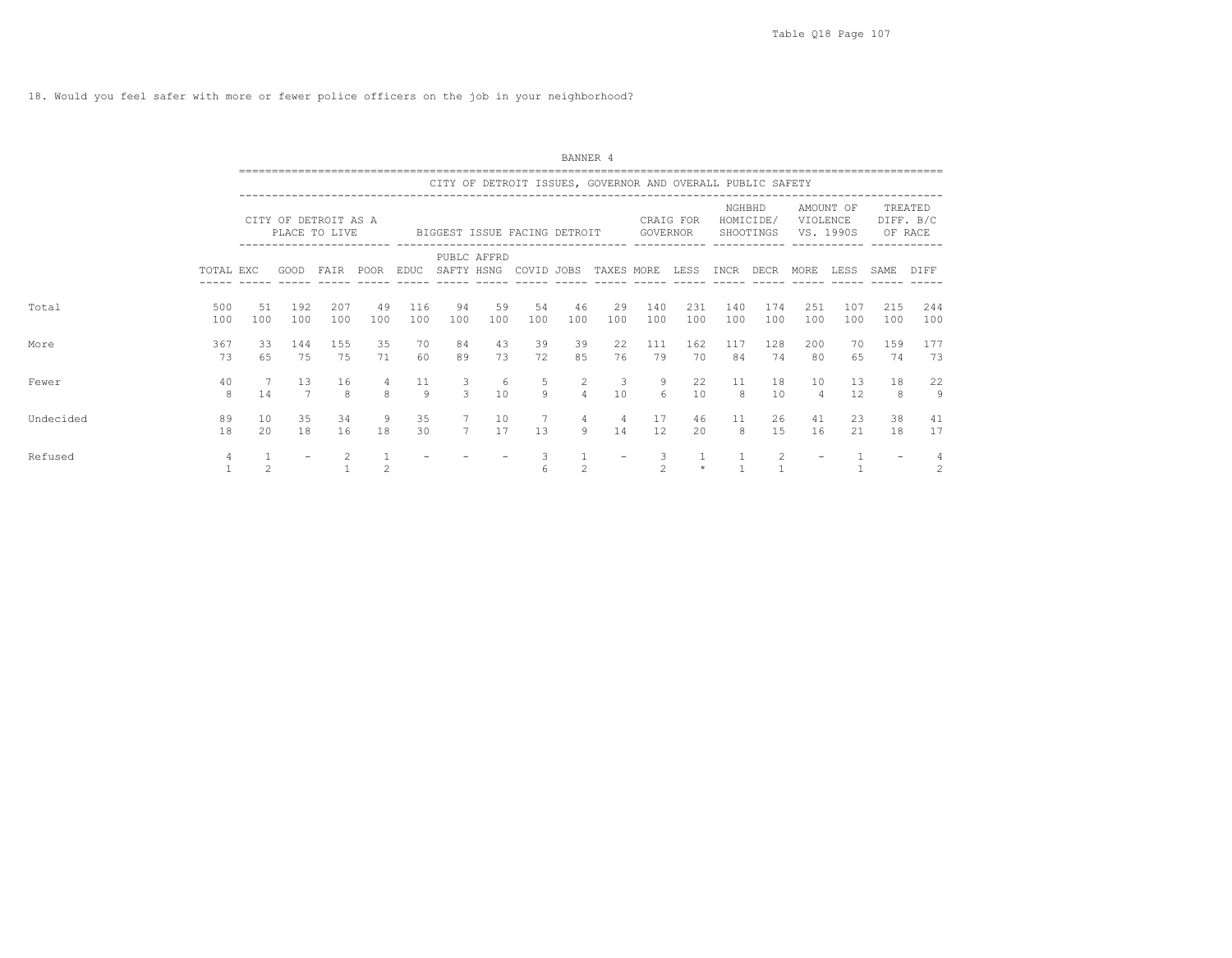|           |                          |                                                                                                                                                                                                                                                                 |            |            |                     |            |            |                       |           | BANNER 4            |                                                            |            |            |            |                       |               |            |                      |            |  |
|-----------|--------------------------|-----------------------------------------------------------------------------------------------------------------------------------------------------------------------------------------------------------------------------------------------------------------|------------|------------|---------------------|------------|------------|-----------------------|-----------|---------------------|------------------------------------------------------------|------------|------------|------------|-----------------------|---------------|------------|----------------------|------------|--|
|           |                          |                                                                                                                                                                                                                                                                 |            |            |                     |            |            |                       |           |                     | CITY OF DETROIT ISSUES, GOVERNOR AND OVERALL PUBLIC SAFETY |            |            |            |                       |               |            |                      |            |  |
|           |                          | NGHBHD<br>CITY OF DETROIT AS A<br>HOMICIDE/<br>CRAIG FOR<br>PLACE TO LIVE<br>BIGGEST ISSUE FACING DETROIT<br>GOVERNOR<br>SHOOTINGS<br>-------------- ----<br>PUBLC AFFRD<br>FAIR POOR EDUC<br>SAFTY HSNG COVID JOBS TAXES MORE LESS INCR DECR MORE LESS<br>GOOD |            |            |                     |            |            |                       |           |                     |                                                            |            |            |            | VIOLENCE<br>VS. 1990S | AMOUNT OF     | OF RACE    | TREATED<br>DIFF. B/C |            |  |
|           | TOTAL EXC                |                                                                                                                                                                                                                                                                 |            |            |                     |            |            |                       |           |                     |                                                            |            |            |            |                       |               |            | SAME                 | DIFF       |  |
| Total     | 500<br>100               | 51<br>100                                                                                                                                                                                                                                                       | 192<br>100 | 207<br>100 | 49<br>100           | 116<br>100 | 94<br>100  | 59<br>100             | 54<br>100 | 46<br>100           | 29<br>100                                                  | 140<br>100 | 231<br>100 | 140<br>100 | 174<br>100            | 251<br>100    | 107<br>100 | 215<br>100           | 244<br>100 |  |
| Yes       | 247<br>49                | 27<br>53                                                                                                                                                                                                                                                        | 91<br>47   | 102<br>49  | 27<br>55            | 48<br>41   | 57<br>61   | 32<br>54              | 24<br>44  | 27<br>59            | 19<br>66                                                   | 76<br>.54  | 108<br>47  | 58<br>41   | 102<br>59             | 118<br>47     | 54<br>50   | 129<br>60            | 106<br>43  |  |
| Nο        | 172<br>34                | 16<br>31                                                                                                                                                                                                                                                        | 62<br>32   | 76<br>37   | 18<br>37            | 46<br>40   | 21<br>22.2 | 20<br>34              | 23<br>43  | 15<br>33            | 6<br>21                                                    | 44<br>31   | 89<br>39   | 66<br>47   | 52<br>30              | 92<br>37      | 43<br>40   | 46<br>21             | 113<br>46  |  |
| Undecided | 79<br>16                 | 8<br>16                                                                                                                                                                                                                                                         | 37<br>19   | 29<br>14   | $\overline{4}$<br>8 | 21<br>18   | 16<br>17   | $7\phantom{.0}$<br>12 | 1.3       | $\overline{4}$<br>9 | $\overline{4}$<br>14                                       | 20<br>14   | 34<br>1.5  | 16<br>11   | 19<br>11              | 39<br>16      | 10<br>9    | 40<br>19             | 24<br>10   |  |
| Refused   | $\mathcal{L}$<br>$\star$ |                                                                                                                                                                                                                                                                 |            |            |                     |            |            |                       |           |                     |                                                            |            |            |            |                       | $\mathcal{P}$ |            |                      |            |  |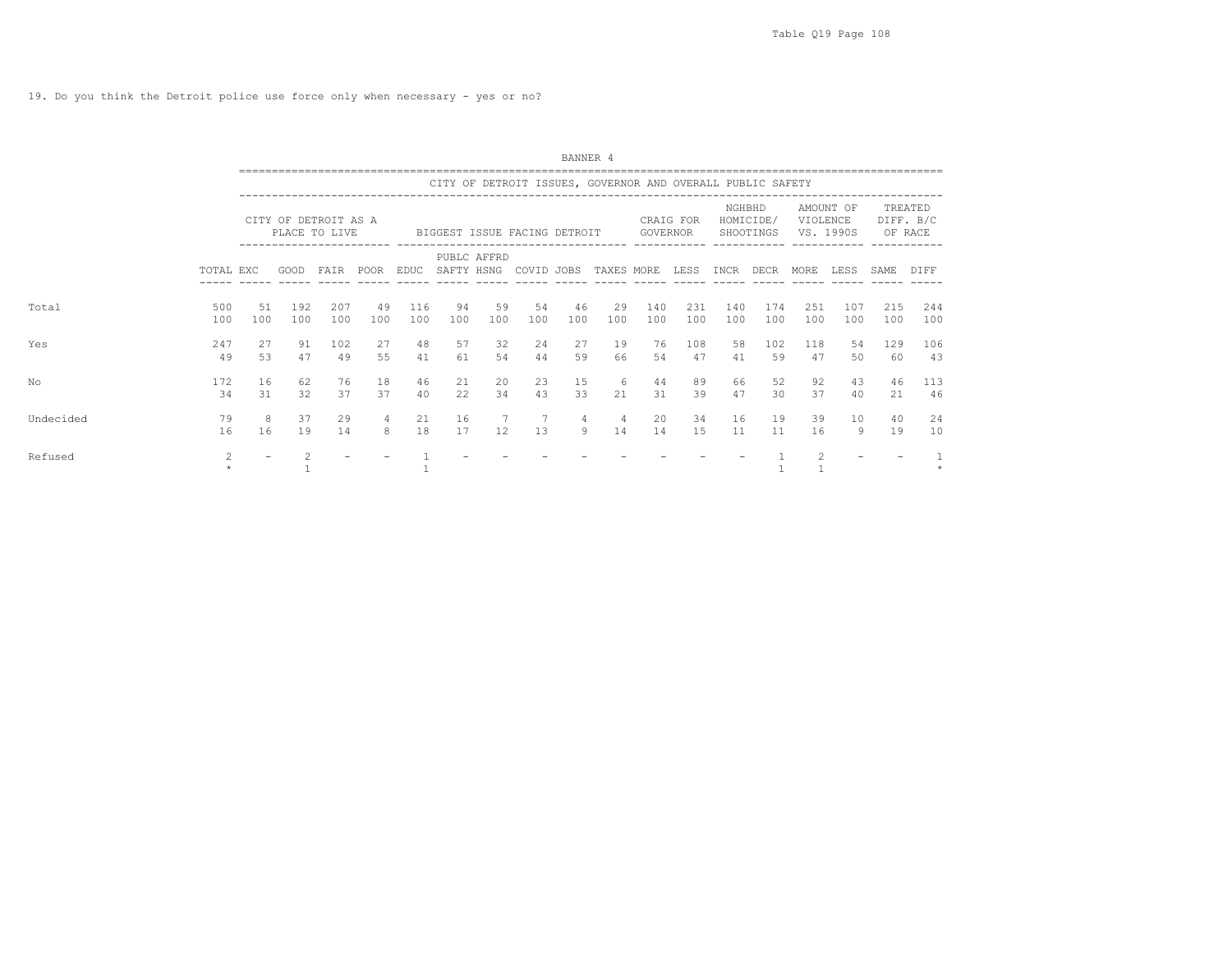20. Have you ever called the police for help yourself - yes or no?

|           | BANNER 4<br>CITY OF DETROIT ISSUES, GOVERNOR AND OVERALL PUBLIC SAFETY<br>NGHBHD<br>AMOUNT OF<br>TREATED<br>HOMICIDE/<br>DIFF. B/C<br>VIOLENCE<br>CITY OF DETROIT AS A<br>CRAIG FOR<br>PLACE TO LIVE<br>VS. 1990S<br>GOVERNOR<br>SHOOTINGS<br>OF RACE<br>BIGGEST ISSUE FACING DETROIT<br>PUBLC AFFRD<br>SAFTY HSNG COVID JOBS TAXES MORE<br>GOOD FAIR POOR EDUC<br>LESS INCR DECR MORE LESS<br>TOTAL EXC<br>SAME<br>500<br>192<br>207<br>49<br>116<br>94<br>59<br>54<br>46<br>29<br>140<br>231<br>140<br>174<br>251<br>107<br>215<br>51<br>100<br>100<br>100<br>100<br>100<br>100<br>100<br>100<br>100<br>100<br>100<br>100<br>100<br>100<br>100<br>100<br>100<br>100<br>288<br>35<br>27<br>21<br>17<br>28<br>103<br>127<br>30<br>69<br>77<br>143<br>83<br>102<br>155<br>61<br>114<br>56<br>46<br>65<br>59<br>50<br>59<br>55<br>53<br>58<br>55<br>54<br>59<br>62<br>59<br>59<br>52<br>61<br>61<br>62<br>206<br>85<br>78<br>19<br>45<br>23<br>26<br>23<br>12<br>86<br>56<br>99<br>23<br>33<br>62<br>71<br>96<br>49<br>39<br>35<br>39<br>50<br>39<br>4.5<br>38<br>48<br>41<br>37<br>38<br>41<br>44<br>44<br>40<br>41<br>46<br>46<br>6<br>2<br>2<br>$\frac{2}{1}$<br>$\mathfrak{D}$<br>$\mathfrak{D}$<br>$\mathcal{L}$<br>$\overline{4}$<br>$\mathfrak{D}$<br>$\mathfrak{D}$ |  |  |  |  |  |  |  |  |  |            |  |
|-----------|---------------------------------------------------------------------------------------------------------------------------------------------------------------------------------------------------------------------------------------------------------------------------------------------------------------------------------------------------------------------------------------------------------------------------------------------------------------------------------------------------------------------------------------------------------------------------------------------------------------------------------------------------------------------------------------------------------------------------------------------------------------------------------------------------------------------------------------------------------------------------------------------------------------------------------------------------------------------------------------------------------------------------------------------------------------------------------------------------------------------------------------------------------------------------------------------------------------------------------------------------------------------------|--|--|--|--|--|--|--|--|--|------------|--|
|           |                                                                                                                                                                                                                                                                                                                                                                                                                                                                                                                                                                                                                                                                                                                                                                                                                                                                                                                                                                                                                                                                                                                                                                                                                                                                           |  |  |  |  |  |  |  |  |  |            |  |
|           |                                                                                                                                                                                                                                                                                                                                                                                                                                                                                                                                                                                                                                                                                                                                                                                                                                                                                                                                                                                                                                                                                                                                                                                                                                                                           |  |  |  |  |  |  |  |  |  | DIFF       |  |
| Total     |                                                                                                                                                                                                                                                                                                                                                                                                                                                                                                                                                                                                                                                                                                                                                                                                                                                                                                                                                                                                                                                                                                                                                                                                                                                                           |  |  |  |  |  |  |  |  |  | 244<br>100 |  |
| Yes       |                                                                                                                                                                                                                                                                                                                                                                                                                                                                                                                                                                                                                                                                                                                                                                                                                                                                                                                                                                                                                                                                                                                                                                                                                                                                           |  |  |  |  |  |  |  |  |  | 146<br>60  |  |
| NΟ        |                                                                                                                                                                                                                                                                                                                                                                                                                                                                                                                                                                                                                                                                                                                                                                                                                                                                                                                                                                                                                                                                                                                                                                                                                                                                           |  |  |  |  |  |  |  |  |  | 96<br>39   |  |
| Undecided |                                                                                                                                                                                                                                                                                                                                                                                                                                                                                                                                                                                                                                                                                                                                                                                                                                                                                                                                                                                                                                                                                                                                                                                                                                                                           |  |  |  |  |  |  |  |  |  | 2          |  |
| Refused   |                                                                                                                                                                                                                                                                                                                                                                                                                                                                                                                                                                                                                                                                                                                                                                                                                                                                                                                                                                                                                                                                                                                                                                                                                                                                           |  |  |  |  |  |  |  |  |  |            |  |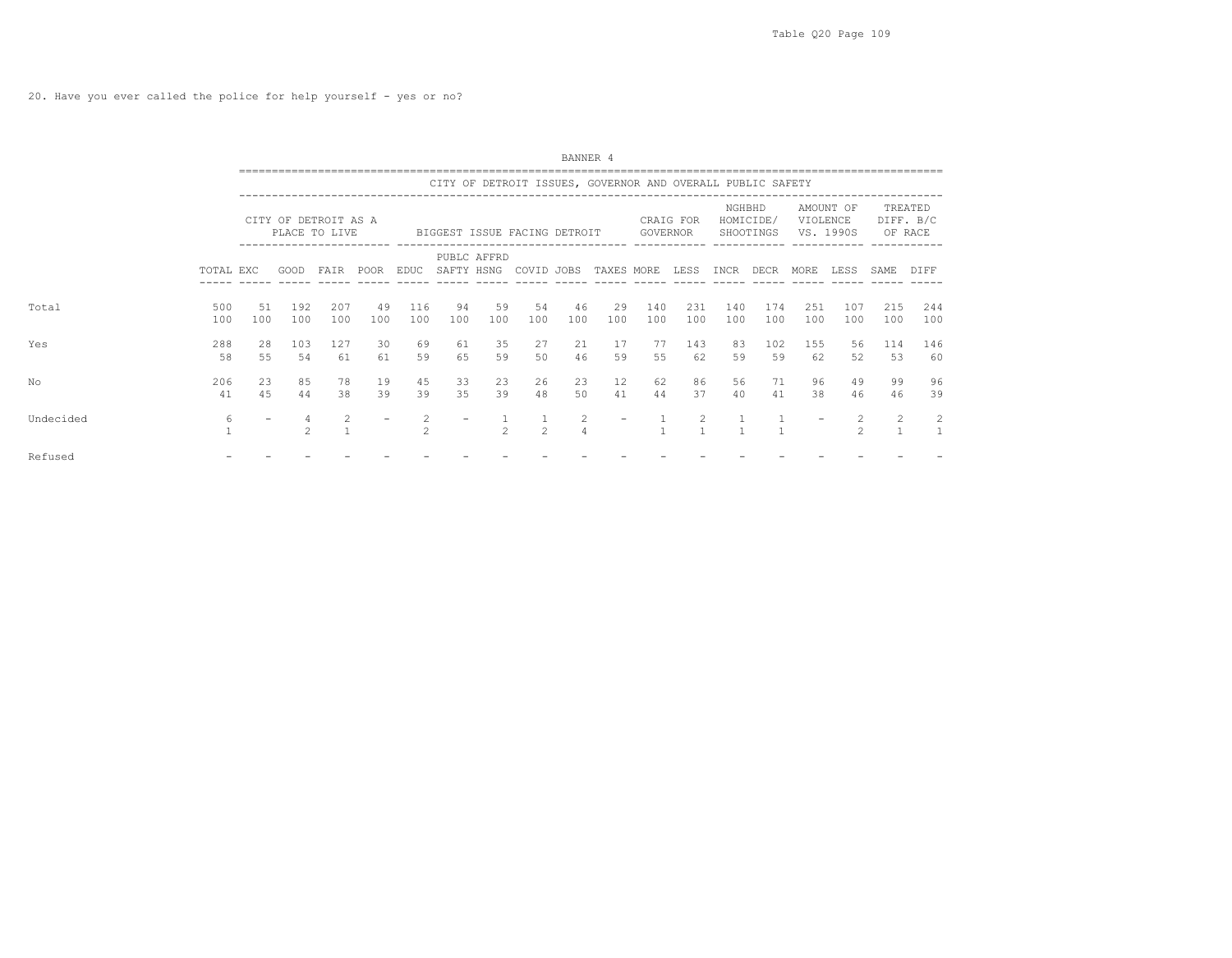21. How satisfied were you with how the police handled your call for help?

|                         |            |                                  |            |                                                                       |                                 |           |                         |                              |                                                                               | BANNER 4              |                       |                |                |                |                          |            |                                 |                                      |                      |
|-------------------------|------------|----------------------------------|------------|-----------------------------------------------------------------------|---------------------------------|-----------|-------------------------|------------------------------|-------------------------------------------------------------------------------|-----------------------|-----------------------|----------------|----------------|----------------|--------------------------|------------|---------------------------------|--------------------------------------|----------------------|
|                         |            |                                  |            |                                                                       |                                 |           |                         |                              | CITY OF DETROIT ISSUES, GOVERNOR AND OVERALL PUBLIC SAFETY                    |                       |                       |                |                |                |                          |            |                                 | -----------------------              |                      |
|                         |            |                                  |            | CITY OF DETROIT AS A<br>PLACE TO LIVE<br>----------------------- ---- |                                 |           |                         |                              | BIGGEST ISSUE FACING DETROIT                                                  |                       |                       |                | CRAIG FOR      |                | NGHBHD                   |            | AMOUNT OF<br>HOMICIDE/ VIOLENCE | GOVERNOR SHOOTINGS VS. 1990S OF RACE | TREATED<br>DIFF. B/C |
|                         | TOTAL EXC  |                                  |            |                                                                       |                                 |           |                         | PUBLC AFFRD                  | GOOD FAIR POOR EDUC SAFTY HSNG COVID JOBS TAXES_MORE LESS INCR DECR MORE LESS |                       |                       |                |                |                |                          |            |                                 | SAME                                 | DIFF                 |
| THOSE WHO CALLED POLICE | 288<br>100 | 28<br>100                        | 103<br>100 | 127<br>100                                                            | 30<br>100                       | 69<br>100 | 61<br>100               | 35<br>100                    | 27<br>100                                                                     | 21<br>100             | 17<br>100             | 77<br>100      | 143<br>100     | 83<br>100      | 102<br>100               | 155<br>100 | 56<br>100                       | 114<br>100                           | 146<br>100           |
| Very satisfied          | 115<br>40  | 14<br>50                         | 47<br>46   | 48<br>38                                                              | $6\overline{6}$<br>20           | 28<br>41  | 24<br>39                |                              | 14 14<br>40 52                                                                | 8 <sup>1</sup><br>38  | 10<br>59              | 35<br>45       | 54<br>38       | 28<br>34       | 45<br>44                 | 63         | 27<br>48<br>41                  | 55<br>48                             | 54<br>37             |
| Somewhat satisfied      | 90<br>31   | 6 <sup>6</sup><br>21             | 35<br>34   | 42<br>33                                                              | $7\phantom{0}$<br>23            | 18<br>26  | 24<br>39                | 11<br>31                     | 8<br>30                                                                       | - 6<br>29             | $\overline{4}$<br>2.4 | 23<br>30       | 48<br>34       | 29<br>35       | 32<br>31                 | 51<br>33   | 18<br>32                        | 38<br>33                             | 46<br>32             |
| Not very satisfied      | 35<br>12   | -5<br>18                         | 9          | 17<br>$9 \t 13$                                                       | $\overline{4}$<br>13            | 11<br>16  | - 6<br>10               | $\overline{\mathbf{3}}$<br>9 | 3<br>11                                                                       | $\sim$                | 12                    | 2 7<br>9       | 16<br>11       | 10<br>12       | 11<br>11                 | 19<br>12   | 6<br>11                         | 13<br>11                             | 16<br>11             |
| Not at all satisfied    | 46<br>16   | $\overline{\phantom{a}}$ 3<br>11 | 12<br>12   | 19<br>1.5                                                             | 12<br>40                        | 10<br>14  | $\overline{7}$<br>$-11$ | $7\phantom{0}$<br>20         | $\overline{2}$<br>7 <sup>7</sup>                                              | $7\phantom{.0}$<br>33 | $\mathbf{1}$<br>6     | 11<br>14       | 17             | 24<br>15<br>18 | 14<br>14                 | 14         | 21<br>5<br>9                    | 8<br>$7\overline{ }$                 | 28<br>19             |
| Undecided               | 2          | $\overline{\phantom{a}}$         |            | $\mathbf{1}$<br>$\mathbf{1}$                                          | $\overline{1}$<br>$\mathcal{E}$ | 2<br>3    |                         |                              |                                                                               |                       |                       | $\overline{1}$ | $\overline{1}$ | $\overline{1}$ | $\overline{\phantom{a}}$ |            | $\equiv$                        |                                      | $\mathcal{L}$        |
| Refused                 |            |                                  |            |                                                                       |                                 |           |                         |                              |                                                                               |                       |                       |                |                |                |                          |            |                                 |                                      |                      |
|                         |            |                                  |            |                                                                       |                                 |           |                         |                              |                                                                               |                       |                       |                |                |                |                          |            |                                 |                                      |                      |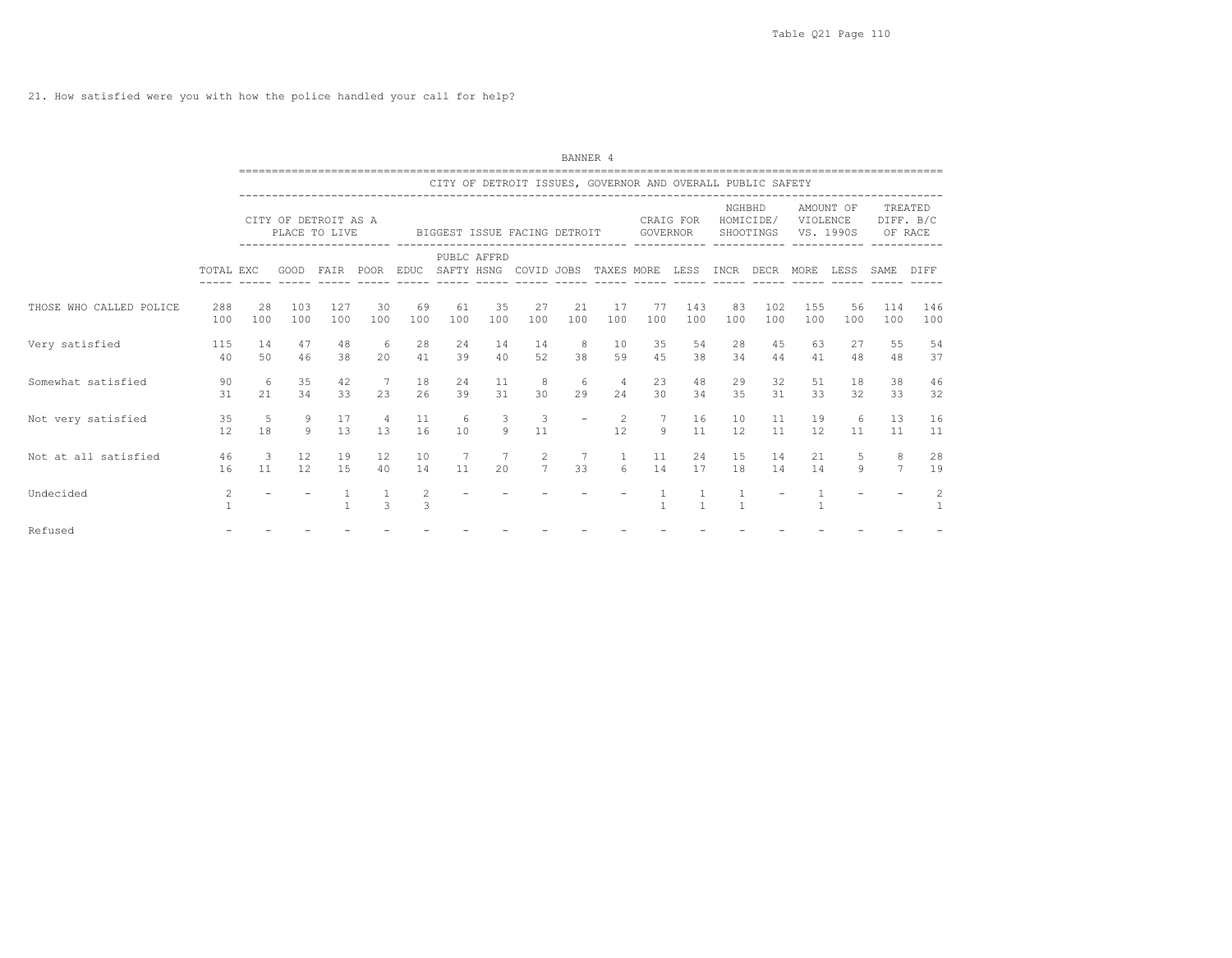|           |            |           | BANNER 4<br>CITY OF DETROIT ISSUES, GOVERNOR AND OVERALL PUBLIC SAFETY<br>NGHBHD<br>AMOUNT OF<br>TREATED<br>HOMICIDE/<br>DIFF. B/C<br>CITY OF DETROIT AS A<br>CRAIG FOR<br>VIOLENCE<br>PLACE TO LIVE<br>GOVERNOR<br>SHOOTINGS<br>OF RACE<br>BIGGEST ISSUE FACING DETROIT<br>VS. 1990S<br>PUBLC AFFRD<br>SAFTY HSNG COVID JOBS<br>FAIR POOR EDUC<br>TAXES MORE<br>LESS<br>INCR DECR<br>LESS<br>GOOD<br>MORE<br>SAME.<br><b>DIFF</b><br>192<br>207<br>49<br>116<br>54<br>46<br>140<br>174<br>107<br>215<br>244<br>94<br>59<br>29<br>231<br>140<br>251<br>100<br>100<br>100<br>100<br>100<br>100<br>100<br>100<br>100<br>100<br>100<br>100<br>100<br>100<br>100<br>100<br>100<br>9<br>73<br>45<br>67<br>33<br>30<br>14<br>50<br>37<br>58<br>17<br>13<br>21<br>34<br>88<br>41<br>66<br>35<br>2.3<br>32<br>2.8<br>32<br>2.4<br>46<br>35<br>27<br>30<br>2.4<br>31<br>2.4<br>38<br>36<br>2.4<br>26<br>83<br>146<br>32<br>40<br>133<br>184<br>136<br>64<br>44<br>24<br>19<br>105<br>141<br>89<br>156<br>168<br>69<br>76<br>65<br>72<br>68<br>75<br>74<br>52<br>66<br>75<br>61<br>76<br>73<br>73<br>69<br>66<br>64<br>64<br>2<br>3<br>$\mathfrak{D}$<br>$\overline{2}$<br>3<br>$\mathfrak{D}$<br>$\mathbf{1}$<br>$\mathbf{1}$<br>$\mathfrak{D}$<br>$\star$ |  |  |  |  |  |  |  |  |  |
|-----------|------------|-----------|---------------------------------------------------------------------------------------------------------------------------------------------------------------------------------------------------------------------------------------------------------------------------------------------------------------------------------------------------------------------------------------------------------------------------------------------------------------------------------------------------------------------------------------------------------------------------------------------------------------------------------------------------------------------------------------------------------------------------------------------------------------------------------------------------------------------------------------------------------------------------------------------------------------------------------------------------------------------------------------------------------------------------------------------------------------------------------------------------------------------------------------------------------------------------------------------------------------------------------------------------|--|--|--|--|--|--|--|--|--|
|           |            |           |                                                                                                                                                                                                                                                                                                                                                                                                                                                                                                                                                                                                                                                                                                                                                                                                                                                                                                                                                                                                                                                                                                                                                                                                                                                   |  |  |  |  |  |  |  |  |  |
|           |            |           |                                                                                                                                                                                                                                                                                                                                                                                                                                                                                                                                                                                                                                                                                                                                                                                                                                                                                                                                                                                                                                                                                                                                                                                                                                                   |  |  |  |  |  |  |  |  |  |
|           | TOTAL EXC  |           |                                                                                                                                                                                                                                                                                                                                                                                                                                                                                                                                                                                                                                                                                                                                                                                                                                                                                                                                                                                                                                                                                                                                                                                                                                                   |  |  |  |  |  |  |  |  |  |
| Total     | 500<br>100 | 51<br>100 |                                                                                                                                                                                                                                                                                                                                                                                                                                                                                                                                                                                                                                                                                                                                                                                                                                                                                                                                                                                                                                                                                                                                                                                                                                                   |  |  |  |  |  |  |  |  |  |
| Yes       | 146<br>29  | -17<br>33 |                                                                                                                                                                                                                                                                                                                                                                                                                                                                                                                                                                                                                                                                                                                                                                                                                                                                                                                                                                                                                                                                                                                                                                                                                                                   |  |  |  |  |  |  |  |  |  |
| Nο        | 349<br>70  | 34<br>67  |                                                                                                                                                                                                                                                                                                                                                                                                                                                                                                                                                                                                                                                                                                                                                                                                                                                                                                                                                                                                                                                                                                                                                                                                                                                   |  |  |  |  |  |  |  |  |  |
| Undecided | 5          |           |                                                                                                                                                                                                                                                                                                                                                                                                                                                                                                                                                                                                                                                                                                                                                                                                                                                                                                                                                                                                                                                                                                                                                                                                                                                   |  |  |  |  |  |  |  |  |  |
| Refused   |            |           |                                                                                                                                                                                                                                                                                                                                                                                                                                                                                                                                                                                                                                                                                                                                                                                                                                                                                                                                                                                                                                                                                                                                                                                                                                                   |  |  |  |  |  |  |  |  |  |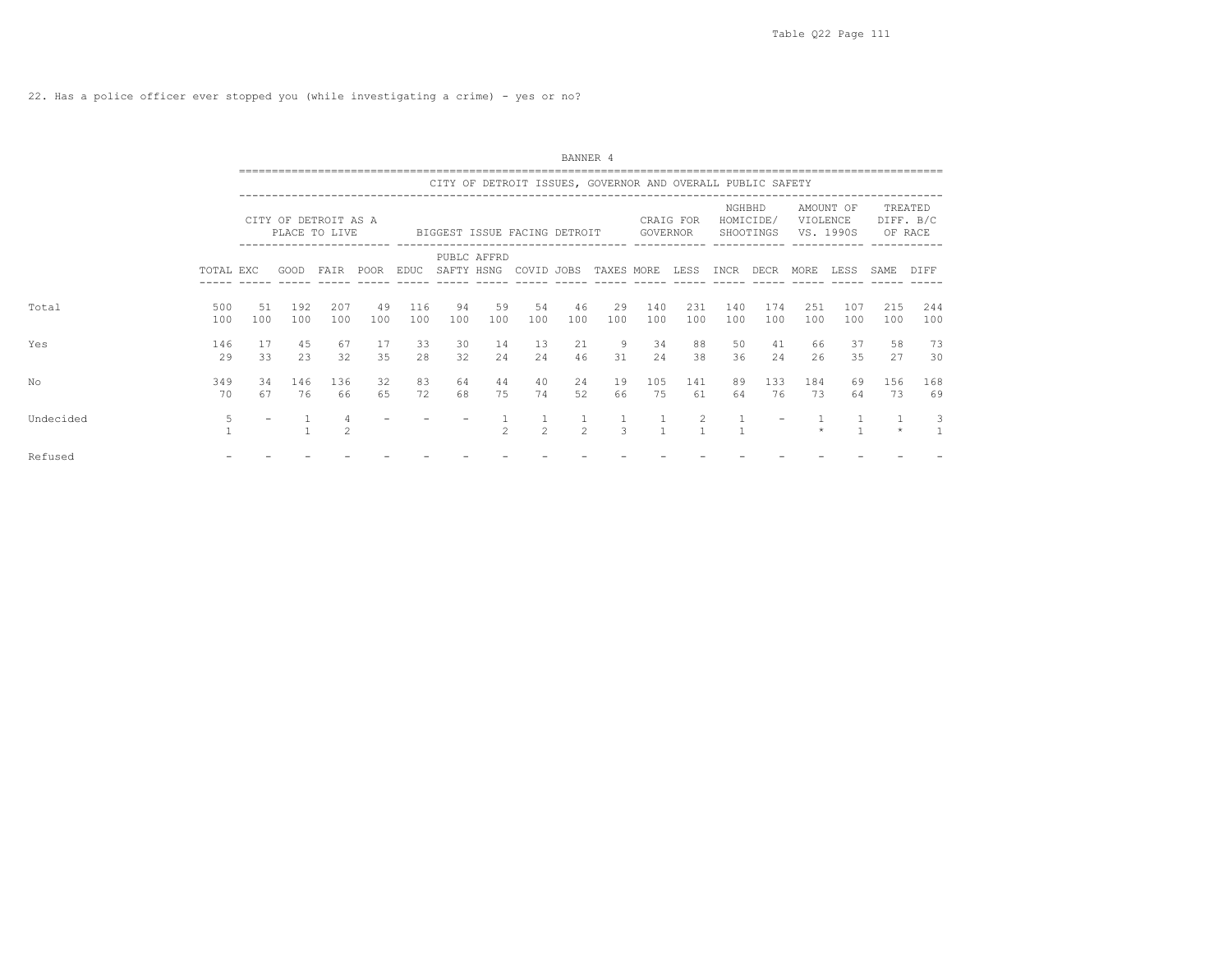23. How satisfied were you with how the police handled that encounter?

|                         |                   |                       |                      |                                       |                             |                          |                               |                                   |                                                                               | BANNER 4                       |                      |                         |                              |           |                      |                                |                                 |                             |                                |
|-------------------------|-------------------|-----------------------|----------------------|---------------------------------------|-----------------------------|--------------------------|-------------------------------|-----------------------------------|-------------------------------------------------------------------------------|--------------------------------|----------------------|-------------------------|------------------------------|-----------|----------------------|--------------------------------|---------------------------------|-----------------------------|--------------------------------|
|                         |                   |                       |                      |                                       |                             |                          |                               |                                   | CITY OF DETROIT ISSUES, GOVERNOR AND OVERALL PUBLIC SAFETY                    |                                |                      |                         |                              |           |                      |                                |                                 |                             |                                |
|                         |                   |                       |                      | CITY OF DETROIT AS A<br>PLACE TO LIVE |                             |                          |                               |                                   | BIGGEST ISSUE FACING DETROIT                                                  |                                |                      |                         | CRAIG FOR<br>GOVERNOR        |           | NGHBHD               |                                | AMOUNT OF<br>HOMICIDE/ VIOLENCE | SHOOTINGS VS. 1990S OF RACE | TREATED<br>DIFF. B/C           |
|                         | TOTAL EXC         |                       |                      | ----------------------- ----          |                             |                          |                               | PUBLC AFFRD                       | GOOD FAIR POOR EDUC SAFTY HSNG COVID JOBS TAXES MORE LESS INCR DECR MORE LESS |                                |                      |                         |                              |           |                      |                                |                                 | SAME                        | DIFF                           |
| THOSE STOPPED BY POLICE | 146<br>100        | 17<br>100             | 45<br>100            | 67<br>100                             | 17<br>100                   | 33<br>100                | 30<br>100                     | 14<br>100                         | 13<br>100                                                                     | 21<br>100                      | 9<br>100             | 34<br>100               | 88<br>100                    | 50<br>100 | 41<br>100            | 66<br>100                      | 37<br>100                       | 58<br>100                   | 73<br>100                      |
| Very satisfied          | 41<br>28          | 6<br>3.5              | 13<br>29             | 20<br>30                              | $\overline{\phantom{0}}$    | $6\overline{6}$<br>12 18 | 13<br>43                      | 6<br>43                           | - 5<br>38                                                                     | $\overline{\phantom{a}}$<br>14 | $\overline{4}$       | 11<br>44 32             | 22<br>25                     | 11<br>22  | 13<br>32             | 15<br>23                       | 14<br>38                        | 24<br>41                    | 11<br>15                       |
| Somewhat satisfied      | 43<br>29          | $\overline{4}$<br>2.4 | 20<br>44             | 18<br>27                              | $\mathbf{1}$<br>$6^{\circ}$ | 12<br>36                 | 9<br>30                       | $\overline{\mathbf{3}}$<br>$21 -$ | $\mathcal{B}$<br>23                                                           | 9<br>43                        | $\overline{2}$<br>22 | 12<br>35                | 24<br>27                     | 15<br>30  | 14<br>34             | 21<br>32                       | 8 <sup>8</sup><br>22            | 21<br>36                    | 18<br>25                       |
| Not very satisfied      | 14<br>10          | $\sim$                | $5 - 5$<br>11        | $\overline{8}$<br>12                  | $6 \overline{6}$            | $\mathbf{3}$<br>9        | $\overline{\mathbf{3}}$<br>10 | 7                                 |                                                                               | $\overline{5}$                 | $\mathbf{1}$<br>11   | $\overline{\mathbf{3}}$ | 8<br>$9 \qquad 9$            | 9<br>18   | 3<br>$7\overline{ }$ | 6<br>$\circ$                   | $\mathbf{3}$<br>8               |                             | 13<br>18                       |
| Not at all satisfied    | 46<br>32          | -6<br>35              | $\overline{7}$<br>16 | 20<br>30                              | 13<br>76                    | 11                       | $-5$<br>33 17                 | $\overline{4}$                    | -5<br>29 38                                                                   |                                | 7 2<br>33<br>22      | 21                      | 33<br>38                     | 15<br>30  | -9<br>22             | 23<br>35                       | 11<br>30                        | 12<br>21                    | 30<br>41                       |
| Undecided               | 2<br>$\mathbf{1}$ | $\mathbf{1}$<br>6     |                      |                                       |                             | 3                        |                               |                                   |                                                                               | 5                              |                      | $\mathcal{L}$           | $\mathbf{1}$<br>$\mathbf{1}$ |           | 2<br>$\overline{5}$  | $\mathbf{1}$<br>$\overline{2}$ | $\mathcal{L}$                   | 1.<br>$\mathfrak{D}$        | <sup>1</sup><br>$\overline{1}$ |
| Refused                 |                   |                       |                      |                                       |                             |                          |                               |                                   |                                                                               |                                |                      |                         |                              |           |                      |                                |                                 |                             |                                |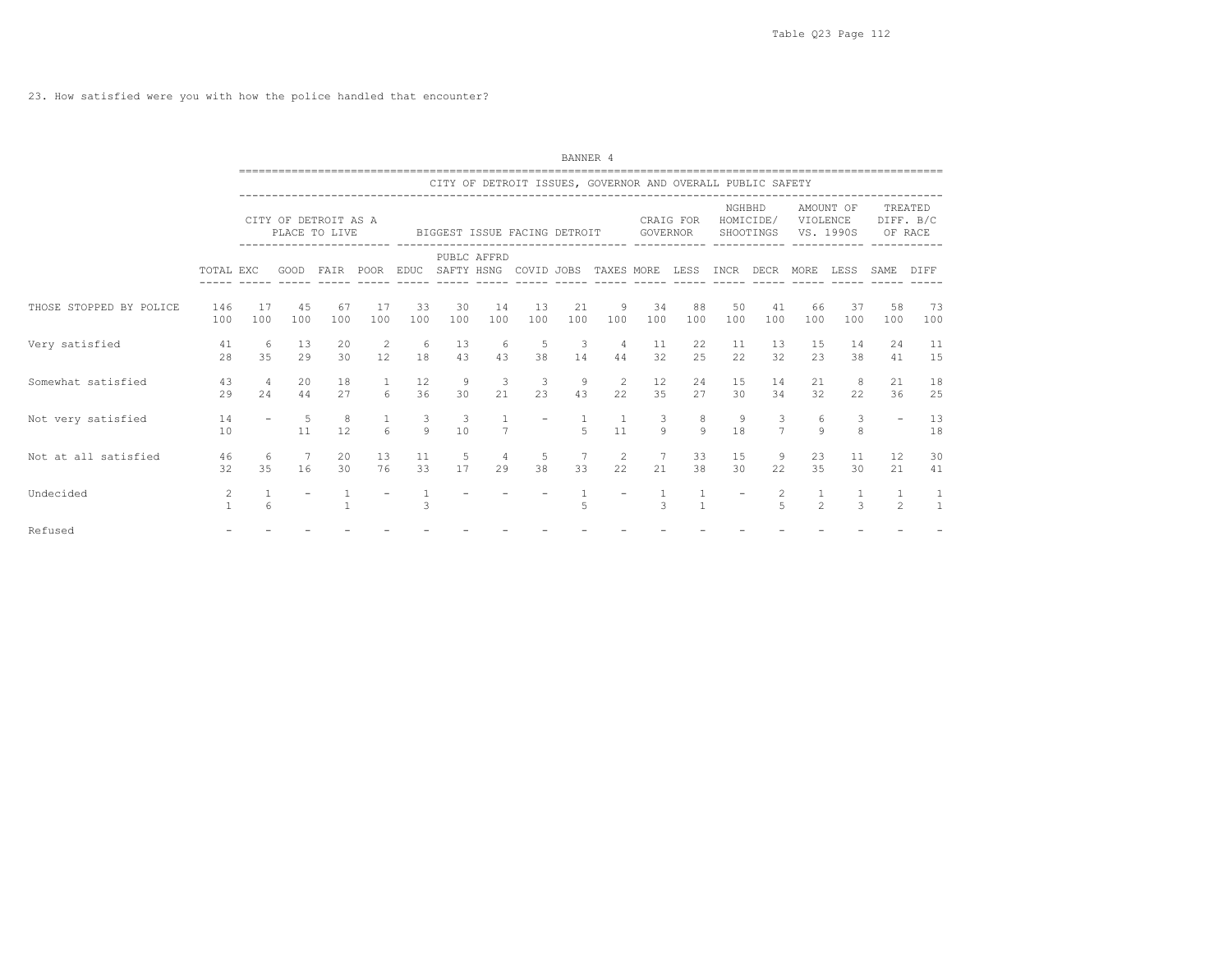24. Which comes closest to your view, even if neither is exactly right?

|                                                                                                                                      |            |                                  |             |                                       |                     |                            |                     |                              |               | BANNER 4  |                                                            |               |            |                       |                        |            |                        |                        |                                 |
|--------------------------------------------------------------------------------------------------------------------------------------|------------|----------------------------------|-------------|---------------------------------------|---------------------|----------------------------|---------------------|------------------------------|---------------|-----------|------------------------------------------------------------|---------------|------------|-----------------------|------------------------|------------|------------------------|------------------------|---------------------------------|
|                                                                                                                                      |            |                                  |             |                                       |                     |                            |                     |                              |               |           | CITY OF DETROIT ISSUES, GOVERNOR AND OVERALL PUBLIC SAFETY |               |            |                       |                        |            |                        |                        |                                 |
|                                                                                                                                      |            |                                  |             | CITY OF DETROIT AS A<br>PLACE TO LIVE |                     |                            |                     | BIGGEST ISSUE FACING DETROIT |               |           |                                                            | GOVERNOR      | CRAIG FOR  | NGHBHD                | HOMICIDE/<br>SHOOTINGS | VIOLENCE   | AMOUNT OF<br>VS. 1990S |                        | TREATED<br>DIFF. B/C<br>OF RACE |
|                                                                                                                                      | TOTAL EXC  |                                  | GOOD        | FAIR                                  | POOR                | EDUC SAFTY HSNG COVID JOBS |                     | PUBLC AFFRD                  |               |           | TAXES MORE LESS INCR DECR                                  |               |            |                       |                        | MORE LESS  |                        | SAME                   | DIFF                            |
| Total                                                                                                                                | 500<br>100 | 51<br>100                        | 192<br>100  | 207<br>100                            | 49<br>100           | 116<br>100                 | 94<br>100           | 59<br>100                    | 54<br>100     | 46<br>100 | 29<br>100                                                  | 140<br>100    | 231<br>100 | 140<br>100            | 174<br>100             | 251<br>100 | 107<br>100             | 215<br>100             | 244<br>100                      |
| Detroit police generally<br>do a good job and treat<br>people of different<br>races fairly, even if<br>there are a few bad<br>apples | 383<br>77  | 41<br>80                         | 156<br>81   | 154<br>74                             | 31<br>63            | 91<br>78                   | 76<br>81            | 48<br>81                     | 42<br>78      | 32<br>70  | 24<br>83                                                   | 117<br>84     | 169<br>73  | 99<br>71              | 143<br>82              | 196<br>78  | 84<br>79               | 187<br>87              | 178<br>73                       |
| Detroit police are<br>racist in the way they<br>treat people, even if<br>some of them try to do a<br>good job.                       | 82<br>16   | $\overline{c}$<br>$\overline{4}$ | 25<br>13    | 39<br>19                              | 16<br>33            | 18<br>16                   | 13<br>14            | 9<br>15                      | 9<br>17       | 8<br>17   | 4<br>14                                                    | 17<br>12      | 48<br>21   | 31<br>22              | 21<br>12.              | 41<br>16   | 17<br>16               | 16<br>7                | 55<br>23                        |
| Undecided                                                                                                                            | 34<br>7    | 8<br>16                          | 10<br>$5 -$ | 14<br>$\overline{7}$                  | 2<br>$\overline{4}$ | 6<br>5                     | 5<br>$\overline{a}$ | $\overline{2}$<br>3          | 3<br>$\kappa$ | 6<br>13   | 3                                                          | 6<br>$\Delta$ | 14<br>6    | 10<br>$7\phantom{.0}$ | $\overline{r}$         | 13<br>5    | 6<br>6                 | 12<br>$6 \overline{6}$ | 11<br>$\overline{5}$            |
| Refused                                                                                                                              | $\star$    |                                  |             |                                       |                     | $\overline{1}$             |                     |                              |               |           |                                                            |               |            |                       |                        | $\star$    |                        |                        |                                 |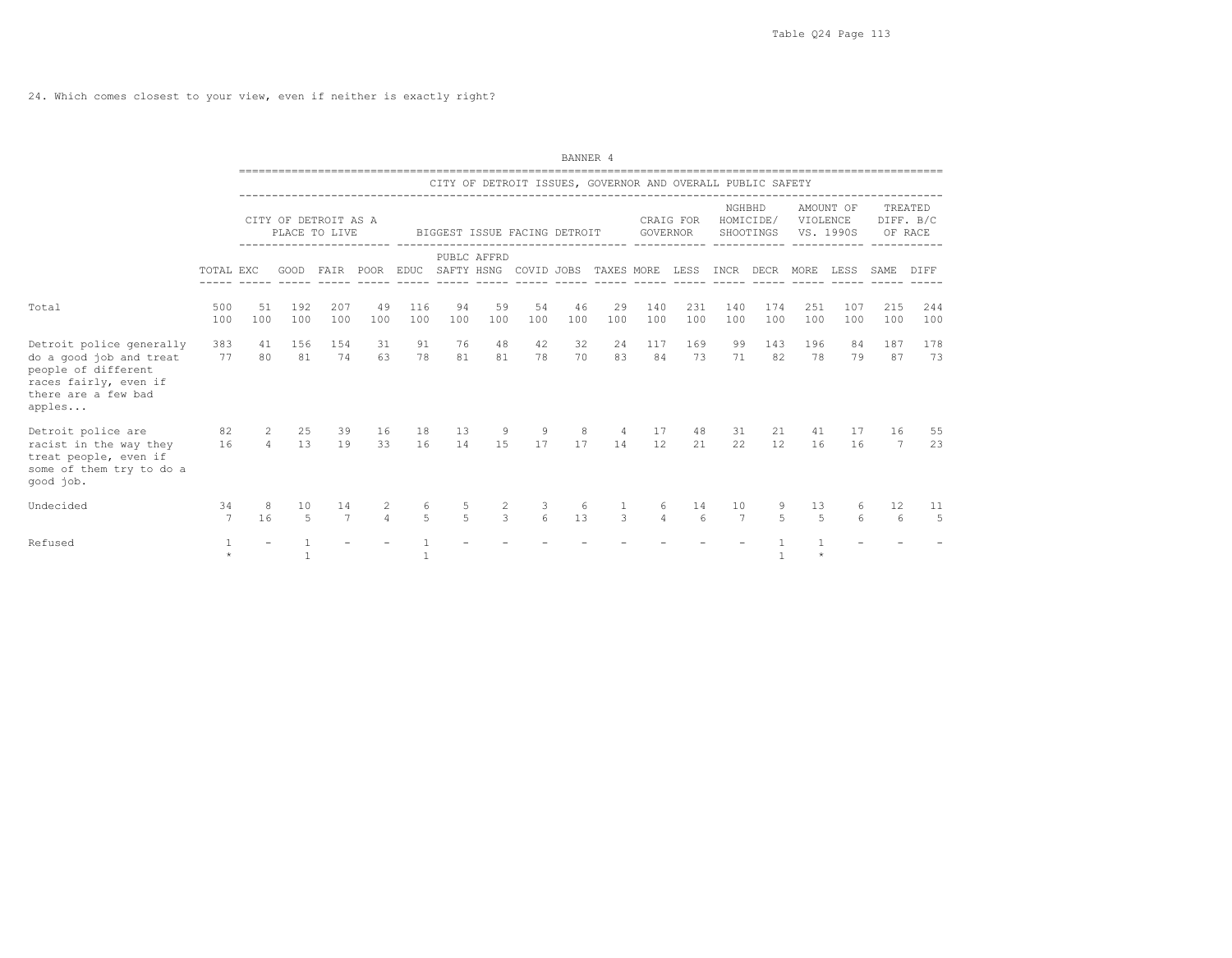25. Quote ``defund the police´´ end quote, is a slogan some activists have espoused. Is that an idea you support or oppose?

|           |            |                     |            |                                       |           |            |            |             |                                                            | BANNER 4  |                      |            |            |            |                        |            |                        |            |                                 |
|-----------|------------|---------------------|------------|---------------------------------------|-----------|------------|------------|-------------|------------------------------------------------------------|-----------|----------------------|------------|------------|------------|------------------------|------------|------------------------|------------|---------------------------------|
|           |            |                     |            |                                       |           |            |            |             | CITY OF DETROIT ISSUES, GOVERNOR AND OVERALL PUBLIC SAFETY |           |                      |            |            |            |                        |            |                        |            |                                 |
|           |            |                     |            | CITY OF DETROIT AS A<br>PLACE TO LIVE |           |            |            |             | BIGGEST ISSUE FACING DETROIT                               |           |                      | GOVERNOR   | CRAIG FOR  | NGHBHD     | HOMICIDE/<br>SHOOTINGS | VIOLENCE   | AMOUNT OF<br>VS. 1990S |            | TREATED<br>DIFF. B/C<br>OF RACE |
|           | TOTAL EXC  |                     | GOOD       | FAIR                                  | POOR      | EDUC       | SAFTY HSNG | PUBLC AFFRD | COVID JOBS TAXES MORE                                      |           |                      |            | LESS       | INCR       | DECR                   | MORE       | LESS                   | SAME       | DIFF                            |
| Total     | 500<br>100 | 51<br>100           | 192<br>100 | 207<br>100                            | 49<br>100 | 116<br>100 | 94<br>100  | 59<br>100   | 54<br>100                                                  | 46<br>100 | 29<br>100            | 140<br>100 | 231<br>100 | 140<br>100 | 174<br>100             | 251<br>100 | 107<br>100             | 215<br>100 | 244<br>100                      |
| Support   | 114<br>23  | 10<br>2.0           | 57<br>30   | 36<br>17                              | 11<br>22  | 28<br>24   | 16<br>17   | 12<br>20    | 14<br>26                                                   | 12<br>26  | $\overline{4}$<br>14 | 29<br>2.1  | 60<br>26   | 30<br>21   | 43<br>25               | 42<br>17   | 27<br>25               | 42<br>20   | 67<br>27                        |
| Oppose    | 324<br>65  | 37<br>73            | 112<br>58  | 141<br>68                             | 33<br>67  | 71<br>61   | 66<br>70   | 41<br>69    | 30<br>56                                                   | 25<br>54  | 23<br>79             | 99<br>71   | 144<br>62  | 90<br>64   | 112<br>64              | 175<br>70  | 67<br>63               | 144<br>67  | 154<br>63                       |
| Undecided | 61<br>12   | $\overline{4}$<br>8 | 22<br>11   | 30<br>14                              | 5<br>10   | 17<br>1.5  | 11<br>12   | 6<br>10     | 10<br>19                                                   | 9<br>20   | 2<br>$7\overline{ }$ | 12<br>9    | 26<br>11   | 20<br>14   | 18<br>10               | 33<br>13   | 13<br>12               | 28<br>13   | 23<br>9                         |
| Refused   | $\star$    |                     |            |                                       |           |            |            |             |                                                            |           |                      |            |            |            |                        |            |                        |            |                                 |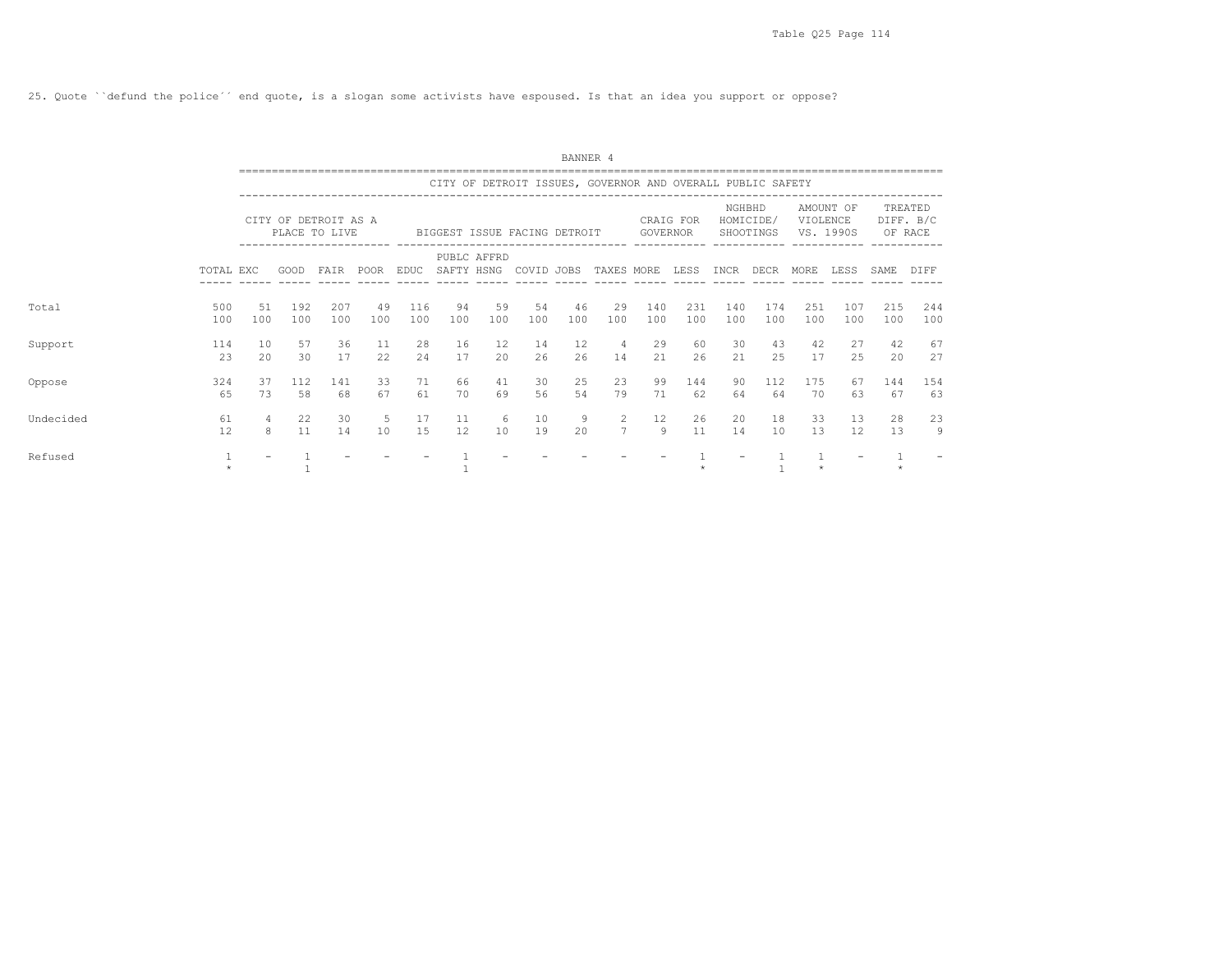26. Would you support or oppose the idea of cutting some funding from the police and using the money for social services - for instance, to help the homeless and the mentally ill?

|           |                           |           |            |                                       |                 |             |           |                                   |                                                            | BANNER 4           |                      |                |            |            |                        |            |                        |            |                                 |
|-----------|---------------------------|-----------|------------|---------------------------------------|-----------------|-------------|-----------|-----------------------------------|------------------------------------------------------------|--------------------|----------------------|----------------|------------|------------|------------------------|------------|------------------------|------------|---------------------------------|
|           |                           |           |            |                                       |                 |             |           |                                   | CITY OF DETROIT ISSUES, GOVERNOR AND OVERALL PUBLIC SAFETY |                    |                      |                |            |            |                        |            |                        |            |                                 |
|           |                           |           |            | CITY OF DETROIT AS A<br>PLACE TO LIVE |                 |             |           |                                   | BIGGEST ISSUE FACING DETROIT                               |                    |                      | GOVERNOR       | CRAIG FOR  | NGHBHD     | HOMICIDE/<br>SHOOTINGS | VIOLENCE   | AMOUNT OF<br>VS. 1990S |            | TREATED<br>DIFF. B/C<br>OF RACE |
|           | TOTAL EXC                 |           | GOOD       | FAIR                                  | POOR            | <b>EDUC</b> |           | PUBLC AFFRD                       | SAFTY HSNG COVID JOBS                                      |                    | TAXES MORE           |                | LESS       | INCR       | DECR                   | MORE       | LESS                   | SAME       | DIFF                            |
| Total     | 500<br>100                | 51<br>100 | 192<br>100 | 207<br>100                            | 49<br>100       | 116<br>100  | 94<br>100 | 59<br>100                         | 54<br>100                                                  | 46<br>100          | 29<br>100            | 140<br>100     | 231<br>100 | 140<br>100 | 174<br>100             | 251<br>100 | 107<br>100             | 215<br>100 | 244<br>100                      |
| Support   | 243<br>49                 | 18<br>35  | 106<br>55  | 95<br>46                              | 24<br>49        | 65<br>56    | 36<br>38  | 34<br>58                          | 26<br>48                                                   | 21<br>46           | 9<br>31              | 57<br>41       | 134<br>58  | 65<br>46   | 91<br>52               | 110<br>44  | 59<br>55               | 93<br>43   | 130<br>53                       |
| Oppose    | 212<br>42                 | 28<br>55  | 65<br>34   | 97<br>47                              | 22<br>4.5       | 42<br>36    | 49<br>52  | 21<br>36                          | 19<br>35                                                   | 23<br>50           | 16<br>55             | 66<br>47       | 86<br>37   | 59<br>42   | 69<br>40               | 125<br>.50 | 40<br>37               | 101<br>47  | 96<br>39                        |
| Undecided | 43<br>9                   | .5<br>10  | 21<br>11   | 13<br>6                               | 3<br>$\epsilon$ | 9<br>8      | 9<br>10   | $\overline{4}$<br>$7\overline{ }$ | 13                                                         | $\mathcal{L}$<br>4 | $\overline{4}$<br>14 | 15<br>11       | 11<br>-5   | 16<br>11   | 12<br>7                | 16<br>6    | 8<br>$\overline{7}$    | 21<br>10   | 16<br>$7\overline{ }$           |
| Refused   | $\overline{2}$<br>$\star$ |           |            |                                       |                 |             |           |                                   |                                                            |                    |                      | $\mathfrak{D}$ |            |            |                        |            |                        |            | 2                               |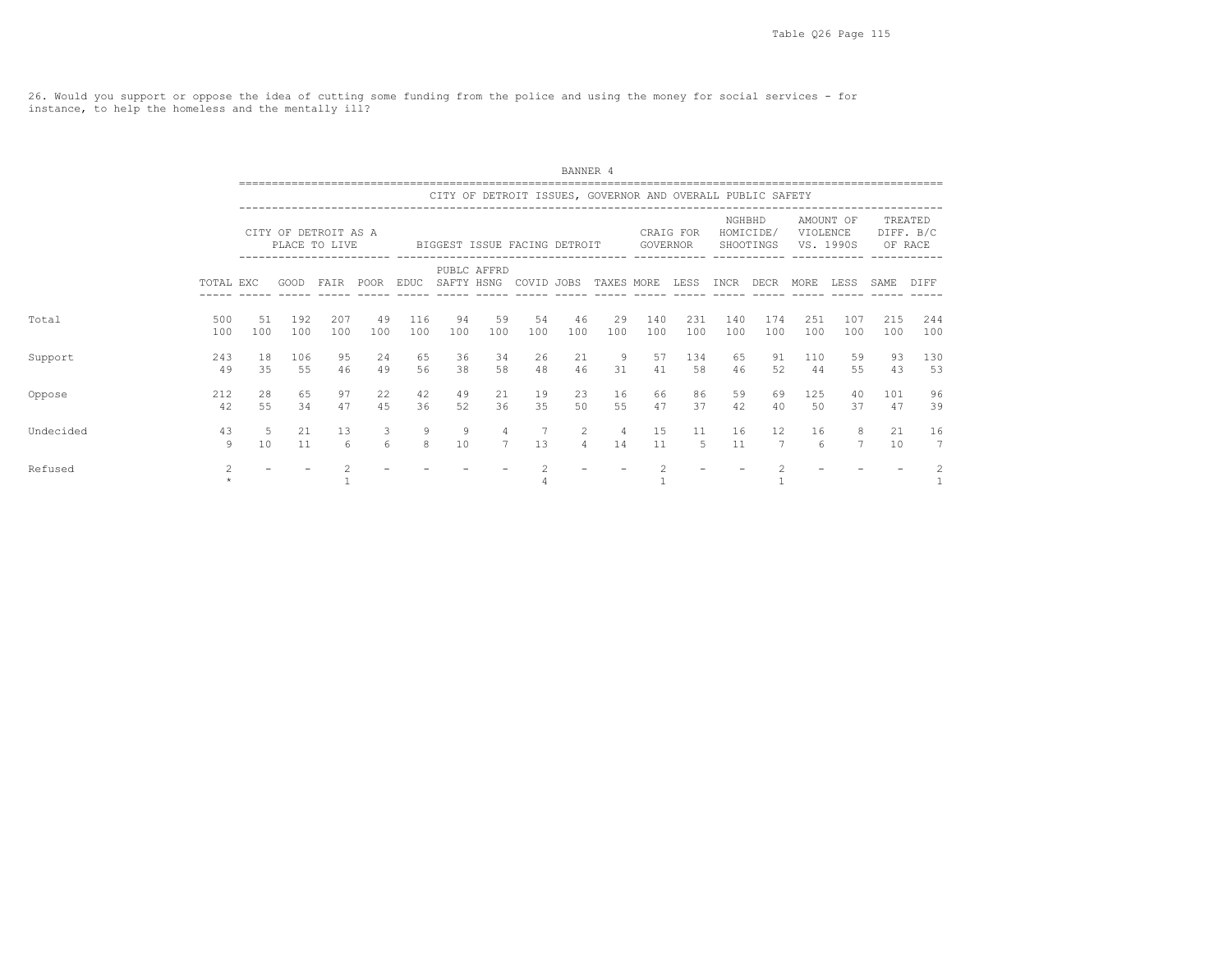27. Thinking about where you live and work, do you find yourself spending most of your time with people of the same race? Or do you find yourself spending most of your time with people of different races?

|                 |                      |                 |                     |                                       |                     |                       |              |                |                              | BANNER 4  |                                                            |                     |                      |                     |                                     |             |                        |            |                                 |
|-----------------|----------------------|-----------------|---------------------|---------------------------------------|---------------------|-----------------------|--------------|----------------|------------------------------|-----------|------------------------------------------------------------|---------------------|----------------------|---------------------|-------------------------------------|-------------|------------------------|------------|---------------------------------|
|                 |                      |                 |                     |                                       |                     |                       |              |                |                              |           | CITY OF DETROIT ISSUES, GOVERNOR AND OVERALL PUBLIC SAFETY |                     |                      |                     |                                     |             |                        |            |                                 |
|                 |                      |                 |                     | CITY OF DETROIT AS A<br>PLACE TO LIVE |                     |                       |              |                | BIGGEST ISSUE FACING DETROIT |           |                                                            | GOVERNOR            | CRAIG FOR            | NGHBHD              | HOMICIDE/<br>SHOOTINGS              | VIOLENCE    | AMOUNT OF<br>VS. 1990S |            | TREATED<br>DIFF. B/C<br>OF RACE |
|                 | TOTAL EXC            |                 | GOOD                | FAIR                                  | POOR                | EDUC                  | SAFTY HSNG   | PUBLC AFFRD    | COVID JOBS                   |           | TAXES MORE                                                 |                     | LESS                 | INCR                | DECR                                | <b>MORE</b> | <b>LESS</b>            | SAME.      | DIFF                            |
| Total           | 500<br>100           | 51<br>100       | 192<br>100          | 207<br>100                            | 49<br>100           | 116<br>100            | 94<br>100    | 59<br>100      | 54<br>100                    | 46<br>100 | 29<br>100                                                  | 140<br>100          | 231<br>100           | 140<br>100          | 174<br>100                          | 251<br>100  | 107<br>100             | 215<br>100 | 244<br>100                      |
| Same race       | 208<br>42            | 17<br>33        | 80<br>42            | 94<br>4.5                             | 17<br>35            | 47<br>41              | 45<br>48     | 25<br>42       | 23<br>43                     | 23<br>50  | 8<br>28                                                    | 64<br>46            | 99<br>43             | 66<br>47            | 72<br>41                            | 102<br>41   | 34<br>32               | 86<br>40   | 111<br>45                       |
| Different races | 258<br>52            | 31<br>61        | 96<br>50            | 100<br>48                             | 30<br>61            | 62<br>53              | 48<br>51     | 33<br>56       | 22<br>41                     | 19<br>41  | 18<br>62                                                   | 71<br>.51           | 121<br>52            | 71<br>51            | 90<br>52                            | 136<br>54   | 66<br>62               | 114<br>53  | 120<br>49                       |
| Undecided       | 34<br>$\overline{7}$ | 3<br>$\epsilon$ | 16<br>$\mathcal{R}$ | 13<br>6                               | 2<br>$\overline{a}$ | 7<br>$6 \overline{6}$ | $\mathbf{1}$ | $\overline{2}$ | 9<br>17                      | 4<br>9    | 3<br>10                                                    | 5<br>$\overline{4}$ | 11<br>$\overline{a}$ | 3<br>$\mathfrak{D}$ | $12 \overline{ }$<br>$\overline{7}$ | 13<br>5     | $\overline{7}$         | 15         | 13<br>.5                        |
| Refused         |                      |                 |                     |                                       |                     |                       |              |                |                              |           |                                                            |                     |                      |                     |                                     |             |                        |            |                                 |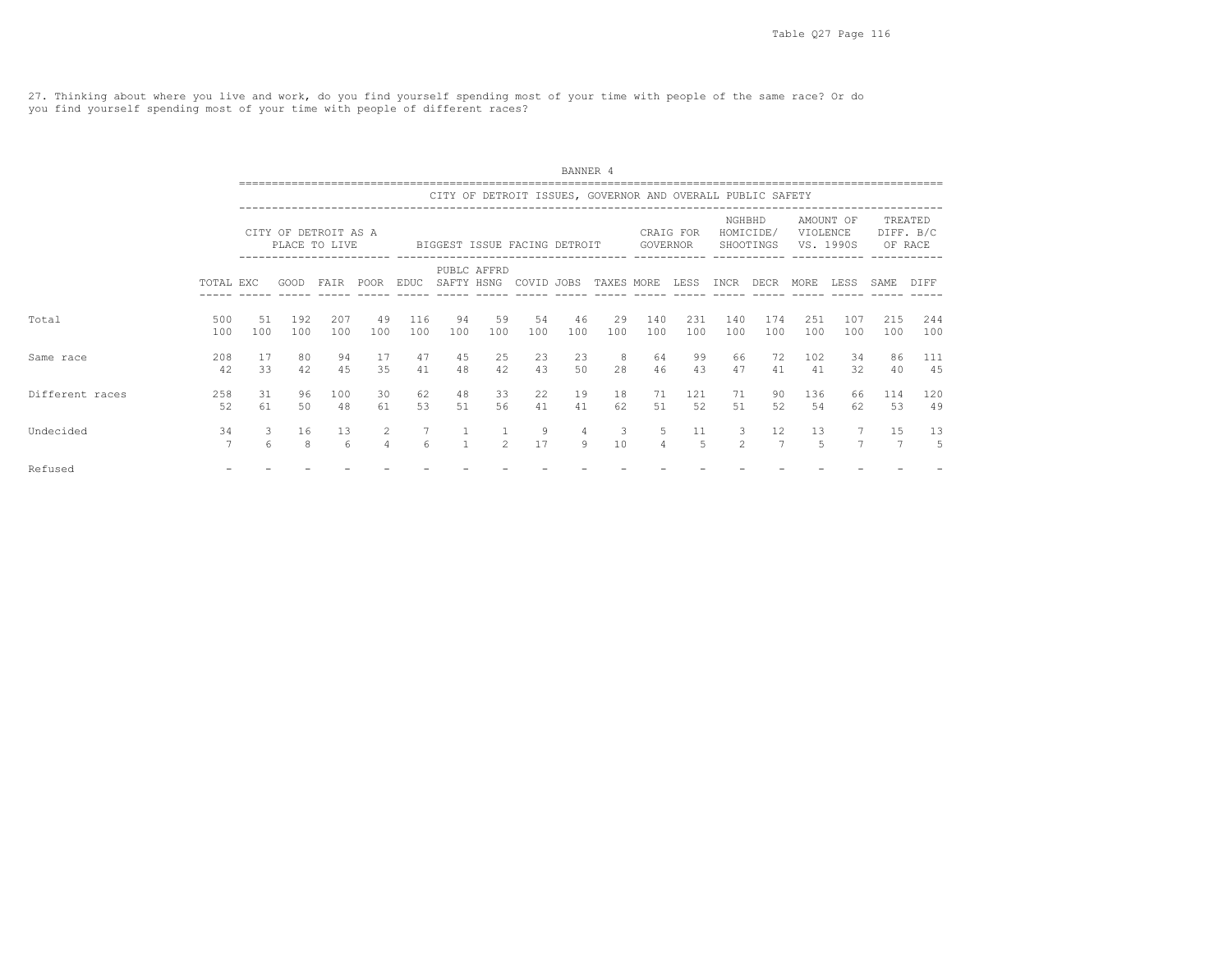28. In your opinion, has the media exaggerated stories of police brutality and racism in this country - yes or no?

|           |            |           |                                       |            |                     |            |            |             |                                                            | BANNER 4            |                                  |                     |            |            |                        |                       |                |            |                                 |
|-----------|------------|-----------|---------------------------------------|------------|---------------------|------------|------------|-------------|------------------------------------------------------------|---------------------|----------------------------------|---------------------|------------|------------|------------------------|-----------------------|----------------|------------|---------------------------------|
|           |            |           |                                       |            |                     |            |            |             | CITY OF DETROIT ISSUES, GOVERNOR AND OVERALL PUBLIC SAFETY |                     |                                  |                     |            |            |                        |                       |                |            |                                 |
|           |            |           | CITY OF DETROIT AS A<br>PLACE TO LIVE |            |                     |            |            |             | BIGGEST ISSUE FACING DETROIT                               |                     |                                  | GOVERNOR            | CRAIG FOR  | NGHBHD     | HOMICIDE/<br>SHOOTINGS | VIOLENCE<br>VS. 1990S | AMOUNT OF      |            | TREATED<br>DIFF. B/C<br>OF RACE |
|           | TOTAL EXC  |           | GOOD                                  | FAIR       | POOR                | EDUC       | SAFTY HSNG | PUBLC AFFRD | COVID JOBS                                                 |                     | TAXES MORE                       |                     | LESS       | INCR       | DECR                   | MORE                  | LESS           | SAME.      | DIFF                            |
| Total     | 500<br>100 | 51<br>100 | 192<br>100                            | 207<br>100 | 49<br>100           | 116<br>100 | 94<br>100  | 59<br>100   | 54<br>100                                                  | 46<br>100           | 29<br>100                        | 140<br>100          | 231<br>100 | 140<br>100 | 174<br>100             | 251<br>100            | 107<br>100     | 215<br>100 | 244<br>100                      |
| Yes       | 130<br>26  | 16<br>31  | 51<br>27                              | 48<br>23   | 15<br>31            | 34<br>29   | 20<br>21   | 14<br>24    | 17<br>31                                                   | 11<br>24            | 13<br>45                         | 49<br>35            | 51<br>22   | 40<br>29   | 53<br>30               | 67<br>27              | 28<br>26       | 62<br>29   | 59<br>24                        |
| No        | 319<br>64  | 30<br>59  | 118<br>61                             | 140<br>68  | 30<br>61            | 72<br>62   | 63<br>67   | 38<br>64    | 29<br>54                                                   | 32<br>70            | 14<br>48                         | 80<br>57            | 162<br>70  | 90<br>64   | 102<br>59              | 163<br>65             | 72<br>67       | 130<br>60  | 171<br>70                       |
| Undecided | 47<br>9    | -5<br>10  | 20<br>10                              | 18<br>9    | $\overline{4}$<br>8 | 10<br>9    | 11<br>12   | 12          | 8<br>1.5                                                   | 3<br>$\overline{7}$ | $\overline{2}$<br>$\overline{7}$ | 11<br>$\mathcal{R}$ | 17<br>7    | 10<br>7    | 18<br>10               | 21<br>8               | $\overline{7}$ | 23<br>11   | 14<br>6                         |
| Refused   | 4          |           | $\mathfrak{D}$                        | $\star$    |                     |            |            |             |                                                            |                     |                                  |                     |            |            |                        |                       |                |            |                                 |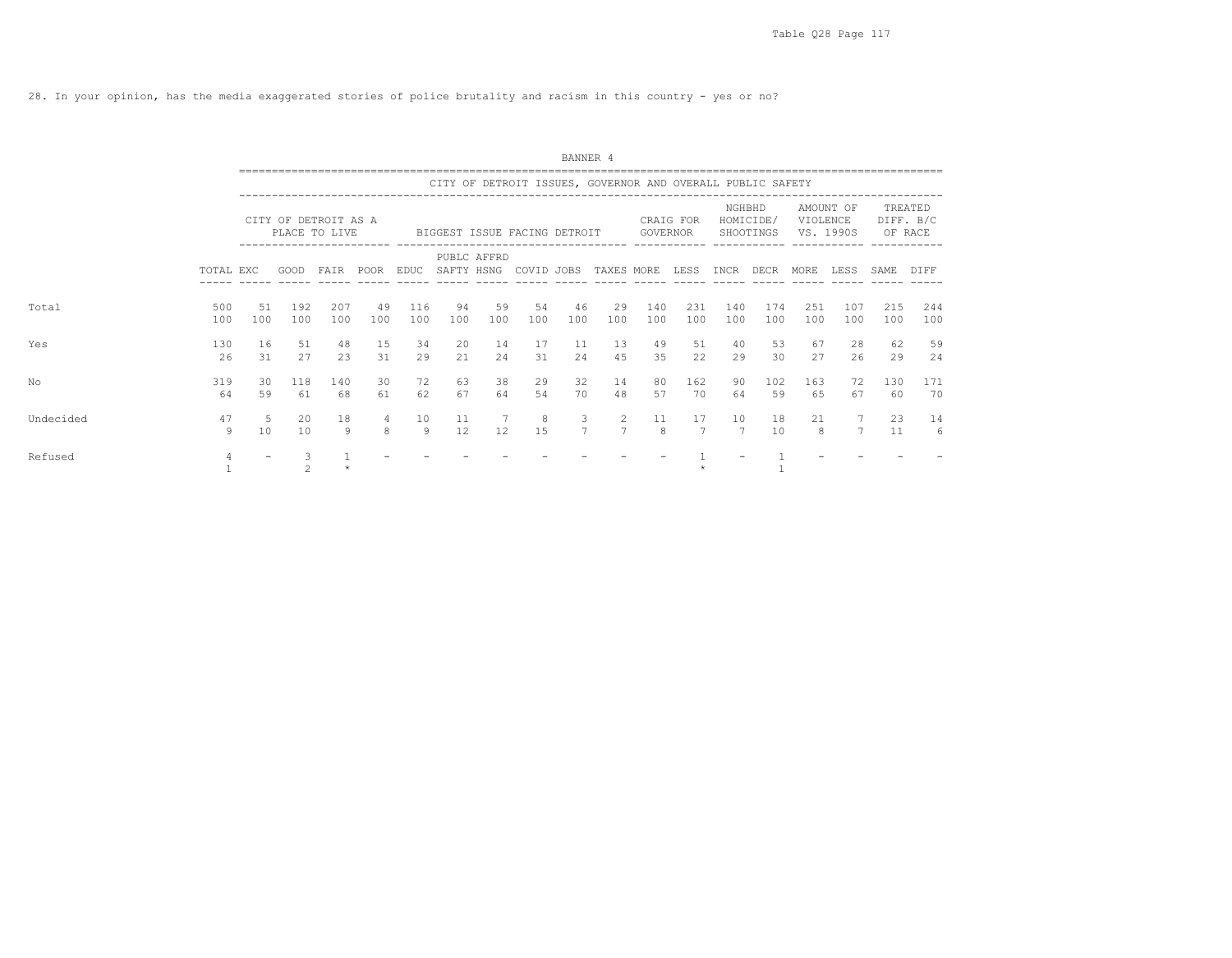|           | BANNER 4<br>CITY OF DETROIT ISSUES, GOVERNOR AND OVERALL PUBLIC SAFETY<br>NGHBHD<br>AMOUNT OF<br>TREATED<br>HOMICIDE/<br>DIFF. B/C<br>CITY OF DETROIT AS A<br>VIOLENCE<br>CRAIG FOR<br>PLACE TO LIVE<br>GOVERNOR<br>SHOOTINGS<br>VS. 1990S<br>OF RACE<br>BIGGEST ISSUE FACING DETROIT<br>PUBLC AFFRD<br>SAFTY HSNG COVID JOBS TAXES MORE LESS INCR DECR<br>FAIR POOR EDUC<br>LESS<br>TOTAL EXC<br>GOOD<br>MORE<br>SAME DIFF<br>49<br>59<br>46<br>500<br>192<br>207<br>116<br>94<br>54<br>29<br>140<br>231<br>174<br>251<br>107<br>215<br>51<br>140<br>100<br>100<br>100<br>100<br>100<br>100<br>100<br>100<br>100<br>100<br>100<br>100<br>100<br>100<br>100<br>100<br>100<br>100<br>49<br>20<br>30<br>6<br>59<br>53<br>131<br>36<br>62<br>24<br>16<br>16<br>17<br>48<br>33<br>70<br>23<br>13<br>37<br>34<br>26<br>2.5<br>19<br>41<br>26<br>26<br>27<br>30<br>26<br>38<br>2.1<br>23<br>30<br>21<br>19<br>28<br>43<br>29<br>369<br>156<br>29<br>86<br>38<br>23<br>172<br>38<br>145<br>70<br>92<br>87<br>141<br>181<br>166<br>84<br>63<br>79<br>74<br>72<br>81<br>70<br>59<br>74<br>74<br>73<br>70<br>66<br>62<br>81<br>74<br>75<br>79<br>77 |  |  |  |  |  |  |  |  |  |  |            |  |
|-----------|-------------------------------------------------------------------------------------------------------------------------------------------------------------------------------------------------------------------------------------------------------------------------------------------------------------------------------------------------------------------------------------------------------------------------------------------------------------------------------------------------------------------------------------------------------------------------------------------------------------------------------------------------------------------------------------------------------------------------------------------------------------------------------------------------------------------------------------------------------------------------------------------------------------------------------------------------------------------------------------------------------------------------------------------------------------------------------------------------------------------------------------------|--|--|--|--|--|--|--|--|--|--|------------|--|
|           |                                                                                                                                                                                                                                                                                                                                                                                                                                                                                                                                                                                                                                                                                                                                                                                                                                                                                                                                                                                                                                                                                                                                           |  |  |  |  |  |  |  |  |  |  |            |  |
|           |                                                                                                                                                                                                                                                                                                                                                                                                                                                                                                                                                                                                                                                                                                                                                                                                                                                                                                                                                                                                                                                                                                                                           |  |  |  |  |  |  |  |  |  |  |            |  |
| Total     |                                                                                                                                                                                                                                                                                                                                                                                                                                                                                                                                                                                                                                                                                                                                                                                                                                                                                                                                                                                                                                                                                                                                           |  |  |  |  |  |  |  |  |  |  | 244<br>100 |  |
| Yes       |                                                                                                                                                                                                                                                                                                                                                                                                                                                                                                                                                                                                                                                                                                                                                                                                                                                                                                                                                                                                                                                                                                                                           |  |  |  |  |  |  |  |  |  |  | 69<br>28   |  |
| NΟ        |                                                                                                                                                                                                                                                                                                                                                                                                                                                                                                                                                                                                                                                                                                                                                                                                                                                                                                                                                                                                                                                                                                                                           |  |  |  |  |  |  |  |  |  |  | 175<br>72  |  |
| Undecided |                                                                                                                                                                                                                                                                                                                                                                                                                                                                                                                                                                                                                                                                                                                                                                                                                                                                                                                                                                                                                                                                                                                                           |  |  |  |  |  |  |  |  |  |  |            |  |
| Refused   |                                                                                                                                                                                                                                                                                                                                                                                                                                                                                                                                                                                                                                                                                                                                                                                                                                                                                                                                                                                                                                                                                                                                           |  |  |  |  |  |  |  |  |  |  |            |  |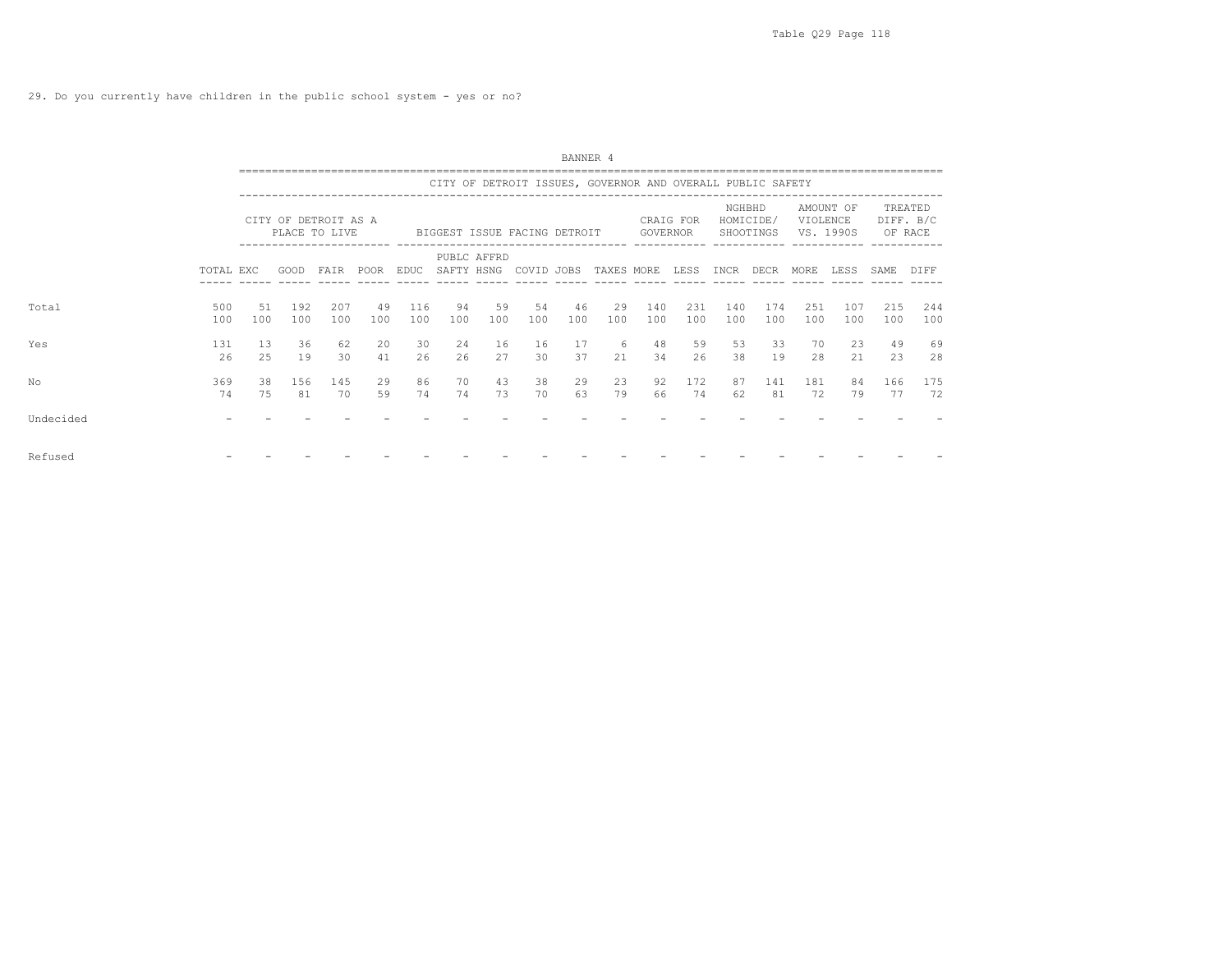## 30. What is the highest level of education you have completed?

|                      |                       |                          |              |                                       |                                |                     |               |                              |                              | BANNER 4        |                                                             |                 |                       |                     |                                        |                |                                       |                   |                                 |
|----------------------|-----------------------|--------------------------|--------------|---------------------------------------|--------------------------------|---------------------|---------------|------------------------------|------------------------------|-----------------|-------------------------------------------------------------|-----------------|-----------------------|---------------------|----------------------------------------|----------------|---------------------------------------|-------------------|---------------------------------|
|                      |                       |                          |              |                                       |                                |                     |               |                              |                              |                 | CITY OF DETROIT ISSUES, GOVERNOR AND OVERALL PUBLIC SAFETY  |                 |                       |                     |                                        |                |                                       |                   |                                 |
|                      |                       |                          |              | CITY OF DETROIT AS A<br>PLACE TO LIVE |                                |                     |               |                              | BIGGEST ISSUE FACING DETROIT |                 | ---------------------------- ---------                      | <b>GOVERNOR</b> | CRAIG FOR             | NGHBHD              | HOMICIDE/<br>SHOOTINGS<br>------------ | VIOLENCE       | AMOUNT OF<br>VS. 1990S<br>----------- |                   | TREATED<br>DIFF. B/C<br>OF RACE |
|                      | TOTAL EXC             |                          | GOOD         | FAIR POOR                             |                                |                     |               | PUBLC AFFRD<br>$- - - - - -$ |                              |                 | EDUC SAFTY HSNG COVID JOBS TAXES MORE<br>------ ----- ----- |                 | LESS                  | INCR                | DECR MORE                              |                | LESS                                  | SAME              | DIFF                            |
| Total                | 500                   | 51                       | 192          | 207                                   | 49                             | 116                 | 94            | 59                           | 54                           | 46              | 29                                                          | 140             | 231                   | 140                 | 174                                    | 251            | 107                                   | 215               | 244                             |
|                      | 100                   | 100                      | 100          | 100                                   | 100                            | 100                 | 100           | 100                          | 100                          | 100             | 100                                                         | 100             | 100                   | 100                 | 100                                    | 100            | 100                                   | 100               | 100                             |
| Some high school     | 64                    | 11                       | 19           | 29                                    | 5                              | 10                  | 13            | 9                            | 13                           | 3               | 1                                                           | 13              | 35                    | 15                  | 29                                     | 34             | 10                                    | 24                | 33                              |
|                      | 13                    | 22                       | 10           | 14                                    | 10                             | 9                   | 14            | 15                           | 24                           | $7\overline{ }$ | 3                                                           | $\mathcal{Q}$   | 15                    | 11                  | 17                                     | 14             | -9                                    | 11                | 14                              |
| High school graduate | 156                   | 13                       | 64           | 63                                    | 16                             | 28                  | 34            | 18                           | 25                           | 11              | 6                                                           | 51              | 70                    | 44                  | 63                                     | 79             | 32                                    | 77                | 68                              |
|                      | 31                    | 25                       | 33           | 30                                    | 33                             | 24                  | 36            | 31                           | 46                           | 24              | 21                                                          | 36              | 30                    | 31                  | 36                                     | 31             | 30                                    | 36                | 28                              |
| Some college         | 154                   | 11                       | 53           | 73                                    | 17                             | 37                  | 29            | 19                           | 12                           | 15              | 13                                                          | 43              | 70                    | 50                  | 47                                     | 80             | 32                                    | 67                | 75                              |
|                      | 31                    | 22                       | 28           | 35                                    | 35                             | 32                  | 31            | 32                           | 22                           | 33              | 45                                                          | 31              | 30                    | 36                  | 27                                     | 32             | 30                                    | 31                | 31                              |
| Trade/technical/     | 24                    | $\overline{\phantom{a}}$ | 12           | 10                                    | 2                              | 8                   | 4             | $\overline{c}$               | $\mathbf{2}$                 | 2               | $\overline{4}$                                              | 9               | 5                     | 7                   | 7                                      | 11             | 4                                     | 4                 | 17                              |
| vocational training  | 5                     |                          | 6            | 5                                     | $\Delta$                       | $\overline{7}$      | $\varDelta$   | 3                            | $\overline{4}$               | $\overline{4}$  | 14                                                          | $6\overline{6}$ | $\overline{c}$        | 5                   | $\Delta$                               | $\overline{4}$ | $\overline{a}$                        | 2                 | 7                               |
| College graduate     | 62                    | 9                        | 26           | 20                                    | 7                              | 25                  | 8             | 6                            | $\overline{2}$               | 6               | 2                                                           | 12              | 36                    | 14                  | 15                                     | 30             | 19                                    | 23                | 33                              |
|                      | 12                    | 18                       | 14           | 10                                    | 14                             | 22                  | 9             | 10                           | $\overline{4}$               | 13              | $7\overline{ }$                                             | 9               | 16                    | 10                  | 9                                      | 12             | 18                                    | 11                | 14                              |
| Masters or PhD       | 36<br>$7\overline{ }$ | .5<br>10                 | 17<br>9      | 12<br>$6\overline{6}$                 | $\mathbf{1}$<br>$\mathfrak{D}$ | 8<br>$\overline{7}$ | 6<br>$\kappa$ | 4<br>$\overline{7}$          |                              | 9<br>20         | 3<br>10                                                     | 9<br>6          | 15<br>$6\overline{6}$ | 6<br>$\overline{4}$ | 13<br>7                                | 16<br>6        | 10<br>9                               | 17<br>8           | 17<br>7                         |
| Undecided            | 4<br>$\overline{1}$   | 2<br>$\overline{4}$      | $\mathbf{1}$ |                                       | 2                              |                     |               | $\mathfrak{D}$               |                              |                 |                                                             | 3<br>2          |                       | $\overline{4}$<br>3 |                                        | $\star$        |                                       | 3<br>$\mathbf{1}$ | $\mathbf{1}$<br>$\star$         |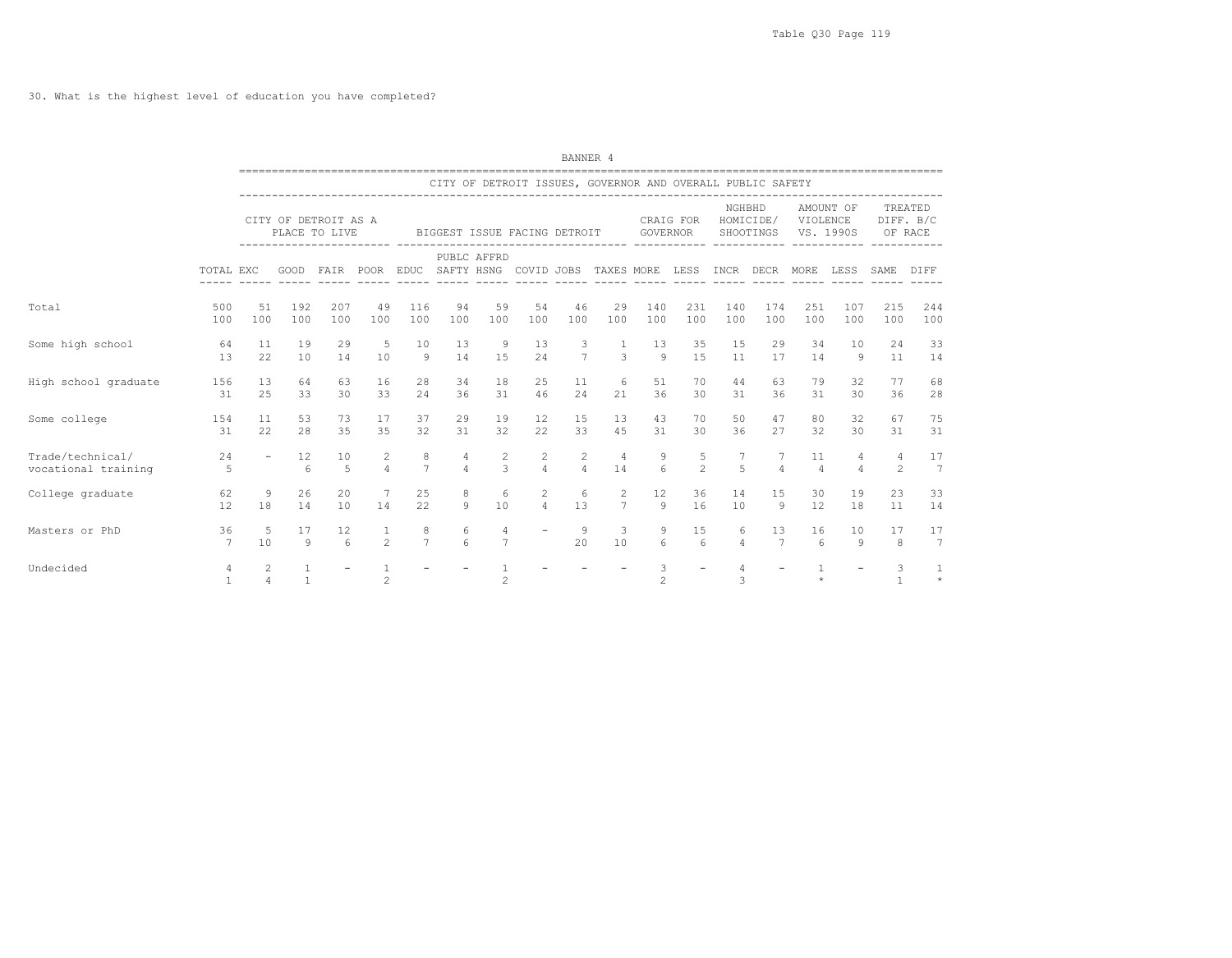|                               |                      |                     |                                       |                     |                     |                                                      |                     |                                  |                                                            | BANNER 4                |                                  |                      |                      |                     |                        |                      |                        |                    |                                 |
|-------------------------------|----------------------|---------------------|---------------------------------------|---------------------|---------------------|------------------------------------------------------|---------------------|----------------------------------|------------------------------------------------------------|-------------------------|----------------------------------|----------------------|----------------------|---------------------|------------------------|----------------------|------------------------|--------------------|---------------------------------|
|                               |                      |                     |                                       |                     |                     |                                                      |                     |                                  | CITY OF DETROIT ISSUES, GOVERNOR AND OVERALL PUBLIC SAFETY |                         |                                  |                      |                      |                     |                        |                      |                        |                    |                                 |
|                               |                      |                     | CITY OF DETROIT AS A<br>PLACE TO LIVE |                     |                     |                                                      |                     |                                  | BIGGEST ISSUE FACING DETROIT                               |                         |                                  | GOVERNOR             | CRAIG FOR            | NGHBHD              | HOMICIDE/<br>SHOOTINGS | VIOLENCE             | AMOUNT OF<br>VS. 1990S |                    | TREATED<br>DIFF. B/C<br>OF RACE |
|                               | TOTAL EXC            |                     | GOOD                                  |                     |                     | FAIR POOR EDUC SAFTY HSNG COVID JOBS TAXES MORE LESS |                     | PUBLC AFFRD                      |                                                            |                         |                                  |                      |                      | INCR DECR           |                        | MORE                 | LESS                   | SAME               | DIFF                            |
| Total                         | 500<br>100           | 51<br>100           | 192<br>100                            | 207<br>100          | 49<br>100           | 116<br>100                                           | 94<br>100           | 59<br>100                        | 54<br>100                                                  | 46<br>100               | 29<br>100                        | 140<br>100           | 231<br>100           | 140<br>100          | 174<br>100             | 251<br>100           | 107<br>100             | 215<br>100         | 244<br>100                      |
| Under \$20,000 per year       | 117<br>23            | 22<br>43            | 41<br>21                              | 40<br>19            | 13<br>27            | 17<br>15                                             | 17<br>18            | 21<br>36                         | 25<br>46                                                   | 13<br>28                | $\mathbf{1}$<br>$\mathbf{3}$     | 35<br>2.5            | 55<br>24             | 21<br>15            | 57<br>33               | 54<br>22             | 23<br>21               | 51<br>24           | 54<br>22                        |
| Under \$50,000 per year       | 161<br>32            | 10<br>20            | 63<br>33                              | 74<br>36            | 14<br>29            | 39<br>34                                             | 45<br>48            | 21<br>36                         | $\overline{7}$<br>13                                       | $12 \overline{ }$<br>26 | 8<br>28                          | 51<br>36             | 74<br>32             | 51<br>36            | 56<br>32               | 83<br>33             | 42<br>39               | 67<br>31           | 79<br>32                        |
| Under \$75,000 per year       | 78<br>16             | 6<br>12             | 29<br>15                              | 36<br>17            | 7<br>14             | 21<br>18                                             | 6<br>6              | 7<br>12                          | 11<br>20                                                   | 5<br>11                 | 11<br>38                         | 20<br>14             | 42<br>18             | 23<br>16            | 18<br>10               | 49<br>20             | 15<br>14               | 36<br>17           | 37<br>15                        |
| Under \$100,000 per year      | 44<br>Q              | -6<br>12            | $12 \overline{ }$<br>6                | 21<br>10            | 5<br>10             | 10<br>9                                              | 10<br>11            | 5<br>8                           | 4<br>$\overline{7}$                                        | 4<br>9                  | $\overline{c}$<br>$\overline{7}$ | -6<br>$\overline{a}$ | 26<br>11             | 18<br>13            | 9<br>5                 | 21<br>8              | 8<br>$\overline{7}$    | 22<br>10           | 22<br>9                         |
| Under \$140,000 per year      | 25<br>5              |                     | 13<br>7                               | 9<br>$\Delta$       | 3<br>6              | 5<br>$\overline{4}$                                  | 5<br>$\overline{5}$ | $\mathbf{1}$<br>2                | $\mathbf{1}$<br>$\mathfrak{D}$                             | 3<br>$\overline{7}$     | $\overline{4}$<br>14             | 7<br>5               | 10<br>$\overline{4}$ | 9<br>6              | 8<br>5                 | 11<br>$\overline{4}$ | 3<br>3                 | 11<br>-5           | 12<br>5                         |
| \$140,000 per year or<br>more | 22<br>$\overline{4}$ | 2<br>$\overline{4}$ | 11<br>$\kappa$                        | 8<br>$\overline{4}$ | 1<br>$\mathfrak{D}$ | 8<br>$\overline{7}$                                  | $\frac{3}{3}$       | $\overline{1}$<br>$\overline{2}$ |                                                            | 4<br>$\circ$            | 3<br>10                          | 5<br>$\overline{a}$  | 13<br>6              | 5<br>$\overline{4}$ | 9<br>5                 | 7<br>3               | 13<br>12               | 6<br>$\mathcal{L}$ | 15<br>6                         |
| Undecided                     | 53<br>11             | 5<br>10             | 23<br>12                              | 19<br>9             | 6<br>12             | 16<br>14                                             | 8<br>9              | 3<br>5                           | 6<br>11                                                    | 5<br>11                 | <b>Contract Contract</b>         | 16<br>11             | 11<br>-5             | 13<br>9             | 17<br>10               | 26<br>10             | 3<br>3                 | 22<br>10           | 25<br>10                        |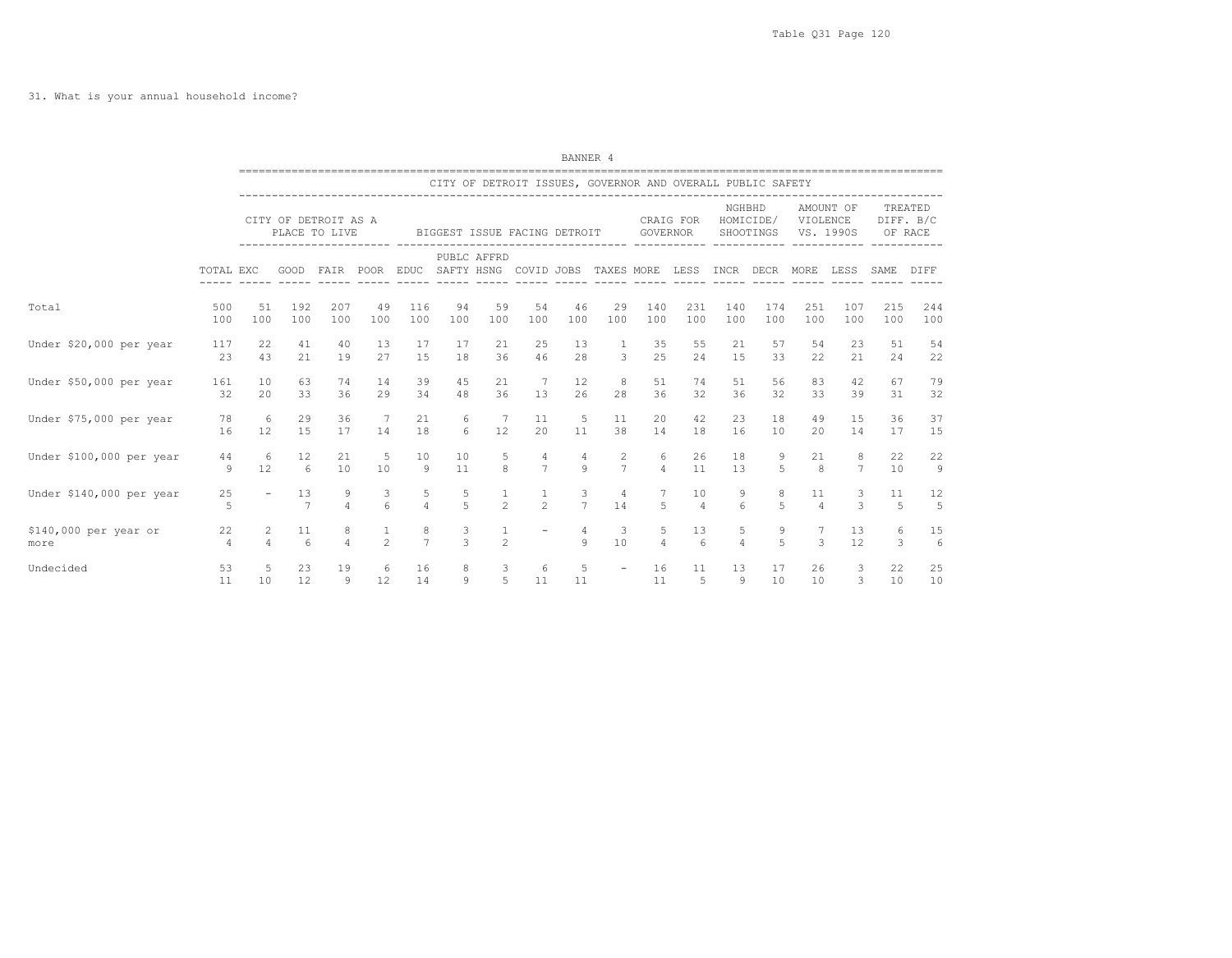## 32. What best describes your current living situation?

|                                    |                         |                       |                                |                                       |                                  |                                 |                                  |                                  |                                  | BANNER 4                       |                                                                               |                              |                        |                              |                                   |                         |                                |                     |                      |
|------------------------------------|-------------------------|-----------------------|--------------------------------|---------------------------------------|----------------------------------|---------------------------------|----------------------------------|----------------------------------|----------------------------------|--------------------------------|-------------------------------------------------------------------------------|------------------------------|------------------------|------------------------------|-----------------------------------|-------------------------|--------------------------------|---------------------|----------------------|
|                                    |                         |                       |                                |                                       |                                  |                                 |                                  |                                  |                                  |                                | CITY OF DETROIT ISSUES, GOVERNOR AND OVERALL PUBLIC SAFETY                    |                              |                        |                              |                                   |                         |                                |                     |                      |
|                                    |                         |                       |                                | CITY OF DETROIT AS A<br>PLACE TO LIVE |                                  | ------------------------ ------ |                                  | BIGGEST ISSUE FACING DETROIT     |                                  |                                |                                                                               | GOVERNOR                     | CRAIG FOR              | NGHBHD                       | HOMICIDE/<br>SHOOTINGS            | VIOLENCE<br>VS. 1990S   | AMOUNT OF                      | OF RACE             | TREATED<br>DIFF. B/C |
|                                    | TOTAL EXC               |                       |                                |                                       |                                  |                                 |                                  | PUBLC AFFRD                      |                                  |                                | GOOD FAIR POOR EDUC SAFTY HSNG COVID JOBS TAXES MORE LESS INCR DECR MORE LESS |                              |                        |                              |                                   |                         |                                | SAME                | DIFF                 |
| Total                              | 500<br>100              | 51<br>100             | 192<br>100                     | 207<br>100                            | 49<br>100                        | 116<br>100                      | 94<br>100                        | 59<br>100                        | 54<br>100                        | 46<br>100                      | 29<br>100                                                                     | 140<br>100                   | 231<br>100             | 140<br>100                   | 174<br>100                        | 251<br>100              | 107<br>100                     | 215<br>100          | 244<br>100           |
| Homeowner                          | 238<br>48               | 24<br>47              | 97<br>51                       | 94<br>45                              | 23<br>47                         | 65<br>56                        | 42<br>4.5                        | 20<br>34                         | 17<br>31                         | 27<br>59                       | 16<br>55                                                                      | 66<br>47                     | 109<br>47              | 63<br>45                     | 80<br>46                          | 117<br>47               | 57<br>53                       | 100<br>47           | 121<br>50            |
| Renter                             | 139<br>28               | 13<br>25              | 48<br>25                       | 61<br>29                              | 16<br>33                         | 25<br>22                        | 34<br>36                         | 26<br>44                         | 16<br>30                         | 9<br>20                        | $\overline{9}$<br>31                                                          | 45<br>32                     | 55<br>24               | 46<br>33                     | 45<br>26                          | 69<br>27                | 32<br>30                       | 64<br>30            | 61<br>25             |
| Detroit public housing             | 20<br>$\overline{4}$    | 5<br>10               | 11<br>6                        | $\overline{c}$<br>$\overline{1}$      | 2<br>$\overline{4}$              | $\mathbf{1}$<br>$\mathbf{1}$    | $\overline{c}$<br>$\mathfrak{D}$ | $\overline{c}$<br>$\overline{3}$ | 9<br>17                          | $\mathbf{1}$<br>$\mathfrak{D}$ | $\overline{\phantom{a}}$                                                      | 6<br>$\overline{4}$          | 8<br>3                 | $\mathbf{1}$<br>$\mathbf{1}$ | 14<br>$\mathsf{R}$                | 8<br>3                  | 3<br>3                         | 7<br>3              | 11<br>$\overline{5}$ |
| Detroit affordable<br>housing      | 35<br>$\overline{7}$    | 3<br>$6 \overline{6}$ | 13<br>$\overline{7}$           | 18<br>$\mathsf{Q}$                    | $\mathbf{1}$<br>$2^{1}$          | 8<br>$\overline{7}$             | 7<br>$\overline{7}$              | $\overline{4}$<br>$\overline{7}$ | $\overline{c}$<br>$\overline{4}$ | $\mathbf{2}$<br>$\overline{4}$ | 2<br>$\overline{7}$                                                           | 8<br>6                       | 18<br>8                | 14<br>10                     | 9<br>5                            | 22<br>9                 | 4<br>4                         | 14<br>7             | 20<br>8              |
| University housing/<br>dormitory   | 5<br>$\overline{1}$     |                       | $\mathbf{1}$<br>$\overline{1}$ | 4<br>$\overline{c}$                   |                                  | 2<br>$\mathfrak{D}$             | 1<br>$\mathbf{1}$                |                                  | $\overline{c}$                   |                                |                                                                               | $\mathbf{1}$<br>$\mathbf{1}$ | 4<br>$\overline{c}$    |                              | 5<br>$\mathcal{L}$                | $\mathbf{1}$<br>$\star$ | 2<br>$\mathfrak{D}$            | 2<br>$\overline{1}$ | 3<br>$\mathbf{1}$    |
| Assisted living or<br>nursing home | <sup>1</sup><br>$\star$ |                       |                                |                                       |                                  |                                 | $\mathbf{1}$<br>$\mathbf{1}$     |                                  |                                  |                                |                                                                               |                              |                        |                              |                                   | $\mathbf{1}$            |                                |                     |                      |
| Currently displaced or<br>homeless | 10<br>$\mathfrak{D}$    | 2<br>$\overline{4}$   | $\overline{c}$<br>$\mathbf{1}$ | 4<br>$\mathfrak{D}$                   | 2<br>$\overline{4}$              |                                 |                                  | 5<br>8                           | 2<br>$\Delta$                    | $\mathfrak{D}$                 |                                                                               |                              | 10<br>$\overline{4}$   | 3<br>$\mathfrak{D}$          | 6<br>$\mathcal{L}$                | 7<br>$\mathcal{L}$      | 2<br>$\overline{2}$            | 5<br>$\mathfrak{D}$ | 3<br>$\overline{1}$  |
| Undecided                          | 27<br>$\overline{5}$    | 4<br>$\mathsf{R}$     | 6<br>3                         | 14<br>$\overline{7}$                  | 3<br>6                           | $7^{\circ}$<br>6                | 6<br>$6 \overline{6}$            | $\mathbf{1}$<br>$\mathfrak{D}$   | $\overline{c}$<br>$\overline{4}$ | 2<br>$\overline{4}$            | 2<br>$\overline{7}$                                                           | 8<br>6                       | 13<br>$6\overline{6}$  | 8<br>6                       | $7\phantom{.0}$<br>$\overline{4}$ | 13<br>5                 | $\mathbf{2}$<br>$\mathfrak{D}$ | 14<br>7             | 10<br>$\overline{4}$ |
| Refused                            | 25<br>$\overline{5}$    |                       | 14<br>$\overline{7}$           | 9<br>$\Delta$                         | $\overline{2}$<br>$\overline{4}$ | 8<br>$7\overline{ }$            | $\mathbf{1}$<br>$\mathbf{1}$     | $\overline{1}$<br>$\mathfrak{D}$ | 5<br>$\circ$                     | 4<br>$\mathsf{Q}$              |                                                                               | 6<br>$\overline{4}$          | 13<br>$6 \overline{6}$ | 5<br>$\overline{4}$          | 8<br>5                            | 13<br>5                 | 5<br>5                         | 8<br>$\overline{4}$ | 15<br>6              |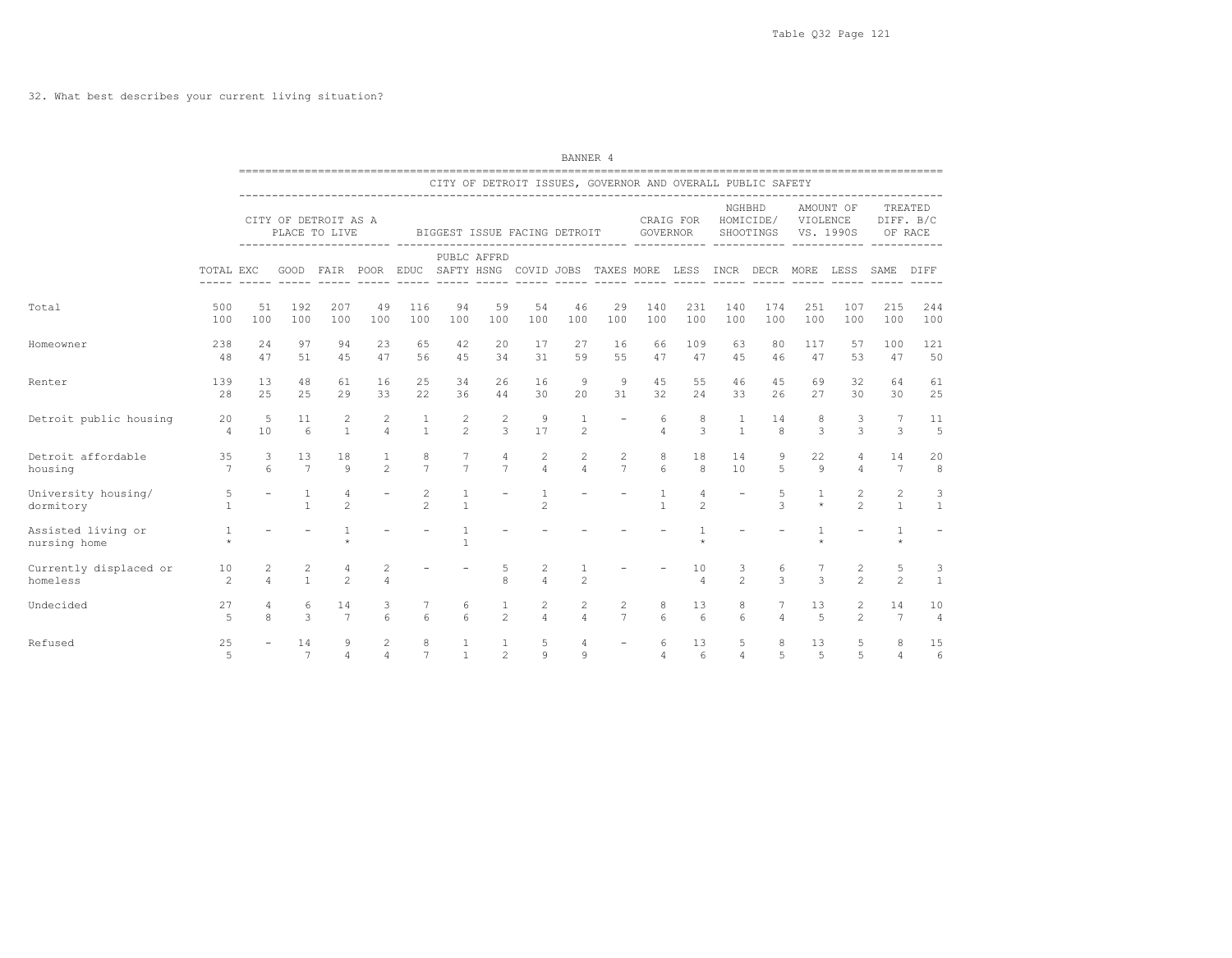33. Does anyone in your household own a firearm - yes or no?

|           |            |           |                                       |                     |           |            |           |                                                            |           | BANNER 4       |            |                       |                    |                     |                        |                |                        |                    |                                 |  |
|-----------|------------|-----------|---------------------------------------|---------------------|-----------|------------|-----------|------------------------------------------------------------|-----------|----------------|------------|-----------------------|--------------------|---------------------|------------------------|----------------|------------------------|--------------------|---------------------------------|--|
|           |            |           |                                       |                     |           |            |           | CITY OF DETROIT ISSUES, GOVERNOR AND OVERALL PUBLIC SAFETY |           |                |            |                       |                    |                     |                        |                |                        |                    |                                 |  |
|           |            |           | CITY OF DETROIT AS A<br>PLACE TO LIVE | ------------- ----  |           |            |           | BIGGEST ISSUE FACING DETROIT                               |           |                |            | CRAIG FOR<br>GOVERNOR |                    | NGHBHD              | HOMICIDE/<br>SHOOTINGS | VIOLENCE       | AMOUNT OF<br>VS. 1990S |                    | TREATED<br>DIFF. B/C<br>OF RACE |  |
|           | TOTAL EXC  |           | GOOD                                  | FAIR                | POOR      | EDUC       |           | PUBLC AFFRD<br>SAFTY HSNG COVID JOBS                       |           |                | TAXES MORE |                       | LESS               | INCR DECR           |                        | MORE           | LESS                   | SAME               | DIFF                            |  |
| Total     | 500<br>100 | 51<br>100 | 192<br>100                            | 207<br>100          | 49<br>100 | 116<br>100 | 94<br>100 | 59<br>100                                                  | 54<br>100 | 46<br>100      | 29<br>100  | 140<br>100            | 231<br>100         | 140<br>100          | 174<br>100             | 251<br>100     | 107<br>100             | 215<br>100         | 244<br>100                      |  |
| Yes       | 141<br>28  | 10<br>20  | 57<br>30                              | 66<br>32            | 8<br>16   | 31<br>27   | 22<br>23  | 19<br>32                                                   | 10<br>19  | 16<br>35       | 14<br>48   | 44<br>31              | 56<br>24           | 41<br>29            | 43<br>25               | 73<br>29       | 30<br>28               | 64<br>30           | 67<br>27                        |  |
| No        | 340<br>68  | 41<br>80  | 126<br>66                             | 135<br>65           | 37<br>76  | 77<br>66   | 71<br>76  | 40<br>68                                                   | 40<br>74  | 28<br>61       | 15<br>52   | 93<br>66              | 166<br>72          | 94<br>67            | 125<br>72              | 166<br>66      | 76<br>71               | 147<br>68          | 165<br>68                       |  |
| Undecided | 6          |           |                                       | $\overline{c}$      | 2         |            |           |                                                            | 4         | $\mathfrak{D}$ |            |                       | 3                  |                     |                        | 2              |                        |                    | 3                               |  |
| Refused   | 13<br>3    |           |                                       | 4<br>$\mathfrak{D}$ | 2         | 8          |           |                                                            | 2         | $\mathfrak{D}$ |            | 3<br>$\mathfrak{D}$   | 6<br>$\mathcal{R}$ | 3<br>$\mathfrak{D}$ | 5<br>$\mathcal{L}$     | 10<br>$\Delta$ |                        | 4<br>$\mathcal{D}$ | 9<br>$\overline{4}$             |  |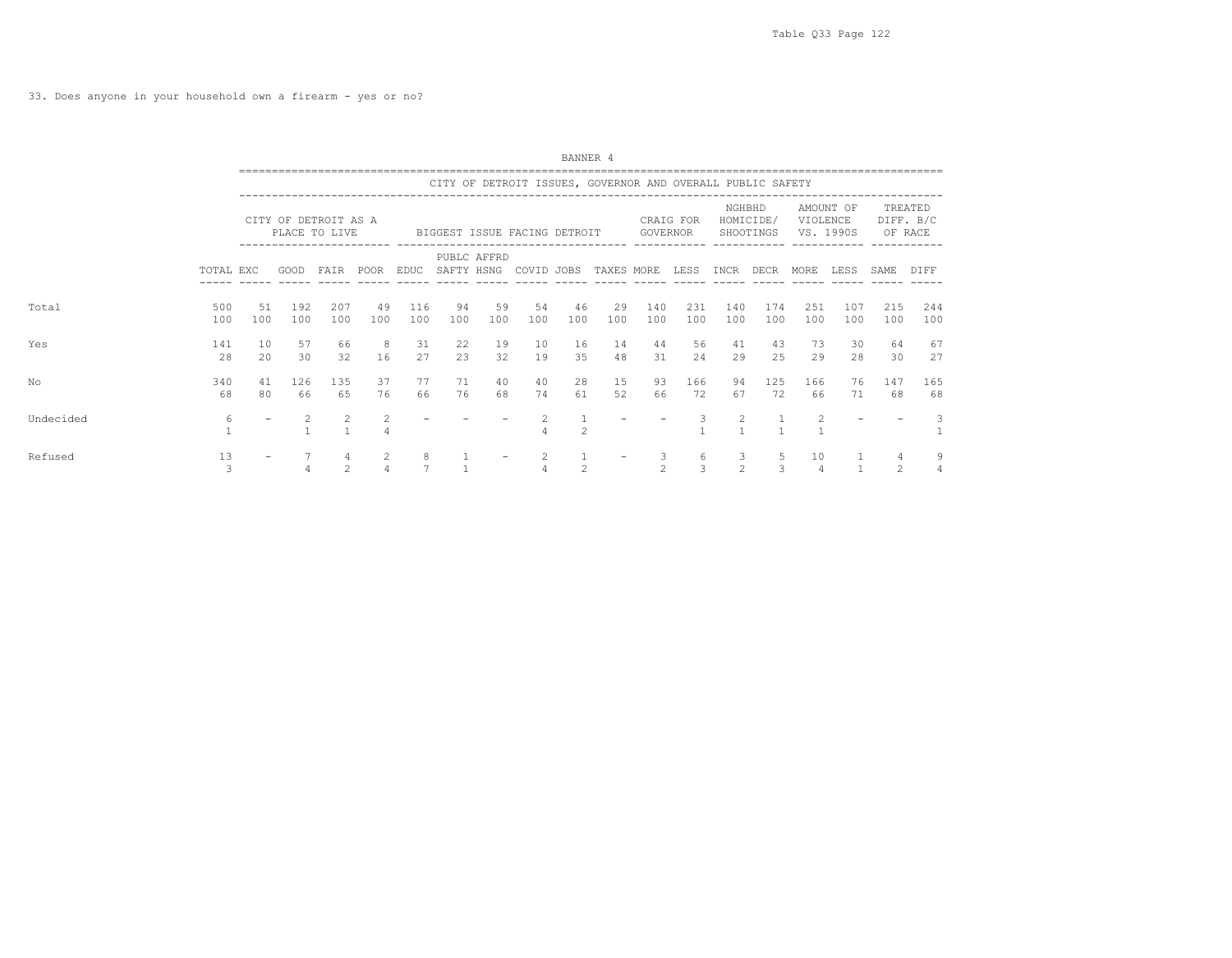34. Do any members of your household work in public safety - yes or no?

|           |                |            |            |                                           |           |            |                |                                                            |                     | BANNER 4       |            |                |            |                |                        |            |                        |            |                                 |  |
|-----------|----------------|------------|------------|-------------------------------------------|-----------|------------|----------------|------------------------------------------------------------|---------------------|----------------|------------|----------------|------------|----------------|------------------------|------------|------------------------|------------|---------------------------------|--|
|           |                |            |            |                                           |           |            |                | CITY OF DETROIT ISSUES, GOVERNOR AND OVERALL PUBLIC SAFETY |                     |                |            |                |            |                |                        |            |                        |            |                                 |  |
|           |                |            |            | CITY OF DETROIT AS A<br>PLACE TO LIVE     |           |            |                | BIGGEST ISSUE FACING DETROIT                               |                     |                |            | GOVERNOR       | CRAIG FOR  | NGHBHD         | HOMICIDE/<br>SHOOTINGS | VIOLENCE   | AMOUNT OF<br>VS. 1990S |            | TREATED<br>DIFF. B/C<br>OF RACE |  |
|           | TOTAL EXC      |            | GOOD       | . _ _ _ _ _ _ _ _ _ _ _ _ _ _ _ _<br>FAIR | POOR      | EDUC       |                | PUBLC AFFRD<br>SAFTY HSNG COVID JOBS                       |                     |                | TAXES MORE |                |            | LESS INCR DECR |                        | MORE       | LESS                   | SAME       | DIFF                            |  |
| Total     | 500<br>100     | .51<br>100 | 192<br>100 | 207<br>100                                | 49<br>100 | 116<br>100 | 94<br>100      | 59<br>100                                                  | 54<br>100           | 46<br>100      | 29<br>100  | 140<br>100     | 231<br>100 | 140<br>100     | 174<br>100             | 251<br>100 | 107<br>100             | 215<br>100 | 244<br>100                      |  |
| Yes       | 49<br>10       | 8<br>16    | 20<br>10   | 16<br>8                                   | 5<br>10   | 15<br>13   | $\overline{7}$ | 9<br>1.5                                                   | 2<br>$\overline{a}$ | 7<br>1.5       |            | 27<br>19       | 16<br>7    | 11<br>8        | 21<br>12.              | 25<br>10   | 12<br>11               | 25<br>12   | 18<br>7                         |  |
| No        | 446<br>89      | 41<br>80   | 171<br>89  | 189<br>91                                 | 44<br>90  | 101<br>87  | 85<br>90       | 50<br>85                                                   | 50<br>93            | 38<br>83       | 29<br>100  | 110<br>79      | 214<br>93  | 126<br>90      | 152<br>87              | 224<br>89  | 94<br>88               | 189<br>88  | 226<br>93                       |  |
| Undecided | $\overline{2}$ |            |            |                                           |           |            |                |                                                            |                     | $\mathfrak{D}$ |            |                |            |                |                        |            |                        |            |                                 |  |
| Refused   | 3              |            |            |                                           |           |            |                |                                                            |                     |                |            | $\mathfrak{D}$ |            |                |                        |            |                        |            |                                 |  |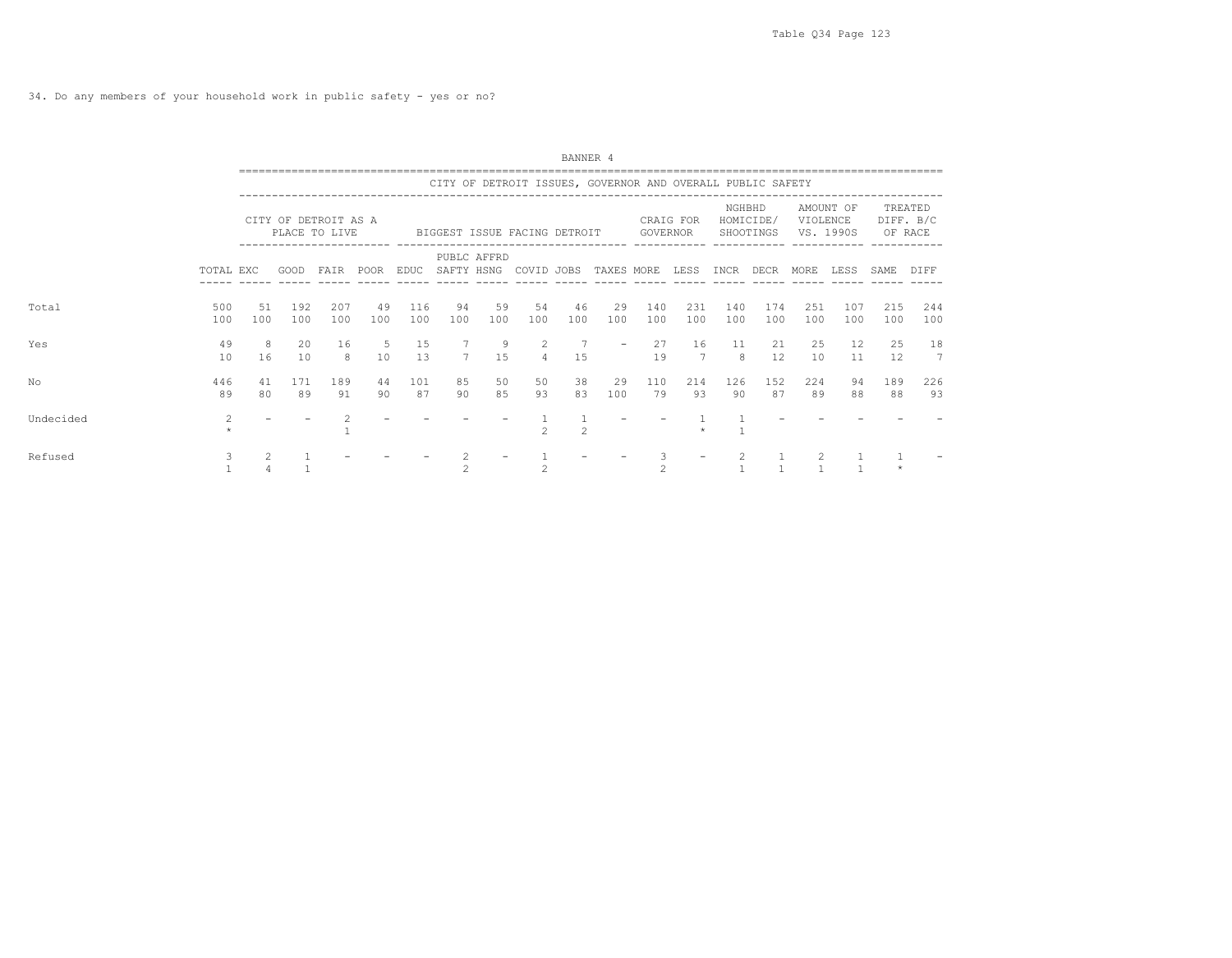|           |            |           |                                       |                                   |                     |            |           |                        |                              | BANNER 4       |                                                            |                                |                       |            |                        |                     |                        |            |                                 |
|-----------|------------|-----------|---------------------------------------|-----------------------------------|---------------------|------------|-----------|------------------------|------------------------------|----------------|------------------------------------------------------------|--------------------------------|-----------------------|------------|------------------------|---------------------|------------------------|------------|---------------------------------|
|           |            |           |                                       |                                   |                     |            |           |                        |                              |                | CITY OF DETROIT ISSUES, GOVERNOR AND OVERALL PUBLIC SAFETY |                                |                       |            |                        |                     |                        |            |                                 |
|           |            |           | CITY OF DETROIT AS A<br>PLACE TO LIVE |                                   |                     |            |           |                        | BIGGEST ISSUE FACING DETROIT |                |                                                            |                                | CRAIG FOR<br>GOVERNOR | NGHBHD     | HOMICIDE/<br>SHOOTINGS | VIOLENCE            | AMOUNT OF<br>VS. 1990S |            | TREATED<br>DIFF. B/C<br>OF RACE |
|           | TOTAL EXC  |           | GOOD                                  | --------------- ----<br>FAIR POOR |                     | EDUC       |           | PUBLC AFFRD            | SAFTY HSNG COVID JOBS        |                | TAXES MORE                                                 |                                | LESS                  | INCR DECR  |                        | MORE                | LESS                   | SAME       | DIFF                            |
| Total     | 500<br>100 | 51<br>100 | 192<br>100                            | 207<br>100                        | 49<br>100           | 116<br>100 | 94<br>100 | 59<br>100              | 54<br>100                    | 46<br>100      | 29<br>100                                                  | 140<br>100                     | 231<br>100            | 140<br>100 | 174<br>100             | 251<br>100          | 107<br>100             | 215<br>100 | 244<br>100                      |
| Yes       | 57<br>11   | 10<br>20  | 19<br>10                              | 24<br>12                          | $\overline{4}$<br>8 | 16<br>14   | 12<br>1.3 | 7<br>$12 \overline{ }$ | 2<br>$\overline{4}$          | 5<br>11        | 2<br>7                                                     | 17<br>12                       | 27<br>12              | 20<br>14   | 21<br>12               | 16<br>6             | 26<br>2.4              | 24<br>11   | 31<br>13                        |
| No        | 432<br>86  | 41<br>80  | 167<br>87                             | 180<br>87                         | 43<br>88            | 94<br>81   | 82<br>87  | 52<br>88               | 50<br>93                     | 38<br>83       | 27<br>93                                                   | 119<br>85                      | 198<br>86             | 117<br>84  | 148<br>85              | 229<br>91           | 79<br>74               | 189<br>88  | 206<br>84                       |
| Undecided | 4          |           |                                       | $\overline{1}$                    | $\mathfrak{D}$      |            |           |                        | $\mathcal{P}$                | $\overline{2}$ |                                                            |                                | $\star$               | 2          |                        |                     |                        |            | 2                               |
| Refused   |            |           | 5                                     | $\star$                           | $\mathfrak{D}$      | .5         |           |                        | $\mathfrak{D}$               | $\mathfrak{D}$ |                                                            | $\overline{2}$<br>$\mathbf{1}$ | 5<br>$\mathfrak{D}$   |            | 5<br>$\mathcal{L}$     | 5<br>$\mathfrak{D}$ | $\mathfrak{D}$         |            | 5<br>$\mathbf{2}$               |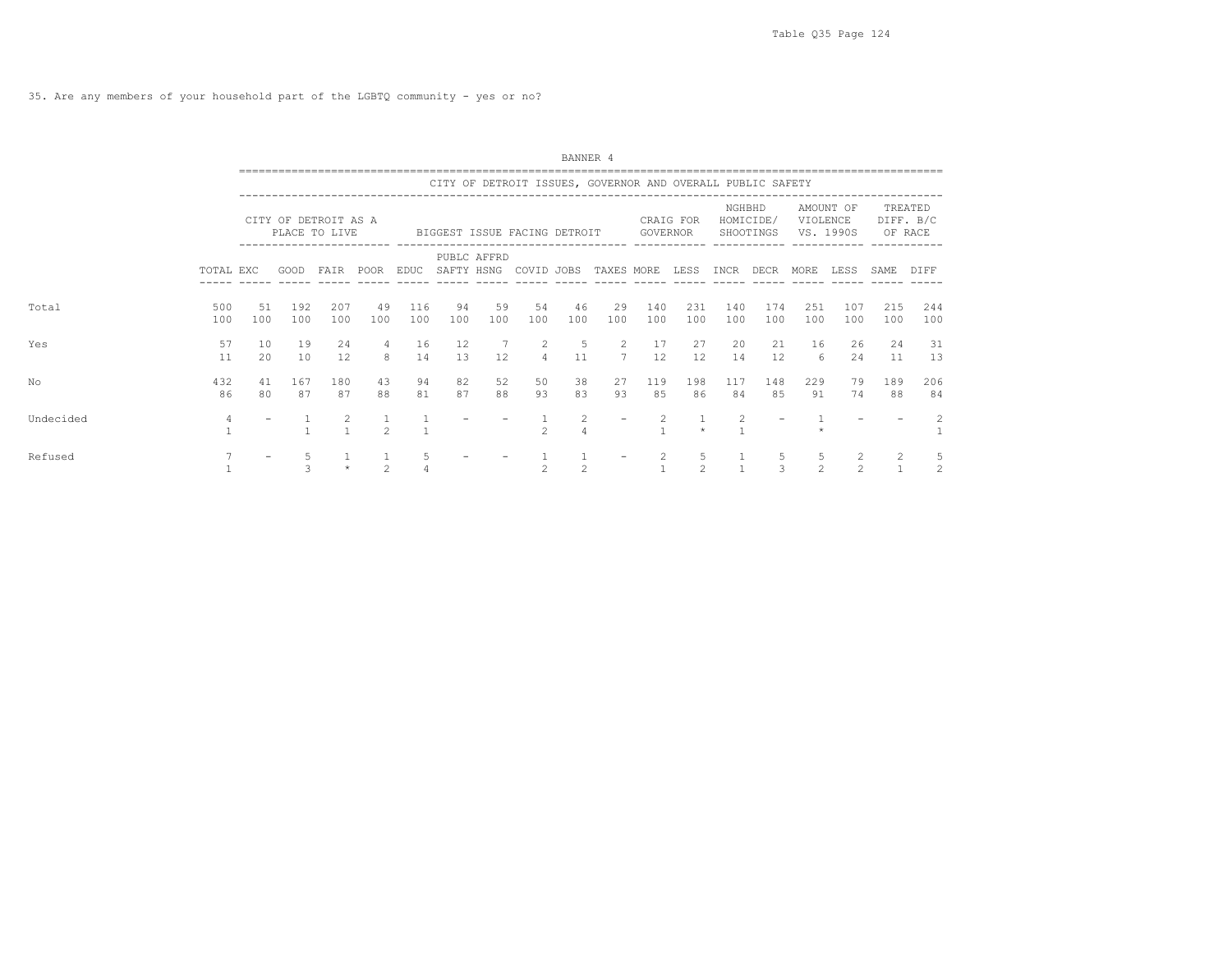6. How would you rate the city of Detroit as a place to live?

|           |                         |                         |           |           |                              |            |                              |                       |           | BANNER 5          |           |                         |                                              |                           |                 |            |            |                                               |              |
|-----------|-------------------------|-------------------------|-----------|-----------|------------------------------|------------|------------------------------|-----------------------|-----------|-------------------|-----------|-------------------------|----------------------------------------------|---------------------------|-----------------|------------|------------|-----------------------------------------------|--------------|
|           |                         |                         |           |           |                              |            |                              |                       |           |                   |           |                         | INTERACTIONS WITH CITY OF DETROIT POLICE     |                           |                 |            |            |                                               |              |
|           |                         | FEEL SAFE<br>IN NGHBRHD |           |           | DETROIT POLICE<br>JOB RATING |            |                              | ASK FOR<br>HELP       |           | REPORT<br>A CRIME |           | POLICE TO<br>FEEL SAFER | AMOUNT OF                                    | USE<br>NECESSARY<br>FORCE |                 | POLICE     |            | EVER BEEN<br>EVER CALLED STOPPED BY<br>POLICE |              |
|           | TOTAL                   | YES                     | NO.       | EXC.      | GOOD                         |            |                              |                       | NOT       |                   | NOT       |                         | FAIR POOR LKLY LKLY LKLY LKLY MORE FEWER YES |                           | NO <sub>N</sub> | YES        | NO         | <b>YES</b>                                    | NO           |
| Total     | 500<br>100              | 429<br>100              | 58<br>100 | 37<br>100 | 165<br>100                   | 214<br>100 | 77<br>100                    | 406<br>100            | 85<br>100 | 436<br>100        | 44<br>100 | 367<br>100              | 40<br>100                                    | 247<br>100                | 172<br>100      | 288<br>100 | 206<br>100 | 146<br>100                                    | 349<br>100   |
| Excellent | 51<br>10                | 47<br>11                | 3<br>5    | 16<br>43  | 11<br>7                      | 19<br>9    | 4<br>5                       | 40<br>10              | 9<br>11   | 40<br>9           | 6<br>14   | 33<br>9                 | 7<br>18                                      | 27<br>11                  | 16<br>9         | 28<br>10   | 23<br>11   | 17<br>12                                      | 34<br>10     |
| Good      | 192<br>38               | 182<br>42               | 9<br>16   | 16<br>43  | 86<br>52                     | 71<br>33   | 14<br>18                     | 167<br>41             | 22<br>26  | 177<br>41         | 11<br>2.5 | 144<br>39               | 13<br>33                                     | 91<br>37                  | 62<br>36        | 103<br>36  | 85<br>41   | 45<br>31                                      | 146<br>42    |
| Fair      | 207<br>41               | 171<br>40               | 26<br>45  | -5<br>14  | 58<br>35                     | 105<br>49  | 38<br>49                     | 168<br>41             | 35<br>41  | 178<br>41         | 19<br>43  | 155<br>42               | 16<br>40                                     | 102<br>41                 | 76<br>44        | 127<br>44  | 78<br>38   | 67<br>46                                      | 136<br>39    |
| Poor      | 49<br>10                | 28<br>$7\phantom{.0}$   | 20<br>34  | $\sim$    | 10<br>6                      | 19<br>9    | 20<br>26                     | 30<br>$7\phantom{.0}$ | 19<br>22  | 40<br>9           | 8<br>18   | 35<br>10                | 4<br>10                                      | 27<br>11                  | 18<br>10        | 30<br>10   | 19<br>-9   | 17<br>12                                      | 32<br>9      |
| Undecided | $\mathbf{1}$<br>$\star$ |                         |           |           |                              |            | $\mathbf{1}$<br>$\mathbf{1}$ | $\star$               |           |                   |           |                         |                                              |                           |                 |            |            |                                               | $\mathbf{1}$ |
| Refused   |                         |                         |           |           |                              |            |                              |                       |           |                   |           |                         |                                              |                           |                 |            |            |                                               |              |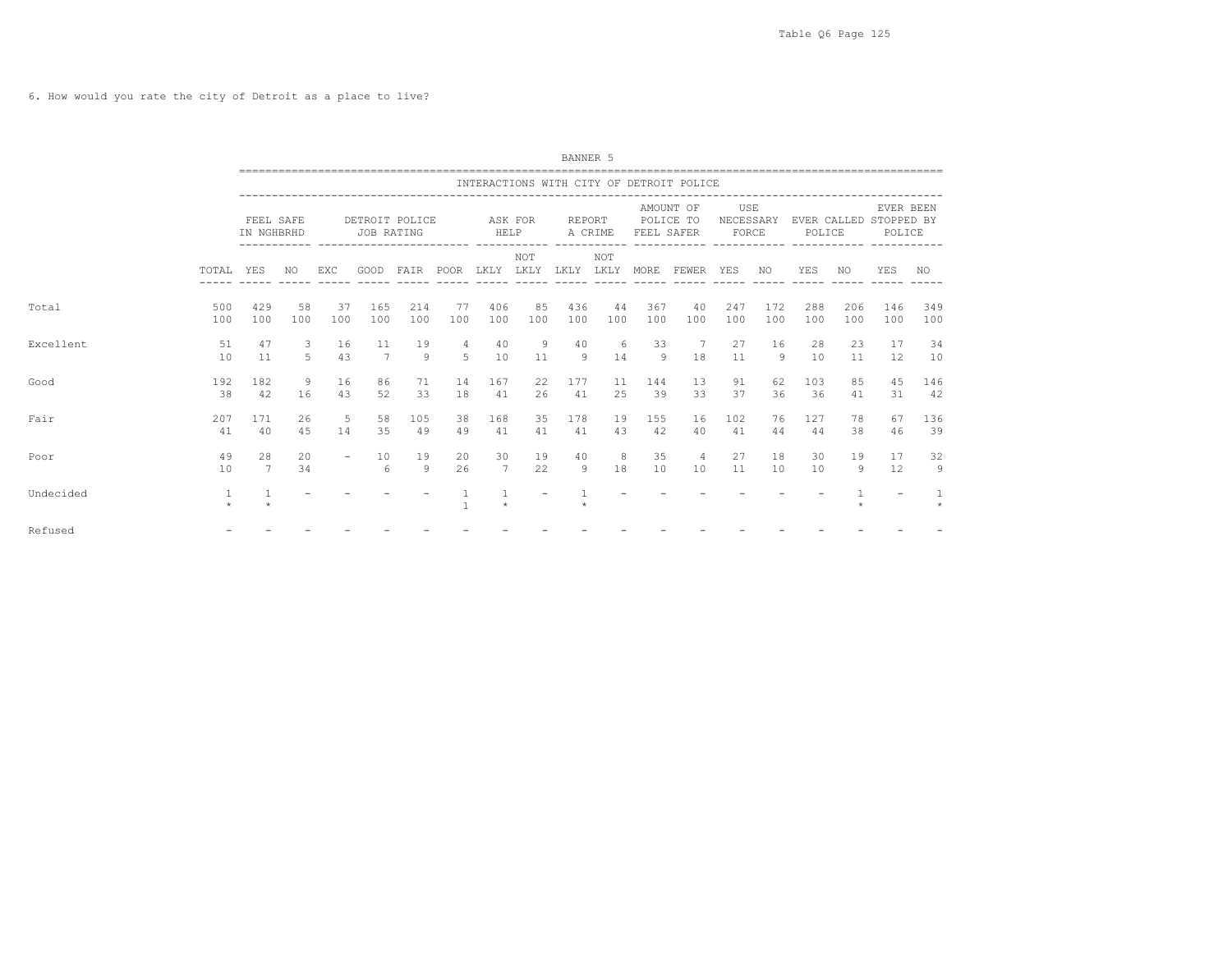7. Of the following issues, what do you think is the biggest issue facing the city of Detroit today?

|                    |                      |                         |                     |                          |                              |            |                                   |                      |                                  | BANNER 5                 |                              |                          |                                                   |                          |                                |                                            |                              |                              |                          |
|--------------------|----------------------|-------------------------|---------------------|--------------------------|------------------------------|------------|-----------------------------------|----------------------|----------------------------------|--------------------------|------------------------------|--------------------------|---------------------------------------------------|--------------------------|--------------------------------|--------------------------------------------|------------------------------|------------------------------|--------------------------|
|                    |                      |                         |                     |                          |                              |            |                                   |                      |                                  |                          |                              |                          | INTERACTIONS WITH CITY OF DETROIT POLICE          |                          |                                |                                            |                              |                              |                          |
|                    |                      | FEEL SAFE<br>IN NGHBRHD |                     | ------------ ----------- | DETROIT POLICE<br>JOB RATING |            | ---------- ----------- ---------- | HELP                 | ASK FOR                          |                          | REPORT<br>A CRIME            | FEEL SAFER               | AMOUNT OF<br>POLICE TO                            | USE<br>FORCE             |                                | NECESSARY EVER CALLED STOPPED BY<br>POLICE |                              | EVER BEEN<br>POLICE          |                          |
|                    | TOTAL YES            |                         | NO.                 | EXC                      |                              |            |                                   | $- - - - - -$        | NOT<br>$\frac{1}{2}$             |                          | <b>NOT</b>                   | $- - - - - -$            | GOOD FAIR POOR LKLY LKLY LKLY LKLY MORE FEWER YES |                          | NO.                            | YES<br>----- ----- -----                   | NO.<br>$\frac{1}{2}$         | YES<br>$- - - - - -$         | NO.<br>$- - - - -$       |
| Total              | 500<br>100           | 429<br>100              | 58<br>100           | 37<br>100                | 165<br>100                   | 214<br>100 | 77<br>100                         | 406<br>100           | 85<br>100                        | 436<br>100               | 44<br>100                    | 367<br>100               | 40<br>100                                         | 247<br>100               | 172<br>100                     | 288<br>100                                 | 206<br>100                   | 146<br>100                   | 349<br>100               |
| Police Reform      | 20<br>$\overline{4}$ | 15<br>3                 | 4<br>7              | $\overline{\phantom{a}}$ | 3<br>2                       | 11<br>5    | 6<br>8                            | 12<br>3              | 8<br>$\mathcal{G}$               | 14<br>3                  | 6<br>14                      | 12<br>3                  | $\mathbf{2}$<br>5                                 | $7\phantom{.0}$<br>3     | 13<br>8                        | 9<br>3                                     | 11<br>5                      | 4<br>3                       | 16<br>5                  |
| Public Safety      | 94<br>19             | 78<br>18                | 15<br>26            | 2<br>5                   | 33<br>20                     | 37<br>17   | 22<br>29                          | 86<br>21             | 8<br>9                           | 88<br>20                 | 5<br>11                      | 84<br>23                 | 3<br>8                                            | 57<br>23                 | 21<br>12                       | 61<br>21                                   | 33<br>16                     | 30<br>21                     | 64<br>18                 |
| Affordable Housing | 59<br>12             | 44<br>10                | 15<br>26            | 12<br>32                 | 18<br>11                     | 22<br>10   | 7<br>9                            | 43<br>11             | 14<br>16                         | 49<br>11                 | 6<br>14                      | 43<br>$12 \overline{ }$  | 6<br>15                                           | 32<br>13                 | 20<br>12                       | 35<br>12                                   | 23<br>11                     | 14<br>10                     | 44<br>13                 |
| Jobs               | 46<br>9              | 39<br>9                 | 5<br>9              | $\mathbf{1}$<br>3        | 16<br>10                     | 20<br>9    | 8<br>10                           | 34<br>8              | 11<br>13                         | 42<br>10                 | 2<br>5                       | 39<br>11                 | $\mathbf{2}$<br>5                                 | 27<br>11                 | 15<br>9                        | 21<br>7                                    | 23<br>11                     | 21<br>14                     | 24<br>$7\phantom{.0}$    |
| Education          | 116<br>23            | 111<br>26               | 5<br>9              | 10<br>27                 | 37<br>22                     | 59<br>28   | 8<br>10                           | 91<br>22             | 24<br>28                         | 104<br>24                | 9<br>20                      | 70<br>19                 | 11<br>28                                          | 48<br>19                 | 46<br>27                       | 69<br>24                                   | 45<br>22                     | 33<br>23                     | 83<br>24                 |
| Taxes              | 29<br>6              | 23<br>5                 | 3<br>5              | $\mathbf{2}$<br>5        | 13<br>8                      | 10<br>5    | 4<br>5                            | 23<br>6              | 5<br>6                           | 27<br>6                  | $\mathbf{1}$<br>$\mathbf{2}$ | 22<br>6                  | 3<br>8                                            | 19<br>8                  | 6<br>3                         | 17<br>6                                    | 12<br>6                      | 9<br>6                       | 19<br>5                  |
| Race relations     | 25<br>5              | 23<br>$\overline{5}$    | $\overline{c}$<br>3 | $\overline{\phantom{a}}$ | 11<br>$7\phantom{.0}$        | 11<br>5    | 2<br>3                            | 21<br>5              | 2<br>$\overline{2}$              | 22<br>5                  | $\overline{\phantom{a}}$     | 15<br>$\overline{4}$     | 5<br>13                                           | 8<br>3                   | 11<br>6                        | 14<br>5                                    | 11<br>5                      | 7<br>5.                      | 18<br>5                  |
| COVID-19           | 54<br>11             | 45<br>10                | 5<br>9              | 5<br>14                  | 22<br>13                     | 20<br>9    | 6<br>8                            | 46<br>11             | 6<br>$7\phantom{.0}$             | 42<br>10                 | $7\phantom{.0}$<br>16        | 39<br>11                 | 5<br>13                                           | 24<br>10                 | 23<br>13                       | 27<br>9                                    | 26<br>13                     | 13<br>9                      | 40<br>11                 |
| Other              | 25<br>5              | 24<br>6                 |                     | $\sqrt{2}$<br>5          | 4<br>2                       | 11<br>5    | 8<br>10                           | 23<br>6              | $\overline{c}$<br>$\overline{2}$ | 23<br>5                  | $\overline{c}$<br>5          | 18<br>-5                 | 1<br>3                                            | 10<br>$\overline{4}$     | 8<br>5                         | 15<br>5                                    | 10<br>5                      | 7<br>5                       | 17<br>5                  |
| Undecided          | 30<br>6              | 25<br>6                 | 4<br>$\overline{7}$ | 3<br>8                   | 8<br>5                       | 13<br>6    | 4<br>$\overline{5}$               | 27<br>$\overline{7}$ | 3<br>$\overline{4}$              | 25<br>6                  | 4<br>9                       | 25<br>7                  |                                                   | 15<br>6                  | 7<br>4                         | 20<br>7                                    | 10<br>5                      | 6<br>4                       | 24<br>7                  |
| Refused            | 2                    | $\overline{c}$          |                     |                          |                              |            | $\mathbf{2}$<br>3                 |                      | 2<br>$\overline{c}$              | $\overline{\phantom{a}}$ | $\mathbf{2}$<br>5            | $\overline{\phantom{a}}$ | $\mathbf{2}$<br>5                                 | $\overline{\phantom{a}}$ | $\overline{c}$<br>$\mathbf{1}$ | $\overline{\phantom{a}}$                   | $\mathbf{2}$<br>$\mathbf{1}$ | $\mathbf{2}$<br>$\mathbf{1}$ | $\overline{\phantom{a}}$ |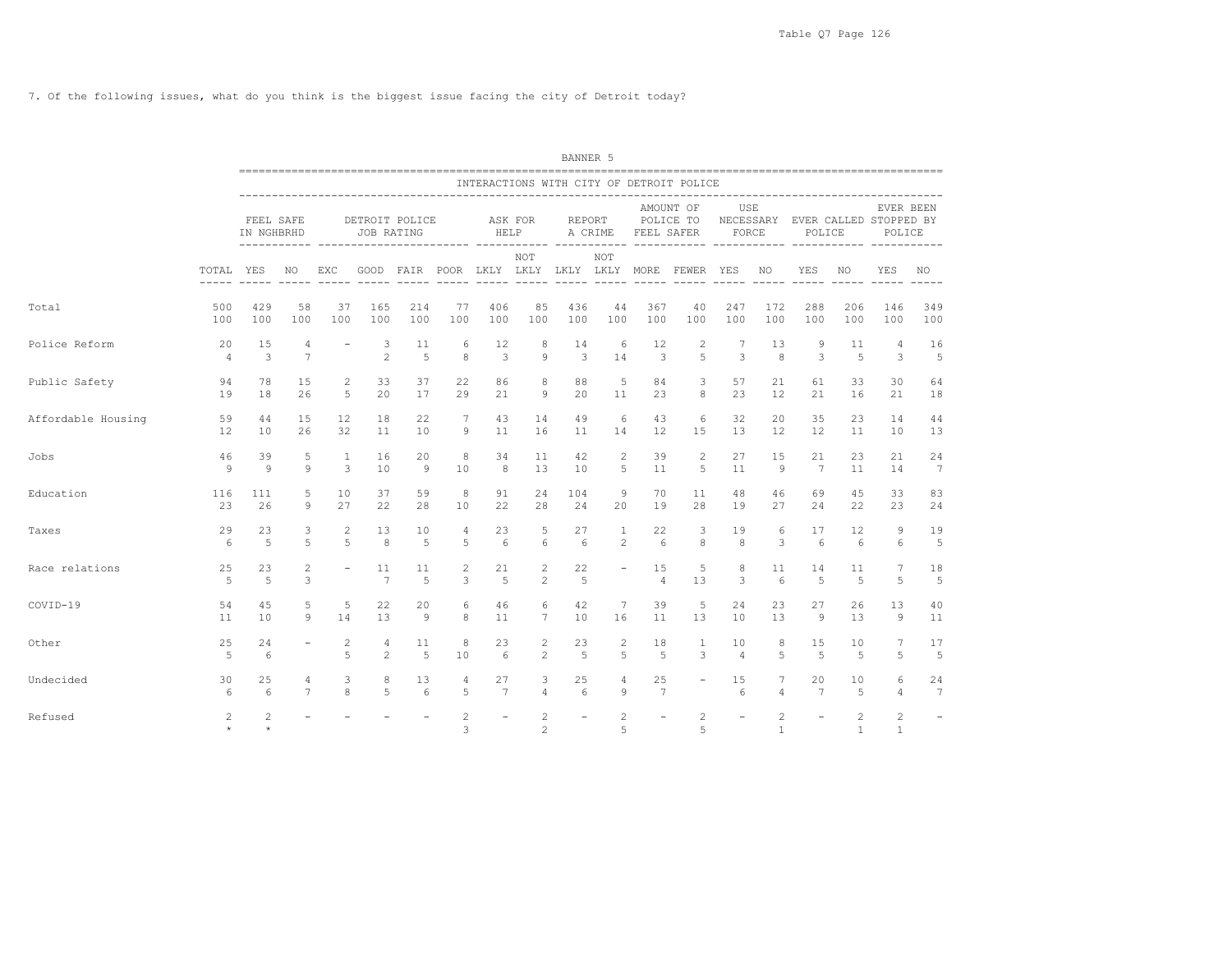8. Former Detroit police chief James Craig is preparing to run for the Republican nomination for governor next year. Does his record in the city of Detroit make you more or less likely to support him for governor?

|               |                                 |                         |                          |        |            |                   |                          |                |                          | BANNER 5       |                    |                |                                          |                           |                     |                     |                                  |                                               |                   |
|---------------|---------------------------------|-------------------------|--------------------------|--------|------------|-------------------|--------------------------|----------------|--------------------------|----------------|--------------------|----------------|------------------------------------------|---------------------------|---------------------|---------------------|----------------------------------|-----------------------------------------------|-------------------|
|               |                                 |                         |                          |        |            |                   |                          |                |                          |                |                    |                | INTERACTIONS WITH CITY OF DETROIT POLICE |                           |                     |                     |                                  |                                               |                   |
|               |                                 | FEEL SAFE<br>IN NGHBRHD |                          |        | JOB RATING | DETROIT POLICE    |                          | HELP           | ASK FOR                  | REPORT         | A CRIME            | FEEL SAFER     | AMOUNT OF<br>POLICE TO                   | USE<br>NECESSARY<br>FORCE |                     | POLICE              |                                  | EVER BEEN<br>EVER CALLED STOPPED BY<br>POLICE |                   |
|               | TOTAL                           | YES                     | NO.                      | EXC    | GOOD       | FAIR              | POOR                     | LKLY           | NOT<br>LKLY              | LKLY           | <b>NOT</b><br>LKLY | MORE           | FEWER                                    | YES                       | NO.                 | YES                 | NO.                              | YES                                           | NO.               |
| Total         | 500                             | 429                     | 58                       | 37     | 165        | 214               | 77                       | 406            | 85                       | 436            | 44                 | 367            | 40                                       | 247                       | 172                 | 288                 | 206                              | 146                                           | 349               |
|               | 100                             | 100                     | 100                      | 100    | 100        | 100               | 100                      | 100            | 100                      | 100            | 100                | 100            | 100                                      | 100                       | 100                 | 100                 | 100                              | 100                                           | 100               |
| More likely   | 140                             | 123                     | 13                       | 18     | 59         | 46                | 17                       | 115            | 24                       | 118            | 15                 | 111            | -9                                       | 76                        | 44                  | 77                  | 62                               | 34                                            | 105               |
|               | 28                              | 29                      | 22                       | 49     | 36         | 21                | 22                       | 28             | 28                       | 27             | 34                 | 30             | 23                                       | 31                        | 26                  | 27                  | 30                               | 23                                            | 30                |
| Less likely   | 231                             | 195                     | 29                       | 8      | 61         | 110               | 49                       | 185            | 42                       | 208            | 15                 | 162            | 22                                       | 108                       | 89                  | 143                 | 86                               | 88                                            | 141               |
|               | 46                              | 45                      | 50                       | 22     | 37         | 51                | 64                       | 46             | 49                       | 48             | 34                 | 44             | 55                                       | 44                        | 52                  | 50                  | 42                               | 60                                            | 40                |
| No difference | 52                              | 45                      | 7                        | 5      | 20         | 20                | 6                        | 41             | 10                       | 43             | $7\phantom{.0}$    | 37             | 5                                        | 26                        | 19                  | 25                  | 27                               | 10                                            | 42                |
|               | 10                              | 10                      | 12                       | 14     | 12         | 9                 | 8                        | 10             | 12                       | 10             | 16                 | 10             | 13                                       | 11                        | 11                  | 9                   | 13                               | $7\phantom{.0}$                               | 12                |
| Undecided     | 70                              | 59                      | 9                        | 3      | 23         | 36                | 5                        | 58             | 9                        | 60             | 7                  | 50             | $\overline{4}$                           | 34                        | 17                  | 38                  | 29                               | 10                                            | 58                |
|               | 14                              | 14                      | 16                       | 8      | 14         | 17                | 6                        | 14             | 11                       | 14             | 16                 | 14             | 10                                       | 14                        | 10                  | 13                  | 14                               | 7                                             | 17                |
| Refused       | $7\overline{ }$<br>$\mathbf{1}$ | $\overline{7}$<br>2     | $\overline{\phantom{a}}$ | 3<br>8 | 2          | 2<br>$\mathbf{1}$ | $\overline{\phantom{a}}$ | $\overline{c}$ | $\overline{\phantom{a}}$ | $\mathfrak{D}$ | $\equiv$           | $\mathfrak{D}$ | $\overline{\phantom{0}}$                 | 3                         | 3<br>$\mathfrak{D}$ | 5<br>$\mathfrak{D}$ | $\overline{c}$<br>$\overline{1}$ | 4<br>3                                        | 3<br>$\mathbf{1}$ |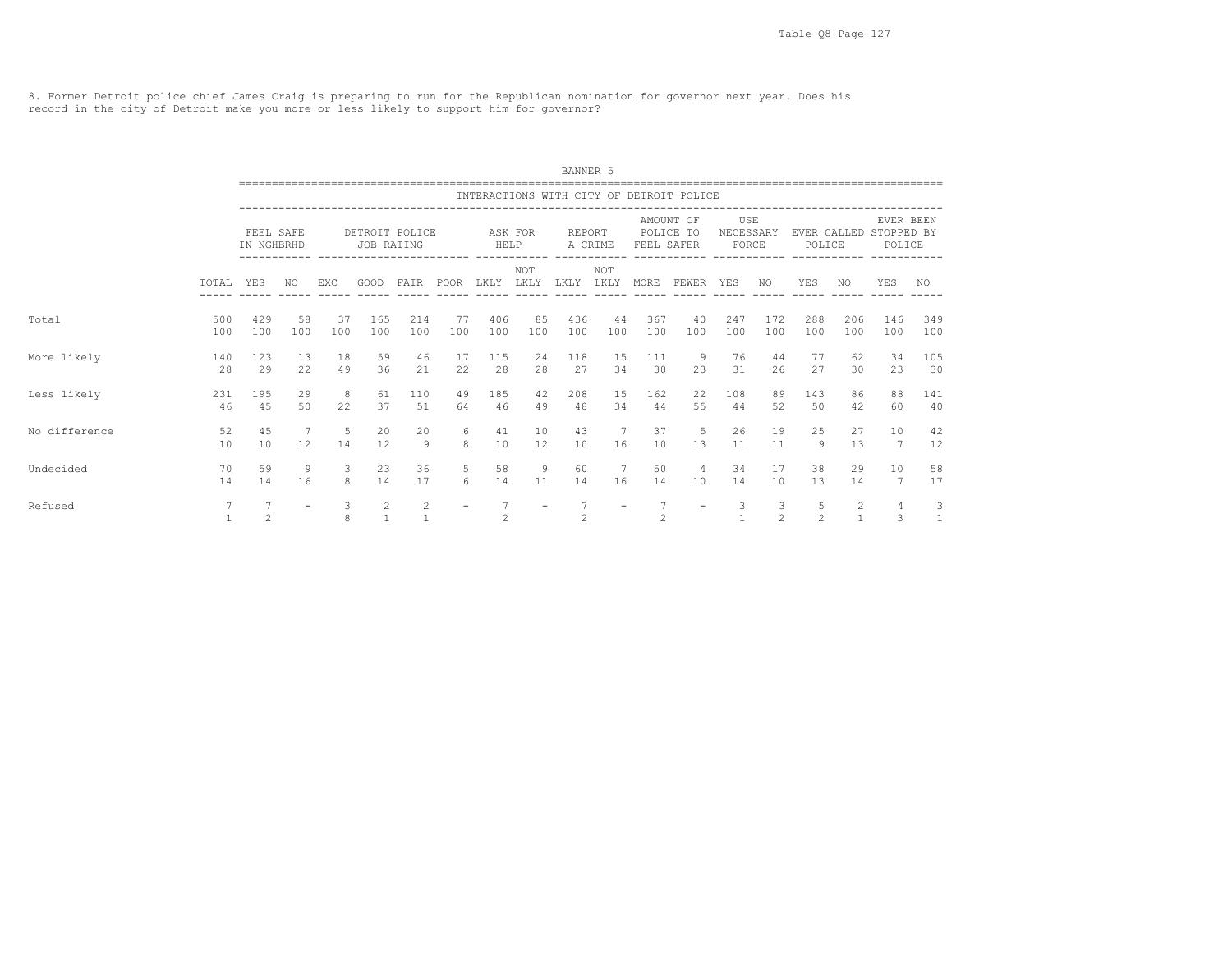9. How would you rate the job the Detroit police are doing?

|           |                                 |                         |                      |           |                                                  |            |                          |                   |                     | BANNER 5                           |                     |                         |                                                                                      |                           |                     |              |                     |                                               |            |
|-----------|---------------------------------|-------------------------|----------------------|-----------|--------------------------------------------------|------------|--------------------------|-------------------|---------------------|------------------------------------|---------------------|-------------------------|--------------------------------------------------------------------------------------|---------------------------|---------------------|--------------|---------------------|-----------------------------------------------|------------|
|           |                                 |                         |                      |           |                                                  |            |                          |                   |                     |                                    |                     |                         | INTERACTIONS WITH CITY OF DETROIT POLICE                                             |                           |                     |              |                     |                                               |            |
|           |                                 | FEEL SAFE<br>IN NGHBRHD |                      |           | DETROIT POLICE<br>JOB RATING                     |            |                          | ASK FOR<br>HELP   |                     | REPORT                             | A CRIME             | POLICE TO<br>FEEL SAFER | ---------------------------------<br>AMOUNT OF<br>----------- ----------- ---------- | USE<br>NECESSARY<br>FORCE |                     | POLICE       |                     | EVER BEEN<br>EVER CALLED STOPPED BY<br>POLICE |            |
|           | TOTAL                           | YES                     | NO                   | EXC       | ----------- ------------------------ ---<br>GOOD |            |                          |                   | NOT                 | FAIR POOR LKLY LKLY LKLY LKLY MORE | NOT                 |                         | FEWER YES                                                                            |                           | NO.                 | YES          | NO                  | YES                                           | NO         |
| Total     | 500<br>100                      | 429<br>100              | 58<br>100            | 37<br>100 | 165<br>100                                       | 214<br>100 | - 77<br>100              | 406<br>100        | 85<br>100           | 436<br>100                         | 44<br>100           | 367<br>100              | 40<br>100                                                                            | 247<br>100                | 172<br>100          | 288<br>100   | 206<br>100          | 146<br>100                                    | 349<br>100 |
| Excellent | 37<br>7                         | 32<br>$\overline{7}$    | 4<br>$7\overline{ }$ | 37<br>100 |                                                  |            |                          | 35<br>$\circ$     | 2<br>$\mathfrak{D}$ | 35<br>8                            | 2<br>$\overline{5}$ | 30<br>8                 | -3<br>$\mathbf{g}$                                                                   | 28<br>11                  | 4<br>$\mathfrak{D}$ | 23<br>8      | 14<br>7             | 8<br>5                                        | 28<br>8    |
| Good      | 165<br>-33                      | 144<br>34               | 19<br>33             |           | 165<br>100                                       |            |                          | 150<br>37         | 13<br>1.5           | 151<br>35                          | 10<br>23            | 125<br>34               | 10<br>25                                                                             | 95<br>38                  | 41<br>24            | 93<br>32     | 70<br>34            | 39<br>27                                      | 125<br>36  |
| Fair      | 214<br>43                       | 192<br>45               | 16<br>28             |           | $\overline{\phantom{a}}$                         | 214<br>100 | $\overline{\phantom{a}}$ | 175<br>43         | 34<br>40            | 186<br>43                          | 19<br>43            | 155<br>42               | 15<br>38                                                                             | 94<br>38                  | 90<br>52            | 125<br>43    | 88<br>43            | 69<br>47                                      | 145<br>42  |
| Poor      | 77<br>15                        | 55<br>13                | 19<br>33             |           |                                                  |            | 77<br>100                | 41<br>10          | 35<br>41            | 60<br>14                           | 12<br>27            | 55<br>15                | 11<br>28                                                                             | 27<br>11                  | 36<br>21            | 46<br>16     | 30<br>15            | 29<br>20                                      | 46<br>13   |
| Undecided | $7\phantom{.0}$<br>$\mathbf{1}$ | 6                       |                      |           |                                                  |            |                          | 5<br>$\mathbf{1}$ | $\mathbf{1}$        | 4<br>$\mathbf{1}$                  | 1<br>$\mathfrak{D}$ | 2<br>$\mathbf{1}$       | <sup>1</sup><br>3                                                                    | 3<br>$\mathbf{1}$         | $\mathbf{1}$        | 1<br>$\star$ | 4<br>$\mathfrak{D}$ | -1<br>$\overline{1}$                          | 5<br>1     |
| Refused   |                                 |                         |                      |           |                                                  |            |                          |                   |                     |                                    |                     |                         |                                                                                      |                           |                     |              |                     |                                               |            |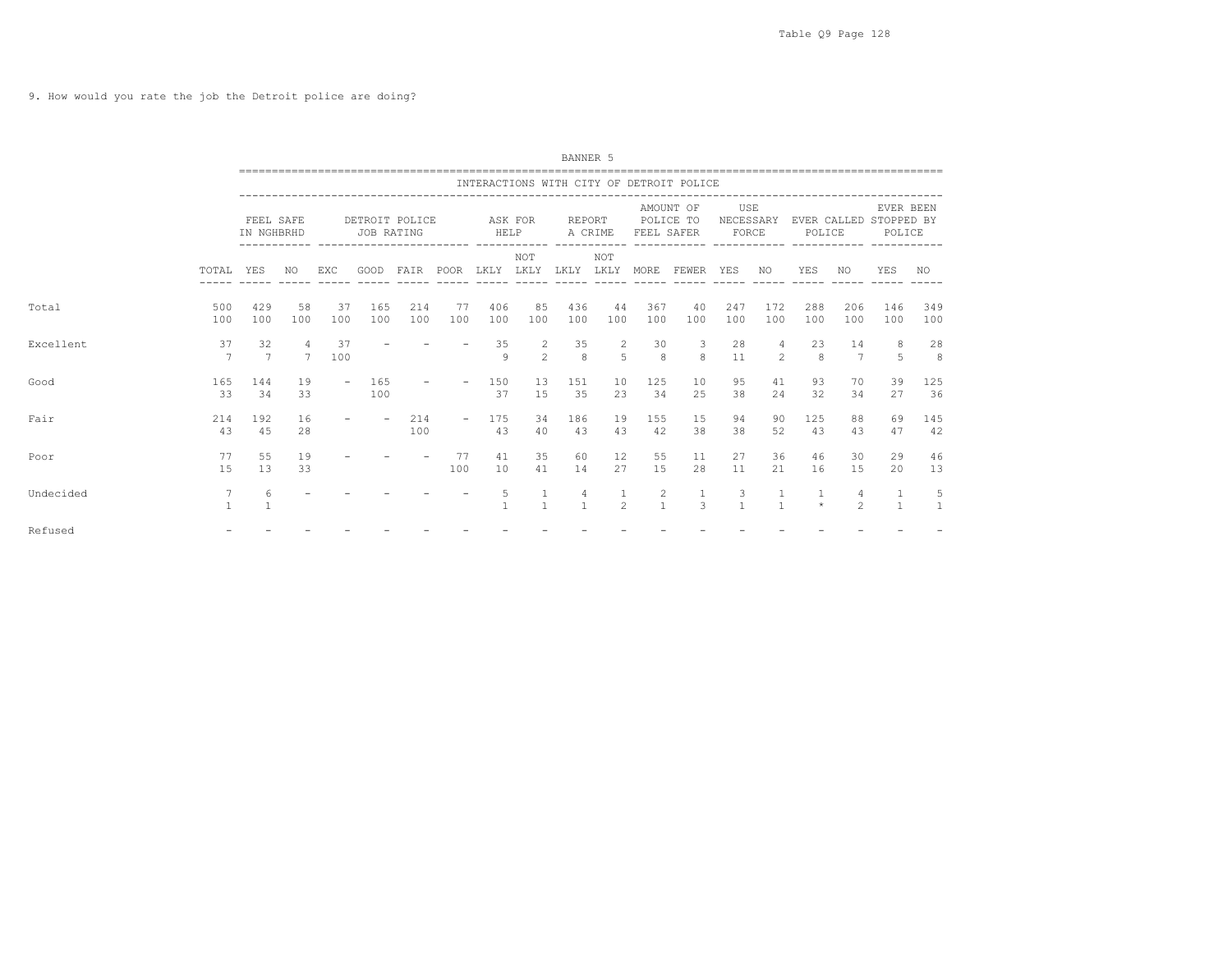10. In your own neighborhood, have you seen an increase or decrease in homicides and shootings in the last year or two?

|           |            |                         |                     |            |                     |                |                                        |            |             | BANNER 5      |                    |            |                                          |                           |                        |            |            |                                               |            |
|-----------|------------|-------------------------|---------------------|------------|---------------------|----------------|----------------------------------------|------------|-------------|---------------|--------------------|------------|------------------------------------------|---------------------------|------------------------|------------|------------|-----------------------------------------------|------------|
|           |            |                         |                     |            |                     |                |                                        |            |             |               |                    |            | INTERACTIONS WITH CITY OF DETROIT POLICE |                           |                        |            |            |                                               |            |
|           |            | FEEL SAFE<br>IN NGHBRHD |                     |            | JOB RATING          | DETROIT POLICE | -------------------------------------- | HELP       | ASK FOR     | <b>REPORT</b> | A CRIME            | FEEL SAFER | AMOUNT OF<br>POLICE TO                   | USE<br>NECESSARY<br>FORCE |                        | POLICE     |            | EVER BEEN<br>EVER CALLED STOPPED BY<br>POLICE |            |
|           | TOTAL      | YES                     | NO.                 | <b>EXC</b> | GOOD                | FATR           | POOR                                   | LKLY       | NOT<br>LKLY | LKLY          | <b>NOT</b><br>LKLY | MORE       | FEWER                                    | YES                       | NO.                    | YES        | NO.        | YES                                           | NO.        |
| Total     | 500<br>100 | 429<br>100              | 58<br>100           | 37<br>100  | 165<br>100          | 214<br>100     | 77<br>100                              | 406<br>100 | 85<br>100   | 436<br>100    | 44<br>100          | 367<br>100 | 40<br>100                                | 247<br>100                | 172<br>100             | 288<br>100 | 206<br>100 | 146<br>100                                    | 349<br>100 |
| Increase  | 140<br>28  | 100<br>23               | 36<br>62            | 6<br>16    | 37<br>22            | 62<br>29       | 35<br>45                               | 110<br>27  | 29<br>34    | 125<br>29     | 10<br>23           | 117<br>32  | 11<br>28                                 | 58<br>23                  | 66<br>38               | 83<br>29   | 56<br>27   | 50<br>34                                      | 89<br>26   |
| Decrease  | 174<br>35  | 163<br>38               | 10<br>17            | 19<br>51   | 61<br>37            | 73<br>34       | 19<br>25                               | 148<br>36  | 2.4<br>28   | 153<br>35     | 14<br>32           | 128<br>35  | 18<br>45                                 | 102<br>41                 | 52<br>30               | 102<br>35  | 71<br>34   | 41<br>28                                      | 133<br>38  |
| Same      | 144<br>29  | 129<br>30               | 10<br>17            | 9<br>2.4   | 61<br>37            | 56<br>26       | 1.5<br>19                              | 113<br>28  | 27<br>32    | 123<br>2.8    | 15<br>34           | 95<br>26   | 10<br>25                                 | 70<br>28                  | 42<br>2.4              | 78<br>27   | 63<br>31   | 48<br>33                                      | 94<br>27   |
| Undecided | 42<br>8    | 37<br>9                 | $\overline{2}$<br>3 | 3<br>8     | 6<br>$\overline{4}$ | 23<br>11       | 8<br>10                                | 35<br>9    | 5<br>6      | 35<br>8       | 5<br>11            | 27<br>7    | 3                                        | 17<br>7                   | $12 \overline{ }$<br>7 | 25<br>9    | 16<br>8    | 5                                             | 33<br>9    |
| Refused   |            |                         |                     |            |                     |                |                                        |            |             |               |                    |            |                                          |                           |                        |            |            |                                               |            |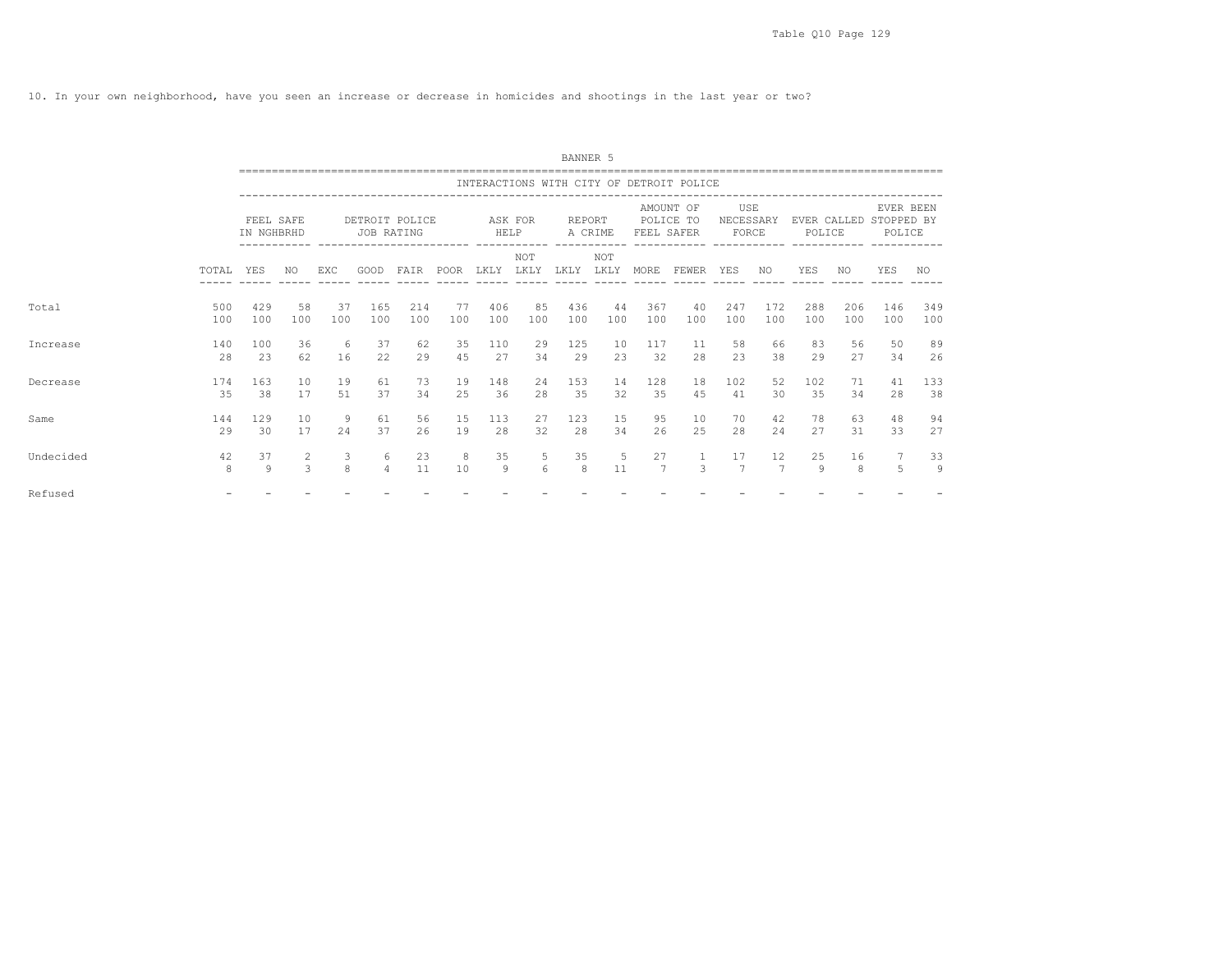11. To the best of your knowledge, compared to 30 years ago (the early 1990s), is there: more, less, or about the same amount of violent crime in Detroit?

|                    |            |                         |           |                   |            |                |           |            |             | BANNER 5   |                     |            |                                          |                           |            |                       |            |                                   |            |
|--------------------|------------|-------------------------|-----------|-------------------|------------|----------------|-----------|------------|-------------|------------|---------------------|------------|------------------------------------------|---------------------------|------------|-----------------------|------------|-----------------------------------|------------|
|                    |            |                         |           |                   |            |                |           |            |             |            |                     |            | INTERACTIONS WITH CITY OF DETROIT POLICE |                           |            |                       |            |                                   |            |
|                    |            | FEEL SAFE<br>IN NGHBRHD |           |                   | JOB RATING | DETROIT POLICE |           | HELP       | ASK FOR     | REPORT     | A CRIME             | FEEL SAFER | AMOUNT OF<br>POLICE TO                   | USE<br>NECESSARY<br>FORCE |            | EVER CALLED<br>POLICE |            | EVER BEEN<br>STOPPED BY<br>POLICE |            |
|                    | TOTAL.     | <b>YES</b>              | NO.       | EXC               | GOOD       | FAIR           | POOR      | LKLY       | NOT<br>LKLY | LKLY       | NOT<br>LKLY         | MORE       | FEWER                                    | YES                       | NO.        | YES                   | NO         | YES                               | NO.        |
| Total              | 500<br>100 | 429<br>100              | 58<br>100 | 37<br>100         | 165<br>100 | 214<br>100     | 77<br>100 | 406<br>100 | 85<br>100   | 436<br>100 | 44<br>100           | 367<br>100 | 40<br>100                                | 247<br>100                | 172<br>100 | 288<br>100            | 206<br>100 | 146<br>100                        | 349<br>100 |
| More violent crime | 251<br>50  | 200<br>47               | 45<br>78  | 17<br>46          | 80<br>48   | 113<br>53      | 39<br>51  | 212<br>52  | 36<br>42    | 227<br>52  | 16<br>36            | 200<br>54  | 10<br>25                                 | 118<br>48                 | 92<br>53   | 155<br>54             | 96<br>47   | 66<br>45                          | 184<br>53  |
| Less violent crime | 107<br>2.1 | 104<br>24               | $\sim$    | 13<br>35          | 43<br>26   | 38<br>18       | 11<br>14  | 87<br>2.1  | 18<br>21    | 94<br>22   | 8<br>18             | 70<br>19   | 13<br>33                                 | 54<br>22                  | 43<br>2.5  | 56<br>19              | 49<br>2.4  | 37<br>25                          | 69<br>20   |
| Same               | 87<br>17   | 78<br>18                | 8<br>14   | $\mathbf{1}$<br>3 | 19<br>12   | 45<br>21       | 21<br>27  | 63<br>16   | 23<br>27    | 66<br>15   | 18<br>41            | 58<br>16   | 11<br>28                                 | 43<br>17                  | 27<br>16   | 45<br>16              | 42<br>20   | 25<br>17                          | 62<br>18   |
| Undecided          | 54<br>11   | 46<br>11                | 5<br>9    | 6<br>16           | 22<br>13   | 18<br>8        | 6<br>8    | 43<br>11   | 8<br>9      | 48<br>11   | $\overline{2}$<br>5 | 38<br>10   | - 6<br>15                                | 31<br>13                  | 10<br>6    | 31<br>11              | 19<br>-9   | 18<br>12                          | 33<br>9    |
| Refused            | $\star$    |                         |           |                   |            |                |           |            |             |            |                     |            |                                          |                           |            |                       |            |                                   |            |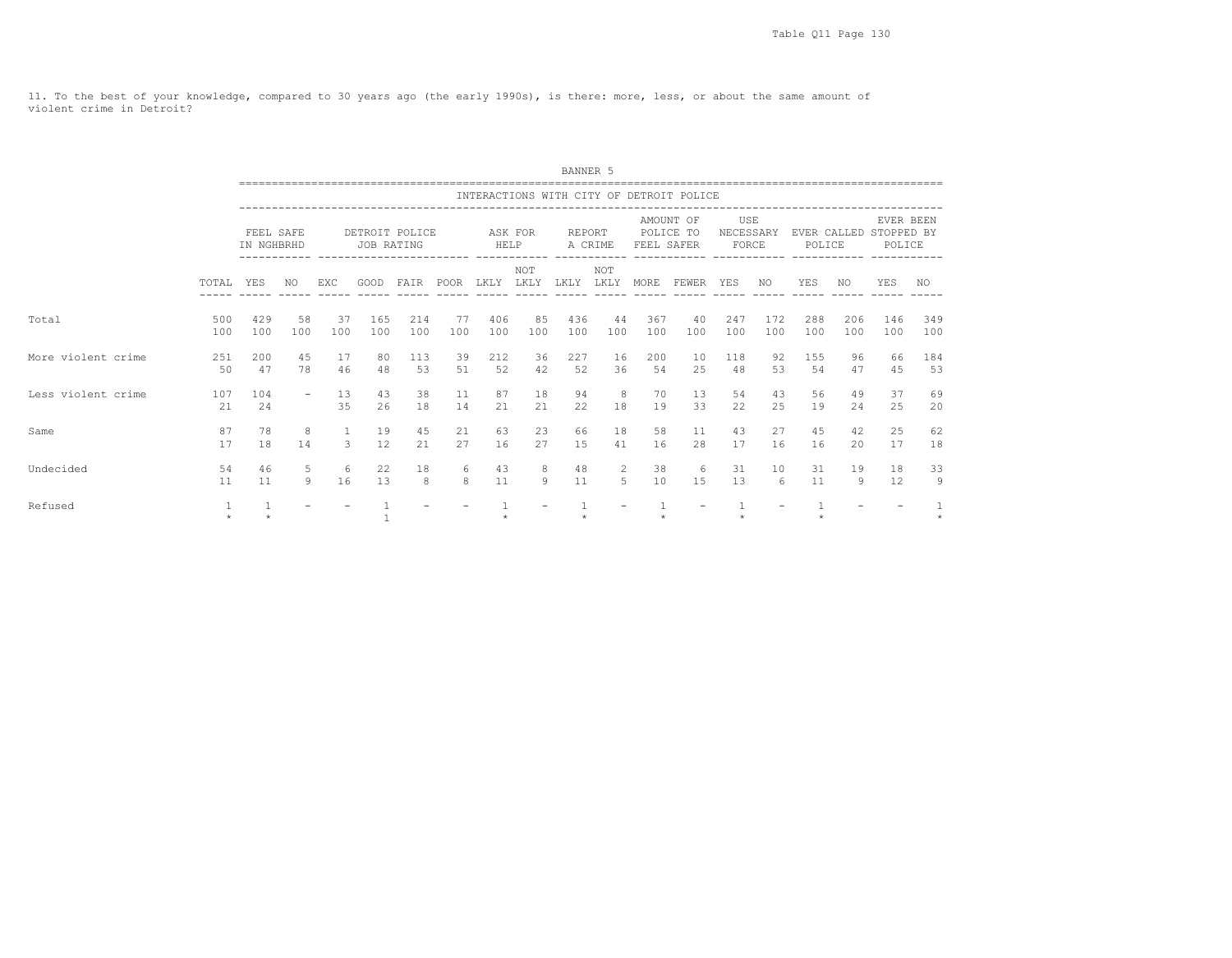12. Homicides and shootings have increased significantly in Detroit since 2019. WHY do you think that has happened?

|                                          |                      |                         |                              |                       |                     |                     |                              |                                   |                     | BANNER 5            |                                |                                  |                                                   |                         |                      |                                            |                   |            |                   |
|------------------------------------------|----------------------|-------------------------|------------------------------|-----------------------|---------------------|---------------------|------------------------------|-----------------------------------|---------------------|---------------------|--------------------------------|----------------------------------|---------------------------------------------------|-------------------------|----------------------|--------------------------------------------|-------------------|------------|-------------------|
|                                          |                      |                         |                              |                       |                     |                     |                              |                                   |                     |                     |                                |                                  | INTERACTIONS WITH CITY OF DETROIT POLICE          |                         |                      |                                            |                   |            |                   |
|                                          |                      | FEEL SAFE<br>IN NGHBRHD |                              |                       | JOB RATING          | DETROIT POLICE      |                              | HELP                              | ASK FOR             | REPORT              | A CRIME                        | FEEL SAFER                       | AMOUNT OF<br>POLICE TO                            |                         | USE<br>FORCE         | NECESSARY EVER CALLED STOPPED BY<br>POLICE |                   | POLICE     | EVER BEEN         |
|                                          | TOTAL YES            | -----------             | NO                           | EXC                   |                     |                     |                              |                                   | NOT                 |                     | NOT                            |                                  | GOOD FAIR POOR LKLY LKLY LKLY LKLY MORE FEWER YES |                         | NO <sub>N</sub>      | YES                                        | NO                | YES        | NO                |
| Total                                    | 500<br>100           | 429<br>100              | 58<br>100                    | 37<br>100             | 165<br>100          | 214<br>100          | 77<br>100                    | 406<br>100                        | 85<br>100           | 436<br>100          | 44<br>100                      | 367<br>100                       | 40<br>100                                         | 247<br>100              | 172<br>100           | 288<br>100                                 | 206<br>100        | 146<br>100 | 349<br>100        |
| Covid-19/Pandemic/<br>Lockdown           | 67<br>13             | 59<br>14                | 5<br>9                       | $\overline{4}$<br>11  | 23<br>14            | 29<br>14            | 9<br>12                      | 52<br>13                          | 13<br>15            | 59<br>14            | 5<br>11                        | 48<br>13                         | 6<br>15                                           | 32<br>13                | 24<br>14             | 37<br>13                                   | 27<br>13          | 21<br>14   | 45<br>13          |
| Lack of Jobs/<br>Unemployment            | 63<br>13             | 59<br>14                | 4<br>7                       | $7\phantom{.0}$<br>19 | 21<br>13            | 27<br>13            | 8<br>10                      | 54<br>13                          | 9<br>11             | 60<br>14            | $\overline{c}$<br>5            | 49<br>13                         | 6<br>15                                           | 35<br>14                | 17<br>10             | 41<br>14                                   | 22<br>11          | 16<br>11   | 47<br>13          |
| Availability of guns                     | 66<br>13             | 58<br>14                | 6<br>10                      | 6<br>16               | 23<br>14            | 30<br>14            | 6<br>8                       | 58<br>14                          | 7<br>8              | 59<br>14            | 7<br>16                        | 55<br>15                         | 1<br>3                                            | 38<br>15                | 18<br>10             | 37<br>13                                   | 29<br>14          | 18<br>12   | 47<br>13          |
| Lack of Police/<br>Enforcement           | 42<br>8              | 32<br>7                 | 10<br>17                     | 3<br>8                | 10<br>6             | 17<br>8             | 12<br>16                     | 31<br>8                           | 10<br>12            | 36<br>8             | 5<br>11                        | 35<br>10                         | 3<br>8                                            | 21<br>$\overline{9}$    | 12<br>7              | 25<br>9                                    | 16<br>8           | 13<br>9    | 29<br>8           |
| Younger Generation/<br>Upbringing/Family | 28<br>6              | 24<br>6                 | 4<br>$\overline{7}$          | 2<br>5                | 7<br>4              | 10<br>5             | 9<br>12                      | 21<br>5                           | 7<br>8              | 22<br>5             | 4<br>9                         | 18<br>5                          | 3<br>8                                            | 13<br>5                 | 11<br>6              | 15<br>5                                    | 13<br>6           | 10<br>7    | 17<br>5           |
| Economy                                  | 16<br>3              | 11<br>3                 | 4<br>7                       |                       | 4<br>2              | 10<br>5             | 2<br>3                       | 13<br>3                           | 3<br>4              | 13<br>3             | 2<br>5                         | 14<br>4                          | 1<br>3                                            | 7<br>3                  | 8<br>5               | 7<br>2                                     | 9<br>4            | 6<br>4     | 10<br>3           |
| Education                                | 22<br>$\overline{4}$ | 20<br>5                 | 1<br>$\mathbf{2}$            | 2<br>5                | 3<br>$\overline{c}$ | 13<br>6             | 4<br>5                       | 18<br>$\overline{4}$              | $\overline{4}$<br>5 | 21<br>5             | $\mathbf{1}$<br>$\overline{c}$ | 15<br>$\sqrt{4}$                 |                                                   | $7\phantom{.0}$<br>3    | 11<br>6              | 14<br>5                                    | 8<br>4            | 6<br>4     | 16<br>5           |
| People in the Community                  | 24<br>5              | 21<br>5                 | $\overline{c}$<br>3          | $\equiv$              | 11<br>7             | 9<br>4              | 4<br>5                       | 23<br>6                           | 1<br>$\mathbf{1}$   | 22<br>5             | $\equiv$                       | 20<br>5                          | 1<br>3                                            | 16<br>6                 | 6<br>3               | 18<br>6                                    | 6<br>3            | 4<br>3     | 20<br>6           |
| Inequality/Poverty                       | 9<br>2               | 8<br>$\overline{c}$     | 1<br>$\overline{c}$          | 1<br>3                | 2<br>$\mathbf{1}$   | 5<br>$\overline{c}$ | 1<br>$\mathbf{1}$            | 5<br>$\mathbf{1}$                 | 3<br>4              | 7<br>2              | 1<br>$\overline{c}$            | 3<br>$\mathbf{1}$                | 4<br>10                                           | 3<br>$\mathbf{1}$       | 4<br>$\overline{2}$  | 8<br>3                                     |                   | 1<br>1     | 7<br>$\sqrt{2}$   |
| Leadership/Mayor/<br>Government          | 11<br>2              | 9<br>$\overline{c}$     | $\overline{c}$<br>3          |                       | 7<br>$\overline{4}$ | 2<br>$\mathbf{1}$   | 2<br>3                       | 8<br>$\mathbf{2}$                 | 2<br>$\mathbf{2}$   | 8<br>2              |                                | $\overline{7}$<br>$\overline{c}$ | $\overline{c}$<br>5                               | 2<br>$\mathbf{1}$       | 8<br>5               | 8<br>3                                     | 3<br>$\mathbf{1}$ | 6<br>4     | 5<br>$\mathbf{1}$ |
| Lack of Things to Do                     | 10<br>$\overline{c}$ | 9<br>$\overline{c}$     | $\mathbf{1}$<br>$\mathbf{2}$ | 1<br>3                | 3<br>2              | $\overline{4}$<br>2 | $\mathbf{1}$<br>$\mathbf{1}$ | 6<br>1                            | 4<br>5              | 5<br>1              | 5<br>11                        | 5<br>$\mathbf{1}$                | $\overline{c}$<br>5                               | 6<br>$\overline{c}$     | 1<br>$\mathbf{1}$    | 7<br>$\overline{c}$                        | 3<br>$\mathbf{1}$ | 4<br>3     | 6<br>$\sqrt{2}$   |
| Community/Work Together                  | 7<br>1               | 4<br>$\mathbf{1}$       | $\overline{c}$<br>3          | 1<br>3                | 3<br>$\overline{2}$ | 3<br>$\mathbf{1}$   |                              | $7\phantom{.0}$<br>$\overline{c}$ |                     | 7<br>$\overline{c}$ |                                | 4<br>$\mathbf{1}$                |                                                   | $\mathbf{1}$<br>$\star$ | 4<br>2               | $\overline{\mathbf{c}}$<br>$\mathbf{1}$    | 5<br>2            | 2<br>1     | 5<br>$\mathbf{1}$ |
| Drugs/Gangs                              | 8<br>$\overline{c}$  | 7<br>$\overline{c}$     | 1<br>$\mathbf{2}$            |                       | 2<br>$\mathbf{1}$   | 6<br>3              |                              | 6<br>$\mathbf{1}$                 | 1<br>$\mathbf{1}$   | 6<br>$\mathbf{1}$   | 2<br>5                         | 7<br>$\overline{c}$              | 1<br>3                                            | 2<br>$\mathbf{1}$       | 5<br>3               | 5<br>$\overline{c}$                        | 3<br>$\mathbf{1}$ | 5<br>3     | 3<br>$\mathbf{1}$ |
| Stress/Desperation/Don't<br>Care         | 8<br>2               | 6<br>$\mathbf{1}$       | $\overline{c}$<br>3          | 1<br>3                | 5<br>3              | 2<br>$\mathbf{1}$   |                              | 6<br>$\mathbf{1}$                 | 2<br>$\sqrt{2}$     | 7<br>$\overline{c}$ |                                | 5<br>$\mathbf 1$                 | 1<br>3                                            | 5<br>$\sqrt{2}$         | 2<br>$\mathbf{1}$    | 5<br>$\overline{c}$                        | 3<br>$\mathbf{1}$ | 4<br>3     | 4<br>$\mathbf{1}$ |
| Lack of Resources                        | 6<br>-1              | 6<br>1                  |                              | 1<br>3                | 1<br>$\mathbf{1}$   | 3<br>1              | 1<br>1                       | 5<br>$\mathbf{1}$                 | 1<br>1              | 4<br>$\mathbf{1}$   | 1<br>$\overline{2}$            | 4<br>$\mathbf{1}$                |                                                   | $\overline{c}$<br>1     | $\overline{c}$<br>-1 | $\overline{c}$<br>1                        | 4<br>2            | 1<br>1     | 5<br>1            |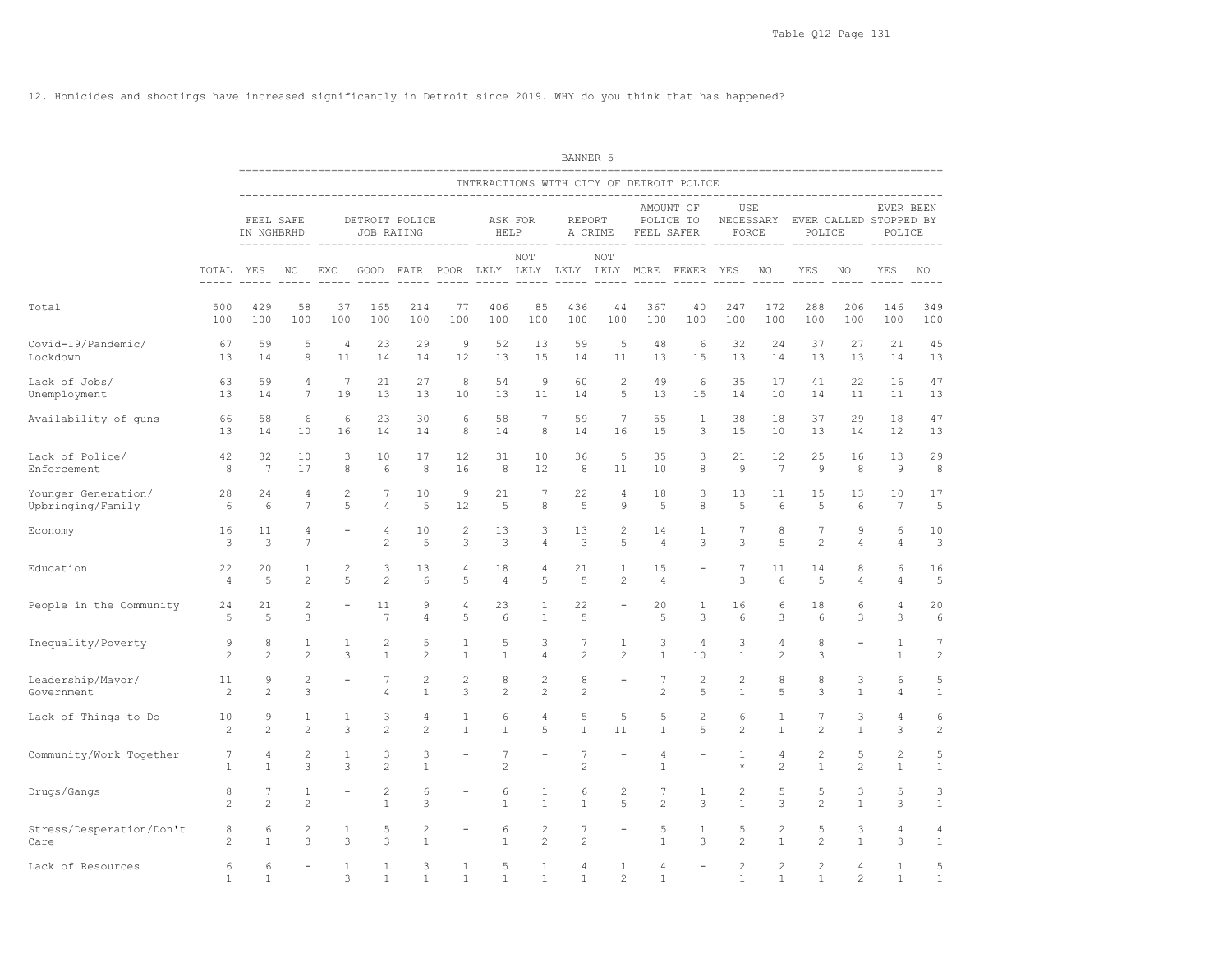12. Homicides and shootings have increased significantly in Detroit since 2019. WHY do you think that has happened?

|                         |                   |                     |                     |               |                              |                                       |                     |                               |                       | BANNER 5             |               |                    |                                          |                    |                    |                                       |                |                                  |                                |
|-------------------------|-------------------|---------------------|---------------------|---------------|------------------------------|---------------------------------------|---------------------|-------------------------------|-----------------------|----------------------|---------------|--------------------|------------------------------------------|--------------------|--------------------|---------------------------------------|----------------|----------------------------------|--------------------------------|
|                         |                   |                     |                     |               |                              |                                       |                     |                               |                       |                      |               |                    | INTERACTIONS WITH CITY OF DETROIT POLICE |                    |                    |                                       |                |                                  |                                |
|                         |                   | IN NGHBRHD          | FEEL SAFE           |               | DETROIT POLICE<br>JOB RATING |                                       |                     | ASK FOR<br>HELP               |                       | REPORT               | A CRIME       | FEEL SAFER         | AMOUNT OF<br>POLICE TO<br>------------   | USE                | NECESSARY<br>FORCE | POLICE                                |                | EVER CALLED STOPPED BY<br>POLICE | EVER BEEN                      |
|                         | TOTAL             | YES                 | NO.                 | EXC           | GOOD                         | FAIR                                  | POOR                | LKLY                          | NOT<br>LKLY LKLY LKLY |                      | NOT           | MORE               | FEWER                                    | YES                | NO.                | YES                                   | NO             | YES                              | NO.                            |
| Morals                  | 5                 |                     | $\mathfrak{D}$      |               | З<br>$\overline{2}$          | $\star$                               |                     |                               | $\mathbf{1}$          | $\mathbf{1}$         |               |                    | $\mathcal{L}$                            | З<br>$\mathbf{1}$  | $\mathbf{1}$       | $\frac{3}{1}$                         | $\frac{2}{1}$  | 3<br>$\mathfrak{D}$              | 2<br>$\mathbf{1}$              |
| Racism                  | $\mathbf{1}$      | 4<br>$\overline{1}$ | 3<br>$\overline{5}$ |               | 5<br>$\mathcal{L}$           | 1<br>$\star$                          | $\overline{1}$      | $\frac{3}{1}$                 | 4<br>$\overline{5}$   | $\frac{5}{1}$        | $\frac{2}{5}$ | 5<br>$\mathbf{1}$  | $\overline{\phantom{a}}$                 | 3<br>$\mathbf{1}$  | 1<br>$\mathbf{1}$  | 4<br>$\overline{1}$                   | 3              | 3                                | 3<br><sup>1</sup>              |
| Social Media/Technology | 6<br>$\mathbf{1}$ | $\frac{5}{1}$       | $\frac{1}{2}$       | $\frac{2}{5}$ | $\frac{3}{2}$                | $\star$                               |                     | $\frac{5}{1}$                 | $\frac{1}{1}$         | $\frac{5}{1}$        | $\frac{1}{2}$ | $\mathbf{1}$       | $\mathbf{R}$                             | 4<br>$\mathcal{P}$ | $\frac{2}{1}$      | $\frac{3}{1}$                         | $\frac{3}{1}$  | 3<br>$\mathfrak{D}$              | 3<br>$\overline{1}$            |
| Mental Health Issues    | 4<br>$\mathbf{1}$ | $\frac{3}{1}$       | $\mathfrak{D}$      |               | $\frac{1}{1}$                | $\begin{array}{c} 2 \\ 1 \end{array}$ | $\frac{1}{1}$       | 4<br>$\overline{1}$           |                       | $\mathbf{1}$         |               | $\overline{1}$     |                                          |                    | $\frac{3}{2}$      | $\begin{array}{c} 2 \\ 1 \end{array}$ | $\frac{2}{1}$  | $\overline{c}$<br>$\mathbf{1}$   | $\overline{c}$<br><sup>1</sup> |
| Crime Has Not Increased | 6<br>$\mathbf{1}$ | 6<br>$\overline{1}$ |                     | 3             |                              | 2<br>$\mathbf{1}$                     | 3<br>$\overline{a}$ | $\mathcal{S}$<br>$\mathbf{1}$ | 3<br>$\overline{4}$   | 6<br>$\mathbf{1}$    |               | $\overline{1}$     |                                          | $\star$            | 5<br>$\mathcal{L}$ | $\overline{c}$<br>$\mathbf{1}$        | $\overline{2}$ | 3                                | 2<br>$\mathbf{1}$              |
| Other                   | 16<br>3           | 11<br>$\mathcal{E}$ | 3<br>5              |               | $\overline{4}$               | 8<br>$\overline{4}$                   | 1<br>$\sim$ 1       | 13<br>$\overline{\mathbf{3}}$ | 3<br>$\overline{4}$   | 16<br>$\overline{4}$ |               | 11<br>$\mathbf{3}$ | 3                                        | 8<br>$\mathcal{E}$ | $\overline{4}$     | 12<br>$\overline{4}$                  | $\overline{2}$ | 3<br>2                           | 13<br>$\overline{4}$           |
| DK/NA/Refused           | 69<br>14          | 63<br>15            | 4<br>7              | 5<br>14       | 21<br>13                     | 29<br>14                              | 11<br>14            | 61<br>15                      | 6<br>$7^{\circ}$      | 59<br>14             | 6<br>14       | 47<br>13           | 6<br>15                                  | 38<br>15           | 20<br>12           | 31<br>11                              | 37<br>18       | 10<br>7                          | 58<br>17                       |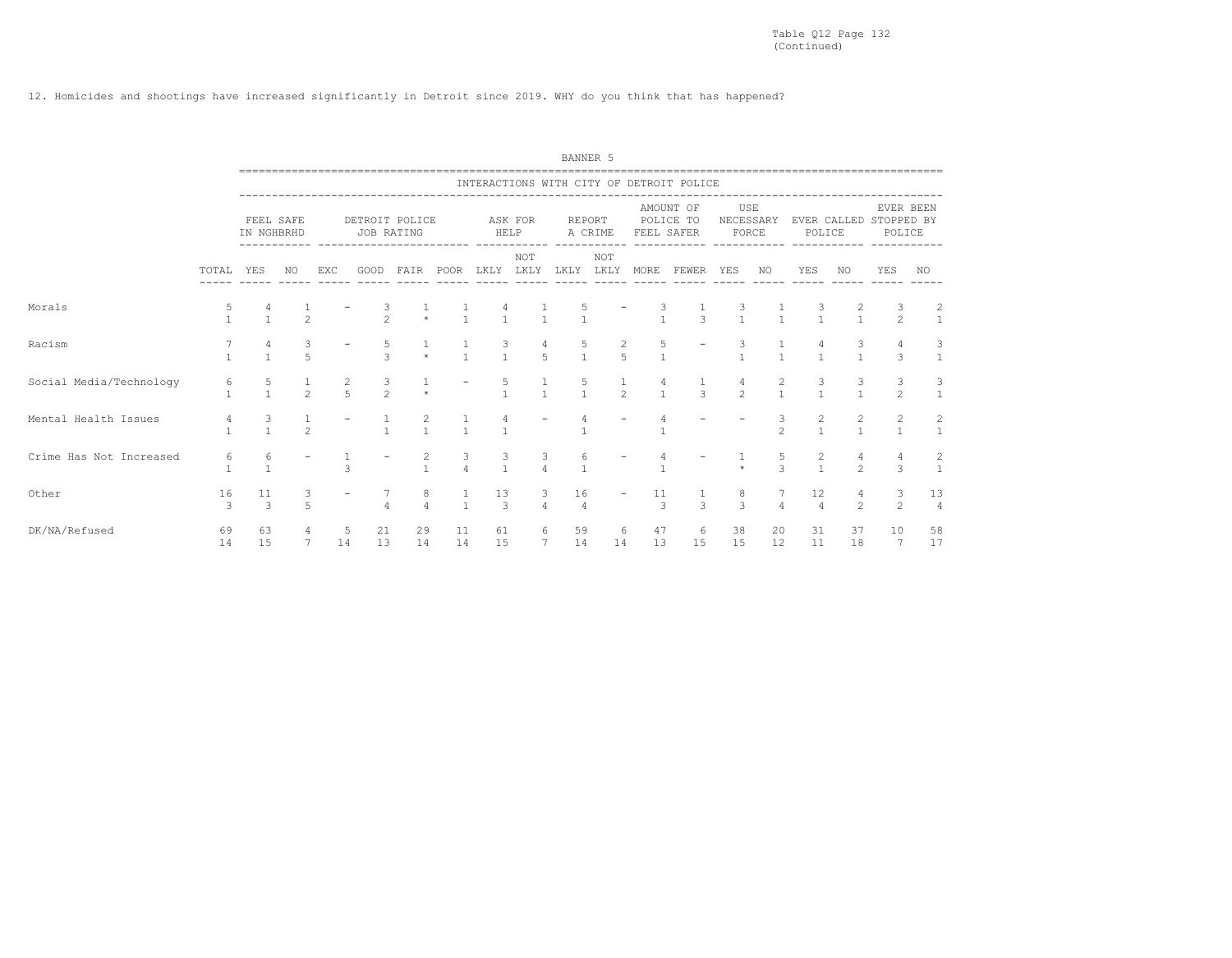13. Thinking about the city of Detroit in general, do you feel you are treated the same as residents of other races, or do you think you are treated differently because of your race?

|                               |            |                         |                     |               |               |                |           |               |               | BANNER 5      |             |            |                                          |                           |            |                       |            |                                   |                                |
|-------------------------------|------------|-------------------------|---------------------|---------------|---------------|----------------|-----------|---------------|---------------|---------------|-------------|------------|------------------------------------------|---------------------------|------------|-----------------------|------------|-----------------------------------|--------------------------------|
|                               |            |                         |                     |               |               |                |           |               |               |               |             |            | INTERACTIONS WITH CITY OF DETROIT POLICE |                           |            |                       |            |                                   |                                |
|                               |            | FEEL SAFE<br>IN NGHBRHD |                     |               | JOB RATING    | DETROIT POLICE |           | HELP          | ASK FOR       | <b>REPORT</b> | A CRIME     | FEEL SAFER | AMOUNT OF<br>POLICE TO                   | USE<br>NECESSARY<br>FORCE |            | EVER CALLED<br>POLICE |            | EVER BEEN<br>STOPPED BY<br>POLICE |                                |
|                               | TOTAL      | YES                     | NO.                 | EXC.          | GOOD          | FAIR           | POOR      | LKLY          | NOT<br>LKLY   | LKLY          | NOT<br>LKLY | MORE       | FEWER                                    | YES                       | NO.        | YES                   | NO.        | YES                               | NO.                            |
| Total                         | 500<br>100 | 429<br>100              | 58<br>100           | 37<br>100     | 165<br>100    | 214<br>100     | 77<br>100 | 406<br>100    | 85<br>100     | 436<br>100    | 44<br>100   | 367<br>100 | 40<br>100                                | 247<br>100                | 172<br>100 | 288<br>100            | 206<br>100 | 146<br>100                        | 349<br>100                     |
| Treated the same as<br>others | 215<br>43  | 199<br>46               | 13<br>22            | 20<br>54      | 86<br>52      | 82<br>38       | 24<br>31  | 178<br>44     | 32<br>38      | 193<br>44     | 14<br>32    | 159<br>43  | 18<br>45                                 | 129<br>52                 | 46<br>27   | 114<br>40             | 99<br>48   | 58<br>40                          | 156<br>45                      |
| Treated differently           | 244<br>49  | 194<br>45               | 42<br>72            | 16<br>43      | 70<br>42      | 113<br>53      | 44<br>57  | 197<br>49     | 46<br>54      | 208<br>48     | 26<br>59    | 177<br>48  | 22<br>55                                 | 106<br>43                 | 113<br>66  | 146<br>51             | 96<br>47   | 73<br>50                          | 168<br>48                      |
| Undecided                     | 39<br>8    | 34<br>$\mathsf{R}$      | 3<br>$\overline{5}$ | $\mathcal{L}$ | 7<br>$\Delta$ | 19<br>9        | 9<br>12   | 29<br>7       | $\mathcal{R}$ | 33<br>8       | 4<br>9      | 29<br>8    | $\overline{\phantom{0}}$                 | 12<br>5                   | 13<br>8    | 28<br>10              | 9<br>4     | 15<br>10                          | 23<br>7                        |
| Refused                       | 2<br>$\pm$ | 2                       |                     |               |               |                |           | $\mathcal{D}$ |               |               |             |            |                                          |                           |            |                       | 2          |                                   | $\overline{c}$<br>$\mathbf{1}$ |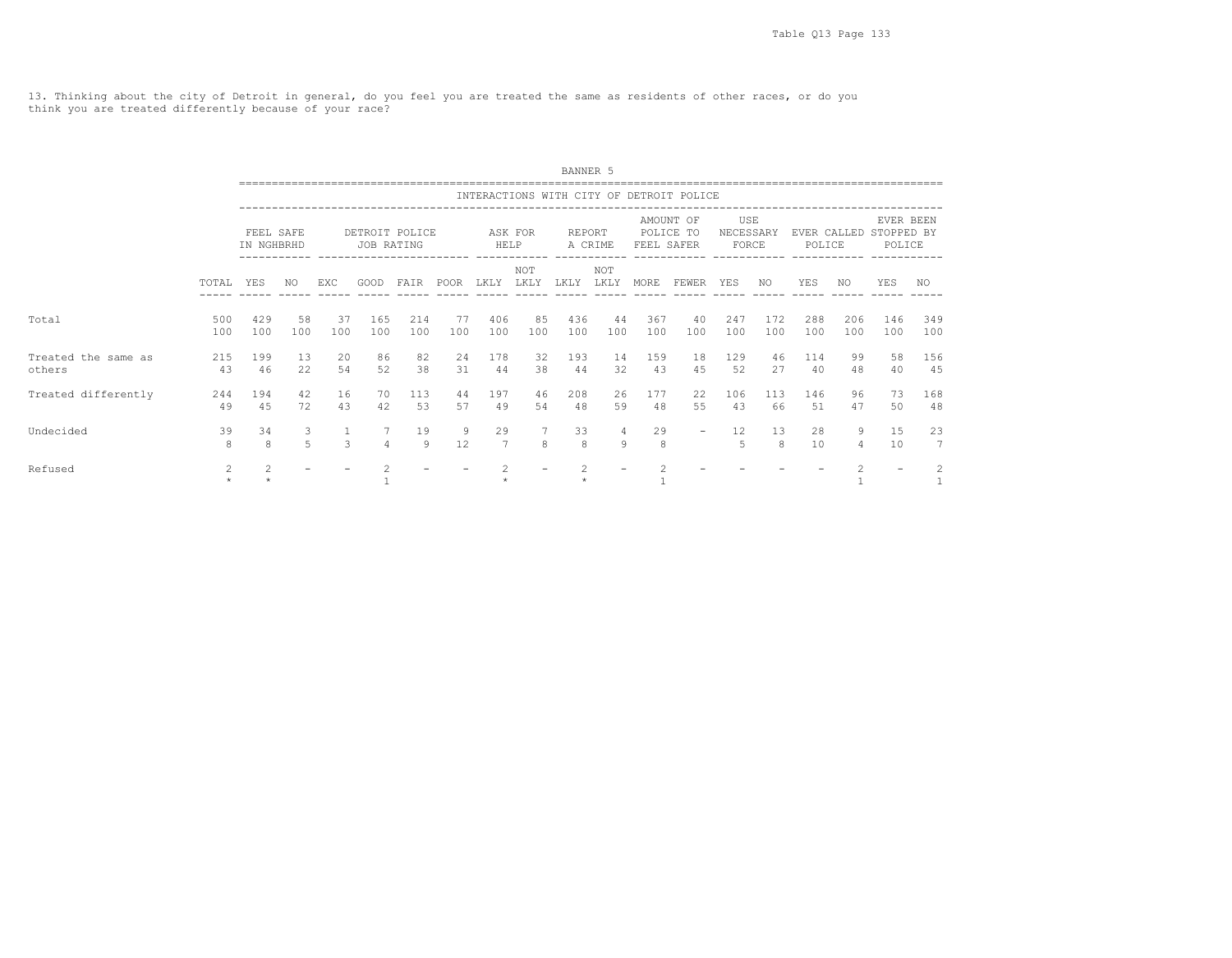14. Are you treated better or worse than others because of your race?

|                              |                                  |                         |                     |           |            |                |                  |                |             | BANNER 5                                                                                                                    |             |            |                                          |                           |            |                     |                   |                                               |                   |
|------------------------------|----------------------------------|-------------------------|---------------------|-----------|------------|----------------|------------------|----------------|-------------|-----------------------------------------------------------------------------------------------------------------------------|-------------|------------|------------------------------------------|---------------------------|------------|---------------------|-------------------|-----------------------------------------------|-------------------|
|                              |                                  |                         |                     |           |            |                |                  |                |             |                                                                                                                             |             |            | INTERACTIONS WITH CITY OF DETROIT POLICE |                           |            |                     |                   |                                               |                   |
|                              |                                  | FEEL SAFE<br>IN NGHBRHD |                     |           | JOB RATING | DETROIT POLICE | -----------      | HELP           | ASK FOR     | REPORT                                                                                                                      | A CRIME     | FEEL SAFER | AMOUNT OF<br>POLICE TO                   | USE<br>NECESSARY<br>FORCE |            | POLICE              |                   | EVER BEEN<br>EVER CALLED STOPPED BY<br>POLICE |                   |
|                              | TOTAL                            | YES                     | NO                  | EXC       | GOOD       | FAIR           | POOR LKLY        |                | NOT<br>LKLY | LKLY                                                                                                                        | NOT<br>LKLY | MORE       | FEWER YES                                |                           | NO         | YES                 | NO                | YES                                           | NO                |
| THOSE TREATED<br>DIFFERENTLY | 244<br>100                       | 194<br>100              | 42<br>100           | 16<br>100 | 70<br>100  | 113<br>100     | 44<br>100        | 197<br>100     | 46<br>100   | 208<br>100                                                                                                                  | 26<br>100   | 177<br>100 | 22<br>100                                | 106<br>100                | 113<br>100 | 146<br>100          | 96<br>100         | 73<br>100                                     | 168<br>100        |
| Better                       | 31<br>13                         | 30<br>15                | 1<br>$\overline{2}$ | -3<br>19  | -8<br>11   | 17<br>15       | 2<br>$5^{\circ}$ | 25<br>13       | -6<br>13    | 28<br>13                                                                                                                    | 2<br>8      | 18<br>10   | $\overline{\mathbf{3}}$<br>14            | 11<br>10                  | 18<br>16   | 22<br>15            | 9<br>9            | 10                                            | 23<br>14          |
| Worse                        | 179<br>73                        | 132<br>68               | 39<br>93            | 9<br>56   | 48<br>69   | 84<br>74       | 38<br>86         | 143<br>73      | 35<br>76    | 154<br>74                                                                                                                   | 18<br>69    | 139<br>79  | 17<br>77                                 | 75<br>71                  | 86<br>76   | 99<br>68            | 78<br>81          | 58<br>79                                      | 120<br>71         |
| Undecided                    | 30<br>12                         | 28<br>14                | 2<br>5              | -3<br>19  | 11<br>16   | 12<br>11       | 4<br>Q           | 25<br>13       | 5<br>11     | 22<br>11                                                                                                                    | 6<br>2.3    | 19<br>11   | 2<br>9                                   | 18<br>17                  | 9<br>8     | 21<br>14            | 9<br>$\mathsf{Q}$ | 6<br>8                                        | 23<br>14          |
| Refused                      | $\overline{4}$<br>$\overline{2}$ | 4<br>$\overline{c}$     |                     | 6         | 3          |                |                  | $\mathfrak{D}$ |             | 4<br>$\mathfrak{D}_{1}^{2}(\mathfrak{D}_{1})=\mathfrak{D}_{2}^{2}(\mathfrak{D}_{2})=\mathfrak{D}_{2}^{2}(\mathfrak{D}_{1})$ |             |            |                                          | 2<br>$\mathfrak{D}$       |            | $\overline{4}$<br>3 |                   | $\mathcal{L}$                                 | 2<br><sup>1</sup> |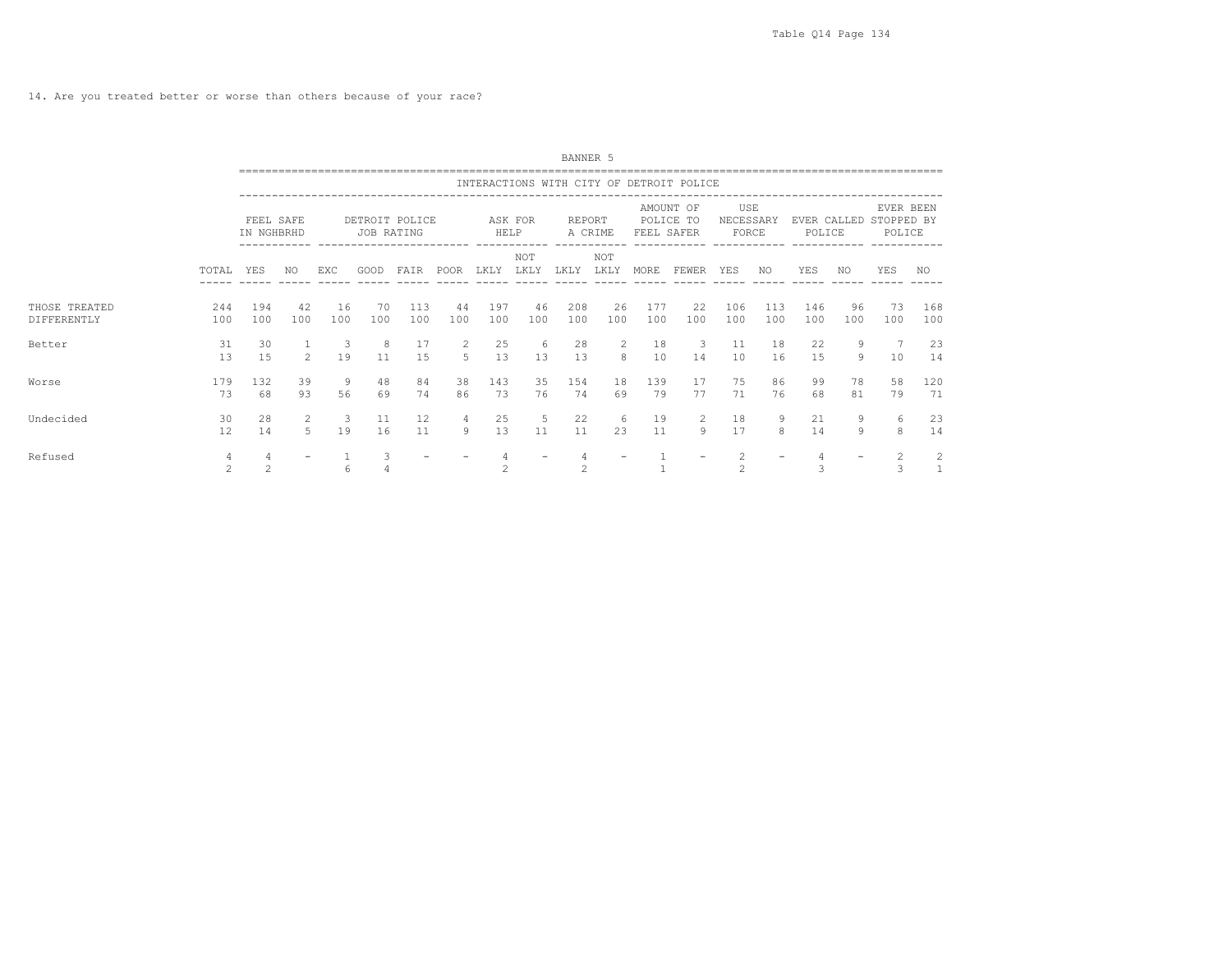15. Do you generally feel safe in your neighborhood - yes or no?

|           |            |                         |                          |               |                              |                       |                     |                     |                    | BANNER 5            |             |                     |                                          |                     |            |                     |            |                                               |                     |  |
|-----------|------------|-------------------------|--------------------------|---------------|------------------------------|-----------------------|---------------------|---------------------|--------------------|---------------------|-------------|---------------------|------------------------------------------|---------------------|------------|---------------------|------------|-----------------------------------------------|---------------------|--|
|           |            |                         |                          |               |                              |                       |                     |                     |                    |                     |             |                     | INTERACTIONS WITH CITY OF DETROIT POLICE |                     |            |                     |            |                                               |                     |  |
|           |            | FEEL SAFE<br>IN NGHBRHD |                          |               | DETROIT POLICE<br>JOB RATING |                       |                     | HELP                | ASK FOR            | REPORT              | A CRIME     | FEEL SAFER          | AMOUNT OF<br>POLICE TO                   | USE<br>NECESSARY    | FORCE      | POLICE              |            | EVER BEEN<br>EVER CALLED STOPPED BY<br>POLICE |                     |  |
|           | TOTAL YES  |                         | NO                       | EXC           | GOOD                         | FAIR POOR LKLY LKLY   |                     |                     | NOT                | LKLY                | NOT<br>LKLY | MORE                | FEWER YES                                |                     | NO.        | YES                 | NO         | YES                                           | NO                  |  |
| Total     | 500<br>100 | 429<br>100              | 58<br>100                | 37<br>100     | 165<br>100                   | 214<br>100            | 77<br>100           | 406<br>100          | 85<br>100          | 436<br>100          | 44<br>100   | 367<br>100          | 40<br>100                                | 247<br>100          | 172<br>100 | 288<br>100          | 206<br>100 | 146<br>100                                    | 349<br>100          |  |
| Yes       | 429<br>86  | 429<br>100              | $\overline{\phantom{m}}$ | 32<br>86      | 144<br>87                    | 192<br>90             | 55<br>71            | 354<br>87           | 68<br>80           | 377<br>86           | 35<br>80    | 310<br>84           | 38<br>95                                 | 214<br>87           | 140<br>81  | 246<br>85           | 179<br>87  | 120<br>82                                     | 306<br>88           |  |
| Nο        | 58<br>12   |                         | 58<br>100                | 4<br>11       | 19<br>12                     | 16<br>$7\phantom{.0}$ | 19<br>25            | 43<br>11            | 15<br>18           | 48<br>11            | 9<br>20     | 49<br>13            | $\mathbf{1}$<br>$\mathbf{3}$             | 29<br>12            | 25<br>15   | 37<br>13            | 21<br>10   | 23<br>16                                      | 35<br>10            |  |
| Undecided | 13<br>3    |                         |                          | $\mathcal{L}$ | 2<br>$\mathbf{1}$            | 6<br>3                | 3<br>$\overline{4}$ | 9<br>$\overline{2}$ | 2<br>$\mathcal{P}$ | 11<br>$\mathcal{A}$ |             | 8<br>$\mathfrak{D}$ | $\frac{1}{3}$                            | 4<br>$\overline{2}$ |            | 5<br>$\mathfrak{D}$ | 6<br>3     | 3<br>$\mathfrak{D}$                           | 8<br>$\overline{2}$ |  |
| Refused   |            |                         |                          |               |                              |                       |                     |                     |                    |                     |             |                     |                                          |                     |            |                     |            |                                               |                     |  |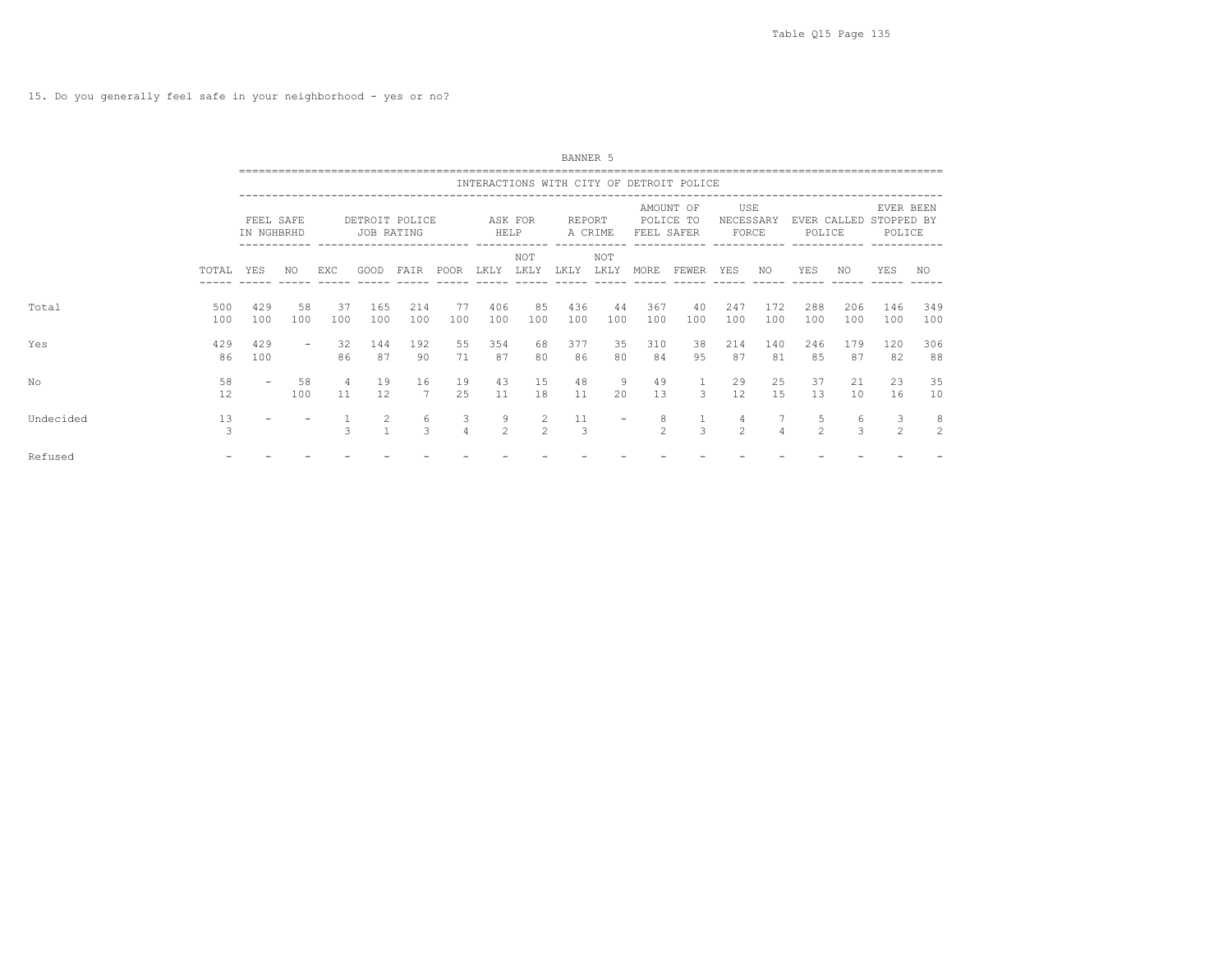16. If you needed help, how likely would you be to ask a police officer for help?

|                   |                                 |                         |                   |                                         |               |                                                     |           |                          |                             | BANNER 5     |                     |                                  |                                          |                           |                              |                     |            |                                               |                                |
|-------------------|---------------------------------|-------------------------|-------------------|-----------------------------------------|---------------|-----------------------------------------------------|-----------|--------------------------|-----------------------------|--------------|---------------------|----------------------------------|------------------------------------------|---------------------------|------------------------------|---------------------|------------|-----------------------------------------------|--------------------------------|
|                   |                                 |                         |                   |                                         |               |                                                     |           |                          |                             |              |                     |                                  | INTERACTIONS WITH CITY OF DETROIT POLICE |                           |                              |                     |            |                                               |                                |
|                   |                                 | FEEL SAFE<br>IN NGHBRHD |                   |                                         | JOB RATING    | DETROIT POLICE                                      |           | HELP                     | ASK FOR                     | REPORT       | A CRIME             | FEEL SAFER                       | AMOUNT OF<br>POLICE TO                   | USE<br>NECESSARY<br>FORCE |                              | POLICE              |            | EVER BEEN<br>EVER CALLED STOPPED BY<br>POLICE |                                |
|                   | TOTAL                           | YES                     | NO.               | EXC                                     | GOOD          | ------------ -------------------------<br>FAIR POOR |           | LKLY                     | ------------<br>NOT<br>LKLY | LKLY LKLY    | ------------<br>NOT | MORE                             | ____________________________<br>FEWER    | YES                       | NO                           | ------------<br>YES | NO.        | YES                                           | NO.                            |
| Total             | 500<br>100                      | 429<br>100              | 58<br>100         | 37<br>100                               | 165<br>100    | 214<br>100                                          | 77<br>100 | 406<br>100               | 85<br>100                   | 436<br>100   | 44<br>100           | 367<br>100                       | 40<br>100                                | 247<br>100                | 172<br>100                   | 288<br>100          | 206<br>100 | 146<br>100                                    | 349<br>100                     |
| Very likely       | 249<br>50                       | 219<br>.51              | 25<br>43          | 29<br>78                                | 106<br>64     | 97<br>45                                            | 13<br>17  | 249<br>61                | $\overline{\phantom{0}}$    | 235<br>54    | 8<br>18             | 205<br>56                        | 7<br>18                                  | 150<br>61                 | 59<br>34                     | 145<br>50           | 102<br>50  | 53<br>36                                      | 195<br>56                      |
| Somewhat likely   | 157<br>31                       | 135<br>31               | 18<br>31          | 6<br>16                                 | 44<br>27      | 78<br>36                                            | 28<br>36  | 157<br>39                |                             | 143<br>33    | 11<br>25            | 115<br>31                        | 9<br>23                                  | 70<br>28                  | 64<br>37                     | 98<br>34            | 58<br>28   | 46<br>32                                      | 110<br>32                      |
| Not very likely   | 46<br>$\circ$                   | 36<br>8                 | 10<br>17          | $\mathbf{2}^{\prime}$<br>$\overline{5}$ | 7<br>$\Delta$ | 18<br>8                                             | 18<br>23  |                          | 46<br>54                    | 33<br>8      | 10<br>23            | 26<br>$7\phantom{.0}$            | 11<br>2.8                                | 17<br>$7\phantom{.0}$     | 22<br>13                     | 22<br>8             | 24<br>12   | 22<br>15                                      | 24<br>7                        |
| Not at all likely | 39<br>8                         | 32<br>7                 | 5<br>$\mathsf{Q}$ | $\overline{\phantom{0}}$                | 6<br>$\Delta$ | 16<br>$\overline{7}$                                | 17<br>22  | $\overline{\phantom{a}}$ | 39<br>46                    | 21<br>$-5$   | 14<br>32            | 16<br>$\overline{4}$             | 12 <sup>°</sup><br>30                    | 8<br>3                    | 26<br>15                     | 19<br>7             | 20<br>10   | 22<br>15                                      | 17<br>5                        |
| Undecided         | $7\phantom{.0}$<br>$\mathbf{1}$ | 6                       |                   |                                         |               | 5<br>2                                              |           |                          |                             | 2<br>$\star$ | 1<br>$\overline{c}$ | 3<br>$\overline{1}$              | $\mathcal{L}$                            | 1<br>$\star$              | $\mathbf{1}$<br>$\mathbf{1}$ | 4<br>$\mathbf{1}$   | $\star$    | 3<br>$\mathcal{P}$                            | $\mathbf{2}$<br>$\overline{1}$ |
| Refused           | $\overline{c}$                  |                         |                   |                                         |               |                                                     |           |                          |                             |              |                     | $\overline{2}$<br>$\overline{1}$ |                                          |                           |                              |                     |            |                                               |                                |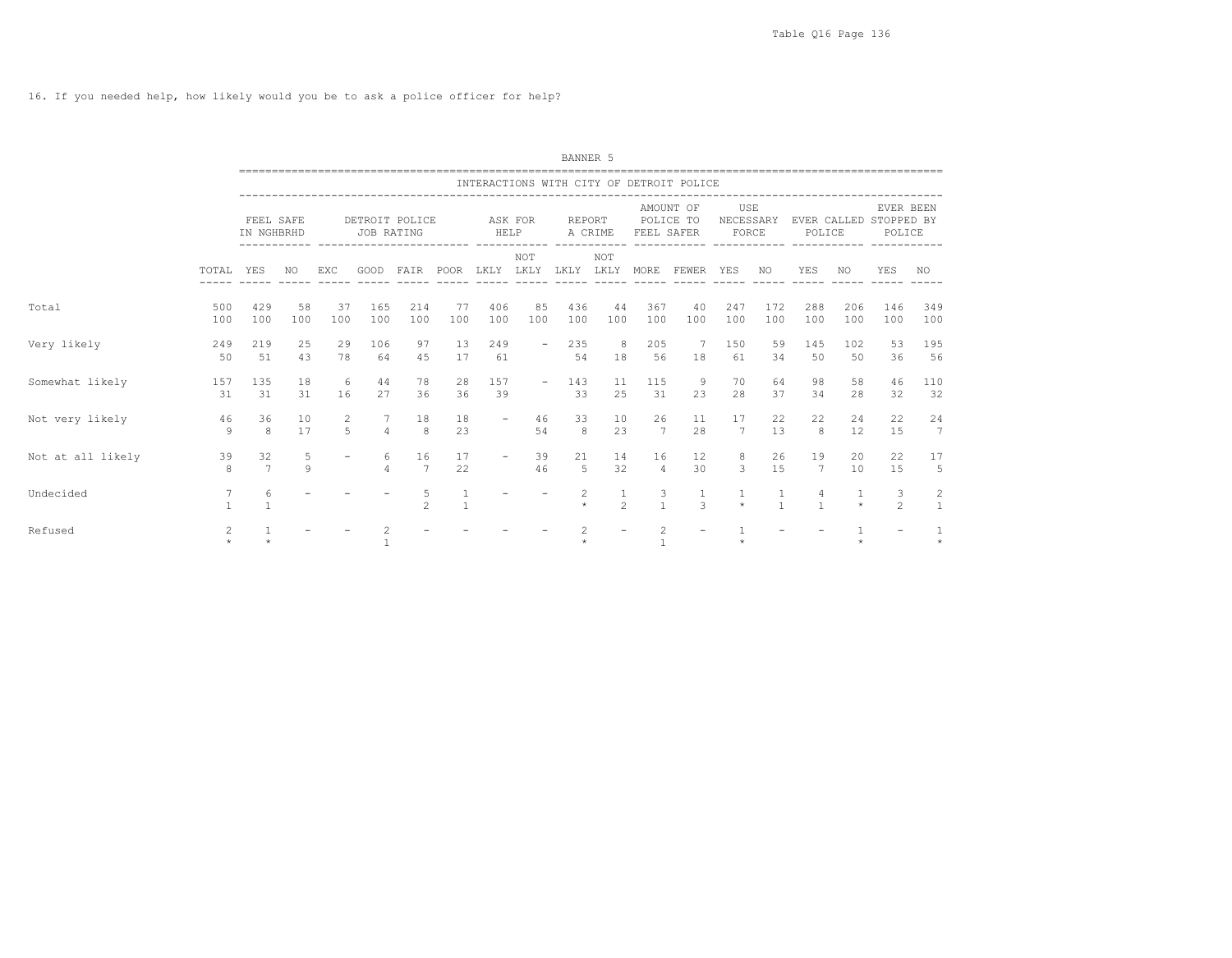17. If you witnessed a crime, how likely would you be to report it or to provide information to the police?

|                   |                      |                         |                |               |                                  |                     |                                      |                     |                    | BANNER 5                           |                     |                               |                                          |                                  |                     |                      |                                  |                     |                     |  |
|-------------------|----------------------|-------------------------|----------------|---------------|----------------------------------|---------------------|--------------------------------------|---------------------|--------------------|------------------------------------|---------------------|-------------------------------|------------------------------------------|----------------------------------|---------------------|----------------------|----------------------------------|---------------------|---------------------|--|
|                   |                      |                         |                |               |                                  |                     |                                      |                     |                    |                                    |                     |                               | INTERACTIONS WITH CITY OF DETROIT POLICE |                                  |                     |                      |                                  |                     |                     |  |
|                   |                      | FEEL SAFE<br>IN NGHBRHD |                |               | DETROIT POLICE<br>JOB RATING     |                     | ----------                           | HELP                | ASK FOR            | REPORT<br>------------ ----------- | A CRIME             | FEEL SAFER                    | AMOUNT OF<br>POLICE TO                   | USE<br>NECESSARY<br>FORCE        |                     |                      | EVER CALLED STOPPED BY<br>POLICE | POLICE              | EVER BEEN           |  |
|                   | TOTAL                | YES                     | NO.            | EXC           | GOOD                             | $- - - - - -$       | FAIR POOR LKLY LKLY<br>$- - - - - -$ |                     | NOT<br>----- ----- | LKLY                               | NOT<br>------ ----- | LKLY MORE<br>$- - - - - -$    | FEWER YES<br>$- - - - - -$               | -----                            | NO                  | <b>YES</b>           | NO.                              | <b>YES</b>          | NO.                 |  |
| Total             | 500<br>100           | 429<br>100              | 58<br>100      | 37<br>100     | 165<br>100                       | 214<br>100          | 77<br>100                            | 406<br>100          | 85<br>100          | 436<br>100                         | 44<br>100           | 367<br>100                    | 40<br>100                                | 247<br>100                       | 172<br>100          | 288<br>100           | 206<br>100                       | 146<br>100          | 349<br>100          |  |
| Very likely       | 331<br>66            | 286<br>67               | 37<br>64       | 28<br>76      | 121<br>73                        | 140<br>65           | 40<br>52                             | 291<br>72           | 38<br>45           | 331<br>76                          |                     | 263<br>$\sim$ 100 $\mu$<br>72 | 17<br>43                                 | 184<br>74                        | 98<br>57            | 190<br>66            | 139<br>67                        | 88<br>60            | 242<br>69           |  |
| Somewhat likely   | 105<br>21            | 91<br>21                | 11<br>19       | 7<br>19       | 30<br>18                         | 46<br>21            | 20<br>26                             | 87<br>21            | 16<br>19           | 105<br>24                          | $\sim$              | 72<br>20                      | $\overline{7}$<br>18                     | 43<br>17                         | 46<br>27            | 69<br>24             | 35<br>17                         | 27<br>18            | 76<br>22            |  |
| Not very likely   | 30<br>$6^{6}$        | 23<br>$5^{\circ}$       | - 7<br>12      | $\mathcal{L}$ | 8<br>$\overline{5}$              | 14<br>7             | 6<br>8                               | 14<br>$\mathcal{B}$ | 15<br>18           |                                    | 30<br>68            | 20<br>$5^{\circ}$             | $\overline{4}$<br>10                     | 11<br>$\overline{4}$             | 13<br>8             | 13<br>5              | 17<br>8                          | 16<br>11            | 14<br>4             |  |
| Not at all likely | 14<br>3              | 12<br>$\mathcal{L}$     | $\frac{2}{3}$  | $\mathcal{R}$ | $\overline{c}$<br>$\mathbf{1}$   | 5<br>$\mathfrak{D}$ | 6<br>$\mathsf{R}$                    | 5<br>$\overline{1}$ | 9<br>11            |                                    | 14<br>32            | 7<br>$\mathcal{L}$            | $\overline{4}$<br>10                     | $\overline{4}$<br>$\mathfrak{D}$ | 9<br>$\overline{5}$ | 5<br>$\overline{2}$  | 9<br>$\overline{4}$              | 6<br>$\overline{4}$ | 8<br>$\overline{c}$ |  |
| Undecided         | 20<br>$\overline{4}$ | 17<br>$\overline{4}$    | $\mathfrak{D}$ |               | $\overline{4}$<br>$\mathfrak{D}$ | 9<br>$\overline{4}$ | 5<br>6                               | 9<br>$\mathfrak{D}$ | 8                  |                                    |                     | 5<br>$\mathbf{1}$             | 8<br>20                                  | 5<br>$2^{\circ}$                 | 6<br>3              | 11<br>$\overline{4}$ | 6<br>3                           | 9<br>6              | 9<br>3              |  |
| Refused           |                      |                         |                |               |                                  |                     |                                      |                     |                    |                                    |                     |                               |                                          |                                  |                     |                      |                                  |                     |                     |  |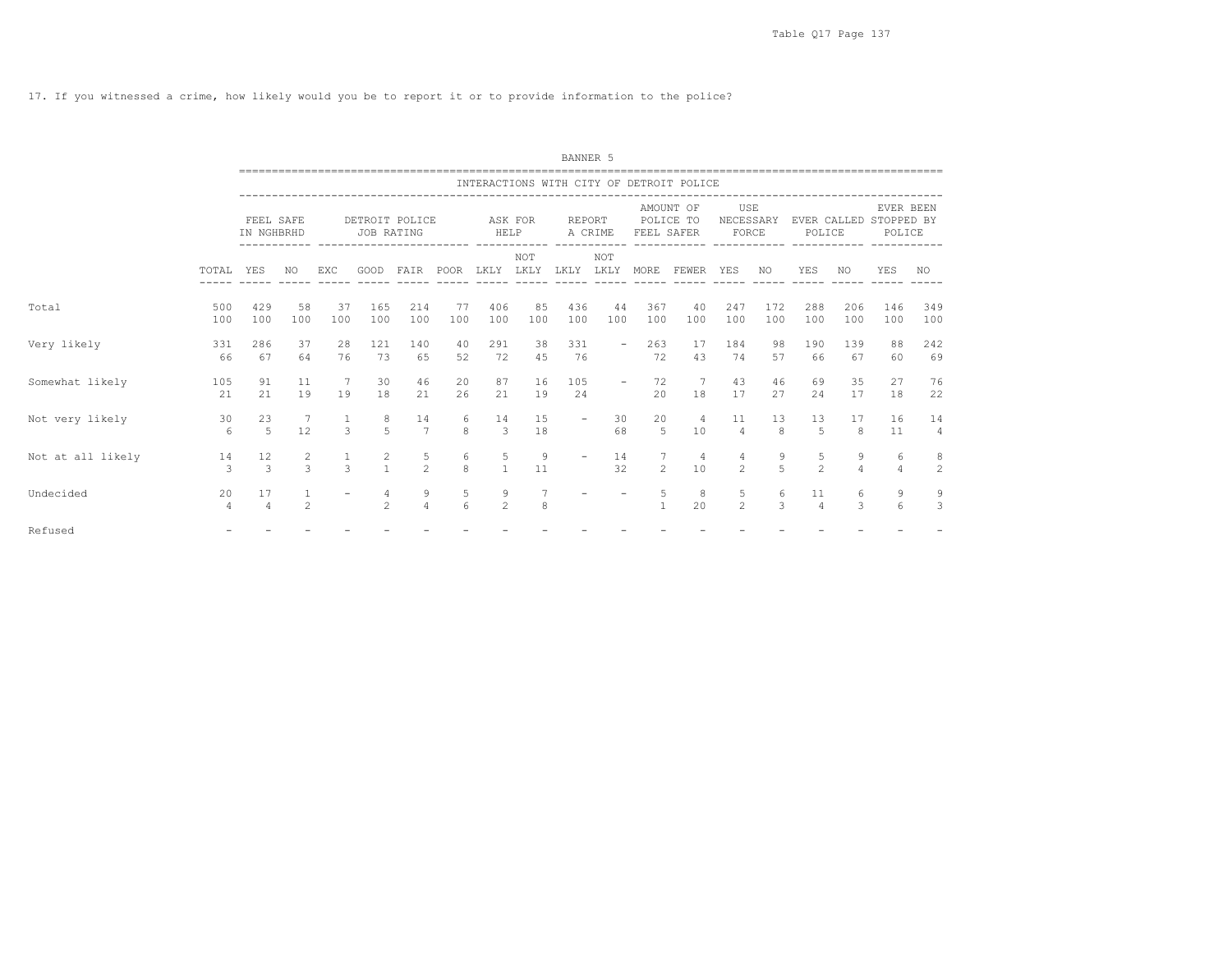18. Would you feel safer with more or fewer police officers on the job in your neighborhood?

|           |                   |                         |                                |               |                              |                          |             |                      |            | BANNER 5   |                    |                          |                                          |                           |                    |                       |            |                                               |                   |
|-----------|-------------------|-------------------------|--------------------------------|---------------|------------------------------|--------------------------|-------------|----------------------|------------|------------|--------------------|--------------------------|------------------------------------------|---------------------------|--------------------|-----------------------|------------|-----------------------------------------------|-------------------|
|           |                   |                         |                                |               |                              |                          |             |                      |            |            |                    |                          | INTERACTIONS WITH CITY OF DETROIT POLICE |                           |                    |                       |            |                                               |                   |
|           |                   | FEEL SAFE<br>IN NGHBRHD |                                |               | DETROIT POLICE<br>JOB RATING |                          |             | HELP                 | ASK FOR    | REPORT     | A CRIME            | FEEL SAFER               | AMOUNT OF<br>POLICE TO                   | USE<br>NECESSARY<br>FORCE |                    | POLICE                |            | EVER BEEN<br>EVER CALLED STOPPED BY<br>POLICE |                   |
|           | TOTAL             | YES                     | NO                             | EXC           | GOOD                         | FAIR                     | POOR        | LKLY LKLY            | <b>NOT</b> | LKLY       | <b>NOT</b><br>LKLY | MORE                     | FEWER                                    | YES                       | NO.                | YES                   | NO         | YES                                           | NO                |
| Total     | 500<br>100        | 429<br>100              | 58<br>100                      | 37<br>100     | 165<br>100                   | 214<br>100               | - 77<br>100 | 406<br>100           | 85<br>100  | 436<br>100 | 44<br>100          | 367<br>100               | 40<br>100                                | 247<br>100                | 172<br>100         | 288<br>100            | 206<br>100 | 146<br>100                                    | 349<br>100        |
| More      | 367<br>73         | 310<br>72               | 49<br>84                       | 30<br>81      | 125<br>76                    | 155<br>72                | 55<br>71    | 320<br>79            | 42<br>49   | 335<br>77  | 27<br>61           | 367<br>100               | $\sim$                                   | 206<br>83                 | 109<br>63          | 221<br>77             | 143<br>69  | 92<br>63                                      | 273<br>78         |
| Fewer     | 40<br>8           | 38<br>9                 | $\mathbf{1}$<br>$\mathfrak{D}$ | 3<br>8        | 10<br>6                      | 15<br>7                  | 11<br>14    | 16<br>$\overline{4}$ | 23<br>27   | 24<br>6    | 8<br>18            | $\overline{\phantom{a}}$ | 40<br>100                                | 11<br>$\overline{4}$      | 27<br>16           | 20<br>$7\phantom{.0}$ | 19<br>9    | 20<br>14                                      | 19<br>5           |
| Undecided | 89<br>18          | 79<br>18                | 7<br>12.                       | 3<br>8        | 28<br>17                     | 44<br>21                 | 10<br>1.3   | 67<br>17             | 19<br>22   | 74<br>17   | 8<br>18            | $\overline{\phantom{a}}$ |                                          | 27<br>11                  | 35<br>$20^{\circ}$ | 45<br>16              | 42<br>20   | 33<br>23                                      | 54<br>15          |
| Refused   | 4<br>$\mathbf{1}$ | 2<br>$\star$            | $\mathbf{1}$<br>$\mathfrak{D}$ | $\mathcal{L}$ | 2                            | $\overline{\phantom{0}}$ |             | 3                    |            | 3          | $\mathfrak{D}$     |                          |                                          | 3                         |                    | 2<br>$\mathbf{1}$     | 2          |                                               | 3<br>$\mathbf{1}$ |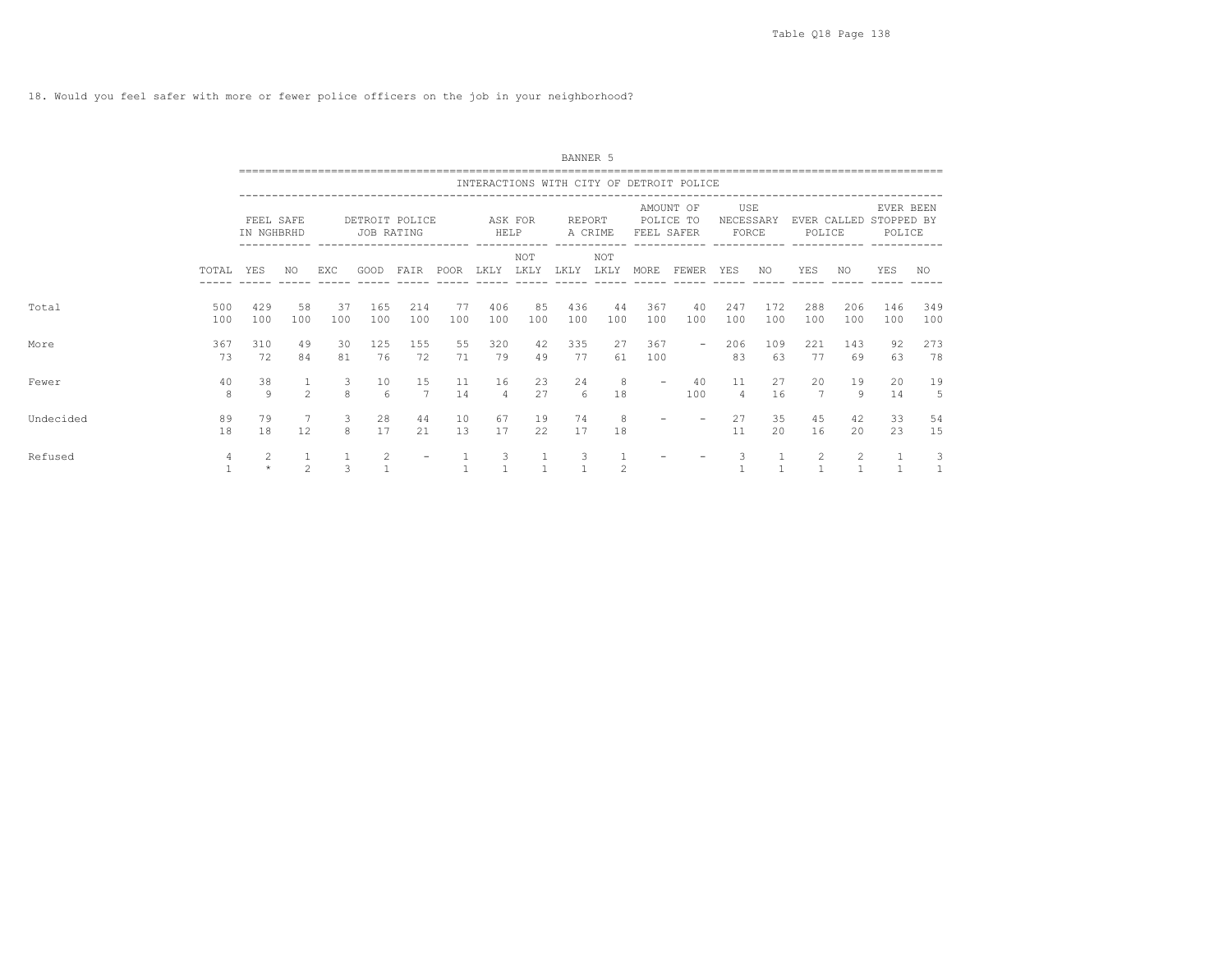19. Do you think the Detroit police use force only when necessary - yes or no?

|           |            |                         |           |           |            |                |           |            |             | BANNER 5   |             |            |                                          |                           |                          |                       |            |                                   |            |
|-----------|------------|-------------------------|-----------|-----------|------------|----------------|-----------|------------|-------------|------------|-------------|------------|------------------------------------------|---------------------------|--------------------------|-----------------------|------------|-----------------------------------|------------|
|           |            |                         |           |           |            |                |           |            |             |            |             |            | INTERACTIONS WITH CITY OF DETROIT POLICE |                           |                          |                       |            |                                   |            |
|           |            | FEEL SAFE<br>IN NGHBRHD |           |           | JOB RATING | DETROIT POLICE |           | HELP       | ASK FOR     | REPORT     | A CRIME     | FEEL SAFER | AMOUNT OF<br>POLICE TO                   | USE<br>NECESSARY<br>FORCE |                          | EVER CALLED<br>POLICE |            | EVER BEEN<br>STOPPED BY<br>POLICE |            |
|           | TOTAL      | YES                     | NO.       | EXC       | GOOD       | FAIR           | POOR      | LKLY       | NOT<br>LKLY | LKLY       | NOT<br>LKLY | MORE       | FEWER                                    | YES                       | NO.                      | YES                   | NO         | <b>YES</b>                        | NO.        |
| Total     | 500<br>100 | 429<br>100              | 58<br>100 | 37<br>100 | 165<br>100 | 214<br>100     | 77<br>100 | 406<br>100 | 85<br>100   | 436<br>100 | 44<br>100   | 367<br>100 | 40<br>100                                | 247<br>100                | 172<br>100               | 288<br>100            | 206<br>100 | 146<br>100                        | 349<br>100 |
| Yes       | 247<br>49  | 214<br>50               | 29<br>50  | 28<br>76  | 95<br>58   | 94<br>44       | 27<br>35  | 220<br>54  | 25<br>29    | 227<br>52  | 15<br>34    | 206<br>56  | 11<br>28                                 | 247<br>100                | $\overline{\phantom{0}}$ | 141<br>49             | 103<br>50  | 56<br>38                          | 190<br>54  |
| No        | 172<br>34  | 140<br>33               | 25<br>43  | 4<br>11   | 41<br>25   | 90<br>42       | 36<br>47  | 123<br>30  | 48<br>56    | 144<br>33  | 22<br>50    | 109<br>30  | 27<br>68                                 |                           | 172<br>100               | 104<br>36             | 68<br>33   | 66<br>45                          | 105<br>30  |
| Undecided | 79<br>16   | 73<br>17                | 4         | 4<br>11   | 29<br>18   | 29<br>14       | 14<br>18  | 61<br>1.5  | 12<br>14    | 63<br>14   | 7<br>16     | 50<br>14   | 2<br>5                                   |                           |                          | 41<br>14              | 35<br>17   | 23<br>16                          | 53<br>15   |
| Refused   | 2          | 2                       |           | 3         |            |                |           |            |             |            |             |            |                                          |                           |                          |                       |            |                                   | $\star$    |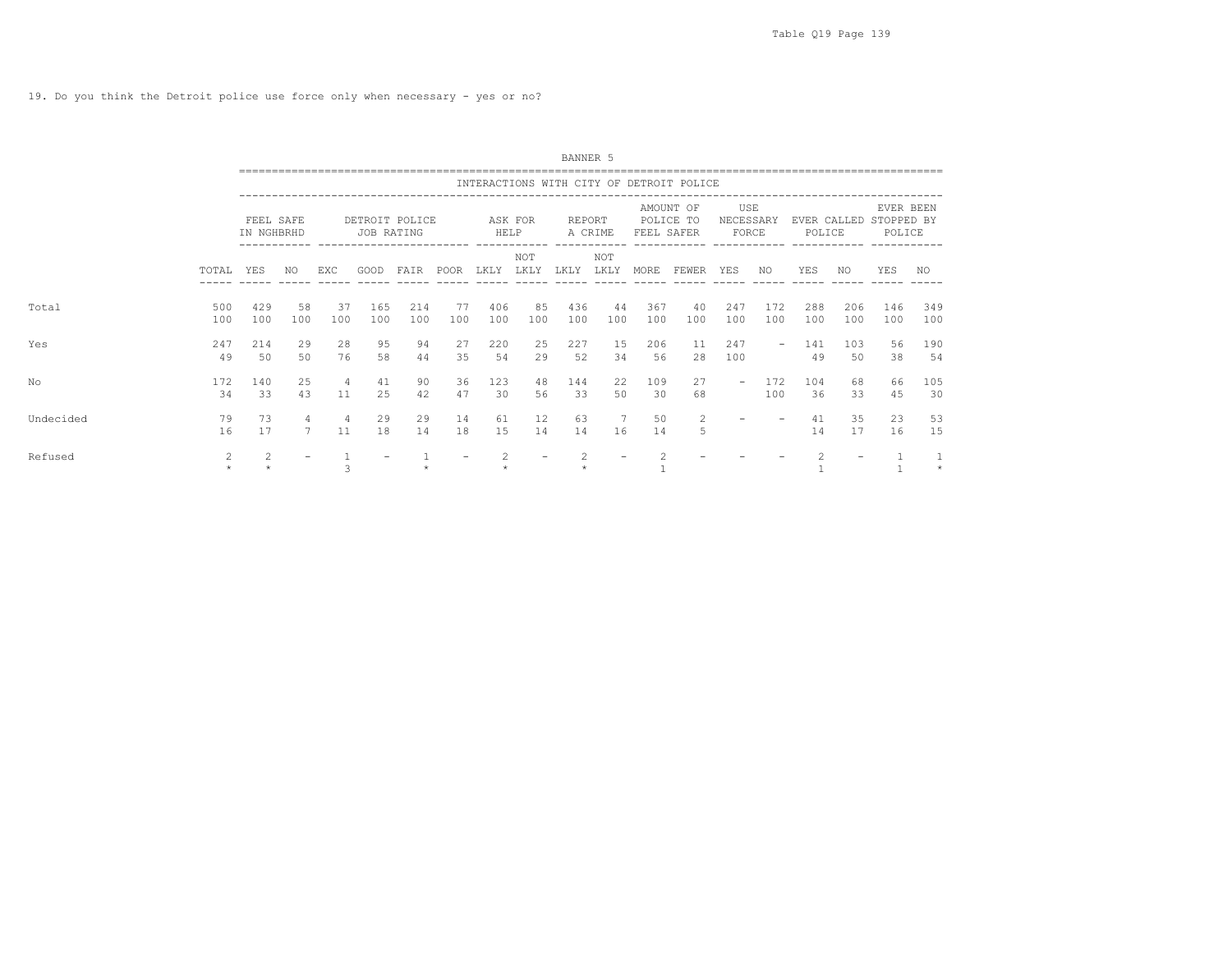20. Have you ever called the police for help yourself - yes or no?

|           |                   |                         |           |           |            |                |           |            |                    | BANNER 5   |                         |            |                                          |                           |            |                       |            |                                   |            |
|-----------|-------------------|-------------------------|-----------|-----------|------------|----------------|-----------|------------|--------------------|------------|-------------------------|------------|------------------------------------------|---------------------------|------------|-----------------------|------------|-----------------------------------|------------|
|           |                   |                         |           |           |            |                |           |            |                    |            |                         |            | INTERACTIONS WITH CITY OF DETROIT POLICE |                           |            |                       |            |                                   |            |
|           |                   | FEEL SAFE<br>IN NGHBRHD |           |           | JOB RATING | DETROIT POLICE |           | HELP       | ASK FOR<br>------- | REPORT     | A CRIME<br>------------ | FEEL SAFER | AMOUNT OF<br>POLICE TO                   | USE<br>NECESSARY<br>FORCE |            | EVER CALLED<br>POLICE |            | EVER BEEN<br>STOPPED BY<br>POLICE |            |
|           | TOTAL             | YES                     | NO.       | EXC       | GOOD       | FAIR           | POOR LKLY |            | NOT<br>LKLY        | LKLY       | <b>NOT</b><br>LKLY      | MORE       | FEWER YES                                |                           | NO.        | YES                   | NO.        | YES                               | NO         |
| Total     | 500<br>100        | 429<br>100              | 58<br>100 | 37<br>100 | 165<br>100 | 214<br>100     | 77<br>100 | 406<br>100 | 85<br>100          | 436<br>100 | 44<br>100               | 367<br>100 | 40<br>100                                | 247<br>100                | 172<br>100 | 288<br>100            | 206<br>100 | 146<br>100                        | 349<br>100 |
| Yes       | 288<br>58         | 246<br>57               | 37<br>64  | 23<br>62  | 93<br>56   | 125<br>58      | 46<br>60  | 243<br>60  | 41<br>48           | 259<br>59  | 18<br>41                | 221<br>60  | 20<br>50                                 | 141<br>57                 | 104<br>60  | 288<br>100            |            | 81<br>55                          | 205<br>59  |
| No        | 206<br>41         | 179<br>42               | 21<br>36  | 14<br>38  | 70<br>42   | 88<br>41       | 30<br>39  | 160<br>39  | 44<br>52           | 174<br>40  | 26<br>59                | 143<br>39  | 19<br>48                                 | 103<br>42                 | 68<br>40   | $\sim$                | 206<br>100 | 64<br>44                          | 142<br>41  |
| Undecided | 6<br>$\mathbf{1}$ |                         |           |           |            | $\star$        |           | 3          |                    | 3          |                         |            | 3                                        |                           |            |                       |            |                                   | 2          |
| Refused   |                   |                         |           |           |            |                |           |            |                    |            |                         |            |                                          |                           |            |                       |            |                                   |            |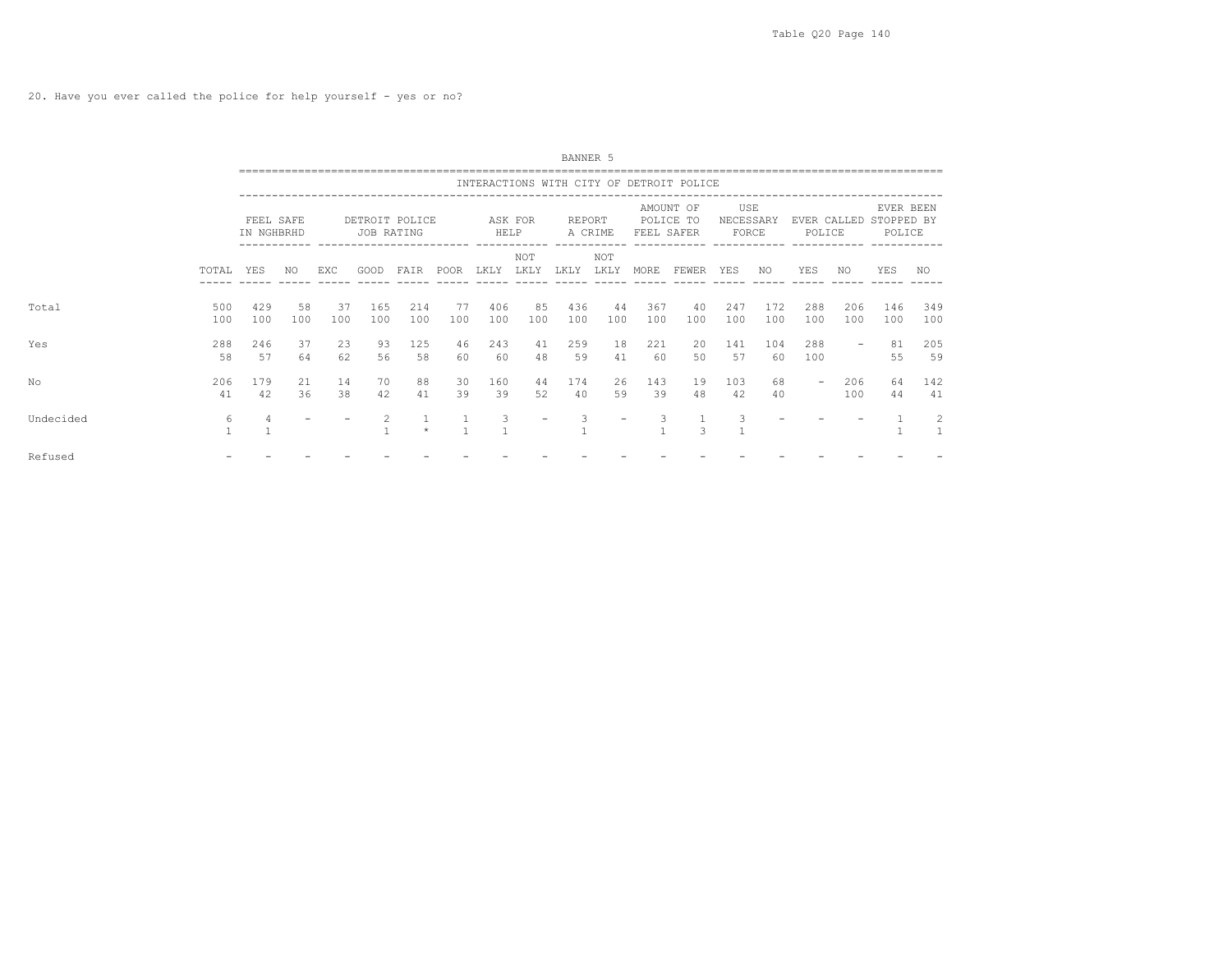21. How satisfied were you with how the police handled your call for help?

|                         |                   |                         |                  |           |            |                |                      |                 |                                | BANNER 5          |                                         |            |                                          |                           |                          |            |     |                                               |                   |
|-------------------------|-------------------|-------------------------|------------------|-----------|------------|----------------|----------------------|-----------------|--------------------------------|-------------------|-----------------------------------------|------------|------------------------------------------|---------------------------|--------------------------|------------|-----|-----------------------------------------------|-------------------|
|                         |                   |                         |                  |           |            |                |                      |                 |                                |                   |                                         |            | INTERACTIONS WITH CITY OF DETROIT POLICE |                           |                          |            |     |                                               |                   |
|                         |                   | FEEL SAFE<br>IN NGHBRHD |                  |           | JOB RATING | DETROIT POLICE |                      | ASK FOR<br>HELP |                                | REPORT            | A CRIME<br>____________________________ | FEEL SAFER | AMOUNT OF<br>POLICE TO<br>-----------    | USE<br>NECESSARY<br>FORCE |                          | POLICE     |     | EVER BEEN<br>EVER CALLED STOPPED BY<br>POLICE |                   |
|                         | TOTAL             | <b>YES</b>              | NO.              | EXC       | GOOD       | FAIR           | POOR                 | LKLY            | NOT<br>LKLY                    | LKLY LKLY         | NOT                                     | MORE       | FEWER                                    | YES                       | NO.                      | YES        | NO. | YES                                           | NO.               |
| THOSE WHO CALLED POLICE | 288<br>100        | 246<br>100              | 37<br>100        | 23<br>100 | 93<br>100  | 125<br>100     | 46<br>100            | 243<br>100      | 41<br>100                      | 259<br>100        | 18<br>100                               | 221<br>100 | 20<br>100                                | 141<br>100                | 104<br>100               | 288<br>100 |     | 81<br>100                                     | 205<br>100        |
| Very satisfied          | 115<br>40         | 104<br>42               | $_{\rm 8}$<br>22 | 18<br>78  | 48<br>52   | 44<br>35       | - 5<br>11            | 110<br>45       | -5<br>12                       | 109<br>42         | $\overline{4}$<br>22                    | 96<br>43   | $\overline{\phantom{a}}$<br>1.5          | 68<br>48                  | 28<br>27                 | 115<br>40  |     | 29<br>36                                      | 85<br>41          |
| Somewhat satisfied      | 90<br>31          | 75<br>30                | 13<br>35         | -5<br>22  | 24<br>26   | 44<br>35       | 16<br>35             | 79<br>33        | 10<br>24                       | 84<br>32          | $\mathbf{3}$<br>17                      | 69<br>31   | $\overline{4}$<br>20                     | 42<br>30                  | 35<br>34                 | 90<br>31   |     | 23<br>28                                      | 66<br>32          |
| Not very satisfied      | 35<br>12          | 30<br>12                | 5<br>14          | $\sim$    | 15<br>16   | 13<br>10       | $\overline{7}$<br>15 | 27<br>11        | 7<br>17                        | 27<br>10          | $-5$<br>28                              | 25<br>11   | -6<br>30                                 | 14<br>10                  | 1.5<br>14                | 35<br>12   |     | 10<br>12                                      | 25<br>12          |
| Not at all satisfied    | 46<br>16          | 35<br>14                | 11<br>30         |           | 6<br>6     | 23<br>18       | 17<br>37             | 26<br>11        | 18<br>44                       | 37<br>14          | 6<br>33                                 | 30<br>14   | $7\overline{ }$<br>35                    | 15<br>11                  | 26<br>2.5                | 46<br>16   |     | 19<br>23                                      | 27<br>13          |
| Undecided               | 2<br>$\mathbf{1}$ | 2<br>$\mathbf{1}$       |                  |           |            | $\mathbf{1}$   | $\mathfrak{D}$       | $\star$         | $\mathbf{1}$<br>$\overline{2}$ | 2<br>$\mathbf{1}$ | $\overline{\phantom{a}}$                |            |                                          | 2                         | $\overline{\phantom{a}}$ |            |     |                                               | 2<br><sup>1</sup> |
| Refused                 |                   |                         |                  |           |            |                |                      |                 |                                |                   |                                         |            |                                          |                           |                          |            |     |                                               |                   |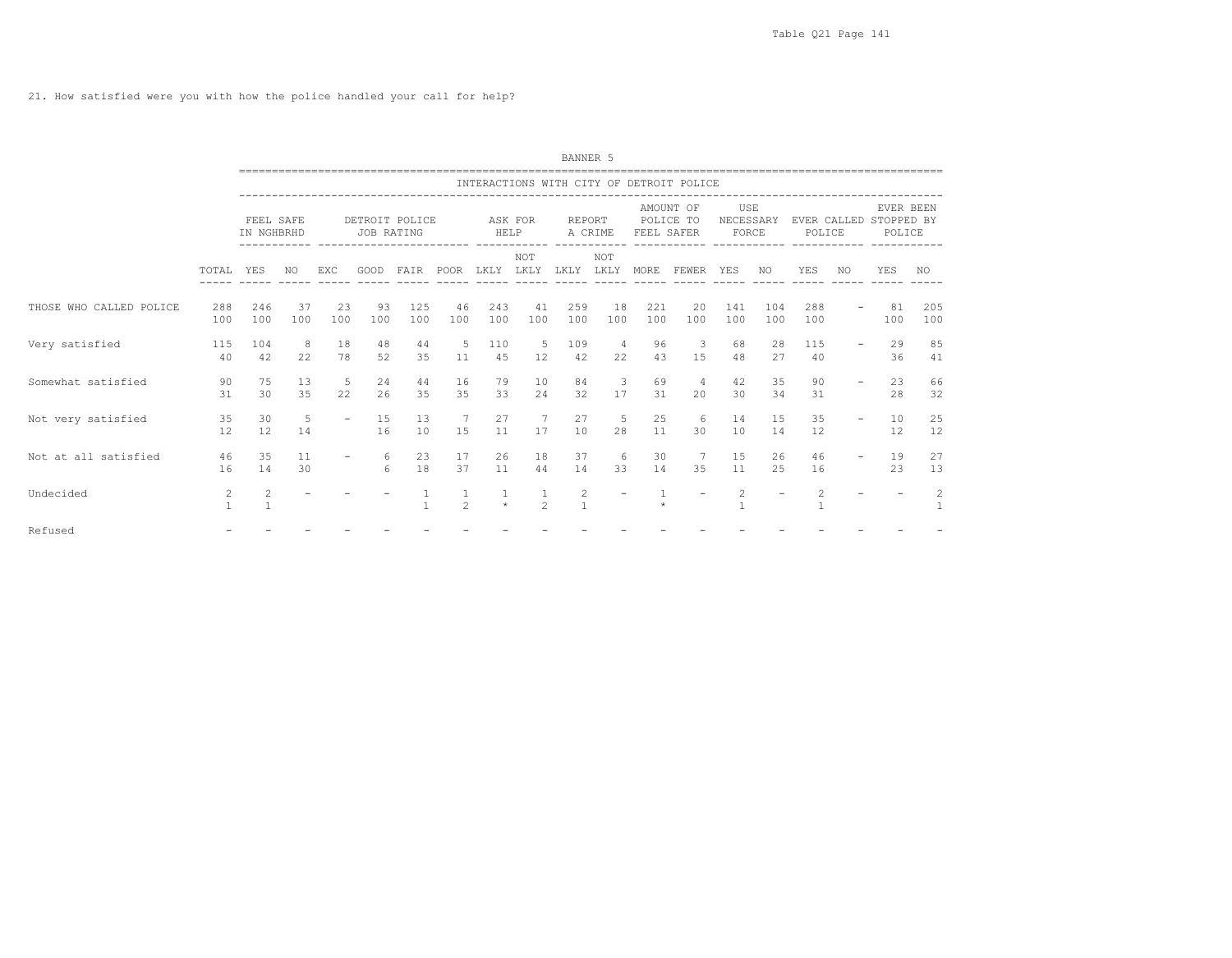|           |            |                         |           |               |                                                                      |            |                    |                           |             | BANNER 5   |             |            |                                          |                           |            |            |            |                                               |            |
|-----------|------------|-------------------------|-----------|---------------|----------------------------------------------------------------------|------------|--------------------|---------------------------|-------------|------------|-------------|------------|------------------------------------------|---------------------------|------------|------------|------------|-----------------------------------------------|------------|
|           |            |                         |           |               |                                                                      |            |                    |                           |             |            |             |            | INTERACTIONS WITH CITY OF DETROIT POLICE |                           |            |            |            |                                               |            |
|           |            | FEEL SAFE<br>IN NGHBRHD |           |               | DETROIT POLICE<br>JOB RATING<br>----------- ------------------------ |            |                    | HELP                      | ASK FOR     | REPORT     | A CRIME     | FEEL SAFER | AMOUNT OF<br>POLICE TO                   | USE<br>NECESSARY<br>FORCE |            | POLICE     |            | EVER BEEN<br>EVER CALLED STOPPED BY<br>POLICE |            |
|           | TOTAL      | YES                     | NO        | EXC           | GOOD                                                                 | FAIR       | POOR               | LKLY                      | NOT<br>LKLY | LKLY       | NOT<br>LKLY | MORE       | FEWER YES                                |                           | NO.        | YES        | NO         | <b>YES</b>                                    | NO         |
| Total     | 500<br>100 | 429<br>100              | 58<br>100 | 37<br>100     | 165<br>100                                                           | 214<br>100 | 77<br>100          | 406<br>100                | 85<br>100   | 436<br>100 | 44<br>100   | 367<br>100 | 40<br>100                                | 247<br>100                | 172<br>100 | 288<br>100 | 206<br>100 | 146<br>100                                    | 349<br>100 |
| Yes       | 146<br>29  | 120<br>28               | 23<br>40  | -8<br>22      | 39<br>24                                                             | 69<br>32   | 29<br>38           | 99<br>24                  | 44<br>52    | 115<br>26  | 22<br>50    | 92<br>25   | 20<br>50                                 | 56<br>23                  | 66<br>38   | 81<br>28   | 64<br>31   | 146<br>100                                    |            |
| No        | 349<br>70  | 306<br>71               | 35<br>60  | 28<br>76      | 125<br>76                                                            | 145<br>68  | 46<br>60           | 305<br>75                 | 41<br>48    | 318<br>73  | 22<br>50    | 273<br>74  | 19<br>48                                 | 190<br>77                 | 105<br>61  | 205<br>71  | 142<br>69  | $\overline{\phantom{a}}$                      | 349<br>100 |
| Undecided | 5          | 3                       |           | $\mathcal{L}$ |                                                                      |            | 2<br>$\mathcal{L}$ | $\overline{c}$<br>$\star$ |             |            |             |            | $\frac{1}{3}$                            |                           |            | 2          |            |                                               |            |
| Refused   |            |                         |           |               |                                                                      |            |                    |                           |             |            |             |            |                                          |                           |            |            |            |                                               |            |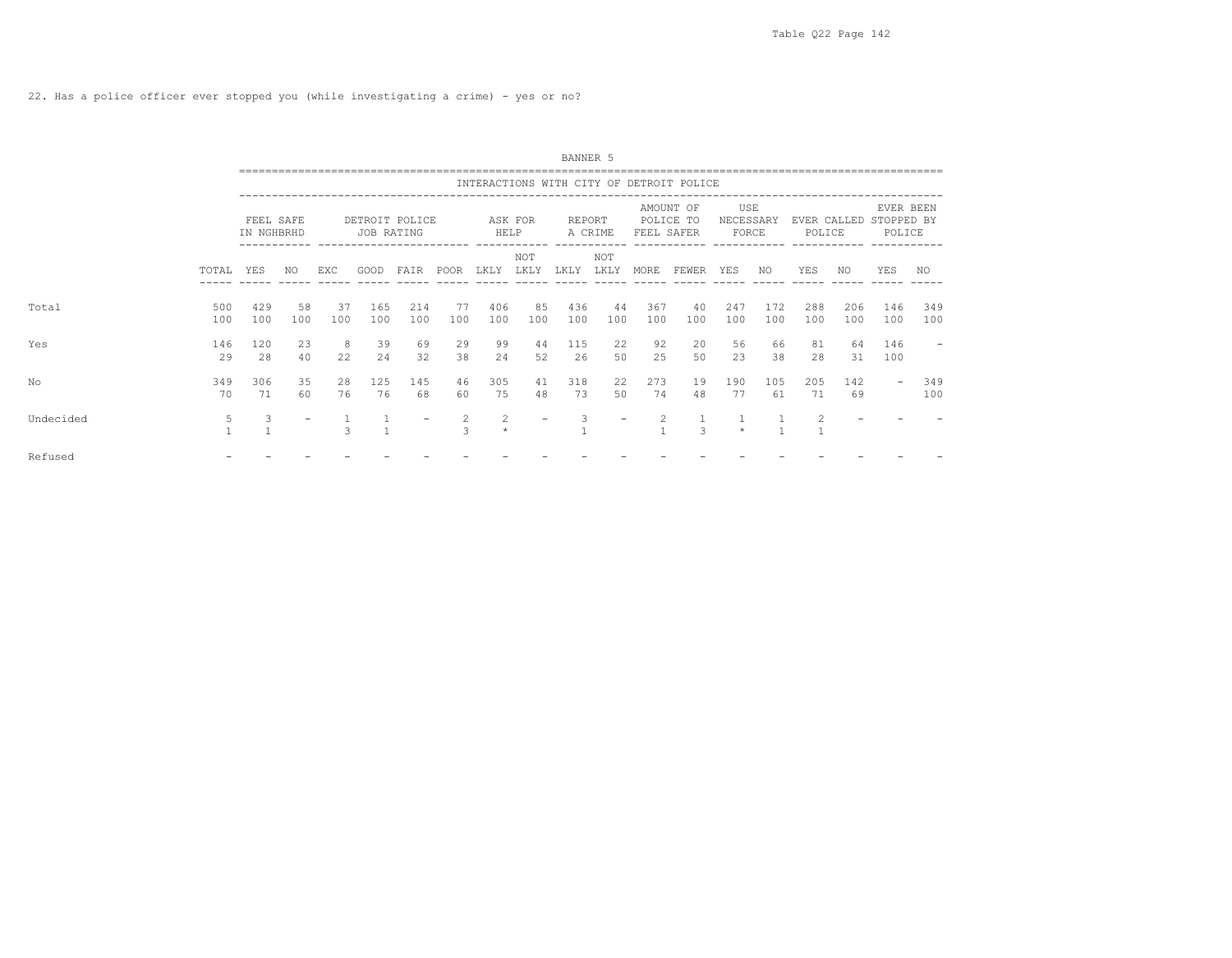23. How satisfied were you with how the police handled that encounter?

|                         |                   |                         |           |                          |                      |                                |                               |                 |                                | BANNER 5            |                          |                |                                                                                |                                   |           |                          |              |                                               |     |
|-------------------------|-------------------|-------------------------|-----------|--------------------------|----------------------|--------------------------------|-------------------------------|-----------------|--------------------------------|---------------------|--------------------------|----------------|--------------------------------------------------------------------------------|-----------------------------------|-----------|--------------------------|--------------|-----------------------------------------------|-----|
|                         |                   |                         |           |                          |                      |                                |                               |                 |                                |                     |                          |                | INTERACTIONS WITH CITY OF DETROIT POLICE<br>---------------------------------- |                                   |           |                          |              |                                               |     |
|                         |                   | FEEL SAFE<br>IN NGHBRHD |           |                          | JOB RATING           | DETROIT POLICE                 |                               | ASK FOR<br>HELP |                                | REPORT              | A CRIME                  | FEEL SAFER     | AMOUNT OF<br>POLICE TO                                                         | USE<br>NECESSARY<br>FORCE         |           | POLICE                   |              | EVER BEEN<br>EVER CALLED STOPPED BY<br>POLICE |     |
|                         | TOTAL.            | <b>YES</b>              | NO.       | EXC                      | GOOD                 | FAIR POOR                      |                               |                 | NOT<br>LKLY LKLY LKLY LKLY     |                     | <b>NOT</b>               | MORE           | FEWER YES                                                                      |                                   | NO.       | YES                      | NO.          | YES                                           | NO. |
| THOSE STOPPED BY POLICE | 146<br>100        | 120<br>100              | 23<br>100 | 8<br>100                 | 39<br>100            | 69<br>100                      | 29<br>100                     | 99<br>100       | 44<br>100                      | 115<br>100          | 22<br>100                | 92<br>100      | 20<br>100                                                                      | 56<br>100                         | 66<br>100 | 81<br>100                | 64<br>100    | 146<br>100                                    |     |
| Very satisfied          | 41<br>2.8         | 39<br>33                | 2<br>Q    | 6<br>75                  | 13<br>33             | 17<br>2.5                      | -5<br>17                      | 34<br>34        | 6<br>14                        | 37<br>32            | 2<br>$\circ$             | 33<br>36       | 2<br>10                                                                        | 18<br>32                          | 11<br>17  | 25<br>31                 | 16<br>2.5    | 41<br>28                                      |     |
| Somewhat satisfied      | 43<br>29          | 36<br>30                | 6<br>26   | $\overline{1}$<br>1.3    | 10<br>26             | 28<br>41                       | $\overline{\mathbf{3}}$<br>10 | 34<br>34        | 7<br>16                        | 34<br>30            | 7<br>32                  | 34<br>37       | 2<br>10                                                                        | 2.4<br>43                         | 10<br>1.5 | 22.<br>27                | 20<br>31     | 43<br>29                                      |     |
| Not very satisfied      | 14<br>10          | 9<br>8                  | -5<br>22  | $\overline{1}$<br>1.3    | $\overline{4}$<br>10 | 3<br>$\overline{4}$            | 6<br>21                       | 9<br>9          | -5<br>11                       | 10<br>-9            | $\overline{4}$<br>18     | 8<br>Q         | 2<br>10                                                                        | $\overline{4}$<br>$7\phantom{.0}$ | 8<br>12   | 8<br>10                  | 6<br>9       | 14<br>10                                      |     |
| Not at all satisfied    | 46<br>32          | 34<br>2.8               | 10<br>43  | $\overline{\phantom{0}}$ | 11<br>2.8            | 20<br>29                       | 15<br>52                      | 21<br>21        | 25<br>57                       | 32<br>2.8           | 9<br>41                  | 16<br>17       | 13<br>65                                                                       | 10<br>18                          | 35<br>53  | 26<br>32                 | 20<br>31     | 46<br>32                                      |     |
| Undecided               | 2<br>$\mathbf{1}$ | 2<br>$\overline{c}$     |           |                          | $\overline{1}$<br>3  | $\mathbf{1}$<br>$\overline{1}$ |                               | $\mathbf{1}$    | $\mathbf{1}$<br>$\mathfrak{D}$ | 2<br>$\mathfrak{D}$ | $\overline{\phantom{a}}$ | $\overline{1}$ | 5                                                                              | $\overline{\phantom{a}}$          | 2<br>3    | $\overline{\phantom{a}}$ | $2^{1}$<br>3 | $\overline{2}$<br>$\mathbf{1}$                |     |
| Refused                 |                   |                         |           |                          |                      |                                |                               |                 |                                |                     |                          |                |                                                                                |                                   |           |                          |              |                                               |     |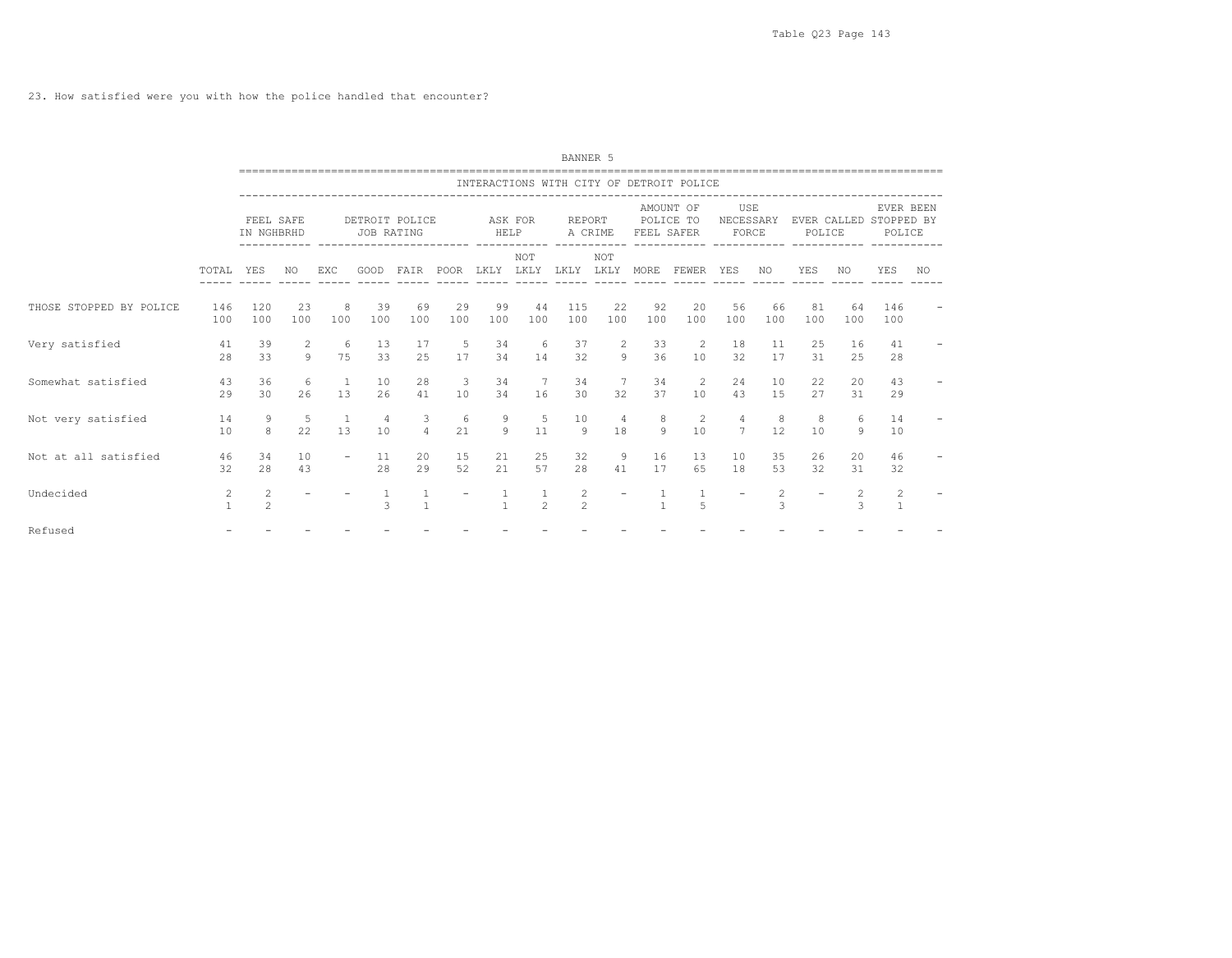24. Which comes closest to your view, even if neither is exactly right?

|                                                                                                                                      |                         |                         |                     |                                          |                      |                      |           |                      |                     | BANNER 5               |                     |            |                                                   |                           |                     |                       |            |                                               |              |
|--------------------------------------------------------------------------------------------------------------------------------------|-------------------------|-------------------------|---------------------|------------------------------------------|----------------------|----------------------|-----------|----------------------|---------------------|------------------------|---------------------|------------|---------------------------------------------------|---------------------------|---------------------|-----------------------|------------|-----------------------------------------------|--------------|
|                                                                                                                                      |                         |                         |                     |                                          |                      |                      |           |                      |                     |                        |                     |            | INTERACTIONS WITH CITY OF DETROIT POLICE          |                           |                     |                       |            |                                               |              |
|                                                                                                                                      |                         | FEEL SAFE<br>IN NGHBRHD |                     |                                          | JOB RATING           | DETROIT POLICE       |           | HELP                 | ASK FOR             | REPORT                 | A CRIME             | FEEL SAFER | AMOUNT OF<br>POLICE TO                            | USE<br>NECESSARY<br>FORCE |                     | POLICE                |            | EVER BEEN<br>EVER CALLED STOPPED BY<br>POLICE |              |
|                                                                                                                                      | TOTAL                   | YES                     | NO.                 | EXC                                      |                      |                      |           |                      | NOT                 |                        | <b>NOT</b>          |            | GOOD FAIR POOR LKLY LKLY LKLY LKLY MORE FEWER YES |                           | NO.                 | YES                   | NO.        | YES                                           | NO.          |
| Total                                                                                                                                | 500<br>100              | 429<br>100              | 58<br>100           | 37<br>100                                | 165<br>100           | 214<br>100           | 77<br>100 | 406<br>100           | 85<br>100           | 436<br>100             | 44<br>100           | 367<br>100 | 40<br>100                                         | 247<br>100                | 172<br>100          | 288<br>100            | 206<br>100 | 146<br>100                                    | 349<br>100   |
| Detroit police generally<br>do a good job and treat<br>people of different<br>races fairly, even if<br>there are a few bad<br>apples | 383<br>77               | 332<br>77               | 45<br>78            | 36<br>97                                 | 144<br>87            | 161<br>75            | 39<br>51  | 329<br>81            | 50<br>59            | 344<br>79              | 28<br>64            | 297<br>81  | 22<br>55                                          | 218<br>88                 | 115<br>67           | 224<br>78             | 157<br>76  | 104<br>71                                     | 278<br>80    |
| Detroit police are<br>racist in the way they<br>treat people, even if<br>some of them try to do a<br>qood job.                       | 82<br>16                | 65<br>15                | 12<br>21            | $\mathbf{1}$<br>$\overline{\phantom{a}}$ | 12<br>$\overline{7}$ | 37<br>17             | 31<br>40  | 48<br>12             | 33<br>39            | 64<br>15               | 13<br>30            | 44<br>12   | 17<br>43                                          | 20<br>8                   | 54<br>31            | 44<br>15              | 38<br>18   | 34<br>23                                      | 47<br>13     |
| Undecided                                                                                                                            | 34<br>$7\phantom{.0}$   | 31<br>$\overline{7}$    | 1<br>$\mathfrak{D}$ |                                          | 9<br>$\overline{a}$  | 15<br>$\overline{7}$ | 9         | 28<br>$\overline{7}$ | 2<br>$\mathfrak{D}$ | 27<br>$6 \overline{6}$ | 3<br>$\overline{7}$ | 25<br>7    | 1<br>$\mathcal{R}$                                | 9<br>$\overline{4}$       | 3<br>$\mathfrak{D}$ | 19<br>$7\overline{ }$ | 11<br>5    | 8<br>5                                        | 23<br>7      |
| Refused                                                                                                                              | $\mathbf{1}$<br>$\star$ |                         |                     |                                          |                      |                      |           |                      |                     |                        |                     |            |                                                   |                           |                     |                       |            |                                               | 1<br>$\star$ |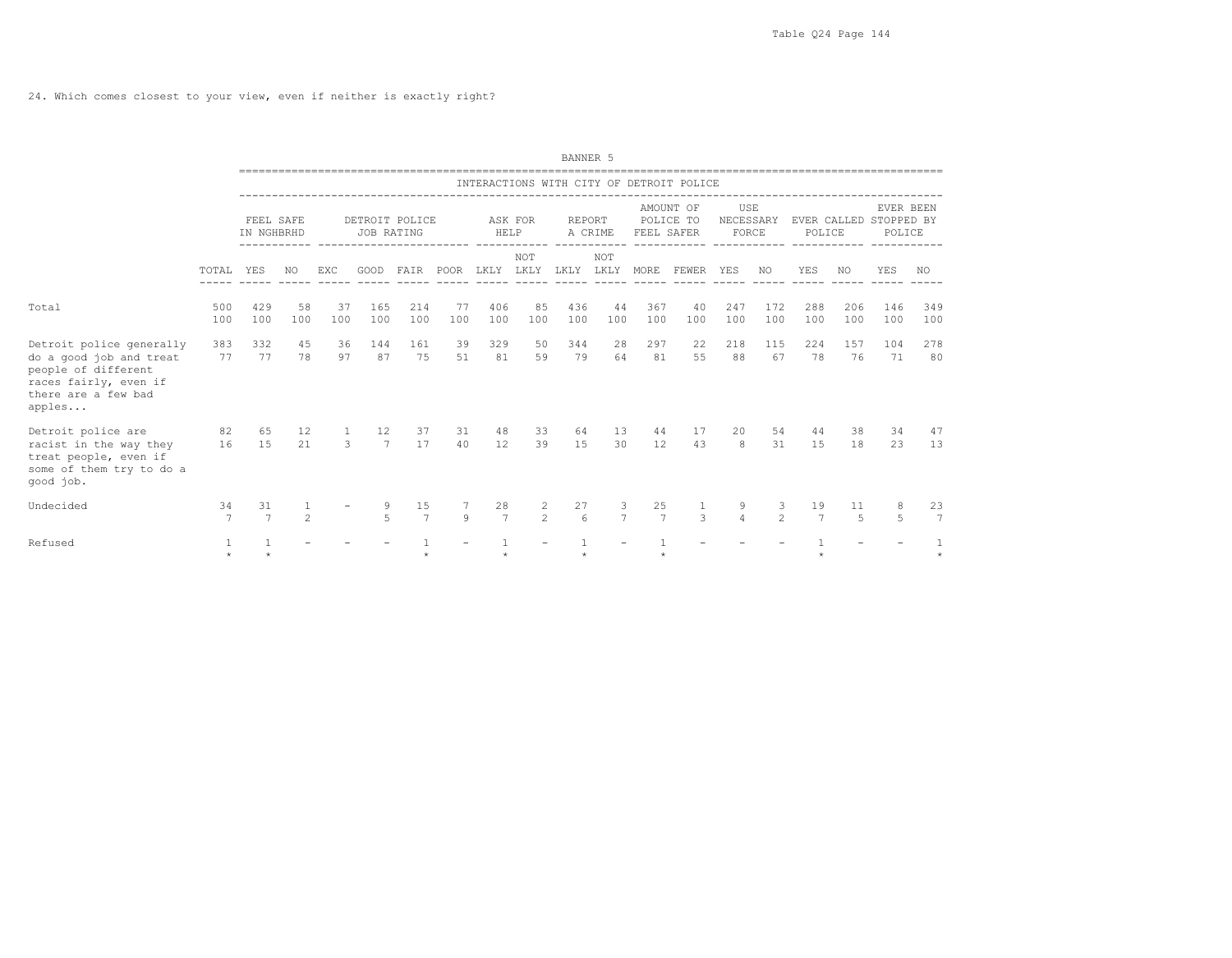25. Quote ``defund the police´´ end quote, is a slogan some activists have espoused. Is that an idea you support or oppose?

|           |            |                         |           |           |            |                |           |            |                        | BANNER 5   |                         |            |                                          |                           |            |                       |            |                                   |            |
|-----------|------------|-------------------------|-----------|-----------|------------|----------------|-----------|------------|------------------------|------------|-------------------------|------------|------------------------------------------|---------------------------|------------|-----------------------|------------|-----------------------------------|------------|
|           |            |                         |           |           |            |                |           |            |                        |            |                         |            | INTERACTIONS WITH CITY OF DETROIT POLICE |                           |            |                       |            |                                   |            |
|           |            | FEEL SAFE<br>IN NGHBRHD |           |           | JOB RATING | DETROIT POLICE |           | HELP       | ASK FOR<br>----------- | REPORT     | A CRIME<br>------------ | FEEL SAFER | AMOUNT OF<br>POLICE TO                   | USE<br>NECESSARY<br>FORCE |            | EVER CALLED<br>POLICE |            | EVER BEEN<br>STOPPED BY<br>POLICE |            |
|           | TOTAL      | YES                     | NO.       | EXC       | GOOD       | FAIR           | POOR      | LKLY       | NOT<br>LKLY            | LKLY       | NOT<br>LKLY             | MORE       | FEWER                                    | YES                       | NO.        | YES                   | NO.        | YES                               | NO.        |
| Total     | 500<br>100 | 429<br>100              | 58<br>100 | 37<br>100 | 165<br>100 | 214<br>100     | 77<br>100 | 406<br>100 | 85<br>100              | 436<br>100 | 44<br>100               | 367<br>100 | 40<br>100                                | 247<br>100                | 172<br>100 | 288<br>100            | 206<br>100 | 146<br>100                        | 349<br>100 |
| Support   | 114<br>23  | 100<br>23               | 9<br>16   | 6<br>16   | 29<br>18   | 57<br>27       | 21<br>2.7 | 88<br>22   | 26<br>31               | 97<br>22   | 13<br>30                | 65<br>18   | 18<br>45                                 | 49<br>20                  | 56<br>33   | 50<br>17              | 64<br>31   | 37<br>25                          | 76<br>22   |
| Oppose    | 324<br>65  | 278<br>65               | 41<br>71  | 25<br>68  | 112<br>68  | 137<br>64      | 46<br>60  | 267<br>66  | 52<br>61               | 286<br>66  | 27<br>61                | 260<br>71  | 21<br>53                                 | 178<br>72                 | 91<br>53   | 204<br>71             | 118<br>57  | 85<br>58                          | 238<br>68  |
| Undecided | 61<br>12   | 50<br>12                | 8<br>14   | 6<br>16   | 23<br>14   | 20<br>9        | 10<br>13  | 50<br>12   | $\overline{7}$<br>8    | 52<br>12   | $\overline{4}$<br>9     | 42<br>11   | 3                                        | 19<br>8                   | 25<br>1.5  | 33<br>11              | 24<br>12   | 24<br>16                          | 34<br>10   |
| Refused   | $\star$    |                         |           |           |            |                |           |            |                        |            |                         |            |                                          |                           |            |                       |            |                                   | $\star$    |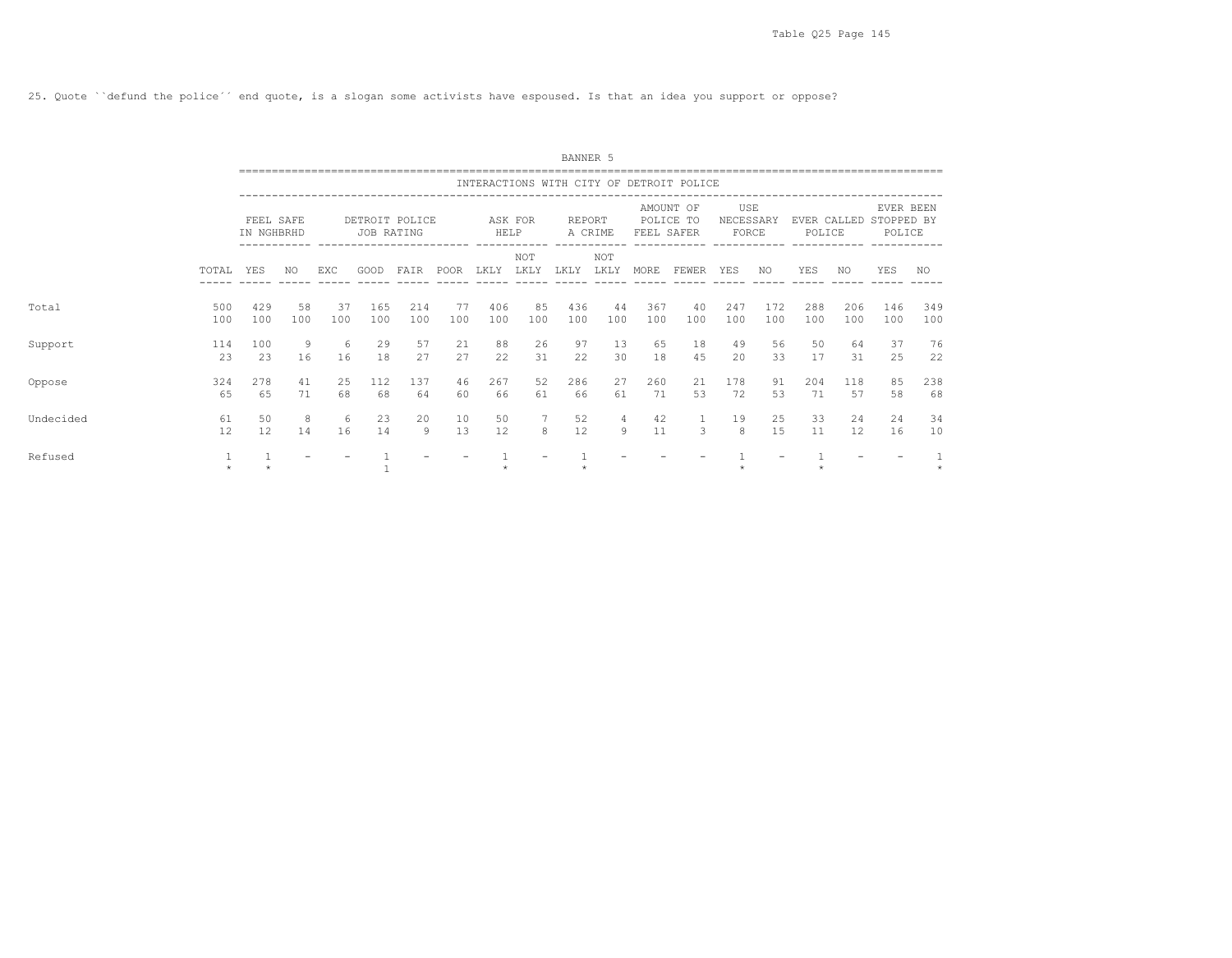26. Would you support or oppose the idea of cutting some funding from the police and using the money for social services - for instance, to help the homeless and the mentally ill?

|           |              |                           |           |           |            |                |            |                 |                     | BANNER 5   |                                  |                     |                                          |                           |            |                       |            |                                   |                                                                                                                                                                                                                                                                                                                                                                                                                            |
|-----------|--------------|---------------------------|-----------|-----------|------------|----------------|------------|-----------------|---------------------|------------|----------------------------------|---------------------|------------------------------------------|---------------------------|------------|-----------------------|------------|-----------------------------------|----------------------------------------------------------------------------------------------------------------------------------------------------------------------------------------------------------------------------------------------------------------------------------------------------------------------------------------------------------------------------------------------------------------------------|
|           |              |                           |           |           |            |                |            |                 |                     |            |                                  |                     | INTERACTIONS WITH CITY OF DETROIT POLICE |                           |            |                       |            |                                   |                                                                                                                                                                                                                                                                                                                                                                                                                            |
|           |              | FEEL SAFE<br>IN NGHBRHD   |           |           | JOB RATING | DETROIT POLICE | ---------- | ASK FOR<br>HELP |                     | REPORT     | A CRIME<br>--------- ----------- | FEEL SAFER          | AMOUNT OF<br>POLICE TO                   | USE<br>NECESSARY<br>FORCE |            | EVER CALLED<br>POLICE |            | EVER BEEN<br>STOPPED BY<br>POLICE |                                                                                                                                                                                                                                                                                                                                                                                                                            |
|           | TOTAL        | YES                       | NO.       | EXC       | GOOD       | FAIR           | POOR       | LKLY            | NOT<br>LKLY         | LKLY       | NOT<br>LKLY                      | MORE                | ------------<br>FEWER                    | YES                       | NO.        | YES                   | NO.        | YES                               | NO.                                                                                                                                                                                                                                                                                                                                                                                                                        |
| Total     | 500<br>100   | 429<br>100                | 58<br>100 | 37<br>100 | 165<br>100 | 214<br>100     | 77<br>100  | 406<br>100      | 85<br>100           | 436<br>100 | 44<br>100                        | 367<br>100          | 40<br>100                                | 247<br>100                | 172<br>100 | 288<br>100            | 206<br>100 | 146<br>100                        | 349<br>100                                                                                                                                                                                                                                                                                                                                                                                                                 |
| Support   | 243<br>49    | 214<br>50                 | 22<br>38  | 13<br>35  | 64<br>39   | 118<br>55      | 45<br>58   | 184<br>45       | 52<br>61            | 199<br>46  | 33<br>75                         | 159<br>43           | 25<br>63                                 | 92<br>37                  | 110<br>64  | 132<br>46             | 108<br>52  | 78<br>53                          | 162<br>46                                                                                                                                                                                                                                                                                                                                                                                                                  |
| Oppose    | 212<br>42    | 175<br>41                 | 34<br>59  | 20<br>54  | 85<br>52   | 77<br>36       | 28<br>36   | 182<br>45       | 29<br>34            | 195<br>4.5 | 11<br>2.5                        | 178<br>49           | 11<br>2.8                                | 136<br>55                 | 48<br>2.8  | 134<br>47             | 78<br>38   | 57<br>39                          | 154<br>44                                                                                                                                                                                                                                                                                                                                                                                                                  |
| Undecided | 43<br>9      | 38<br>9                   | 2<br>3    | 4<br>11   | 14<br>8    | 19<br>9        | 4<br>5     | 38<br>9         | $\overline{4}$<br>5 | 40<br>9    | $\overline{\phantom{m}}$         | 30<br>$\mathcal{R}$ | $\overline{4}$<br>10                     | 17<br>$7\overline{ }$     | 14<br>8    | 20<br>$\overline{7}$  | 20<br>10   | 11<br>8                           | 31<br>9                                                                                                                                                                                                                                                                                                                                                                                                                    |
| Refused   | 2<br>$\star$ | $\mathfrak{D}$<br>$\star$ |           |           |            |                |            | $\mathfrak{D}$  |                     | $\star$    |                                  |                     |                                          | 2                         |            | $\mathfrak{D}$        |            |                                   | $\mathfrak{D}_{1}^{2}(\mathfrak{D}_{1})=\mathfrak{D}_{2}^{2}(\mathfrak{D}_{2})=\mathfrak{D}_{2}^{2}(\mathfrak{D}_{1})=\mathfrak{D}_{2}^{2}(\mathfrak{D}_{2})=\mathfrak{D}_{2}^{2}(\mathfrak{D}_{1})=\mathfrak{D}_{2}^{2}(\mathfrak{D}_{1})=\mathfrak{D}_{2}^{2}(\mathfrak{D}_{1})=\mathfrak{D}_{2}^{2}(\mathfrak{D}_{1})=\mathfrak{D}_{2}^{2}(\mathfrak{D}_{1})=\mathfrak{D}_{2}^{2}(\mathfrak{D}_{1})=\mathfrak{D}_{2}^{$ |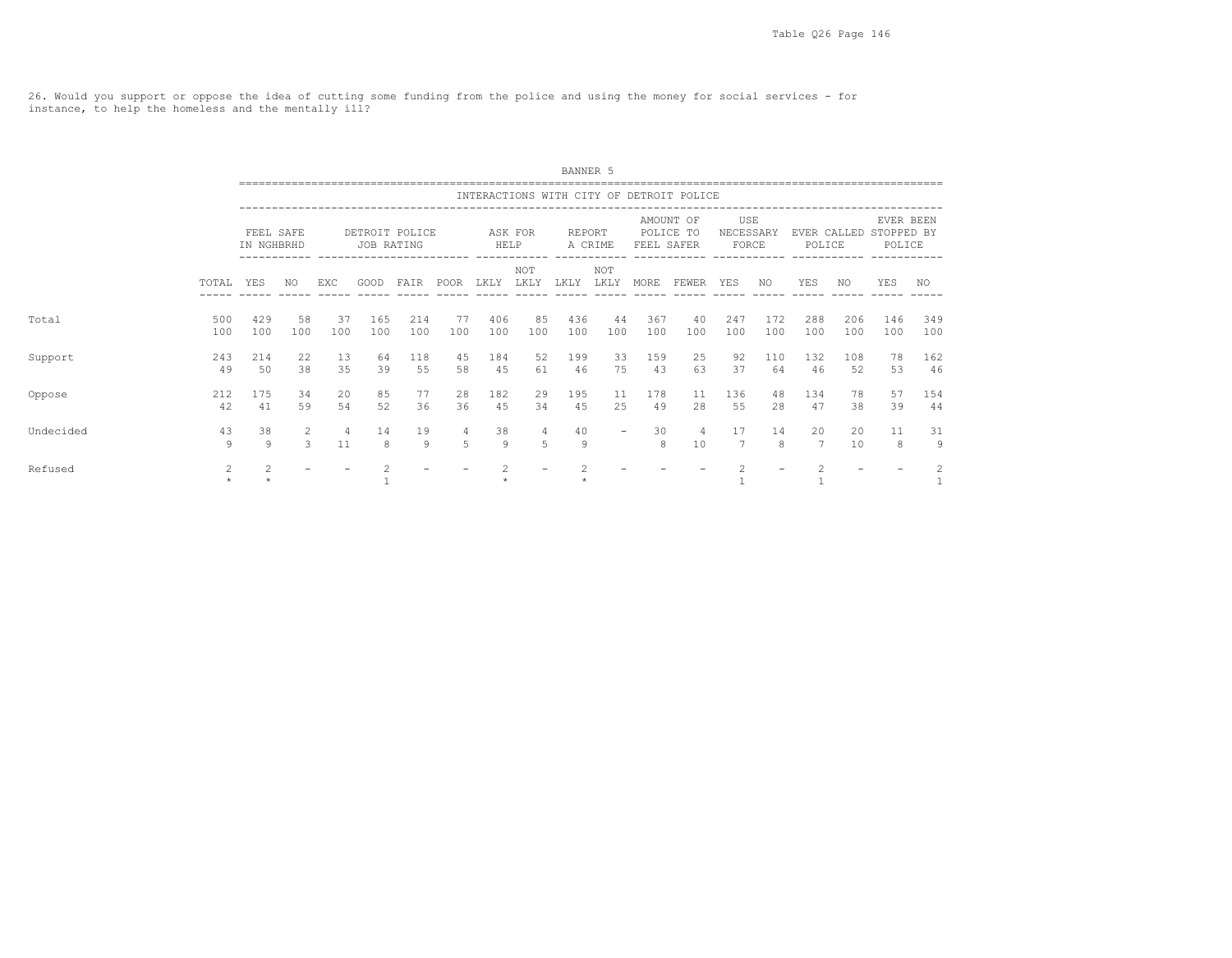27. Thinking about where you live and work, do you find yourself spending most of your time with people of the same race? Or do you find yourself spending most of your time with people of different races?

|                 |                      |                         |                     |           |                     |                |           |                 |             | BANNER 5      |             |            |                                          |                           |            |                       |            |                                   |            |
|-----------------|----------------------|-------------------------|---------------------|-----------|---------------------|----------------|-----------|-----------------|-------------|---------------|-------------|------------|------------------------------------------|---------------------------|------------|-----------------------|------------|-----------------------------------|------------|
|                 |                      |                         |                     |           |                     |                |           |                 |             |               |             |            | INTERACTIONS WITH CITY OF DETROIT POLICE |                           |            |                       |            |                                   |            |
|                 |                      | FEEL SAFE<br>IN NGHBRHD |                     |           | JOB RATING          | DETROIT POLICE |           | ASK FOR<br>HELP |             | <b>REPORT</b> | A CRIME     | FEEL SAFER | AMOUNT OF<br>POLICE TO                   | USE<br>NECESSARY<br>FORCE |            | EVER CALLED<br>POLICE |            | EVER BEEN<br>STOPPED BY<br>POLICE |            |
|                 | TOTAL                | <b>YES</b>              | NO.                 | EXC       | GOOD                | FAIR           | POOR      | LKLY            | NOT<br>LKLY | LKLY          | NOT<br>LKLY | MORE       | FEWER YES                                |                           | NO         | <b>YES</b>            | NO.        | <b>YES</b>                        | NO.        |
| Total           | 500<br>100           | 429<br>100              | 58<br>100           | 37<br>100 | 165<br>100          | 214<br>100     | 77<br>100 | 406<br>100      | 85<br>100   | 436<br>100    | 44<br>100   | 367<br>100 | 40<br>100                                | 247<br>100                | 172<br>100 | 288<br>100            | 206<br>100 | 146<br>100                        | 349<br>100 |
| Same race       | 208<br>42            | 181<br>42               | 22<br>38            | 9<br>2.4  | 68<br>41            | 99<br>46       | 29<br>38  | 171<br>42       | 35<br>41    | 183<br>42     | 21<br>48    | 169<br>46  | 19<br>48                                 | 108<br>44                 | 81<br>47   | 120<br>42             | 86<br>42   | 53<br>36                          | 155<br>44  |
| Different races | 258<br>52            | 218<br>51               | 34<br>59            | 26<br>70  | 89<br>54            | 98<br>46       | 43<br>56  | 211<br>52       | 45<br>53    | 232<br>53     | 16<br>36    | 182<br>50  | 16<br>40                                 | 129<br>52                 | 80<br>47   | 151<br>52             | 107<br>52  | 80<br>55                          | 177<br>51  |
| Undecided       | 34<br>$\overline{7}$ | 30<br>$\overline{7}$    | 2<br>$\overline{3}$ | 2<br>5    | 8<br>$\overline{5}$ | 17<br>8        | 5<br>6    | 24<br>6         | 5<br>6      | 21<br>5       | 7<br>16     | 16<br>4    | -5<br>13                                 | 10<br>$\overline{4}$      | 11<br>6    | 17<br>6               | 13<br>6    | 13<br>9                           | 17<br>5    |
| Refused         |                      |                         |                     |           |                     |                |           |                 |             |               |             |            |                                          |                           |            |                       |            |                                   |            |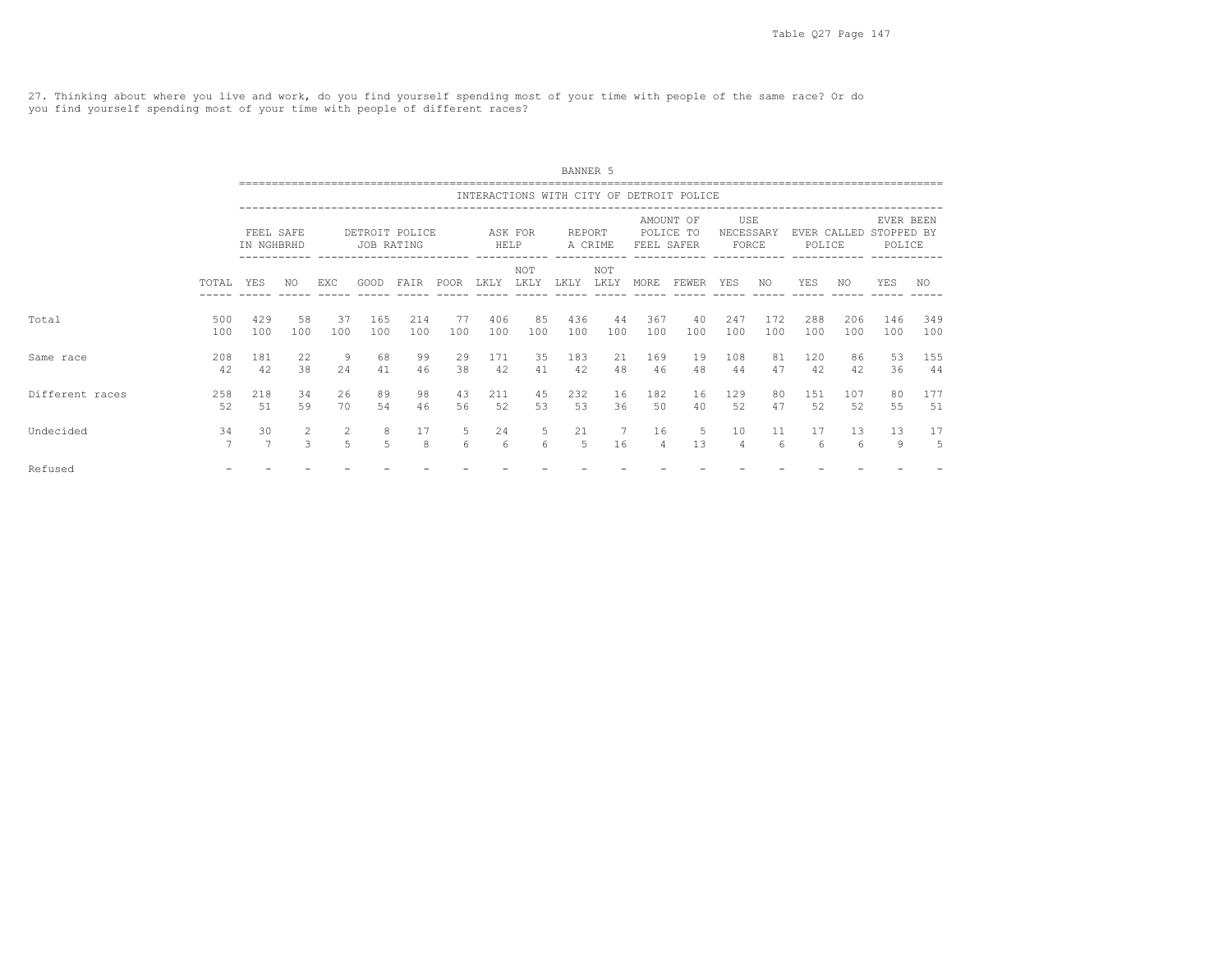28. In your opinion, has the media exaggerated stories of police brutality and racism in this country - yes or no?

|           |            |                         |                     |           |            |                |                          |                 |                      | BANNER 5             |                     |            |                                          |                           |            |                       |            |                                   |            |
|-----------|------------|-------------------------|---------------------|-----------|------------|----------------|--------------------------|-----------------|----------------------|----------------------|---------------------|------------|------------------------------------------|---------------------------|------------|-----------------------|------------|-----------------------------------|------------|
|           |            |                         |                     |           |            |                |                          |                 |                      |                      |                     |            | INTERACTIONS WITH CITY OF DETROIT POLICE |                           |            |                       |            |                                   |            |
|           |            | FEEL SAFE<br>IN NGHBRHD |                     |           | JOB RATING | DETROIT POLICE |                          | ASK FOR<br>HELP |                      | REPORT               | A CRIME             | FEEL SAFER | AMOUNT OF<br>POLICE TO                   | USE<br>NECESSARY<br>FORCE |            | EVER CALLED<br>POLICE |            | EVER BEEN<br>STOPPED BY<br>POLICE |            |
|           | TOTAL      | YES                     | NO.                 | EXC       | GOOD       | FAIR           | POOR                     | LKLY            | NOT<br>LKLY          | LKLY                 | NOT<br>LKLY         | MORE       | FEWER                                    | YES                       | NO.        | YES                   | NO.        | <b>YES</b>                        | NO.        |
| Total     | 500<br>100 | 429<br>100              | 58<br>100           | 37<br>100 | 165<br>100 | 214<br>100     | 77<br>100                | 406<br>100      | 85<br>100            | 436<br>100           | 44<br>100           | 367<br>100 | 40<br>100                                | 247<br>100                | 172<br>100 | 288<br>100            | 206<br>100 | 146<br>100                        | 349<br>100 |
| Yes       | 130<br>26  | 112<br>26               | 17<br>29            | 14<br>38  | 38<br>23   | 55<br>26       | 21<br>27                 | 112<br>2.8      | 17<br>20             | 122<br>28            | 5<br>11             | 99<br>27   | $\overline{7}$<br>18                     | 70<br>28                  | 42<br>2.4  | 74<br>26              | 56<br>2.7  | 40<br>27                          | 89<br>26   |
| No        | 319<br>64  | 272<br>63               | 37<br>64            | 18<br>49  | 110<br>67  | 136<br>64      | 52<br>68                 | 252<br>62       | 61<br>72             | 274<br>63            | 33<br>75            | 231<br>63  | 31<br>78                                 | 153<br>62                 | 124<br>72  | 187<br>65             | 129<br>63  | 90<br>62                          | 227<br>65  |
| Undecided | 47<br>9    | 41<br>10                | $\overline{4}$<br>7 | -5<br>14  | 17<br>10   | 19<br>9        | 4<br>$\overline{5}$      | 38<br>-9        | $7\phantom{.0}$<br>8 | 39<br>$\overline{9}$ | 3<br>$\overline{7}$ | 33<br>9    | $\overline{c}$<br>$\overline{5}$         | 23<br>$\circ$             | 6<br>3     | 23<br>8               | 21<br>10   | 15<br>10                          | 30<br>9    |
| Refused   | 4          | 4                       |                     |           |            |                | $\overline{\phantom{a}}$ |                 |                      |                      | 3<br>$\overline{7}$ | 4          |                                          |                           |            |                       |            |                                   | 3          |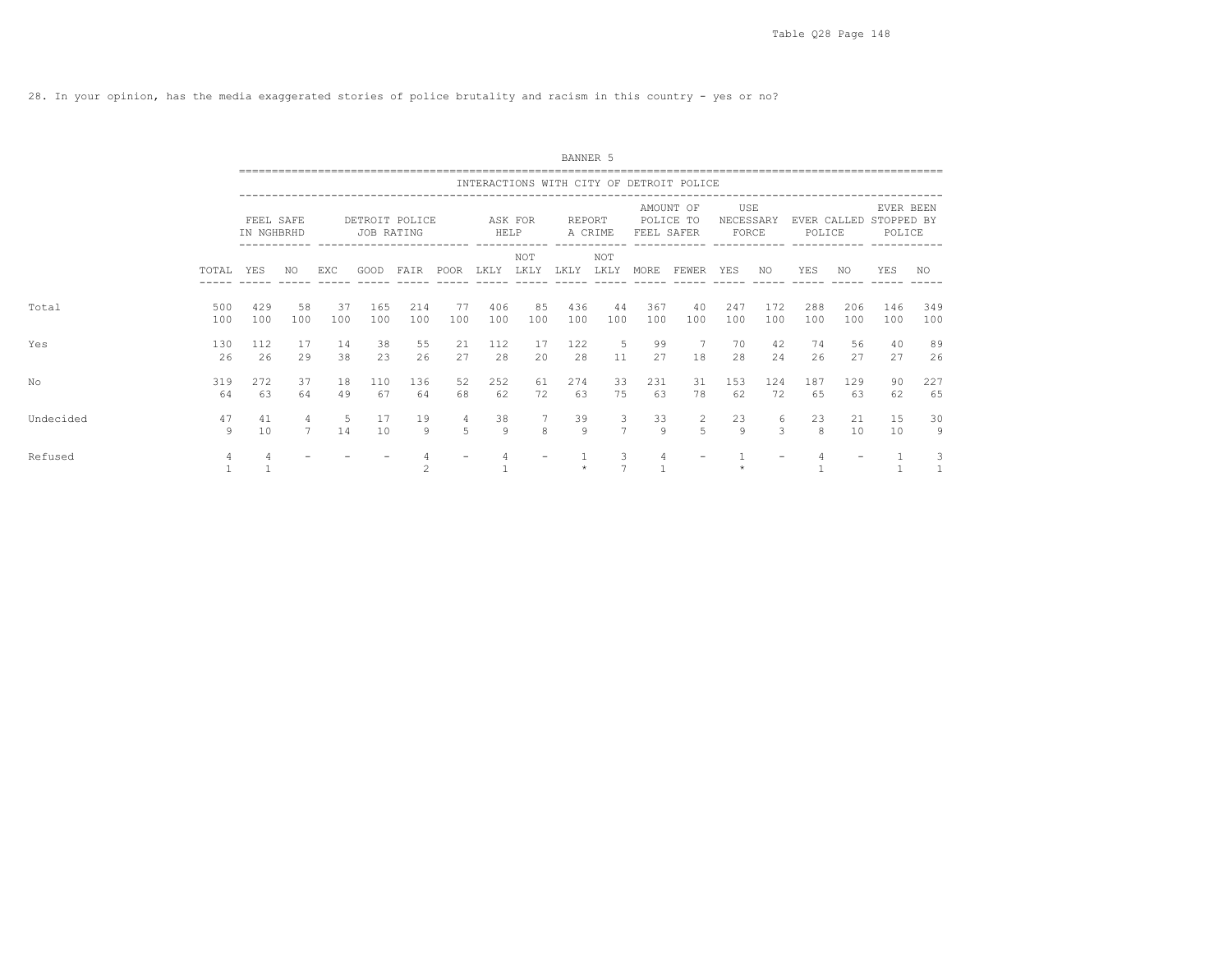29. Do you currently have children in the public school system - yes or no?

|           |            |                         |           |           |            |                |           |            |             | BANNER 5   |                        |            |                                          |                           |            |            |            |                                               |            |
|-----------|------------|-------------------------|-----------|-----------|------------|----------------|-----------|------------|-------------|------------|------------------------|------------|------------------------------------------|---------------------------|------------|------------|------------|-----------------------------------------------|------------|
|           |            |                         |           |           |            |                |           |            |             |            |                        |            | INTERACTIONS WITH CITY OF DETROIT POLICE |                           |            |            |            |                                               |            |
|           |            | FEEL SAFE<br>IN NGHBRHD |           |           | JOB RATING | DETROIT POLICE |           | HELP       | ASK FOR     | REPORT     | A CRIME<br>----------- | FEEL SAFER | AMOUNT OF<br>POLICE TO                   | USE<br>NECESSARY<br>FORCE |            | POLICE     |            | EVER BEEN<br>EVER CALLED STOPPED BY<br>POLICE |            |
|           | TOTAL YES  |                         | NO.       | EXC.      | GOOD       | FAIR           | POOR      | LKLY       | NOT<br>LKLY | LKLY       | NOT<br>LKLY            | MORE       | FEWER                                    | YES                       | NO.        | YES        | NO         | <b>YES</b>                                    | NO.        |
| Total     | 500<br>100 | 429<br>100              | 58<br>100 | 37<br>100 | 165<br>100 | 214<br>100     | 77<br>100 | 406<br>100 | 85<br>100   | 436<br>100 | 44<br>100              | 367<br>100 | 40<br>100                                | 247<br>100                | 172<br>100 | 288<br>100 | 206<br>100 | 146<br>100                                    | 349<br>100 |
| Yes       | 131<br>26  | 102<br>24               | 21<br>36  | 12<br>32  | 32<br>19   | 58<br>27       | 27<br>35  | 98<br>24   | 30<br>35    | 107<br>25  | 15<br>34               | 96<br>26   | 12<br>30                                 | 72<br>29                  | 44<br>26   | 81<br>28   | 47<br>23   | 48<br>33                                      | 81<br>23   |
| No        | 369<br>74  | 327<br>76               | 37<br>64  | 25<br>68  | 133<br>81  | 156<br>73      | 50<br>65  | 308<br>76  | 55<br>65    | 329<br>75  | 29<br>66               | 271<br>74  | 28<br>70                                 | 175<br>71                 | 128<br>74  | 207<br>72  | 159<br>77  | 98<br>67                                      | 268<br>77  |
| Undecided |            |                         |           |           |            |                |           |            |             |            |                        |            |                                          |                           |            |            |            |                                               |            |
| Refused   |            |                         |           |           |            |                |           |            |             |            |                        |            |                                          |                           |            |            |            |                                               |            |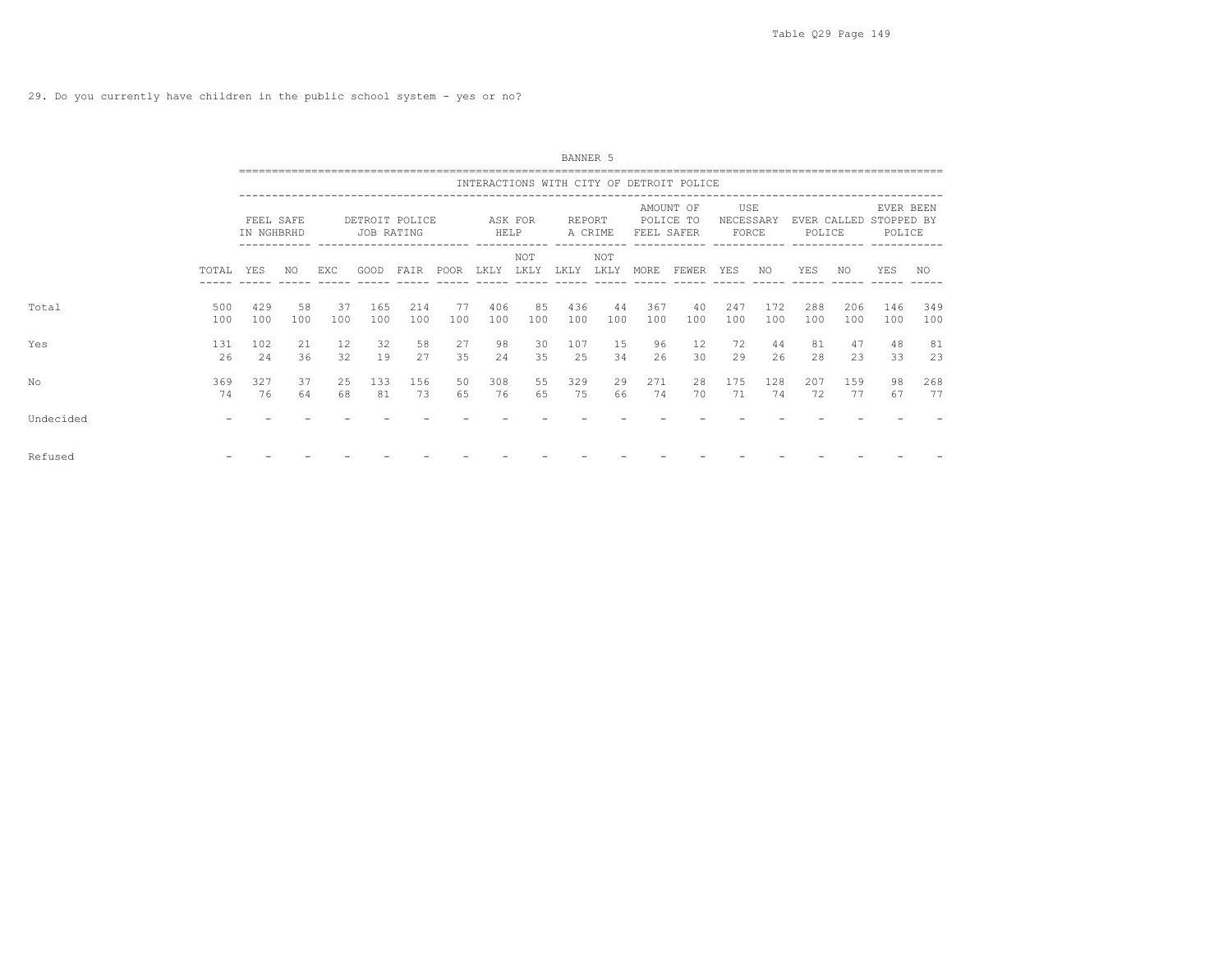30. What is the highest level of education you have completed?

|                      |                   |                         |                |                          |                 |                                    |                |                                 |                                  | BANNER 5       |                     |              |                                          |                   |                     |                |                   |                                                         |                   |
|----------------------|-------------------|-------------------------|----------------|--------------------------|-----------------|------------------------------------|----------------|---------------------------------|----------------------------------|----------------|---------------------|--------------|------------------------------------------|-------------------|---------------------|----------------|-------------------|---------------------------------------------------------|-------------------|
|                      |                   |                         |                |                          |                 |                                    |                |                                 |                                  |                |                     |              | INTERACTIONS WITH CITY OF DETROIT POLICE |                   |                     |                |                   |                                                         |                   |
|                      |                   | FEEL SAFE<br>IN NGHBRHD |                |                          | JOB RATING      | DETROIT POLICE                     |                | ASK FOR<br>HELP                 |                                  | REPORT         | A CRIME             | FEEL SAFER   | AMOUNT OF<br>POLICE TO                   | USE<br>FORCE      |                     | POLICE         |                   | EVER BEEN<br>NECESSARY EVER CALLED STOPPED BY<br>POLICE |                   |
|                      | TOTAL YES         |                         | NO.            | <b>EXC</b>               | GOOD            | FAIR POOR LKLY LKLY LKLY LKLY MORE |                |                                 | NOT                              |                | <b>NOT</b>          |              | FEWER YES<br>------ -----                | ----- ----- ----- | NO.                 | YES            | NO.               | <b>YES</b>                                              | NO.               |
| Total                | 500               | 429                     | 58             | 37                       | 165             | 214                                | 77             | 406                             | 85                               | 436            | 44                  | 367          | 40                                       | 247               | 172                 | 288            | 206               | 146                                                     | 349               |
|                      | 100               | 100                     | 100            | 100                      | 100             | 100                                | 100            | 100                             | 100                              | 100            | 100                 | 100          | 100                                      | 100               | 100                 | 100            | 100               | 100                                                     | 100               |
| Some high school     | 64                | 54                      | -8             | 6                        | 16              | 34                                 | 8              | 59                              | 5                                | 57             | 6                   | 51           | -1                                       | 34                | 23                  | 37             | 27                | 19                                                      | 45                |
|                      | 13                | 13                      | 14             | 16                       | 10              | 16                                 | 10             | 15                              | 6                                | 13             | 14                  | 14           | $\overline{\mathbf{3}}$                  | 14                | 1.3                 | 13             | 1.3               | 13                                                      | 13                |
| High school graduate | 156               | 131                     | 17             | 15                       | 48              | 66                                 | 26             | 126                             | 25                               | 136            | 11                  | 121          | 10                                       | 81                | 50                  | 88             | 66                | 41                                                      | 113               |
|                      | 31                | 31                      | 29             | 41                       | 29              | 31                                 | 34             | 31                              | 29                               | 31             | 25                  | 33           | 25                                       | 33                | 29                  | 31             | 32                | 28                                                      | 32                |
| Some college         | 154               | 132                     | 19             | 9                        | 53              | 65                                 | 25             | 124                             | 27                               | 143            | 9                   | 107          | 12                                       | 71                | 59                  | 95             | 58                | 50                                                      | 102               |
|                      | 31                | 31                      | 33             | 24                       | 32              | 30                                 | 32             | 31                              | 32                               | 33             | 20                  | 29           | 30                                       | 29                | 34                  | 33             | 28                | 34                                                      | 29                |
| Trade/technical/     | 24                | 19                      | 5              | $\mathcal{L}$            | 10              | 7                                  | 5              | 18                              | 5                                | 18             | 5                   | 22           | 1                                        | 10                | 7                   | 16             | 8                 | 4                                                       | 20                |
| vocational training  | 5                 | $\overline{4}$          | $\mathbf{Q}$   |                          | $6\overline{6}$ | 3                                  | 6              | $\overline{4}$                  | 6                                | $\overline{4}$ | 11                  | 6            | 3                                        | $\overline{4}$    | $\overline{4}$      | 6              | $\overline{4}$    | 3                                                       | 6                 |
| College graduate     | 62                | 57                      | 5              | 3                        | 21              | 29                                 | 7              | 47                              | 15                               | 50             | 9                   | 38           | 8                                        | 28                | 23                  | 32             | 27                | 20                                                      | 41                |
|                      | 12                | 13                      | 9              | 8                        | 13              | 14                                 | 9              | 12                              | 18                               | 11             | 20                  | 10           | 20                                       | 11                | 13                  | 11             | 13                | 14                                                      | 12                |
| Masters or PhD       | 36                | 33                      | 3              | 3                        | 16              | 12                                 | 4              | 30                              | 6                                | 31             | $\overline{c}$      | 27           | -5                                       | 22                | 7                   | 19             | 17                | 10                                                      | 26                |
|                      | 7                 | $\mathcal{R}$           | $\overline{5}$ | $\mathcal{R}$            | 10              | 6                                  | $\overline{5}$ | 7                               | $\overline{7}$                   | $\overline{7}$ | 5                   | $7^{\circ}$  | 13                                       | Q                 | $\overline{4}$      | $\overline{7}$ | 8                 | $7\overline{ }$                                         | 7                 |
| Undecided            | 4<br>$\mathbf{1}$ | 3<br>$\mathbf{1}$       | $\mathfrak{D}$ | $\overline{\phantom{a}}$ | $\mathbf{1}$    | 1<br>$\star$                       | 2<br>3         | $\overline{c}$<br>$\rightarrow$ | $\overline{c}$<br>$\mathfrak{D}$ | $\star$        | $\overline{c}$<br>5 | 1<br>$\star$ | 3<br>8                                   | 1<br>$\star$      | 3<br>$\overline{2}$ | 1<br>$\star$   | 3<br>$\mathbf{1}$ | 2<br>$\overline{1}$                                     | 2<br>$\mathbf{1}$ |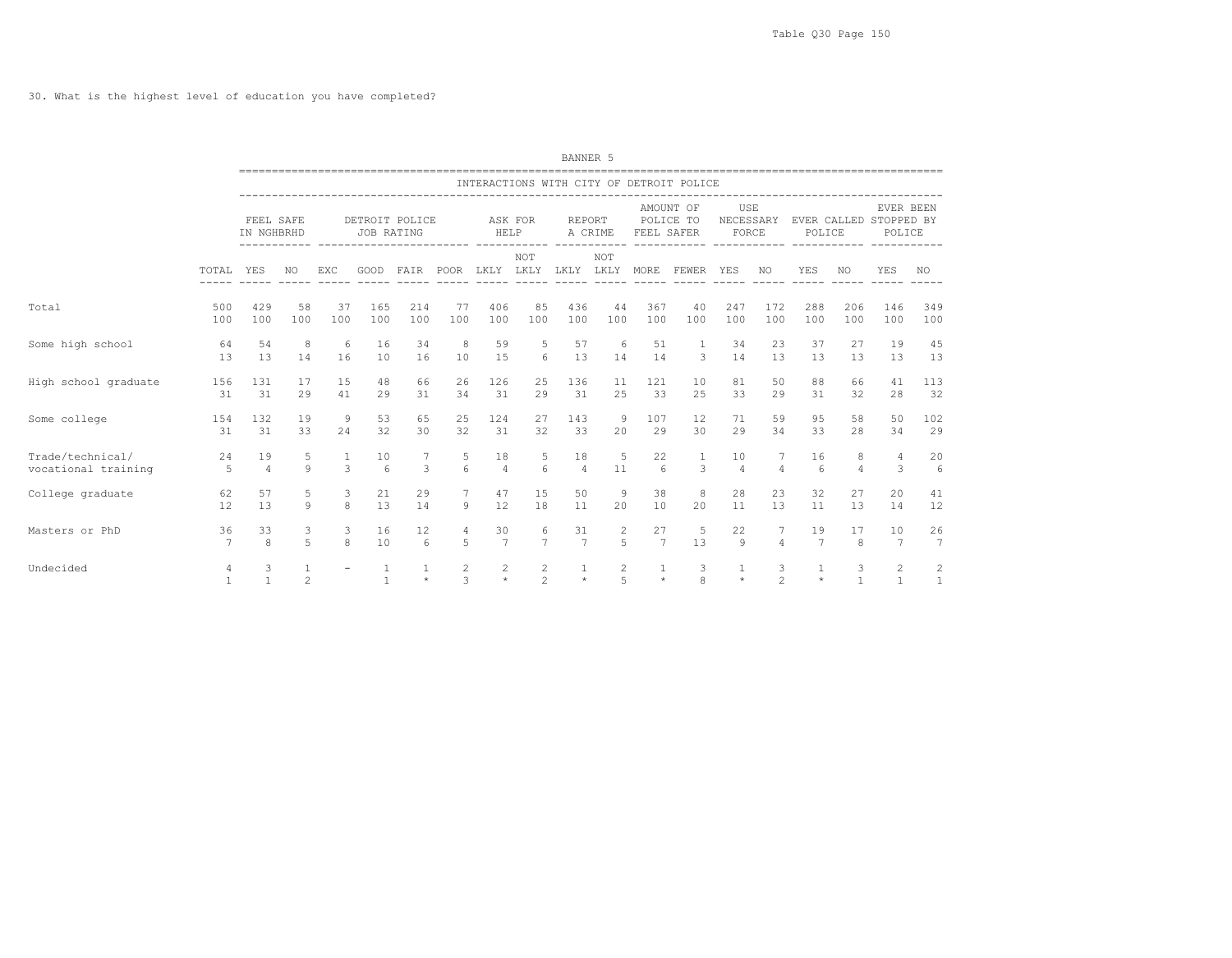|                          |                      |                         |                     |                |                |                                                            |        |                                    |         | BANNER 5                                        |                               |                                      |                                          |                |                     |                                            |                      |                     |                               |
|--------------------------|----------------------|-------------------------|---------------------|----------------|----------------|------------------------------------------------------------|--------|------------------------------------|---------|-------------------------------------------------|-------------------------------|--------------------------------------|------------------------------------------|----------------|---------------------|--------------------------------------------|----------------------|---------------------|-------------------------------|
|                          |                      |                         |                     |                |                | --------------------------------------                     |        |                                    |         |                                                 |                               |                                      | INTERACTIONS WITH CITY OF DETROIT POLICE |                |                     |                                            |                      |                     |                               |
|                          |                      | FEEL SAFE<br>IN NGHBRHD |                     |                | JOB RATING     | DETROIT POLICE<br>----------- ------------------------ --- |        | HELP                               | ASK FOR | <b>REPORT</b><br>A CRIME<br>------------------- |                               | AMOUNT OF<br>POLICE TO<br>FEEL SAFER |                                          | USE<br>FORCE   |                     | NECESSARY EVER CALLED STOPPED BY<br>POLICE |                      | EVER BEEN<br>POLICE |                               |
|                          | TOTAL YES            |                         | NO.                 | EXC            | GOOD           |                                                            |        | FAIR POOR LKLY LKLY LKLY LKLY MORE | NOT     |                                                 | NOT                           | ------------                         | FEWER YES                                | -------------  | NO.                 | YES                                        | NO.                  | YES                 | NO.                           |
| Total                    | 500                  | 429                     | 58                  | 37             | 165            | 214                                                        | 77     | 406                                | 85      | 436                                             | 44                            | 367                                  | 40                                       | 247            | 172                 | 288                                        | 206                  | 146                 | 349                           |
|                          | 100                  | 100                     | 100                 | 100            | 100            | 100                                                        | 100    | 100                                | 100     | 100                                             | 100                           | 100                                  | 100                                      | 100            | 100                 | 100                                        | 100                  | 100                 | 100                           |
| Under \$20,000 per year  | 117                  | 100                     | 14                  | 14             | 29             | 54                                                         | 20     | 92                                 | 22      | 100                                             | 11                            | 84                                   | 9                                        | 57             | 41                  | 66                                         | 50                   | 27                  | 90                            |
|                          | 23                   | 23                      | 24                  | 38             | 18             | 25                                                         | 26     | 23                                 | 26      | 23                                              | 25                            | 23                                   | 23                                       | 23             | 24                  | 23                                         | 24                   | 18                  | 26                            |
| Under \$50,000 per year  | 161                  | 141                     | 16                  | 13             | 54             | 71                                                         | 21     | 140                                | 19      | 141                                             | 17                            | 121                                  | 10                                       | 81             | 60                  | 101                                        | 59                   | 45                  | 114                           |
|                          | 32                   | 33                      | 28                  | 35             | 33             | 33                                                         | 27     | 34                                 | 22      | 32                                              | 39                            | 33                                   | 25                                       | 33             | 35                  | 35                                         | 29                   | 31                  | 33                            |
| Under \$75,000 per year  | 78                   | 69                      | 5                   | 2              | 26             | 33                                                         | 16     | 62                                 | 15      | 72                                              | 4                             | 63                                   | -5                                       | 41             | 27                  | 45                                         | 33                   | 19                  | 59                            |
|                          | 16                   | 16                      | 9                   | 5              | 16             | 15                                                         | 21     | 15                                 | 18      | 17                                              | 9                             | 17                                   | 13                                       | 17             | 16                  | 16                                         | 16                   | 13                  | 17                            |
| Under \$100,000 per year | 44                   | 36                      | 7                   | 3              | 17             | 17                                                         | 7      | 34                                 | 9       | 37                                              | 5                             | 31                                   | 7                                        | 23             | 11                  | 23                                         | 19                   | 20                  | 22                            |
|                          | 9                    | 8                       | 12                  | 8              | 10             | 8                                                          | 9      | 8                                  | 11      | 8                                               | 11                            | 8                                    | 18                                       | 9              | 6                   | 8                                          | 9                    | 14                  | 6                             |
| Under \$140,000 per year | 25<br>$\overline{5}$ | 21<br>$\overline{5}$    | 4<br>$\overline{7}$ |                | 11<br>7        | 10<br>5                                                    | 4<br>5 | 19<br>$\overline{5}$               | 5<br>6  | 23<br>$\overline{5}$                            | $\mathbf{1}$<br>$\mathcal{L}$ | 18<br>5                              | 4<br>10                                  | 13<br>5        | 7<br>$\overline{4}$ | 15<br>5                                    | 10<br>$\overline{5}$ | 13<br>9             | 12<br>$\overline{\mathbf{3}}$ |
| \$140,000 per year or    | 22                   | 19                      | 3                   | $\overline{c}$ | 7              | $7\phantom{.0}$                                            | 5      | 18                                 | 4       | 20                                              | $\overline{\phantom{a}}$      | 16                                   | $\overline{c}$                           | 13             | 7                   | 13                                         | 8                    | 5                   | 17                            |
| more                     | $\overline{4}$       | $\overline{4}$          | 5                   | $\overline{a}$ | $\overline{a}$ | 3                                                          | 6      | $\overline{4}$                     | .5      | 5                                               |                               | $\overline{4}$                       | $\overline{a}$                           | $\overline{5}$ | $\Delta$            | 5                                          | $\Delta$             | $\mathcal{L}$       | 5                             |
| Undecided                | 53                   | 43                      | 9                   | 3              | 21             | 22                                                         | 4      | 41                                 | 11      | 43                                              | 6                             | 34                                   | $\mathbf{3}$                             | 19             | 19                  | 25                                         | 27                   | 17                  | 35                            |
|                          | 11                   | 10                      | 16                  | 8              | 13             | 10                                                         | 5      | 10                                 | 13      | 10                                              | 14                            | 9                                    | 8                                        | 8              | 11                  | 9                                          | 13                   | 12                  | 10                            |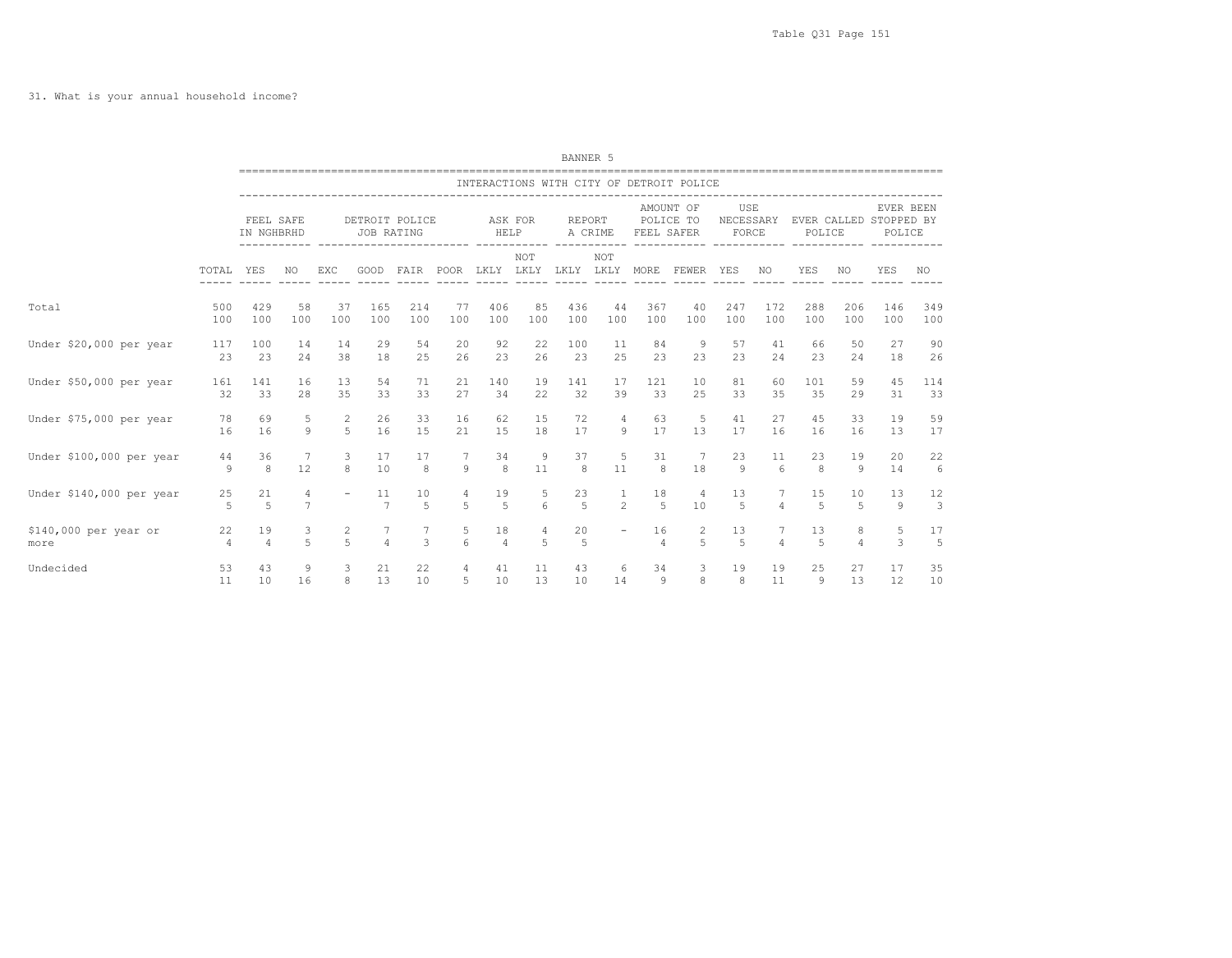## 32. What best describes your current living situation?

|                                    |                      |                         |                     |                   |                     |                                                                                     |                          |                   |                     | BANNER 5               |                                |                         |                                          |                           |                     |                                  |                     |                       |                      |
|------------------------------------|----------------------|-------------------------|---------------------|-------------------|---------------------|-------------------------------------------------------------------------------------|--------------------------|-------------------|---------------------|------------------------|--------------------------------|-------------------------|------------------------------------------|---------------------------|---------------------|----------------------------------|---------------------|-----------------------|----------------------|
|                                    |                      |                         |                     |                   |                     |                                                                                     |                          |                   |                     |                        |                                |                         | INTERACTIONS WITH CITY OF DETROIT POLICE |                           |                     |                                  |                     |                       |                      |
|                                    |                      | FEEL SAFE<br>IN NGHBRHD |                     |                   | JOB RATING          | DETROIT POLICE                                                                      |                          | HELP              | ASK FOR             | REPORT                 | A CRIME                        | FEEL SAFER              | AMOUNT OF<br>POLICE TO                   | USE<br>NECESSARY<br>FORCE |                     | EVER CALLED STOPPED BY<br>POLICE |                     | EVER BEEN<br>POLICE   |                      |
|                                    | TOTAL                | YES                     | NO.                 | EXC               |                     | ----------- ------------------------ ---<br>GOOD FAIR POOR LKLY LKLY LKLY LKLY MORE |                          |                   | ------ -----<br>NOT |                        | -----<br><b>NOT</b>            |                         | FEWER YES                                |                           | NO                  | YES                              | NO                  | YES                   | NO.                  |
| Total                              | 500<br>100           | 429<br>100              | 58<br>100           | 37<br>100         | 165<br>100          | 214<br>100                                                                          | 77<br>100                | 406<br>100        | 85<br>100           | 436<br>100             | 44<br>100                      | 367<br>100              | 40<br>100                                | 247<br>100                | 172<br>100          | 288<br>100                       | 206<br>100          | 146<br>100            | 349<br>100           |
| Homeowner                          | 238<br>48            | 212<br>49               | 23<br>40            | 14<br>38          | 93<br>56            | 98<br>46                                                                            | 30<br>39                 | 192<br>47         | 42<br>49            | 208<br>48              | 20<br>45                       | 173<br>47               | 22<br>55                                 | 118<br>48                 | 78<br>45            | 139<br>48                        | 95<br>46            | 72<br>49              | 163<br>47            |
| Renter                             | 139<br>28            | 113<br>26               | 23<br>40            | 13<br>35          | 41<br>25            | 50<br>23                                                                            | 33<br>43                 | 113<br>28         | 24<br>28            | 119<br>27              | 14<br>32                       | 104<br>28               | 10<br>25                                 | 66<br>27                  | 48<br>28            | 82<br>28                         | 57<br>28            | 44<br>30              | 95<br>27             |
| Detroit public housing             | 20<br>$\overline{4}$ | 18<br>$\overline{4}$    | 1<br>$\mathfrak{D}$ | 3<br>8            | 7<br>$\overline{4}$ | 10<br>5                                                                             | $\overline{\phantom{a}}$ | 20<br>5           |                     | 17<br>$\overline{4}$   | 2<br>5                         | 18<br>$\overline{5}$    | $\overline{\phantom{a}}$                 | 14<br>6                   | 4<br>$\mathfrak{D}$ | 11<br>$\overline{4}$             | 9<br>$\overline{4}$ | 1<br>$\mathbf{1}$     | 19<br>5              |
| Detroit affordable<br>housing      | 35<br>7              | 30<br>$\overline{7}$    | 5<br>$\mathbf{Q}$   | $\mathbf{2}$<br>5 | 5<br>3              | 21<br>10                                                                            | 7<br>9                   | 29<br>7           | 5<br>6              | 30<br>$\overline{7}$   | $\overline{4}$<br>9            | 24<br>$7\phantom{.0}$   | 2<br>5                                   | 17<br>$7\phantom{.0}$     | 14<br>8             | 17<br>$6\overline{6}$            | 18<br>9             | 9<br>6                | 26<br>$\overline{7}$ |
| University housing/<br>dormitory   | 5<br>$\mathbf{1}$    | 5<br>$\mathbf{1}$       |                     | 1<br>3            |                     | 4<br>$\overline{c}$                                                                 |                          | 4<br>$\mathbf{1}$ | 1<br>$\mathbf{1}$   | 5<br>$\mathbf{1}$      |                                | 4<br>$\mathbf{1}$       | 3                                        | 3<br>$\mathbf{1}$         | 2<br>$\mathbf{1}$   | 3<br>$\mathbf{1}$                | 2<br>$\mathbf{1}$   |                       | 5<br>1               |
| Assisted living or<br>nursing home | 1<br>$\star$         | 1                       |                     |                   |                     | $\ddot{\psi}$                                                                       |                          | -1<br>$\star$     |                     |                        |                                | $\mathbf{1}$<br>$\star$ |                                          |                           |                     |                                  |                     |                       | 1                    |
| Currently displaced or<br>homeless | 10<br>$\mathcal{L}$  | 7<br>$\mathfrak{D}$     | 2<br>$\overline{3}$ | 2<br>5            |                     | 5<br>$\mathfrak{D}$                                                                 | 3<br>$\overline{4}$      | 4<br>$\mathbf{1}$ | 6<br>$\overline{7}$ | 8<br>$\mathfrak{D}$    | 1<br>$\mathfrak{D}$            | 5<br>$\mathbf{1}$       | 1<br>3                                   | 4<br>$\mathfrak{D}$       | 6<br>3              | 6<br>2                           | 4<br>$\mathfrak{D}$ | 3<br>$\mathfrak{D}$   | 7<br>$\overline{c}$  |
| Undecided                          | 27<br>5              | 21<br>$\overline{5}$    | 3<br>5              | 1<br>3            | 5<br>3              | 15<br>7                                                                             | $\overline{4}$<br>5      | 23<br>6           | 3<br>$\overline{4}$ | 24<br>6                | $\overline{2}$<br>5            | 18<br>5                 | $\overline{c}$<br>5                      | 15<br>6                   | 7<br>$\overline{4}$ | 14<br>5                          | 12<br>6             | 10<br>$7\phantom{.0}$ | 16<br>5              |
| Refused                            | 25<br>5              | 22<br>$\overline{5}$    | 1<br>$\overline{c}$ | $\mathbf{1}$<br>3 | 14<br>8             | 10<br>5                                                                             |                          | 20<br>5           | 4<br>5              | 24<br>$6 \overline{6}$ | $\mathbf{1}$<br>$\overline{2}$ | 20<br>5                 | $\overline{2}$<br>5                      | 9<br>$\overline{4}$       | 13<br>8             | 16<br>$6^{\circ}$                | 8<br>$\overline{4}$ | 7<br>5                | 17<br>5              |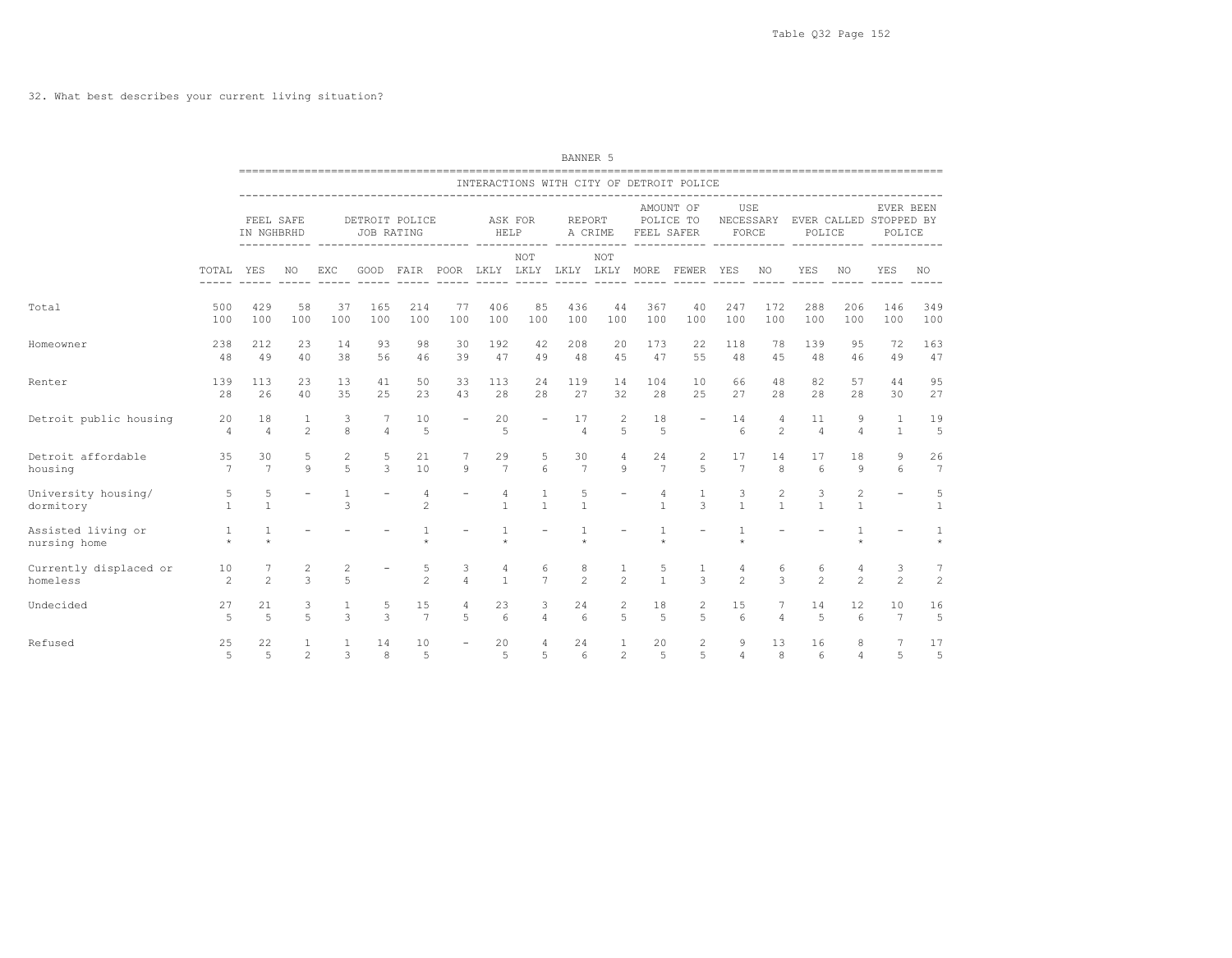33. Does anyone in your household own a firearm - yes or no?

|           |            |                         |                |           |                              |               |           |                      |                     | BANNER 5   |                          |            |                                          |                           |                    |                     |            |                                               |            |
|-----------|------------|-------------------------|----------------|-----------|------------------------------|---------------|-----------|----------------------|---------------------|------------|--------------------------|------------|------------------------------------------|---------------------------|--------------------|---------------------|------------|-----------------------------------------------|------------|
|           |            |                         |                |           |                              |               |           |                      |                     |            |                          |            | INTERACTIONS WITH CITY OF DETROIT POLICE |                           |                    |                     |            |                                               |            |
|           |            | FEEL SAFE<br>IN NGHBRHD |                |           | DETROIT POLICE<br>JOB RATING |               |           | HELP                 | ASK FOR             | REPORT     | A CRIME                  | FEEL SAFER | AMOUNT OF<br>POLICE TO                   | USE<br>NECESSARY<br>FORCE |                    | POLICE              |            | EVER BEEN<br>EVER CALLED STOPPED BY<br>POLICE |            |
|           | TOTAL      | YES                     | NO.            | EXC       | GOOD                         | FAIR          | POOR      | LKLY                 | NOT<br>LKLY         | LKLY       | NOT<br>LKLY              | MORE       | FEWER                                    | YES                       | NO.                | YES                 | NO         | YES                                           | NO.        |
| Total     | 500<br>100 | 429<br>100              | 58<br>100      | 37<br>100 | 165<br>100                   | 214<br>100    | 77<br>100 | 406<br>100           | 85<br>100           | 436<br>100 | 44<br>100                | 367<br>100 | 40<br>100                                | 247<br>100                | 172<br>100         | 288<br>100          | 206<br>100 | 146<br>100                                    | 349<br>100 |
| Yes       | 141<br>28  | 122<br>28               | 16<br>28       | 11<br>30  | 52<br>32                     | 62<br>29      | 14<br>18  | 116<br>29            | 21<br>25            | 127<br>29  | 9<br>20                  | 115<br>31  | - 9<br>23                                | 74<br>30                  | 42<br>24           | 94<br>33            | 45<br>22   | 52<br>36                                      | 88<br>25   |
| No        | 340<br>68  | 292<br>68               | 40<br>69       | 25<br>68  | 108<br>65                    | 142<br>66     | 61<br>79  | 277<br>68            | 59<br>69            | 294<br>67  | 34<br>77                 | 238<br>65  | 30<br>75                                 | 165<br>67                 | 122<br>71          | 184<br>64           | 153<br>74  | 89<br>61                                      | 248<br>71  |
| Undecided | 6          | 4                       | $\mathfrak{D}$ | 3         |                              | 3             |           | 3<br>$\mathbf{1}$    | 2<br>$\mathfrak{D}$ | 4          | $\mathfrak{D}$           | 4          | $\overline{\phantom{a}}$                 | 3                         | 2                  | 3                   | 2          | 3<br>$\mathfrak{D}$                           | 2          |
| Refused   | 13<br>3    | 11<br>3                 | $\mathfrak{D}$ |           | 5<br><b>S</b>                | $\mathcal{L}$ |           | 10<br>$\overline{c}$ | 3                   | 11<br>3    | $\overline{\phantom{0}}$ | 10<br>3    | $\mathcal{R}$                            | 5<br>$\mathfrak{D}$       | 6<br>$\mathcal{L}$ | 7<br>$\mathfrak{D}$ | 6<br>3     | 2                                             | 11<br>3    |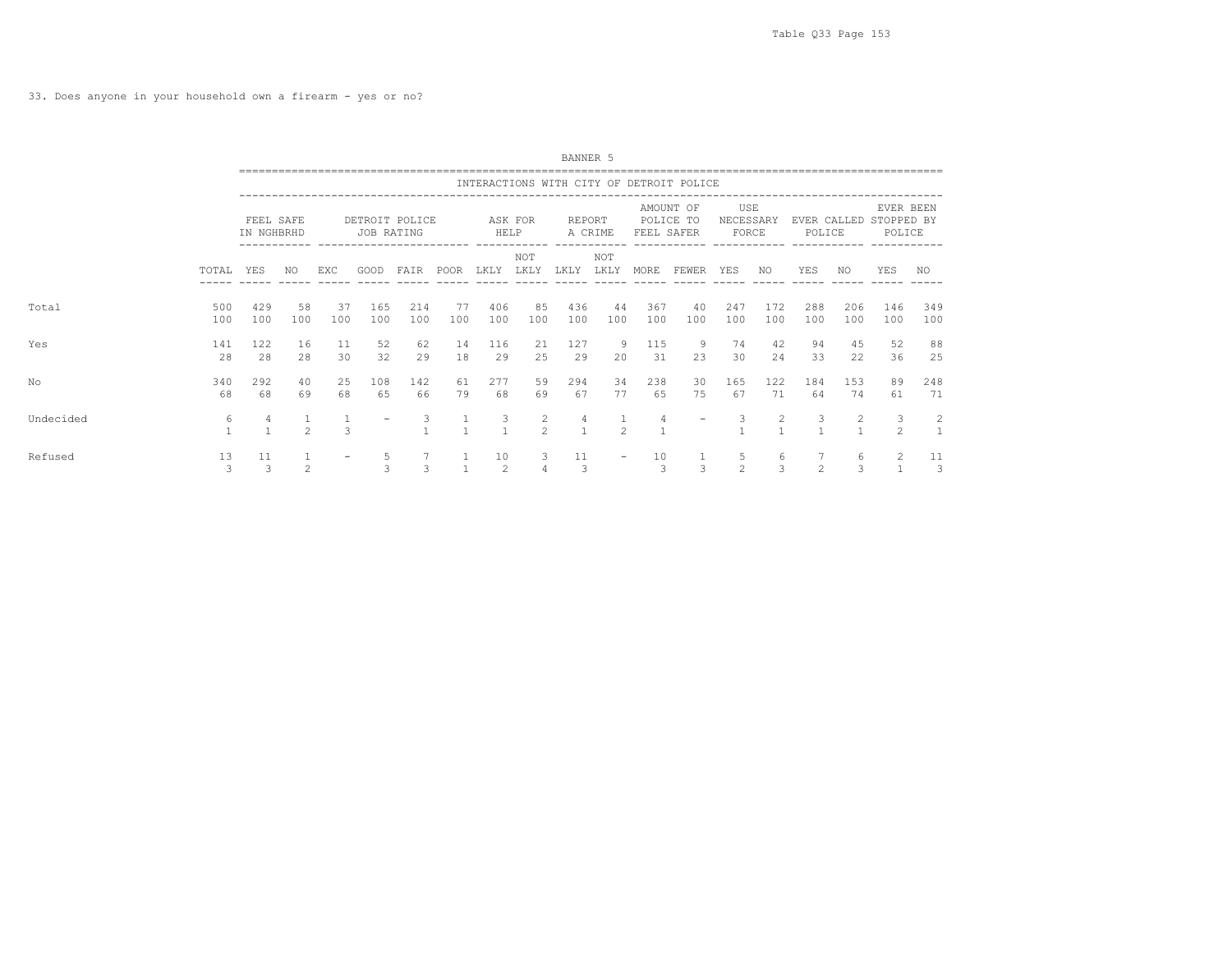34. Do any members of your household work in public safety - yes or no?

|           |              |                         |                      |           |            |                |           |            |             | BANNER 5   |             |            |                                          |                           |            |            |            |                                               |            |
|-----------|--------------|-------------------------|----------------------|-----------|------------|----------------|-----------|------------|-------------|------------|-------------|------------|------------------------------------------|---------------------------|------------|------------|------------|-----------------------------------------------|------------|
|           |              |                         |                      |           |            |                |           |            |             |            |             |            | INTERACTIONS WITH CITY OF DETROIT POLICE |                           |            |            |            |                                               |            |
|           |              | FEEL SAFE<br>IN NGHBRHD |                      |           | JOB RATING | DETROIT POLICE |           | HELP       | ASK FOR     | REPORT     | A CRIME     | FEEL SAFER | AMOUNT OF<br>POLICE TO                   | USE<br>NECESSARY<br>FORCE |            | POLICE     |            | EVER BEEN<br>EVER CALLED STOPPED BY<br>POLICE |            |
|           | TOTAL        | YES                     | NO.                  | EXC       | GOOD       | FAIR           | POOR      | LKLY       | NOT<br>LKLY | LKLY       | NOT<br>LKLY | MORE       | FEWER                                    | YES                       | NO.        | YES        | NO         | <b>YES</b>                                    | NO         |
| Total     | 500<br>100   | 429<br>100              | 58<br>100            | 37<br>100 | 165<br>100 | 214<br>100     | 77<br>100 | 406<br>100 | 85<br>100   | 436<br>100 | 44<br>100   | 367<br>100 | 40<br>100                                | 247<br>100                | 172<br>100 | 288<br>100 | 206<br>100 | 146<br>100                                    | 349<br>100 |
| Yes       | 49<br>10     | 42<br>10                | 4<br>$7\overline{ }$ | -6<br>16  | 18<br>11   | 15<br>7        | 10<br>13  | 39<br>10   | 10<br>12    | 42<br>10   | 5<br>11     | 34<br>9    | -5<br>13                                 | 23<br>9                   | 22<br>13   | 31<br>11   | 18<br>9    | 22<br>15                                      | 27<br>8    |
| No        | 446<br>89    | 383<br>89               | 54<br>93             | 31<br>84  | 144<br>87  | 198<br>93      | 67<br>87  | 364<br>90  | 74<br>87    | 390<br>89  | 39<br>89    | 329<br>90  | 35<br>88                                 | 223<br>90                 | 149<br>87  | 256<br>89  | 185<br>90  | 123<br>84                                     | 319<br>91  |
| Undecided | 2<br>$\star$ |                         |                      |           |            |                |           |            |             |            |             |            |                                          |                           |            |            |            |                                               |            |
| Refused   | 3            |                         |                      |           |            |                |           |            |             |            |             |            |                                          |                           |            |            |            |                                               |            |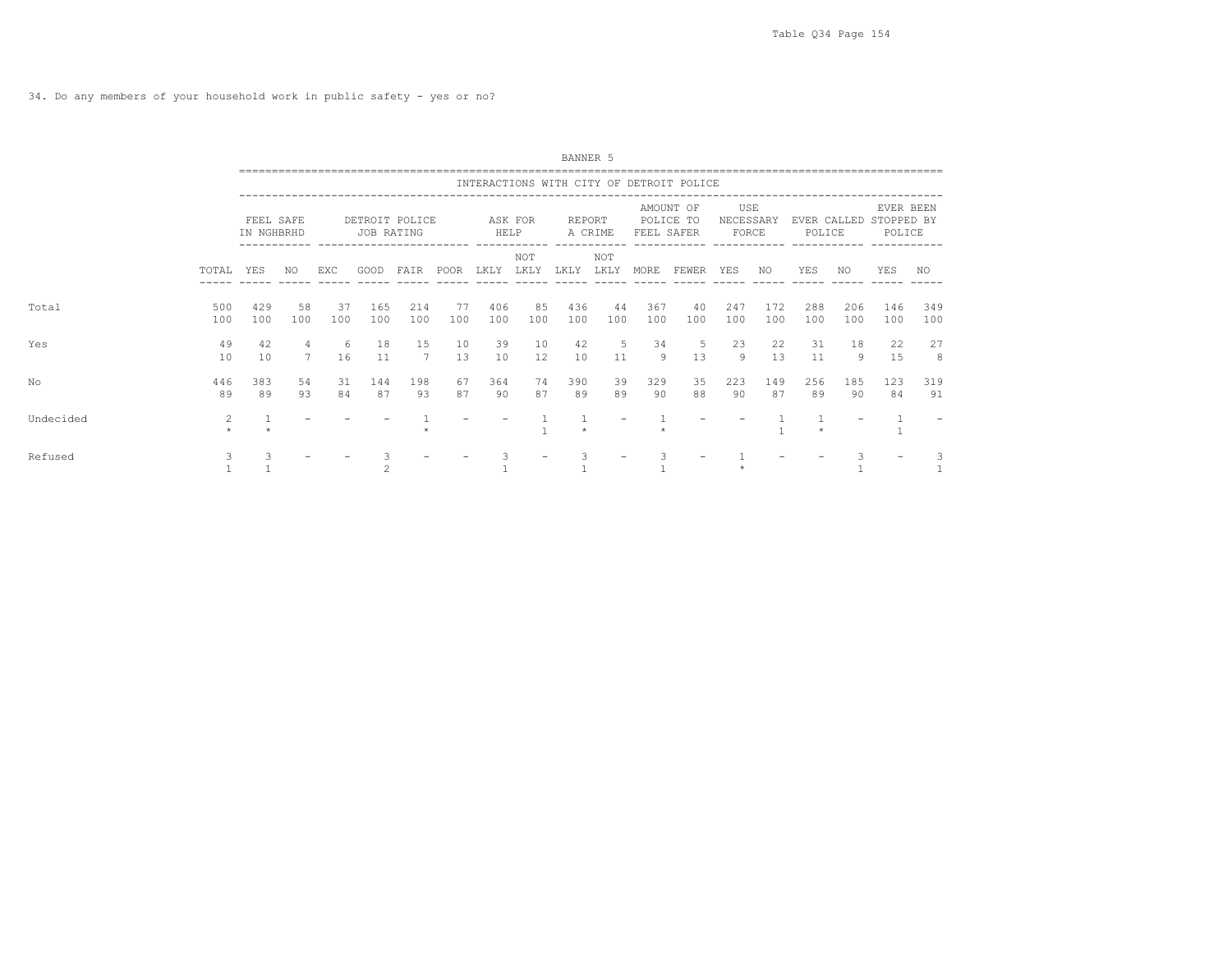|           |            |                         |                |           |                              |            |                    |              |                    | BANNER 5      |                                |            |                                          |                           |                     |            |            |                                               |            |
|-----------|------------|-------------------------|----------------|-----------|------------------------------|------------|--------------------|--------------|--------------------|---------------|--------------------------------|------------|------------------------------------------|---------------------------|---------------------|------------|------------|-----------------------------------------------|------------|
|           |            |                         |                |           |                              |            |                    |              |                    |               |                                |            | INTERACTIONS WITH CITY OF DETROIT POLICE |                           |                     |            |            |                                               |            |
|           |            | FEEL SAFE<br>IN NGHBRHD |                |           | DETROIT POLICE<br>JOB RATING |            |                    | HELP         | ASK FOR            | REPORT        | A CRIME                        | FEEL SAFER | AMOUNT OF<br>POLICE TO                   | USE<br>NECESSARY<br>FORCE |                     | POLICE     |            | EVER BEEN<br>EVER CALLED STOPPED BY<br>POLICE |            |
|           | TOTAL      | YES                     | NO.            | EXC       | GOOD                         | FAIR       | ----------<br>POOR | LKLY         | NOT<br>LKLY        | LKLY          | <b>NOT</b><br>LKLY             | MORE       | FEWER                                    | YES                       | NO.                 | <b>YES</b> | NO.        | YES                                           | NO.        |
| Total     | 500<br>100 | 429<br>100              | 58<br>100      | 37<br>100 | 165<br>100                   | 214<br>100 | 77<br>100          | 406<br>100   | 85<br>100          | 436<br>100    | 44<br>100                      | 367<br>100 | 40<br>100                                | 247<br>100                | 172<br>100          | 288<br>100 | 206<br>100 | 146<br>100                                    | 349<br>100 |
| Yes       | 57<br>11   | 53<br>12                | 3<br>5         | -6<br>16  | 19<br>12                     | 25<br>12   | 7<br>9             | 45<br>11     | 12<br>14           | 52<br>12      | $\mathbf{3}$<br>$\overline{7}$ | 36<br>10   | -5<br>13                                 | 29<br>12                  | 23<br>1.3           | 34<br>12   | 23<br>11   | 26<br>18                                      | 29<br>8    |
| No        | 432<br>86  | 367<br>86               | 54<br>93       | 31<br>84  | 142<br>86                    | 184<br>86  | 69<br>90           | 354<br>87    | 70<br>82           | 374<br>86     | 41<br>93                       | 322<br>88  | 35<br>88                                 | 215<br>87                 | 143<br>83           | 248<br>86  | 180<br>87  | 118<br>81                                     | 312<br>89  |
| Undecided | 4          | 2<br>$\star$            | $\mathfrak{D}$ |           |                              | $\star$    |                    | 1<br>$\star$ | 2<br>$\mathcal{P}$ | 3             | $\overline{\phantom{0}}$       | 3          |                                          |                           | 2                   | 2          |            | 2                                             | $\star$    |
| Refused   |            | $\overline{c}$          |                |           | 3<br>$\mathfrak{D}$          | 4<br>2     |                    | 6            |                    | $\mathcal{L}$ |                                | 6<br>2     |                                          | 2                         | 4<br>$\mathfrak{D}$ | 4          | 3          |                                               | 2          |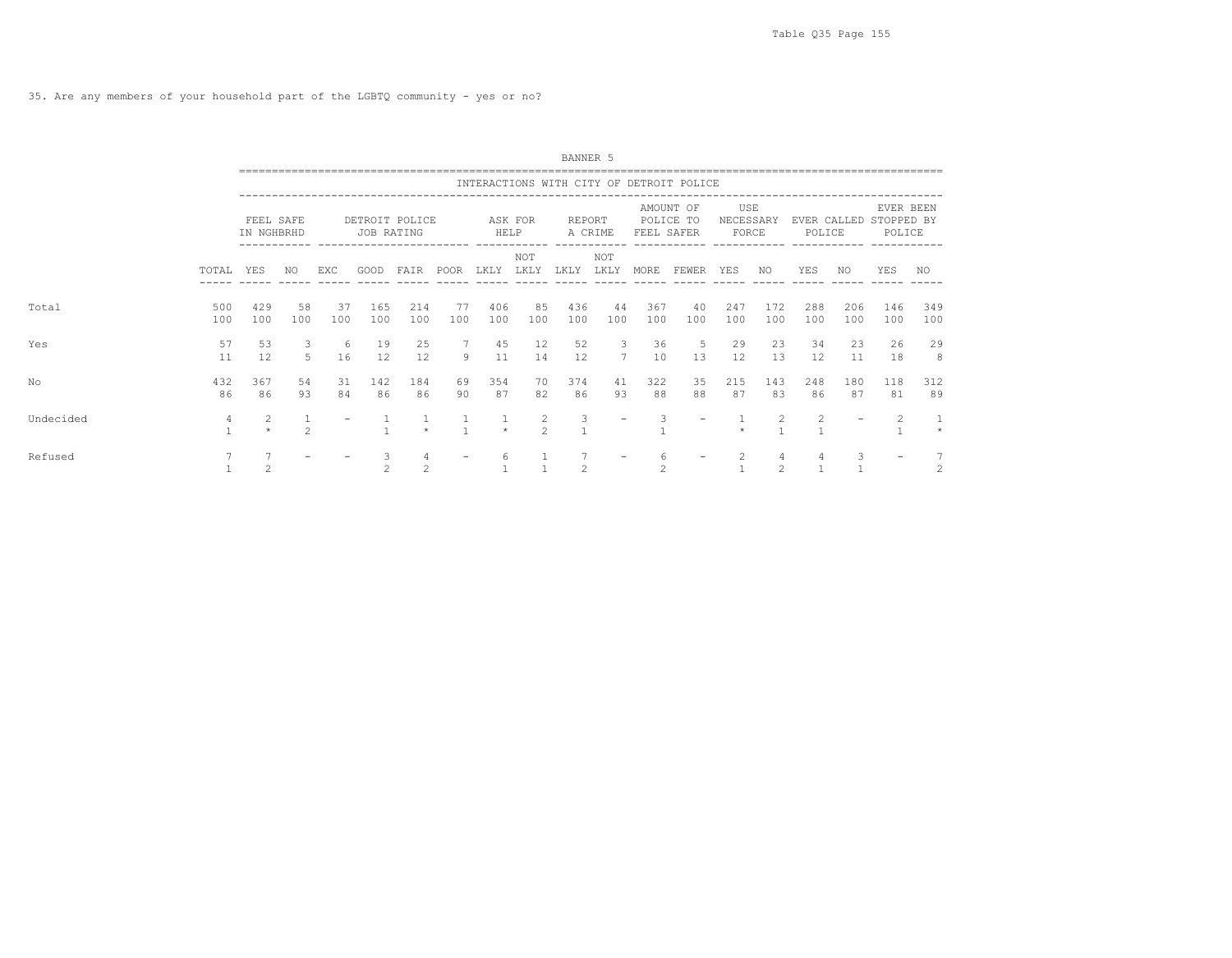6. How would you rate the city of Detroit as a place to live?

|           |                         |                         |                          |                                   |                         | BANNER 6                                         |            |                                   |                         |                                              |                         |
|-----------|-------------------------|-------------------------|--------------------------|-----------------------------------|-------------------------|--------------------------------------------------|------------|-----------------------------------|-------------------------|----------------------------------------------|-------------------------|
|           |                         |                         |                          |                                   |                         | PERCEPTIONS, DEFUND THE POLICE, RACE PREFERENCES |            |                                   |                         |                                              |                         |
|           |                         | HOW POLICE TREAT        |                          | DIFFERENT RACES DEFUND THE POLICE |                         | CUTTING POLICE<br>FUNDING                        |            | SPEND TIME WITH<br>DIFFERENT RACE |                         | POLICE BRUTALITY<br>EXAGGEREATED<br>BY MEDIA |                         |
|           | TOTAL FAIR              | GOOD/                   | RACISTS SUPPORT          |                                   |                         | -----------------<br>OPPOSE SUPPORT OPPOSE       |            | SAME                              | DIFF                    | YES                                          | NO.                     |
| Total     | 500<br>100              | 383<br>100              | 82<br>100                | 114<br>100                        | 324<br>100              | 243<br>100                                       | 212<br>100 | 208<br>100                        | 258<br>100              | 130<br>100                                   | 319<br>100              |
| Excellent | 51<br>10                | 41<br>11                | 2<br>$\overline{c}$      | 10<br>Q                           | 37<br>11                | <sup>18</sup><br>$\overline{7}$                  | 28<br>13   | 17<br>8                           | 31<br>12                | 16<br>12                                     | 30<br>$\overline{9}$    |
| Good      | 192<br>38               | 156<br>41               | 25<br>30                 | 57<br>50                          | 112<br>35               | 106<br>44                                        | 65<br>31   | 80<br>38                          | 96<br>37                | 51<br>39                                     | 118<br>37               |
| Fair      | 207<br>41               | 154<br>40               | 39<br>48                 | 36<br>32                          | 141<br>44               | 95<br>39                                         | 97<br>46   | 94<br>45                          | 100<br>39               | 48<br>37                                     | 140<br>44               |
| Poor      | 49<br>10                | 31<br>8                 | 16<br>20                 | 11<br>10                          | 33<br>10                | 24<br>10                                         | 22<br>10   | 17<br>8                           | 30<br>12                | 15<br>12                                     | 30<br>$\overline{9}$    |
| Undecided | $\mathbf{1}$<br>$\star$ | $\mathbf{1}$<br>$\star$ | $\overline{\phantom{m}}$ | $\overline{\phantom{a}}$          | $\mathbf{1}$<br>$\star$ | $\overline{\phantom{a}}$                         |            |                                   | $\mathbf{1}$<br>$\star$ | $\overline{\phantom{a}}$                     | $\mathbf{1}$<br>$\star$ |
| Refused   |                         |                         |                          |                                   |                         |                                                  |            |                                   |                         |                                              |                         |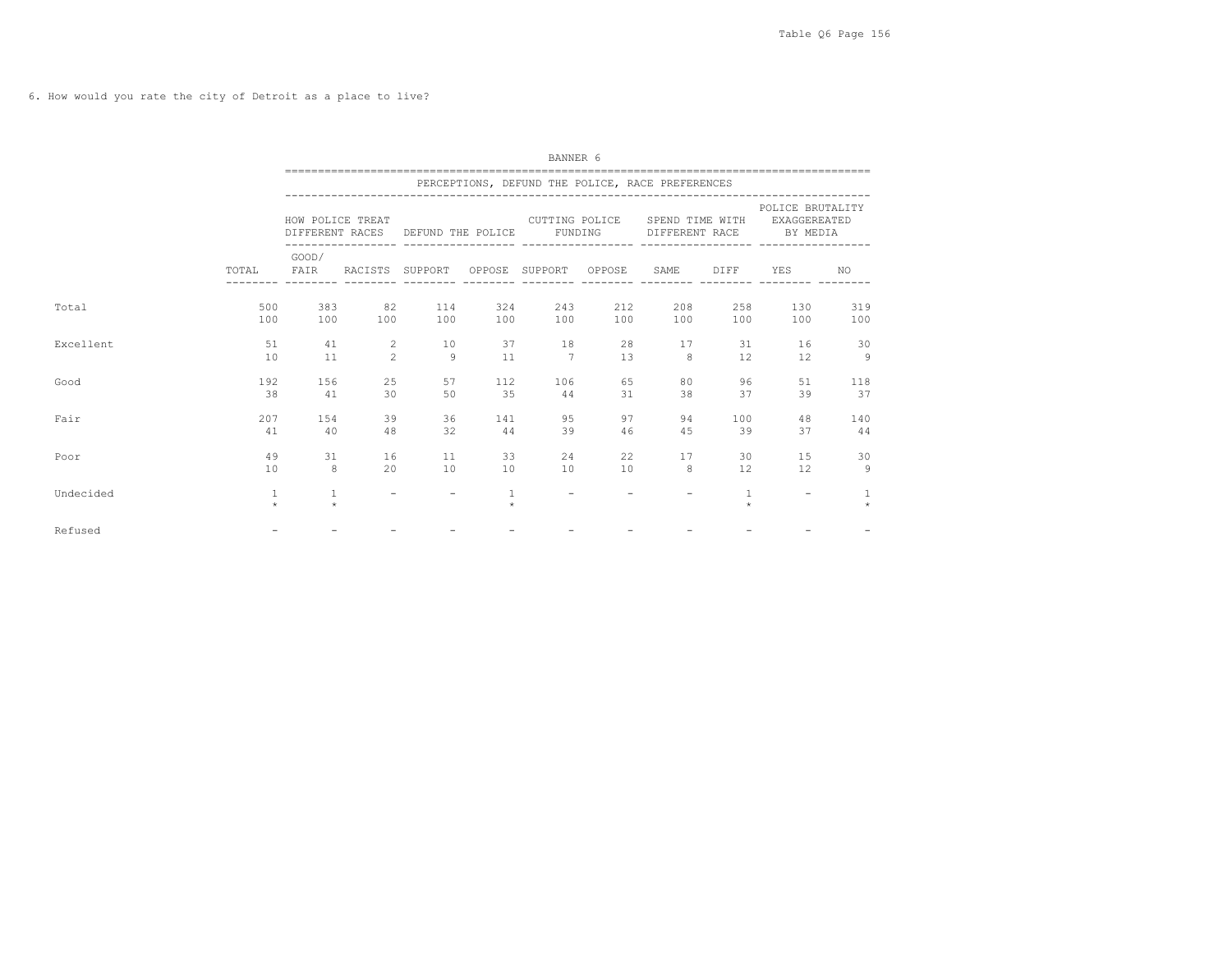7. Of the following issues, what do you think is the biggest issue facing the city of Detroit today?

|                    |                           | BANNER 6                            |                          |                          |                                |                          |                   |                                                  |                              |                                              |                |  |  |  |
|--------------------|---------------------------|-------------------------------------|--------------------------|--------------------------|--------------------------------|--------------------------|-------------------|--------------------------------------------------|------------------------------|----------------------------------------------|----------------|--|--|--|
|                    |                           |                                     |                          |                          |                                |                          |                   | PERCEPTIONS, DEFUND THE POLICE, RACE PREFERENCES |                              |                                              |                |  |  |  |
|                    |                           | HOW POLICE TREAT<br>DIFFERENT RACES |                          | DEFUND THE POLICE        |                                | FUNDING                  | CUTTING POLICE    | SPEND TIME WITH<br>DIFFERENT RACE                |                              | POLICE BRUTALITY<br>EXAGGEREATED<br>BY MEDIA |                |  |  |  |
|                    | TOTAL                     | GOOD/<br>FAIR                       | RACISTS SUPPORT          | ---- ---                 |                                | OPPOSE SUPPORT           | OPPOSE            | SAME                                             | DIFF                         | YES                                          | NO.            |  |  |  |
| Total              | 500                       | 383                                 | 82                       | 114                      | 324                            | 243                      | 212               | 208                                              | 258                          | 130                                          | 319            |  |  |  |
|                    | 100                       | 100                                 | 100                      | 100                      | 100                            | 100                      | 100               | 100                                              | 100                          | 100                                          | 100            |  |  |  |
| Police Reform      | 20                        | 14                                  | $-5$                     | 7                        | 13                             | 11                       | 8                 | 8                                                | 12                           | 3                                            | 17             |  |  |  |
|                    | $\overline{4}$            | $\overline{4}$                      | 6                        | 6                        | $\overline{4}$                 | $-5$                     | $\overline{4}$    | $\overline{4}$                                   | $-5$                         | 2                                            | - 5            |  |  |  |
| Public Safety      | 94                        | 76                                  | 13                       | 16                       | 66                             | 36                       | 49                | 45                                               | 48                           | 20                                           | 63             |  |  |  |
|                    | 19                        | 20                                  | 16                       | 14                       | 20                             | 1.5                      | 2.3               | 22                                               | 19                           | 15                                           | 20             |  |  |  |
| Affordable Housing | 59                        | 48                                  | $\overline{9}$           | 12                       | 41                             | 34                       | 21                | 25                                               | 33                           | 14                                           | 38             |  |  |  |
|                    | 12                        | 13                                  | 11                       | 11                       | 13                             | 14                       | 10                | 12                                               | 13                           | 11                                           | 12             |  |  |  |
| Jobs               | 46                        | 32                                  | 8                        | $12 \overline{ }$        | 25                             | 21                       | 23                | 23                                               | 19                           | 11                                           | 32             |  |  |  |
|                    | 9                         | - 8                                 | 10                       | 11                       | 8                              | $\overline{9}$           | 11                | 11                                               | $7\phantom{.0}\phantom{.0}7$ | 8                                            | 10             |  |  |  |
| Education          | 116                       | 91                                  | 18                       | 28                       | 71                             | 65                       | 42                | 47                                               | 62                           | 34                                           | 72             |  |  |  |
|                    | 23                        | 24                                  | 22                       | 25                       | 22                             | 27                       | 20                | 23                                               | 24                           | 26                                           | 23             |  |  |  |
| Taxes              | 29                        | 24                                  | $\overline{4}$           | $\overline{4}$           | 23                             | 9                        | 16                | 8                                                | 18                           | 13                                           | 14             |  |  |  |
|                    | 6                         | - 6                                 | 5                        | $\overline{4}$           | 7                              | $\overline{4}$           | 8                 | $\overline{4}$                                   | $7\phantom{.0}\phantom{.0}7$ | 10                                           | $\overline{4}$ |  |  |  |
| Race relations     | 25                        | 17                                  | $\overline{4}$           | 9                        | 14                             | 17                       | 8                 | 11                                               | 11                           | 5                                            | 19             |  |  |  |
|                    | 5                         | $\overline{4}$                      | 5                        | 8                        | $\overline{4}$                 | $\overline{7}$           | $\overline{4}$    | 5                                                | $\overline{4}$               | $\overline{4}$                               | 6              |  |  |  |
| COVID-19           | 54                        | 42                                  | $\overline{9}$           | 14                       | 30                             | 26                       | 19                | 23                                               | 22                           | 17                                           | 29             |  |  |  |
|                    | 11                        | 11                                  | - 11                     | $12 \overline{ }$        | 9                              | 11                       | 9                 | 11                                               | $^{\circ}$                   | 13                                           | $\overline{9}$ |  |  |  |
| Other              | 25                        | 19                                  | 5                        | 9                        | 16                             | 13                       | 11                | 8                                                | 14                           | 5                                            | 19             |  |  |  |
|                    | $\overline{5}$            | $-5$                                | 6                        | 8                        | 5                              | $-5$                     | 5                 | $\overline{4}$                                   | $\overline{5}$               | $\overline{4}$                               | 6              |  |  |  |
| Undecided          | 30                        | 18                                  | $7\phantom{.0}$          | 3                        | 23                             | 11                       | 13                | 8                                                | 19                           | 6                                            | 16             |  |  |  |
|                    | $6 \overline{6}$          | 5                                   | 9                        | 3                        | $7\phantom{.0}$                | $\overline{5}$           | 6                 | $\overline{4}$                                   | 7                            | 5                                            | 5              |  |  |  |
| Refused            | $\overline{c}$<br>$\star$ | 2<br>$\mathbf{1}$                   | $\overline{\phantom{a}}$ | $\overline{\phantom{a}}$ | $\overline{c}$<br>$\mathbf{1}$ | $\overline{\phantom{a}}$ | 2<br>$\mathbf{1}$ | $\mathbf{2}$<br>$\mathbf{1}$                     | $\sim$                       | 2<br>$\overline{c}$                          |                |  |  |  |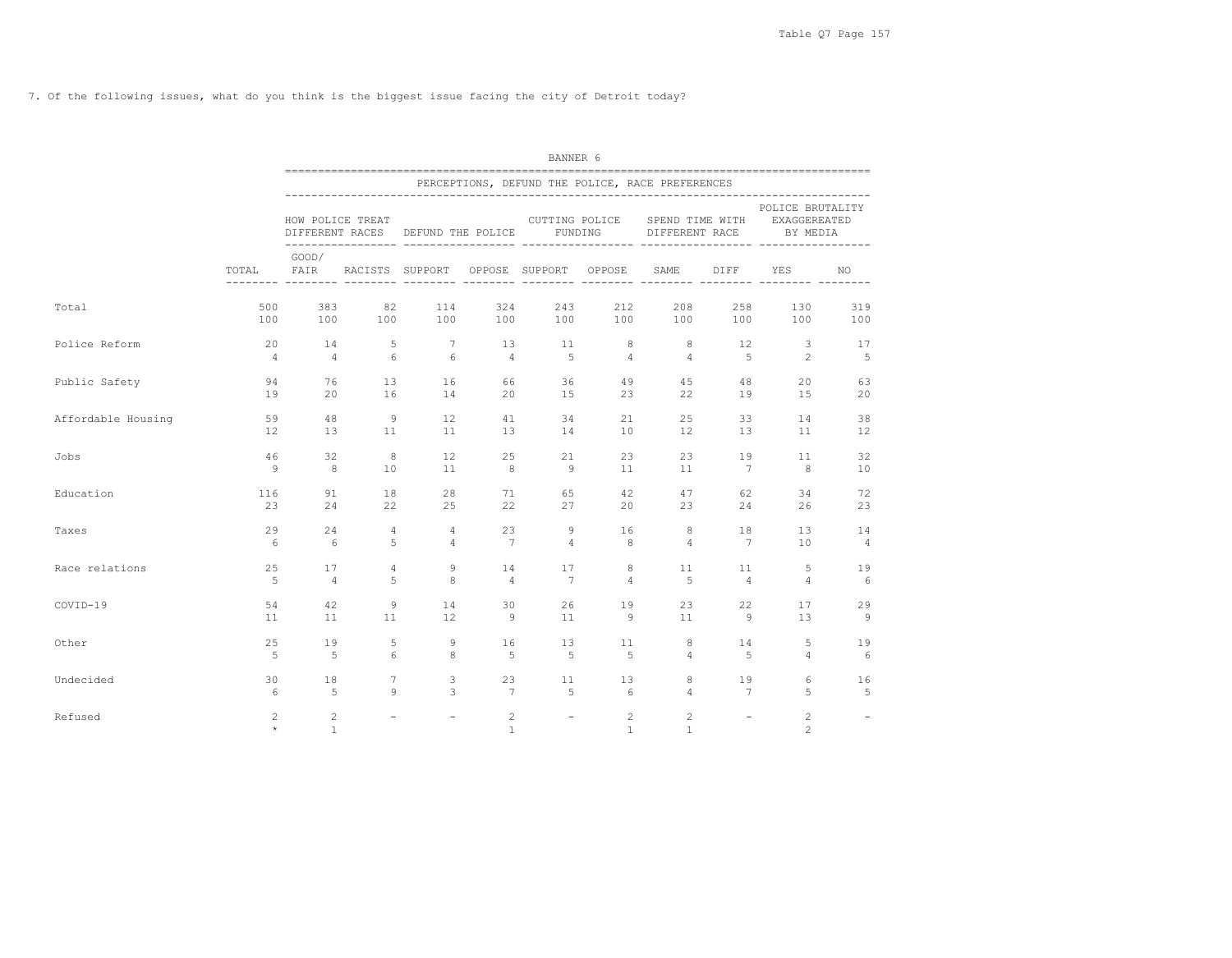8. Former Detroit police chief James Craig is preparing to run for the Republican nomination for governor next year. Does his record in the city of Detroit make you more or less likely to support him for governor?

|               |                                | BANNER 6            |                              |                                                                                          |                                |                           |                                  |                                                  |                     |                                                              |                                |  |  |  |  |
|---------------|--------------------------------|---------------------|------------------------------|------------------------------------------------------------------------------------------|--------------------------------|---------------------------|----------------------------------|--------------------------------------------------|---------------------|--------------------------------------------------------------|--------------------------------|--|--|--|--|
|               |                                |                     |                              |                                                                                          |                                |                           |                                  | PERCEPTIONS, DEFUND THE POLICE, RACE PREFERENCES |                     |                                                              |                                |  |  |  |  |
|               |                                |                     |                              | HOW POLICE TREAT THE SERVICE OUTTING POLICE<br>DIFFERENT RACES DEFUND THE POLICE FUNDING |                                |                           |                                  | DIFFERENT RACE                                   |                     | POLICE BRUTALITY<br>SPEND TIME WITH EXAGGEREATED<br>BY MEDIA |                                |  |  |  |  |
|               |                                | GOOD/<br>TOTAL FAIR |                              | RACISTS SUPPORT OPPOSE SUPPORT OPPOSE SAME DIFF                                          |                                |                           |                                  |                                                  |                     | YES                                                          | NO                             |  |  |  |  |
| Total         | 500<br>100                     |                     | 383 82<br>100 100            | 114<br>100                                                                               |                                | 324 243<br>100 100        | 212                              | 208<br>100 100                                   | 258<br>100          | 130<br>100                                                   | 319<br>100                     |  |  |  |  |
| More likely   | 140<br>2.8                     | 117<br>31           | 17<br>21                     | 29<br>2.5                                                                                |                                | 99 7 1<br>57<br>31<br>2.3 | 66<br>31                         | 31                                               | 64 64<br>71<br>28   | 49<br>38                                                     | 80<br>25                       |  |  |  |  |
| Less likely   | 231<br>46                      | 169<br>44           | 48<br>59                     | 60<br>53                                                                                 | 144<br>44                      | 134<br>55                 | 86<br>41                         | 99<br>48                                         | 121<br>47           | 51<br>39                                                     | 162<br>51                      |  |  |  |  |
| No difference | 52<br>10                       | 40<br>10            | 8<br>10                      | 11<br>10                                                                                 | 10                             | 22<br>34<br>9             | 25<br>12                         | 22<br>11                                         | 26<br>10            | 14<br>11                                                     | 33<br>10                       |  |  |  |  |
| Undecided     | 70<br>14                       | 52<br>14            | 8<br>10                      | $12 \overline{ }$<br>11                                                                  |                                | 27<br>44 \<br>14 11       | 31<br>15                         | 22<br>11                                         | 34<br>13            | 11<br>8                                                      | 42<br>13                       |  |  |  |  |
| Refused       | $\overline{7}$<br>$\mathbf{1}$ | 5<br>$\mathbf{1}$   | $\mathbf{1}$<br>$\mathbf{1}$ | 2<br>2                                                                                   | $\mathbf{3}$<br>$\overline{1}$ | 3<br>1                    | $\overline{4}$<br>$\mathfrak{D}$ | $\mathbf{1}$<br>$\pm$                            | 6<br>$\mathfrak{D}$ | 5<br>$\overline{4}$                                          | $\overline{2}$<br>$\mathbf{1}$ |  |  |  |  |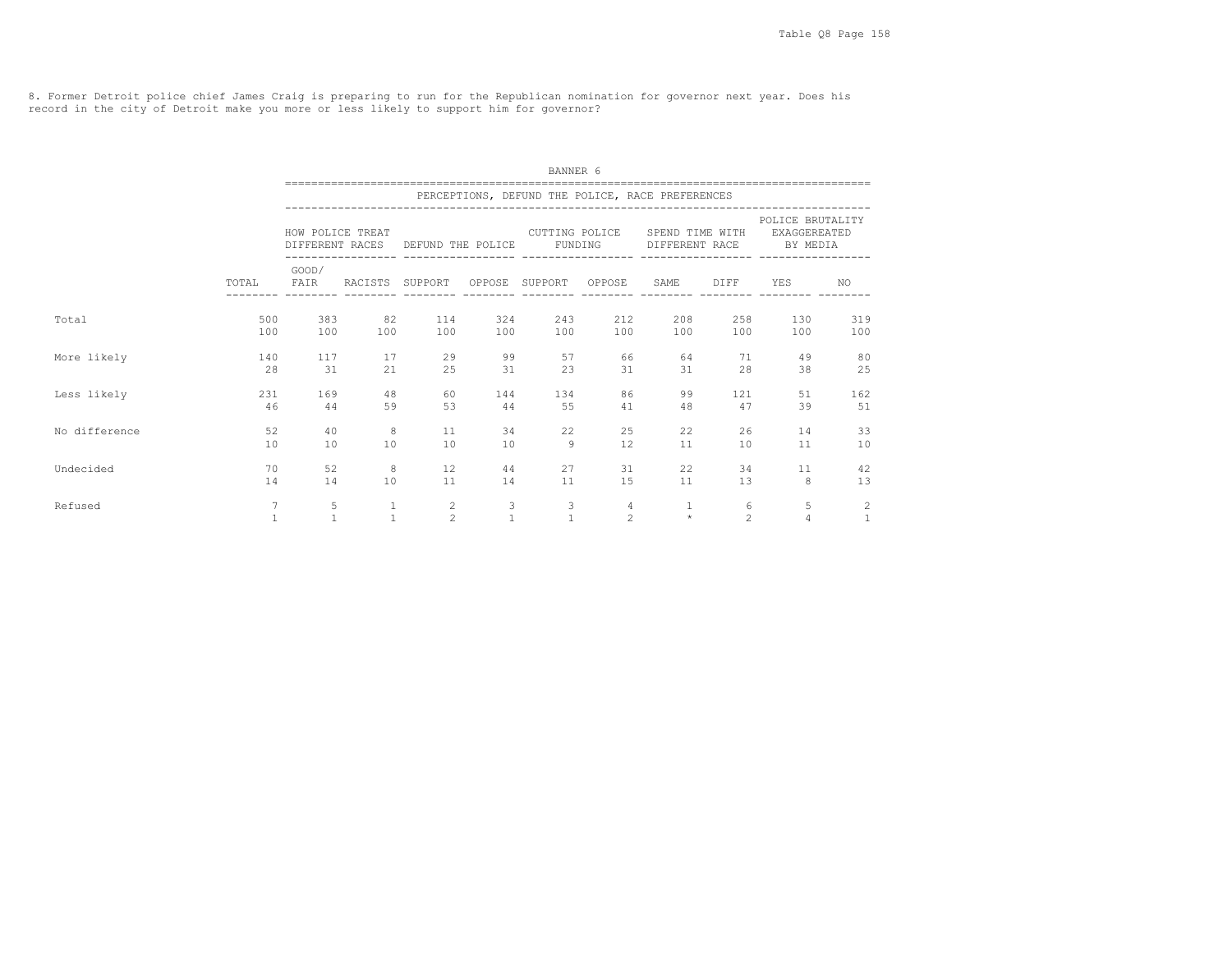9. How would you rate the job the Detroit police are doing?

|           | BANNER 6        |                  |                 |                    |                |                                                  |              |                                   |                       |                                                     |              |  |  |
|-----------|-----------------|------------------|-----------------|--------------------|----------------|--------------------------------------------------|--------------|-----------------------------------|-----------------------|-----------------------------------------------------|--------------|--|--|
|           |                 |                  |                 |                    |                | PERCEPTIONS, DEFUND THE POLICE, RACE PREFERENCES |              |                                   |                       |                                                     |              |  |  |
|           |                 | HOW POLICE TREAT | DIFFERENT RACES | DEFUND THE POLICE  |                | CUTTING POLICE<br>FUNDING                        |              | SPEND TIME WITH<br>DIFFERENT RACE |                       | POLICE BRUTALITY<br><b>EXAGGEREATED</b><br>BY MEDIA |              |  |  |
|           | TOTAL           | GOOD/<br>FAIR    | RACISTS SUPPORT | ------------------ |                | __________________<br>OPPOSE SUPPORT OPPOSE      |              | SAME                              | <b>DIFF</b>           | ------------------ ---------<br>YES                 | NO.          |  |  |
| Total     | 500             | 383              | 82              | 114                | 324            | 243                                              | 212          | 208                               | 258                   | 130                                                 | 319          |  |  |
|           | 100             | 100              | 100             | 100                | 100            | 100                                              | 100          | 100                               | 100                   | 100                                                 | 100          |  |  |
| Excellent | 37              | 36               | $\mathbf{1}$    | 6                  | 25             | 13                                               | 20           | 9                                 | 26                    | 14                                                  | 18           |  |  |
|           | $\overline{7}$  | $\overline{q}$   | $\mathbf{1}$    | $\overline{2}$     | 8              | 5                                                | 9            | $\overline{4}$                    | 10                    | 11                                                  | 6            |  |  |
| Good      | 165             | 144              | 12              | 29                 | 112            | 64                                               | 85           | 68                                | 89                    | 38                                                  | 110          |  |  |
|           | 33              | 38               | 1.5             | 25                 | 35             | 26                                               | 40           | 33                                | 34                    | 29                                                  | 34           |  |  |
| Fair      | 214             | 161              | 37              | 57                 | 137            | 118                                              | 77           | 99                                | 98                    | 55                                                  | 136          |  |  |
|           | 43              | 42               | 45              | 50                 | 42             | 49                                               | 36           | 48                                | 38                    | 42                                                  | 43           |  |  |
| Poor      | 77              | 39               | 31              | 21                 | 46             | 45                                               | 28           | 29                                | 43                    | 21                                                  | 52           |  |  |
|           | 15              | 10               | 38              | 18                 | 14             | 19                                               | 13           | 14                                | 17                    | 16                                                  | 16           |  |  |
| Undecided | $7\phantom{.0}$ | 3                | $\mathbf{1}$    | $\mathbf{1}$       | $\overline{4}$ | 3                                                | 2            | 3                                 | $\mathbf{2}^{\prime}$ | $\overline{2}$                                      | 3            |  |  |
|           | $\mathbf{1}$    | $\mathbf{1}$     | $\mathbf{1}$    | $\overline{1}$     | $\mathbf{1}$   | $\mathbf{1}$                                     | $\mathbf{1}$ | $\mathbf{1}$                      | $\mathbf{1}$          | $\mathfrak{D}$                                      | $\mathbf{1}$ |  |  |
| Refused   | $\equiv$        | $\equiv$         |                 | $\equiv$           |                | $\equiv$                                         | $\equiv$     |                                   | $\equiv$              |                                                     |              |  |  |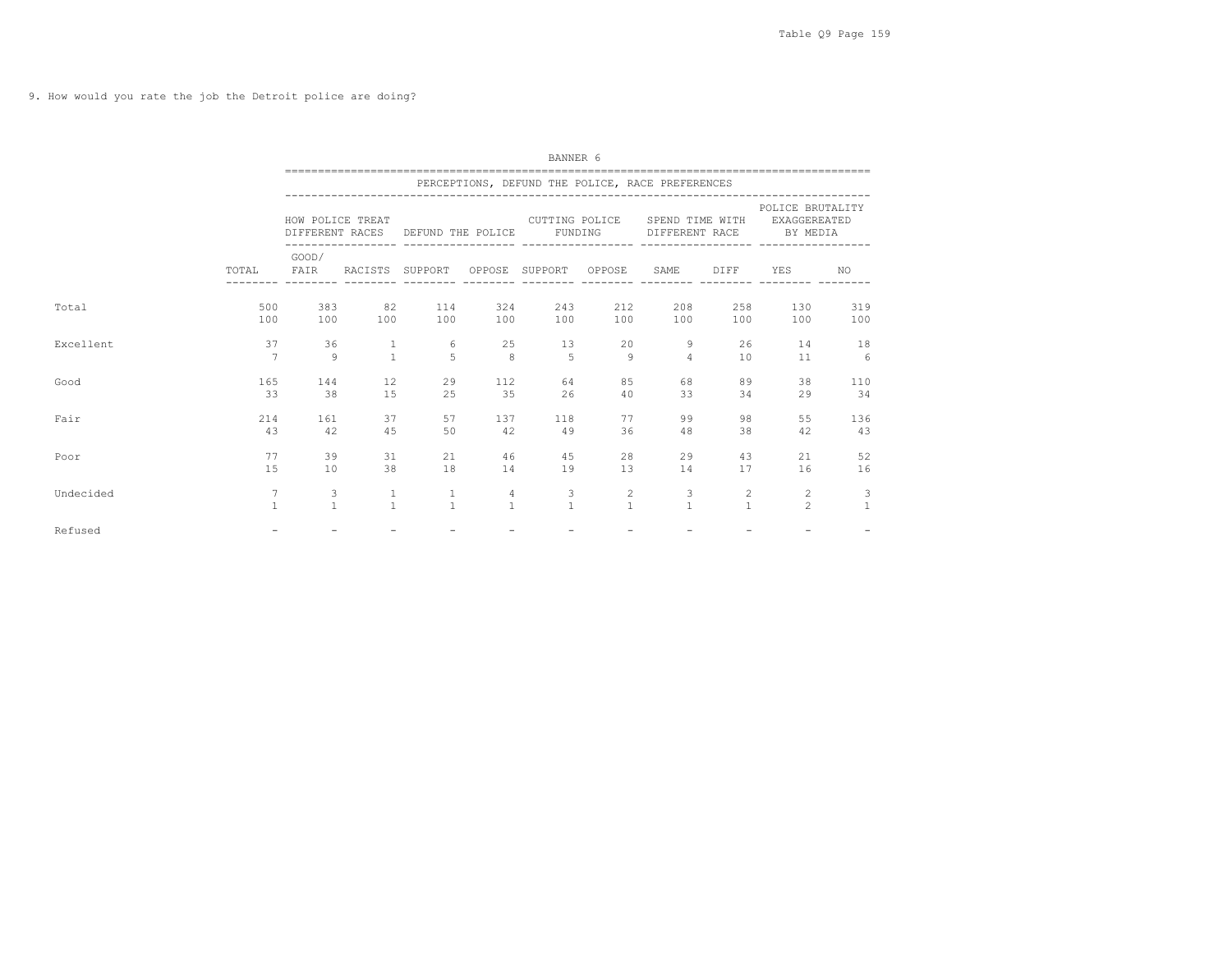10. In your own neighborhood, have you seen an increase or decrease in homicides and shootings in the last year or two?

|           |       | BANNER 6         |                 |                                   |                 |                                                  |     |                                   |      |                                              |     |  |  |  |  |
|-----------|-------|------------------|-----------------|-----------------------------------|-----------------|--------------------------------------------------|-----|-----------------------------------|------|----------------------------------------------|-----|--|--|--|--|
|           |       |                  |                 |                                   |                 | PERCEPTIONS, DEFUND THE POLICE, RACE PREFERENCES |     |                                   |      |                                              |     |  |  |  |  |
|           |       | HOW POLICE TREAT |                 | DIFFERENT RACES DEFUND THE POLICE |                 | CUTTING POLICE<br>FUNDING                        |     | SPEND TIME WITH<br>DIFFERENT RACE |      | POLICE BRUTALITY<br>EXAGGEREATED<br>BY MEDIA |     |  |  |  |  |
|           | TOTAL | GOOD/<br>FAIR    | RACISTS SUPPORT |                                   |                 | OPPOSE SUPPORT OPPOSE                            |     | SAME                              | DIFF | YES                                          | NO. |  |  |  |  |
| Total     | 500   | 383              | 82              | 114                               | 324             | 243                                              | 212 | 208                               | 258  | 130                                          | 319 |  |  |  |  |
|           | 100   | 100              | 100             | 100                               | 100             | 100                                              | 100 | 100                               | 100  | 100                                          | 100 |  |  |  |  |
| Increase  | 140   | 99               | 31              | 30                                | 90              | 65                                               | 59  | 66                                | 71   | 40                                           | 90  |  |  |  |  |
|           | 2.8   | 26               | 38              | 26                                | 28              | 2.7                                              | 2.8 | 32                                | 2.8  | 31                                           | 28  |  |  |  |  |
| Decrease  | 174   | 143              | 21              | 43                                | 112             | 91                                               | 69  | 72                                | 90   | 53                                           | 102 |  |  |  |  |
|           | 35    | 37               | 26              | 38                                | 35              | 37                                               | 33  | 35                                | 35   | 41                                           | 32  |  |  |  |  |
| Same      | 144   | 116              | 21              | 26                                | 98              | 70                                               | 64  | 53                                | 77   | 32                                           | 98  |  |  |  |  |
|           | 29    | 30               | 26              | 23                                | 30              | 29                                               | 30  | 25                                | 30   | 25                                           | 31  |  |  |  |  |
| Undecided | 42    | 25               | 9               | 15                                | 24              | 17                                               | 20  | 17                                | 20   | 5                                            | 29  |  |  |  |  |
|           | 8     | 7                | 11              | 13                                | $7\phantom{.0}$ | 7                                                | 9   | 8                                 | 8    | $\overline{4}$                               | 9   |  |  |  |  |
| Refused   |       |                  |                 |                                   |                 |                                                  |     |                                   |      |                                              |     |  |  |  |  |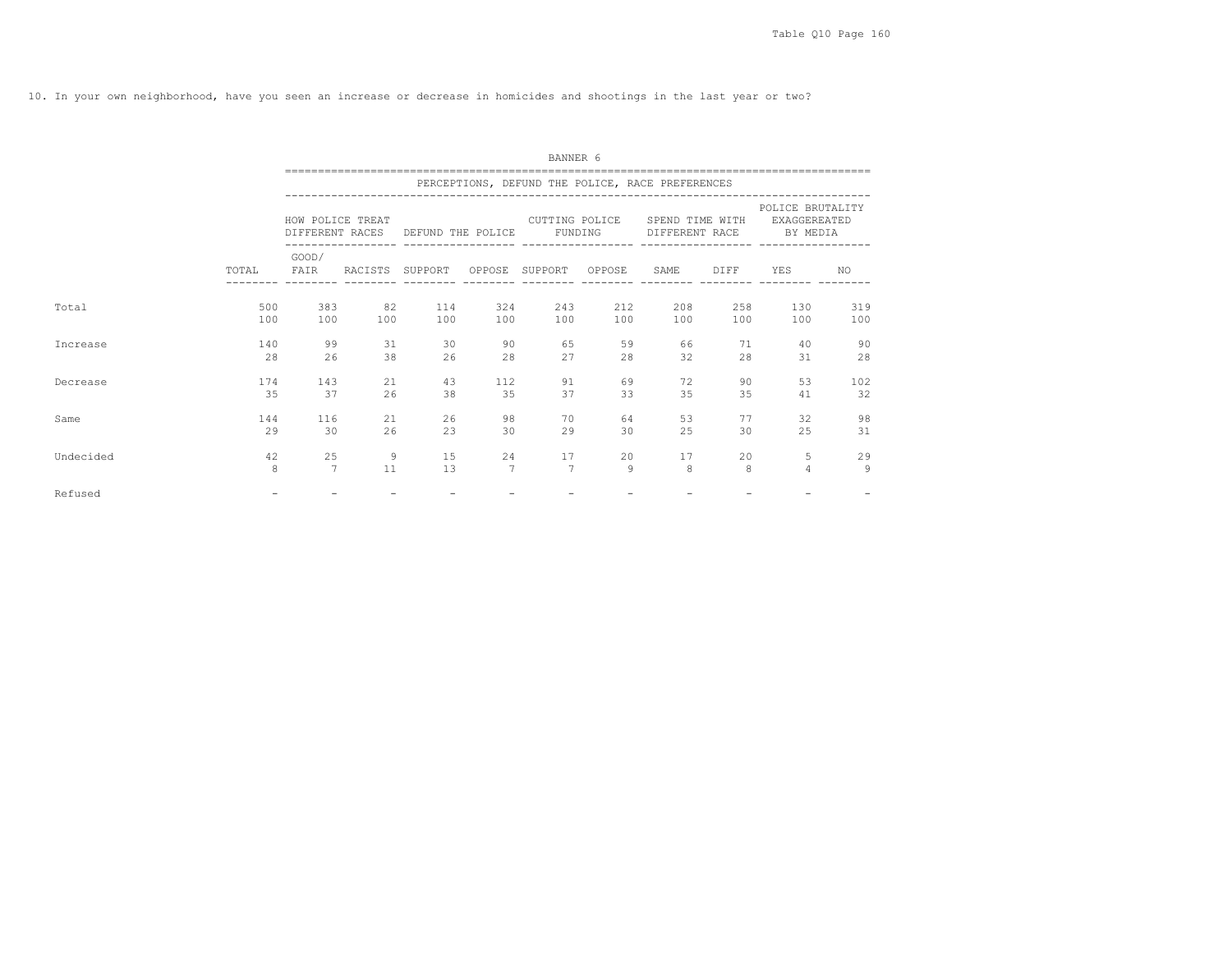11. To the best of your knowledge, compared to 30 years ago (the early 1990s), is there: more, less, or about the same amount of violent crime in Detroit?

|                    |             | BANNER 6                |                       |                          |     |                                      |           |                                                  |                   |                                                                                                                                            |            |  |  |  |  |
|--------------------|-------------|-------------------------|-----------------------|--------------------------|-----|--------------------------------------|-----------|--------------------------------------------------|-------------------|--------------------------------------------------------------------------------------------------------------------------------------------|------------|--|--|--|--|
|                    |             |                         |                       |                          |     |                                      |           | PERCEPTIONS, DEFUND THE POLICE, RACE PREFERENCES |                   |                                                                                                                                            |            |  |  |  |  |
|                    |             |                         |                       |                          |     |                                      |           |                                                  |                   | POLICE BRUTALITY<br>HOW POLICE TREAT THE SPEND TIME WITH EXAGGEREATED<br>DIFFERENT RACES DEFUND THE POLICE FUNDING DIFFERENT RACE BY MEDIA |            |  |  |  |  |
|                    |             | GOOD/                   |                       | --------- --------       |     |                                      |           |                                                  |                   | TOTAL FAIR RACISTS SUPPORT OPPOSE SUPPORT OPPOSE SAME DIFF YES                                                                             | NO         |  |  |  |  |
| Total              | 500<br>100  |                         | 383 82<br>100 100     |                          |     | 114 324 243<br>100 100 100           |           | 212<br>208<br>100 100                            |                   | 258<br>130<br>100<br>100                                                                                                                   | 319<br>100 |  |  |  |  |
| More violent crime | 251<br>50   | 51                      | 196 - 196<br>41<br>50 | 42<br>37                 | 175 | 110<br>54<br>4.5                     | 125<br>59 | 102<br>49                                        | 53                | 136 - 136<br>67<br>52                                                                                                                      | 163<br>51  |  |  |  |  |
| Less violent crime | 107<br>21   | 84<br>22                | 17<br>21              | 27<br>2.4                | 21  | 67 — 1<br>59<br>2.4                  | 40<br>19  | 16                                               | 34 6<br>66<br>26  | 28<br>22.2                                                                                                                                 | 72<br>23   |  |  |  |  |
| Same               | 87<br>17    | 62.<br>16               | 19<br>23              | 36<br>32                 | 15  | 48<br>56<br>23                       | 23<br>11  | 46<br>22                                         | 36<br>14          | 2.4<br>18                                                                                                                                  | 52<br>16   |  |  |  |  |
| Undecided          | .54<br>11   | 10 <sup>1</sup>         | 40                    | $5 - 1$<br>9<br>8<br>6 - | 10  | $33^{\circ}$<br>17<br>$\overline{7}$ | 11        | 24<br>12                                         | 25<br>$20 -$<br>8 | 11<br>8                                                                                                                                    | 31<br>10   |  |  |  |  |
| Refused            | 1<br>$\Phi$ | $\mathbf{1}$<br>$\star$ |                       | $\qquad \qquad -$        | 1   | $\mathbf{1}$<br>$\star$              | $ \,$     | 1<br>$\star$                                     |                   |                                                                                                                                            | $\star$    |  |  |  |  |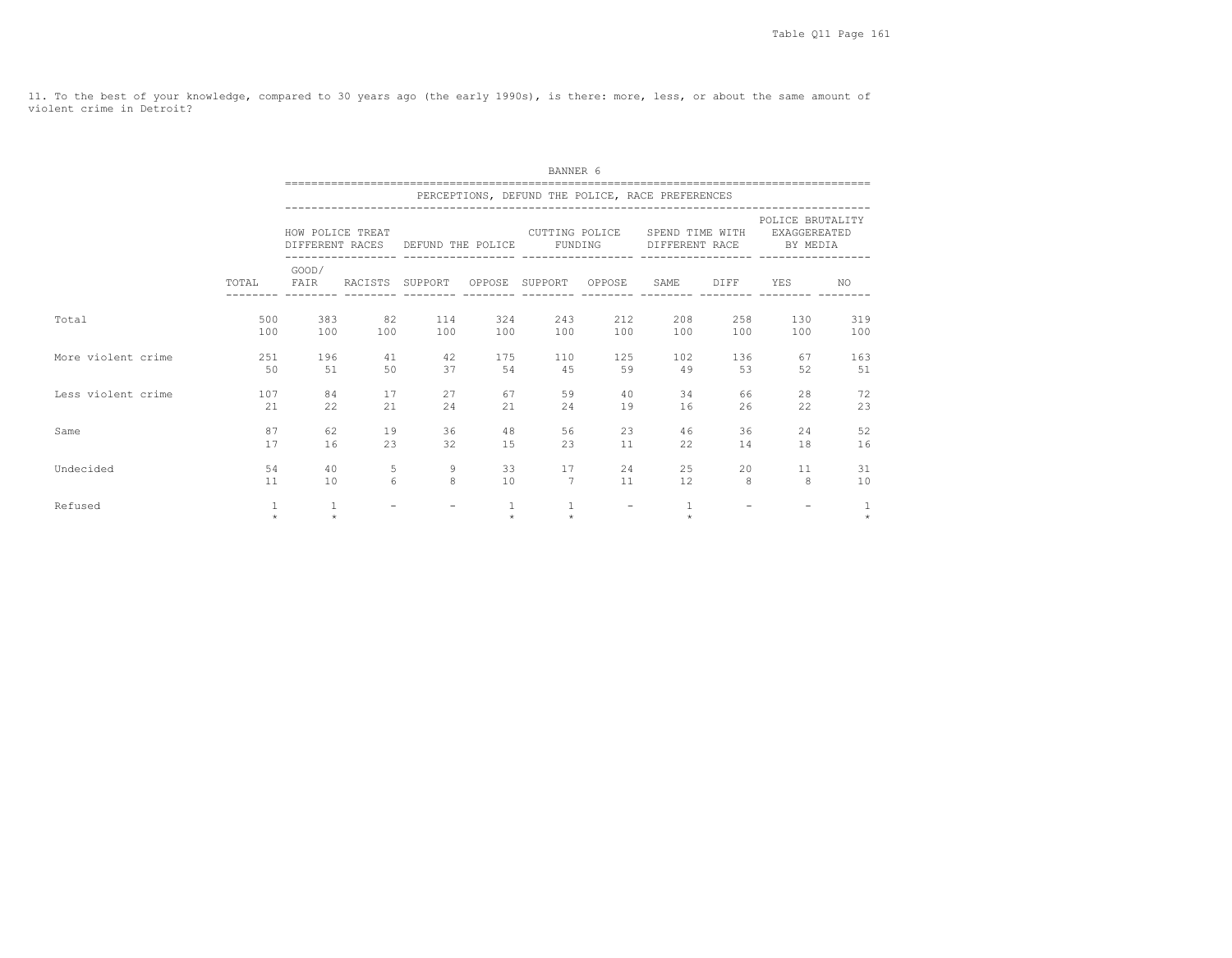12. Homicides and shootings have increased significantly in Detroit since 2019. WHY do you think that has happened?

|                                          |                         | BANNER 6                     |                                |                                                          |                                   |                                  |                         |                                                  |                   |                                                                             |                      |  |  |  |
|------------------------------------------|-------------------------|------------------------------|--------------------------------|----------------------------------------------------------|-----------------------------------|----------------------------------|-------------------------|--------------------------------------------------|-------------------|-----------------------------------------------------------------------------|----------------------|--|--|--|
|                                          |                         |                              |                                |                                                          |                                   |                                  |                         | PERCEPTIONS, DEFUND THE POLICE, RACE PREFERENCES |                   |                                                                             |                      |  |  |  |
|                                          |                         | HOW POLICE TREAT             |                                | DIFFERENT RACES DEFUND THE POLICE FUNDING DIFFERENT RACE |                                   |                                  |                         |                                                  |                   | POLICE BRUTALITY<br>CUTTING POLICE SPEND TIME WITH EXAGGEREATED<br>BY MEDIA |                      |  |  |  |
|                                          | TOTAL                   | GOOD/                        |                                | FAIR RACISTS SUPPORT OPPOSE SUPPORT OPPOSE               |                                   |                                  |                         | SAME                                             | DIFF              | YES                                                                         | NO                   |  |  |  |
| Total                                    | 500                     | 383                          | 82                             | 114                                                      | 324                               | 243                              | 212                     | 208                                              | 258               | 130                                                                         | 319                  |  |  |  |
|                                          | 100                     | 100                          | 100                            | 100                                                      | 100                               | 100                              | 100                     | 100                                              | 100               | 100                                                                         | 100                  |  |  |  |
| Covid-19/Pandemic/<br>Lockdown           | 67<br>13                | 52<br>14                     | 11<br>13                       | 1.5<br>13                                                | 43<br>13                          | 33<br>14                         | 2.4                     | 2.7<br>$11 \qquad \qquad 13$                     | 33<br>13          | 1.5<br>$12 \overline{ }$                                                    | 44<br>14             |  |  |  |
| Lack of Jobs/                            | 63                      | 49                           | $\overline{9}$                 | 12                                                       | 46                                | 27                               | 30                      | 28                                               | 30                | 14                                                                          | 47                   |  |  |  |
| Unemployment                             | 13                      | 13                           | 11                             | 11                                                       | 14                                | 11                               | 14                      | 13                                               | 12                | 11                                                                          | 15                   |  |  |  |
| Availability of guns                     | 66                      | 51                           | 11                             | 15                                                       | 45                                | 29                               | 34                      | 28                                               | 35                | 15                                                                          | 44                   |  |  |  |
|                                          | 13                      | 13                           | 13                             | 13                                                       | 14                                | 12                               | 16                      | 13                                               | 14                | 12                                                                          | 14                   |  |  |  |
| Lack of Police/                          | 42                      | 25                           | 9                              | 11                                                       | 25                                | 19                               | 18                      | 17                                               | 23                | 10                                                                          | 26                   |  |  |  |
| Enforcement                              | 8 <sup>8</sup>          | $7\phantom{.0}\phantom{.0}7$ | 11                             | 10                                                       | 8                                 | 8                                | 8                       | 8                                                | - 9               | 8                                                                           | 8                    |  |  |  |
| Younger Generation/<br>Upbringing/Family | $6\overline{6}$         | 28<br>26<br>$7\phantom{.0}$  | 2<br>2                         | $\overline{4}$<br>$\overline{4}$                         | 21<br>6                           | $\overline{9}$<br>$\overline{4}$ | 16<br>- 8               | $7\phantom{.0}$<br>3                             | 20<br>8           | 13<br>10                                                                    | 14<br>$\overline{4}$ |  |  |  |
| Economy                                  | 16                      | 12                           | $\overline{4}$                 | $\overline{4}$                                           | 8                                 | 9                                | 7                       | $\overline{7}$                                   | $\mathcal{Q}$     | 3                                                                           | 13                   |  |  |  |
|                                          | $\overline{\mathbf{3}}$ | $\overline{\phantom{a}}$     | 5                              | $\overline{4}$                                           | 2                                 | $\overline{4}$                   | 3                       | $\mathbf{3}$                                     | 3                 | 2                                                                           | $\overline{4}$       |  |  |  |
| Education                                | 22                      | 16                           | $\overline{4}$                 | 6                                                        | 15                                | 14                               | 6                       | 11                                               | $\mathcal{Q}$     | 6                                                                           | 12                   |  |  |  |
|                                          | $\overline{4}$          | $\overline{4}$               | 5                              | 5                                                        | 5                                 | 6                                | $\mathbf{3}$            | 5                                                | 3                 | 5                                                                           | $\overline{4}$       |  |  |  |
| People in the Community                  | 24                      | 20                           | $\overline{4}$                 | 6                                                        | 17                                | 11                               | 13                      | 8                                                | 15                | $7\phantom{.0}$                                                             | 14                   |  |  |  |
|                                          | $5^{\circ}$             | $-5$                         | 5                              | 5                                                        | 5                                 | $5^{\circ}$                      | 6                       | $\overline{4}$                                   | 6                 | 5                                                                           | $\overline{4}$       |  |  |  |
| Inequality/Poverty                       | 9                       | $\overline{4}$               | $\overline{4}$                 | $\overline{4}$                                           | $\overline{4}$                    | $7\phantom{.0}\phantom{.0}7$     | $\overline{c}$          | $\overline{4}$                                   | 3                 | 3                                                                           | 5                    |  |  |  |
|                                          | 2                       | $\mathbf{1}$                 | 5                              | $\overline{4}$                                           | $\mathbf{1}$                      | 3                                | 1                       | $\overline{c}$                                   | $\mathbf{1}$      | $\overline{c}$                                                              | $\overline{2}$       |  |  |  |
| Leadership/Mayor/<br>Government          | 11<br>2                 | 10<br>3                      | $\overline{1}$<br>$\mathbf{1}$ | 2<br>2                                                   | $7\phantom{.0}$<br>$\overline{2}$ | 6<br>$\overline{2}$              | $\overline{4}$<br>2     | $\overline{\phantom{a}}$<br>3                    | 3<br><sup>1</sup> | $\mathbf{1}$<br>$\mathbf{1}$                                                | 10<br>3              |  |  |  |
| Lack of Things to Do                     | 10                      | 6                            | 2                              | 1                                                        | $7\phantom{.0}$                   | $7\phantom{.0}$                  | 2                       | 6                                                | $\overline{c}$    | $\mathbf{1}$                                                                | 7                    |  |  |  |
|                                          | 2                       | 2                            | 2                              | 1                                                        | $\overline{2}$                    | 3                                | $\mathbf{1}$            | 3                                                | $\mathbf{1}$      | 1                                                                           | $\overline{c}$       |  |  |  |
| Community/Work Together                  | $7\overline{ }$         | 6                            | 1                              | 4                                                        | $\overline{c}$                    | 5                                | 2                       | $\overline{c}$                                   | 3                 | 3                                                                           | 4                    |  |  |  |
|                                          | $\mathbf{1}$            | $\overline{2}$               | $\mathbf{1}$                   | $\overline{4}$                                           | $\mathbf{1}$                      | $\overline{c}$                   | $\mathbf{1}$            | $\mathbf{1}$                                     | $\mathbf{1}$      | $\overline{c}$                                                              | $\mathbf{1}$         |  |  |  |
| Drugs/Gangs                              | 8                       | 5                            | 3                              | 2                                                        | 3                                 | 5                                | 2                       | $\overline{c}$                                   | 6                 | $\mathbf{1}$                                                                | 6                    |  |  |  |
|                                          | $\overline{2}$          | $\mathbf{1}$                 | $\overline{4}$                 | 2                                                        | $\mathbf{1}$                      | $\overline{c}$                   | 1                       | $\mathbf{1}$                                     | $\overline{c}$    | 1                                                                           | $\overline{c}$       |  |  |  |
| Stress/Desperation/Don't                 | 8                       | 8                            | $\overline{\phantom{a}}$       | $\mathbf{1}$                                             | 6                                 | $\overline{c}$                   | 5                       | $\overline{4}$                                   | $\overline{4}$    | $\mathbf{2}$                                                                | 6                    |  |  |  |
| Care                                     | 2                       | $\overline{c}$               |                                | $\mathbf{1}$                                             | $\mathbf{2}$                      | <sup>1</sup>                     | 2                       | $\overline{c}$                                   | $\overline{c}$    | $\mathbf{2}$                                                                | $\sqrt{2}$           |  |  |  |
| Lack of Resources                        | 6<br>$\mathbf{1}$       | 3<br>$\mathbf{1}$            | 2<br>$\mathfrak{D}$            | 2<br>$\mathfrak{D}$                                      | $\overline{c}$<br>$\overline{1}$  | 5<br>$\mathfrak{D}$              | $\mathbf{1}$<br>$\star$ | 3<br>$\mathbf{1}$                                | 3<br>$\mathbf{1}$ | $\sim$                                                                      | 5<br>$\mathfrak{D}$  |  |  |  |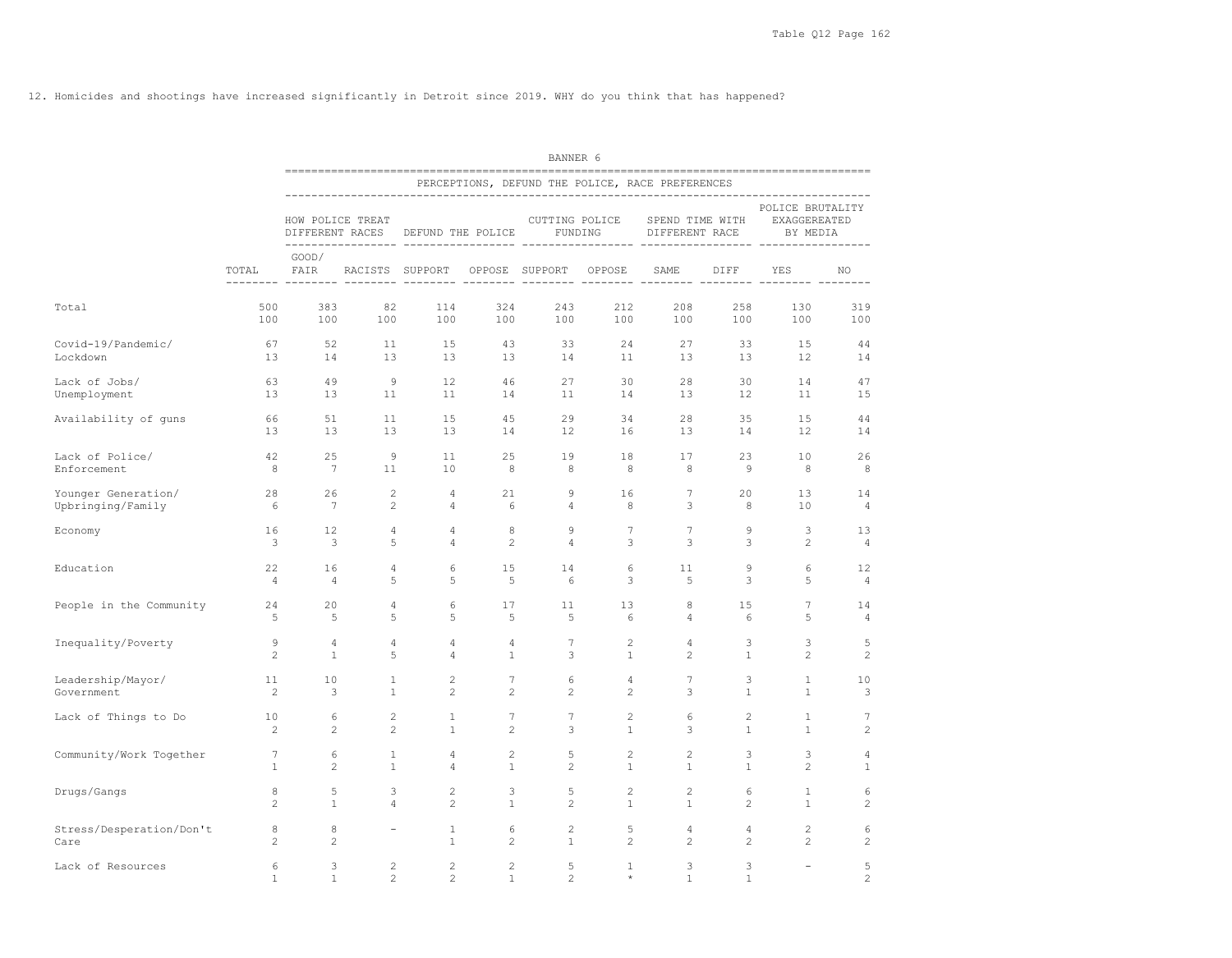12. Homicides and shootings have increased significantly in Detroit since 2019. WHY do you think that has happened?

|                         | BANNER 6<br>------------------- |                                     |                     |                              |                      |                         |                     |                                                  |                                       |                                                     |                                       |  |  |
|-------------------------|---------------------------------|-------------------------------------|---------------------|------------------------------|----------------------|-------------------------|---------------------|--------------------------------------------------|---------------------------------------|-----------------------------------------------------|---------------------------------------|--|--|
|                         |                                 |                                     |                     |                              |                      |                         |                     | PERCEPTIONS, DEFUND THE POLICE, RACE PREFERENCES |                                       |                                                     |                                       |  |  |
|                         |                                 | HOW POLICE TREAT<br>DIFFERENT RACES | ------------------- | DEFUND THE POLICE            |                      | CUTTING POLICE          | FUNDING             | SPEND TIME WITH<br>DIFFERENT RACE                |                                       | POLICE BRUTALITY<br><b>EXAGGEREATED</b><br>BY MEDIA |                                       |  |  |
|                         | TOTAL                           | GOOD/<br>FAIR                       | RACISTS             | SUPPORT                      |                      | OPPOSE SUPPORT OPPOSE   |                     | SAME                                             | DIFF                                  | <b>YES</b>                                          | NO.                                   |  |  |
| Morals                  | 5<br>$\mathbf{1}$               |                                     |                     |                              | 5<br>$\overline{2}$  | $\mathbf{1}$<br>$\star$ | $\mathfrak{D}$      | $\star$                                          | 4<br>$\overline{2}$                   | $\mathbf{1}$                                        | 3<br>$\overline{1}$                   |  |  |
| Racism                  | $\overline{7}$<br>$\mathbf{1}$  | $\mathfrak{D}$                      |                     |                              | 6<br>$\mathfrak{D}$  | 4<br>$\mathfrak{D}$     | $\frac{3}{1}$       | 5<br>$\mathfrak{D}$                              | $\begin{array}{c} 2 \\ 1 \end{array}$ | 1<br>$\mathbf{1}$                                   | 6<br>$\mathfrak{D}$                   |  |  |
| Social Media/Technology | 6                               | 6<br>$\mathfrak{D}$                 |                     | $\frac{1}{1}$                | 5<br>$\mathfrak{D}$  |                         | 5<br>$\mathfrak{D}$ | 3<br>$\mathbf{1}$                                | 3<br>$\mathbf{1}$                     | $\overline{4}$<br>$\mathcal{L}$                     | $\begin{array}{c} 2 \\ 1 \end{array}$ |  |  |
| Mental Health Issues    | 4<br>$\mathbf{1}$               | 1<br>$\star$                        | $\frac{1}{1}$       | 2<br>$\mathfrak{D}$          | 1<br>$\star$         | 1<br>$\star$            | $\frac{2}{1}$       | $\star$                                          | 3<br>$\mathbf{1}$                     | $\mathbf{1}$<br>$\mathbf{1}$                        | 3<br>$\overline{1}$                   |  |  |
| Crime Has Not Increased | 6<br>1                          | 6<br>$\overline{2}$                 |                     | 3<br>$\overline{3}$          | 3<br>$\mathbf{1}$    | 6<br>$\overline{2}$     |                     | 3<br>1                                           | 3<br>$\mathbf{1}$                     |                                                     | 6<br>$\overline{c}$                   |  |  |
| Other                   | 16<br>3                         | 13<br>$\mathcal{L}$                 | 3<br>4              | $\mathbf{1}$<br>$\mathbf{1}$ | 12<br>$\overline{4}$ | 7<br>$\mathcal{L}$      | 6<br>$\mathcal{L}$  | 5<br>$\mathfrak{D}$                              | 11<br>$\overline{4}$                  | 5<br>4                                              | $\mathfrak{D}$                        |  |  |
| DK/NA/Refused           | 69<br>14                        | 53<br>14                            | 11<br>13            | 17<br>15                     | 41<br>13             | 36<br>15                | 12                  | 26<br>29<br>14                                   | 34<br>13                              | 24<br>18                                            | 35<br>11                              |  |  |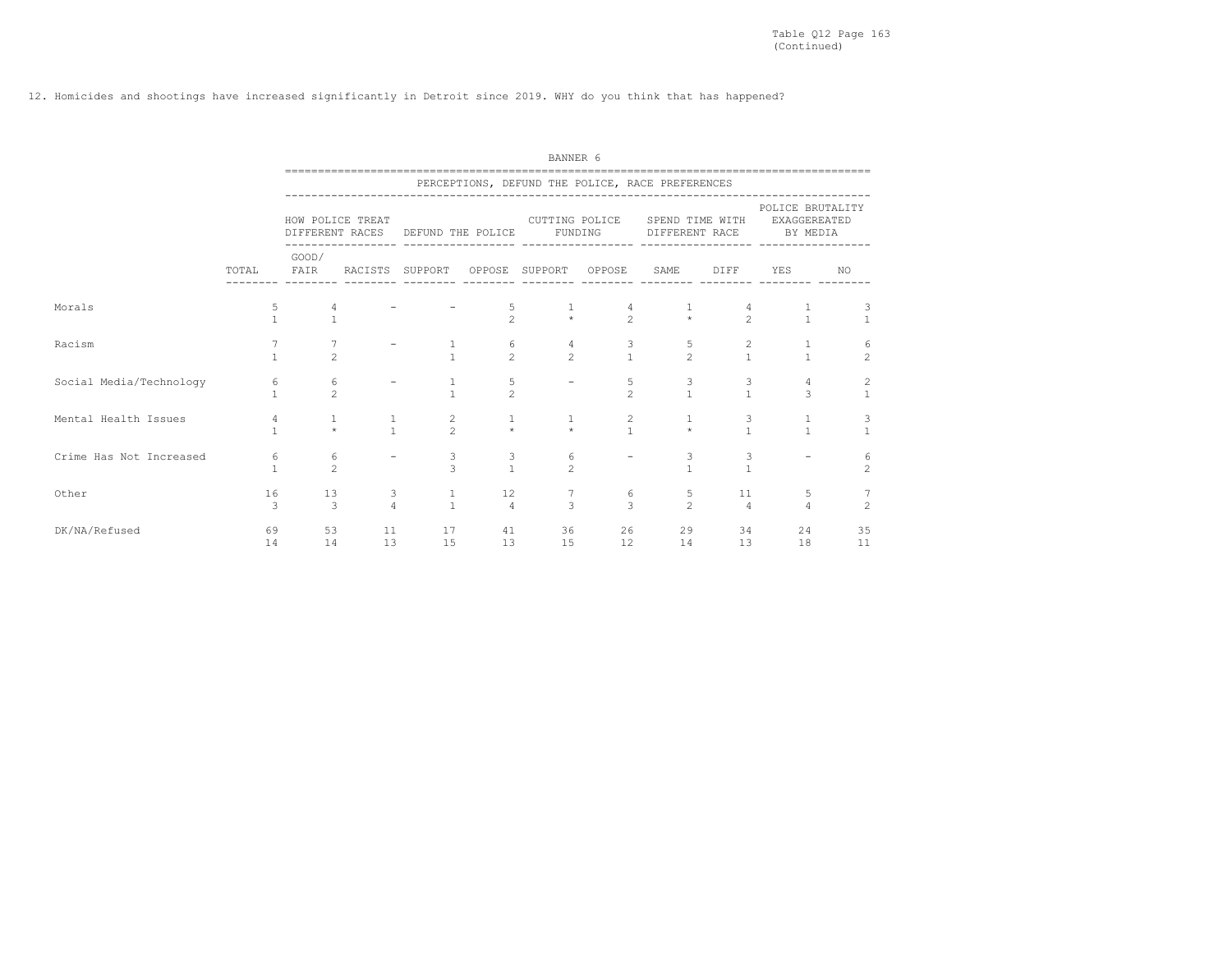13. Thinking about the city of Detroit in general, do you feel you are treated the same as residents of other races, or do you think you are treated differently because of your race?

|                               |                          | BANNER 6                            |                 |                     |            |                                                  |                      |                                   |            |                                                     |                   |  |  |  |  |
|-------------------------------|--------------------------|-------------------------------------|-----------------|---------------------|------------|--------------------------------------------------|----------------------|-----------------------------------|------------|-----------------------------------------------------|-------------------|--|--|--|--|
|                               |                          |                                     |                 |                     |            | PERCEPTIONS, DEFUND THE POLICE, RACE PREFERENCES |                      |                                   |            |                                                     |                   |  |  |  |  |
|                               |                          | HOW POLICE TREAT<br>DIFFERENT RACES |                 | DEFUND THE POLICE   |            | CUTTING POLICE<br>FUNDING                        |                      | SPEND TIME WITH<br>DIFFERENT RACE |            | POLICE BRUTALITY<br><b>EXAGGEREATED</b><br>BY MEDIA |                   |  |  |  |  |
|                               | TOTAL<br>500             | GOOD/<br>FAIR                       | RACISTS SUPPORT |                     | OPPOSE     | SUPPORT                                          | OPPOSE               | SAME                              | DIFF       | <b>YES</b>                                          | NO.               |  |  |  |  |
| Total                         | 100                      | 383<br>100                          | 82<br>100       | 114<br>100          | 324<br>100 | 243<br>100                                       | 212<br>100           | 208<br>100                        | 258<br>100 | 130<br>100                                          | 319<br>100        |  |  |  |  |
| Treated the same as<br>others | 215<br>43                | 187<br>49                           | 16<br>20        | 42<br>37            | 144<br>44  | 93<br>38                                         | 101<br>48            | 86<br>41                          | 114<br>44  | 62<br>48                                            | 130<br>41         |  |  |  |  |
| Treated differently           | 244<br>49                | 178<br>46                           | 55<br>67        | 67<br>59            | 154<br>48  | 130<br>53                                        | 96<br>45             | 111<br>53                         | 120<br>47  | 59<br>4.5                                           | 171<br>54         |  |  |  |  |
| Undecided                     | 39<br>8                  | 18<br>5                             | 11<br>13        | 5<br>$\overline{4}$ | 24<br>7    | 20<br>8                                          | 15<br>$\overline{7}$ | 11<br>5                           | 22<br>Q    | 9<br>$\overline{7}$                                 | 16<br>5           |  |  |  |  |
| Refused                       | $\overline{2}$<br>$\Phi$ | $-$                                 |                 |                     | 2          |                                                  |                      | $\overline{\phantom{0}}$          | 2          | $\overline{\phantom{0}}$                            | 2<br>$\mathbf{1}$ |  |  |  |  |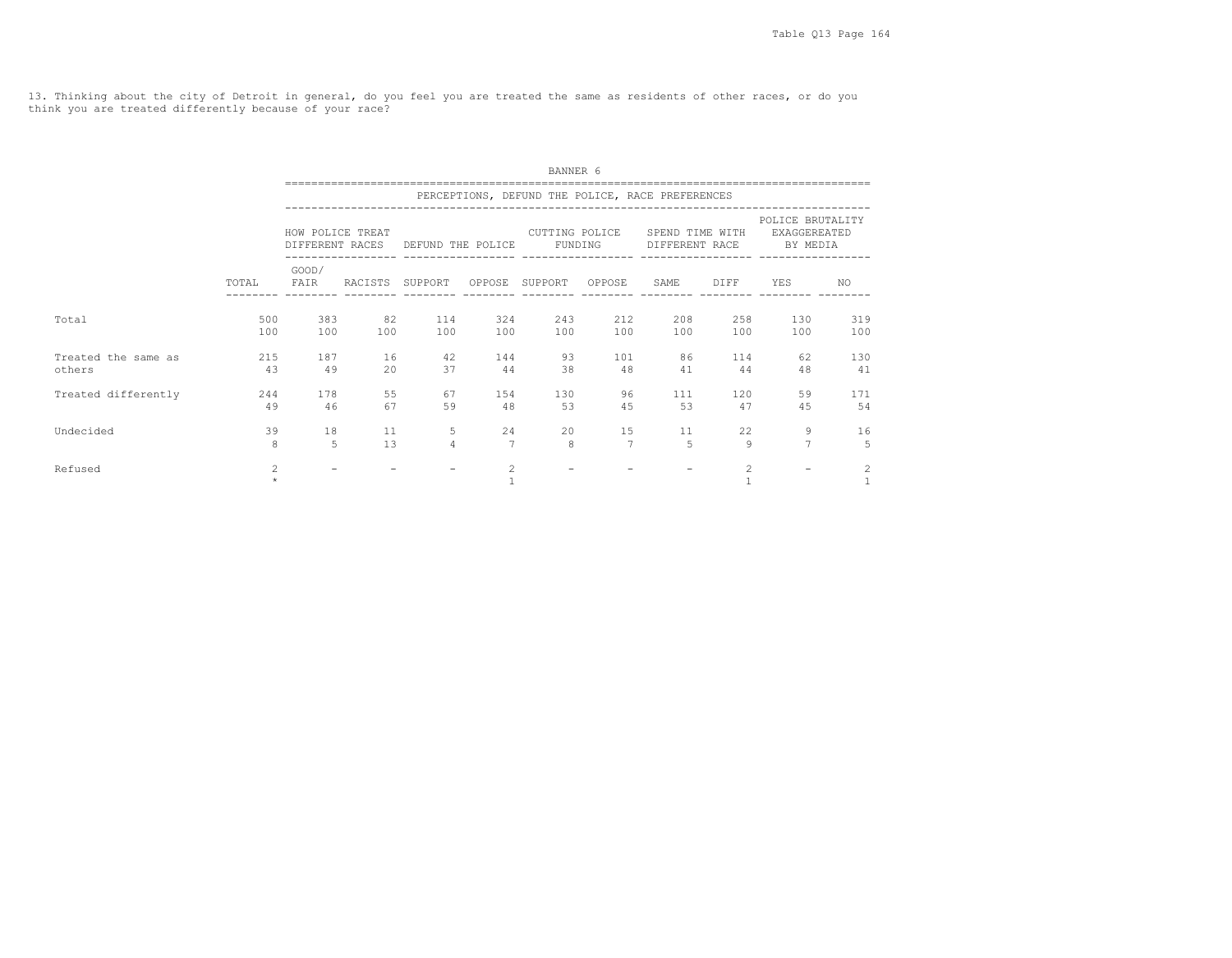14. Are you treated better or worse than others because of your race?

|                              |                     | BANNER 6<br>=================================== |                     |                                                             |                |                                                  |                                  |                                         |                                |                                                             |                |  |  |  |  |
|------------------------------|---------------------|-------------------------------------------------|---------------------|-------------------------------------------------------------|----------------|--------------------------------------------------|----------------------------------|-----------------------------------------|--------------------------------|-------------------------------------------------------------|----------------|--|--|--|--|
|                              |                     |                                                 |                     |                                                             |                | PERCEPTIONS, DEFUND THE POLICE, RACE PREFERENCES |                                  |                                         |                                |                                                             |                |  |  |  |  |
|                              |                     | HOW POLICE TREAT                                |                     | CUTTING POLICE<br>DIFFERENT RACES DEFUND THE POLICE FUNDING |                |                                                  |                                  | SPEND TIME WITH                         |                                | POLICE BRUTALITY<br>EXAGGEREATED<br>DIFFERENT RACE BY MEDIA |                |  |  |  |  |
|                              | TOTAL               | GOOD/<br>FAIR                                   | RACISTS SUPPORT     |                                                             |                | OPPOSE SUPPORT OPPOSE                            |                                  | SAME                                    | DIFF                           | YES                                                         | NO.            |  |  |  |  |
| THOSE TREATED<br>DIFFERENTLY | 244<br>100          | 178<br>100                                      | 55<br>100           | 67<br>100                                                   | 154<br>100     | 130<br>100                                       | 96<br>100                        | 111<br>100                              | 120<br>100                     | 59<br>100                                                   | 171<br>100     |  |  |  |  |
| Better                       | 31<br>13            | 23<br>13                                        | 8<br>1.5            | 12<br>18                                                    | 16<br>10       | 22<br>17                                         | 6<br>$6 \overline{6}$            | 11<br>10                                | 19<br>16                       | 9<br>15                                                     | 21<br>12       |  |  |  |  |
| Worse                        | 179<br>73           | 128<br>72                                       | 44<br>80            | 49<br>73                                                    | 114<br>74      | 96<br>74                                         | 71<br>74                         | 86<br>77                                | 82<br>68                       | 42<br>71                                                    | 127<br>74      |  |  |  |  |
| Undecided                    | 30<br>12.           | 23<br>13                                        | 3<br>$\overline{a}$ | 6<br>$\mathsf{Q}$                                           | 22<br>14       | 12<br>9                                          | 17<br>18                         | 12<br>11                                | 17<br>14                       | 6<br>10                                                     | 21<br>12       |  |  |  |  |
| Refused                      | $\overline{4}$<br>2 | $\overline{4}$<br>$\overline{c}$                |                     |                                                             | $\overline{2}$ | $\overline{\phantom{0}}$                         | $\overline{2}$<br>$\mathfrak{D}$ | $\mathbf{2}^{\prime}$<br>$\overline{c}$ | $\mathbf{2}$<br>$\mathfrak{D}$ | 2<br>3                                                      | $\overline{c}$ |  |  |  |  |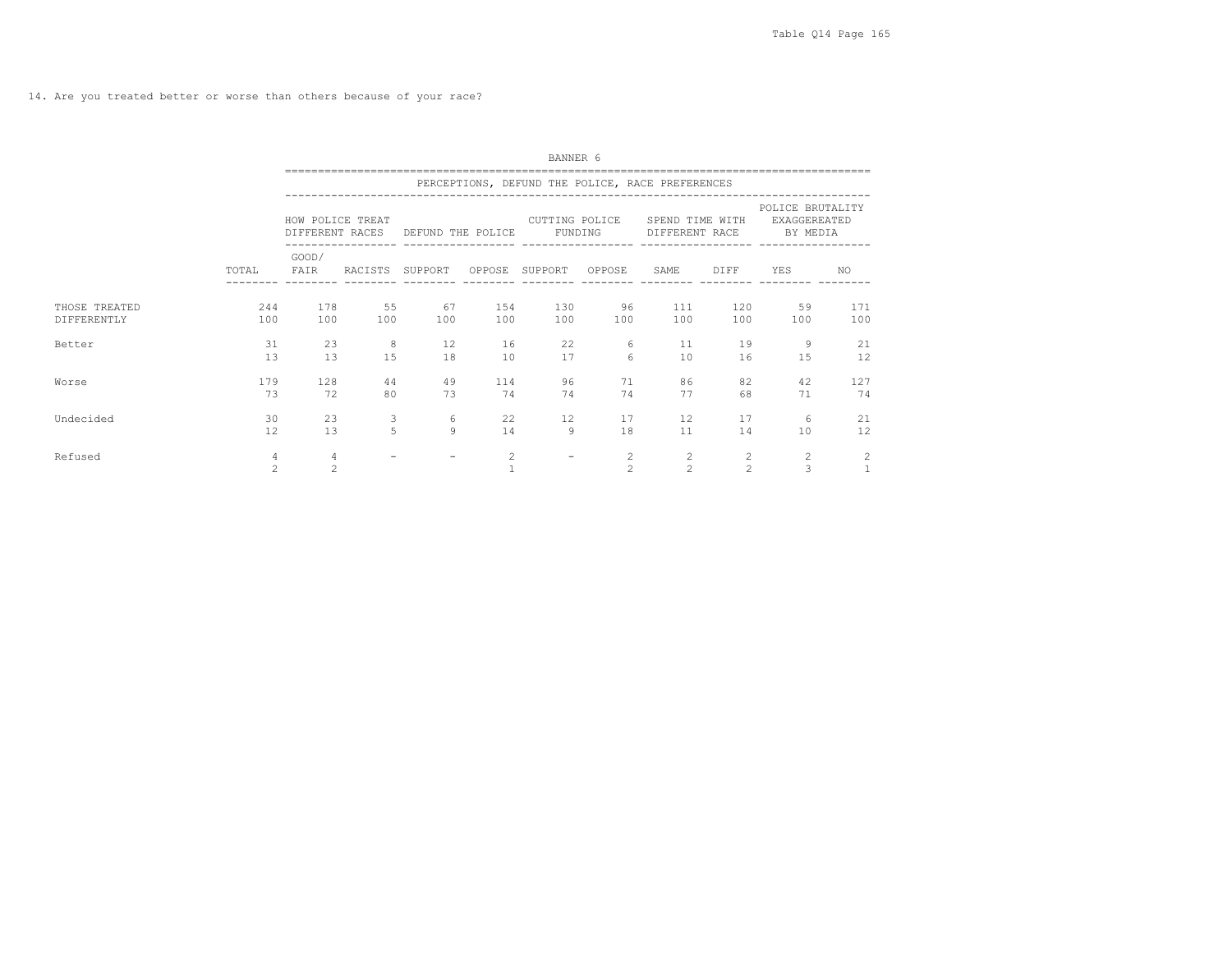15. Do you generally feel safe in your neighborhood - yes or no?

|           |            | BANNER 6                            |           |                     |                     |                           |                   |                                                  |                     |                                                     |            |  |  |  |  |
|-----------|------------|-------------------------------------|-----------|---------------------|---------------------|---------------------------|-------------------|--------------------------------------------------|---------------------|-----------------------------------------------------|------------|--|--|--|--|
|           |            |                                     |           |                     |                     |                           |                   | PERCEPTIONS, DEFUND THE POLICE, RACE PREFERENCES |                     |                                                     |            |  |  |  |  |
|           |            | HOW POLICE TREAT<br>DIFFERENT RACES |           | DEFUND THE POLICE   |                     | CUTTING POLICE<br>FUNDING |                   | SPEND TIME WITH<br>DIFFERENT RACE                |                     | POLICE BRUTALITY<br><b>EXAGGEREATED</b><br>BY MEDIA |            |  |  |  |  |
|           | TOTAL      | GOOD/<br>FAIR                       | RACISTS   | SUPPORT             |                     | OPPOSE SUPPORT            | OPPOSE            | SAME                                             | DIFF                | YES                                                 | NO.        |  |  |  |  |
| Total     | 500<br>100 | 383<br>100                          | 82<br>100 | 114<br>100          | 324<br>100          | 243<br>100                | 212<br>100        | 208<br>100                                       | 258<br>100          | 130<br>100                                          | 319<br>100 |  |  |  |  |
| Yes       | 429<br>86  | 332<br>87                           | 65<br>79  | 100<br>88           | 278<br>86           | 214<br>88                 | 175<br>83         | 181<br>87                                        | 218<br>84           | 112<br>86                                           | 272<br>85  |  |  |  |  |
| No        | 58<br>12   | 45<br>12                            | 12<br>15  | 9<br>8              | 41<br>13            | 22<br>$\overline{9}$      | 34<br>16          | 22<br>11                                         | 34<br>13            | 17<br>13                                            | 37<br>12   |  |  |  |  |
| Undecided | 13<br>3    | 6<br>$\overline{2}$                 | 5<br>6    | 5<br>$\overline{4}$ | 5<br>$\mathfrak{D}$ | 7<br>$\overline{3}$       | 3<br>$\mathbf{1}$ | 5<br>$\mathfrak{D}$                              | 6<br>$\mathfrak{D}$ | 1<br>$\mathbf{1}$                                   | 10<br>3    |  |  |  |  |
| Refused   |            |                                     |           |                     |                     |                           |                   |                                                  |                     |                                                     |            |  |  |  |  |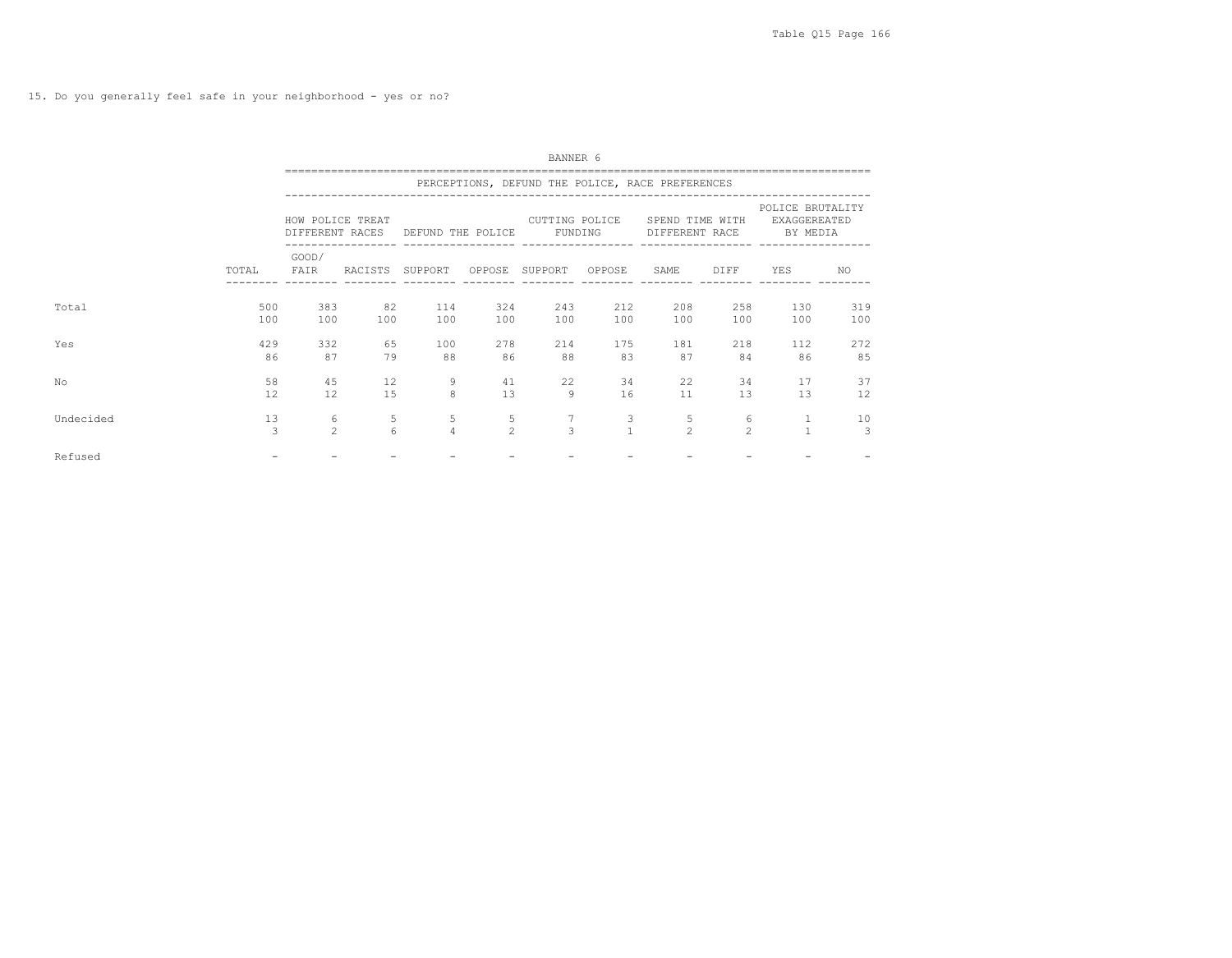16. If you needed help, how likely would you be to ask a police officer for help?

|                   |                   | BANNER 6                            |                   |                          |                   |                                                  |                          |                                   |                         |                                                     |                      |  |  |  |
|-------------------|-------------------|-------------------------------------|-------------------|--------------------------|-------------------|--------------------------------------------------|--------------------------|-----------------------------------|-------------------------|-----------------------------------------------------|----------------------|--|--|--|
|                   |                   |                                     |                   |                          |                   | PERCEPTIONS, DEFUND THE POLICE, RACE PREFERENCES |                          |                                   |                         |                                                     |                      |  |  |  |
|                   |                   | HOW POLICE TREAT<br>DIFFERENT RACES |                   | DEFUND THE POLICE        |                   | CUTTING POLICE<br>FUNDING                        |                          | SPEND TIME WITH<br>DIFFERENT RACE |                         | POLICE BRUTALITY<br><b>EXAGGEREATED</b><br>BY MEDIA |                      |  |  |  |
|                   | TOTAL             | GOOD/<br>FAIR                       | RACISTS SUPPORT   |                          |                   | ------------------<br>OPPOSE SUPPORT             | OPPOSE                   | SAME                              | <b>DIFF</b>             | YES                                                 | NO.                  |  |  |  |
| Total             | 500<br>100        | 383<br>100                          | 82<br>100         | 114<br>100               | 324<br>100        | 243<br>100                                       | 212<br>100               | 208<br>100                        | 258<br>100              | 130<br>100                                          | 319<br>100           |  |  |  |
| Very likely       | 249<br>50         | 208<br>54                           | 24<br>29          | 39<br>34                 | 176<br>54         | 90<br>37                                         | 134<br>63                | 102<br>49                         | 135<br>52               | 70<br>54                                            | 149<br>47            |  |  |  |
| Somewhat likely   | 157<br>31         | 121<br>32                           | 2.4<br>29         | 49<br>43                 | 91<br>28          | 94<br>39                                         | 48<br>23                 | 69<br>33                          | 76<br>29                | 42<br>32                                            | 103<br>32            |  |  |  |
| Not very likely   | 46<br>9           | 31<br>8                             | 14<br>17          | 13<br>11                 | 27<br>8           | 24<br>10                                         | 20<br>$\mathcal{Q}$      | 21<br>10                          | 21<br>8                 | 10<br>8                                             | 33<br>10             |  |  |  |
| Not at all likely | 39<br>8           | 19<br>5                             | 19<br>23          | 13<br>11                 | 25<br>8           | 28<br>12                                         | 9<br>$\overline{4}$      | 14<br>$\overline{7}$              | 24<br>9                 | 7<br>5                                              | 28<br>$\overline{9}$ |  |  |  |
| Undecided         | 7<br>$\mathbf{1}$ | 3<br>$\mathbf{1}$                   | 1<br>$\mathbf{1}$ | $\overline{\phantom{a}}$ | 4<br>$\mathbf{1}$ | 6<br>$\overline{c}$                              | $\overline{\phantom{m}}$ | $\overline{c}$<br>$\mathbf{1}$    | $\mathbf{1}$<br>$\star$ |                                                     | 5<br>$\overline{c}$  |  |  |  |
| Refused           | 2<br>÷.           | 1<br>$\pm$                          |                   | $\overline{\phantom{m}}$ | $\pm$             | $\mathbf{1}$<br>$\Phi^+$                         | 1<br>$\star$             | $\overline{\phantom{0}}$          | $\pm$                   | 1<br>$\mathbf{1}$                                   | 1<br>$\star$         |  |  |  |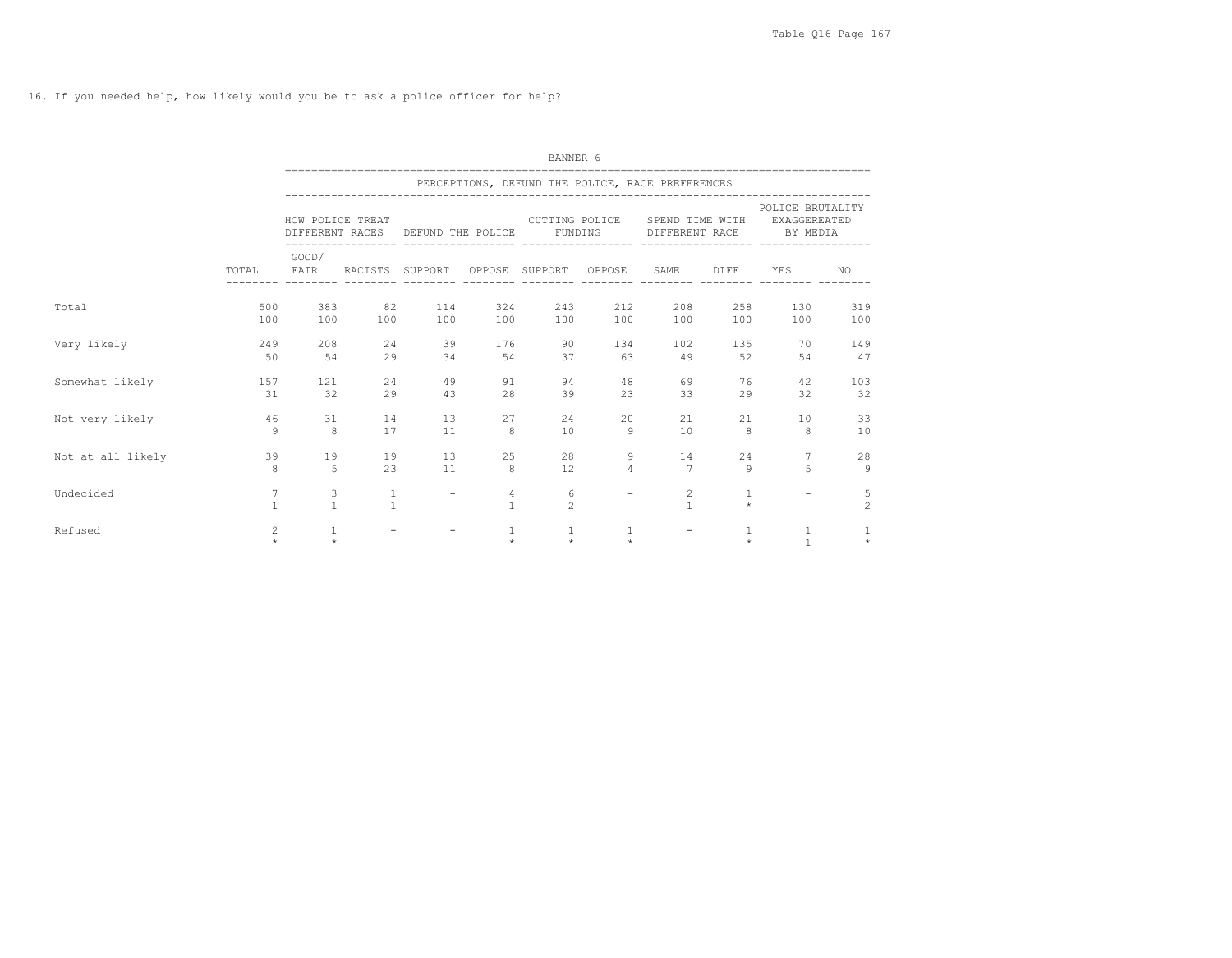17. If you witnessed a crime, how likely would you be to report it or to provide information to the police?

|                   |                | BANNER 6         |                  |                                   |     |                       |                |                                                  |                |                                              |               |  |  |  |
|-------------------|----------------|------------------|------------------|-----------------------------------|-----|-----------------------|----------------|--------------------------------------------------|----------------|----------------------------------------------|---------------|--|--|--|
|                   |                |                  |                  |                                   |     |                       |                | PERCEPTIONS, DEFUND THE POLICE, RACE PREFERENCES |                |                                              |               |  |  |  |
|                   |                | HOW POLICE TREAT |                  | DIFFERENT RACES DEFUND THE POLICE |     | FUNDING               | CUTTING POLICE | SPEND TIME WITH<br>DIFFERENT RACE                |                | POLICE BRUTALITY<br>EXAGGEREATED<br>BY MEDIA |               |  |  |  |
|                   | TOTAL          | GOOD/<br>FAIR    | RACISTS SUPPORT  |                                   |     | OPPOSE SUPPORT OPPOSE |                | SAME                                             | DIFF           | YES                                          | NO.           |  |  |  |
| Total             | 500            | 383              | 82               | 114                               | 324 | 243                   | 212            | 208                                              | 258            | 130                                          | 319           |  |  |  |
|                   | 100            | 100              | 100              | 100                               | 100 | 100                   | 100            | 100                                              | 100            | 100                                          | 100           |  |  |  |
| Very likely       | 331            | 266              | 48               | 64                                | 230 | 143                   | 156            | 147                                              | 169            | 88                                           | 211           |  |  |  |
|                   | 66             | 69               | 59               | 56                                | 71  | 59                    | 74             | 71                                               | 66             | 68                                           | 66            |  |  |  |
| Somewhat likely   | 105            | 78               | 16               | 33                                | 56  | 56                    | 39             | 36                                               | 63             | 34                                           | 63            |  |  |  |
|                   | 21             | 20               | 2.0              | 29                                | 17  | 2.3                   | 18             | 17                                               | 2.4            | 26                                           | 20            |  |  |  |
| Not very likely   | 30             | 19               | 8                | 10                                | 16  | 25                    | 5              | 14                                               | 10             | 2                                            | 23            |  |  |  |
|                   | 6              | $\overline{5}$   | 10               | 9                                 | 5   | 10                    | $\mathfrak{D}$ | $\overline{7}$                                   | $\overline{4}$ | $\mathfrak{D}$                               | 7             |  |  |  |
| Not at all likely | 14             | 9                | 5                | 3                                 | 11  | 8                     | 6              | 7                                                | 6              | 3                                            | 10            |  |  |  |
|                   | $\mathcal{L}$  | $\overline{2}$   | $6 \overline{6}$ | $\mathcal{L}$                     | 3   | $\mathbf{R}$          | $\mathcal{L}$  | $\mathcal{L}$                                    | $\mathfrak{D}$ | $\mathfrak{D}$                               | $\mathcal{B}$ |  |  |  |
| Undecided         | 20             | 11               | 5                | $\overline{4}$                    | 11  | 11                    | 6              | $\overline{4}$                                   | 10             | 3                                            | 12            |  |  |  |
|                   | $\overline{a}$ | 3                | 6                | $\overline{4}$                    | 3   | $\overline{5}$        | $\mathcal{L}$  | 2 <sup>1</sup>                                   | $\Delta$       | $\mathfrak{D}$                               | $\varDelta$   |  |  |  |
| Refused           |                |                  |                  |                                   |     |                       |                |                                                  |                |                                              |               |  |  |  |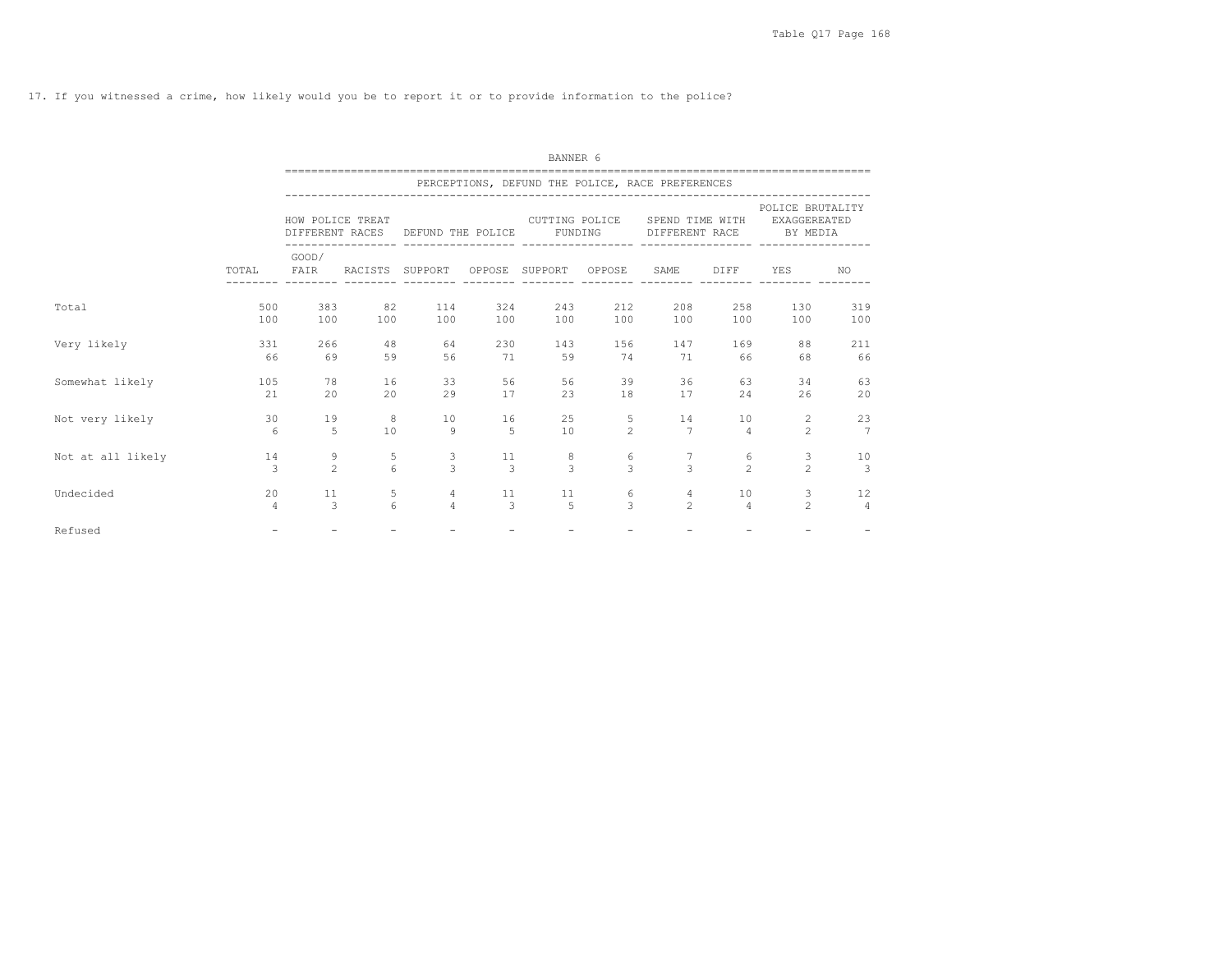18. Would you feel safer with more or fewer police officers on the job in your neighborhood?

|           |            | BANNER 6          |                 |                                         |            |                                                             |                      |                 |                         |                                                                    |            |  |  |  |
|-----------|------------|-------------------|-----------------|-----------------------------------------|------------|-------------------------------------------------------------|----------------------|-----------------|-------------------------|--------------------------------------------------------------------|------------|--|--|--|
|           |            |                   |                 |                                         |            | PERCEPTIONS, DEFUND THE POLICE, RACE PREFERENCES            |                      |                 |                         |                                                                    |            |  |  |  |
|           |            | HOW POLICE TREAT  |                 |                                         |            | CUTTING POLICE<br>DIFFERENT RACES DEFUND THE POLICE FUNDING |                      | SPEND TIME WITH |                         | POLICE BRUTALITY<br><b>EXAGGEREATED</b><br>DIFFERENT RACE BY MEDIA |            |  |  |  |
|           | TOTAL      | GOOD/<br>FAIR     | RACISTS SUPPORT |                                         |            | OPPOSE SUPPORT OPPOSE                                       |                      | SAME            | DIFF                    | YES                                                                | NO.        |  |  |  |
| Total     | 500<br>100 | 383<br>100        | 82<br>100       | 114<br>100                              | 324<br>100 | 243<br>100                                                  | 212<br>100           | 208<br>100      | 258<br>100              | 130<br>100                                                         | 319<br>100 |  |  |  |
| More      | 367<br>73  | 297<br>78         | 44<br>54        | 65<br>57                                | 260<br>80  | 159<br>65                                                   | 178<br>84            | 169<br>81       | 182<br>71               | 99<br>76                                                           | 231<br>72  |  |  |  |
| Fewer     | 40<br>8    | 22<br>-6          | 17<br>21        | 18<br>16                                | 21<br>6    | 25<br>10                                                    | 11<br>$\overline{5}$ | 19<br>9         | 16<br>6                 | 5                                                                  | 31<br>10   |  |  |  |
| Undecided | 89<br>18   | 61<br>16          | 20<br>24        | 29<br>25                                | 43<br>13   | 58<br>24                                                    | 23<br>11             | 17<br>8         | 59<br>23                | 23<br>18                                                           | 54<br>17   |  |  |  |
| Refused   | 4          | 3<br>$\mathbf{1}$ |                 | $\mathbf{2}^{\prime}$<br>$\overline{c}$ |            | $\mathbf{1}$<br>$\star$                                     |                      | 3               | $\mathbf{1}$<br>$\star$ | $\mathbf{1}$                                                       | 3          |  |  |  |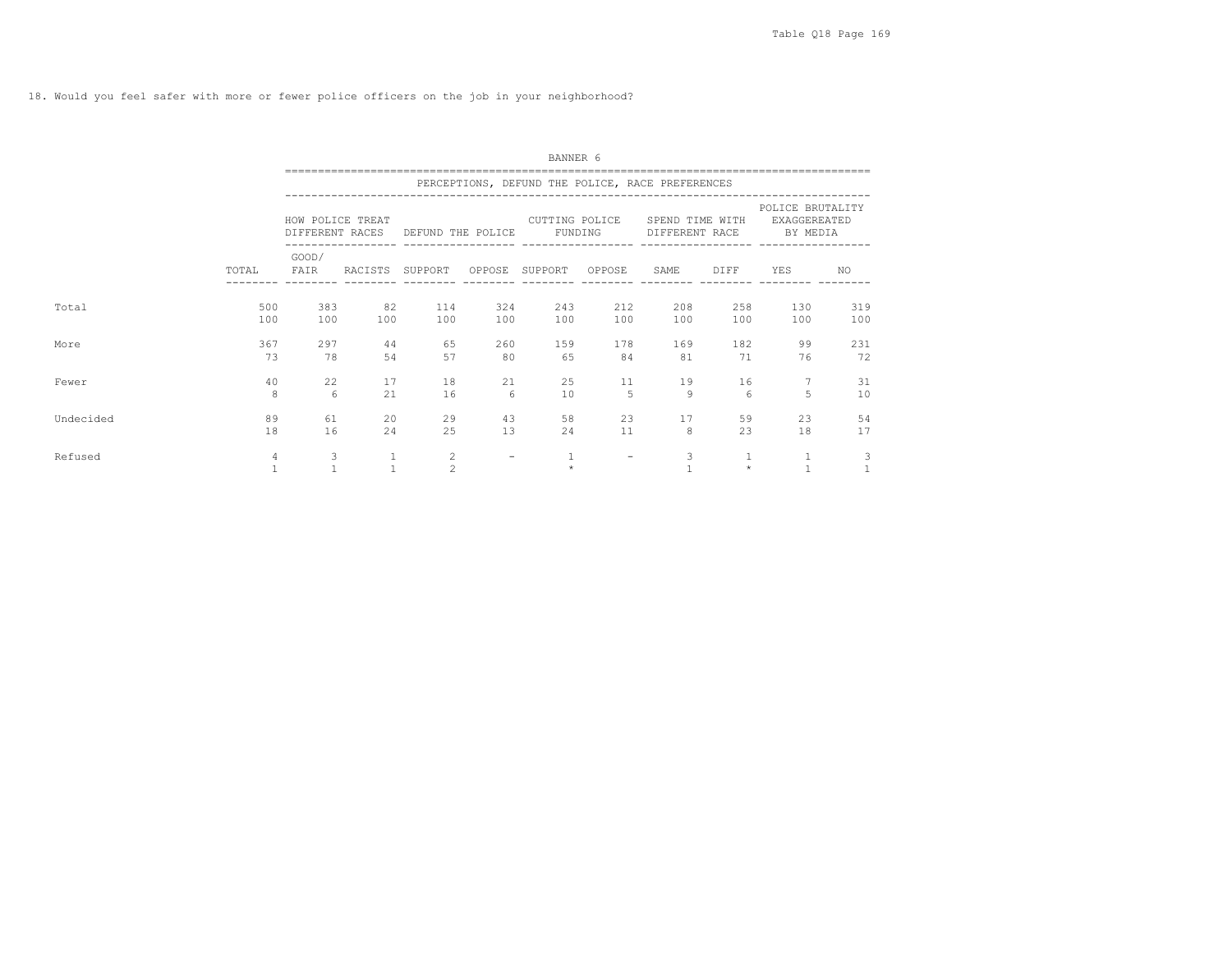|           |              | BANNER 6         |                 |                                   |            |                                                  |                |                                   |            |                                              |            |  |  |  |
|-----------|--------------|------------------|-----------------|-----------------------------------|------------|--------------------------------------------------|----------------|-----------------------------------|------------|----------------------------------------------|------------|--|--|--|
|           |              |                  |                 |                                   |            | PERCEPTIONS, DEFUND THE POLICE, RACE PREFERENCES |                |                                   |            |                                              |            |  |  |  |
|           |              | HOW POLICE TREAT |                 | DIFFERENT RACES DEFUND THE POLICE |            | CUTTING POLICE                                   | FUNDING        | SPEND TIME WITH<br>DIFFERENT RACE |            | POLICE BRUTALITY<br>EXAGGEREATED<br>BY MEDIA |            |  |  |  |
|           | TOTAL        | GOOD/<br>FAIR    | RACISTS SUPPORT |                                   |            | OPPOSE SUPPORT                                   | OPPOSE         | SAME                              | DIFF       | YES                                          | NO.        |  |  |  |
| Total     | 500<br>100   | 383<br>100       | 82<br>100       | 114<br>100                        | 324<br>100 | 243<br>100                                       | 212<br>100     | 208<br>100                        | 258<br>100 | 130<br>100                                   | 319<br>100 |  |  |  |
| Yes       | 247<br>49    | 218<br>57        | 20<br>24        | 49<br>43                          | 178<br>55  | 92<br>38                                         | 136<br>64      | 108<br>52                         | 129<br>50  | 70<br>54                                     | 153<br>48  |  |  |  |
| No        | 172<br>34    | 115<br>30        | 54<br>66        | 56<br>49                          | 91<br>28   | 110<br>45                                        | 48<br>23       | 81<br>39                          | 80<br>31   | 42<br>32                                     | 124<br>39  |  |  |  |
| Undecided | 79<br>16     | 49<br>13         | 8<br>10         | 9<br>8                            | 53<br>16   | 41<br>17                                         | 26<br>12       | 19<br>9                           | 47<br>18   | 17<br>13                                     | 41<br>13   |  |  |  |
| Refused   | 2<br>$\star$ | 1<br>$\star$     |                 | $\overline{\phantom{0}}$          | 2          | $\overline{\phantom{m}}$                         | $\overline{2}$ |                                   | 2          | $\mathbf{1}$                                 | $\star$    |  |  |  |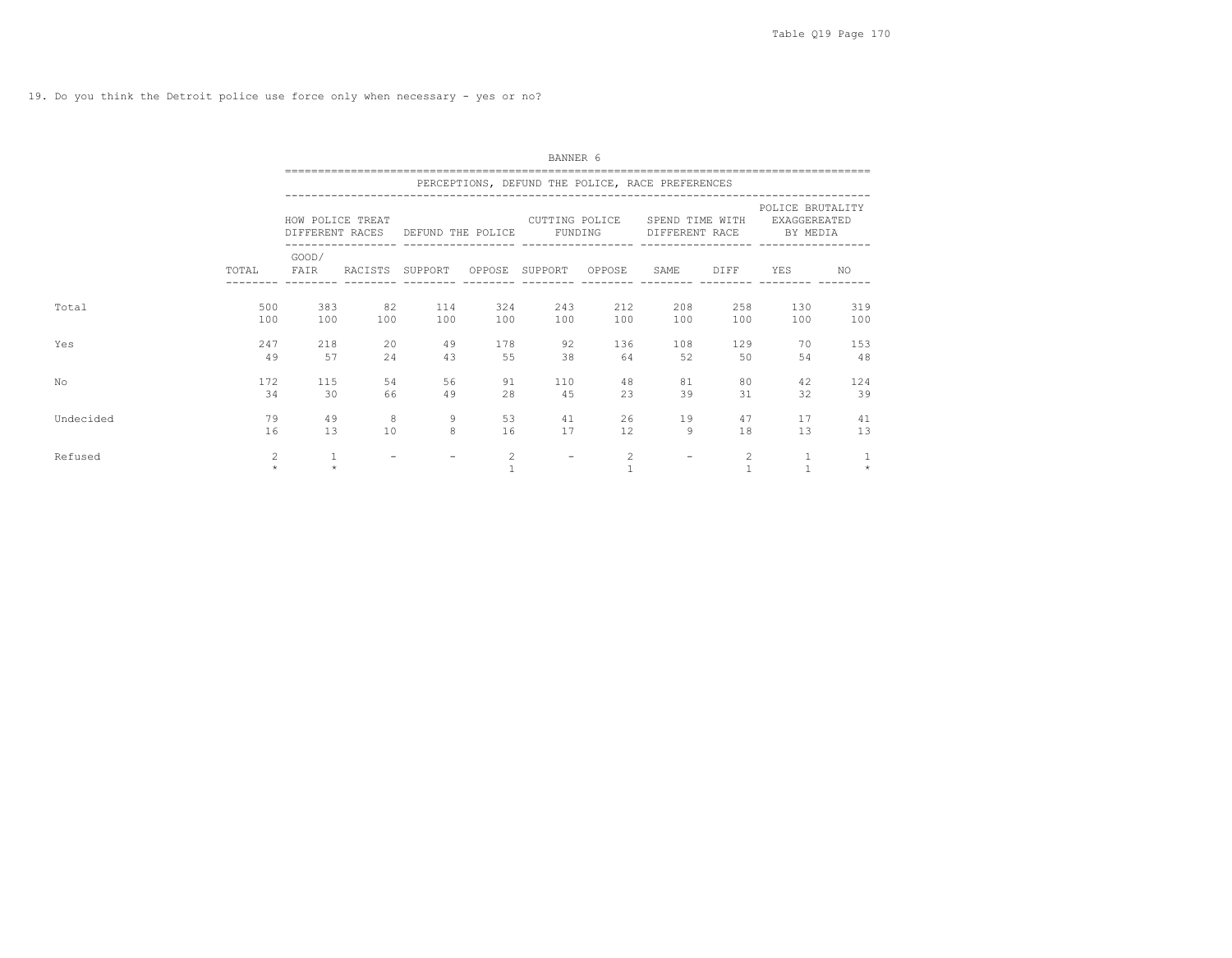20. Have you ever called the police for help yourself - yes or no?

|           |                   | BANNER 6                            |           |                   |                   |                           |            |                                                  |            |                                              |            |  |  |  |
|-----------|-------------------|-------------------------------------|-----------|-------------------|-------------------|---------------------------|------------|--------------------------------------------------|------------|----------------------------------------------|------------|--|--|--|
|           |                   |                                     |           |                   |                   |                           |            | PERCEPTIONS, DEFUND THE POLICE, RACE PREFERENCES |            |                                              |            |  |  |  |
|           |                   | HOW POLICE TREAT<br>DIFFERENT RACES |           | DEFUND THE POLICE |                   | CUTTING POLICE<br>FUNDING |            | SPEND TIME WITH<br>DIFFERENT RACE                |            | POLICE BRUTALITY<br>EXAGGEREATED<br>BY MEDIA |            |  |  |  |
|           | TOTAL             | GOOD/<br>FAIR                       | RACISTS   | SUPPORT           | OPPOSE            | SUPPORT                   | OPPOSE     | SAME                                             | DIFF       | YES                                          | NO.        |  |  |  |
| Total     | 500<br>100        | 383<br>100                          | 82<br>100 | 114<br>100        | 324<br>100        | 243<br>100                | 212<br>100 | 208<br>100                                       | 258<br>100 | 130<br>100                                   | 319<br>100 |  |  |  |
| Yes       | 288<br>58         | 224<br>58                           | 44<br>54  | 50<br>44          | 204<br>63         | 132<br>54                 | 134<br>63  | 120<br>58                                        | 151<br>59  | 74<br>57                                     | 187<br>59  |  |  |  |
| No        | 206<br>41         | 157<br>41                           | 38<br>46  | 64<br>56          | 118<br>36         | 108<br>44                 | 78<br>37   | 86<br>41                                         | 107<br>41  | 56<br>43                                     | 129<br>40  |  |  |  |
| Undecided | 6<br>$\mathbf{1}$ | $\overline{c}$<br>$\mathbf{1}$      |           |                   | 2<br>$\mathbf{1}$ | 3                         |            | 2                                                |            |                                              | 3          |  |  |  |
| Refused   |                   |                                     |           |                   |                   |                           |            |                                                  |            |                                              |            |  |  |  |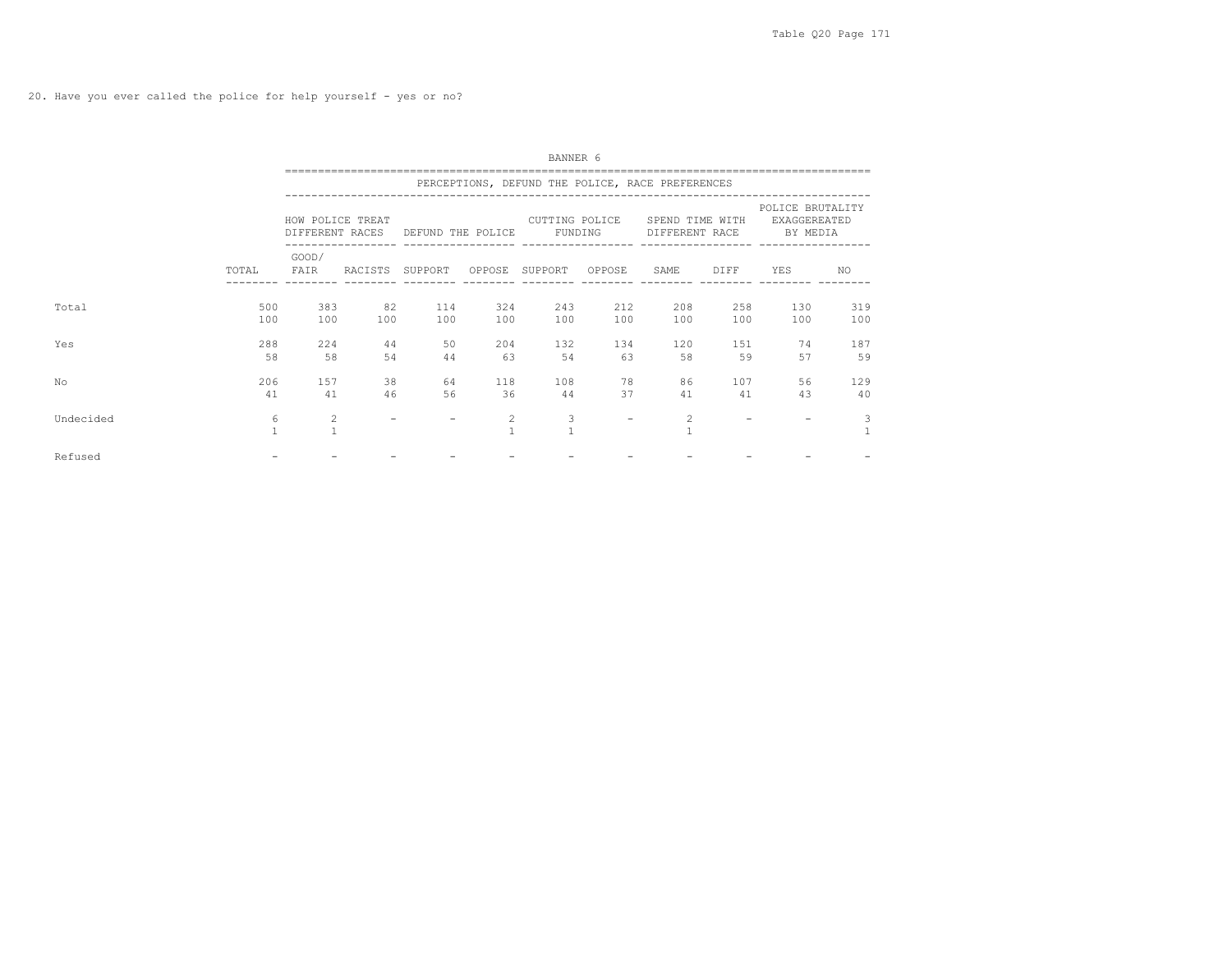21. How satisfied were you with how the police handled your call for help?

|                         |                                | BANNER 6          |                          |                                    |                                |                                                  |                              |                                   |                          |                                                     |                            |  |  |  |
|-------------------------|--------------------------------|-------------------|--------------------------|------------------------------------|--------------------------------|--------------------------------------------------|------------------------------|-----------------------------------|--------------------------|-----------------------------------------------------|----------------------------|--|--|--|
|                         |                                |                   |                          |                                    |                                | PERCEPTIONS, DEFUND THE POLICE, RACE PREFERENCES |                              |                                   |                          |                                                     |                            |  |  |  |
|                         |                                | HOW POLICE TREAT  | DIFFERENT RACES          | DEFUND THE POLICE                  |                                | CUTTING POLICE<br>FUNDING                        |                              | SPEND TIME WITH<br>DIFFERENT RACE |                          | POLICE BRUTALITY<br><b>EXAGGEREATED</b><br>BY MEDIA |                            |  |  |  |
|                         | TOTAL                          | GOOD/<br>FAIR     | RACISTS SUPPORT          |                                    |                                | -----------------<br>OPPOSE SUPPORT OPPOSE       |                              | SAME                              | DIFF                     | YES                                                 | NO.                        |  |  |  |
| THOSE WHO CALLED POLICE | 288<br>100                     | 224<br>100        | 44<br>100                | 50<br>100                          | 204<br>100                     | 132<br>100                                       | 134<br>100                   | 120<br>100                        | 151<br>100               | 74<br>100                                           | 187<br>100                 |  |  |  |
| Very satisfied          | 115<br>40                      | 100<br>45         | 10<br>23                 | 16<br>32                           | 81<br>40                       | 46<br>35                                         | 58<br>43                     | 41<br>34                          | 70<br>46                 | 33<br>45                                            | 66<br>35                   |  |  |  |
| Somewhat satisfied      | 90<br>31                       | 72<br>32          | 12<br>27                 | 18<br>36                           | 66<br>32                       | 49<br>37                                         | 38<br>2.8                    | 44<br>37                          | 43<br>2.8                | 19<br>26                                            | 67<br>36                   |  |  |  |
| Not very satisfied      | 35<br>12                       | 24<br>11          | $7\phantom{.0}$<br>16    | $7\phantom{.0}\phantom{.0}7$<br>14 | 25<br>12                       | 20<br>15                                         | 14<br>10                     | 19<br>16                          | 13<br>9                  | 9<br>12                                             | 24<br>13                   |  |  |  |
| Not at all satisfied    | 46<br>16                       | 26<br>12          | 15<br>34                 | 9<br>18                            | 30<br>15                       | 16<br>12                                         | 23<br>17                     | 14<br>12                          | 25<br>17                 | 13<br>18                                            | 28<br>15                   |  |  |  |
| Undecided               | $\overline{c}$<br>$\mathbf{1}$ | 2<br>$\mathbf{1}$ | $\overline{\phantom{m}}$ | $\overline{\phantom{0}}$           | $\overline{c}$<br>$\mathbf{1}$ | $\mathbf{1}$<br>$\mathbf{1}$                     | $\mathbf{1}$<br>$\mathbf{1}$ | 2<br>$\mathfrak{D}$               | $\overline{\phantom{a}}$ |                                                     | $\sqrt{2}$<br>$\mathbf{1}$ |  |  |  |
| Refused                 | $\overline{\phantom{0}}$       |                   |                          |                                    |                                |                                                  |                              |                                   |                          |                                                     |                            |  |  |  |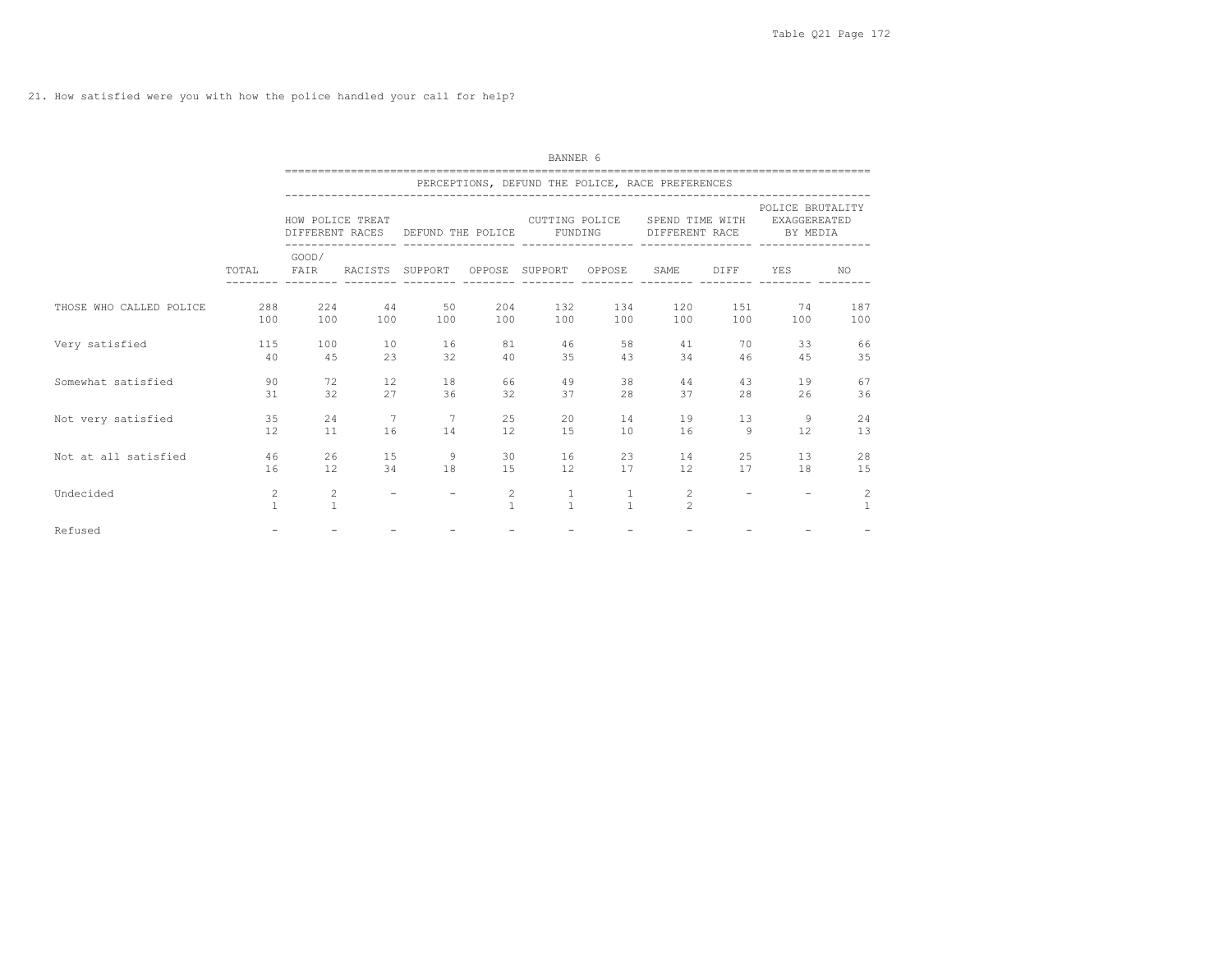|           |                   | BANNER 6         |                   |                   |                         |                                                  |              |                                   |            |                                              |            |  |  |  |  |
|-----------|-------------------|------------------|-------------------|-------------------|-------------------------|--------------------------------------------------|--------------|-----------------------------------|------------|----------------------------------------------|------------|--|--|--|--|
|           |                   |                  |                   |                   |                         | PERCEPTIONS, DEFUND THE POLICE, RACE PREFERENCES |              |                                   |            |                                              |            |  |  |  |  |
|           |                   | HOW POLICE TREAT | DIFFERENT RACES   | DEFUND THE POLICE |                         | CUTTING POLICE<br>FUNDING                        |              | SPEND TIME WITH<br>DIFFERENT RACE |            | POLICE BRUTALITY<br>EXAGGEREATED<br>BY MEDIA |            |  |  |  |  |
|           | TOTAL             | GOOD/<br>FAIR    | RACISTS           | SUPPORT           |                         | OPPOSE SUPPORT                                   | OPPOSE       | SAME                              | DIFF       | YES                                          | NO.        |  |  |  |  |
| Total     | 500<br>100        | 383<br>100       | 82<br>100         | 114<br>100        | 324<br>100              | 243<br>100                                       | 212<br>100   | 208<br>100                        | 258<br>100 | 130<br>100                                   | 319<br>100 |  |  |  |  |
| Yes       | 146<br>29         | 104<br>27        | 34<br>41          | 37<br>32          | 85<br>26                | 78<br>32                                         | 57<br>27     | 53<br>25                          | 80<br>31   | 40<br>31                                     | 90<br>28   |  |  |  |  |
| No        | 349<br>70         | 278<br>73        | 47<br>57          | 76<br>67          | 238<br>73               | 162<br>67                                        | 154<br>73    | 155<br>75                         | 177<br>69  | 89<br>68                                     | 227<br>71  |  |  |  |  |
| Undecided | 5<br>$\mathbf{1}$ | 1<br>$\star$     | 1<br>$\mathbf{1}$ | $\mathbf{1}$      | $\mathbf{1}$<br>$\star$ | $\frac{3}{1}$                                    | 1<br>$\star$ |                                   | $\Phi$     | $\mathbf{1}$                                 | 2          |  |  |  |  |
| Refused   |                   |                  |                   |                   |                         |                                                  |              |                                   |            |                                              |            |  |  |  |  |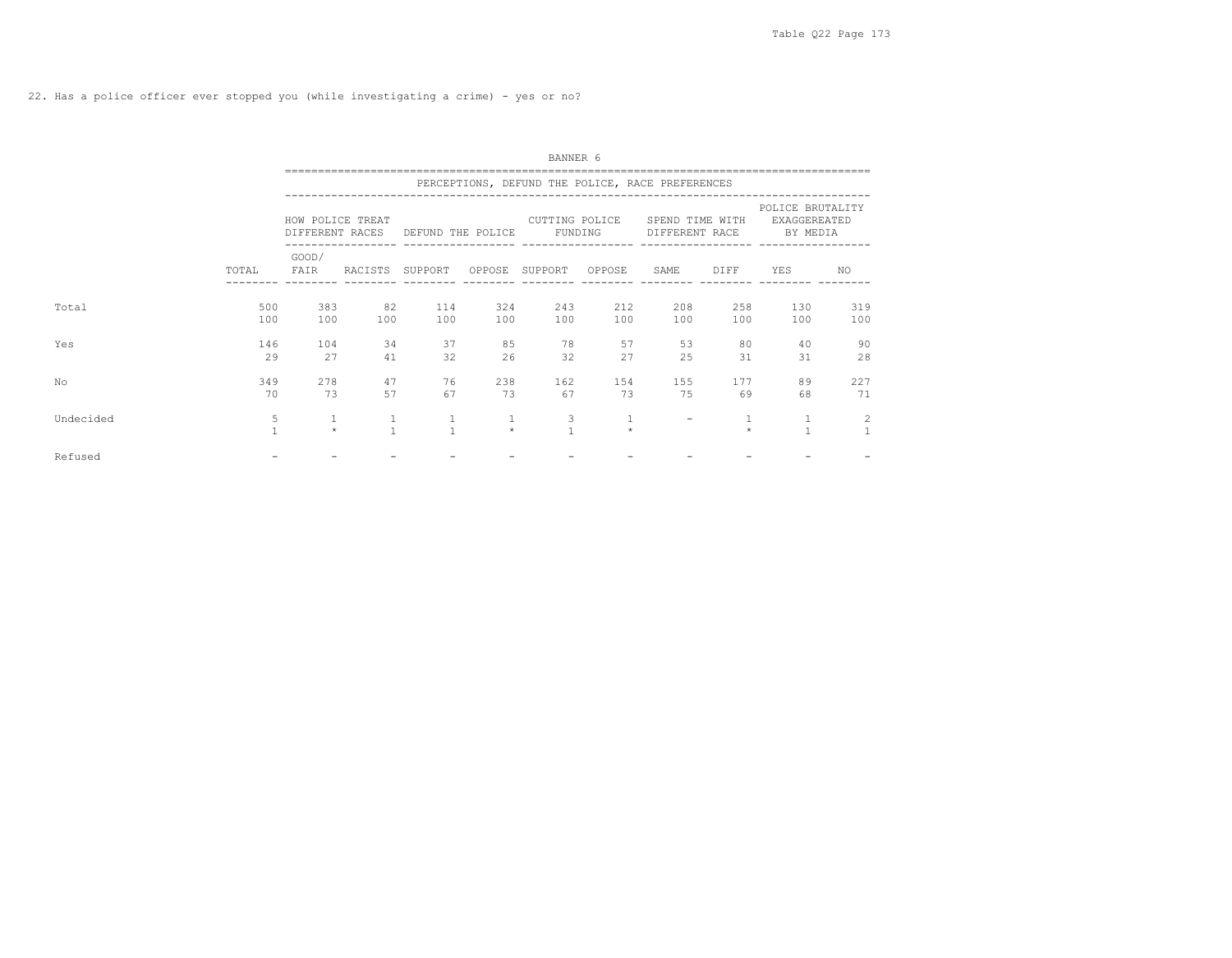23. How satisfied were you with how the police handled that encounter?

|                         |                   | BANNER 6                            |                 |                               |                              |                                                  |                                |                                   |                   |                                                     |                     |  |  |  |
|-------------------------|-------------------|-------------------------------------|-----------------|-------------------------------|------------------------------|--------------------------------------------------|--------------------------------|-----------------------------------|-------------------|-----------------------------------------------------|---------------------|--|--|--|
|                         |                   |                                     |                 |                               |                              | PERCEPTIONS, DEFUND THE POLICE, RACE PREFERENCES |                                |                                   |                   |                                                     |                     |  |  |  |
|                         |                   | HOW POLICE TREAT<br>DIFFERENT RACES |                 | DEFUND THE POLICE             |                              | CUTTING POLICE<br>FUNDING                        |                                | SPEND TIME WITH<br>DIFFERENT RACE |                   | POLICE BRUTALITY<br><b>EXAGGEREATED</b><br>BY MEDIA |                     |  |  |  |
|                         | TOTAL             | GOOD/<br>FAIR                       | RACISTS SUPPORT |                               |                              | OPPOSE SUPPORT OPPOSE                            |                                | SAME                              | DIFF              | YES<br>----- -------- -------- ------- ----         | NO.                 |  |  |  |
| THOSE STOPPED BY POLICE | 146<br>100        | 104<br>100                          | 34<br>100       | 37<br>100                     | 85<br>100                    | 78<br>100                                        | 57<br>100                      | 53<br>100                         | 80<br>100         | 40<br>100                                           | 90<br>100           |  |  |  |
| Very satisfied          | 41<br>2.8         | 36<br>35                            | 1<br>3          | 8<br>22                       | 22<br>26                     | 15<br>19                                         | 20<br>35                       | 14<br>26                          | 23<br>29          | 14<br>35                                            | 20<br>22            |  |  |  |
| Somewhat satisfied      | 43<br>29          | 34<br>33                            | 21              | 9<br>2.4                      | 26<br>31                     | 2.4<br>31                                        | 14<br>2.5                      | 16<br>30                          | 24<br>30          | 8<br>20                                             | 27<br>30            |  |  |  |
| Not very satisfied      | 14<br>10          | 8<br>8                              | -6<br>18        | 2<br>$\overline{5}$           | 10<br>12                     | 7<br>$\overline{9}$                              | 7<br>12                        | 8<br>1.5                          | 5<br>6            | 5<br>13                                             | 9<br>10             |  |  |  |
| Not at all satisfied    | 46<br>32          | 24<br>23                            | 20<br>59        | 17<br>46                      | 26<br>31                     | 31<br>40                                         | 15<br>26                       | 14<br>26                          | 27<br>34          | 13<br>33                                            | 32<br>36            |  |  |  |
| Undecided               | 2<br>$\mathbf{1}$ | 2<br>$\overline{2}$                 |                 | $\mathbf{1}$<br>$\mathcal{L}$ | $\mathbf{1}$<br>$\mathbf{1}$ | $\mathbf{1}$<br>$\mathbf{1}$                     | $\mathbf{1}$<br>$\overline{2}$ | 1<br>$\mathfrak{D}$               | 1<br>$\mathbf{1}$ |                                                     | 2<br>$\overline{2}$ |  |  |  |
| Refused                 |                   |                                     |                 |                               |                              |                                                  | $\overline{\phantom{a}}$       |                                   |                   |                                                     |                     |  |  |  |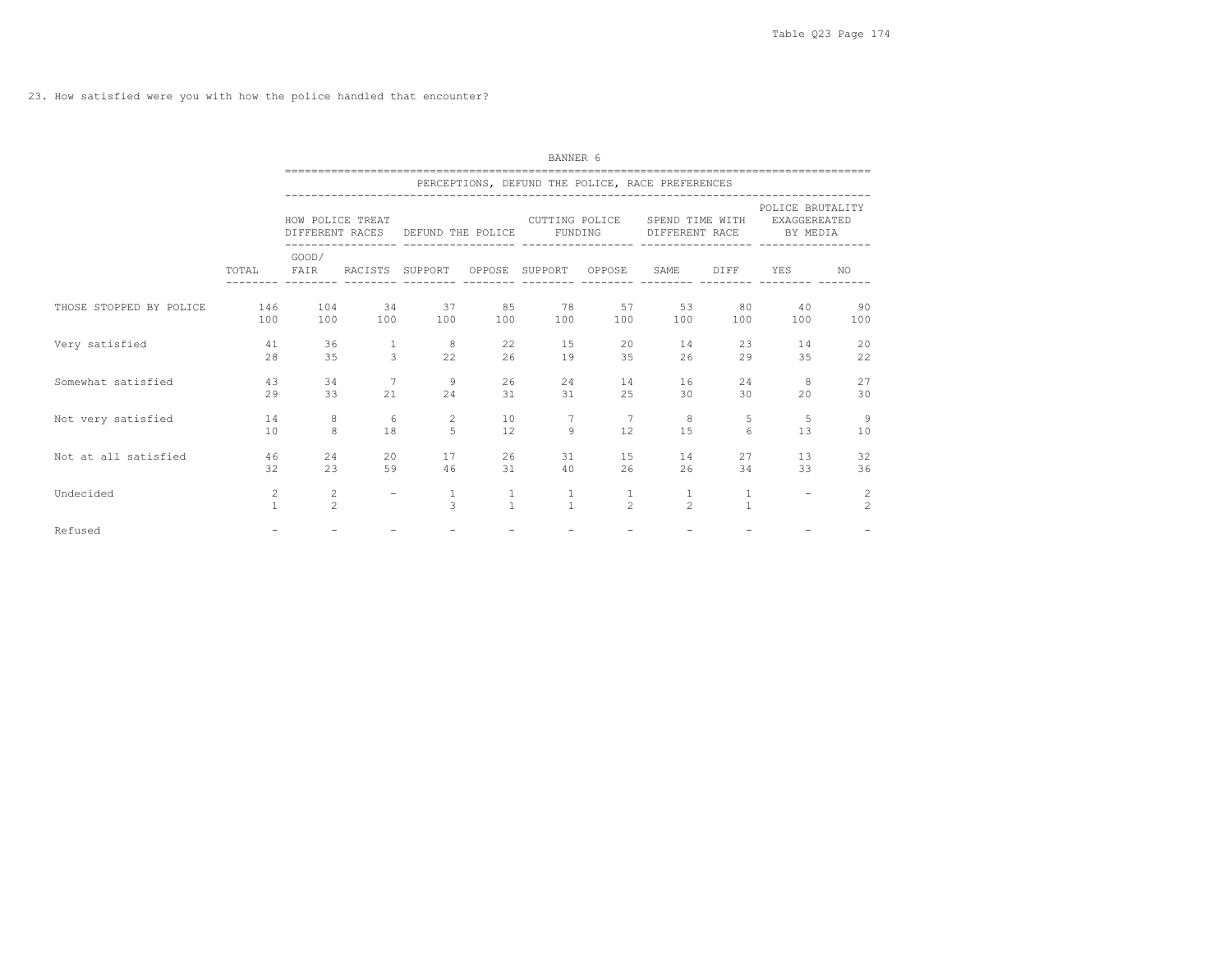24. Which comes closest to your view, even if neither is exactly right?

|                                                                                                                                      | BANNER 6             |                     |                          |                                   |                         |                                                  |                            |                                   |                        |                                                     |               |  |
|--------------------------------------------------------------------------------------------------------------------------------------|----------------------|---------------------|--------------------------|-----------------------------------|-------------------------|--------------------------------------------------|----------------------------|-----------------------------------|------------------------|-----------------------------------------------------|---------------|--|
|                                                                                                                                      |                      |                     |                          |                                   |                         | PERCEPTIONS, DEFUND THE POLICE, RACE PREFERENCES |                            |                                   |                        |                                                     |               |  |
|                                                                                                                                      |                      |                     | HOW POLICE TREAT         | DIFFERENT RACES DEFUND THE POLICE |                         | CUTTING POLICE                                   | FUNDING                    | SPEND TIME WITH<br>DIFFERENT RACE |                        | POLICE BRUTALITY<br><b>EXAGGEREATED</b><br>BY MEDIA |               |  |
|                                                                                                                                      |                      | GOOD/<br>TOTAL FAIR |                          |                                   |                         | RACISTS SUPPORT OPPOSE SUPPORT OPPOSE            |                            | SAME                              | DIFF                   | <b>YES</b>                                          | NO.           |  |
| Total                                                                                                                                | 100                  | 500 383<br>100      | 82<br>100                | 1 1 4<br>100                      | 324<br>100              | 100                                              | 243<br>212<br>100          | 208<br>100                        | 258<br>100             | 130<br>100                                          | 319<br>100    |  |
| Detroit police generally<br>do a good job and treat<br>people of different<br>races fairly, even if<br>there are a few bad<br>apples | 383 383<br>77        | 100                 | $\overline{\phantom{0}}$ | 68                                | 77 —<br>264<br>81       | 70                                               | 171<br>177<br>83           | 163<br>78                         | 202<br>78              | 105<br>81                                           | 2.42<br>76    |  |
| Detroit police are<br>racist in the way they 16<br>treat people, even if<br>some of them try to do a<br>qood job.                    |                      |                     | 82<br>100                | 30                                | 34 38<br>12             | 23                                               | 22<br>55<br>10             | 35<br>17                          | 15                     | 39<br>20<br>15                                      | 58<br>18      |  |
| Undecided                                                                                                                            | 34<br>$\overline{7}$ |                     |                          | 3<br>3                            | 21<br>$6\overline{6}$   | 17<br>$7\phantom{.0}\phantom{.0}7$               | 12 <sup>°</sup><br>$6^{6}$ | 10<br>5                           | 16<br>$6 \overline{6}$ | 5<br>$\overline{4}$                                 | 18<br>6       |  |
| Refused                                                                                                                              | 1<br>÷               |                     |                          |                                   | $\mathbf{1}$<br>$\star$ | $\overline{\phantom{a}}$                         | 1<br>$\star$               |                                   | 1                      |                                                     | $\ddot{\psi}$ |  |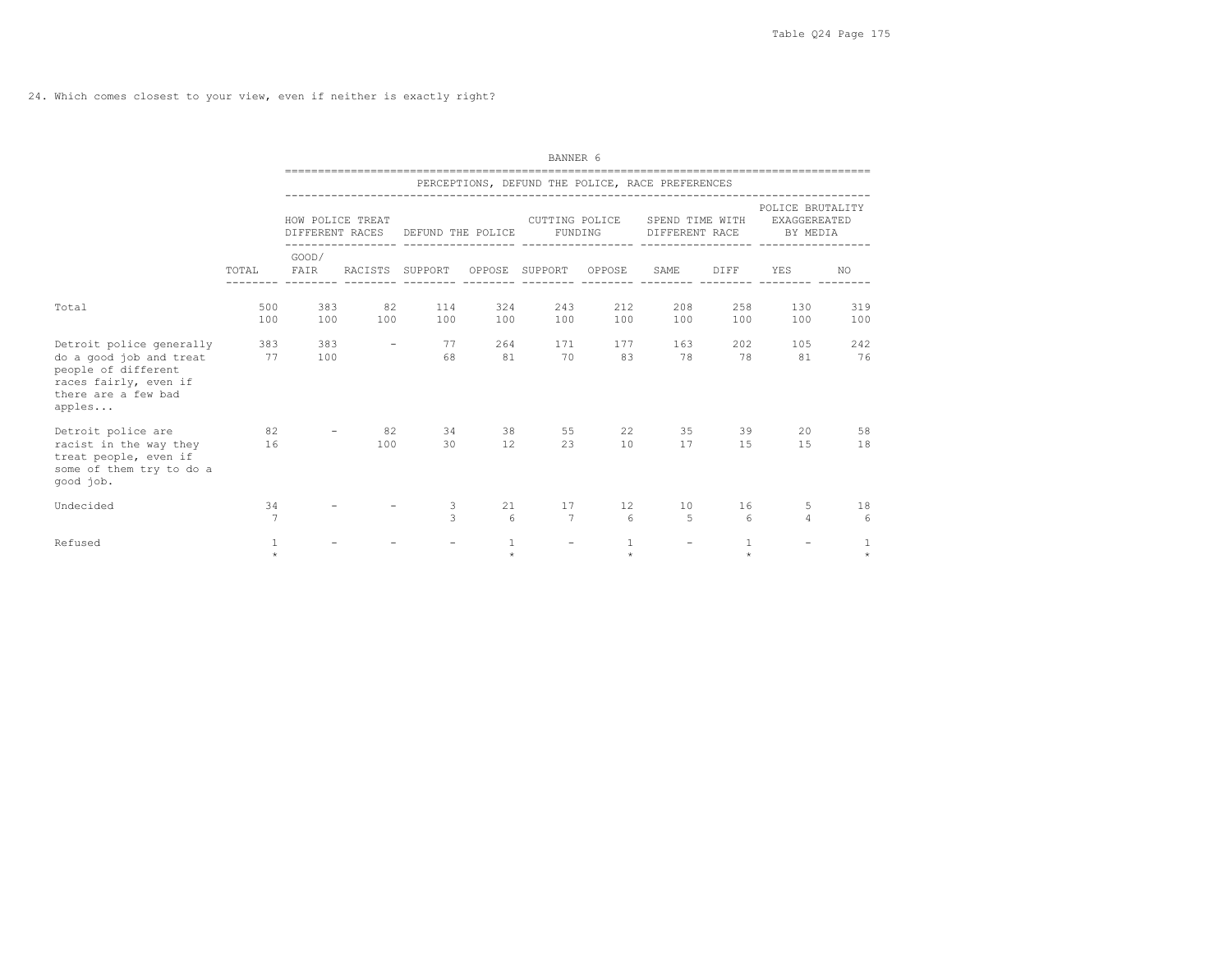25. Quote ``defund the police´´ end quote, is a slogan some activists have espoused. Is that an idea you support or oppose?

|           |              | BANNER 6         |                          |                          |                          |                                                  |            |                                   |              |                                                     |            |  |  |  |
|-----------|--------------|------------------|--------------------------|--------------------------|--------------------------|--------------------------------------------------|------------|-----------------------------------|--------------|-----------------------------------------------------|------------|--|--|--|
|           |              |                  |                          |                          |                          | PERCEPTIONS, DEFUND THE POLICE, RACE PREFERENCES |            |                                   |              |                                                     |            |  |  |  |
|           |              | HOW POLICE TREAT | DIFFERENT RACES          | DEFUND THE POLICE        |                          | CUTTING POLICE<br>FUNDING                        |            | SPEND TIME WITH<br>DIFFERENT RACE |              | POLICE BRUTALITY<br><b>EXAGGEREATED</b><br>BY MEDIA |            |  |  |  |
|           | TOTAL        | GOOD/<br>FAIR    | RACISTS SUPPORT          |                          |                          | OPPOSE SUPPORT                                   | OPPOSE     | SAME                              | DIFF         | YES                                                 | NO.        |  |  |  |
| Total     | 500<br>100   | 383<br>100       | 82<br>100                | 114<br>100               | 324<br>100               | 243<br>100                                       | 212<br>100 | 208<br>100                        | 258<br>100   | 130<br>100                                          | 319<br>100 |  |  |  |
| Support   | 114<br>23    | 77<br>20         | 34<br>41                 | 114<br>100               | $\overline{\phantom{m}}$ | 91<br>37                                         | 21<br>10   | 55<br>26                          | 52<br>20     | 28<br>22                                            | 82<br>26   |  |  |  |
| Oppose    | 324<br>65    | 264<br>69        | 38<br>46                 | $\overline{\phantom{a}}$ | 324<br>100               | 123<br>51                                        | 177<br>83  | 132<br>63                         | 172<br>67    | 85<br>65                                            | 206<br>65  |  |  |  |
| Undecided | 61<br>12     | 41<br>11         | 10<br>12                 |                          |                          | 29<br>12                                         | 13<br>6    | 21<br>10                          | 33<br>13     | 17<br>13                                            | 31<br>10   |  |  |  |
| Refused   | 1<br>$\star$ | 1<br>$\star$     | $\overline{\phantom{0}}$ |                          |                          | $\overline{\phantom{0}}$                         | $\pm$      | $\overline{\phantom{a}}$          | 1<br>$\star$ | $\overline{\phantom{0}}$                            |            |  |  |  |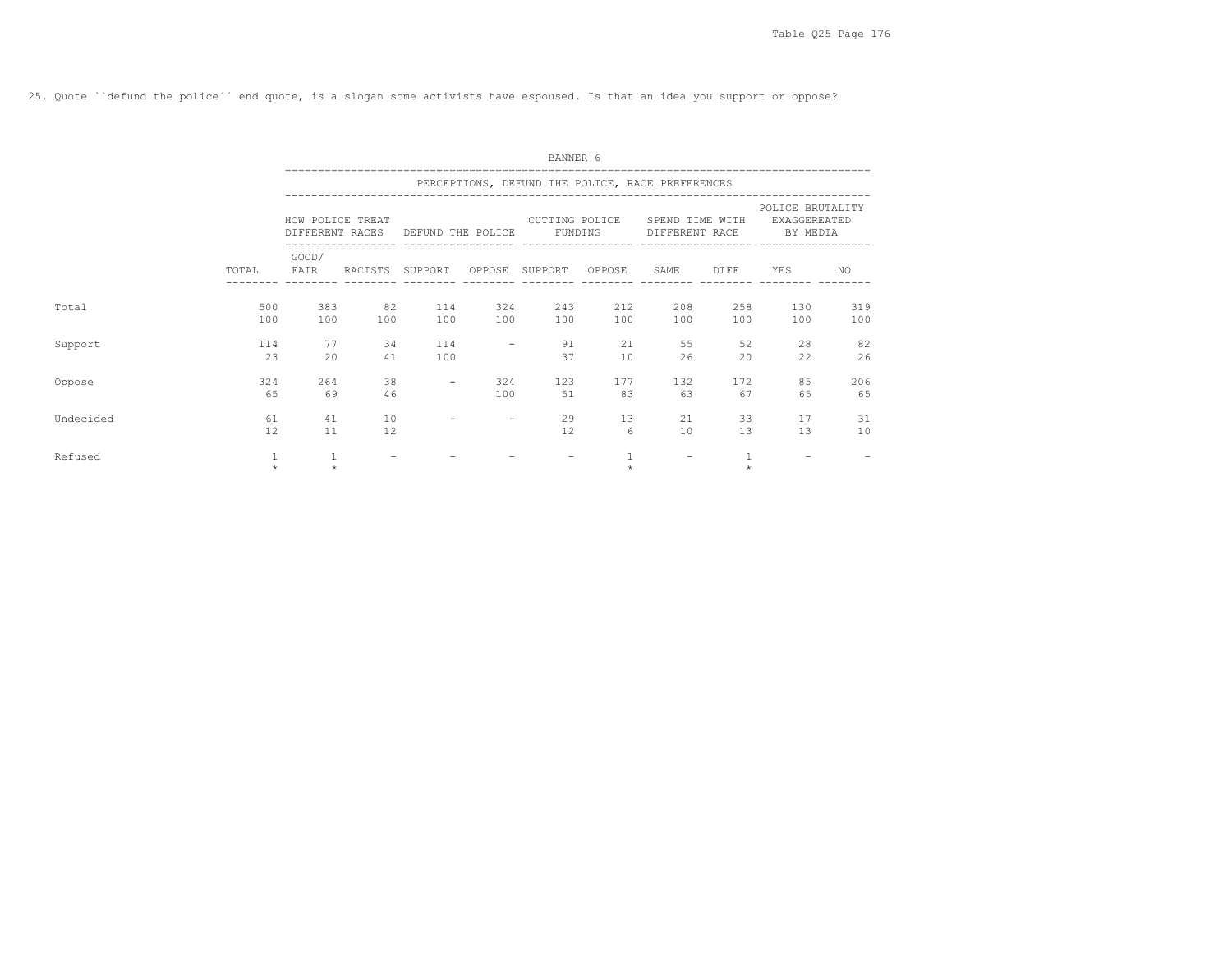26. Would you support or oppose the idea of cutting some funding from the police and using the money for social services - for instance, to help the homeless and the mentally ill?

|           |            |                                |                          |                                                     |                      | BANNER 6                 |                          |                                                  |            |                                              |            |
|-----------|------------|--------------------------------|--------------------------|-----------------------------------------------------|----------------------|--------------------------|--------------------------|--------------------------------------------------|------------|----------------------------------------------|------------|
|           |            |                                |                          |                                                     |                      |                          |                          | PERCEPTIONS, DEFUND THE POLICE, RACE PREFERENCES |            |                                              |            |
|           |            | HOW POLICE TREAT               |                          | CUTTING POLICE<br>DIFFERENT RACES DEFUND THE POLICE |                      | FUNDING                  |                          | SPEND TIME WITH<br>DIFFERENT RACE                |            | POLICE BRUTALITY<br>EXAGGEREATED<br>BY MEDIA |            |
|           | TOTAL      | GOOD/<br>FAIR                  |                          | RACISTS SUPPORT OPPOSE SUPPORT OPPOSE               |                      |                          |                          | SAME                                             | DIFF       | YES                                          | NO.        |
| Total     | 500<br>100 | 383<br>100                     | 82<br>100                | 114<br>100                                          | 324<br>100           | 243<br>100               | 212<br>100               | 208<br>100                                       | 258<br>100 | 130<br>100                                   | 319<br>100 |
| Support   | 243<br>49  | 171<br>45                      | 55<br>67                 | 91<br>80                                            | 123<br>38            | 243<br>100               | $\overline{\phantom{a}}$ | 106<br>51                                        | 114<br>44  | 54<br>42                                     | 177<br>55  |
| Oppose    | 212<br>42  | 177<br>46                      | 22<br>27                 | 21<br>18                                            | 177<br>55            | $\overline{\phantom{a}}$ | 212<br>100               | 89<br>43                                         | 118<br>46  | 68<br>52                                     | 125<br>39  |
| Undecided | 43<br>9    | 33<br>9                        | 5<br>6                   | $\overline{c}$<br>$\mathfrak{D}$                    | 24<br>$\overline{7}$ |                          | $\overline{\phantom{0}}$ | 11<br>5                                          | 26<br>10   | 8<br>6                                       | 15<br>5    |
| Refused   | 2<br>÷     | $\overline{c}$<br>$\mathbf{1}$ | $\overline{\phantom{0}}$ |                                                     |                      |                          |                          | $\overline{c}$                                   |            |                                              | 2          |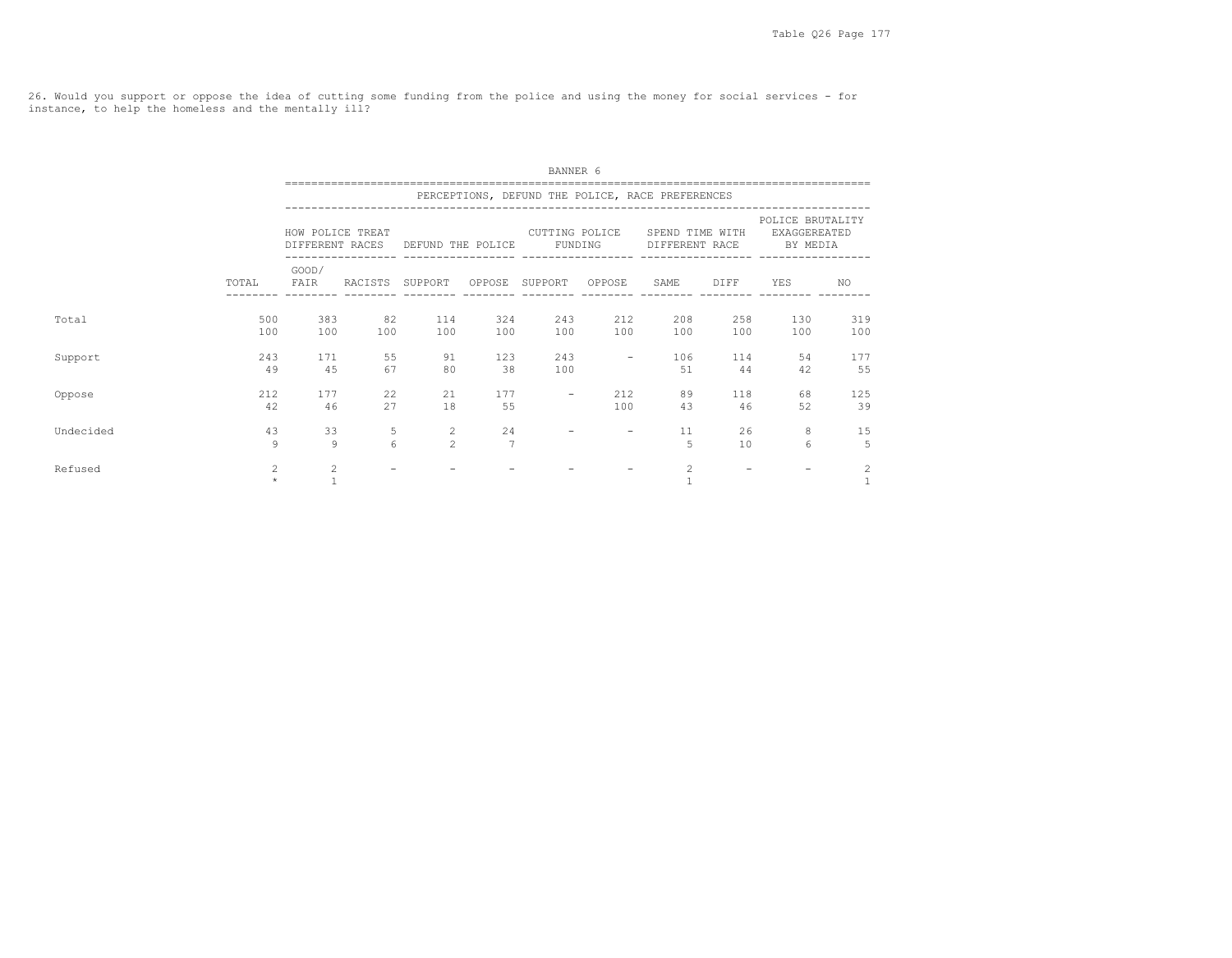27. Thinking about where you live and work, do you find yourself spending most of your time with people of the same race? Or do you find yourself spending most of your time with people of different races?

|                 |                      |                  |           |                                   |            | BANNER 6                  |                     |                                                  |            |                                              |            |
|-----------------|----------------------|------------------|-----------|-----------------------------------|------------|---------------------------|---------------------|--------------------------------------------------|------------|----------------------------------------------|------------|
|                 |                      |                  |           |                                   |            |                           |                     | PERCEPTIONS, DEFUND THE POLICE, RACE PREFERENCES |            |                                              |            |
|                 |                      | HOW POLICE TREAT |           | DIFFERENT RACES DEFUND THE POLICE |            | CUTTING POLICE<br>FUNDING |                     | SPEND TIME WITH<br>DIFFERENT RACE                |            | POLICE BRUTALITY<br>EXAGGEREATED<br>BY MEDIA |            |
|                 | TOTAL<br>500         | GOOD/<br>FAIR    | RACISTS   | SUPPORT                           | OPPOSE     | SUPPORT                   | OPPOSE              | SAME                                             | DIFF       | YES                                          | NO.        |
| Total           | 100                  | 383<br>100       | 82<br>100 | 114<br>100                        | 324<br>100 | 243<br>100                | 212<br>100          | 208<br>100                                       | 258<br>100 | 130<br>100                                   | 319<br>100 |
| Same race       | 208<br>42            | 163<br>43        | 35<br>43  | 55<br>48                          | 132<br>41  | 106<br>44                 | 89<br>42            | 208<br>100                                       |            | 39<br>30                                     | 159<br>50  |
| Different races | 2.58<br>52           | 202<br>53        | 39<br>48  | 52<br>46                          | 172<br>53  | 114<br>47                 | 118<br>56           | $\overline{\phantom{m}}$                         | 258<br>100 | 82<br>63                                     | 144<br>45  |
| Undecided       | 34<br>$\overline{7}$ | 18<br>5          | 8<br>10   | 7<br>6                            | 20<br>6    | 23<br>9                   | 5<br>$\mathfrak{D}$ |                                                  |            | 9<br>$\overline{7}$                          | 16<br>5    |
| Refused         |                      |                  |           |                                   |            |                           |                     |                                                  |            |                                              |            |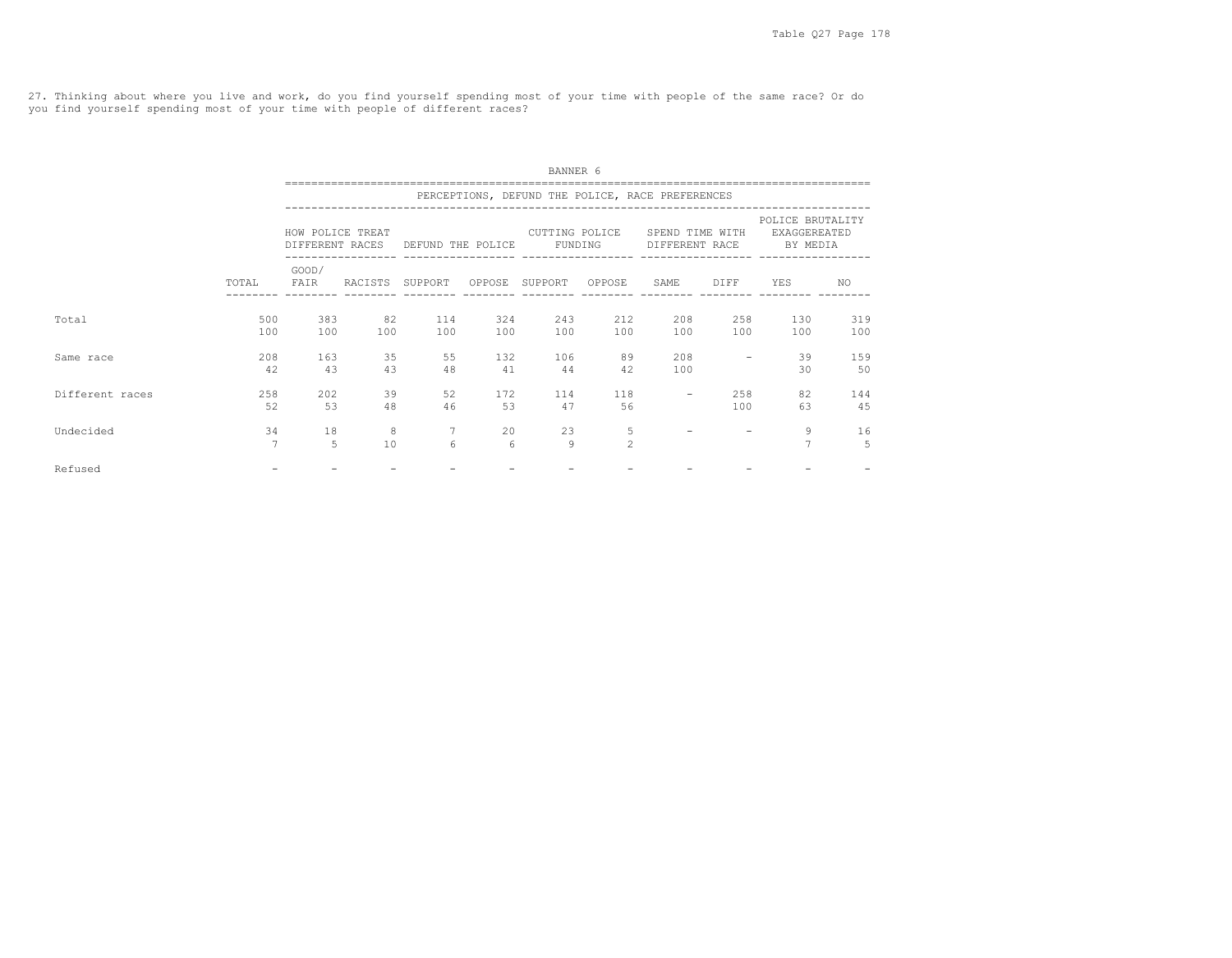28. In your opinion, has the media exaggerated stories of police brutality and racism in this country - yes or no?

|           |                     | BANNER 6         |                          |                                   |            |                                                  |            |                          |              |                                                                    |            |  |  |  |
|-----------|---------------------|------------------|--------------------------|-----------------------------------|------------|--------------------------------------------------|------------|--------------------------|--------------|--------------------------------------------------------------------|------------|--|--|--|
|           |                     |                  |                          |                                   |            | PERCEPTIONS, DEFUND THE POLICE, RACE PREFERENCES |            |                          |              |                                                                    |            |  |  |  |
|           |                     | HOW POLICE TREAT |                          | DIFFERENT RACES DEFUND THE POLICE |            | CUTTING POLICE<br>FUNDING                        |            | SPEND TIME WITH          |              | POLICE BRUTALITY<br><b>EXAGGEREATED</b><br>DIFFERENT RACE BY MEDIA |            |  |  |  |
|           | TOTAL               | GOOD/<br>FAIR    | RACISTS SUPPORT          |                                   |            | OPPOSE SUPPORT OPPOSE                            |            | SAME                     | DIFF         | YES                                                                | NO.        |  |  |  |
| Total     | 500<br>100          | 383<br>100       | 82<br>100                | 114<br>100                        | 324<br>100 | 243<br>100                                       | 212<br>100 | 208<br>100               | 258<br>100   | 130<br>100                                                         | 319<br>100 |  |  |  |
| Yes       | 130<br>26           | 105<br>2.7       | 20<br>2.4                | 28<br>25                          | 85<br>26   | 54<br>22                                         | 68<br>32   | 39<br>19                 | 82<br>32     | 130<br>100                                                         |            |  |  |  |
| No        | 319<br>64           | 242<br>63        | 58<br>71                 | 82<br>72                          | 206<br>64  | 177<br>73                                        | 125<br>59  | 159<br>76                | 144<br>56    | $\qquad \qquad -$                                                  | 319<br>100 |  |  |  |
| Undecided | 47<br>$\mathcal{Q}$ | 35<br>9          | 4<br>5                   | $\overline{4}$<br>$\overline{4}$  | 29<br>9    | 9<br>$\overline{4}$                              | 18<br>8    | 10<br>$\overline{5}$     | 31<br>12     |                                                                    |            |  |  |  |
| Refused   | 4                   | 1<br>$\star$     | $\overline{\phantom{0}}$ | $\overline{\phantom{a}}$          | 4          | 3                                                | $\star$    | $\overline{\phantom{a}}$ | $\mathbf{v}$ |                                                                    |            |  |  |  |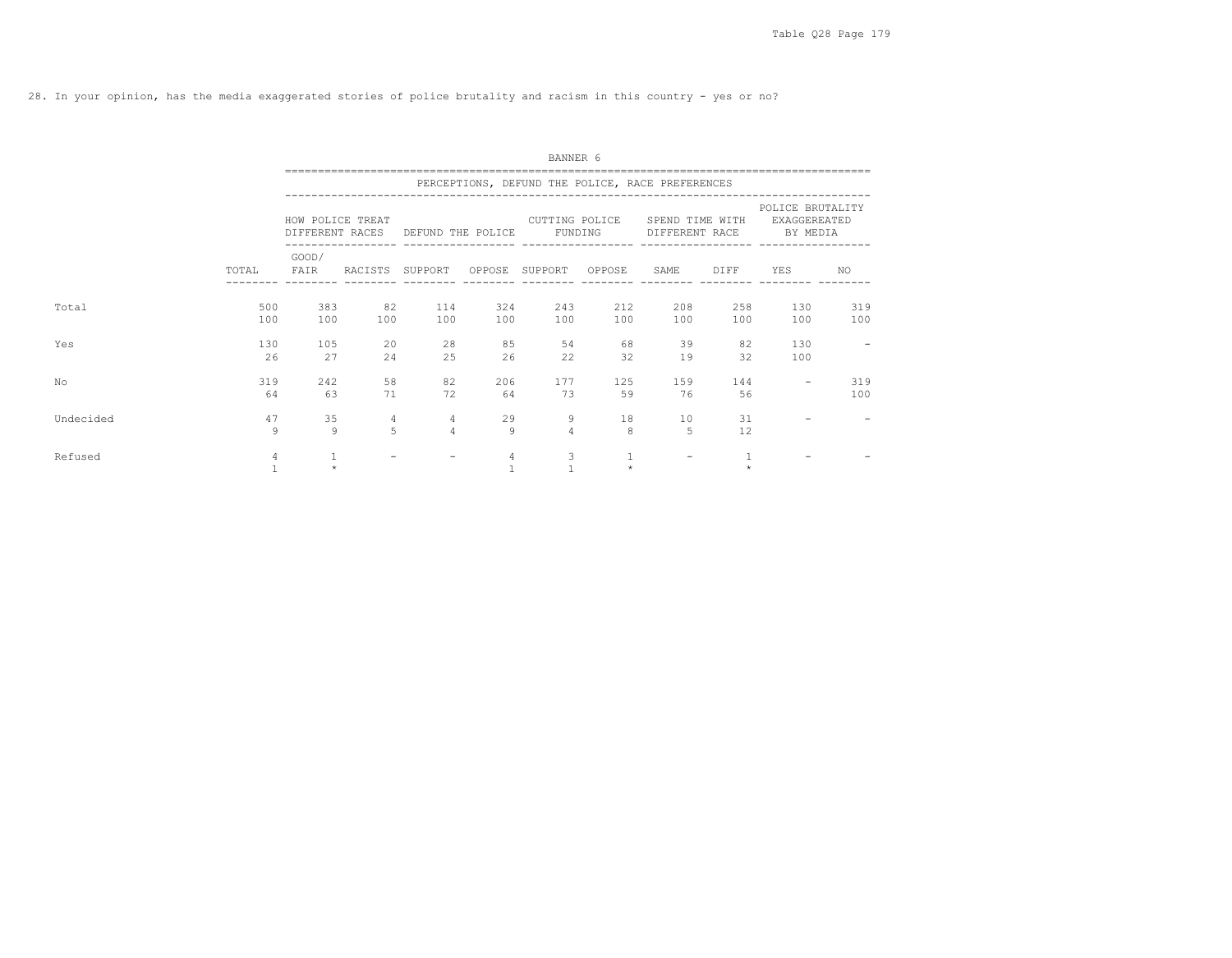|           |            | BANNER 6<br>=============================== |                 |                   |            |                                                  |            |                                   |            |                                              |            |  |  |  |  |
|-----------|------------|---------------------------------------------|-----------------|-------------------|------------|--------------------------------------------------|------------|-----------------------------------|------------|----------------------------------------------|------------|--|--|--|--|
|           |            |                                             |                 |                   |            | PERCEPTIONS, DEFUND THE POLICE, RACE PREFERENCES |            |                                   |            |                                              |            |  |  |  |  |
|           |            | HOW POLICE TREAT<br>DIFFERENT RACES         |                 | DEFUND THE POLICE |            | CUTTING POLICE<br>FUNDING                        |            | SPEND TIME WITH<br>DIFFERENT RACE |            | POLICE BRUTALITY<br>EXAGGEREATED<br>BY MEDIA |            |  |  |  |  |
|           | TOTAL      | GOOD/<br>FAIR                               | RACISTS SUPPORT |                   |            | OPPOSE SUPPORT                                   | OPPOSE     | SAME                              | DIFF       | YES                                          | NO.        |  |  |  |  |
| Total     | 500<br>100 | 383<br>100                                  | 82<br>100       | 114<br>100        | 324<br>100 | 243<br>100                                       | 212<br>100 | 208<br>100                        | 258<br>100 | 130<br>100                                   | 319<br>100 |  |  |  |  |
| Yes       | 131<br>26  | 94<br>25                                    | 27<br>33        | 34<br>30          | 77<br>24   | 62<br>26                                         | 57<br>27   | 58<br>28                          | 63<br>24   | 34<br>26                                     | 81<br>25   |  |  |  |  |
| No        | 369<br>74  | 289<br>75                                   | 55<br>67        | 80<br>70          | 247<br>76  | 181<br>74                                        | 155<br>73  | 150<br>72                         | 195<br>76  | 96<br>74                                     | 238<br>75  |  |  |  |  |
| Undecided | $\equiv$   |                                             |                 |                   |            |                                                  |            |                                   |            |                                              |            |  |  |  |  |
| Refused   |            |                                             |                 |                   |            |                                                  |            |                                   |            |                                              |            |  |  |  |  |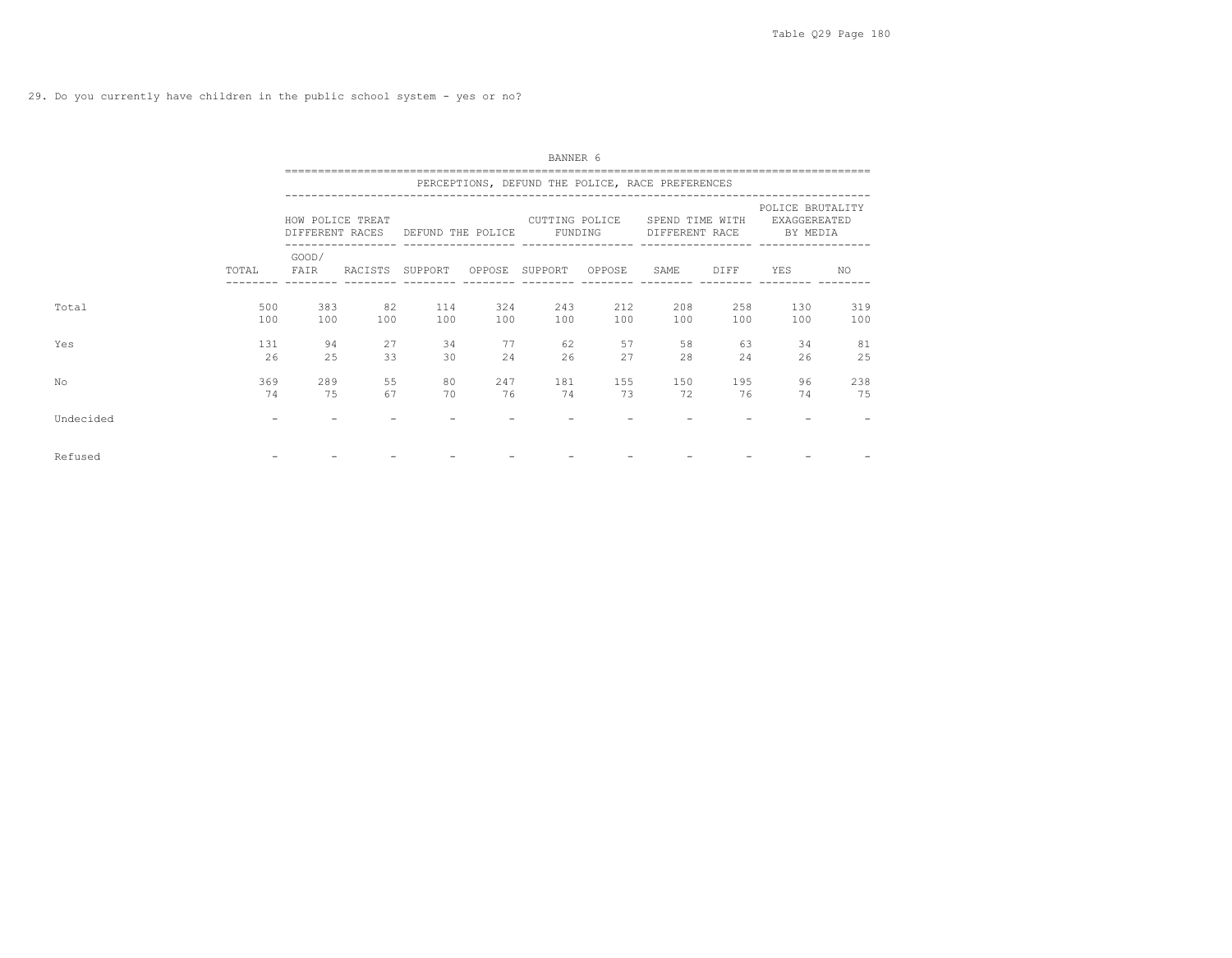## 30. What is the highest level of education you have completed?

|                      | BANNER 6          |                                                  |                          |                              |                   |                                      |                   |                                   |                   |                                                     |                          |  |  |  |
|----------------------|-------------------|--------------------------------------------------|--------------------------|------------------------------|-------------------|--------------------------------------|-------------------|-----------------------------------|-------------------|-----------------------------------------------------|--------------------------|--|--|--|
|                      |                   | PERCEPTIONS, DEFUND THE POLICE, RACE PREFERENCES |                          |                              |                   |                                      |                   |                                   |                   |                                                     |                          |  |  |  |
|                      |                   | HOW POLICE TREAT<br>DIFFERENT RACES              |                          | DEFUND THE POLICE            |                   | CUTTING POLICE<br>FUNDING            |                   | SPEND TIME WITH<br>DIFFERENT RACE |                   | POLICE BRUTALITY<br><b>EXAGGEREATED</b><br>BY MEDIA |                          |  |  |  |
|                      | TOTAL             | GOOD/<br>FAIR                                    | RACISTS SUPPORT          |                              |                   | ------------------<br>OPPOSE SUPPORT | OPPOSE            | SAME                              | DIFF              | YES                                                 | NO.                      |  |  |  |
| Total                | 500               | 383                                              | 82                       | 114                          | 324               | 243                                  | 212               | 208                               | 258               | 130                                                 | 319                      |  |  |  |
|                      | 100               | 100                                              | 100                      | 100                          | 100               | 100                                  | 100               | 100                               | 100               | 100                                                 | 100                      |  |  |  |
| Some high school     | 64                | 51                                               | 8                        | 17                           | 37                | 32                                   | 24                | 34                                | 25                | 20                                                  | 34                       |  |  |  |
|                      | 1.3               | 13                                               | 10                       | 15                           | 11                | 13                                   | 11                | 16                                | 10                | 15                                                  | 11                       |  |  |  |
| High school graduate | 156               | 125                                              | 21                       | 29                           | 108               | 79                                   | 64                | 64                                | 76                | 41                                                  | 96                       |  |  |  |
|                      | 31                | 33                                               | 26                       | 25                           | 33                | 33                                   | 30                | 31                                | 29                | 32                                                  | 30                       |  |  |  |
| Some college         | 154               | 116                                              | 26                       | 34                           | 99                | 72                                   | 68                | 62                                | 85                | 38                                                  | 105                      |  |  |  |
|                      | 31                | 30                                               | 32                       | 30                           | 31                | 30                                   | 32                | 30                                | 33                | 29                                                  | 33                       |  |  |  |
| Trade/technical/     | 24                | 16                                               | 6                        | $\overline{4}$               | 18                | 6                                    | 16                | 9                                 | 14                | 6                                                   | 15                       |  |  |  |
| vocational training  | 5                 | $\overline{4}$                                   | $\overline{7}$           | $\overline{4}$               | 6                 | $\overline{c}$                       | $\mathsf{R}$      | $\varDelta$                       | 5                 | $\overline{a}$                                      | $\overline{5}$           |  |  |  |
| College graduate     | 62                | 44                                               | 14                       | 21                           | 36                | 39                                   | 21                | 21                                | 38                | 13                                                  | 45                       |  |  |  |
|                      | 12.               | 11                                               | 17                       | 18                           | 11                | 16                                   | 10                | 10                                | 1.5               | 10                                                  | 14                       |  |  |  |
| Masters or PhD       | 36                | 27                                               | 7                        | 8                            | 24                | 14                                   | 17                | 16                                | 18                | 9                                                   | 24                       |  |  |  |
|                      | $\overline{7}$    | $\overline{7}$                                   | $\circ$                  | $\overline{7}$               | $\overline{7}$    | $6\overline{6}$                      | 8                 | 8                                 | $\overline{7}$    | $\overline{7}$                                      | 8                        |  |  |  |
| Undecided            | 4<br>$\mathbf{1}$ | 4<br>$\mathbf{1}$                                | $\overline{\phantom{a}}$ | $\mathbf{1}$<br>$\mathbf{1}$ | 2<br>$\mathbf{1}$ | $\mathbf{1}$<br>$\star$              | 2<br>$\mathbf{1}$ | $\overline{c}$<br>$\mathbf{1}$    | 2<br>$\mathbf{1}$ | 3<br>$\overline{c}$                                 | $\overline{\phantom{a}}$ |  |  |  |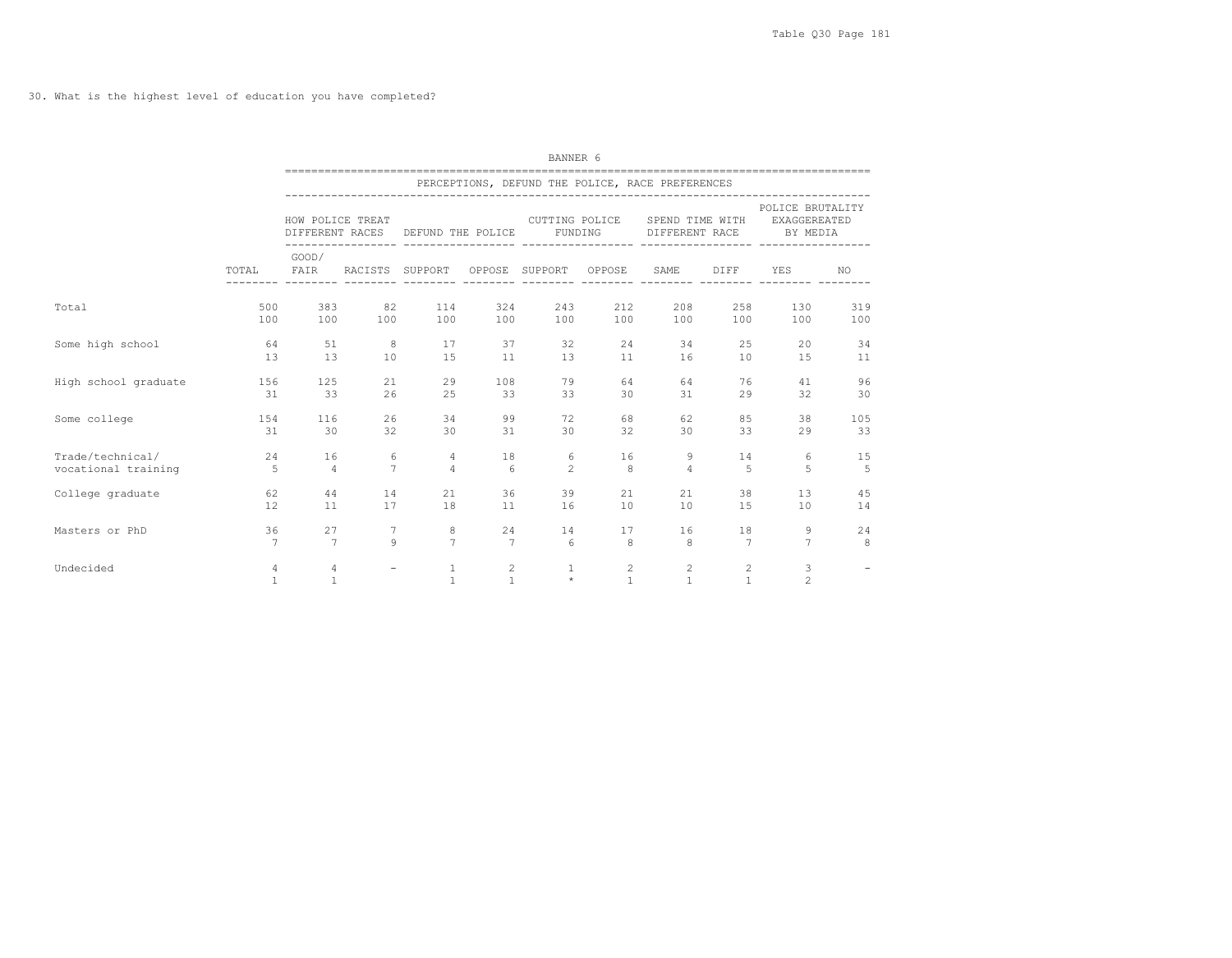|                          | BANNER 6<br>=================<br>====================== |                                                  |                 |                   |                |                           |                             |                                   |                |                                              |                |  |  |
|--------------------------|---------------------------------------------------------|--------------------------------------------------|-----------------|-------------------|----------------|---------------------------|-----------------------------|-----------------------------------|----------------|----------------------------------------------|----------------|--|--|
|                          |                                                         | PERCEPTIONS, DEFUND THE POLICE, RACE PREFERENCES |                 |                   |                |                           |                             |                                   |                |                                              |                |  |  |
|                          | TOTAL                                                   | HOW POLICE TREAT                                 | DIFFERENT RACES | DEFUND THE POLICE |                | CUTTING POLICE<br>FUNDING |                             | SPEND TIME WITH<br>DIFFERENT RACE |                | POLICE BRUTALITY<br>EXAGGEREATED<br>BY MEDIA |                |  |  |
|                          |                                                         | GOOD/<br>FAIR                                    | RACISTS SUPPORT |                   |                | OPPOSE SUPPORT            | -----------------<br>OPPOSE | SAME                              | DIFF           | YES                                          | NO.            |  |  |
| Total                    | 500                                                     | 383                                              | 82              | 114               | 324            | 243                       | 212                         | 208                               | 258            | 130                                          | 319            |  |  |
|                          | 100                                                     | 100                                              | 100             | 100               | 100            | 100                       | 100                         | 100                               | 100            | 100                                          | 100            |  |  |
| Under \$20,000 per year  | 117                                                     | 92                                               | 16              | 26                | 79             | 62                        | 42                          | 61                                | 48             | 34                                           | 66             |  |  |
|                          | 23                                                      | 24                                               | 20              | 23                | 24             | 26                        | 20                          | 29                                | 19             | 26                                           | 21             |  |  |
| Under \$50,000 per year  | 161                                                     | 122                                              | 31              | 44                | 94             | 70                        | 78                          | 69                                | 85             | 42                                           | 111            |  |  |
|                          | 32                                                      | 32                                               | 38              | 39                | 29             | 29                        | 37                          | 33                                | 33             | 32                                           | 35             |  |  |
| Under \$75,000 per year  | 78                                                      | 58                                               | 13              | $12 \overline{ }$ | 61             | 36                        | 38                          | 21                                | 50             | 19                                           | 50             |  |  |
|                          | 16                                                      | 15                                               | 16              | 11                | 19             | 15                        | 18                          | 10                                | 19             | 15                                           | 16             |  |  |
| Under \$100,000 per year | 44                                                      | 32                                               | 8               | 15                | 24             | 32                        | 12                          | 15                                | 26             | 8                                            | 34             |  |  |
|                          | Q                                                       | 8                                                | 10              | 13                | $\overline{7}$ | 13                        | 6                           | 7                                 | 10             | 6                                            | 11             |  |  |
| Under \$140,000 per year | 25                                                      | 19                                               | 6               | 6                 | 15             | 12                        | 8                           | 12                                | 12             | 10                                           | 13             |  |  |
|                          | 5                                                       | 5                                                | $\overline{7}$  | 5                 | 5              | 5                         | $\overline{4}$              | 6                                 | 5              | 8                                            | $\overline{4}$ |  |  |
| \$140,000 per year or    | 22                                                      | 16                                               | $\overline{4}$  | 7                 | 14             | 11                        | 9                           | 6                                 | 14             | 3                                            | 17             |  |  |
| more                     | $\overline{4}$                                          | $\overline{4}$                                   | 5               | $\epsilon$        | $\overline{4}$ | 5                         | $\Delta$                    | $\mathcal{L}$                     | $\overline{5}$ | $\mathfrak{D}$                               | 5              |  |  |
| Undecided                | 53                                                      | 44                                               | 4               | 4                 | 37             | 20                        | 25                          | 24                                | 23             | 14                                           | 28             |  |  |
|                          | 11                                                      | 11                                               | 5               | $\overline{4}$    | 11             | 8                         | 12                          | 12                                | 9              | 11                                           | 9              |  |  |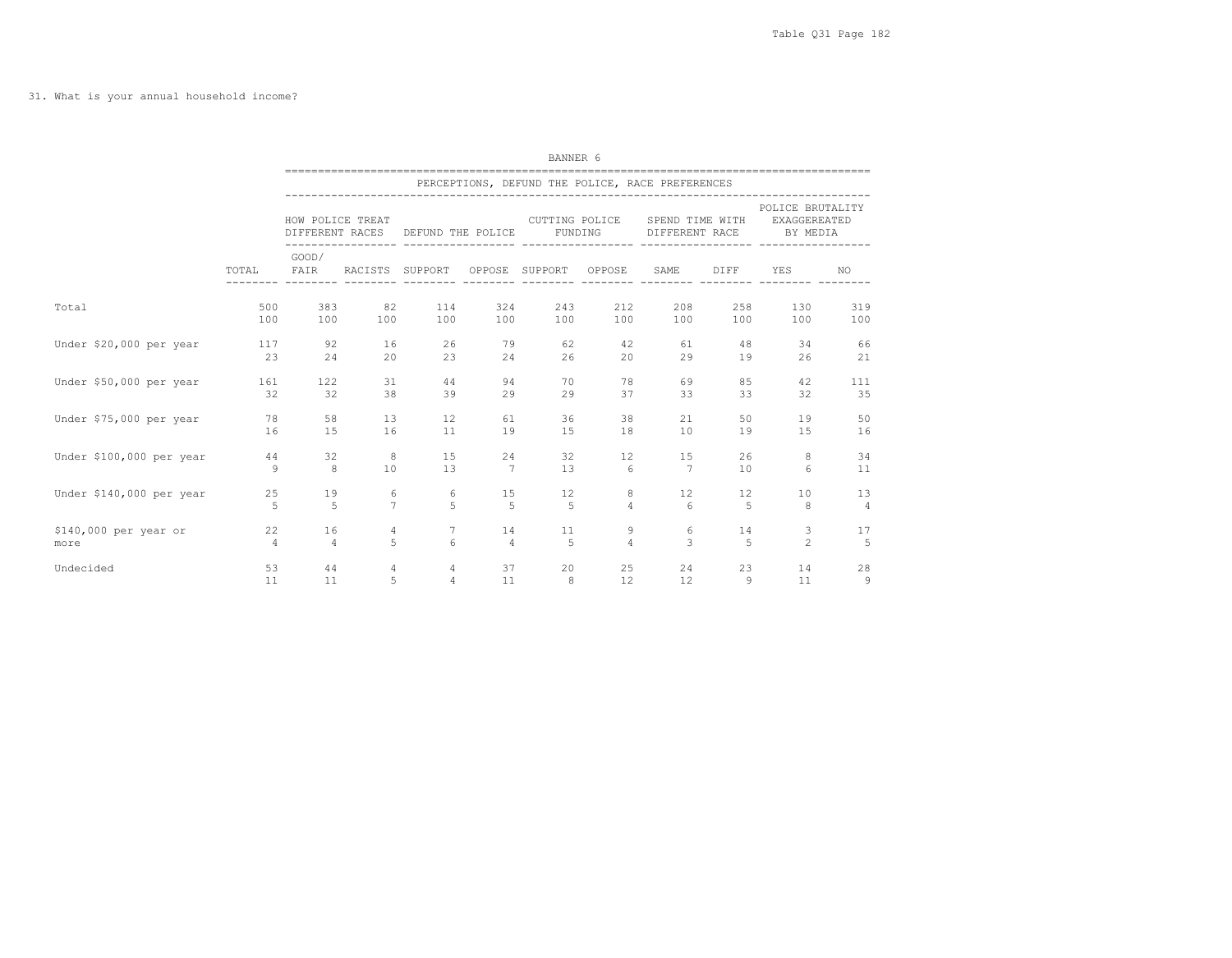## 32. What best describes your current living situation?

|                                    |                         | BANNER 6                                         |                          |                                                  |                   |                          |                          |                                                  |                         |                                                     |              |  |  |  |
|------------------------------------|-------------------------|--------------------------------------------------|--------------------------|--------------------------------------------------|-------------------|--------------------------|--------------------------|--------------------------------------------------|-------------------------|-----------------------------------------------------|--------------|--|--|--|
|                                    |                         | PERCEPTIONS, DEFUND THE POLICE, RACE PREFERENCES |                          |                                                  |                   |                          |                          |                                                  |                         |                                                     |              |  |  |  |
|                                    |                         |                                                  | HOW POLICE TREAT         | DIFFERENT RACES DEFUND THE POLICE FUNDING        |                   |                          |                          | CUTTING POLICE SPEND TIME WITH<br>DIFFERENT RACE |                         | POLICE BRUTALITY<br><b>EXAGGEREATED</b><br>BY MEDIA |              |  |  |  |
|                                    |                         | GOOD/                                            |                          | TOTAL FAIR RACISTS SUPPORT OPPOSE SUPPORT OPPOSE |                   |                          |                          | SAME                                             | DIFF                    | YES                                                 | NO.          |  |  |  |
| Total                              | 500<br>100              | 383<br>100                                       | 82<br>100                | 100                                              | 324<br>114<br>100 | 243<br>100               | 212<br>100               | 208<br>100                                       | 258<br>100              | 130<br>100                                          | 319<br>100   |  |  |  |
| Homeowner                          | 238                     | 185                                              | 38                       | 56                                               | 1.57              | 108                      | 112                      | 94                                               | 130                     | 47                                                  | 172          |  |  |  |
|                                    | 48                      | 48                                               | 46                       | 49                                               | 48                | 44                       | 53                       | 4.5                                              | 50                      | 36                                                  | 54           |  |  |  |
| Renter                             | 139                     | 104                                              | 2.5                      | 31                                               | 92                | 77                       | 54                       | 52                                               | 76                      | 42                                                  | 80           |  |  |  |
|                                    | 2.8                     | 27                                               | 30                       | 27                                               | 28                | 32                       | 25                       | 2.5                                              | 29                      | 32                                                  | 25           |  |  |  |
| Detroit public housing             | 20                      | 17                                               | <sup>1</sup>             | 6                                                | 12                | $7\phantom{.0}$          | 10                       | 13                                               | 5                       | 8                                                   | 8            |  |  |  |
|                                    | $\overline{4}$          | $\overline{4}$                                   | $\overline{1}$           | $\overline{5}$                                   | $\overline{4}$    | 3                        | $5^{\circ}$              | - 6                                              | $\mathcal{L}$           | 6                                                   | 3            |  |  |  |
| Detroit affordable                 | 35                      | 29                                               | $\overline{4}$           | 9                                                | 18                | 17                       | 13                       | 20                                               | 13                      | $12 \overline{ }$                                   | 20           |  |  |  |
| housing                            | $7\overline{ }$         | 8                                                | 5                        | 8                                                | 6                 | $\overline{7}$           | 6                        | 10                                               | 5                       | 9                                                   | 6            |  |  |  |
| University housing/                | 5                       | 4                                                | $\mathbf{1}$             | 1                                                | $\overline{4}$    | 2                        | 3                        | $\overline{4}$                                   | $\mathbf{1}$            | $\mathbf{1}$                                        | 4            |  |  |  |
| dormitory                          | $\mathbf{1}$            | $\mathbf{1}$                                     | $\mathbf{1}$             | $\mathbf{1}$                                     | $\overline{1}$    | $\mathbf{1}$             | $\overline{1}$           | $\overline{2}$                                   | $\star$                 | $\mathbf{1}$                                        | $\mathbf{1}$ |  |  |  |
| Assisted living or<br>nursing home | <sup>1</sup><br>$\star$ | $\mathbf{1}$<br>$\star$                          | $\overline{\phantom{0}}$ | $\overline{\phantom{a}}$                         | 1<br>$\star$      | $\overline{\phantom{a}}$ | $\overline{\phantom{a}}$ | $\overline{\phantom{a}}$                         | $\mathbf{1}$<br>$\star$ | $\overline{\phantom{0}}$                            |              |  |  |  |
| Currently displaced or             | 10                      | $\overline{4}$                                   | 6                        | 3                                                | $7\overline{ }$   | 10                       | $\overline{\phantom{a}}$ | 2                                                | 8                       | 4                                                   | 4            |  |  |  |
| homeless                           | 2                       | $\mathbf{1}$                                     | $\overline{7}$           | 3                                                | $\mathfrak{D}$    | $\overline{4}$           |                          | $\overline{1}$                                   | 3                       | 3                                                   | $\mathbf{1}$ |  |  |  |
| Undecided                          | 27                      | 19                                               | $\overline{4}$           | $\overline{4}$                                   | 18                | $7\phantom{.0}$          | 13                       | 11                                               | 14                      | 7                                                   | 16           |  |  |  |
|                                    | 5                       | 5                                                | 5                        | $\overline{4}$                                   | 6                 | 3                        | 6                        | $-5$                                             | 5                       | 5                                                   | 5            |  |  |  |
| Refused                            | 25                      | 20                                               | 3                        | $\overline{4}$                                   | 15                | 15                       | $7\phantom{.0}$          | 12                                               | 10                      | 9                                                   | 15           |  |  |  |
|                                    | 5                       | 5                                                | $\overline{4}$           | $\overline{4}$                                   | 5                 | $6\overline{6}$          | 3                        | 6                                                | $\overline{4}$          | $\overline{7}$                                      | 5            |  |  |  |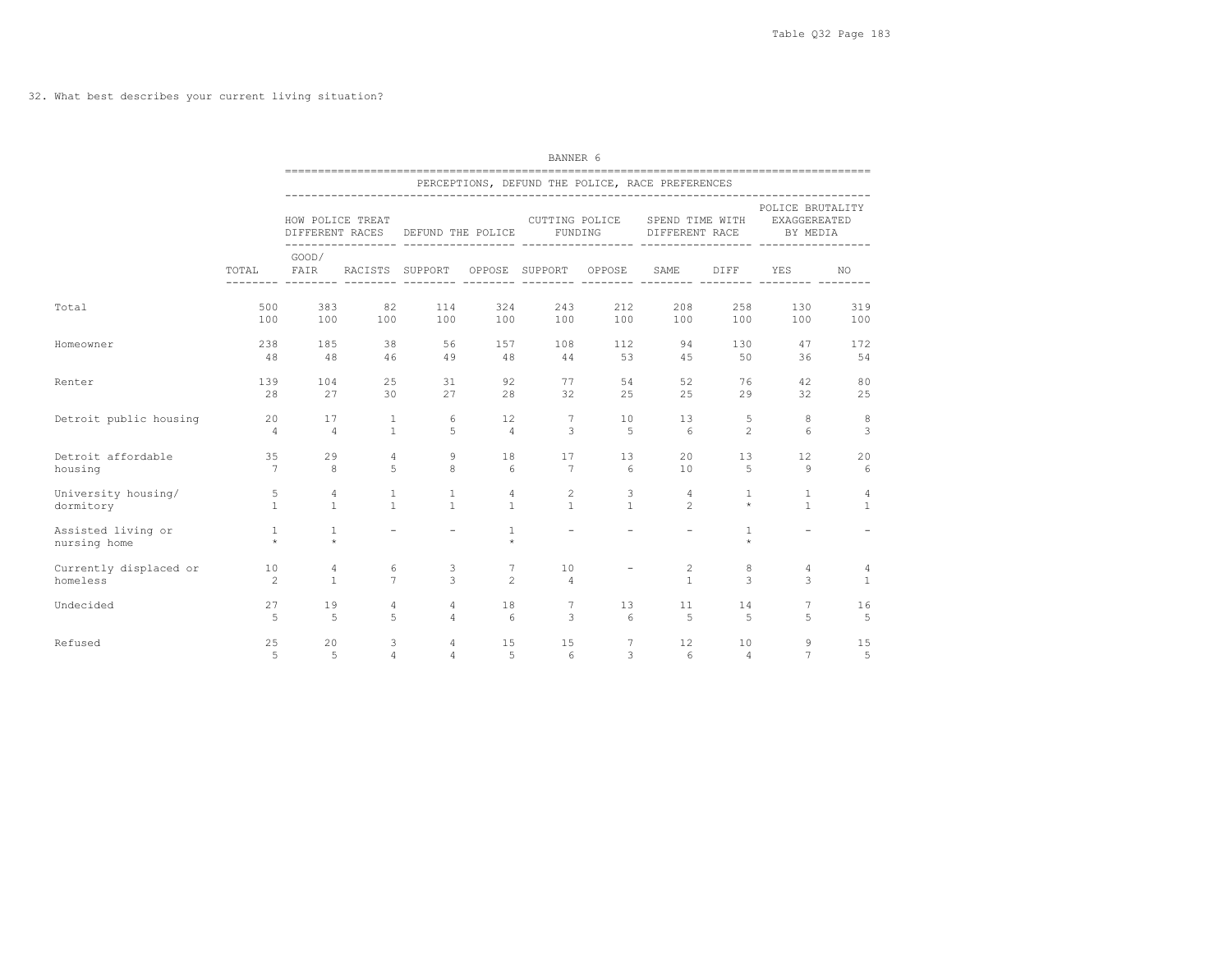33. Does anyone in your household own a firearm - yes or no?

|           |                   | BANNER 6<br>PERCEPTIONS, DEFUND THE POLICE, RACE PREFERENCES |                                         |                              |                      |                           |                     |                                   |                   |                                              |                     |  |  |  |
|-----------|-------------------|--------------------------------------------------------------|-----------------------------------------|------------------------------|----------------------|---------------------------|---------------------|-----------------------------------|-------------------|----------------------------------------------|---------------------|--|--|--|
|           |                   |                                                              |                                         |                              |                      |                           |                     |                                   |                   |                                              |                     |  |  |  |
|           | TOTAL             | HOW POLICE TREAT<br>DIFFERENT RACES                          |                                         | DEFUND THE POLICE            |                      | CUTTING POLICE<br>FUNDING |                     | SPEND TIME WITH<br>DIFFERENT RACE |                   | POLICE BRUTALITY<br>EXAGGEREATED<br>BY MEDIA |                     |  |  |  |
|           |                   | GOOD/<br>FAIR                                                | RACISTS SUPPORT                         |                              |                      | OPPOSE SUPPORT            | OPPOSE              | SAME                              | DIFF              | YES                                          | NO.                 |  |  |  |
| Total     | 500<br>100        | 383<br>100                                                   | 82<br>100                               | 114<br>100                   | 324<br>100           | 243<br>100                | 212<br>100          | 208<br>100                        | 258<br>100        | 130<br>100                                   | 319<br>100          |  |  |  |
| Yes       | 141<br>28         | 111<br>29                                                    | 15<br>18                                | 30<br>26                     | 101<br>31            | 58<br>24                  | 66<br>31            | 45<br>22                          | 86<br>33          | 36<br>28                                     | 86<br>27            |  |  |  |
| No        | 340<br>68         | 257<br>67                                                    | 64<br>78                                | 82<br>72                     | 208<br>64            | 176<br>72                 | 138<br>65           | 155<br>75                         | 166<br>64         | 87<br>67                                     | 225<br>71           |  |  |  |
| Undecided | 6<br>$\mathbf{1}$ | 3<br>$\mathbf{1}$                                            | $\mathbf{2}^{\prime}$<br>$\mathfrak{D}$ | $\mathbf{1}$<br>$\mathbf{1}$ | 3<br>$\mathbf{1}$    | $\mathbf{1}$<br>$\star$   | 3<br>$\overline{1}$ |                                   | 3<br>$\mathbf{1}$ |                                              | 2<br>$\overline{1}$ |  |  |  |
| Refused   | 13<br>3           | 12<br>3                                                      |                                         | $\mathbf{1}$<br>$\mathbf{1}$ | 12<br>$\overline{4}$ | 8<br>3                    | 5<br>$\overline{c}$ | 3                                 | 3<br>$\mathbf{1}$ | 6<br>5                                       | 6<br>2              |  |  |  |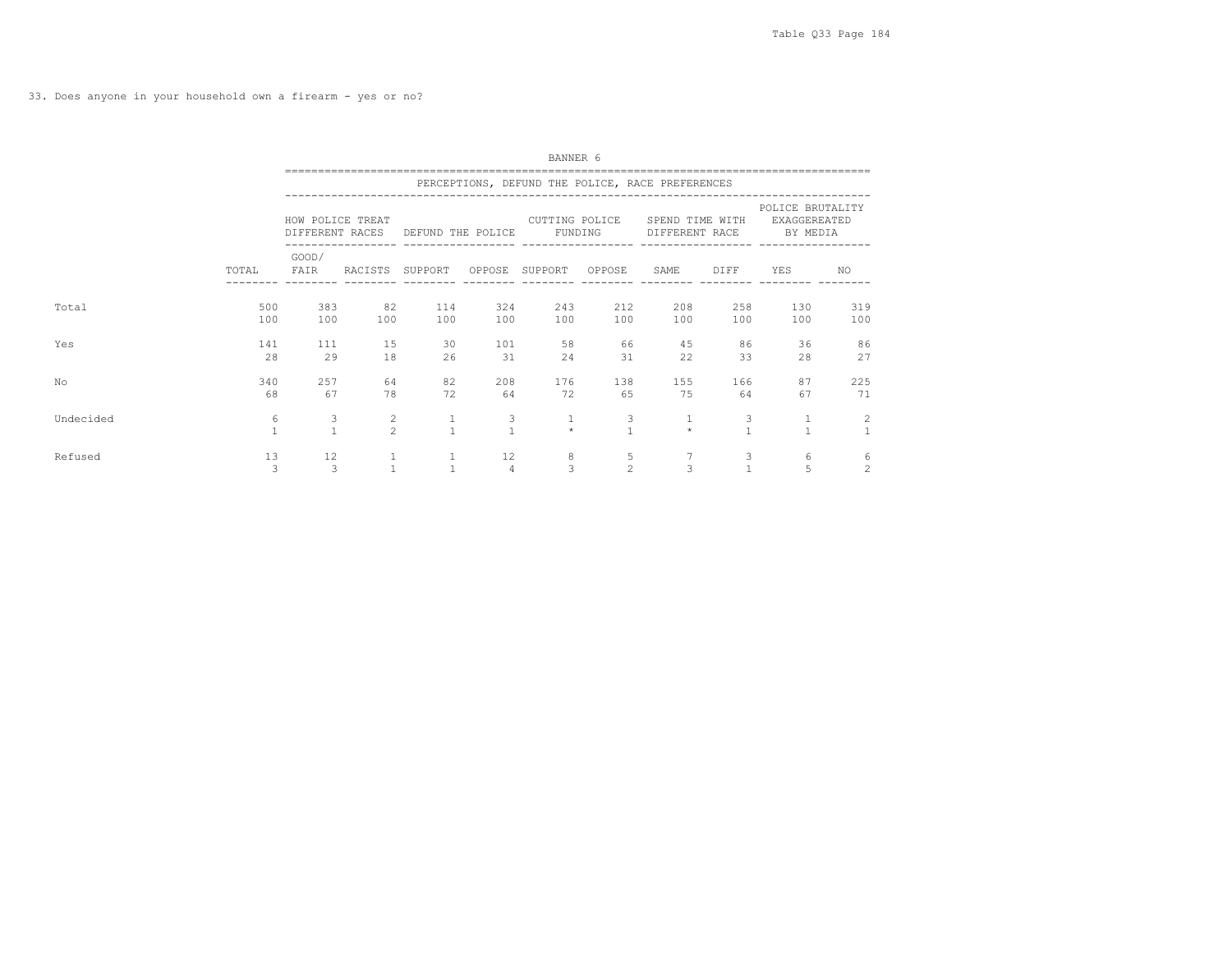|           |            | BANNER 6                                         |                 |                                   |                       |                           |                   |                                   |            |                                              |            |  |  |  |
|-----------|------------|--------------------------------------------------|-----------------|-----------------------------------|-----------------------|---------------------------|-------------------|-----------------------------------|------------|----------------------------------------------|------------|--|--|--|
|           |            | PERCEPTIONS, DEFUND THE POLICE, RACE PREFERENCES |                 |                                   |                       |                           |                   |                                   |            |                                              |            |  |  |  |
|           |            | HOW POLICE TREAT                                 |                 | DIFFERENT RACES DEFUND THE POLICE |                       | CUTTING POLICE<br>FUNDING |                   | SPEND TIME WITH<br>DIFFERENT RACE |            | POLICE BRUTALITY<br>EXAGGEREATED<br>BY MEDIA |            |  |  |  |
|           | TOTAL      | GOOD/<br>FAIR                                    | RACISTS SUPPORT |                                   |                       | OPPOSE SUPPORT OPPOSE     |                   | SAME                              | DIFF       | YES                                          | NO.        |  |  |  |
| Total     | 500<br>100 | 383<br>100                                       | 82<br>100       | 114<br>100                        | 324<br>100            | 243<br>100                | 212<br>100        | 208<br>100                        | 258<br>100 | 130<br>100                                   | 319<br>100 |  |  |  |
| Yes       | 49<br>10   | 36<br>9                                          | 13<br>16        | 15<br>13                          | 26<br>8               | 24<br>10                  | 20<br>9           | 17<br>8                           | 30<br>12.  | 14<br>11                                     | 30<br>9    |  |  |  |
| No        | 446<br>89  | 345<br>90                                        | 69<br>84        | 99<br>87                          | 294<br>91             | 218<br>90                 | 191<br>90         | 190<br>91                         | 225<br>87  | 116<br>89                                    | 286<br>90  |  |  |  |
| Undecided | 2<br>$\pm$ | 1<br>$\pm$                                       |                 |                                   | $\mathbf{1}$<br>$\pm$ | $\mathbf{1}$<br>$\Phi$    | $\qquad \qquad -$ |                                   |            |                                              |            |  |  |  |
| Refused   | 3          | $\star$                                          |                 |                                   | 3                     | $\overline{\phantom{a}}$  |                   |                                   | 3          |                                              | 2          |  |  |  |